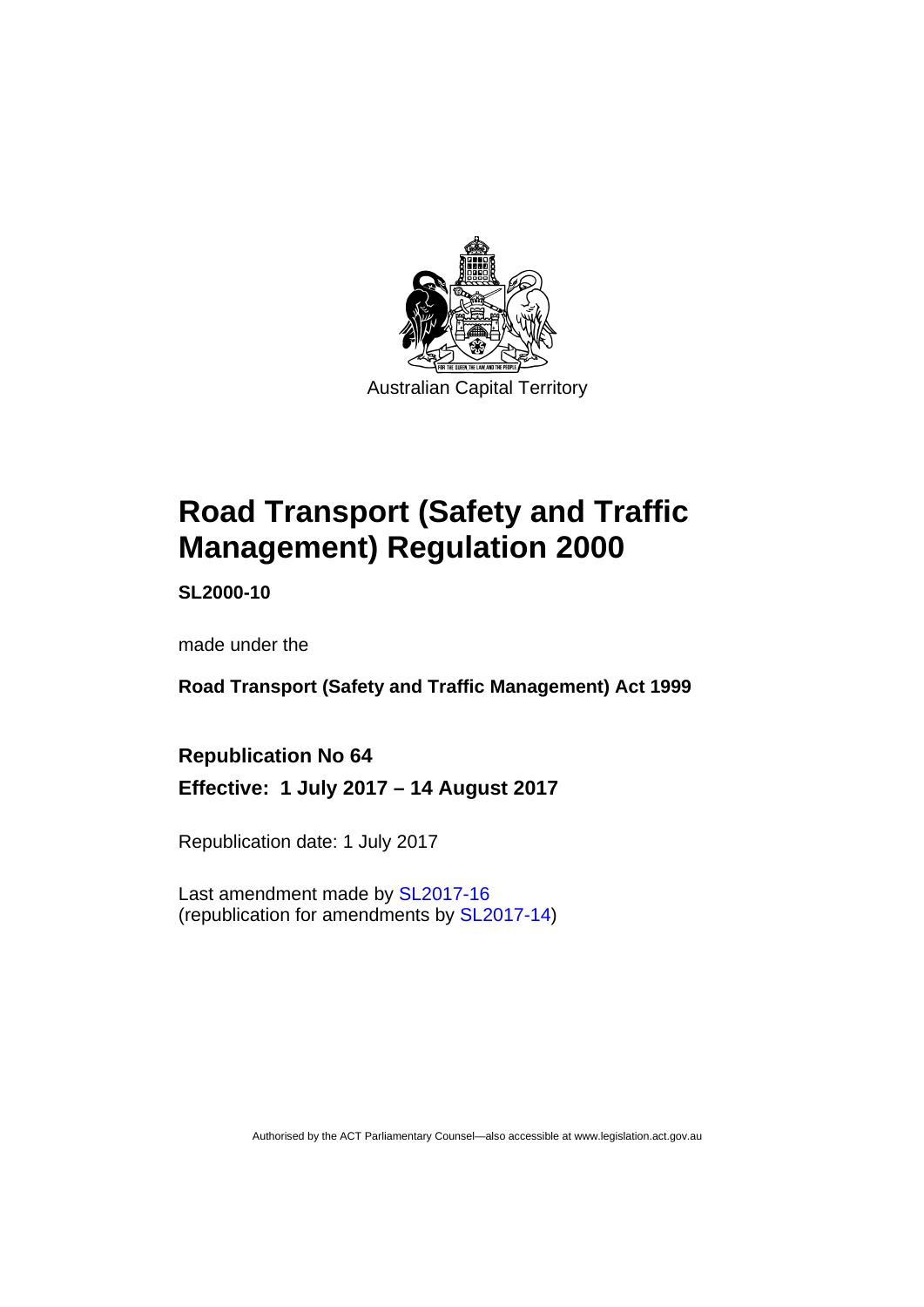#### **About this republication**

#### **The republished law**

This is a republication of the *Road Transport (Safety and Traffic Management) Regulation 2000*, made under the *Road Transport (Safety and Traffic Management) Act 1999* (including any amendment made under the *[Legislation Act 2001](http://www.legislation.act.gov.au/a/2001-14)*, part 11.3 (Editorial changes)) as in force on 1 July 2017*.* It also includes any commencement, amendment, repeal or expiry affecting this republished law to 1 July 2017.

The legislation history and amendment history of the republished law are set out in endnotes 3 and 4.

#### **Kinds of republications**

The Parliamentary Counsel's Office prepares 2 kinds of republications of ACT laws (see the ACT legislation register at [www.legislation.act.gov.au](http://www.legislation.act.gov.au/)):

- authorised republications to which the *[Legislation Act 2001](http://www.legislation.act.gov.au/a/2001-14)* applies
- unauthorised republications.

The status of this republication appears on the bottom of each page.

#### **Editorial changes**

The *[Legislation Act 2001](http://www.legislation.act.gov.au/a/2001-14)*, part 11.3 authorises the Parliamentary Counsel to make editorial amendments and other changes of a formal nature when preparing a law for republication. Editorial changes do not change the effect of the law, but have effect as if they had been made by an Act commencing on the republication date (see *[Legislation Act 2001](http://www.legislation.act.gov.au/a/2001-14)*, s 115 and s 117). The changes are made if the Parliamentary Counsel considers they are desirable to bring the law into line, or more closely into line, with current legislative drafting practice.

This republication does not include amendments made under part 11.3 (see endnote 1).

#### **Uncommenced provisions and amendments**

If a provision of the republished law has not commenced, the symbol  $\mathbf{U}$  appears immediately before the provision heading. Any uncommenced amendments that affect this republished law are accessible on the ACT legislation register [\(www.legislation.act.gov.au](http://www.legislation.act.gov.au/)). For more information, see the home page for this law on the register.

#### **Modifications**

If a provision of the republished law is affected by a current modification, the symbol  $\mathbf{M}$ appears immediately before the provision heading. The text of the modifying provision appears in the endnotes. For the legal status of modifications, see the *[Legislation Act 2001](http://www.legislation.act.gov.au/a/2001-14)*, section 95.

#### **Penalties**

At the republication date, the value of a penalty unit for an offence against this law is \$150 for an individual and \$750 for a corporation (see *[Legislation Act 2001](http://www.legislation.act.gov.au/a/2001-14)*, s 133).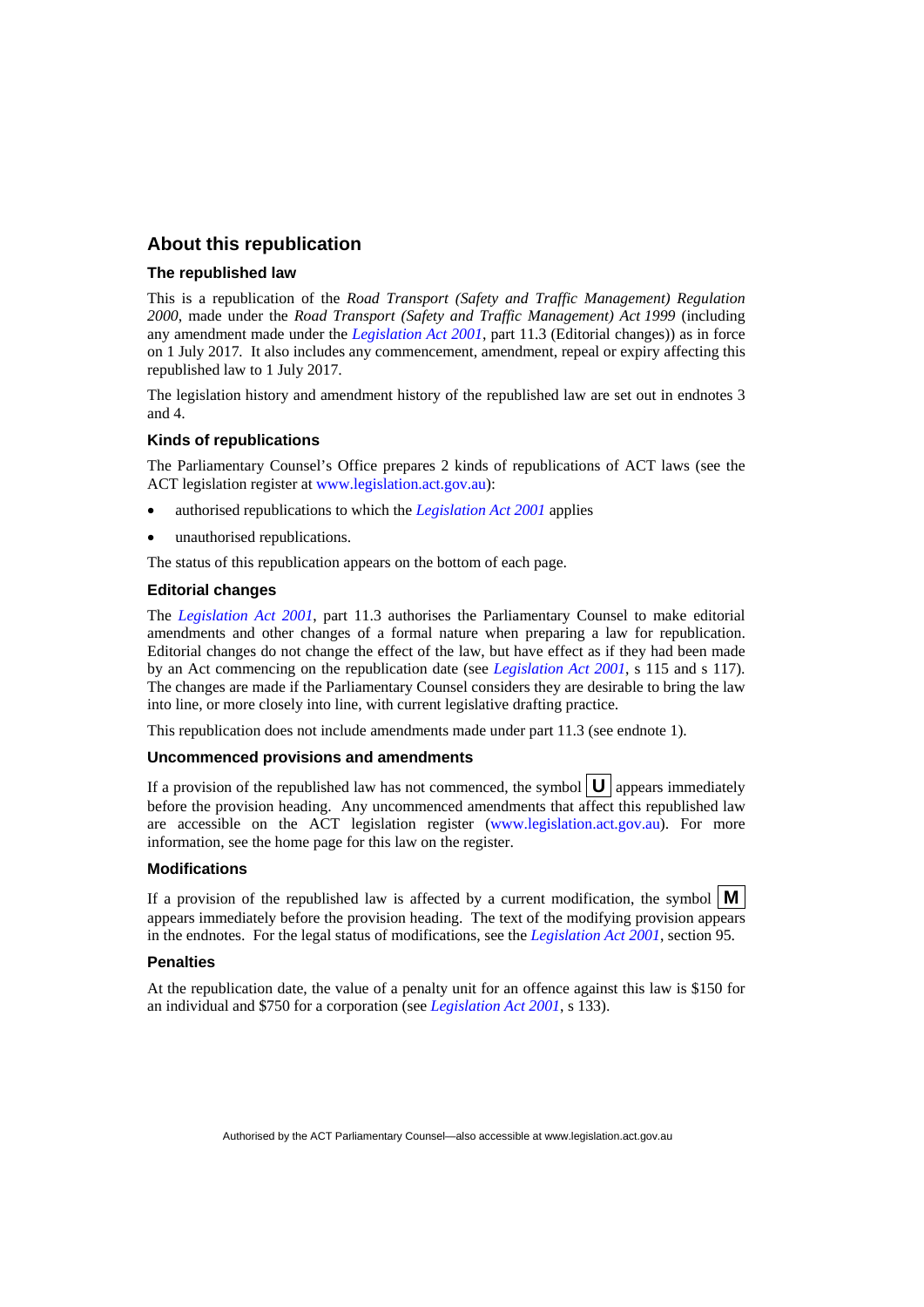

# **Road Transport (Safety and Traffic Management) Regulation 2000**

made under the

**Road Transport (Safety and Traffic Management) Act 1999** 

### **Contents**

Page

| <b>Chapter 1</b>            | <b>Preliminary</b>                                                       |            |
|-----------------------------|--------------------------------------------------------------------------|------------|
|                             | Name of regulation                                                       | 2          |
| 2                           | Dictionary                                                               | 2          |
| 3                           | Dictionary—application to Australian Road Rules                          | 2          |
| 3A                          | Road includes road related area                                          | 2          |
| 3B                          | Meaning of park and stop                                                 | 3          |
| 4                           | <b>Notes</b>                                                             | 3          |
| 4A                          | Offences against regulation-application of Criminal Code etc             | 3          |
| 4B                          | Offences against regulation are strict liability offences                | 4          |
| R <sub>64</sub><br>01/07/17 | Road Transport (Safety and Traffic Management)<br><b>Regulation 2000</b> | contents 1 |
|                             | Effective: 01/07/17-14/08/17                                             |            |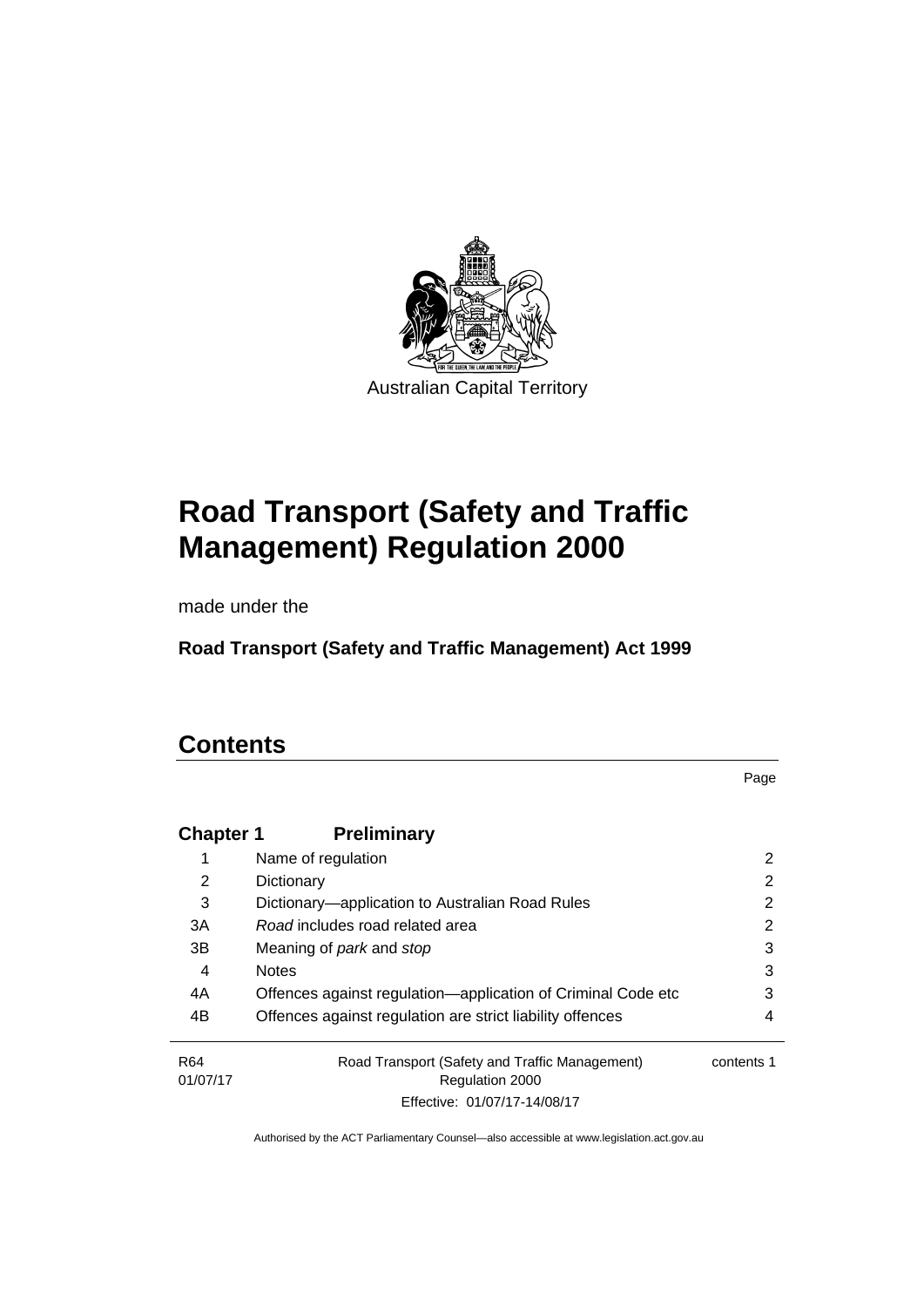| 4C               | General defence of accident or reasonable effort                                     | Page<br>4       |
|------------------|--------------------------------------------------------------------------------------|-----------------|
| <b>Chapter 2</b> | <b>Australian Road Rules</b>                                                         |                 |
| <b>Part 2.1</b>  | <b>Incorporation into ACT law</b>                                                    |                 |
| 5                | Meaning of Australian Road Rules                                                     | 5               |
| 6                | Incorporation of Australian Road Rules into ACT law                                  | 5               |
| <b>Part 2.2</b>  | How the Australian Road Rules are<br>incorporated                                    |                 |
| Division 2.2.1   | <b>General</b>                                                                       |                 |
| 7                | References to another law of this jurisdiction etc                                   | $\overline{2}$  |
| Division 2.2.2   | Other provisions for the Australian Road Rules                                       |                 |
| 8                | ARR r 10 (2)-penalties for offences                                                  | 3               |
| 8A               | ARR r 18-who is a pedestrian                                                         | 3               |
| 9                | ARR r 95—emergency stopping lane only signs                                          | 3               |
| 10               | ARR r 104-no truck signs                                                             | 4               |
| 11               | ARR r 151 (3) (b)—riding a motorbike or bicycle alongside more than<br>1 other rider | 4               |
| 11A              | ARR r 158 (2) (c)—other vehicles permitted to travel in bicycle lanes                | 4               |
| 12               | ARR r 158 (2) (c)—other vehicles permitted to travel in bus lanes                    | 4               |
| 12A              | ARR r 176-stopping on a clearway                                                     | 5               |
| 13               | ARR r 179 (1) (c)—stopping in a loading zone—goods and permit<br>vehicles            | 5               |
| 13A              | ARR r 179 (1) (c) and (2) (c)—stopping in loading zone—bookable<br>vehicles          | 6               |
| 13B              | ARR r 183—stopping in a bus zone                                                     | $\overline{7}$  |
| 13BA             | ARR r 189-double parking-motorbikes                                                  | 7               |
| 13C              | ARR r 195-stopping at or near a bus stop                                             | 7               |
| 14               | ARR r 199 (2)-stopping near postbox                                                  | 8               |
| 15               | ARR r 206 (2) (b), (c)-time extension for people with disabilities                   |                 |
|                  | permit                                                                               | 8               |
| 16               | ARR r 207 (2) (a)-fees for parking in pay parking spaces                             | 8               |
| 16A              | ARR r 213 (5)-making a motor vehicle secure-exception                                | 9               |
| contents 2       | Road Transport (Safety and Traffic Management)<br>Regulation 2000                    | R64<br>01/07/17 |

Effective: 01/07/17-14/08/17

01/07/17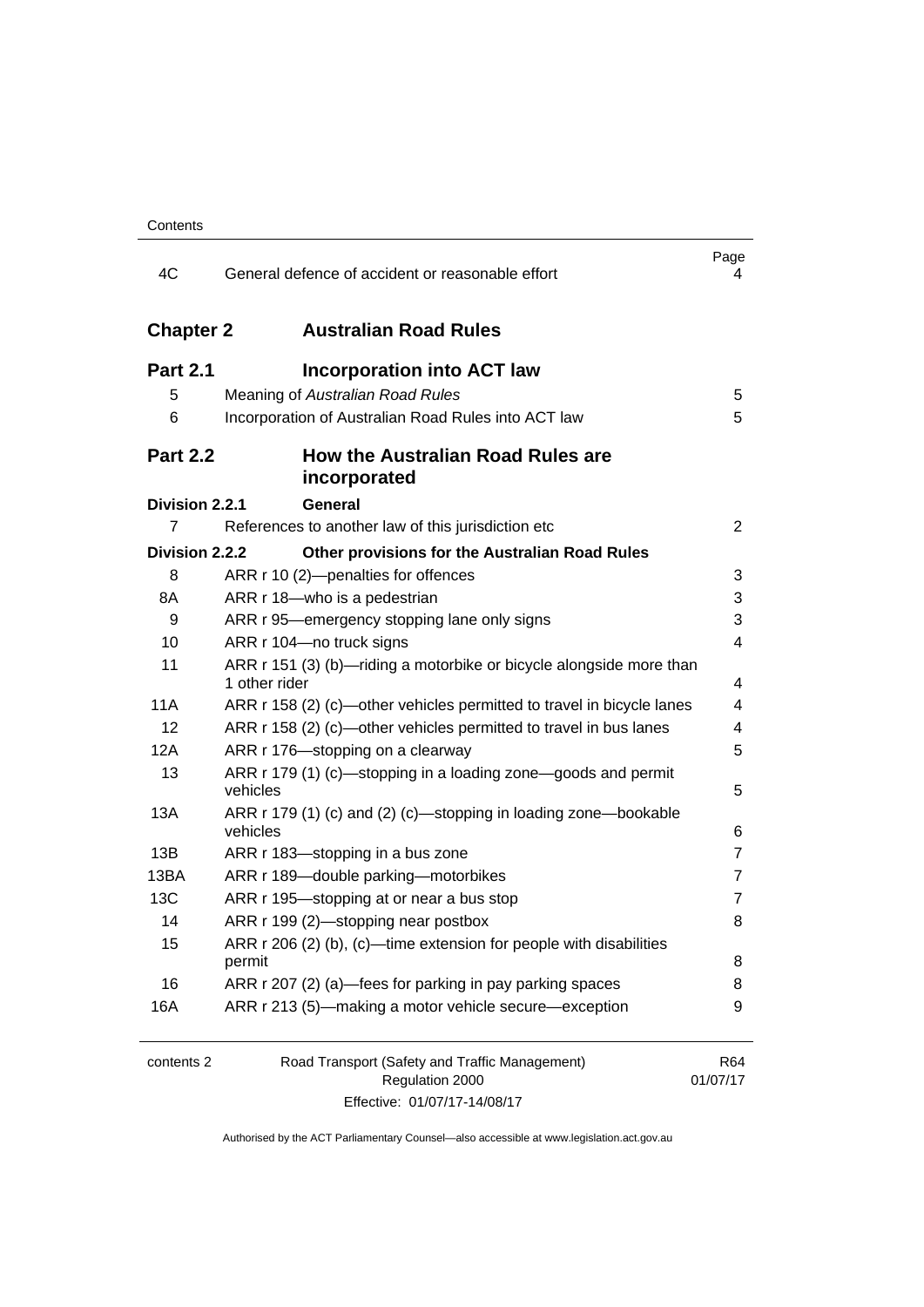| Contents |
|----------|
|----------|

|                 |                                                                                                         | Page              |
|-----------------|---------------------------------------------------------------------------------------------------------|-------------------|
| 17              | ARR r 215 (4)—lights required to be fitted to a vehicle                                                 | 9                 |
| 18              | ARR r 216 (3)—towing a vehicle at night or in hazardous weather                                         |                   |
|                 | conditions                                                                                              | 9                 |
| 19              | ARR r 220 (3)—using lights on vehicles that are stopped                                                 | 9                 |
| 20              | ARR r 221 (f)—using hazard warning lights on buses carrying children                                    | 10                |
| 21              | ARR r 222-using warning lights on buses carrying children                                               | 10                |
| 22              | ARR r 225-use of radar detectors                                                                        | 10                |
| 22A             | ARR r 236 (6)-hitchhiking, roadside commerce etc permitted                                              | 11                |
| 22B             | ARR r 238-pedestrians travelling along a road (except in or on a<br>wheeled recreational device or toy) | 11                |
| 23              | ARR r 244C-motorised scooters not to be used                                                            | $12 \overline{ }$ |
| 24              | ARR r 266 (7)-wearing of seatbelts by passengers under 16 years<br>old                                  | 12                |
| 26              | ARR r 270 (3)—wearing motorbike helmets                                                                 | 12                |
| 27              | ARR r 271 (6)-riding on motorbikes                                                                      | 12                |
| 27A             | ARR r 280 (2) (a)—other vehicles to which B light rules apply                                           | 13                |
| 28              | ARR r 287 (3), (4)—duties of participants in crashes                                                    | 13                |
| 29              | ARR r 289 (1) (g)-driving on nature strip                                                               | 14                |
| 30              | ARR r 298-driving with a person in or on trailer                                                        | 15                |
| 30A             | ARR r 299-television receivers and visual display units in motor<br>vehicles                            | 16                |
| 30B             | ARR r 300 (1) (c)-use of mobile phone                                                                   | 16                |
| 31              | ARR r 310 (3), (4)-exemption for road workers etc                                                       | 17                |
| 32              | ARR r 313-postal workers                                                                                | 18                |
| 33              | ARR dict-definitions for dictionary                                                                     | 18                |
| <b>Part 2.3</b> | <b>Additional ACT road rules</b>                                                                        |                   |
| Division 2.3.1  | Noise and other nuisances                                                                               |                   |
| 37              | Making unnecessary engine noise                                                                         | 22                |
| 38              | Emission of waste oil or grease                                                                         | 22                |
| Division 2.3.1A | <b>Bicycle riders</b>                                                                                   |                   |
| 38A             | Keeping safe lateral distance when passing bicycle rider                                                | 23                |
| 38B             | Exceptions for passing bicycle rider                                                                    | 24                |
| 38C             | Riding across road on crossing                                                                          | 25                |
|                 |                                                                                                         |                   |

| R64      | Road Transport (Safety and Traffic Management) | contents 3 |
|----------|------------------------------------------------|------------|
| 01/07/17 | Regulation 2000                                |            |
|          | Effective: 01/07/17-14/08/17                   |            |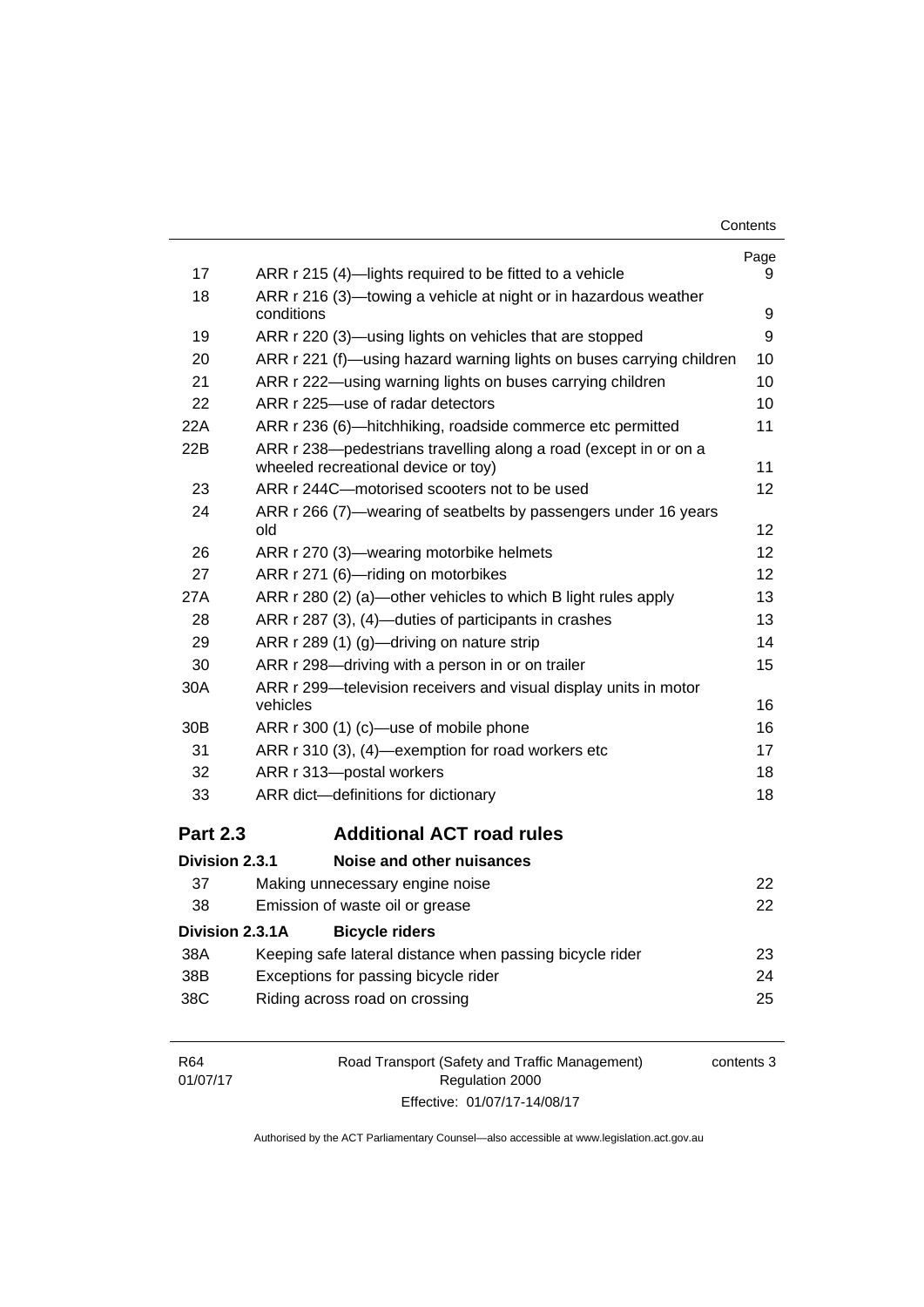#### **Contents**

| 38D             | Application of ARRs to riders crossing road on crossing    | Page<br>26 |
|-----------------|------------------------------------------------------------|------------|
| Division 2.3.1B | People using segways                                       |            |
| 38E             | Definitions-div 2.3.1B                                     | 27         |
| 38F             | Person using segway must wear bicycle helmet               | 27         |
| 38G             | Warning device on segway                                   | 27         |
| 38H             | Segway use at night                                        | 27         |
| 381             | Segway use on footpaths or shared paths                    | 28         |
| 38K             | Segway not to be used in bicycle lane on a road            | 28         |
| 38L             | Segway used to cross road on crossing                      | 29         |
| 38M             | Segway use alongside more than 1 other person using segway | 29         |
| Division 2.3.2  | Driver and passenger safety                                |            |
| 39              | Safety of persons on trailers                              | 30         |
| 40              | Passengers in sidecars to be seated                        | 31         |
| Division 2.3.3  | <b>Trailers and towing</b>                                 |            |
| 41              | Number of vehicles that may be drawn                       | 32         |
| 42              | Towing by vehicles under 4.5t                              | 33         |
| Division 2.3.4  | <b>Lights on vehicles</b>                                  |            |
| 43              | Lights on motor vehicles generally                         | 35         |
| Division 2.3.5  | <b>Metered parking</b>                                     |            |
| 44              | Metered parking-parking in spaces                          | 36         |
| 44 A A          | Metered parking-parking in spaces-motorbikes               | 37         |
| 44A             | Metered parking-parking fees                               | 37         |
| 44B             | Metered parking-maximum length of stay                     | 38         |
| 45              | Metered parking-exceptions to s 44A and s 44B              | 38         |
| 46              | Temporary closure of metered parking spaces                | 39         |
| 47              | Misuse of parking meters                                   | 40         |
| 48              | Interfering with parking meters etc                        | 40         |
| Division 2.3.6  | <b>Ticket parking</b>                                      |            |
| 49              | Ticket parking-parking in spaces                           | 40         |
| 49AAA           | Ticket parking-parking in spaces-motorbikes                | 41         |
| 49A             | Ticket parking-display of tickets                          | 42         |
| 49AA            | Ticket parking-e-payment                                   | 44         |
| 49B             | Ticket parking-maximum length of stay                      | 44         |
| contents 4      | Road Transport (Safety and Traffic Management)             | R64        |
|                 | Regulation 2000                                            | 01/07/17   |

Effective: 01/07/17-14/08/17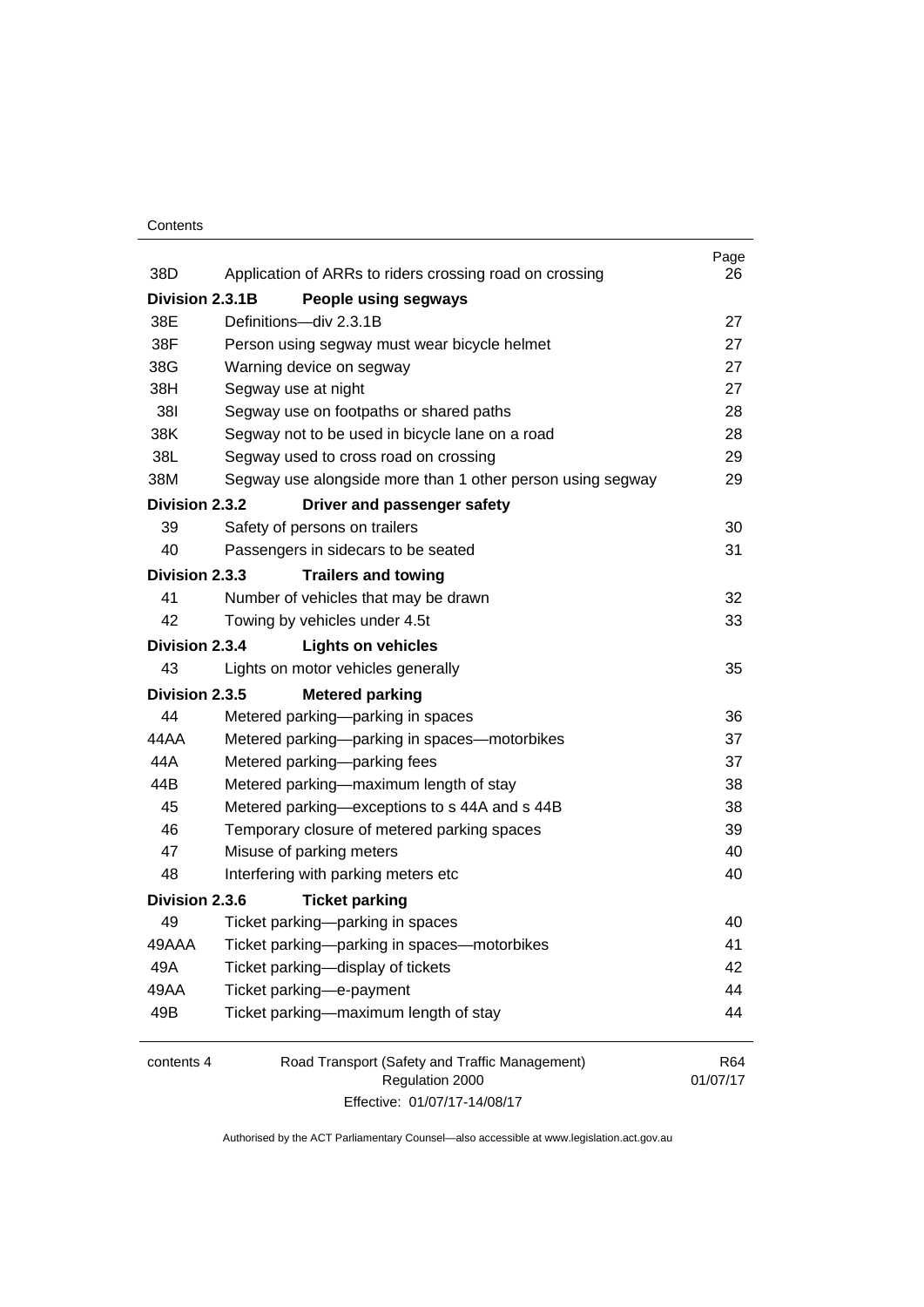| Contents |
|----------|
|----------|

|                 |                                                                                                         | Page |
|-----------------|---------------------------------------------------------------------------------------------------------|------|
| 50              | Ticket parking—exceptions to s 49A and s 49B                                                            | 45   |
| 51              | Temporary closure of ticket parking spaces and areas                                                    | 46   |
| 52              | Use of false or damaged parking tickets etc                                                             | 47   |
| 53              | Misuse of parking ticket machines                                                                       | 47   |
| 54              | Interfering with parking ticket machines etc                                                            | 48   |
| 55              | Interfering with parking tickets                                                                        | 48   |
| Division 2.3.7  | Other ACT road rules about stopping and parking                                                         |      |
| 56              | Unauthorised use of parking permits and mobility parking scheme<br>authorities                          | 49   |
| 56A             | Interfering with parking permits and mobility parking scheme<br>authorities                             | 50   |
| 57A             | Stopping public buses in bus zones and at bus stops                                                     | 50   |
| 58              | Stopping in an emergency etc or to comply with another law                                              | 51   |
| Division 2.3.8  | <b>Other ACT road rules</b>                                                                             |      |
| 60              | Interrupting funeral processions etc                                                                    | 53   |
| 61              | Driving on roads closed to traffic                                                                      | 53   |
| 62              | Use of wheeled recreational devices and wheeled toys on roads                                           | 53   |
| <b>Part 2.4</b> | <b>Other provisions</b>                                                                                 |      |
| 63              | Devices that are prescribed traffic control devices-Act, dict, def<br>prescribed traffic control device | 54   |
| 64              | Preventing prescribed traffic control devices being clearly visible                                     | 54   |
| 65              | Use of do not overtake turning vehicle sign                                                             | 55   |
| 66              | Approvals etc by road transport authority                                                               | 55   |
| 67              | Exemption from requirement about riding on motorbikes                                                   | 56   |
| 68              | Defence of complying with direction of police officer or authorised<br>person                           | 56   |
| 69              | Exemption for driver of police vehicle—generally—Act, s 35                                              | 57   |
| 69A             | Exemption for driver of police vehicle—training and assessment                                          | 58   |
| 70              | Exemption for driver of emergency vehicles                                                              | 59   |
| 71              | Stopping and parking exemption for police and emergency vehicles<br>and authorised people               | 59   |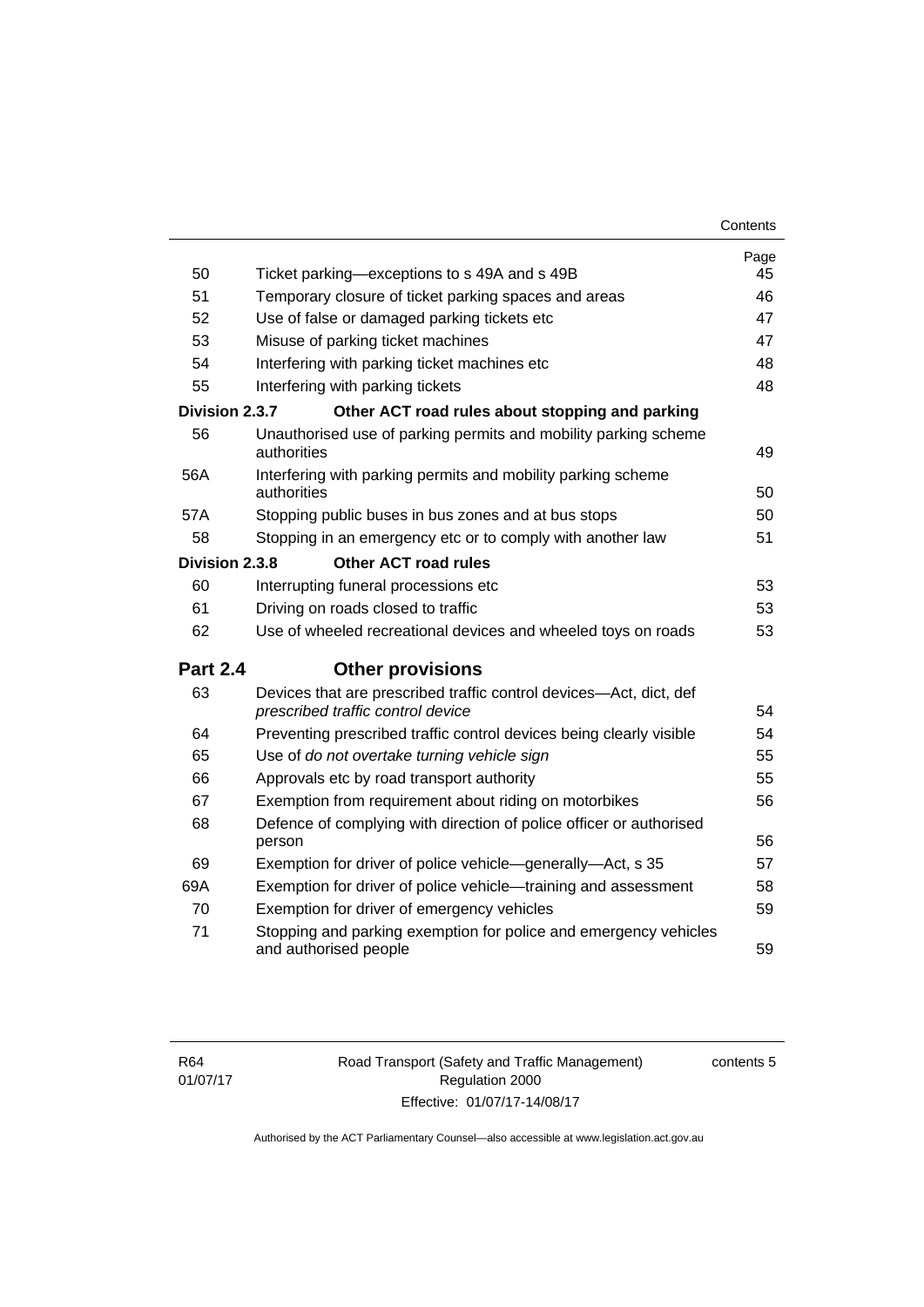#### **Contents**

|                  | <b>Parking</b>                                                            | Page |
|------------------|---------------------------------------------------------------------------|------|
| <b>Chapter 3</b> |                                                                           |      |
| <b>Part 3.1</b>  | <b>Parking schemes</b>                                                    |      |
| Division 3.1.1   | <b>Metered parking schemes</b>                                            |      |
| 72               | Metered parking schemes                                                   | 61   |
| 73               | Metered parking areas                                                     | 61   |
| 74               | Parking meters                                                            | 61   |
| 75               | Metered parking spaces                                                    | 62   |
| Division 3.1.2   | <b>Ticket parking schemes</b>                                             |      |
| <b>75A</b>       | Parking authorities                                                       | 62   |
| 75B              | Parking authority guidelines                                              | 63   |
| 76               | Ticket parking schemes-road transport authority                           | 63   |
| <b>76AA</b>      | Approval of e-payment method                                              | 63   |
| 76A              | Ticket parking schemes—parking authorities                                | 64   |
| 77               | Ticket parking areas                                                      | 65   |
| 78               | Ticket parking spaces                                                     | 65   |
| 79               | <b>Ticket machines</b>                                                    | 65   |
| 80               | Parking tickets                                                           | 65   |
| 81               | Duration of parking tickets and e-payment parking period                  | 66   |
| Division 3.1.3   | <b>Heavy vehicle parking</b>                                              |      |
| 82               | Definitions-div 3.1.3                                                     | 66   |
| 83               | References in div 3.1.3 to land adjoining residential land                | 67   |
| 84               | Vehicle parked partly on residential land                                 | 67   |
| 85               | Parking of certain vehicles on residential land prohibited                | 67   |
| 85A              | No more than 1 heavy vehicle on residential land                          | 68   |
| 85B              | Heavy vehicles to be parked away from residential land boundaries         | 68   |
| 86               | Parking of certain vehicles on land adjoining residential land prohibited | 69   |
| 87               | Parking of certain commercial vehicles on land with multi-unit housing    | 69   |
| 87A              | No offence if reasonable necessity etc                                    | 70   |
| 87B              | Heavy vehicle refrigeration units not to be operated on residential land  | 70   |
| 87C              | Prohibition on night operation of heavy vehicle                           | 71   |
| 88               | Daily infringement                                                        | 71   |

| contents 6 |  |
|------------|--|
|------------|--|

Road Transport (Safety and Traffic Management) Regulation 2000 Effective: 01/07/17-14/08/17

R64 01/07/17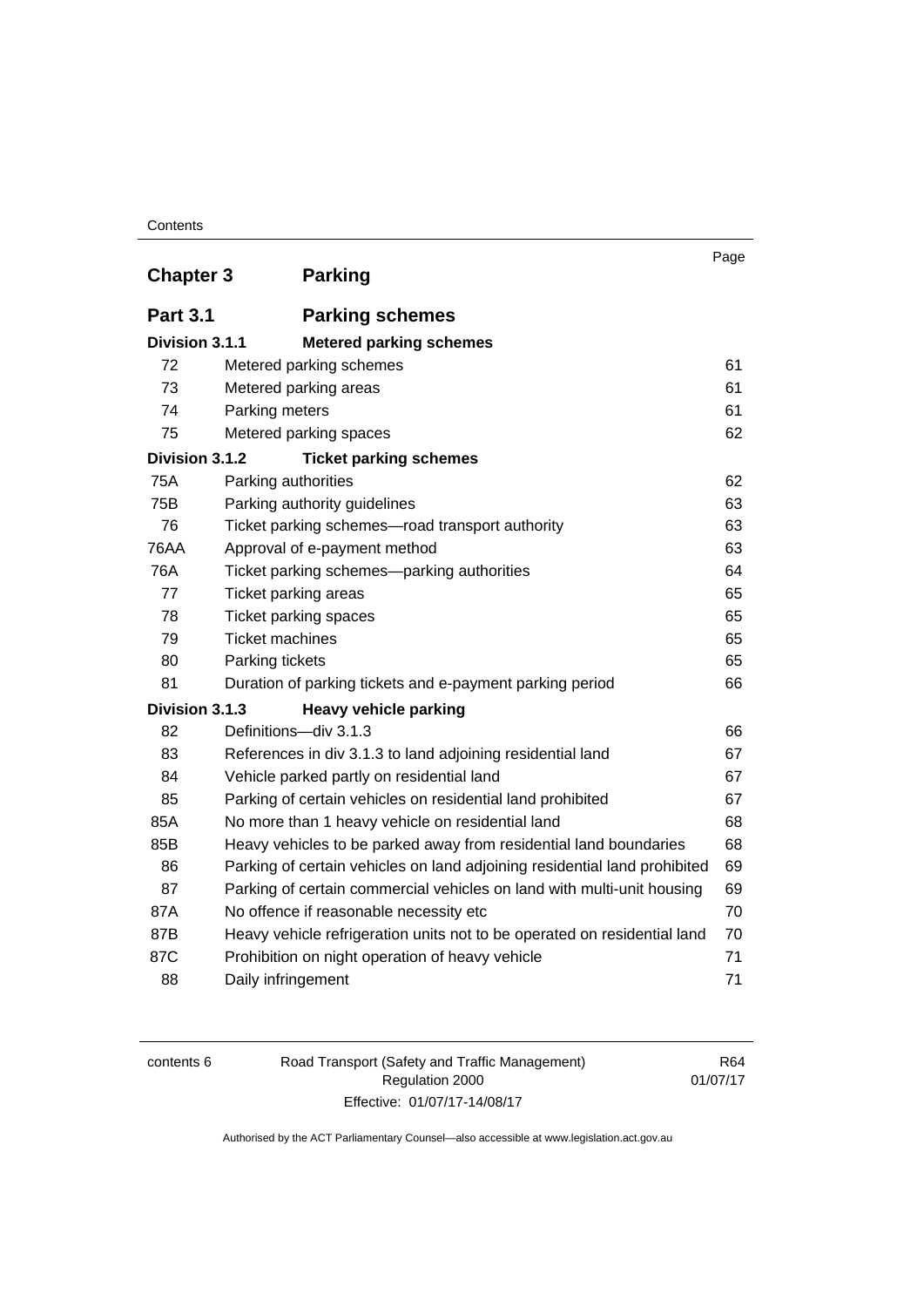|                  |                                                                                  | Contents   |
|------------------|----------------------------------------------------------------------------------|------------|
|                  |                                                                                  | Page       |
| Division 3.1.3A  | Heavy vehicle parking-enforcement                                                |            |
| 89               | Meaning of occupier-div 3.1.3A                                                   | 72         |
| 90               | Power to enter premises                                                          | 72         |
| 91               | Production of identity card                                                      | 73         |
| 92               | Consent to entry                                                                 | 73         |
| 93               | General powers on entry to premises                                              | 74         |
| 94               | Damage etc to be minimised                                                       | 75         |
| 95               | Compensation for exercise of enforcement powers                                  | 75         |
| Division 3.1.4   | <b>Miscellaneous</b>                                                             |            |
| 97A              | Other powers to provide pay parking                                              | 76         |
| 98               | Overlapping schemes                                                              | 76         |
| 98A              | Income from ticket parking scheme                                                | 76         |
| 98B              | Costs of ticket parking scheme                                                   | 77         |
| 99               | Trailers not separately chargeable                                               | 77         |
| <b>Part 3.2</b>  | Parking permits and mobility parking scheme                                      |            |
|                  | authorities                                                                      |            |
| 100              | Parking permits                                                                  | 78         |
| 101              | Mobility parking scheme authorities                                              | 79         |
| 101A             | Parking permits and mobility parking scheme authorities-cancellation             | 80         |
| 101B             | Parking permits and mobility parking scheme authorities-return when<br>cancelled | 81         |
| <b>Part 3.3</b>  | <b>Parking-other provisions</b>                                                  |            |
| 101C             | Marking tyres by parking inspectors                                              | 82         |
| <b>Chapter 4</b> | <b>Traffic offence detection devices</b>                                         |            |
| 102              | Definitions-ch 4                                                                 | 83         |
| 103              | Approved traffic offence detection devices                                       | 86         |
| 103A             | Approval of police vehicle speedometers                                          | 86         |
| 103B             | Average speed detection systems-Act, s 22AA, s 23B and s 24 (2)                  | 86         |
| 104              | Major testing of laser speed measuring devices                                   | 90         |
| 104A             | Major testing of other traffic offence detection devices                         | 91         |
| 104B             | Certification and sealing of traffic offence detection devices                   | 93         |
| R64              | Road Transport (Safety and Traffic Management)                                   | contents 7 |
| 01/07/17         | Regulation 2000                                                                  |            |
|                  | Effective: 01/07/17-14/08/17                                                     |            |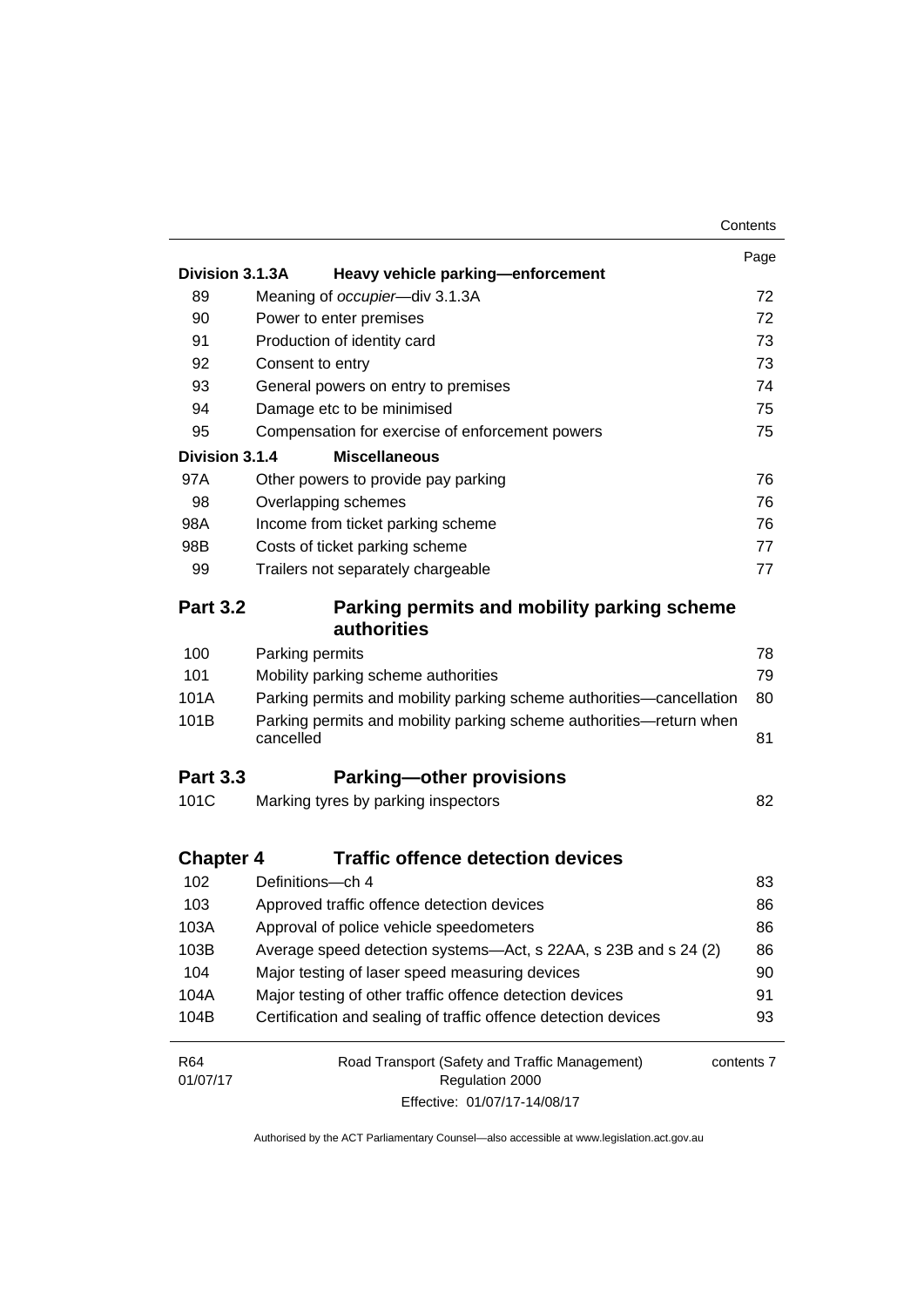|                                                                                | Page                                                                                                                                           |
|--------------------------------------------------------------------------------|------------------------------------------------------------------------------------------------------------------------------------------------|
| Use of certain digital camera detection devices                                | 93                                                                                                                                             |
| Use of certain laser speed measuring devices                                   | 95                                                                                                                                             |
| Use of certain radar speed measuring devices                                   | 96                                                                                                                                             |
| Approved people—testing and sealing                                            | 97                                                                                                                                             |
| Approved people—use                                                            | 97                                                                                                                                             |
|                                                                                | 98                                                                                                                                             |
| Verification of camera detection device image files—Act,<br>s 23 (2) (c) (iii) | 99                                                                                                                                             |
| Meaning of codes etc on image taken by approved camera detection               | 99                                                                                                                                             |
|                                                                                | Recording of camera detection device image files—Act, s 23 (2) (c) (ii)<br>device or approved average speed detection system—Act, s 24 (2) (a) |

### **Chapter 5 [Miscellaneous](#page-120-0)**

| 109  | Additional police powers—removing parked cars      | 104 |
|------|----------------------------------------------------|-----|
| 110  | Prohibition on car minding                         | 104 |
| 111  | Removal of unattended vehicles—Act, s 32 (1) (c)   | 105 |
| 112  | Disposal of impounded vehicles—Act, s 10K          | 105 |
| 112A | Disposal of forfeited vehicles—Act, s 10K          | 107 |
| 113  | Responsible person to inspect driver licence       | 107 |
| 114  | Responsible person's consent                       | 107 |
| 115  | Standards for safe carriage of loads—Act, s 14 (2) | 107 |
| 116  | Tracked vehicle—Act, dict, def vehicle, par (b)    | 108 |
| 117  | Review of div 2.3.1A                               | 108 |

### **Dictionary** [109](#page-125-0)

**[Endnotes](#page-136-0)**

| 119 |
|-----|
| 120 |
| 131 |
| 151 |
|     |

| contents 8 | Road Transport (Safety and Traffic Management) | R64      |
|------------|------------------------------------------------|----------|
|            | Regulation 2000                                | 01/07/17 |
|            | Effective: 01/07/17-14/08/17                   |          |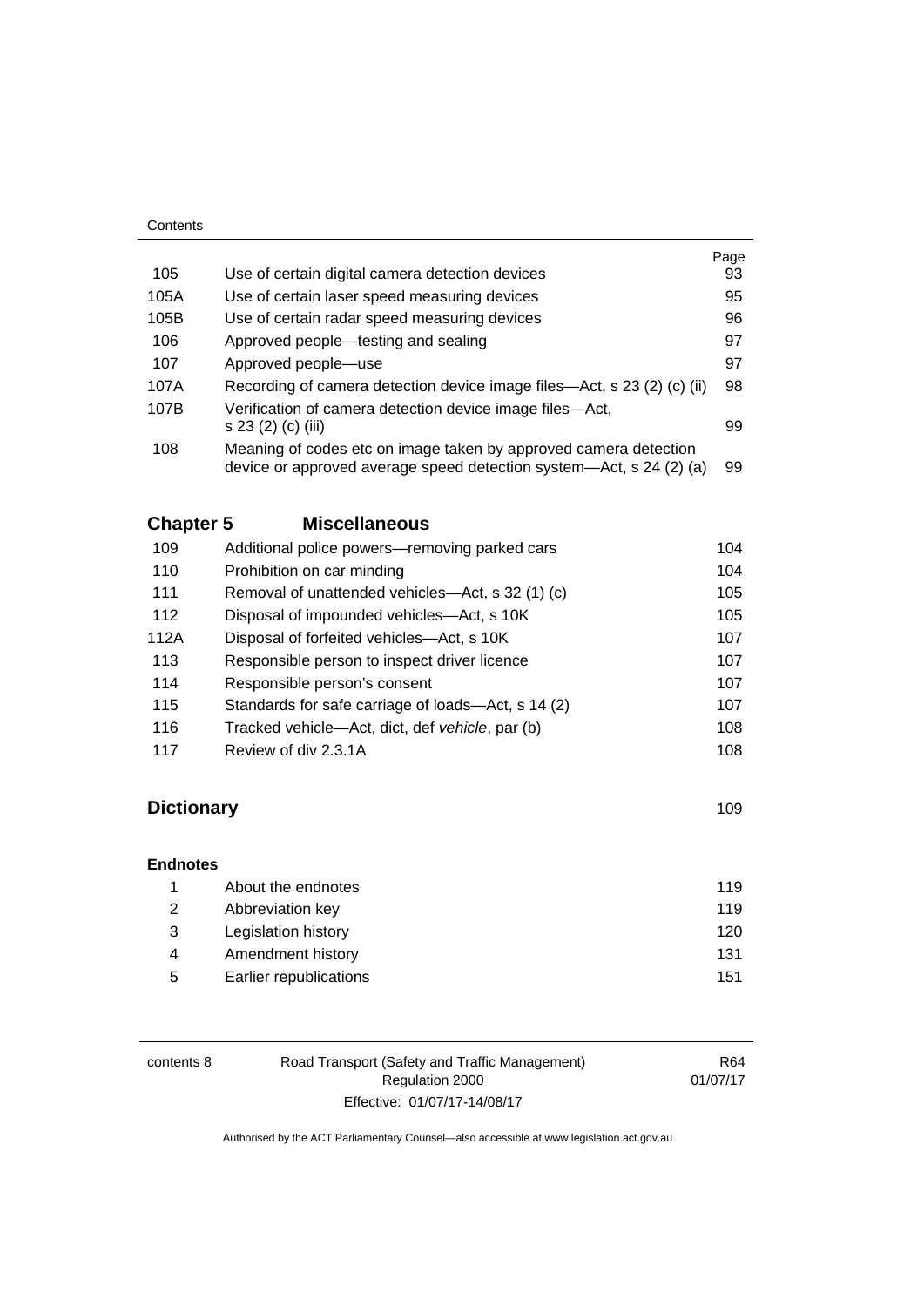

# **Road Transport (Safety and Traffic Management) Regulation 2000**

made under the

**[Road Transport \(Safety and Traffic Management\) Act 1999](http://www.legislation.act.gov.au/a/1999-80)**

R64 01/07/17

Ī

Road Transport (Safety and Traffic Management) Regulation 2000 Effective: 01/07/17-14/08/17

page 1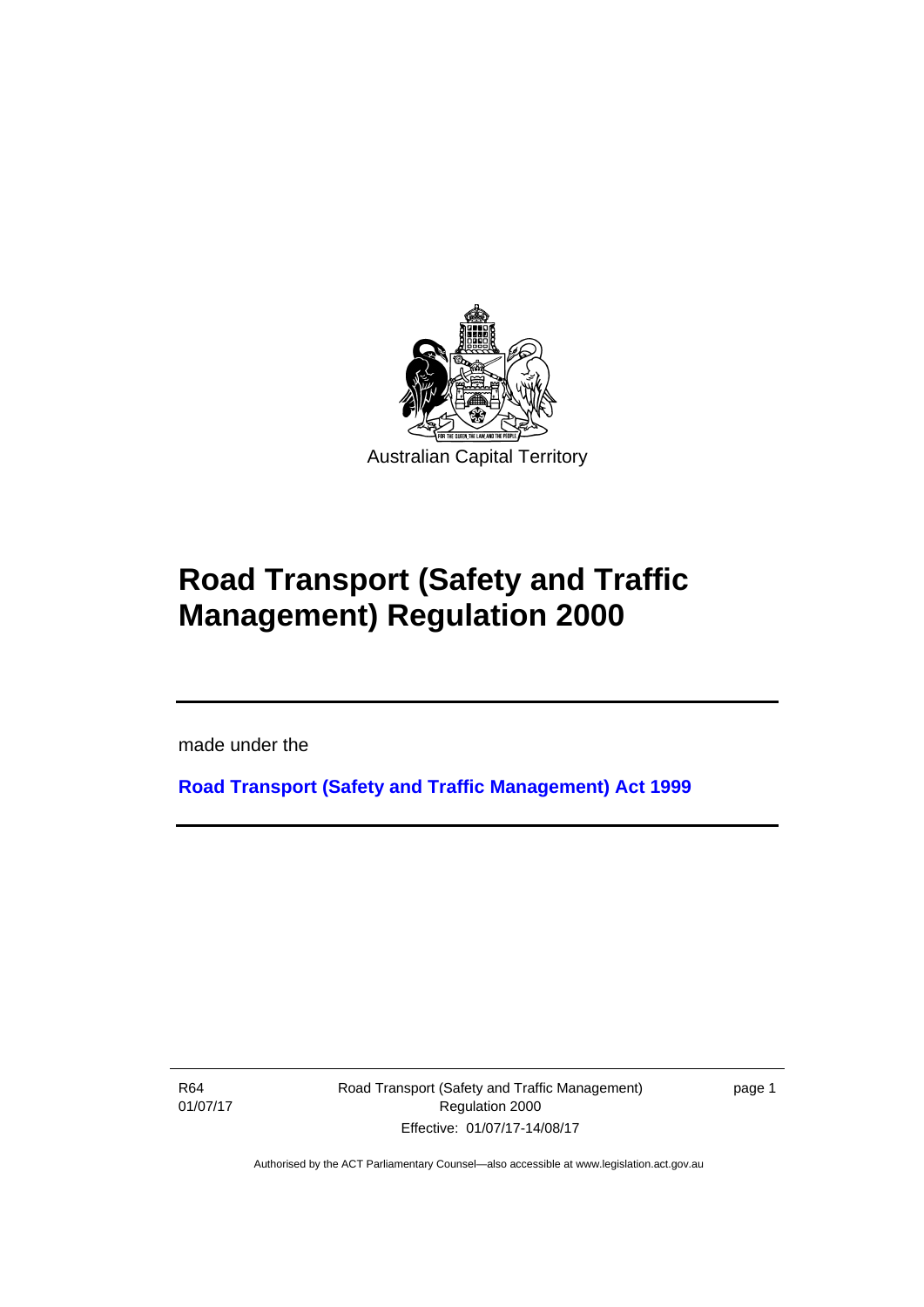## <span id="page-11-0"></span>**Chapter 1** Preliminary

#### <span id="page-11-1"></span>**1 Name of regulation**

This regulation is the *Road Transport (Safety and Traffic Management) Regulation 2000*.

#### <span id="page-11-2"></span>**2 Dictionary**

The dictionary at the end of this regulation is part of the regulation.

*Note 1* The dictionary at the end of this regulation defines certain terms used in this regulation, and includes references (*signpost definitions*) to other terms defined elsewhere.

> For example, the signpost definition '*semitrailer*—see the *[Road](http://www.legislation.act.gov.au/sl/2000-12)  [Transport \(Vehicle Registration\) Regulation 2000](http://www.legislation.act.gov.au/sl/2000-12)*, dictionary.' means that the term 'semitrailer' is defined in that dictionary and the definition applies to this regulation.

*Note 2* A definition in the dictionary (including a signpost definition) applies to the entire regulation unless the definition, or another provision of the regulation, provides otherwise or the contrary intention otherwise appears (see [Legislation Act,](http://www.legislation.act.gov.au/a/2001-14) s 155 and s 156 (1)).

#### <span id="page-11-3"></span>**3 Dictionary—application to Australian Road Rules**

The definitions in the dictionary do not apply to the Australian Road [Rules](http://www.legislation.act.gov.au//ni/db_37271/default.asp) unless this regulation provides otherwise.

*Note* See div 2.2.1, note 2 for the relevant provisions of this regulation.

#### <span id="page-11-4"></span>**3A** *Road* **includes road related area**

In this regulation:

*road* includes a road related area.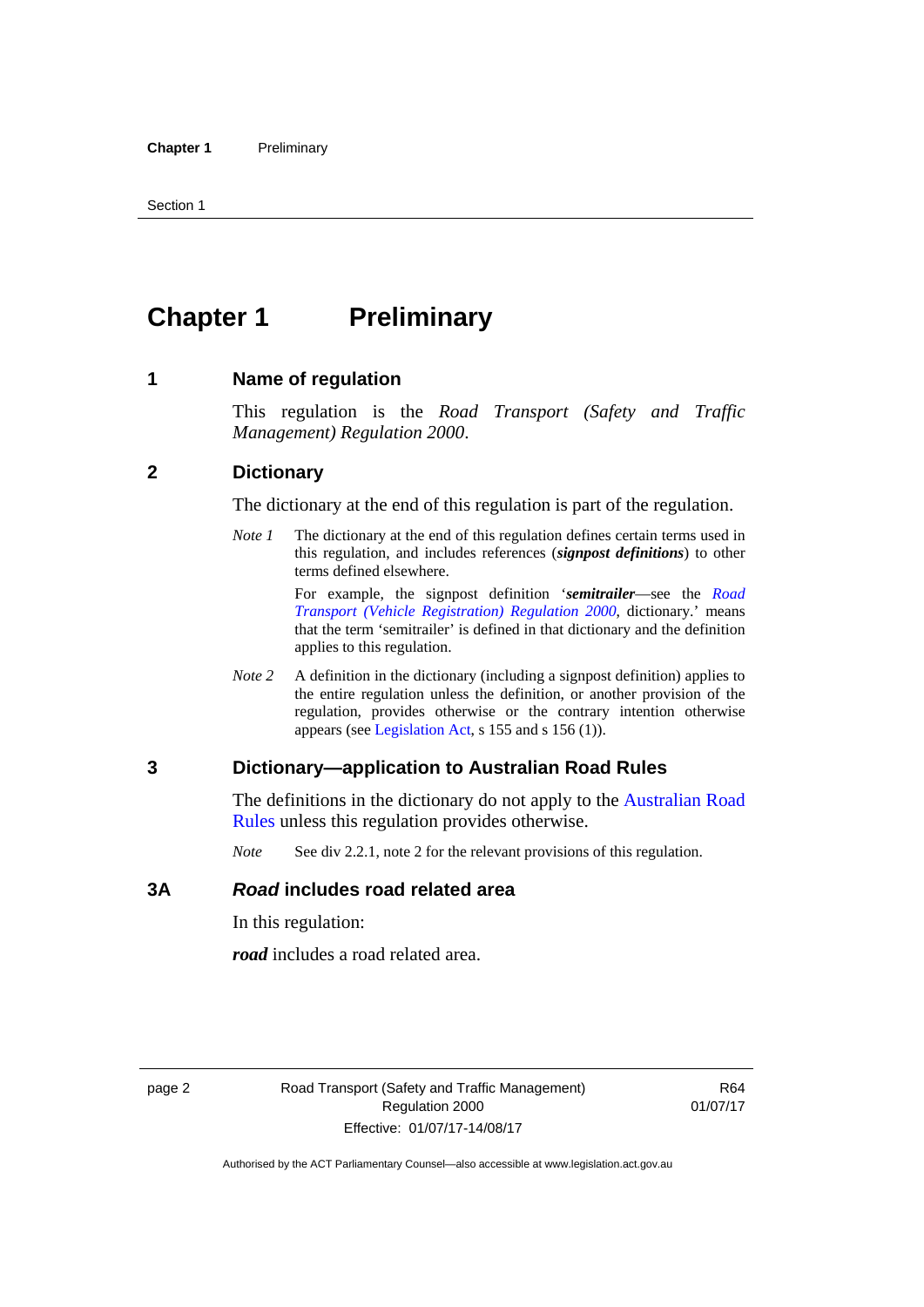#### <span id="page-12-0"></span>**3B Meaning of** *park* **and** *stop*

In this regulation:

*park*, in relation to a driver, includes stop and allow the driver's vehicle to stay (whether or not the driver leaves the vehicle).

*stop*, for a driver, includes park, but does not include stop to reverse the driver's vehicle into a parking bay or other parking space.

#### <span id="page-12-1"></span>**4 Notes**

A note in this regulation is explanatory and is not part of this regulation.

*Note* See the [Legislation Act,](http://www.legislation.act.gov.au/a/2001-14) s 127 (1), (4) and (5) for the legal status of notes.

#### <span id="page-12-2"></span>**4A Offences against regulation—application of Criminal Code etc**

Other legislation applies in relation to offences against this regulation (including the [Australian Road Rules](http://www.legislation.act.gov.au//ni/db_37271/default.asp)).

*Note 1 Criminal Code* The [Criminal Code,](http://www.legislation.act.gov.au/a/2002-51) ch 2 applies to an offence against this regulation (see Code, pt 2.1).

> The chapter sets out the general principles of criminal responsibility (including burdens of proof and general defences), and defines terms used for offences to which the Code applies (eg *conduct*, *intention*, *recklessness* and *strict liability*).

#### *Note 2 Penalty units*

The [Legislation Act](http://www.legislation.act.gov.au/a/2001-14), s 133 deals with the meaning of offence penalties that are expressed in penalty units.

*Note 3* The [Australian Road Rules](http://www.legislation.act.gov.au//ni/db_37271/default.asp) are to be read with, and as if they formed part of, this regulation (see s 6).

R64 01/07/17 page 3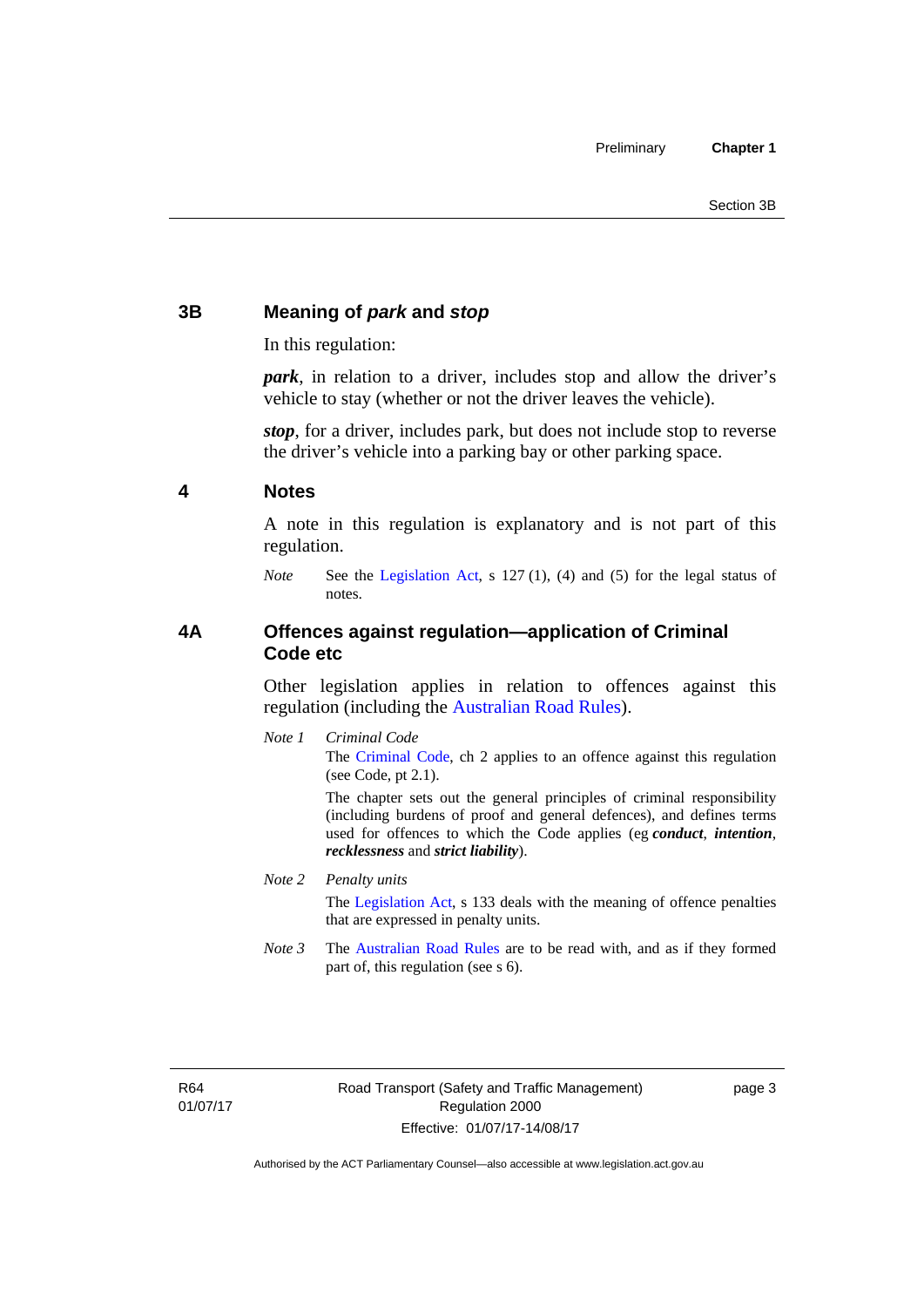#### **Chapter 1** Preliminary

Section 4B

#### <span id="page-13-0"></span>**4B Offences against regulation are strict liability offences**

An offence against this regulation (including the [Australian Road](http://www.legislation.act.gov.au//ni/db_37271/default.asp)  [Rules](http://www.legislation.act.gov.au//ni/db_37271/default.asp)) is a strict liability offence.

#### <span id="page-13-1"></span>**4C General defence of accident or reasonable effort**

Without limiting any other defence, it is a defence to an offence against this regulation (including the [Australian Road Rules\)](http://www.legislation.act.gov.au//ni/db_37271/default.asp) if the defendant proves that the offence—

- (a) was the result of an accident; or
- (b) could not have been avoided by any reasonable efforts by the defendant.

page 4 Road Transport (Safety and Traffic Management) Regulation 2000 Effective: 01/07/17-14/08/17

R64 01/07/17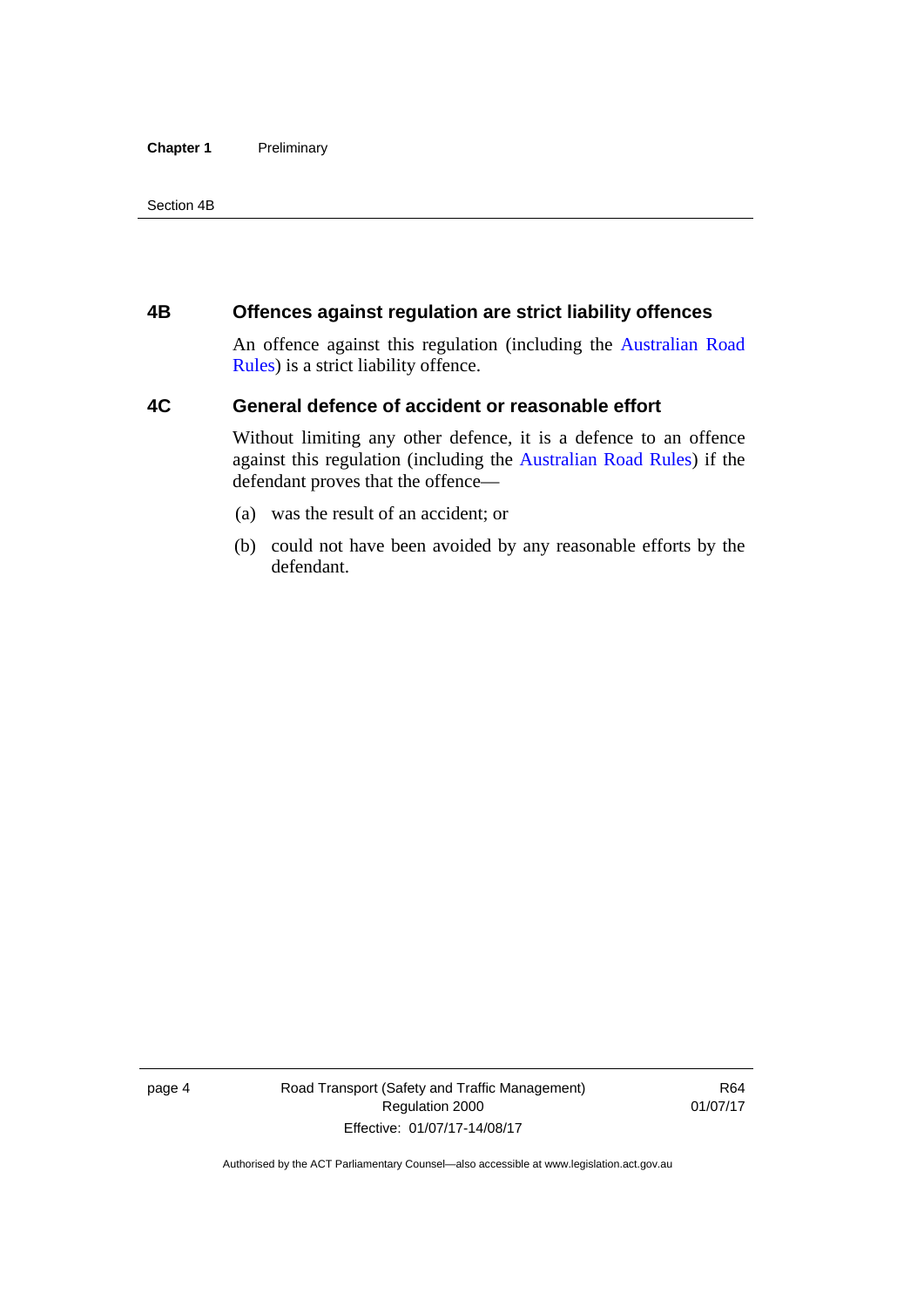### <span id="page-14-0"></span>**Chapter 2 Australian Road Rules**

### <span id="page-14-1"></span>**Part 2.1 Incorporation into ACT law**

#### <span id="page-14-2"></span>**5 Meaning of** *Australian Road Rules*

In this regulation:

*Australian Road Rules* means that part of the publication known as the [Australian Road Rules](http://www.legislation.act.gov.au//ni/db_37271/default.asp), ISBN 0 7240 8874 1 published by the National Transport Commission in February 2012 that consists of the rules approved by the Australian Transport Council under the *[National Transport Commission Act 2003](http://www.comlaw.gov.au/Series/C2004A01166)* (Cwlth).

*Note* The [Australian Road Rules](http://www.legislation.act.gov.au//ni/db_37271/default.asp) are accessible at [www.legislation.act.gov.au](http://www.legislation.act.gov.au/).

#### <span id="page-14-3"></span>**6 Incorporation of Australian Road Rules into ACT law**

- (1) The [Australian Road Rules](http://www.legislation.act.gov.au//ni/db_37271/default.asp) (other than rule 2) are to be read with, and as if they formed part of, this regulation.
- (2) Subsection (1) has effect subject to this regulation.

page 5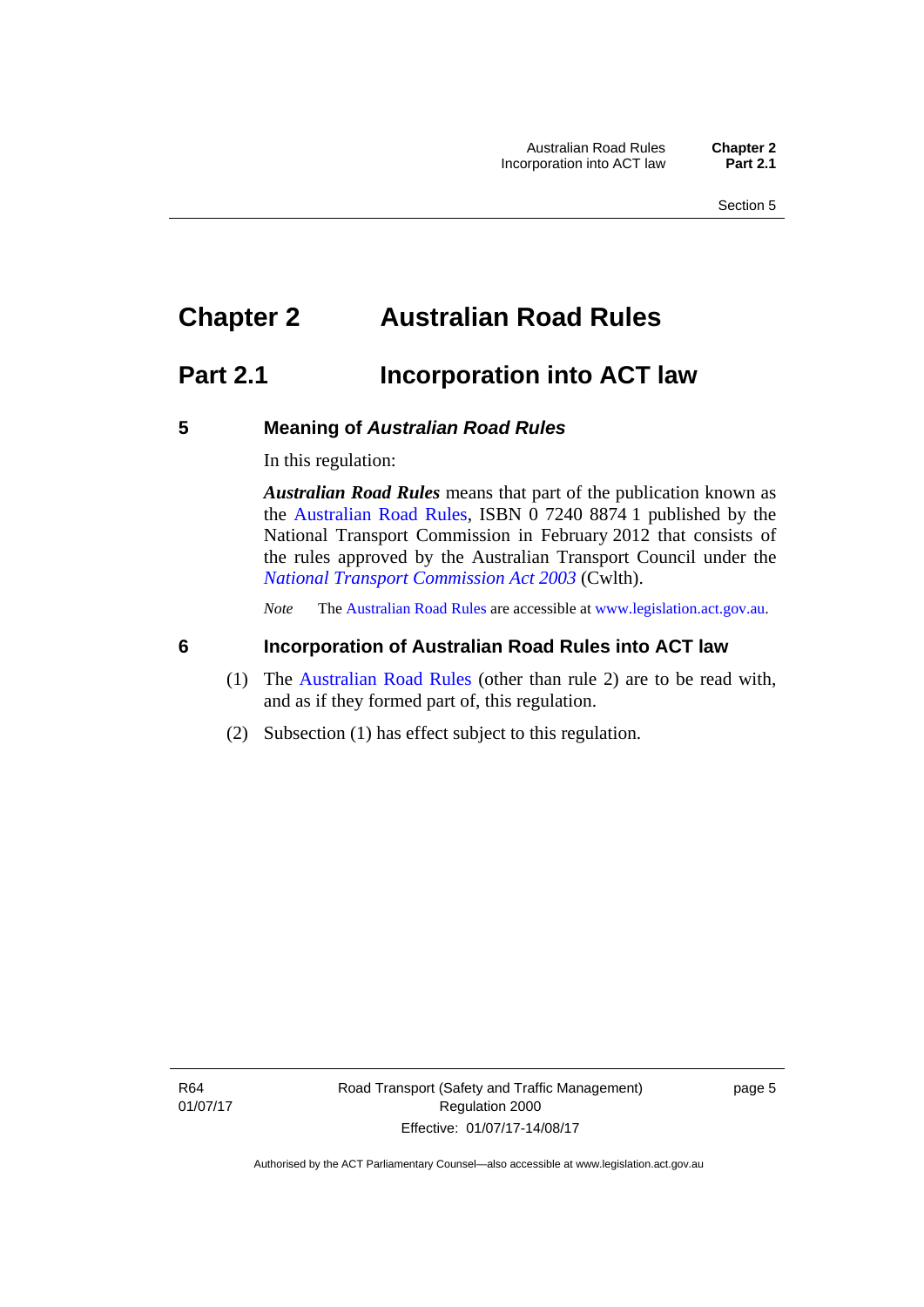### <span id="page-15-0"></span>**Part 2.2 How the Australian Road Rules are incorporated**

#### <span id="page-15-1"></span>**Division 2.2.1 General**

*Note 1* The [Australian Road Rules](http://www.legislation.act.gov.au//ni/db_37271/default.asp) are not completely self-contained and need to be read with associated laws of each jurisdiction. Many of the rules provide for 'another law of this jurisdiction' to define terms used in the [Australian Road Rules](http://www.legislation.act.gov.au//ni/db_37271/default.asp) for application of the [Australian Road Rules](http://www.legislation.act.gov.au//ni/db_37271/default.asp) in the ACT, to permit things to be done in the ACT otherwise prohibited by the [Australian Road Rules](http://www.legislation.act.gov.au//ni/db_37271/default.asp) or to exempt persons in the ACT from complying with the [Australian Road Rules.](http://www.legislation.act.gov.au//ni/db_37271/default.asp)

*Note 2* The following table sets out the provisions of the [Australian Road Rules](http://www.legislation.act.gov.au//ni/db_37271/default.asp) for which provision is made by this part:

| column 1<br>item | column <sub>2</sub><br><b>ARR</b> provision | column 3<br>provision of this regulation |
|------------------|---------------------------------------------|------------------------------------------|
| 1                | 10(2)                                       | 8                                        |
| $\overline{c}$   | 18                                          | 8A                                       |
| 3                | 95                                          | 9                                        |
| $\overline{4}$   | 104                                         | 10                                       |
| 5                | 151(3)(b)                                   | 11                                       |
| 6                | 158(2)(c)                                   | 12                                       |
| 7                | 176                                         | 12A                                      |
| 8                | 179(1)(c)                                   | 13                                       |
| 9                | 179 $(1)$ $(c)$ and $(2)$ $(c)$             | 13A                                      |
| 10               | 183                                         | 13B                                      |
| 11               | 189                                         | 13BA                                     |
| 12               | 195                                         | 13C                                      |
| 13               | 199(2)                                      | 14                                       |
|                  |                                             |                                          |

page 6 Road Transport (Safety and Traffic Management) Regulation 2000 Effective: 01/07/17-14/08/17

R64 01/07/17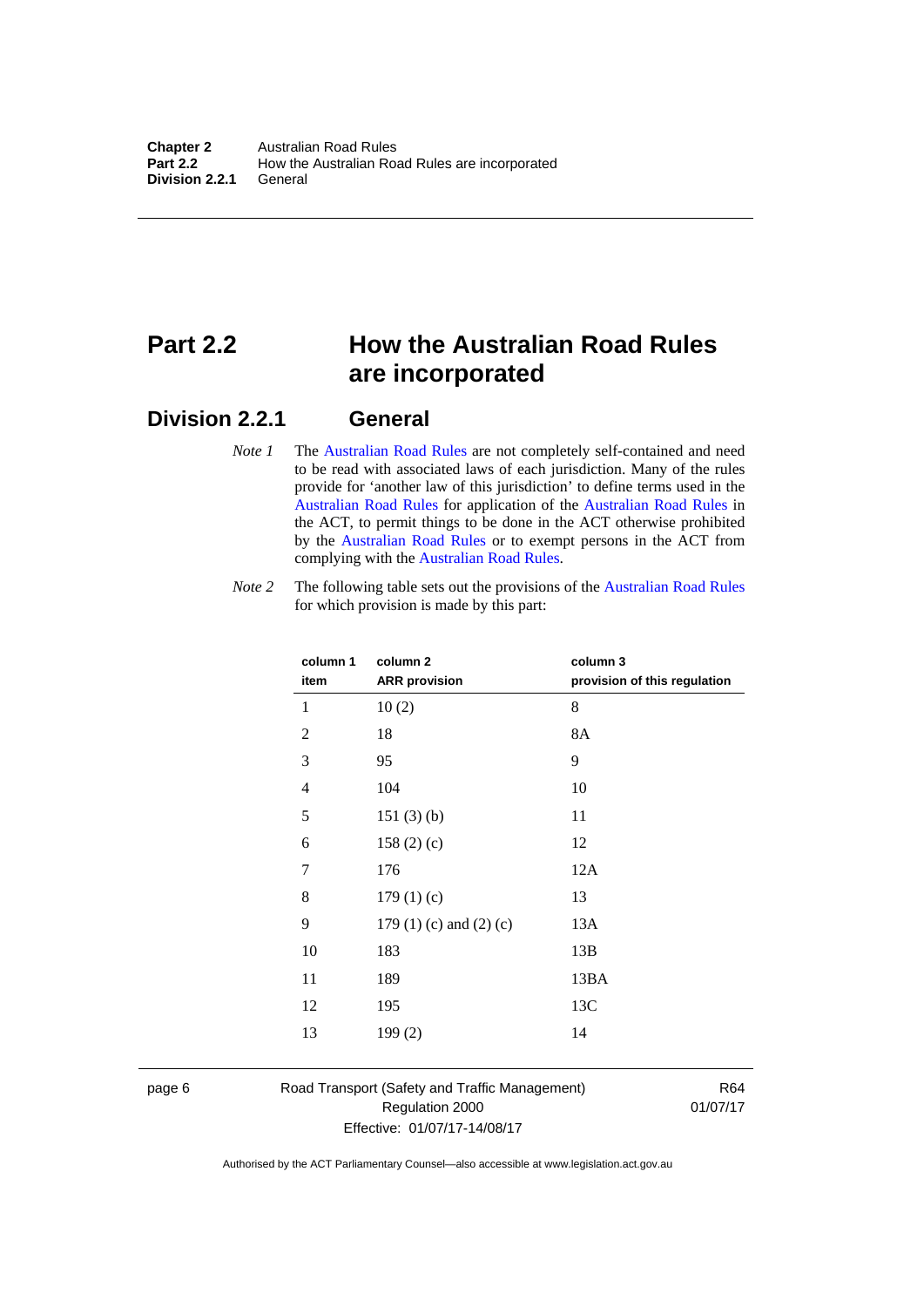| column 1<br>item | column 2<br><b>ARR provision</b>     | column 3<br>provision of this regulation |
|------------------|--------------------------------------|------------------------------------------|
| 14               | $206(2)$ (b) and (c)                 | 15                                       |
| 15               | 207(2)(a)                            | 16                                       |
| 16               | 213(5)                               | 16A                                      |
| 17               | 215(4)                               | 17                                       |
| 18               | 216(3)                               | 18                                       |
| 19               | 220(3)                               | 19                                       |
| 20               | 221(f)                               | 20                                       |
| 21               | 222                                  | 21                                       |
| 22               | 225                                  | 22                                       |
| 23               | 236(6)                               | 22A                                      |
| 24               | 244C                                 | 23                                       |
| 25               | 266(7)                               | 24                                       |
| 26               | 270(3)                               | 26                                       |
| $27\,$           | 271(6)                               | 27                                       |
| 28               | 280(2)(a)                            | 27A                                      |
| 29               | $287(3)$ (e) and (4)                 | 28                                       |
| 30               | 289(1)(g)                            | 29                                       |
| 31               | 298                                  | 30                                       |
| 32               | 299                                  | 30A                                      |
| 33               | 300 $(1)(c)$                         | 30B                                      |
| 34               | $310(3)$ and $(4)$                   | 31                                       |
| 35               | 313                                  | 32                                       |
| 36               | dict, def approved bicycle<br>helmet | 33(1)                                    |
| 37               | dict, def approved seatbelt          | 33(1)                                    |
| 38               | dict, def <i>authorised</i> person   | 33(1)                                    |

R64 01/07/17 Road Transport (Safety and Traffic Management) Regulation 2000 Effective: 01/07/17-14/08/17

page 7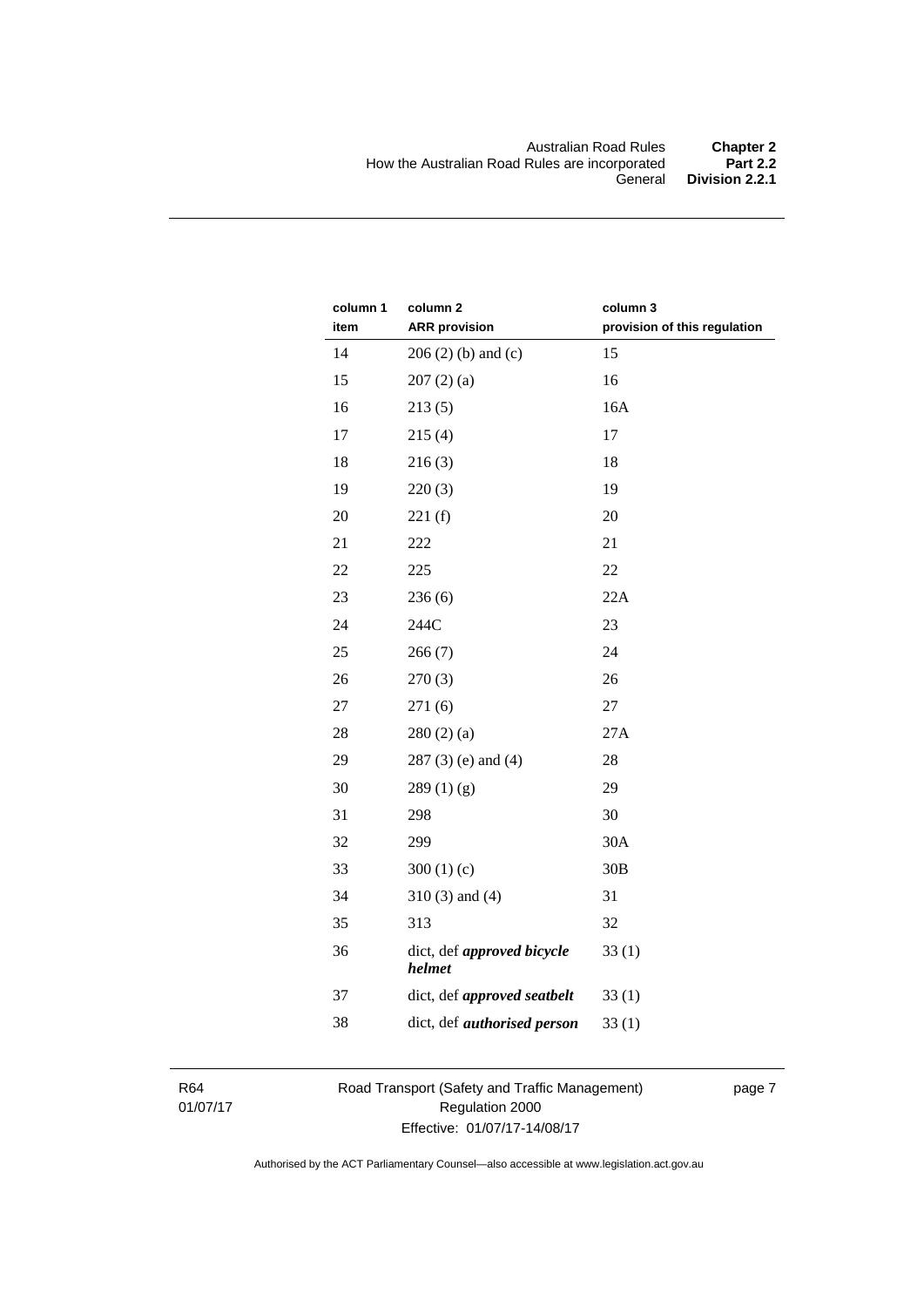| column 1<br>item | column <sub>2</sub><br><b>ARR</b> provision   | column 3<br>provision of this regulation |
|------------------|-----------------------------------------------|------------------------------------------|
| 39               | dict, def <i>emergency worker</i>             | 33(1)                                    |
| 40               | dict, def GVM                                 | 33(2)                                    |
| 41               | dict, def <i>hazard</i> warning<br>lights     | 33(3)                                    |
| 42               | dict, def mechanical<br>signalling device     | 33(1)                                    |
| 43               | dict, def <i>oversize</i> vehicle             | 33(1)                                    |
| 44               | dict, def <i>police</i> officer               | 33(1)                                    |
| 45               | dict, def <i>portable warning</i><br>triangle | 33 (4)                                   |
| 46               | dict, def <i>postal</i> worker                | 33(1)                                    |
| 47               | dict, def <i>public</i> bus                   | 33(1)                                    |
| 48               | dict, def <i>taxi</i>                         | 33(1)                                    |
| 49               | dict, def wheeled<br>recreational vehicle     | 33(1)                                    |

*Note 3* The following table sets out other provisions of the Australian Road [Rules](http://www.legislation.act.gov.au//ni/db_37271/default.asp) for which provision is made by other territory laws (including provisions in other parts of this regulation):

| column 1<br>item | column 2<br><b>ARR</b> provision | column 3<br>other law                      |
|------------------|----------------------------------|--------------------------------------------|
| 1                | 12(2)                            | Road Transport (General) Act 1999,<br>s 12 |
| $\mathfrak{D}$   | 13(2)                            | Road Transport (General) Act 1999,<br>s 12 |
| 3                | $28(2)$ , n 3                    | this regulation, s 65                      |
| 4                | $32(2)$ , n 3                    | this regulation, s 65                      |
| 5                | 65                               | this regulation, $s$ 38D $(1)$             |
| 6                | 80                               | this regulation, $s$ 38D $(2)$             |
|                  |                                  |                                            |

page 8 Road Transport (Safety and Traffic Management) Regulation 2000 Effective: 01/07/17-14/08/17

R64 01/07/17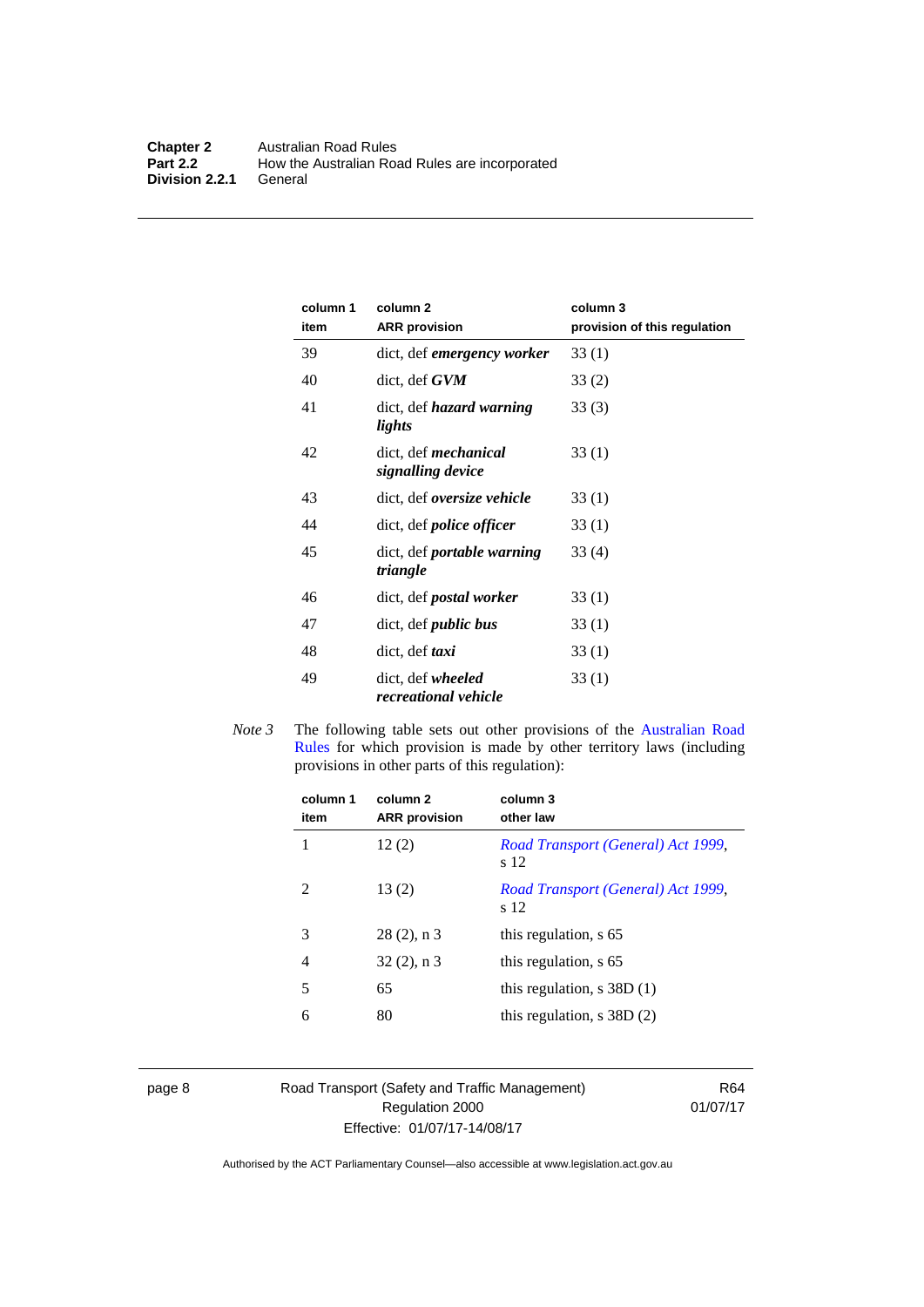Section 7

| column 1<br>item | column <sub>2</sub><br><b>ARR</b> provision                                  | column 3<br>other law                                                                     |
|------------------|------------------------------------------------------------------------------|-------------------------------------------------------------------------------------------|
| 7                | 81                                                                           | this regulation, $s$ 38D $(3)$                                                            |
| 8                | 185(1)                                                                       | this regulation, s 100                                                                    |
| 9                | 248                                                                          | this regulation, $s$ 38D $(5)$                                                            |
| 10               | 262                                                                          | this regulation, $s$ 38D (4)                                                              |
| 11               | $287(1)$ , n 2                                                               | <b>Road Transport (Safety and Traffic</b><br>Management) Act 1999, s 16                   |
| 12               | 304                                                                          | Road Transport (General)<br>Regulation 2000, s 6 and s 7                                  |
| 13               | 311(1)(c)                                                                    | Heavy Vehicle National Law (ACT)                                                          |
| 14               | 312(3)(c)                                                                    | Road Transport (Safety and Traffic<br><i>Management</i> ) <i>Act 1999</i> , s 31 and s 32 |
| 15               | dict, def <i>parking</i><br><i>permit for</i><br>people with<br>disabilities | this regulation, s 101                                                                    |
| 16               | dict, def <i>bicycle</i>                                                     | Road Transport (General) Act 1999,<br>dict, def <i>bicycle</i>                            |

### <span id="page-18-0"></span>**7 References to another law of this jurisdiction etc**

- (1) In the [Australian Road Rules,](http://www.legislation.act.gov.au//ni/db_37271/default.asp) a reference to *another law of this jurisdiction* includes a reference to the Act.
	- *Note* A reference to an Act includes a reference to the statutory instruments made or in force under the Act, including any regulation (see [Legislation Act,](http://www.legislation.act.gov.au/a/2001-14) s 104).
- (2) In the [Australian Road Rules](http://www.legislation.act.gov.au//ni/db_37271/default.asp):

*law of this jurisdiction* means a territory law or a law applying as a territory law.

*this jurisdiction* means the Australian Capital Territory.

page 2 Road Transport (Safety and Traffic Management) Regulation 2000 Effective: 01/07/17-14/08/17

R64 01/07/17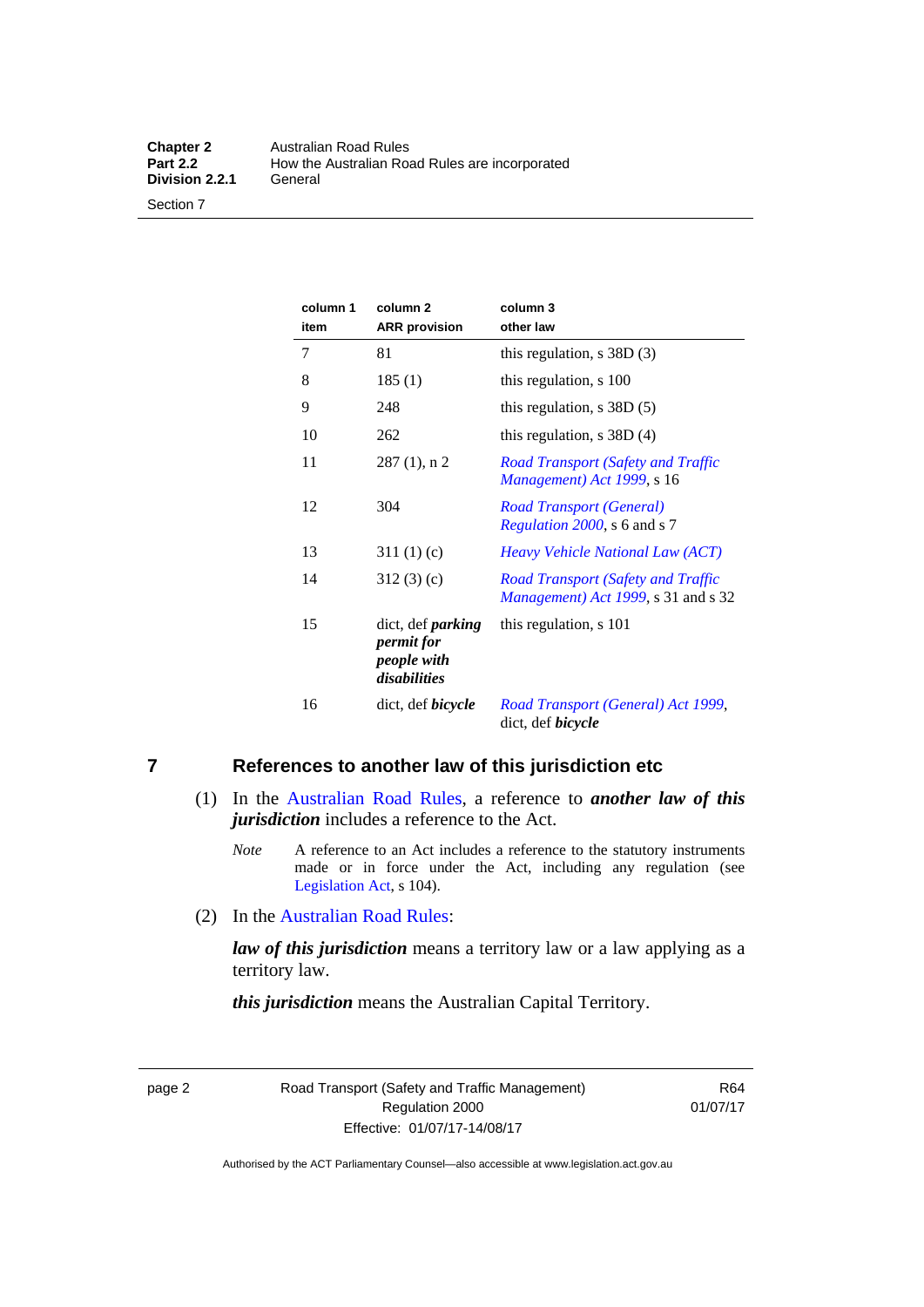### <span id="page-19-0"></span>**Division 2.2.2 Other provisions for the Australian Road Rules**

#### <span id="page-19-1"></span>**8 ARR r 10 (2)—penalties for offences**

For the [Australian Road Rules,](http://www.legislation.act.gov.au//ni/db_37271/default.asp) rule 10 (2), the penalty for an offence against the [Australian Road Rules](http://www.legislation.act.gov.au//ni/db_37271/default.asp) is a maximum penalty of 20 penalty units.

#### <span id="page-19-2"></span>**8A ARR r 18—who is a pedestrian**

Despite the [Australian Road Rules](http://www.legislation.act.gov.au//ni/db_37271/default.asp), rule 18, a *pedestrian* includes—

- (a) a person driving a motorised wheelchair that cannot travel at over 10 km/h (on level ground); and
- (b) a person in a non-motorised wheelchair; and
- (c) a person pushing a motorised or non-motorised wheelchair; and
- (d) a person in or on a wheeled recreational device or wheeled toy; and
- (e) a person in or on a segway.

#### <span id="page-19-3"></span>**9 ARR r 95—emergency stopping lane only signs**

For the [Australian Road Rules,](http://www.legislation.act.gov.au//ni/db_37271/default.asp) rule 95, the driver of a police vehicle or emergency vehicle is permitted to drive in an emergency stopping lane.

page 3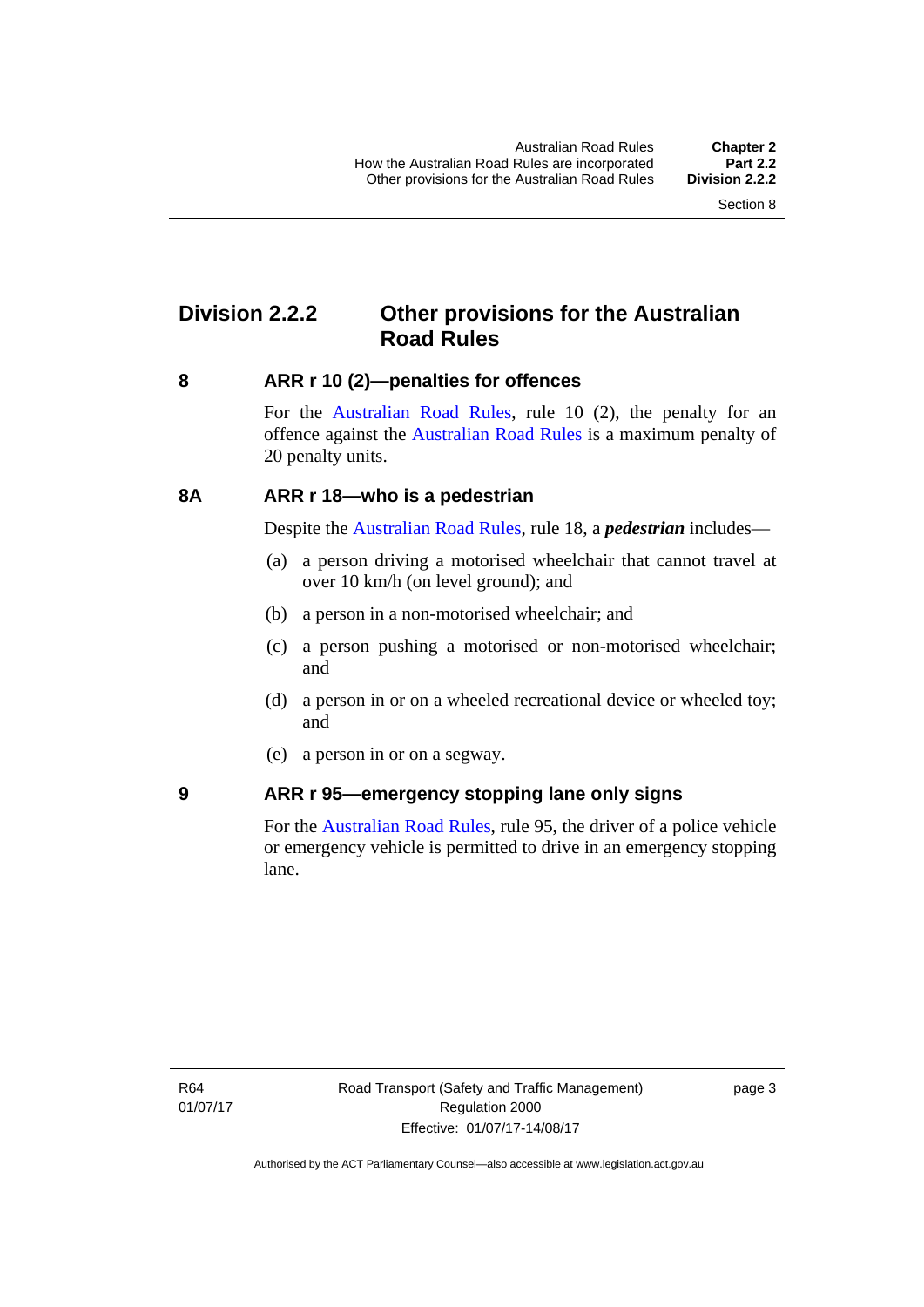<span id="page-20-0"></span>**10 ARR r 104—no truck signs**

Section 10

For the [Australian Road Rules](http://www.legislation.act.gov.au//ni/db_37271/default.asp), rule 104, a driver is permitted to drive the vehicle on a road (or a bridge, causeway, ramp or similar structure forming part of a road) past a *no trucks sign* mentioned in rule 104 (1), (2) or (3) if the destination of the driver's vehicle is a place on or reached from the road (or structure) and there is no alternative route by which to reach the destination.

#### <span id="page-20-1"></span>**11 ARR r 151 (3) (b)—riding a motorbike or bicycle alongside more than 1 other rider**

For the [Australian Road Rules](http://www.legislation.act.gov.au//ni/db_37271/default.asp), rule 151 (3) (b), the rider of a motorbike or bicycle is permitted to ride alongside more than 1 rider if each of the riders is taking part in an event approved by the road transport authority for this section.

#### <span id="page-20-2"></span>**11A ARR r 158 (2) (c)—other vehicles permitted to travel in bicycle lanes**

A driver of a rideshare vehicle or hire car may drive for up to 50m in a bicycle lane if—

- (a) the driver is dropping off, or picking up, passengers; and
- (b) there is not another law of this jurisdiction prohibiting the driver from driving in the bicycle lane.
- *Note* A similar provision applies to taxi drivers and bus drivers (see [ARR,](http://www.legislation.act.gov.au//ni/db_37271/default.asp) r 153 (3)).

#### <span id="page-20-3"></span>**12 ARR r 158 (2) (c)—other vehicles permitted to travel in bus lanes**

The drivers of the following vehicles are permitted to drive in a bus lane:

- (a) taxis;
- (b) hire cars;

page 4 Road Transport (Safety and Traffic Management) Regulation 2000 Effective: 01/07/17-14/08/17

R64 01/07/17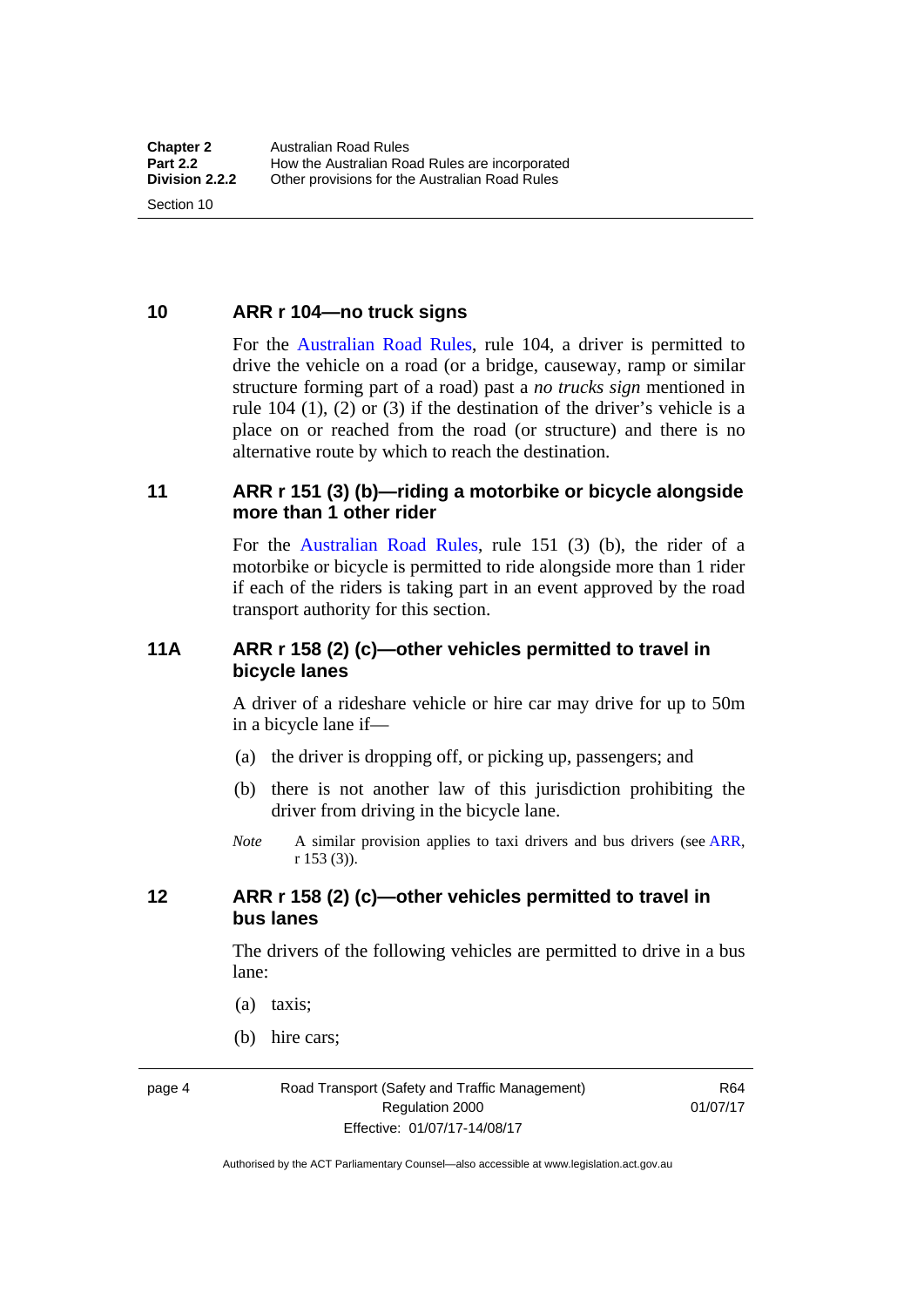- (c) demand responsive service vehicles;
- (d) motorbikes.
- *Note* Section 27A applies the B light rules to drivers of taxis, hire cars, demand responsive service vehicles and motorbikes.

#### <span id="page-21-0"></span>**12A ARR r 176—stopping on a clearway**

Despite the [Australian Road Rules,](http://www.legislation.act.gov.au//ni/db_37271/default.asp) rule 176 (1), a driver of a rideshare vehicle or hire car may stop on a length of road to which a clearway sign applies if—

- (a) the driver is dropping off, or picking up, passengers; and
- (b) there is not another law of this jurisdiction prohibiting the driver from stopping on a length of road to which a clearway sign applies.
- *Note* A similar provision applies to taxi drivers and bus drivers (see [ARR,](http://www.legislation.act.gov.au//ni/db_37271/default.asp) r 176 (2) and (3)).

#### <span id="page-21-1"></span>**13 ARR r 179 (1) (c)—stopping in a loading zone—goods and permit vehicles**

- (1) For the [Australian Road Rules](http://www.legislation.act.gov.au//ni/db_37271/default.asp), rule 179 (1) (c), the following vehicles are permitted to stop in a loading zone:
	- (a) a motor vehicle that is built mainly for the transport of goods if the vehicle is dropping off, or picking up, goods;
	- (b) a vehicle displaying a current loading zone permit if the vehicle is complying with the conditions of the permit.
- (2) In this section:

*loading zone permit* means a loading zone permit issued under section 100.

page 5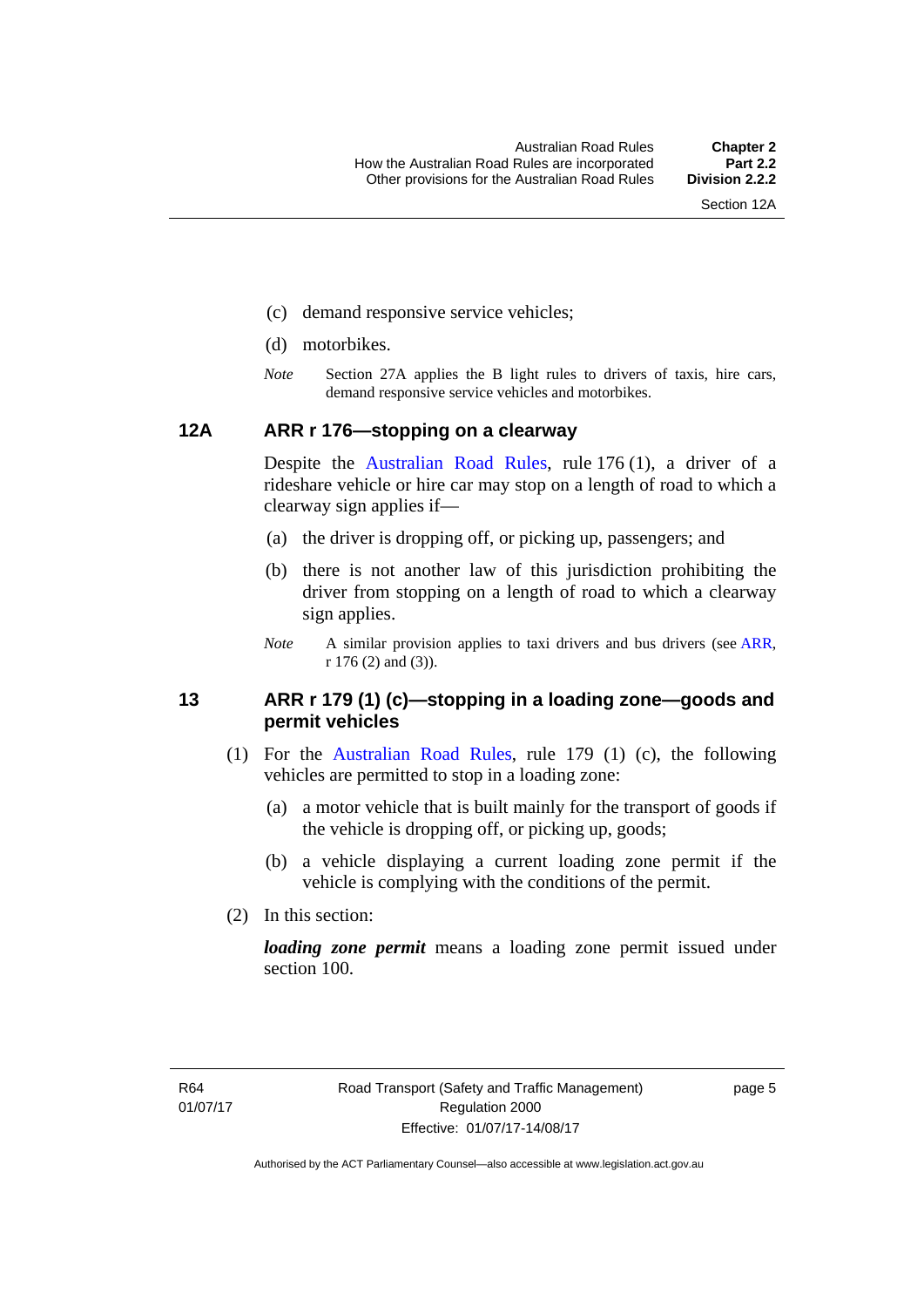Section 13A

<span id="page-22-0"></span>**13A ARR r 179 (1) (c) and (2) (c)—stopping in loading zone bookable vehicles** 

- (1) For the [Australian Road Rules,](http://www.legislation.act.gov.au//ni/db_37271/default.asp) rule 179 (1) (c), a bookable vehicle that is dropping off, or picking up, a passenger is permitted to stop in a loading zone if—
	- (a) the bookable vehicle driver does not leave the bookable vehicle unattended, other than to comply with a passenger assistance requirement; and
	- (b) the driver complies with subsection (2).
- (2) For the [Australian Road Rules,](http://www.legislation.act.gov.au//ni/db_37271/default.asp) rule 179 (2) (c), the driver must complete the dropping off, or picking up, of the passenger, and drive on—
	- (a) within 2 minutes; or
	- (b) if the driver is required to comply with a passenger assistance requirement—as soon as possible after the driver complies with the requirement.
- (3) In this section:

*bookable vehicle*—see the *[Road Transport \(Public Passenger](http://www.legislation.act.gov.au/a/2001-62)  [Services\) Act 2001](http://www.legislation.act.gov.au/a/2001-62)*, section 29.

*Note Bookable vehicle* means a taxi, rideshare vehicle or hire car.

*passenger assistance requirement* means a requirement under the *[Road Transport \(Public Passenger Services\) Regulation 2002](http://www.legislation.act.gov.au/sl/2002-3)*, section 132 (5) (which requires a wheelchair-accessible taxi driver to provide reasonable assistance in loading and unloading a wheelchair, or a person in a wheelchair, into or from the taxi).

*unattended*—a driver leaves a bookable vehicle *unattended* if the driver leaves the bookable vehicle so the driver is over 3m from the closest point of the bookable vehicle.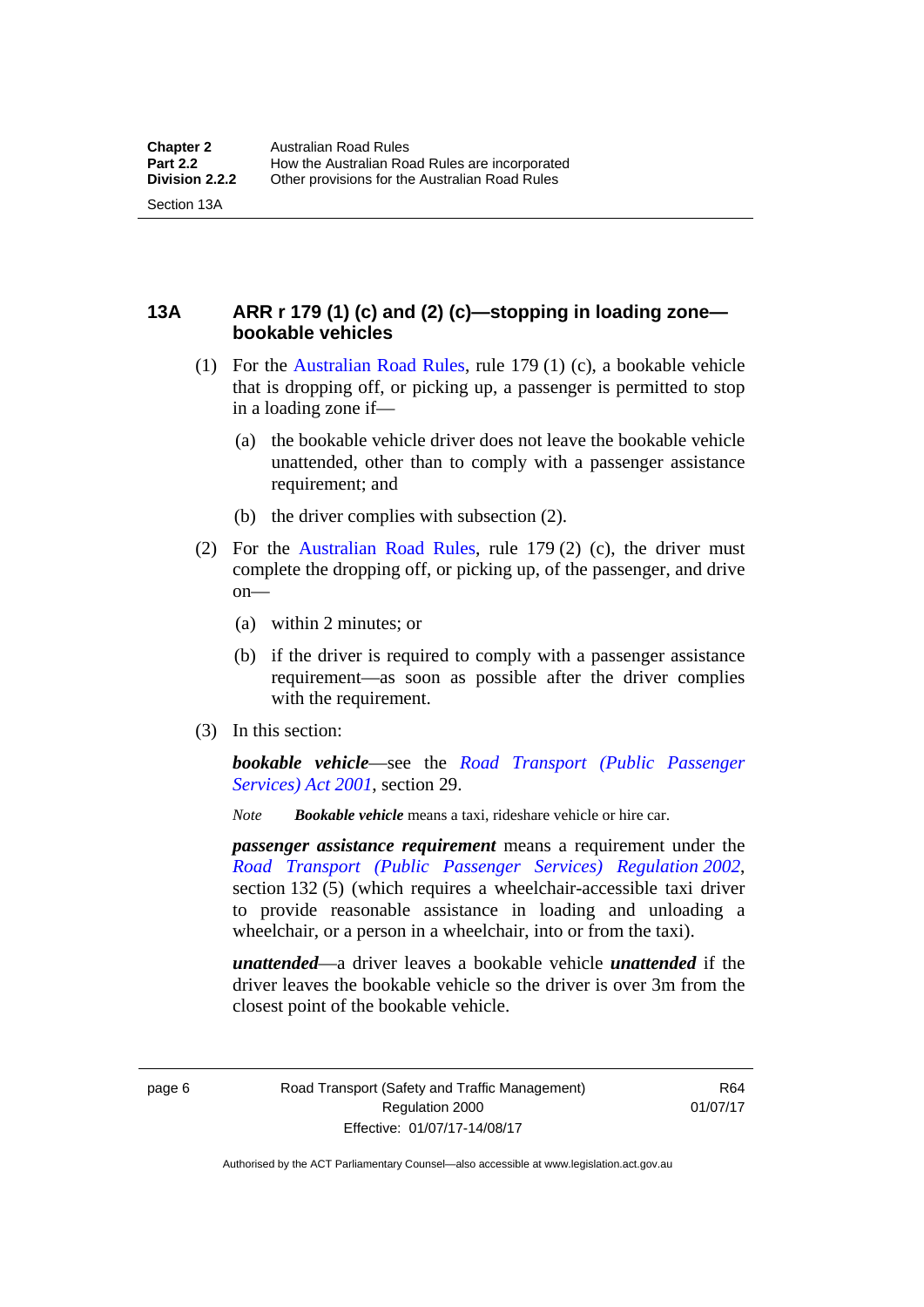#### <span id="page-23-0"></span>**13B ARR r 183—stopping in a bus zone**

- (1) Despite the [Australian Road Rules](http://www.legislation.act.gov.au//ni/db_37271/default.asp), rule 183 (1), the driver of a demand responsive service vehicle may stop in a bus zone if—
	- (a) the driver is dropping off, or picking up, a passenger; and
	- (b) the vehicle is authorised to stop in the bus zone.
- (2) In this section:

*authorised to stop*, in a bus zone, for a DRS vehicle, means a bus zone that the demand responsive service vehicle is authorised to stop in under an authority under the *[Road Transport \(Public](http://www.legislation.act.gov.au/sl/2002-3)  [Passenger Services\) Regulation 2002](http://www.legislation.act.gov.au/sl/2002-3)*, section 305 (1) (DRS vehicles—bus stop and bus zone authorities).

#### <span id="page-23-1"></span>**13BA ARR r 189—double parking—motorbikes**

Despite the [Australian Road Rules,](http://www.legislation.act.gov.au//ni/db_37271/default.asp) rule 189 (1), the rider of a motorbike may stop on the road with part of the motorbike between another motorbike that is parked on the road and the centre of the road if both motorbikes are parked within the same parking bay.

#### <span id="page-23-2"></span>**13C ARR r 195—stopping at or near a bus stop**

- (1) Despite the [Australian Road Rules](http://www.legislation.act.gov.au//ni/db_37271/default.asp), rule 195 (1), the driver of a demand responsive service vehicle may stop at a bus stop, or on the road, within 20m before a sign on the road that indicates the bus stop, and 10m after the sign, if—
	- (a) the driver stops at a place on a length of road, or in an area, to which a parking control sign applies and the driver is permitted to stop at that place under the [Australian Road Rules](http://www.legislation.act.gov.au//ni/db_37271/default.asp); or
	- (b) the driver is dropping off, or picking up, passengers and the vehicle is authorised to stop at the bus stop.

page 7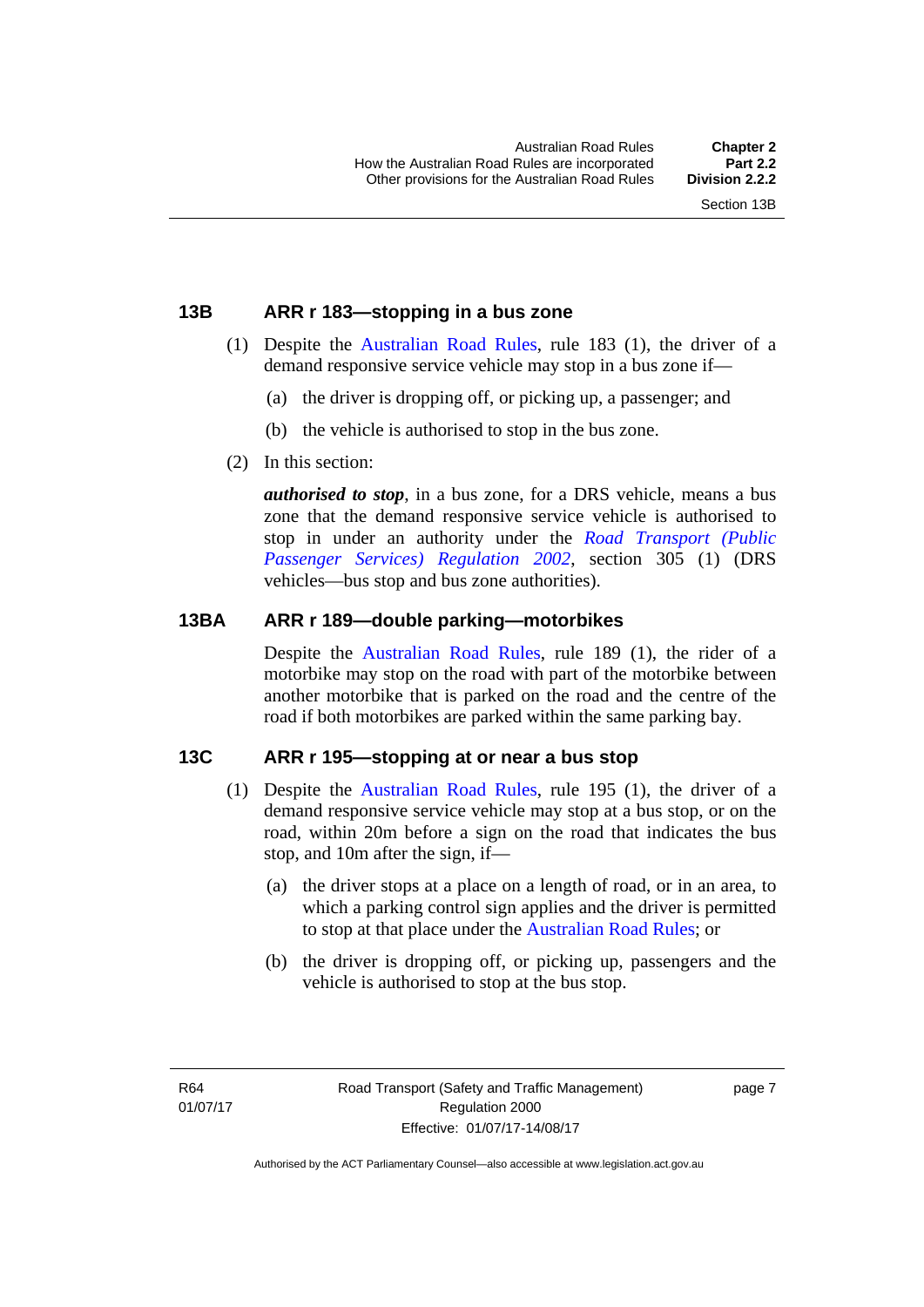(2) In this section:

*authorised to stop*, at a bus stop, for a DRS vehicle, means a bus stop that the demand responsive service vehicle is authorised to stop at under an authority under the *[Road Transport \(Public Passenger](http://www.legislation.act.gov.au/sl/2002-3)  [Services\) Regulation 2002](http://www.legislation.act.gov.au/sl/2002-3)*, section 305 (1) (DRS vehicles—bus stop and bus zone authorities).

#### <span id="page-24-0"></span>**14 ARR r 199 (2)—stopping near postbox**

For the [Australian Road Rules,](http://www.legislation.act.gov.au//ni/db_37271/default.asp) rule 199 (2):

*public postbox* means a postbox erected, maintained or used by Australia Post.

#### <span id="page-24-1"></span>**15 ARR r 206 (2) (b), (c)—time extension for people with disabilities permit**

- (1) For the [Australian Road Rules](http://www.legislation.act.gov.au//ni/db_37271/default.asp), rule 206 (2) (b), a driver to whom the [Australian Road Rules](http://www.legislation.act.gov.au//ni/db_37271/default.asp), rule 206 applies may park for not longer than 2 hours on a length of road, or in an area, to which a *permissive parking sign* applies if the maximum period of parking allowed by the sign is not longer than 30 minutes.
- (2) For the [Australian Road Rules,](http://www.legislation.act.gov.au//ni/db_37271/default.asp) rule 206 (2) (c), a driver to whom the [Australian Road Rules,](http://www.legislation.act.gov.au//ni/db_37271/default.asp) rule 206 applies may park for an unlimited period on a length of road, or in an area, to which a *permissive parking sign* applies if the maximum period of parking allowed by the sign is longer than 30 minutes.

#### <span id="page-24-2"></span>**16 ARR r 207 (2) (a)—fees for parking in pay parking spaces**

 (1) For the [Australian Road Rules,](http://www.legislation.act.gov.au//ni/db_37271/default.asp) rule 207 (2) (a), if a *permissive parking sign* applies to a length of road or area that is (or is part of) a pay parking area, the relevant parking fee is payable for parking in a pay parking space on the road or in the area.

page 8 Road Transport (Safety and Traffic Management) Regulation 2000 Effective: 01/07/17-14/08/17

R64 01/07/17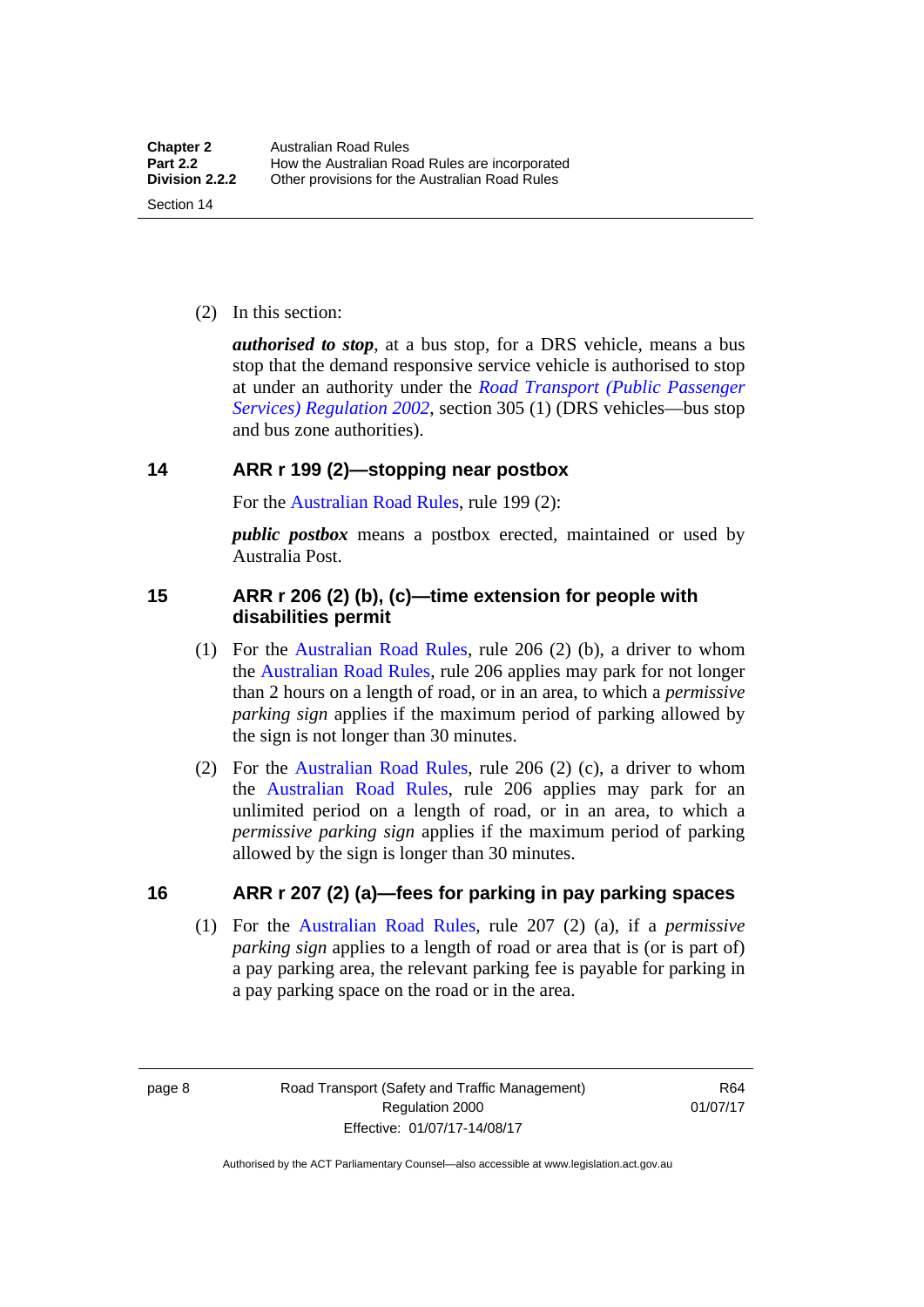- (2) For this section, the relevant parking fee does not become payable under subsection (1) until immediately after a vehicle is parked in the pay parking space concerned.
	- *Note* Pt 3.1 of this regulation makes provision for the administration of pay parking schemes (including the designation of pay parking areas by the erection of permissive parking signs and the fixing of fees).

#### <span id="page-25-0"></span>**16A ARR r 213 (5)—making a motor vehicle secure exception**

Every driver is exempt from the [Australian Road Rules](http://www.legislation.act.gov.au//ni/db_37271/default.asp), rule 213 (5).

#### <span id="page-25-1"></span>**17 ARR r 215 (4)—lights required to be fitted to a vehicle**

For the [Australian Road Rules,](http://www.legislation.act.gov.au//ni/db_37271/default.asp) rule 215 (4), the lights required to be fitted to a vehicle are the lights required to be fitted to the vehicle under the *[Road Transport \(Vehicle Registration\) Regulation 2000](http://www.legislation.act.gov.au/sl/2000-12),*  schedule 1.

#### <span id="page-25-2"></span>**18 ARR r 216 (3)—towing a vehicle at night or in hazardous weather conditions**

For the [Australian Road Rules](http://www.legislation.act.gov.au//ni/db_37271/default.asp), rule 216 (3):

*dangerous goods*—see the *[Dangerous Goods \(Road Transport\)](http://www.legislation.act.gov.au/a/2009-34)  [Act 2009](http://www.legislation.act.gov.au/a/2009-34)*, dictionary.

*placard load*—see the *[Dangerous Goods \(Road Transport\)](http://www.legislation.act.gov.au/a/2009-34)  [Act 2009](http://www.legislation.act.gov.au/a/2009-34)*, dictionary.

#### <span id="page-25-3"></span>**19 ARR r 220 (3)—using lights on vehicles that are stopped**

For the [Australian Road Rules](http://www.legislation.act.gov.au//ni/db_37271/default.asp), rule 220 (3), a light of a kind required to be fitted to a vehicle is a light of that kind required to be fitted to the vehicle under the *[Road Transport \(Vehicle Registration\)](http://www.legislation.act.gov.au/sl/2000-12)  [Regulation 2000](http://www.legislation.act.gov.au/sl/2000-12)*, schedule 1.

R64 01/07/17 page 9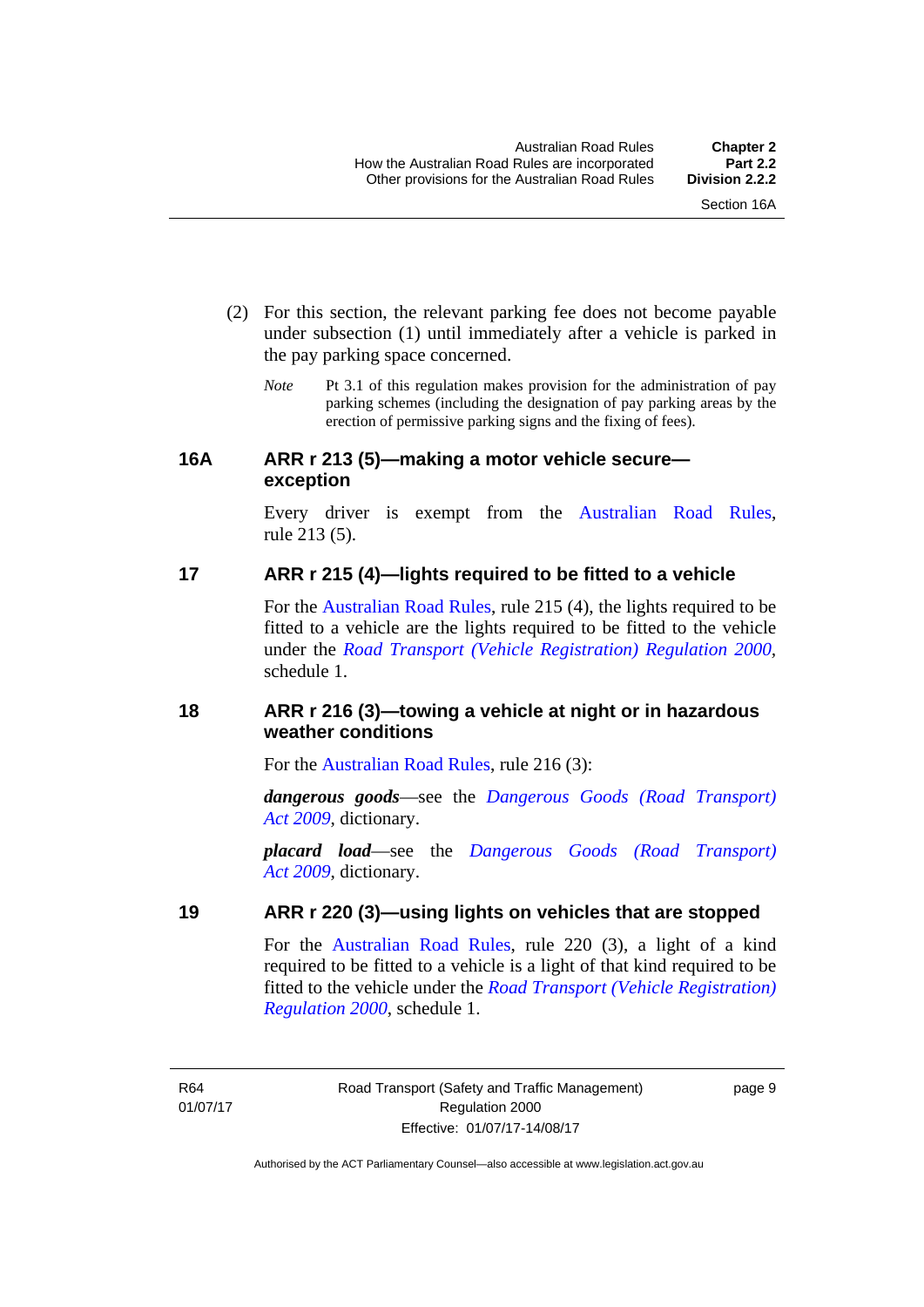Section 20

#### <span id="page-26-0"></span>**20 ARR r 221 (f)—using hazard warning lights on buses carrying children**

- (1) This section applies to a bus that is carrying children and is fitted with hazard warning lights in accordance with the *[Road Transport](http://www.legislation.act.gov.au/sl/2000-12)  [\(Vehicle Registration\) Regulation 2000](http://www.legislation.act.gov.au/sl/2000-12)*, schedule 1, but is not fitted with any other warning lights in accordance with that schedule.
- (2) For the [Australian Road Rules](http://www.legislation.act.gov.au//ni/db_37271/default.asp), rule 221 (f), if the driver of the bus stops the bus to drop off or pick up a child, the driver is permitted to operate the hazard warning lights.

#### <span id="page-26-1"></span>**21 ARR r 222—using warning lights on buses carrying children**

- (1) This section applies to a bus that is carrying children and is fitted with warning lights (other than hazard warning lights) in accordance with the *[Road Transport \(Vehicle Registration\) Regulation 2000](http://www.legislation.act.gov.au/sl/2000-12)*, schedule 1.
- (2) For the [Australian Road Rules](http://www.legislation.act.gov.au//ni/db_37271/default.asp), rule 222, the driver of the bus must operate the warning lights by activating them.

#### <span id="page-26-2"></span>**22 ARR r 225—use of radar detectors**

Every driver is exempt from rule 225 of the [Australian Road Rules.](http://www.legislation.act.gov.au//ni/db_37271/default.asp)

*Note* The [Australian Road Rules,](http://www.legislation.act.gov.au//ni/db_37271/default.asp) r 225 is superfluous in the ACT because the [Act](http://www.legislation.act.gov.au/a/1999-80/default.asp), s 9 (2) makes it an offence for a person to drive or park a motor vehicle on a road or road related area if a traffic offence evasion device is fitted to, applied to, or carried in the vehicle.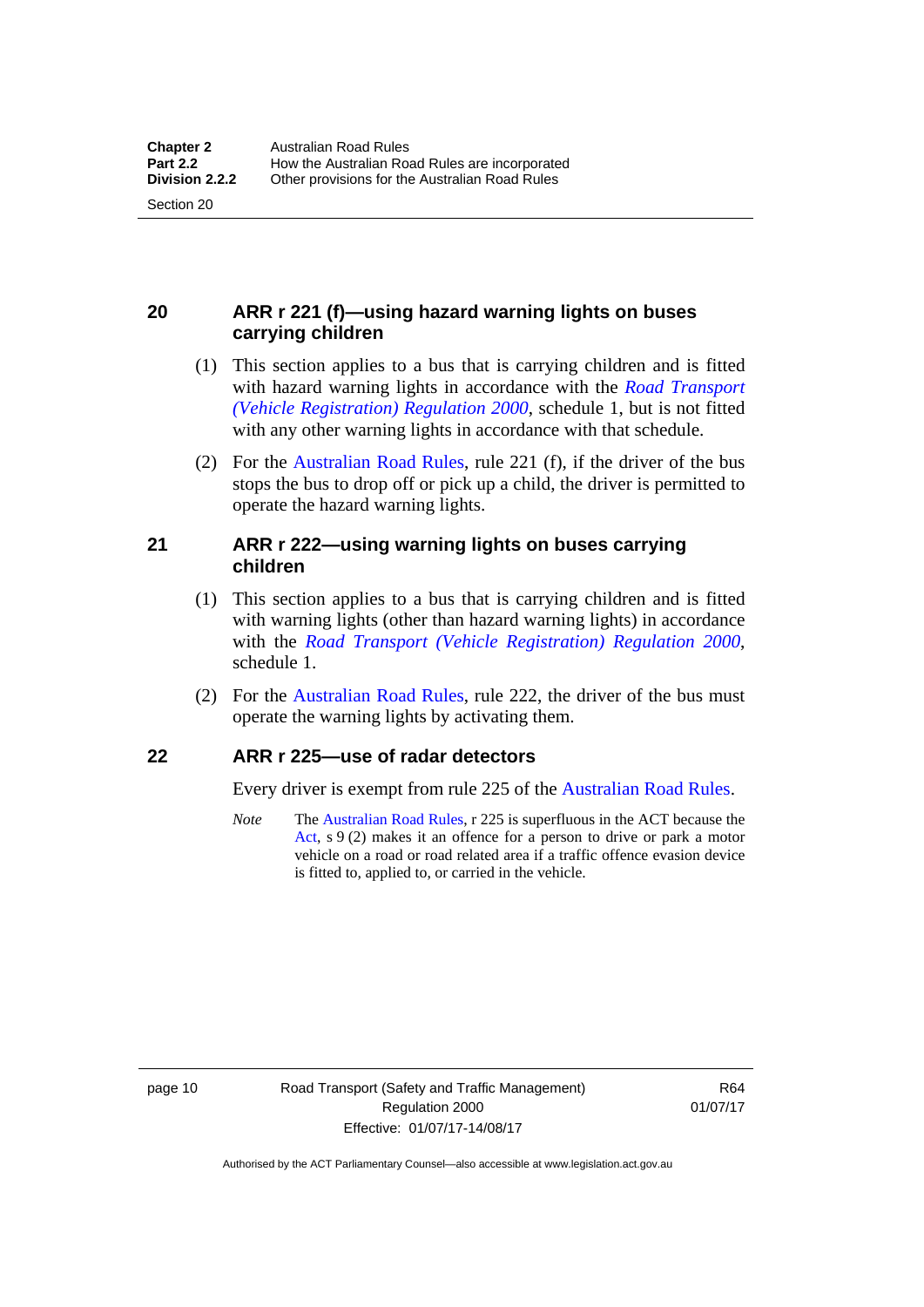#### <span id="page-27-0"></span>**22A ARR r 236 (6)—hitchhiking, roadside commerce etc permitted**

- (1) For the [Australian Road Rules](http://www.legislation.act.gov.au//ni/db_37271/default.asp), rule 236 (6)—
	- (a) a pedestrian may stand on, or move onto, a road to—
		- (i) solicit contributions, employment or business from an occupant of a vehicle; or
		- (ii) hitchhike; or
		- (iii) display an advertisement; or
		- (iv) sell or offer articles for sale; or
		- (v) wash or clean, or offer to clean, the windscreen of a vehicle; and
	- (b) a person in a vehicle may buy, or offer to buy, an article or service from a person standing on a road.
- (2) In this section:

*pedestrian* does not include a person in or on a segway, wheeled recreational device or wheeled toy.

*road* includes any shoulder of the road, and any median strip, painted island or traffic island, but does not include any other roadrelated area.

*Note Median strip*, *painted island* and *traffic island* are defined in the [Australian Road Rules,](http://www.legislation.act.gov.au//ni/db_37271/default.asp) dictionary, *shoulder* is defined in [ARR](http://www.legislation.act.gov.au//ni/db_37271/default.asp), r 12, and *road-related area* is defined in the [ARR](http://www.legislation.act.gov.au//ni/db_37271/default.asp), r 13.

#### <span id="page-27-1"></span>**22B ARR r 238—pedestrians travelling along a road (except in or on a wheeled recreational device or toy)**

Despite the [Australian Road Rules,](http://www.legislation.act.gov.au//ni/db_37271/default.asp) rule 238 (2) (ab), a person in or on a segway travelling along a road must not, when moving forward, face approaching traffic that is moving in the direction opposite to which the person is travelling.

page 11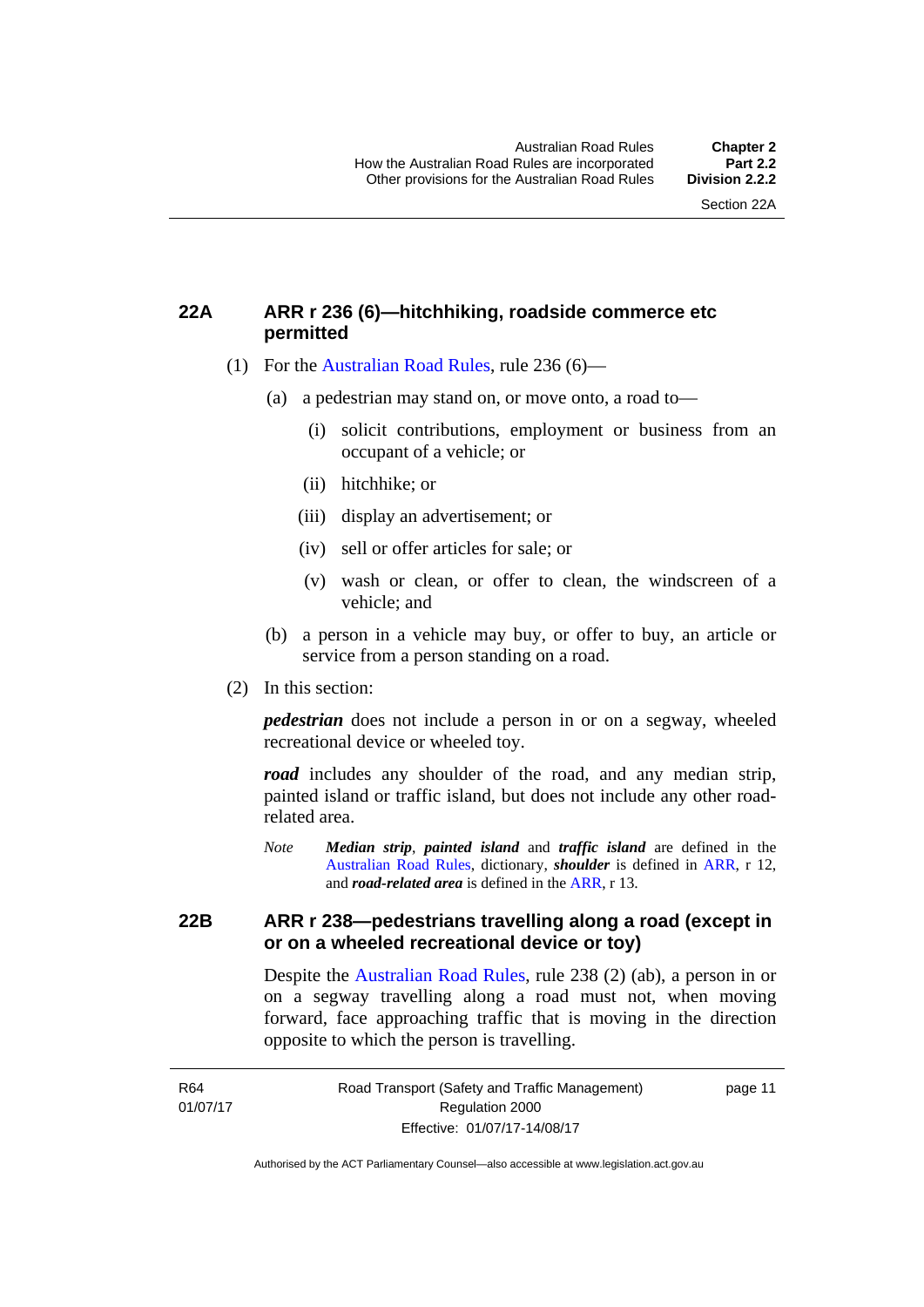#### <span id="page-28-0"></span>**23 ARR r 244C—motorised scooters not to be used**

For the [Australian Road Rules](http://www.legislation.act.gov.au//ni/db_37271/default.asp), rule 244C, a person must not use a motorised scooter on a road or road related area.

#### <span id="page-28-1"></span>**24 ARR r 266 (7)—wearing of seatbelts by passengers under 16 years old**

For the [Australian Road Rules,](http://www.legislation.act.gov.au//ni/db_37271/default.asp) rule 266 (7):

*approved booster seat* means a booster seat that is approved by the road transport authority under section 66 (1) (b) (Approvals etc by road transport authority).

*approved child restraint* means a child restraint that is approved by the road transport authority under section 66 (1) (c) (Approvals etc by road transport authority).

*approved child safety harness* means a child safety harness that is approved by the road transport authority under section 66 (1) (d) (Approvals etc by road transport authority).

#### <span id="page-28-2"></span>**26 ARR r 270 (3)—wearing motorbike helmets**

For the [Australian Road Rules,](http://www.legislation.act.gov.au//ni/db_37271/default.asp) rule 270 (3):

*approved motor bike helmet* means a protective helmet for motorbike riders that is approved by the road transport authority under section 66 (1) (e) (Approvals etc by road transport authority).

#### <span id="page-28-3"></span>**27 ARR r 271 (6)—riding on motorbikes**

For the [Australian Road Rules,](http://www.legislation.act.gov.au//ni/db_37271/default.asp) rule 271 (6):

 (a) the [Australian Road Rules](http://www.legislation.act.gov.au//ni/db_37271/default.asp), rule 271 (2) does not apply to a passenger on a motorbike to the extent that the passenger is exempt from the subrule under section 67 (Exemption from requirement about riding on motorbikes); and

page 12 Road Transport (Safety and Traffic Management) Regulation 2000 Effective: 01/07/17-14/08/17

R64 01/07/17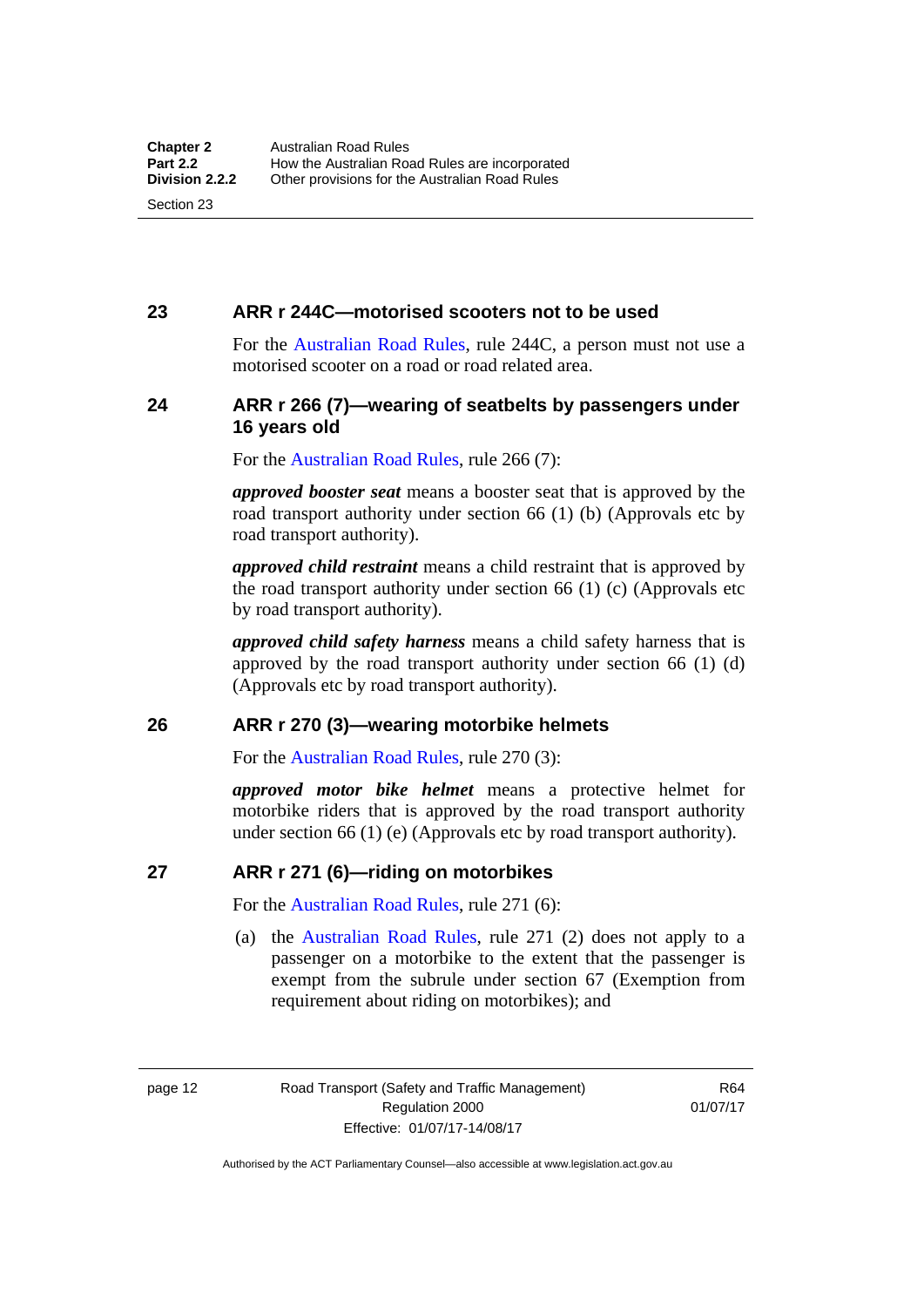(b) the [Australian Road Rules](http://www.legislation.act.gov.au//ni/db_37271/default.asp), rule 271 (3) does not apply to the rider of a motorbike in relation to a passenger to the extent that, under paragraph (a), rule 271 (2) does not apply to the passenger.

#### <span id="page-29-0"></span>**27A ARR r 280 (2) (a)—other vehicles to which B light rules apply**

The following classes of vehicles are specified:

- (a) taxis;
- (b) hire cars;
- (c) demand responsive service vehicles;
- (d) motorbikes.
- *Note* This section applies the B light rules to drivers of taxis, hire cars, demand responsive service vehicles and riders of motorbikes who, under s 12, are allowed to drive in bus lanes.

#### <span id="page-29-1"></span>**28 ARR r 287 (3), (4)—duties of participants in crashes**

- (1) For the [Australian Road Rules,](http://www.legislation.act.gov.au//ni/db_37271/default.asp) rule 287 (3), a driver of a motor vehicle involved in a crash is taken to have given the driver's required particulars to a police officer if the driver supplies the particulars in accordance with the requirements of the crash reporting website.
- (2) For the [Australian Road Rules,](http://www.legislation.act.gov.au//ni/db_37271/default.asp) rule 287 (3) (e), every crash not mentioned in the [Australian Road Rules,](http://www.legislation.act.gov.au//ni/db_37271/default.asp) rule 287 (3) (a) to (d) must be reported to a police officer.
	- *Note* The [Australian Road Rules,](http://www.legislation.act.gov.au//ni/db_37271/default.asp) r 287 (3) (e) requires the driver (or the driver's representative) to give the driver's required particulars, within the required time, about a crash to a police officer if the crash is required to be reported to a police officer under another law of this jurisdiction.

page 13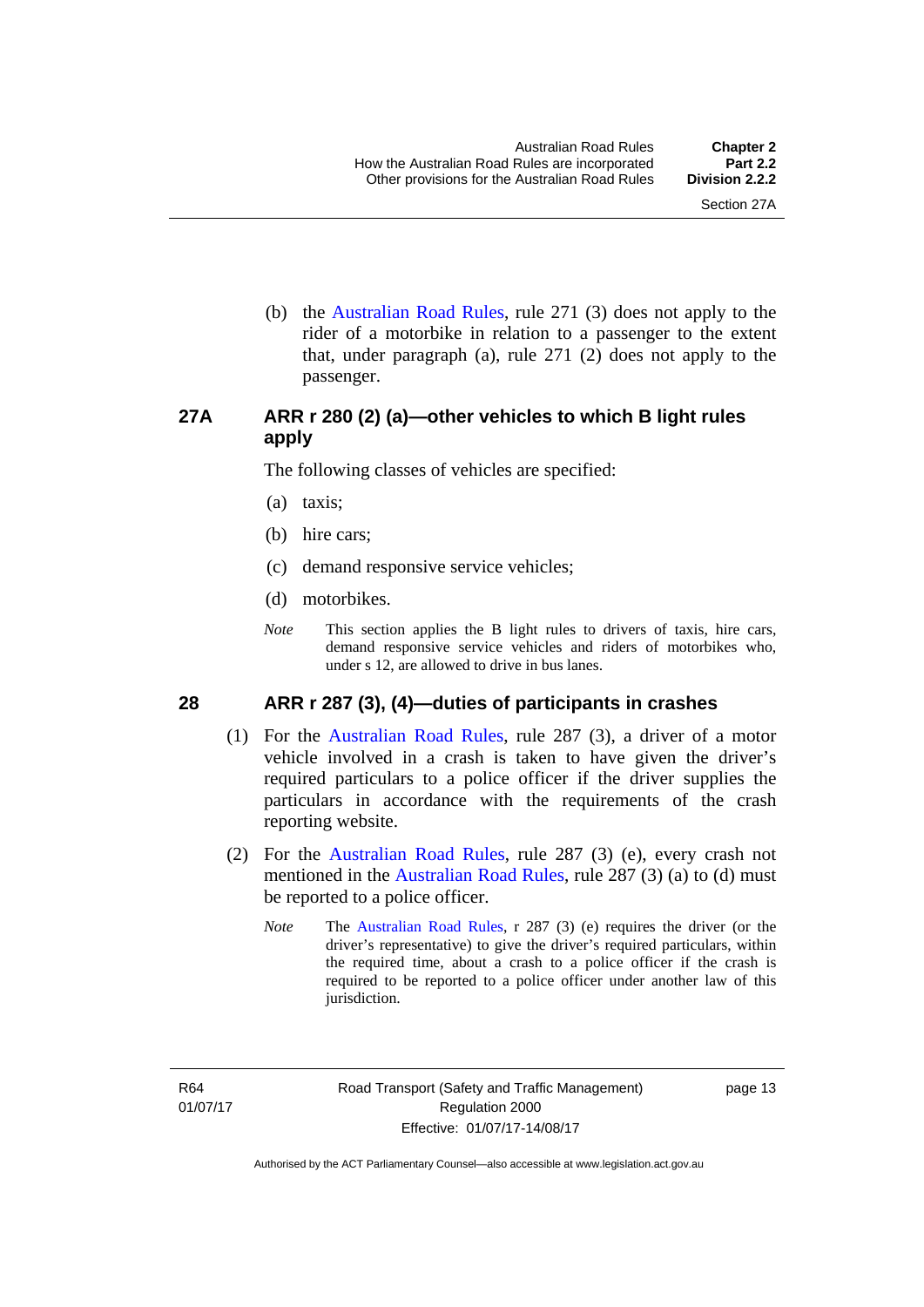- (3) For the [Australian Road Rules](http://www.legislation.act.gov.au//ni/db_37271/default.asp), rule 287 (4), definition of *required particulars*, information required to be given to a police officer about a crash includes an explanation of the circumstances of the crash.
- (4) In this section:

*crash reporting website* means the website operated by the Territory for the purpose of receiving information about crashes.

*Note* The crash reporting website can be accessed through the Canberra Connect website [\(www.canberraconnect.act.gov.au](http://www.canberraconnect.act.gov.au/)). The website can also be accessed through the website for police services in the ACT [\(www.afp.gov.au\)](http://www.afp.gov.au/).

#### <span id="page-30-0"></span>**29 ARR r 289 (1) (g)—driving on nature strip**

For the [Australian Road Rules](http://www.legislation.act.gov.au//ni/db_37271/default.asp), rule 289 (1) (g), a driver may drive the driver's vehicle on a nature strip adjacent to a length of road in a built-up area if the vehicle—

- (a) is a motor vehicle (other than a ride-on lawnmower) that is built and used solely for cutting grass, or for purposes incidental to cutting grass; or
- (b) is a motor vehicle that is designed for cleaning footpaths and is being driven on the nature strip for the purpose of cleaning a footpath and is displaying an amber flashing light; or
- (c) is being used to transport goods or materials for use in (or for the purposes of) the construction or maintenance of roads by or on behalf of the Territory; or
- (d) is a postal vehicle that is  $-$ 
	- (i) a motorbike with an engine capacity of not more than 110mL; and
	- (ii) being driven at a speed of not more than 10km/h.

page 14 Road Transport (Safety and Traffic Management) Regulation 2000 Effective: 01/07/17-14/08/17

R64 01/07/17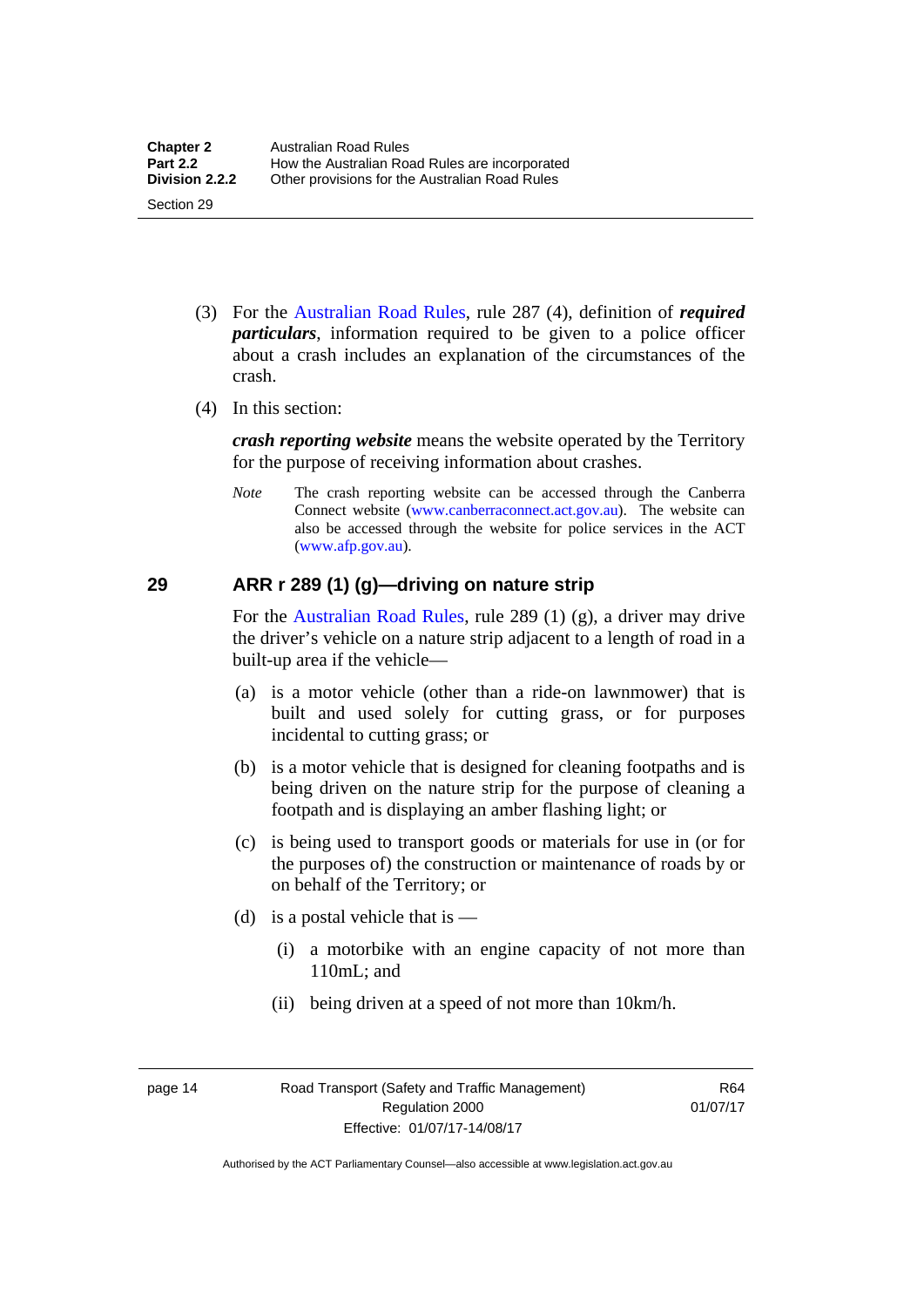(e) is being used by a person in the course of his or her duties as a person authorised under this regulation to use a traffic offence detection device.

#### <span id="page-31-0"></span>**30 ARR r 298—driving with a person in or on trailer**

- (1) For the [Australian Road Rules](http://www.legislation.act.gov.au//ni/db_37271/default.asp), rule 298, a trailer is exempt if—
	- (a) the trailer is being towed by a police vehicle or emergency vehicle; or
	- (b) the carriage of passengers is permitted in a part of the trailer and anyone in the trailer is in that part; or
	- (c) anyone who is in the trailer is engaged in the door-to-door delivery or collection of goods, or in the collection of waste or garbage, and the trailer is not travelling faster than 25 km/h; or
	- (d) in all the circumstances, there is no reasonable danger of anyone in the trailer falling from the trailer or being injured.
- (2) For this section, the carriage of passengers is permitted in a part of a trailer if the part is designed primarily for—
	- (a) the carriage of passengers; or
	- (b) the carriage of goods, but is enclosed.
- (3) In this section:

*enclosed*, for a part of a trailer, means enclosed by—

- (a) the structure of the trailer; or
- (b) a canopy, cage or other device fitted to the trailer that is of a kind approved by the road transport authority under section 66 (1) (f) (Approvals etc by road transport authority).

*in* includes on.

page 15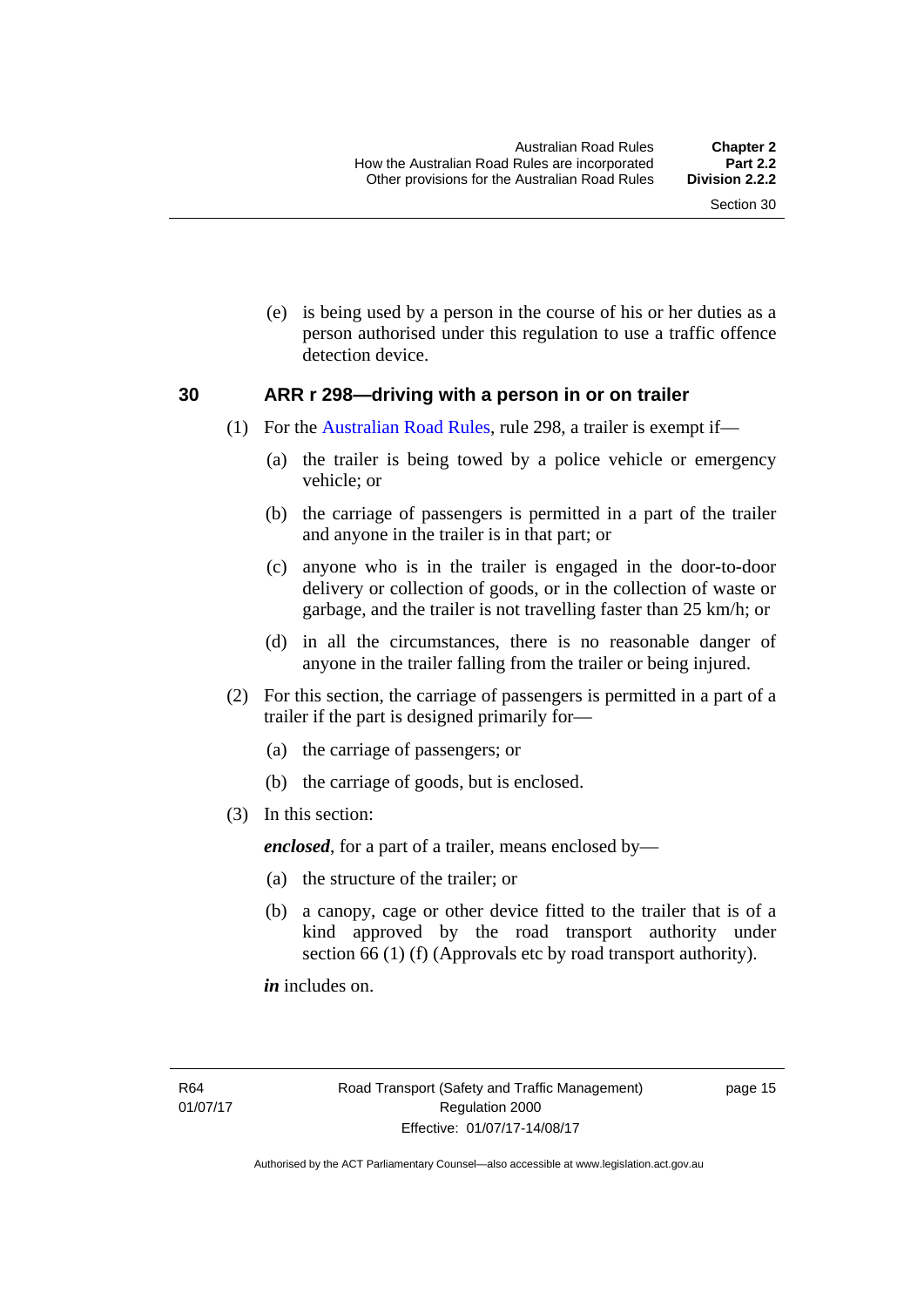Section 30A

<span id="page-32-0"></span>**30A ARR r 299—television receivers and visual display units in motor vehicles** 

- (1) For the [Australian Road Rules](http://www.legislation.act.gov.au//ni/db_37271/default.asp), rule 299 (2) (c), a driver and vehicle are exempt if the visual display unit is, or is part of, a driver's aid that is—
	- (a) an integrated part of the vehicle design; or
	- (b) secured in a mounting affixed to the vehicle while being used.
- (2) For subsection (1), a visual display unit is secured in a mounting affixed to the vehicle if, and only if—
	- (a) the mounting is commercially designed and manufactured for that purpose; and
	- (b) the visual display unit is secured in the mounting, and the mounting is affixed to the vehicle, in the manner intended by the manufacturer.
- (3) The [Australian Road Rules](http://www.legislation.act.gov.au//ni/db_37271/default.asp), rule 299 (2) (aa), rule 299 (2) (b) and rule 299 (3) do not apply.

#### <span id="page-32-1"></span>**30B ARR r 300 (1) (c)—use of mobile phone**

- (1) For the [Australian Road Rules,](http://www.legislation.act.gov.au//ni/db_37271/default.asp) rule 300 (1) (c), a driver may use a mobile phone while the vehicle is moving, or is stationary but not parked, if—
	- (a) the phone is—
		- (i) being used to perform a navigational or intelligent highway and vehicle system function; and
		- (ii) secured in a mounting affixed to the vehicle; or
	- (b) each of the following apply:
		- (i) the phone is being used to stream, play or listen to music or audio files;

page 16 Road Transport (Safety and Traffic Management) Regulation 2000 Effective: 01/07/17-14/08/17

R64 01/07/17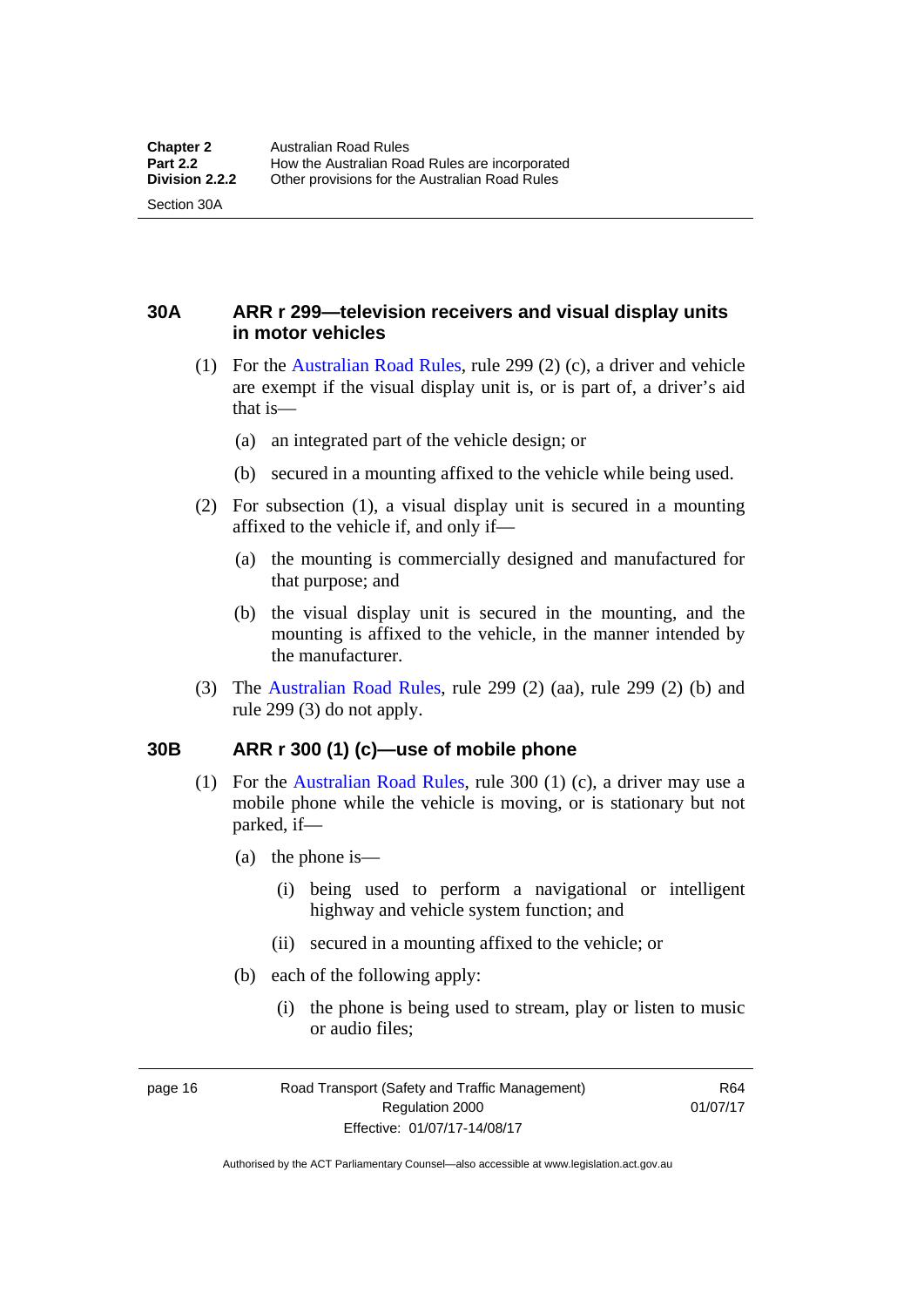- (ii) the phone is not being held by the driver;
- (iii) the use of the phone does not require the driver, at any time while using it, to press anything on the body of the phone or to otherwise manipulate any part of the body of the phone.
- (2) For subsection (1), a mobile phone is secured in a mounting affixed to the vehicle if, and only if—
	- (a) the mounting is commercially designed and manufactured for that purpose; and
	- (b) the mobile phone is secured in the mounting, and the mounting is affixed to the vehicle, in the manner intended by the manufacturer.
- (3) In this section:

*mobile phone* includes any other wireless hand-held device designed or capable of being used for telecommunication other than a CB radio or any other 2-way radio.

#### **Example—other hand-held devices**

iPad or other tablet computer

*Note* An example is part of the regulation, is not exhaustive and may extend, but does not limit, the meaning of the provision in which it appears (see [Legislation Act,](http://www.legislation.act.gov.au/a/2001-14) s 126 and s 132).

#### <span id="page-33-0"></span>**31 ARR r 310 (3), (4)—exemption for road workers etc**

- (1) For the [Australian Road Rules](http://www.legislation.act.gov.au//ni/db_37271/default.asp), rule 310 (3) (b), the road transport authority may authorise a person to engage in speed zoning tests.
- (2) For the [Australian Road Rules](http://www.legislation.act.gov.au//ni/db_37271/default.asp), rule 310 (4), definition of *roadworks*, the road transport authority may authorise—
	- (a) installation or maintenance work on, above or below a road; or
	- (b) installation or maintenance of a traffic control device; or

R64 01/07/17 page 17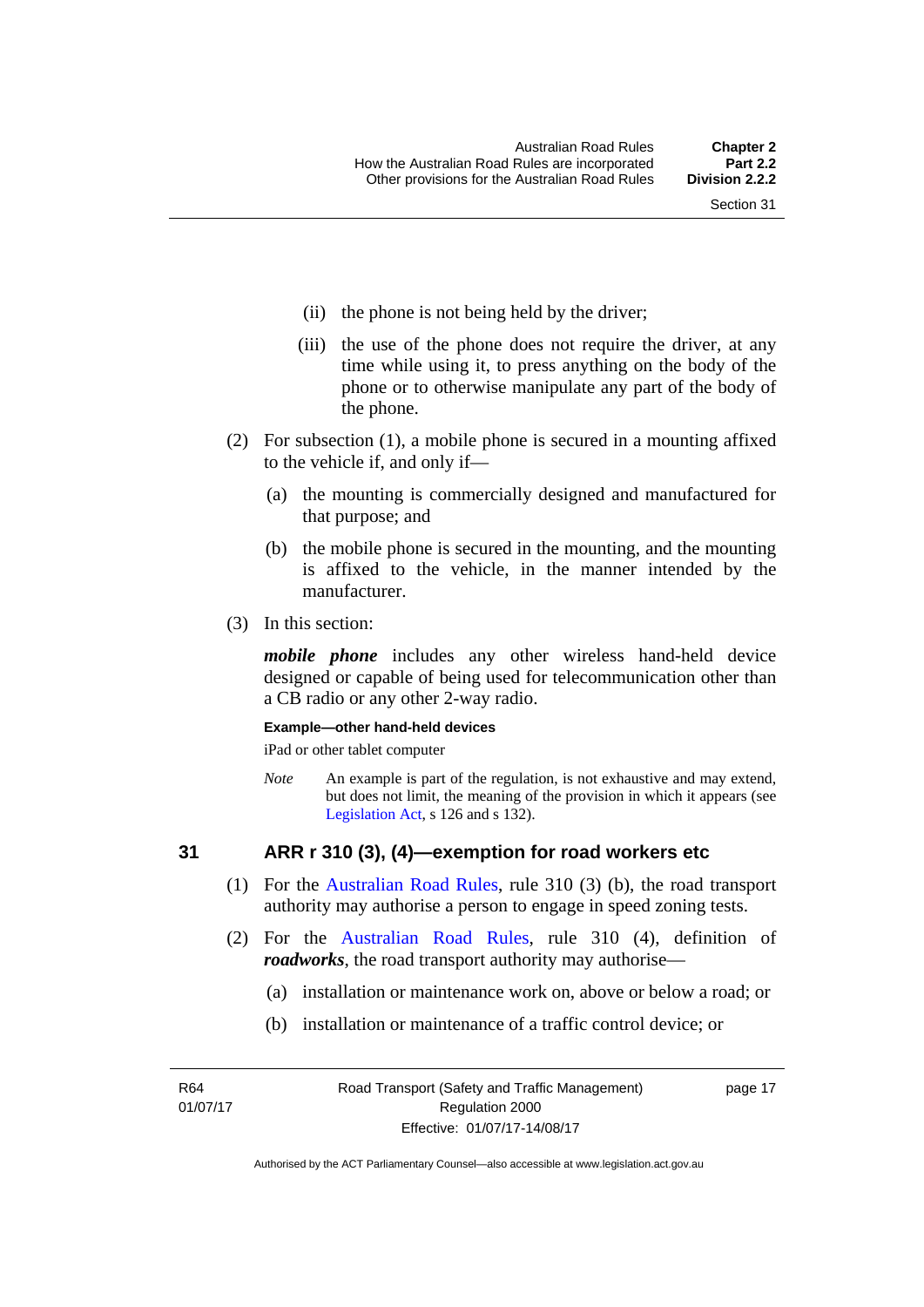(c) a traffic survey.

Section 32

- (3) This section is additional to, and does not limit, any other power of the road transport authority or anyone else under a territory law to authorise something mentioned in this section.
	- *Note* Under the Act, the road transport authority can authorise a person to install or display (or to interfere with, change or remove) a prescribed traffic control device.

#### <span id="page-34-0"></span>**32 ARR r 313—postal workers**

For the [Australian Road Rules,](http://www.legislation.act.gov.au//ni/db_37271/default.asp) rule 313—

- (a) the [Australian Road Rules,](http://www.legislation.act.gov.au//ni/db_37271/default.asp) rule 186 (Stopping in a mail zone) does not apply to the driver of a postal vehicle; and
- (b) the [Australian Road Rules](http://www.legislation.act.gov.au//ni/db_37271/default.asp), rule 288 (Driving on a path) does not apply to the driver of a postal vehicle if—
	- (i) the vehicle is a motorbike with an engine capacity of not more than 110mL; and
	- (ii) the vehicle is being driven at a speed of not more than 10km/h.

#### <span id="page-34-1"></span>**33 ARR dict—definitions for dictionary**

(1) For the [Australian Road Rules,](http://www.legislation.act.gov.au//ni/db_37271/default.asp) dictionary:

*approved bicycle helmet* means a protective helmet for bicycle riders that is approved by the road transport authority under section 66 (1) (a) (Approvals etc by road transport authority).

*approved seatbelt* means a seatbelt that complies with ADR 4 or ADR 68.

*authorised person,* for a provision of the [Australian Road Rules](http://www.legislation.act.gov.au//ni/db_37271/default.asp), means a person who is appointed as, or prescribed to be, an authorised person under the *[Road Transport \(General\) Act 1999](http://www.legislation.act.gov.au/a/1999-77)* for the [Australian Road Rules](http://www.legislation.act.gov.au//ni/db_37271/default.asp) or the provision.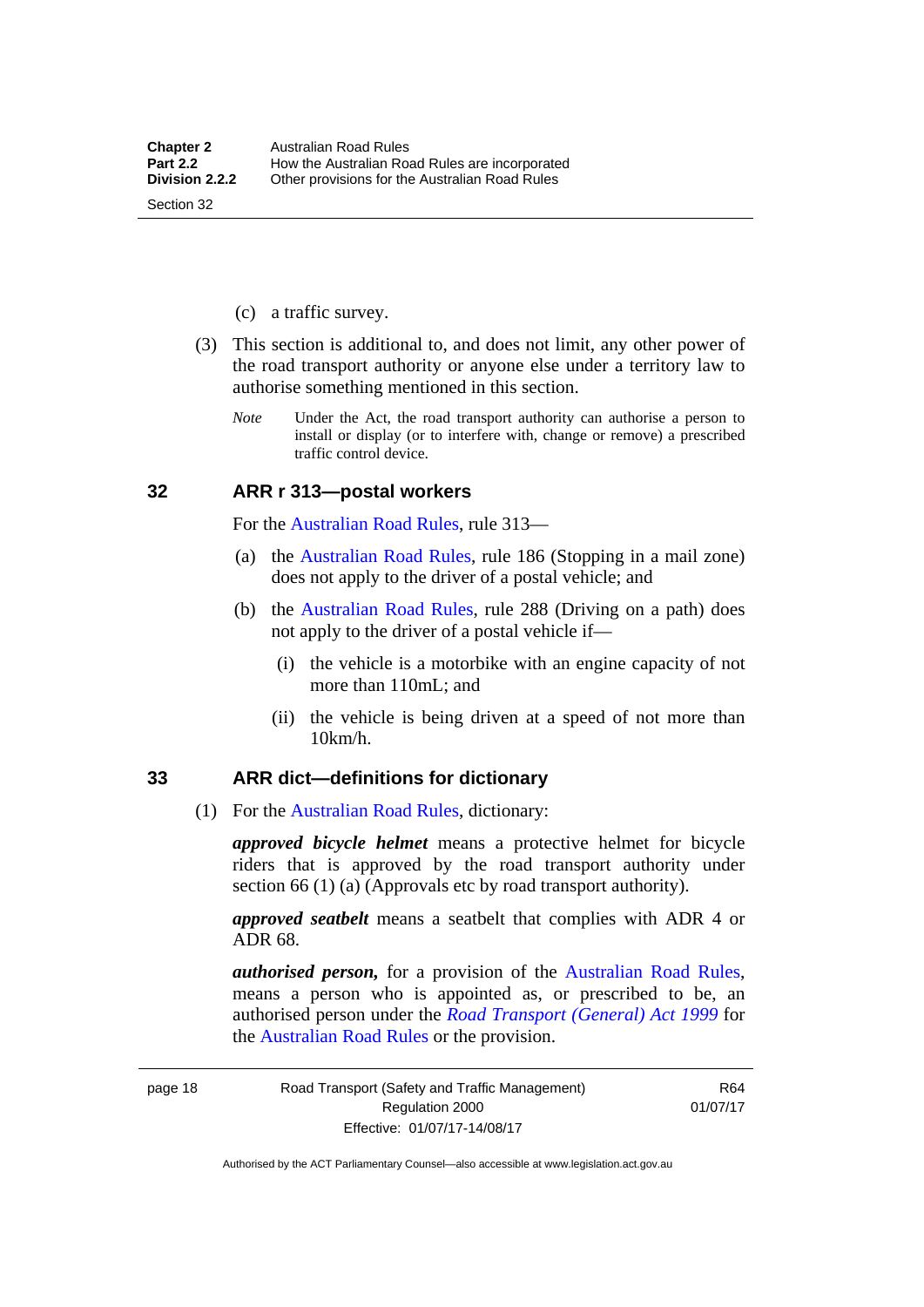#### *emergency worker* means—

- (a) a member of the ambulance service rendering or providing transport for sick or injured people; or
- (b) a member of the ambulance service, the fire and rescue service, the rural fire service or the SES providing transport in an emergency; or
- (c) a person who is declared by the road transport authority under section 66 (1) (g) (Approvals etc by road transport authority) to be an emergency worker.

*mechanical signalling device*, in relation to a vehicle, means a device that—

- (a) is fitted to the vehicle; and
- (b) is a mechanical signalling device or turn signal that complies with the *[Road Transport \(Vehicle Registration\)](http://www.legislation.act.gov.au/sl/2000-12)  [Regulation 2000](http://www.legislation.act.gov.au/sl/2000-12)*, schedule 1.

*oversize vehicle* means a vehicle with a dimension that, including the dimension of any load, exceeds a relevant dimension limit under—

- (a) the *[Heavy Vehicle National Law \(ACT\)](http://www.legislation.act.gov.au/a/db_49155/default.asp)*; or
- (b) the *[Road Transport \(Vehicle Registration\) Regulation 2000](http://www.legislation.act.gov.au/sl/2000-12)*.
- *Note* A reference to an Act includes a reference to the statutory instruments made or in force under the Act, including any regulation (see [Legislation Act,](http://www.legislation.act.gov.au/a/2001-14) s 104).

*police officer*—see the [Legislation Act](http://www.legislation.act.gov.au/a/2001-14), dictionary, part 1.

*postal worker* means an employee of Australia Post or anyone else engaged by Australia Post to deliver post.

*public bus*—see the *[Road Transport \(Public Passenger Services\)](http://www.legislation.act.gov.au/a/2001-62)  [Act 2001](http://www.legislation.act.gov.au/a/2001-62)*, dictionary.

R64 01/07/17 page 19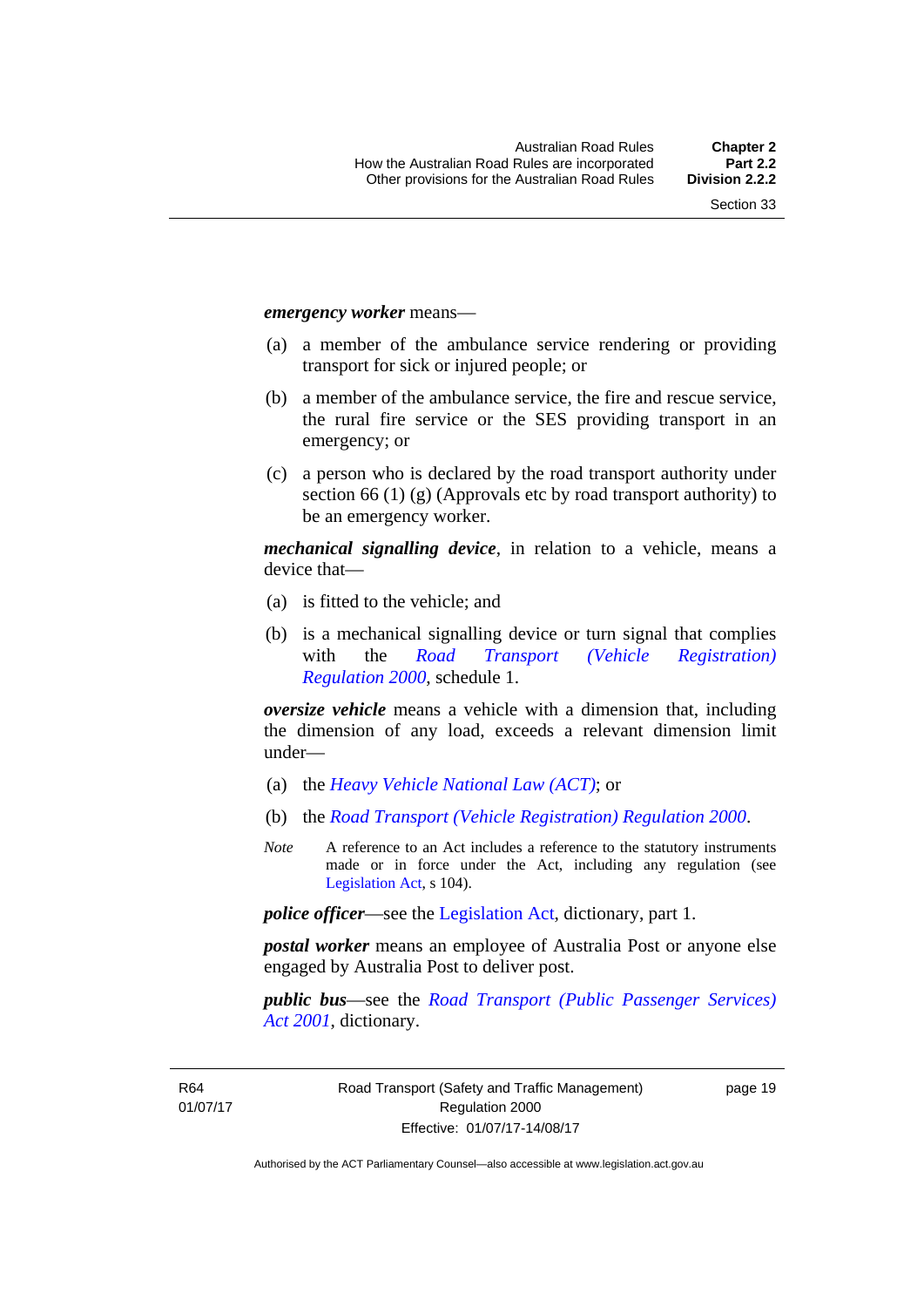#### *taxi*—

- (a) see the *[Road Transport \(Public Passenger Services\) Act 2001](http://www.legislation.act.gov.au/a/2001-62)*, section 45 (Meaning of *taxi*); and
- (b) except in the [Australian Road Rules,](http://www.legislation.act.gov.au//ni/db_37271/default.asp) rule 182 (which is about stopping in taxi zones), includes a hire car.

*wheeled recreational device* means a wheeled device, built to transport a person, propelled by human power or gravity, and ordinarily used for recreation or play, and—

- (a) includes rollerblades, rollerskates, a skateboard, scooter (including a motorised scooter, whether or not the motor is operating), unicycle or similar wheeled device; but
- (b) does not include a golf buggy, pram, stroller or trolley, segway or other motor-assisted device (other than a motorised scooter, whether or not the motor is operating), a bicycle, wheelchair or wheeled toy.
- (2) For the [Australian Road Rules](http://www.legislation.act.gov.au//ni/db_37271/default.asp), dictionary, definition of *GVM*, paragraph (b):

#### *vehicle registration authority* means:

- (a) the road transport authority; or
- (b) the corresponding authority of another jurisdiction.
- (3) For the [Australian Road Rules](http://www.legislation.act.gov.au//ni/db_37271/default.asp), dictionary, definition of *hazard warning lights*:

*another law of this jurisdiction* means the *[Road Transport \(Vehicle](http://www.legislation.act.gov.au/sl/2000-12)  [Registration\) Regulation 2000](http://www.legislation.act.gov.au/sl/2000-12)*, schedule 1.

- (4) For the [Australian Road Rules](http://www.legislation.act.gov.au//ni/db_37271/default.asp), dictionary, definition of *portable warning triangle*, a portable warning triangle is approved if it—
	- (a) is in the form of an equilateral triangle; and
	- (b) has a minimum height of 300mm; and

page 20 Road Transport (Safety and Traffic Management) Regulation 2000 Effective: 01/07/17-14/08/17

R64 01/07/17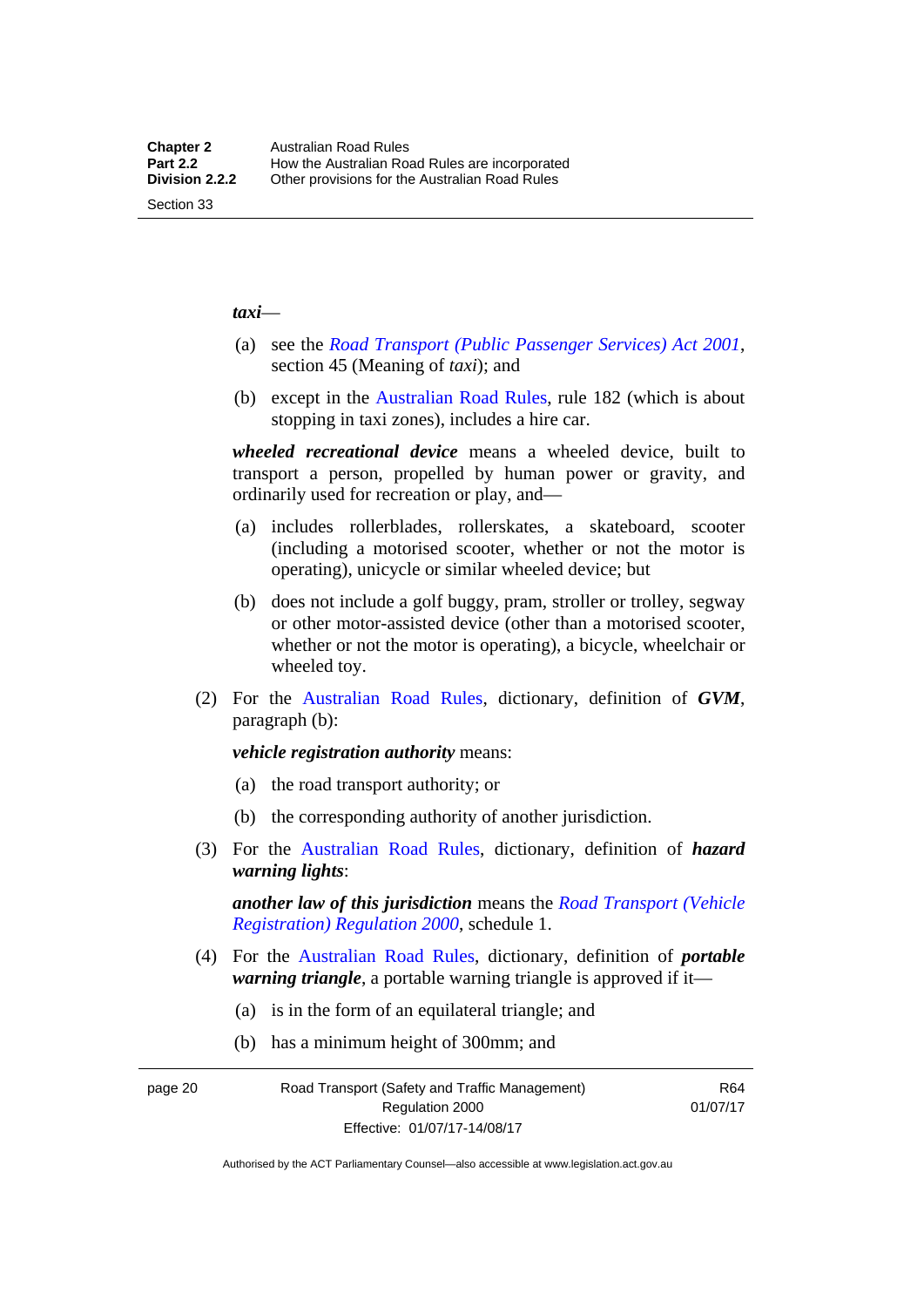- (c) has, on the front and back, red reflecting sheeting or material, or 9 red reflectors arranged in a triangular shape, causing a red reflection that would be clearly visible to a driver at night when the upper beam of light from any headlight on the vehicle (complying with the relevant provisions to the *[Road](http://www.legislation.act.gov.au/sl/2000-12)  [Transport \(Vehicle Registration\) Regulation 2000](http://www.legislation.act.gov.au/sl/2000-12)*), schedule 1 is projected directly onto the sign from a distance of 200m; and
- (d) is of a robust and durable construction, capable of being readily erected to stand in an upright position and capable of remaining unaffected (to any material degree) by any reasonable force of wind or variation in weather conditions.
- (5) In this section:

*ADR* (or *Australian Design Rule*)—see the *[Road Transport](http://www.legislation.act.gov.au/sl/2000-12)  [\(Vehicle Registration\) Regulation 2000](http://www.legislation.act.gov.au/sl/2000-12)*, schedule 1, section 1.11 and section 1.13.

*Note* The *[Road Transport \(Vehicle Registration\) Regulation 2000](http://www.legislation.act.gov.au/sl/2000-12)* defines *ADR* as a national standard under the *[Motor Vehicle Standards](http://www.comlaw.gov.au/Series/C2004A03813)  [Act 1989](http://www.comlaw.gov.au/Series/C2004A03813)* (Cwlth).

R64 01/07/17 page 21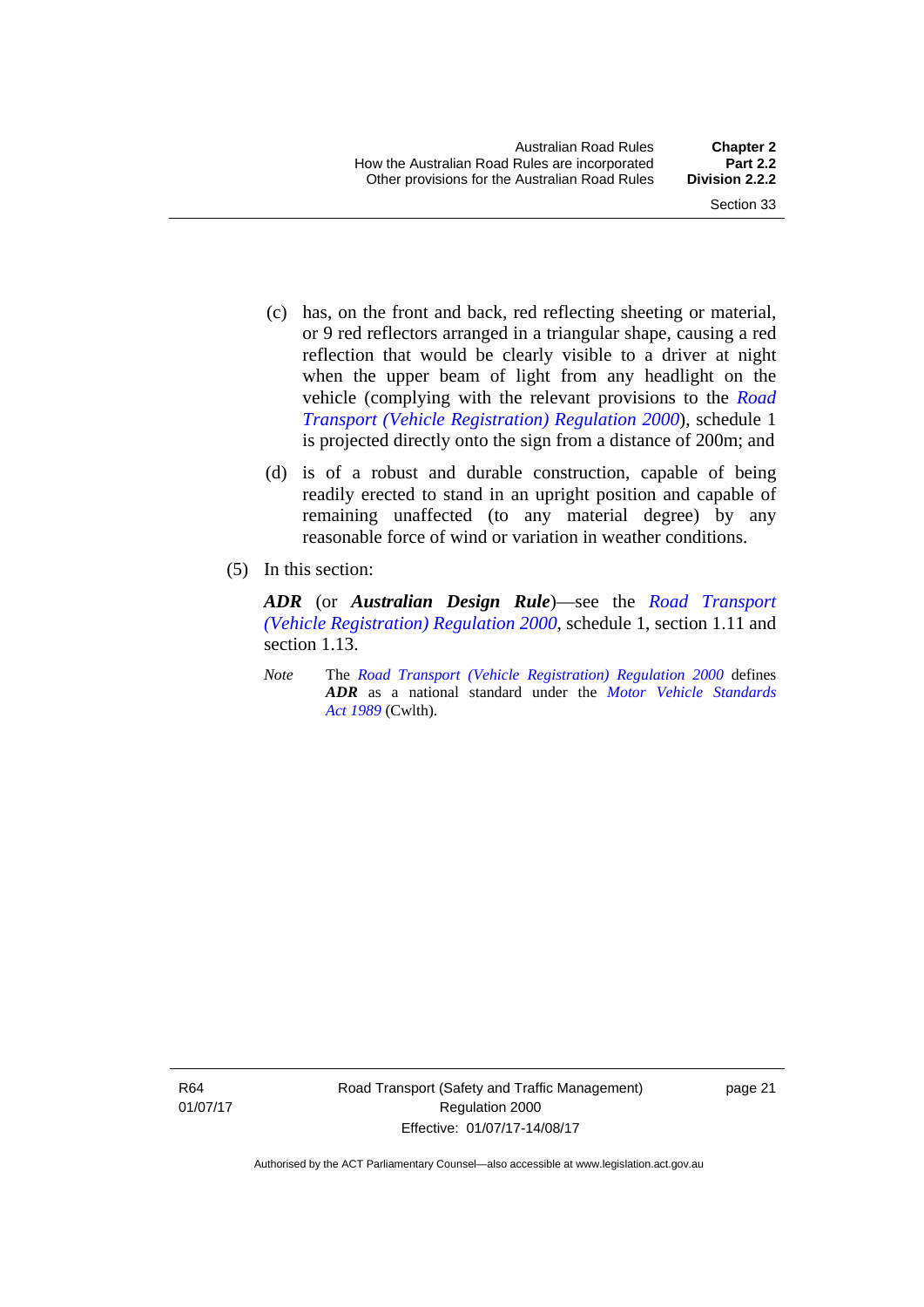**Chapter 2 Australian Road Rules**<br>**Part 2.3 Additional ACT road rules Part 2.3** Additional ACT road rules<br>**Division 2.3.1** Noise and other nuisances **Division 2.3.1** Noise and other nuisances

Section 37

# **Part 2.3 Additional ACT road rules**

*Note* The [Australian Road Rules](http://www.legislation.act.gov.au//ni/db_37271/default.asp) are not completely self-contained and need to be read with associated laws of each jurisdiction. This part sets out some of the associated laws that are particular to the ACT. Provisions of Acts and other regulations included in the road transport legislation contain other provisions that are particular to the ACT.

## **Division 2.3.1 Noise and other nuisances**

#### **37 Making unnecessary engine noise**

The driver of a motor vehicle on a road must not make unnecessary noise by turning on, running or failing to turn off the vehicle's engine.

Maximum penalty: 20 penalty units.

*Note* Under the [Australian Road Rules,](http://www.legislation.act.gov.au//ni/db_37271/default.asp) r 291 it is an offence to start or drive a vehicle in a way that makes unnecessary noise or smoke.

#### **38 Emission of waste oil or grease**

 (1) A person must not use a motor vehicle or trailer on a road unless adequate precautions have been taken to prevent waste oil or grease from the machinery or from any other part of the vehicle from dropping onto the roadway.

Maximum penalty: 20 penalty units.

- *Note* The [Australian Road Rules,](http://www.legislation.act.gov.au//ni/db_37271/default.asp) r 293 requires the driver of a vehicle to remove oil or grease that falls from the vehicle in certain circumstances.
- (2) Without limiting the liability of anyone else, the responsible person for a motor vehicle or trailer must take reasonable steps to prevent a contravention of subsection (1) in relation to the vehicle.

Maximum penalty: 20 penalty units.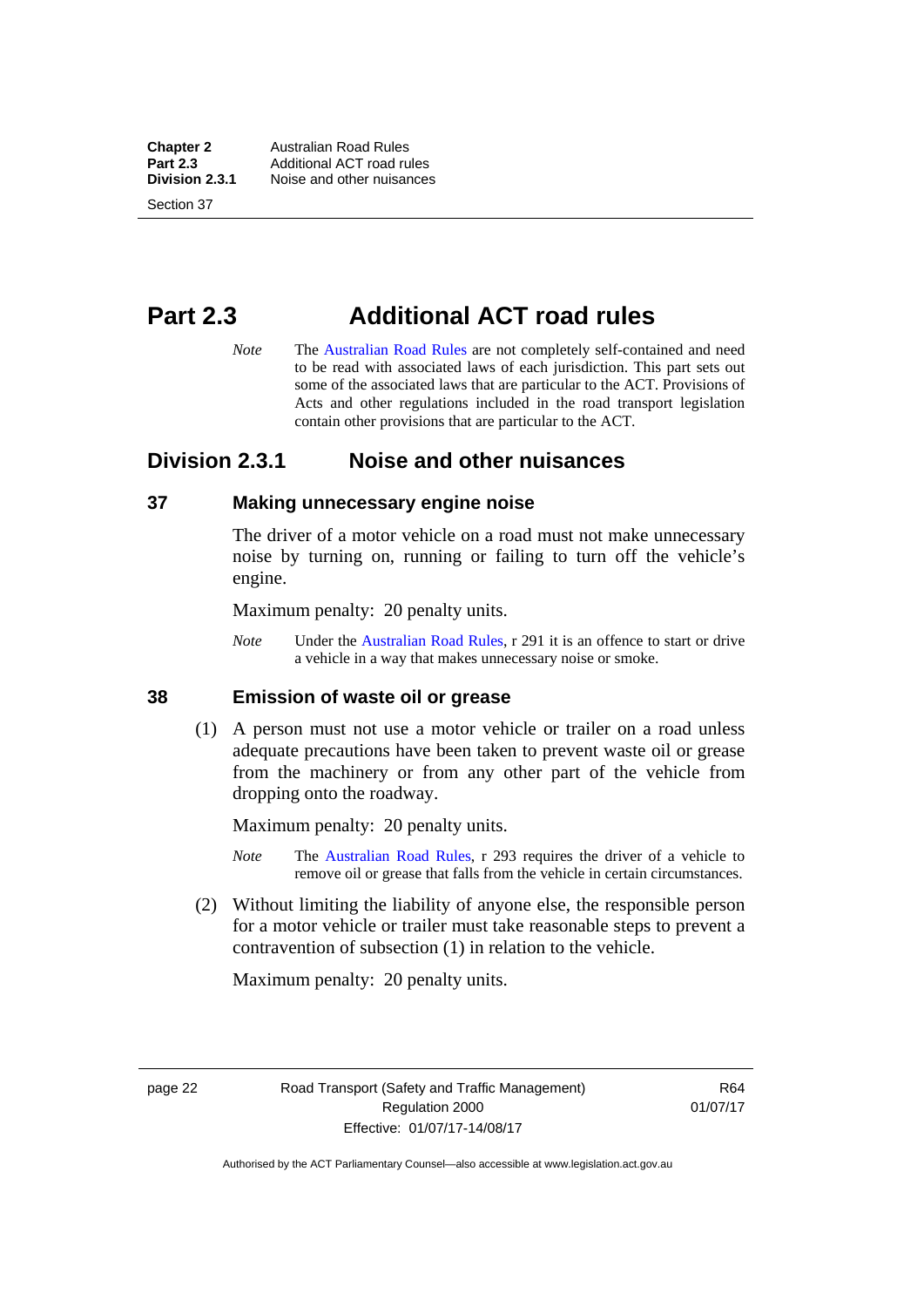# **Division 2.3.1A Bicycle riders**

#### **38A Keeping safe lateral distance when passing bicycle rider**

- (1) The driver of a motor vehicle passing the rider of a bicycle that is travelling in the same direction as the driver must pass the bicycle at a sufficient distance from—
	- (a) the bicycle; or
	- (b) if the rider is riding alongside another rider—the bicycle furthest to the right.

Maximum penalty: 20 penalty units.

- *Note* **The [Australian Road Rules](http://www.legislation.act.gov.au//ni/db_37271/default.asp), r 129 requires the rider of a bicycle on a** road, other than a multi-lane road, to ride as near as practicable to the far left side of the road.
- (2) For this section—
	- (a) a driver passes a bicycle at a *sufficient distance from the bicycle* if the driver passes at a lateral distance from the bicycle of—
		- (i) if the applicable speed limit at the point the driver passes the bicycle is not more than 60km/h—at least 1m; or
		- (ii) if the applicable speed limit at the point the driver passes the bicycle is more than 60km/h—at least 1.5m; and
	- (b) the *lateral distance* between a motor vehicle passing a bicycle and the bicycle is the distance between—
		- (i) the most distant point to the left—
			- (A) on the driver's vehicle; or
			- (B) on any projection from the vehicle (whether or not attached to the vehicle); and

R64 01/07/17 page 23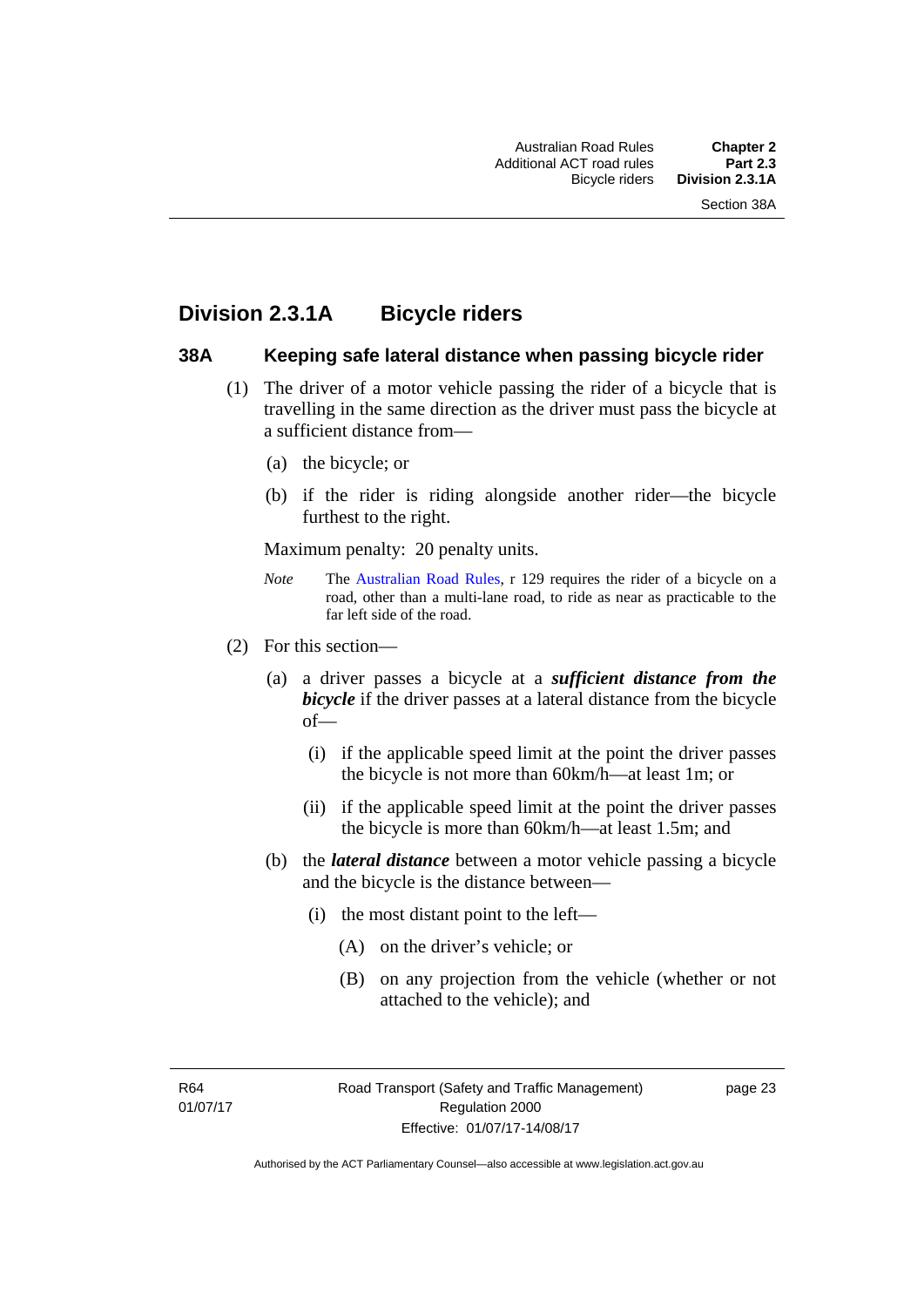Section 38B

- (ii) the most distant point to the right—
	- (A) on the bicycle (or any part of the bicycle); or
	- (B) on a rider of the bicycle; or
	- (C) on any bicycle trailer towed by the bicycle; or
	- (D) on any passenger in or on any bicycle trailer.

#### **Examples—part of a bicycle**

basket, pannier bags

#### **Example—not part of a bicycle**

a flag or stick, whether or not flexible, attached to the bicycle, that projects sideways from the bicycle

*Note* An example is part of the regulation, is not exhaustive and may extend, but does not limit, the meaning of the provision in which it appears (see [Legislation Act](http://www.legislation.act.gov.au/a/2001-14), s 126 and s 132).

#### **38B Exceptions for passing bicycle rider**

- (1) The driver of a motor vehicle passing the rider of a bicycle that is travelling in the same direction as the driver may make a permitted manoeuvre to pass the rider if—
	- (a) the driver has a clear view of any approaching traffic; and
	- (b) the permitted manoeuvre is necessary to comply with section 38A; and
	- (c) the driver can do so safely.
- (2) In this section:

#### *permitted manoeuvre* means—

 (a) if the driver is driving on a two-way road without a dividing line or median strip—drive to the right of the centre of the road; or

page 24 Road Transport (Safety and Traffic Management) Regulation 2000 Effective: 01/07/17-14/08/17

R64 01/07/17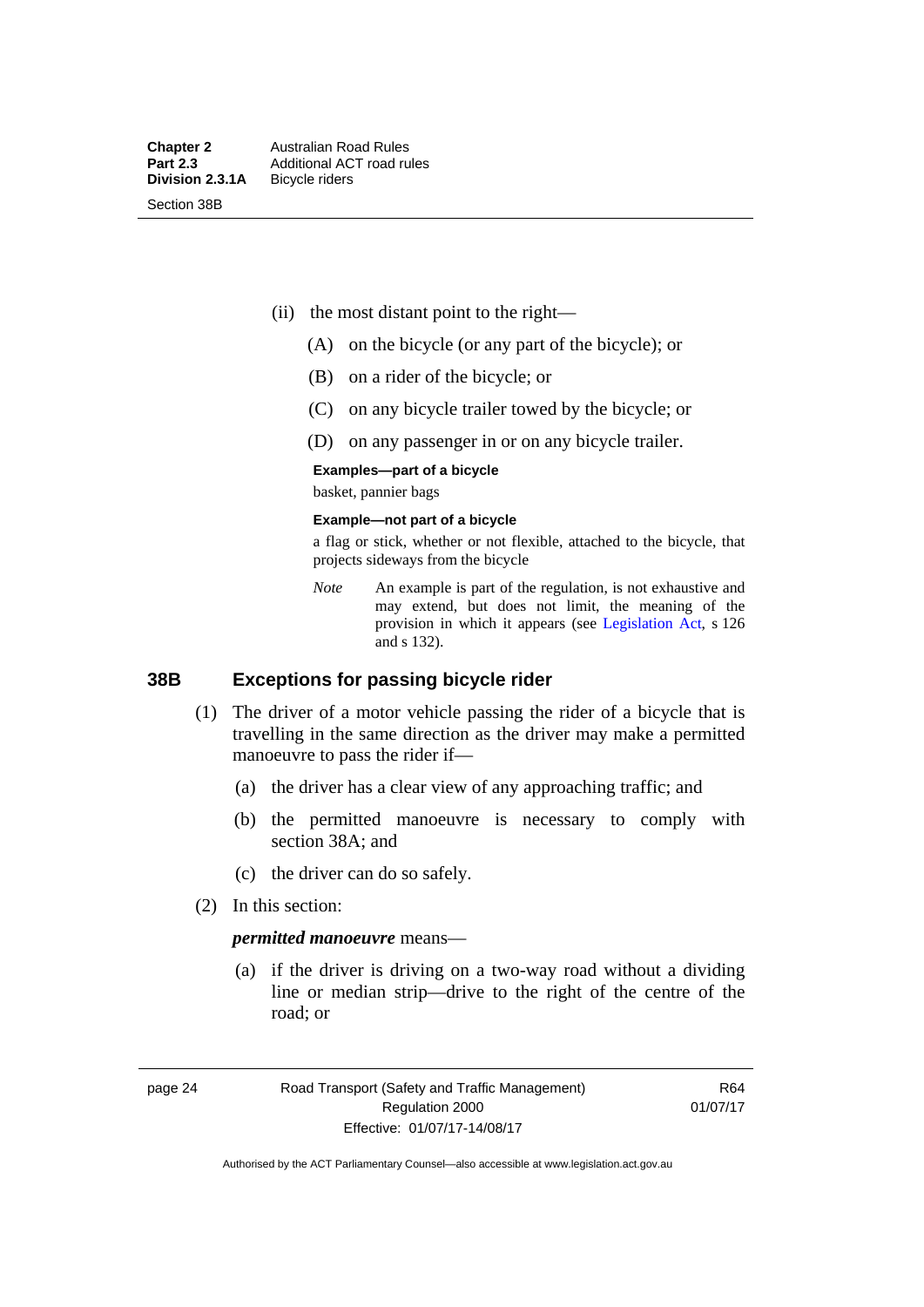- (b) if the driver is driving on a road with a dividing line—drive to the right of the dividing line; or
- (c) drive on a dividing strip that is at the same level as the road; or
- (d) drive on or over a single continuous line; or
- (e) drive on or over 2 parallel lines; or
- (f) drive along a side, or surrounding, of a painted island.
- *Note* See the [Australian Road Rules,](http://www.legislation.act.gov.au//ni/db_37271/default.asp) r 46 or r 48 for the requirement to give left or right change of direction signal.

#### **38C Riding across road on crossing**

- (1) The rider of a bicycle may ride across a road, or part of a road, on the following (a *crossing*) if the rider complies with this section:
	- (a) a children's crossing; or
	- (b) a marked foot crossing; or
	- (c) a pedestrian crossing.
- (2) The rider of the bicycle may only ride across a road, or part of a road, on a crossing if—
	- (a) the rider approaches the crossing no faster than 10km/h; and
	- (b) before riding on the crossing, the rider looks for approaching traffic and is prepared to stop; and
	- (c) the rider rides no faster than 10km/h on the crossing; and
	- (d) the rider gives way to pedestrians on the crossing; and
	- (e) the rider keeps to the left of any oncoming bicycle or pedestrian; and
	- (f) on a marked foot crossing with bicycle crossing lights—the crossing is showing a green bicycle crossing light; and

page 25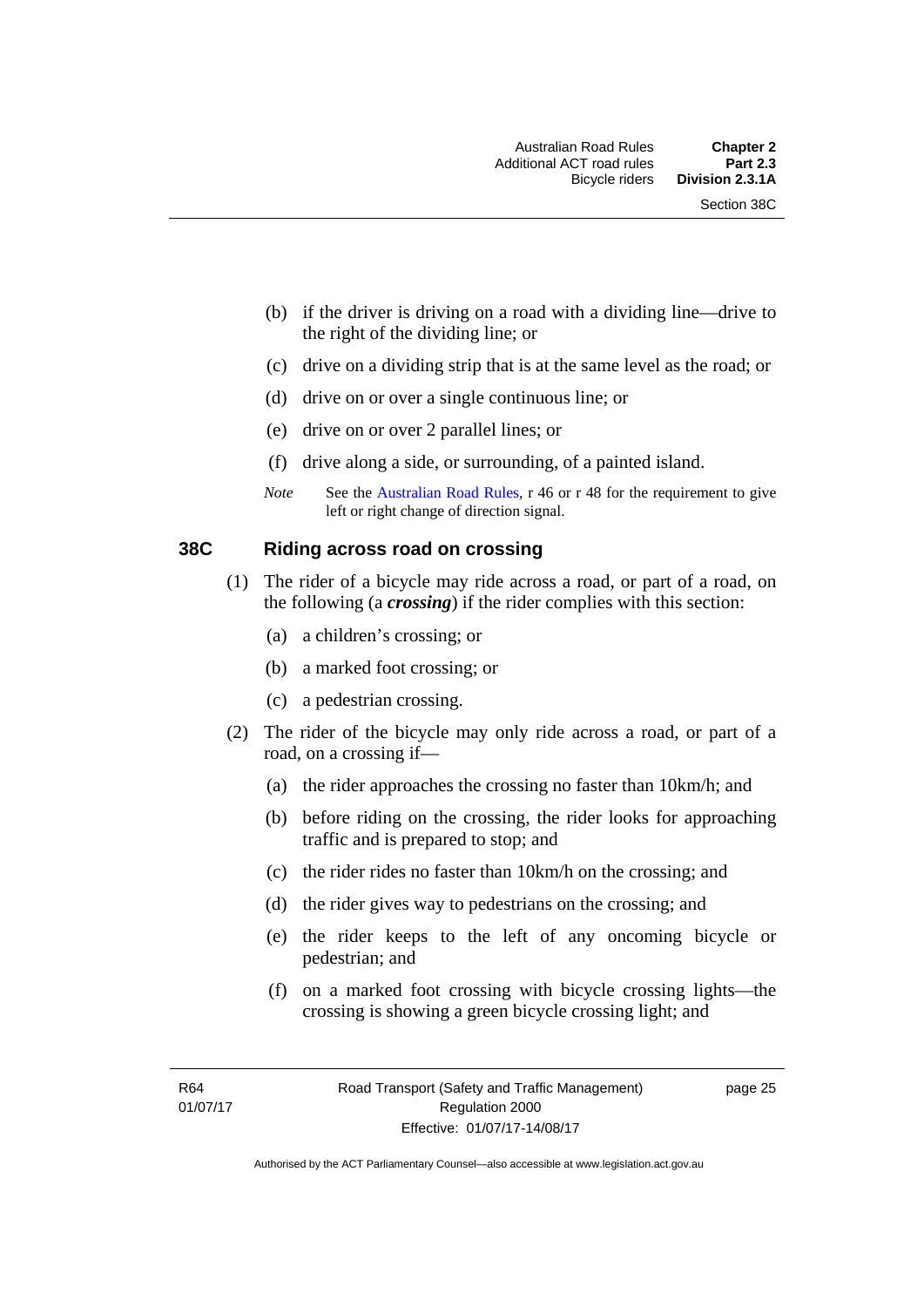(g) on a marked foot crossing without bicycle crossing lights—the crossing is showing a green pedestrian crossing light.

Maximum penalty: 20 penalty units.

*Note* See the [Australian Road Rules](http://www.legislation.act.gov.au//ni/db_37271/default.asp), r 260 and r 262 for the circumstances in which a rider of a bicycle is allowed to cross a road at bicycle crossing lights.

#### **38D Application of ARRs to riders crossing road on crossing**

- (1) The [Australian Road Rules,](http://www.legislation.act.gov.au//ni/db_37271/default.asp) rule 65 (Giving way at a marked foot crossing (except at an intersection) with a flashing yellow traffic light) applies as if a reference to a pedestrian on the crossing also includes a reference to a rider of a bicycle on the crossing.
- (2) The [Australian Road Rules](http://www.legislation.act.gov.au//ni/db_37271/default.asp), rule 80 (Stopping at a children's crossing) applies as if a reference to a pedestrian on the crossing also includes a reference to a rider of a bicycle on the crossing.
- (3) The [Australian Road Rules,](http://www.legislation.act.gov.au//ni/db_37271/default.asp) rule 81 (Giving way at a pedestrian crossing) applies as if a reference to a pedestrian on the crossing also includes a reference to a rider of a bicycle on the crossing.
- (4) The [Australian Road Rules](http://www.legislation.act.gov.au//ni/db_37271/default.asp), rule 262 (Proceeding when bicycle crossing lights change to yellow or red) applies to a rider of a bicycle crossing a marked foot crossing without bicycle lights when the crossing shows a green pedestrian crossing light as if a reference to a bicycle crossing light were a reference to a pedestrian crossing light.
- (5) The [Australian Road Rules](http://www.legislation.act.gov.au//ni/db_37271/default.asp), rule 248 (No riding across a road on a crossing) does not apply.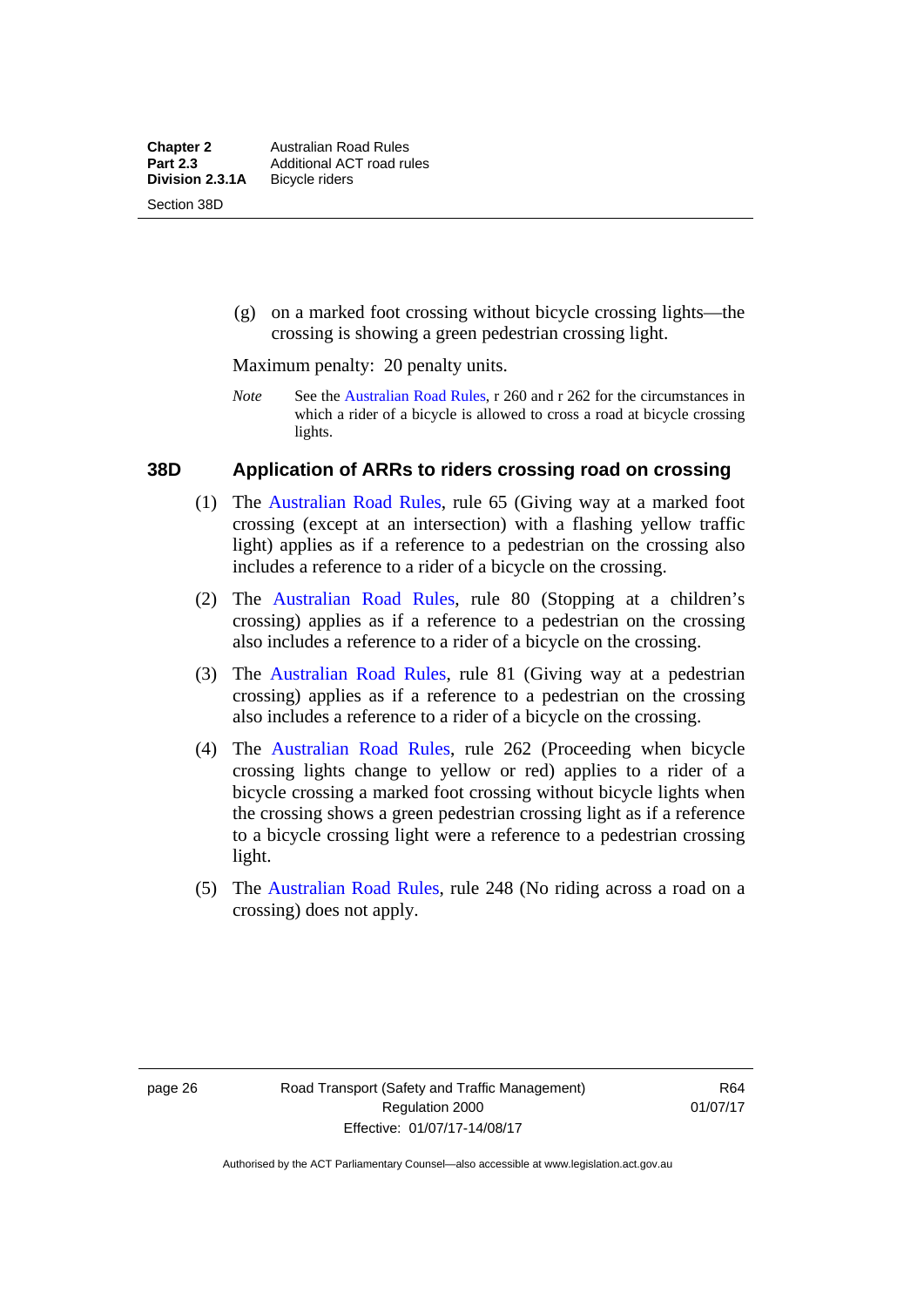# **Division 2.3.1B People using segways**

## **38E Definitions—div 2.3.1B**

In this division:

*footpath*—see the [Australian Road Rules](http://www.legislation.act.gov.au//ni/db_37271/default.asp), dictionary.

*shared path*—see the [Australian Road Rules](http://www.legislation.act.gov.au//ni/db_37271/default.asp), rule 242 (2).

*use*, a segway, means travel in or on the segway.

### **38F Person using segway must wear bicycle helmet**

A person using a segway must wear an approved bicycle helmet securely fitted and fastened on the user's head.

Maximum penalty: 20 penalty units.

*Note Approved bicycle helmet*—see s 33 (1).

#### **38G Warning device on segway**

A person must not use a segway if the segway is not fitted with a bell, horn or similar warning device that is in working order.

Maximum penalty: 20 penalty units.

#### **38H Segway use at night**

A person commits an offence if—

- (a) the person uses a segway at night or in hazardous weather conditions causing reduced visibility; and
- (b) the person fails to display, on themself or the segway—
	- (i) a flashing or steady white light that is clearly visible for at least 200m from the front of the segway; or
	- (ii) a flashing or steady red light that is clearly visible for at least 200m from the rear of the segway; or

R64 01/07/17 page 27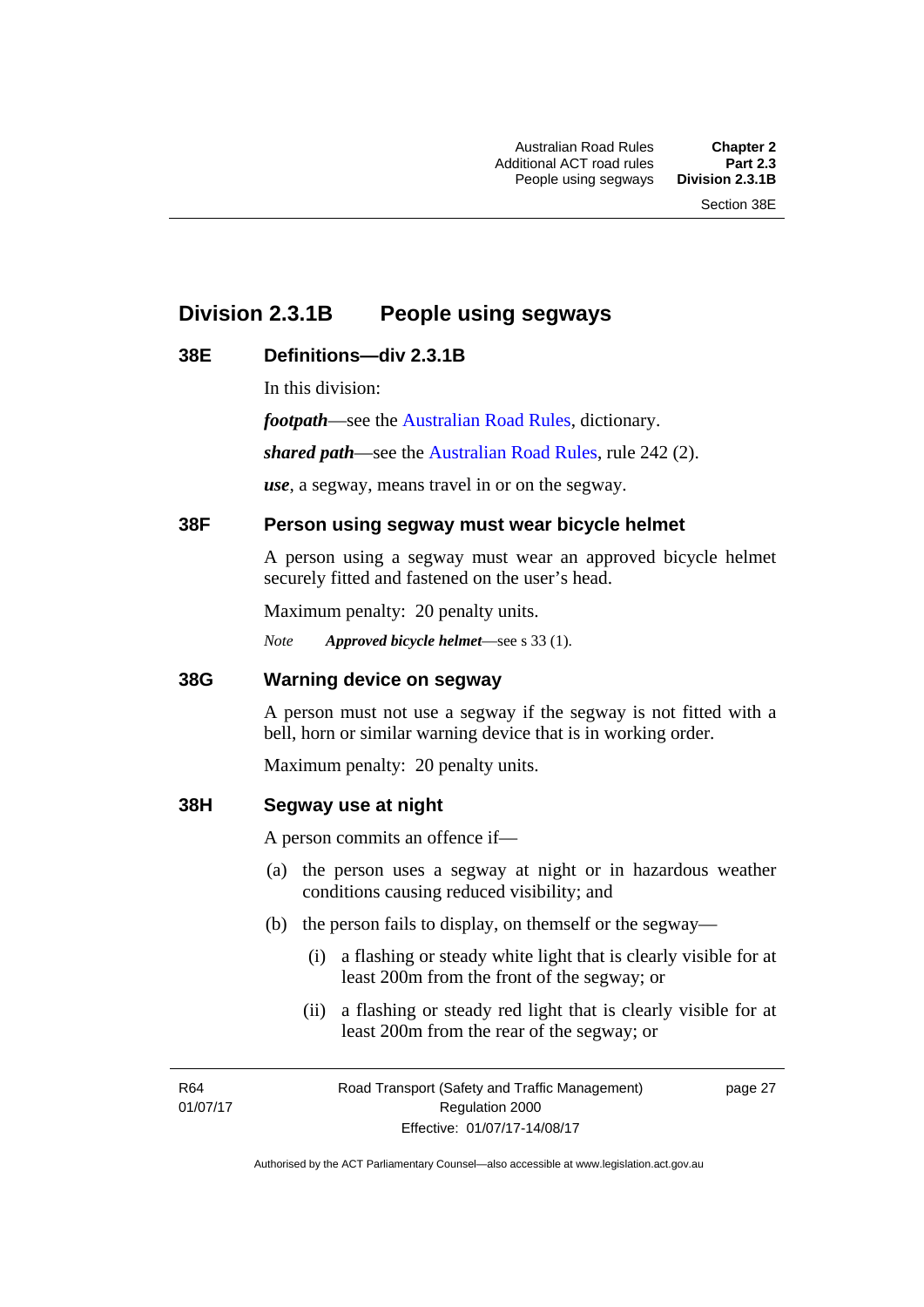(iii) a red reflector that is clearly visible for at least 50m from the rear of the segway when light is projected onto it by a vehicle's headlight on low-beam.

Maximum penalty: 20 penalty units.

#### **38I Segway use on footpaths or shared paths**

- (1) A person commits an offence if—
	- (a) the person uses a segway on a footpath or shared path; and
	- (b) the person fails to—
		- (i) keep to the left of the footpath or shared path; or
		- (ii) give way to another pedestrian (except another pedestrian using a segway) who is on the footpath or shared path.

Maximum penalty: 20 penalty units.

 (2) Subsection (1) (b) (i) does not apply if it is not practicable to travel on the left of the footpath or shared path.

#### **38K Segway not to be used in bicycle lane on a road**

(1) A person must not use a segway in a bicycle lane on a length of road.

Maximum penalty: 20 penalty units.

- (2) Subsection (1) does not apply if—
	- (a) there is no footpath, nature strip or shared path adjacent to the road (an *adjacent area*); or
	- (b) it is impracticable to travel on the adjacent area.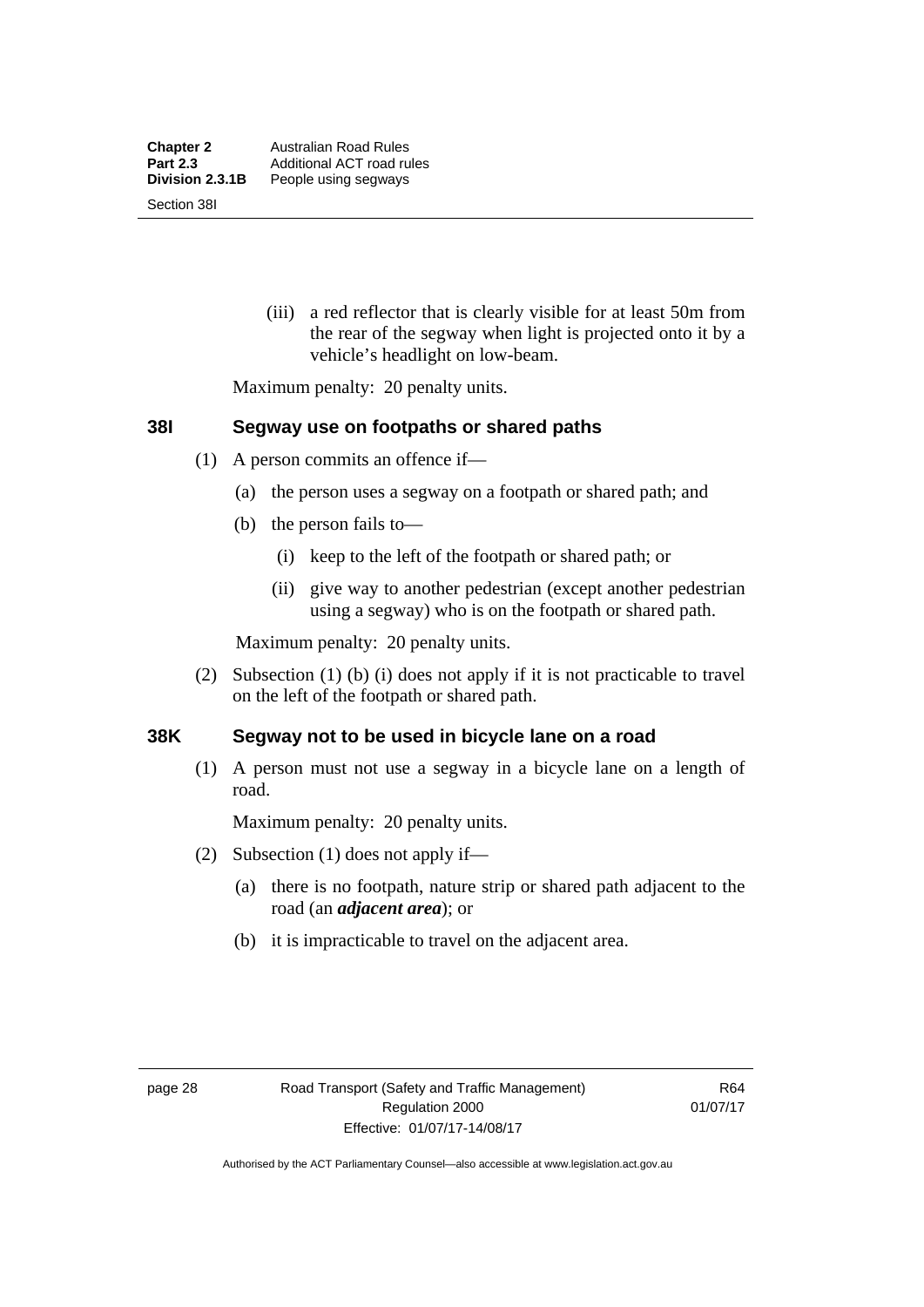#### **38L Segway used to cross road on crossing**

- (1) A person using a segway to cross a road, or part of a road, on a crossing commits an offence if the person—
	- (a) approaches the crossing faster than 10km/h; or
	- (b) fails to look for approaching traffic and has not prepared to stop before starting to cross at the crossing; or
	- (c) travels faster than 10km/h on the crossing; or
	- (d) fails to give way to other pedestrians on the crossing; or
	- (e) fails to keep to the left of any oncoming bicycle or other pedestrian; or
	- (f) on a marked foot crossing—starts to cross the road if the crossing is not showing a green pedestrian crossing light.

Maximum penalty: 20 penalty units.

(2) In this section:

*crossing* means any of the following:

- (a) a children's crossing;
- (b) a marked foot crossing;
- (c) a pedestrian crossing.

### **38M Segway use alongside more than 1 other person using segway**

 (1) A person must not use a segway on a road or crossing alongside 2 or more other people using segways.

Maximum penalty: 20 penalty units.

 (2) Subsection (1) does not apply if the person is overtaking the other people.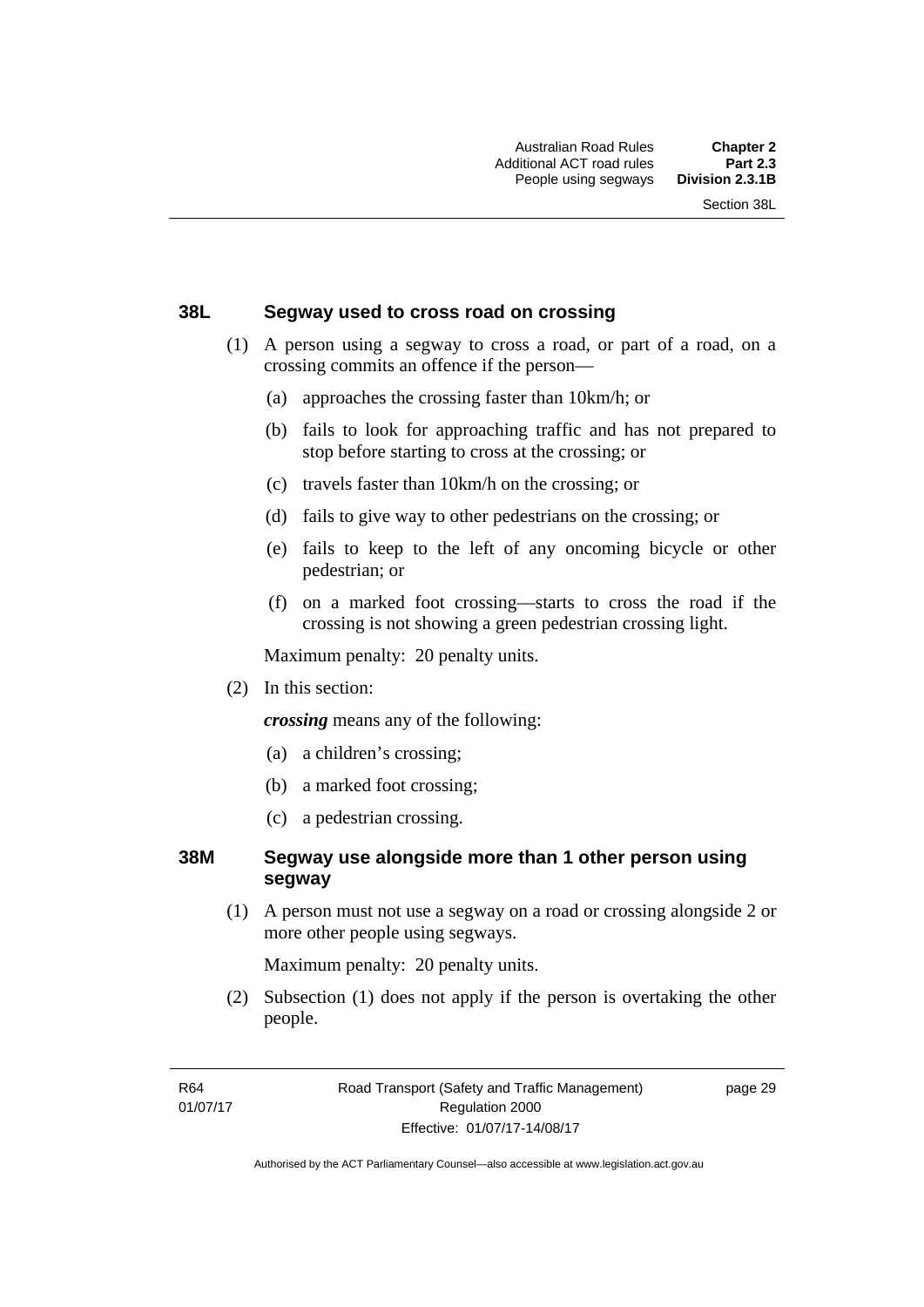(3) In this section:

*crossing*—see section 38L (2).

*line of traffic*—see the [Australian Road Rules,](http://www.legislation.act.gov.au//ni/db_37271/default.asp) dictionary.

*marked lane*—see the [Australian Road Rules](http://www.legislation.act.gov.au//ni/db_37271/default.asp), dictionary.

*overtake*, for a segway user, means the action of—

- (a) approaching from behind another segway user travelling in the same marked lane or line of traffic; and
- (b) moving into an adjacent marked lane or part of the road on which there is room for a line of traffic (whether or not the lane or part of the road is for segway users travelling in the same direction); and
- (c) passing the other segway user while travelling in the adjacent marked lane or line of traffic.

*road* does not include a road-related area, but includes a bicycle path, footpath, shared path and a shoulder of a road.

## **Division 2.3.2 Driver and passenger safety**

#### **39 Safety of persons on trailers**

 (1) A person must not travel on a road in or on any part of a trailer that is not a part designed primarily for the carriage of passengers or goods.

Maximum penalty: 20 penalty units.

 (2) A person must not travel on a road in or on any part of a trailer that is a part designed primarily for the carriage of goods if the part is not enclosed.

Maximum penalty: 20 penalty units.

page 30 Road Transport (Safety and Traffic Management) Regulation 2000 Effective: 01/07/17-14/08/17

R64 01/07/17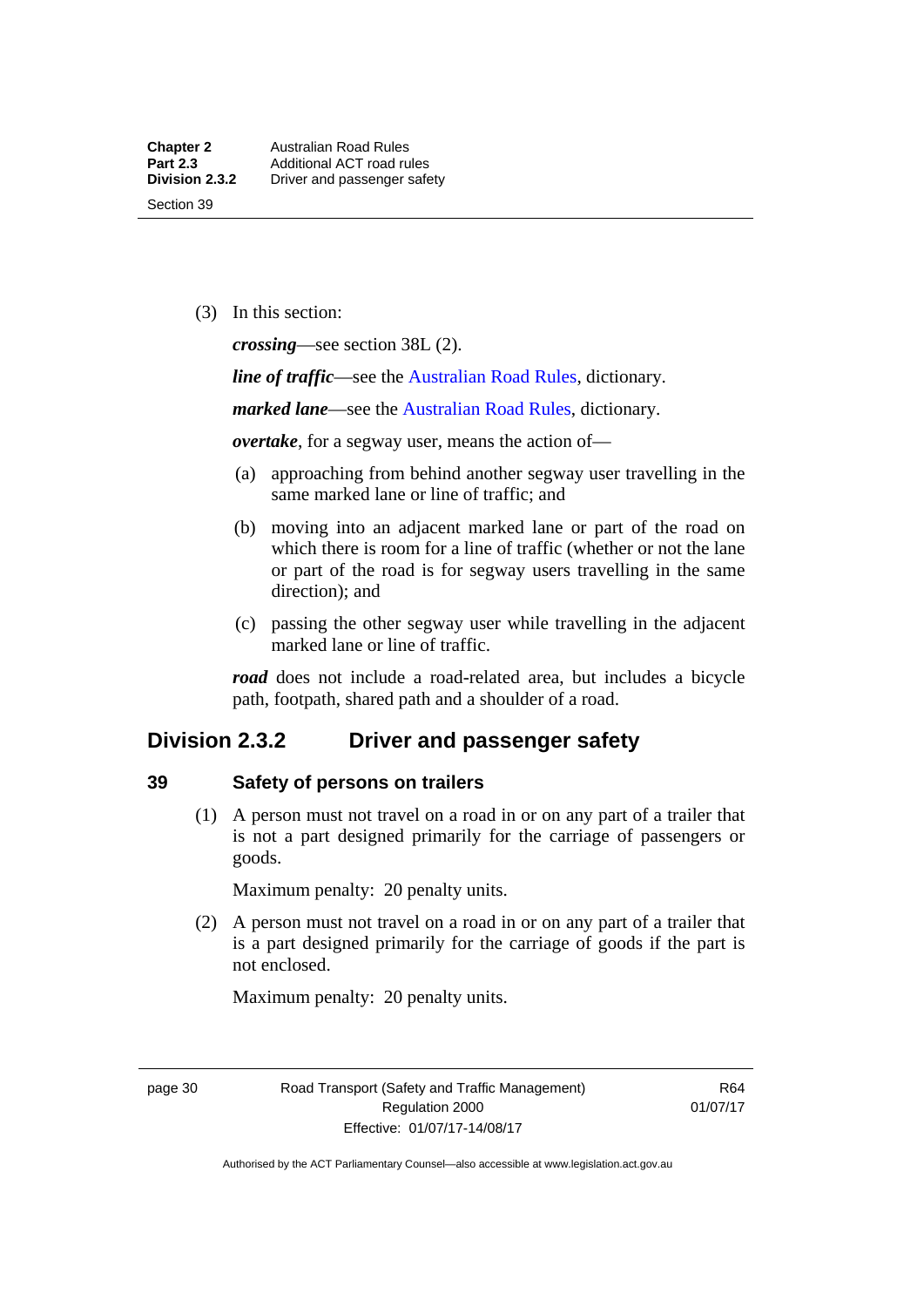- (3) This section does not apply to a person—
	- (a) who is in or on a police vehicle or emergency vehicle; or
	- (b) engaged in the door-to-door delivery or collection of goods, or in the collection of waste or garbage, in or on a trailer that is not travelling faster than 25km/h; or
	- (c) if, in all the circumstances, there is a no reasonable danger of the person falling or being thrown from the trailer, or being injured, because the person is travelling in a way prohibited by this section.
- (4) In this section:

*enclosed*, for a part of a trailer, means enclosed by—

- (a) the structure of the trailer; or
- (b) a canopy, cage or other device fitted to the trailer that is of a kind approved by the road transport authority under section 66 (1) (f) (Approvals etc by road transport authority).
- *Note* The [Australian Road Rules](http://www.legislation.act.gov.au//ni/db_37271/default.asp), r 298 prohibits a driver from driving a motor vehicle towing a trailer with a person in or on the trailer, unless the trailer is exempt from the rule under another law of this jurisdiction. Section 30 provides the exemption from the rule.

## **40 Passengers in sidecars to be seated**

 (1) A passenger in a sidecar attached to a motorbike that is moving, or is stationary but not parked, on a road must sit in a place in the sidecar designed for use by a passenger.

Maximum penalty: 20 penalty units.

 (2) The rider of a motorbike must not ride with a passenger in a sidecar unless the passenger complies with subsection (1).

Maximum penalty: 20 penalty units.

R64 01/07/17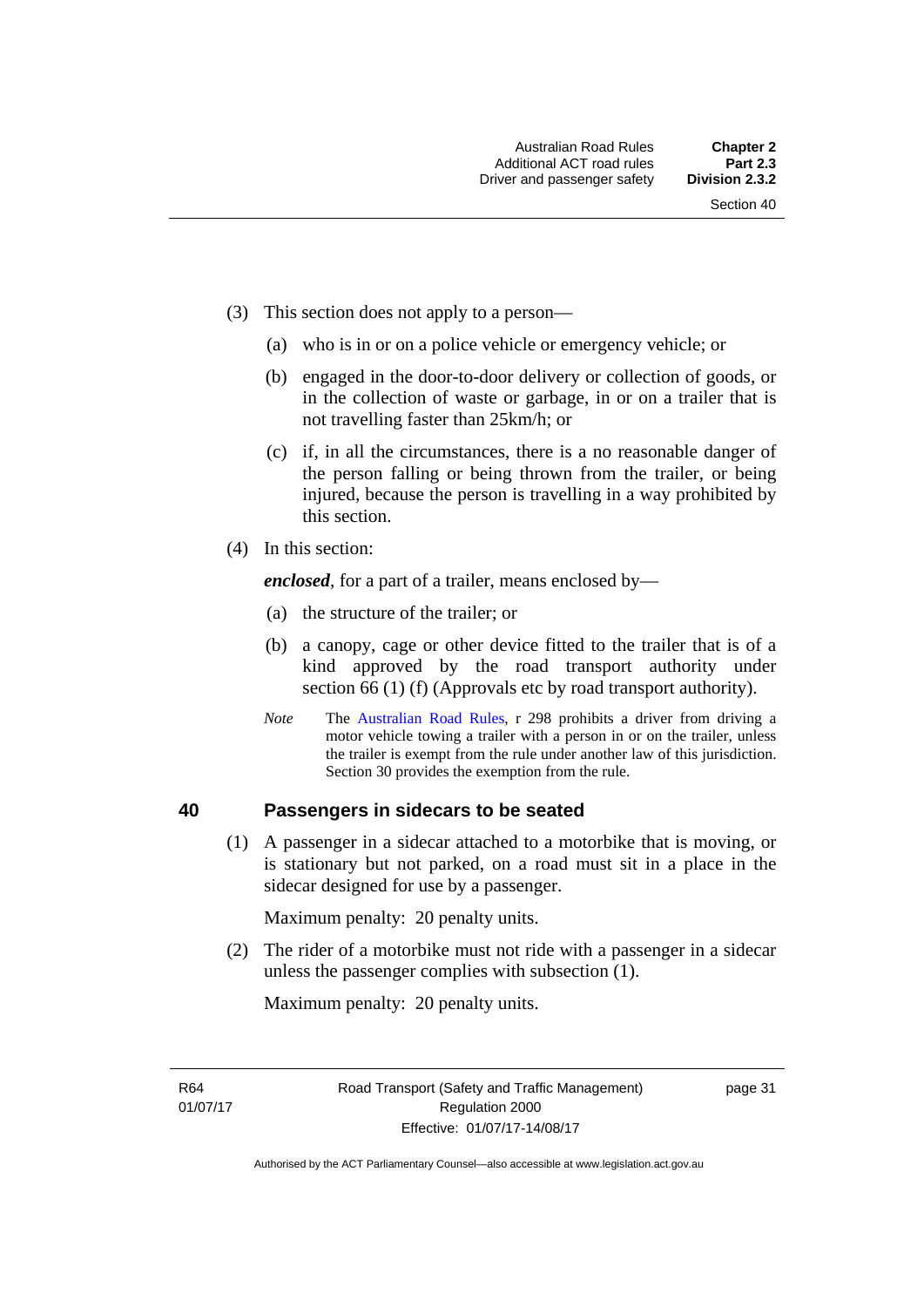Section 41

# **Division 2.3.3 Trailers and towing**

- *Note* The following rules of the [Australian Road Rules](http://www.legislation.act.gov.au//ni/db_37271/default.asp) apply to the towing of vehicles:
	- r 216 (which is about the lights that must be used when towing a vehicle at night or in hazardous weather conditions)
	- r 254 (which is about the towing of bicycles)
	- r 257 (which is about riding with a person on a bicycle trailer)
	- r 292 (which is about towing a vehicle with an insecure or overhanging load)
	- r 294 (which is about keeping control of a motor vehicle or trailer being towed)
	- r 295 (which is about towing another vehicle with a towline)
	- r 298 (which is about driving with a person in a trailer)
	- r 312 (which provides certain exemptions for tow truck drivers).

#### **41 Number of vehicles that may be drawn**

 (1) The driver of an articulated vehicle must not tow any other vehicle on a road.

Maximum penalty: 20 penalty units.

 (2) The driver of a motor vehicle must not tow more than 1 other vehicle on a road.

Maximum penalty: 20 penalty units.

- (3) The road transport authority may exempt a vehicle or person from subsection  $(1)$  or  $(2)$ .
- (4) Subsection (2) does not apply in relation to a tow truck that is towing an articulated vehicle (other than a B-double or road train) if—
	- (a) the articulated vehicle has broken down on a road and it is necessary for it to be towed away; or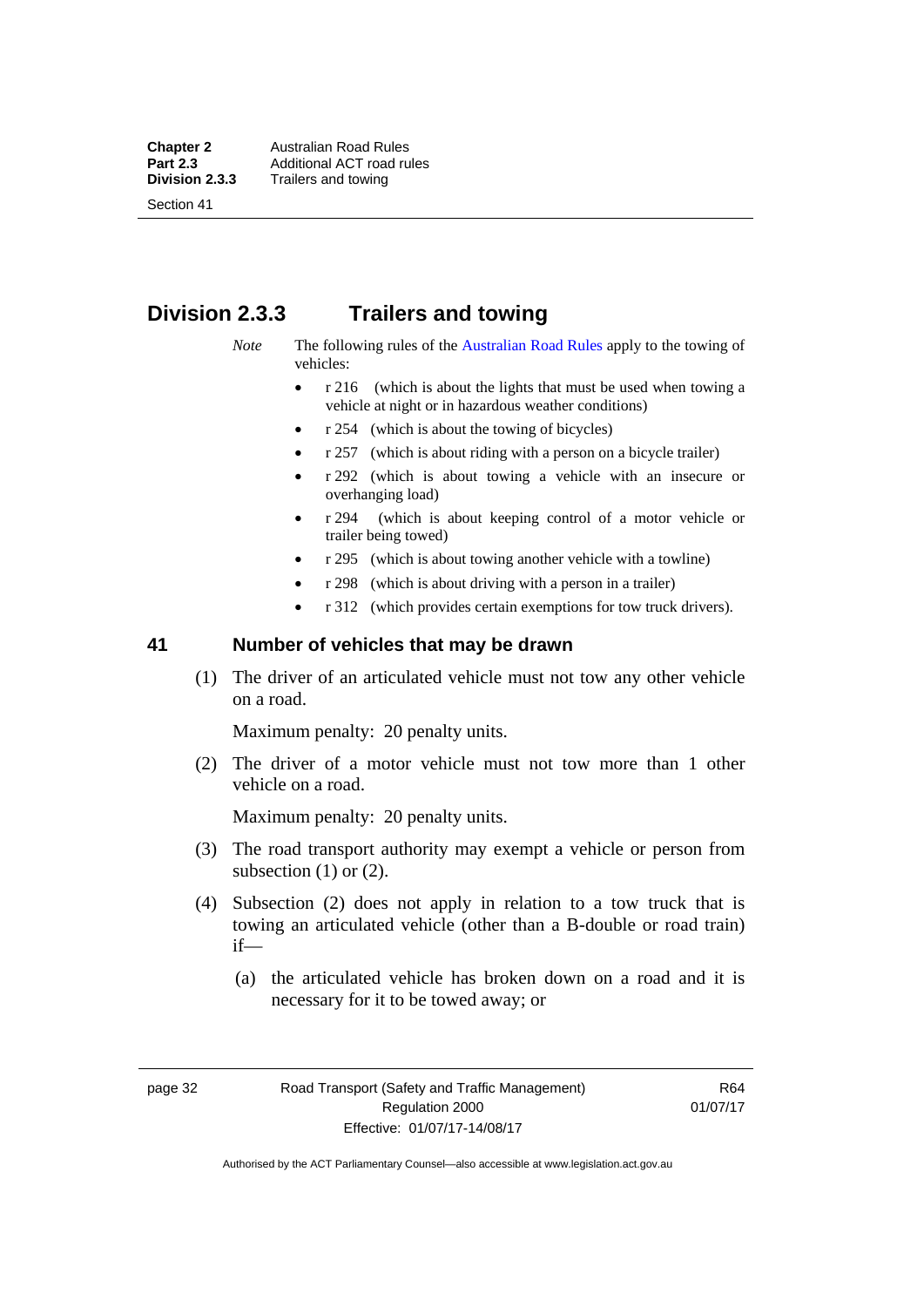- (b) the articulated vehicle has been involved in a crash on a road and it is necessary for it to be towed away.
- (5) Subsection (2) does not apply to a motor vehicle that is towing another vehicle using a lift and tow trailer if—
	- (a) the other vehicle is partly supported by the lift and tow trailer; and
	- (b) the vehicle is not towed at faster than 60 km/h; and
	- (c) the combined weight of the towed vehicle and the lift and tow trailer is not more than the unladen weight of the towing vehicle.
- (6) Subsection (2) does not apply to—
	- (a) a tractor-harvester-cutting head trailer combination; or
	- (b) a tractor with multiple implements attached, if the implements are normally used as a single unit when performing agricultural operations; or
	- (c) a tractor and implement combination towing a fuel trailer or laser tower; or
	- (d) an articulated low-loader consisting of a prime mover towing a converter dolly and a semitrailer; or
	- (e) a B-double, dog trailer or road train.

## **42 Towing by vehicles under 4.5t**

- (1) The driver of a motor vehicle (the *towing vehicle*) must not tow another vehicle (the *towed vehicle*) on a road if the laden weight of the towed vehicle is more than—
	- (a) the capacity of the towing attachment fitted to the towing vehicle; or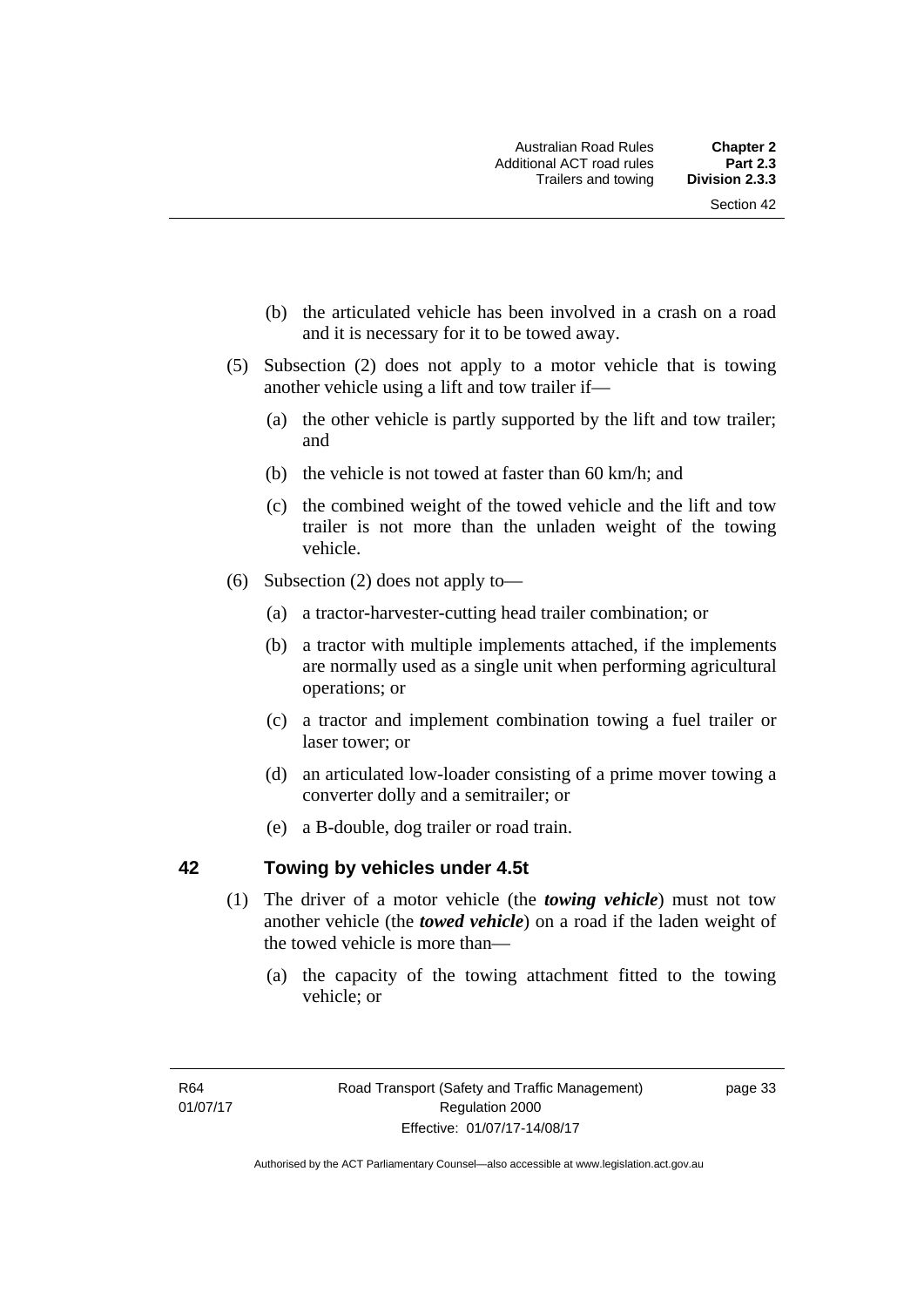(b) the maximum laden weight for the towed vehicle.

Maximum penalty: 20 penalty units.

- (2) Subsection (1) does not apply to the driver if the towing vehicle has a GVM over 4.5t.
- (3) The road transport authority may exempt a vehicle or person from subsection  $(1)$ .
- (4) In this section:

*maximum laden weight*, for the towed vehicle, means—

- (a) the maximum laden weight for a towed vehicle specified by the manufacturer of the towing vehicle in relation to the towing vehicle; or
- (b) if there is no such specification by the manufacturer, the manufacturer of the vehicle cannot be identified or the specification is not appropriate because the towing vehicle has been modified—
	- (i) 1.5 times the unladen weight of the towing vehicle if the towed vehicle is fitted with a braking system that is working properly; or
	- (ii) the unladen weight of the towing vehicle in any other case.

## **Division 2.3.4 Lights on vehicles**

*Note* The following rules of the [Australian Road Rules](http://www.legislation.act.gov.au//ni/db_37271/default.asp) apply to lights on vehicles:

- r 215 (which is about using lights when driving at night or in hazardous weather conditions)
- r 216 (which is about the lights that must be used when towing a vehicle at night or in hazardous weather conditions)
- r 217 (which is about using rear fog lights)
- r 218 (which is about using headlights on high-beam)

page 34 Road Transport (Safety and Traffic Management) Regulation 2000

R64 01/07/17

Authorised by the ACT Parliamentary Counsel—also accessible at www.legislation.act.gov.au

Effective: 01/07/17-14/08/17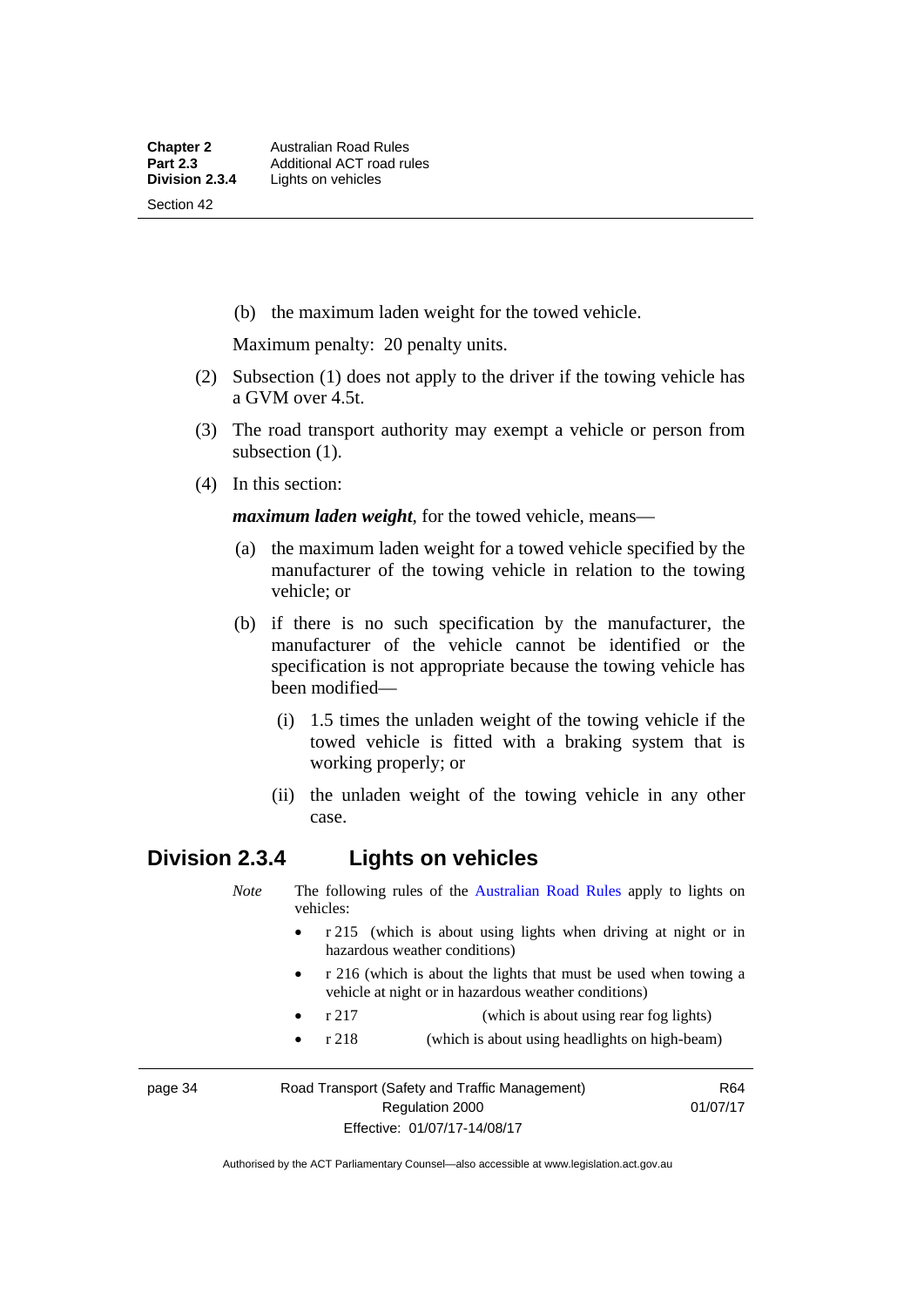- r 219 (which is about not using lights to dazzle other road users)
- r 220 (which is about the use of lights on a vehicle that is stopped)
- r 221 (which is about using hazard warning lights)
- r 222 (which is about the use of warning lights on buses carrying children)
- r 223 (which is about using lights when riding an animal-drawn vehicle at night or in hazardous weather conditions)
- r 259 (which is about using lights when riding a bicycle at night).

#### **43 Lights on motor vehicles generally**

- (1) The driver of a motor vehicle fitted with a spotlight or searchlight must not operate the light, or allow it to be operated, on a road unless—
	- (a) the vehicle is stationary, the light is operated only for examining or making adjustments or repairs to a vehicle, and light from it is not projected further than 6m; or
	- (b) the light is operated for the temporary purpose of reading or looking for a notice, sign, house number or something similar; or
	- (c) the vehicle is a police vehicle; or
	- (d) the vehicle is being used by the Territory, the Commonwealth or any public authority.

Maximum penalty: 20 penalty units.

- (2) The driver of a motor vehicle fitted with an additional headlight permitted to be fitted under the *[Road Transport \(Vehicle](http://www.legislation.act.gov.au/sl/2000-12)  [Registration\) Regulation 2000](http://www.legislation.act.gov.au/sl/2000-12)*, schedule 1 must not operate the headlight, or allow it to be operated, if—
	- (a) the vehicle is being driven on a length of road in a built-up area; or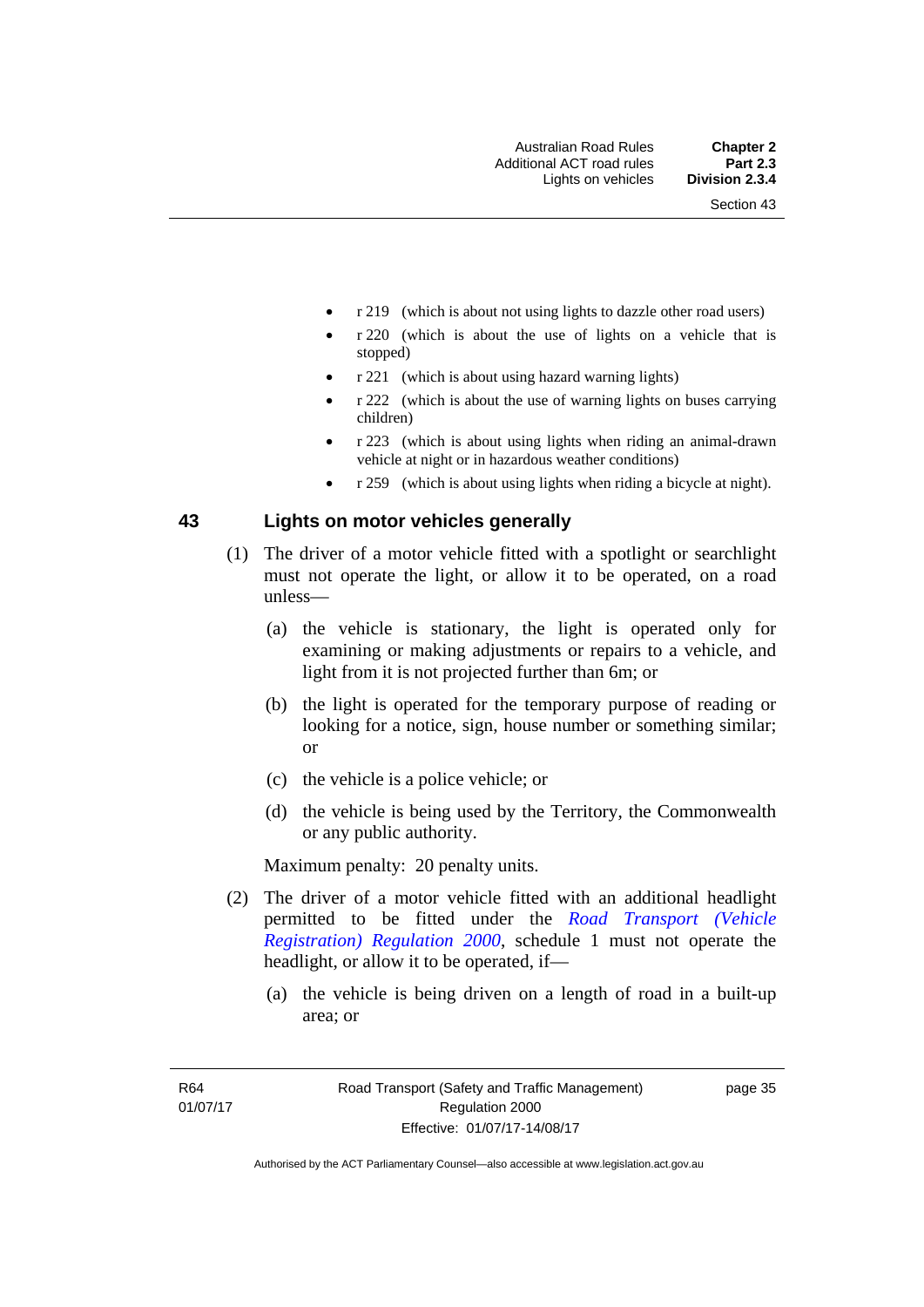Section 44

- (b) the driver is driving less than—
	- (i) 200m behind a vehicle travelling in the same direction as the driver; or
	- (ii) 200m from an oncoming vehicle.

Maximum penalty: 20 penalty units.

# **Division 2.3.5 Metered parking**

- *Note* The rules of the [Australian Road Rules](http://www.legislation.act.gov.au//ni/db_37271/default.asp) that apply to the parking of vehicles include the following:
	- $r 189$  (which is about double parking)
	- r 203 (which is about stopping in a parking area for people with disabilities)
	- r 205 (which is about parking for longer than indicated)
	- r 207 (which is about parking where fees are payable)
	- r 208 (which is about parallel parking on a road, except in a median strip parking area)
	- r 209 (which is about parallel parking in a median strip parking area)
	- r 210 (which is about angle parking)
	- r 211 (which is about parking in parking bays).

#### **44 Metered parking—parking in spaces**

- (1) A driver commits an offence if—
	- (a) the driver parks in a metered parking area; and
	- (b) the driver's vehicle is not parked in a metered parking space.

Maximum penalty: 20 penalty units.

 (2) A driver must not park the driver's vehicle in a metered parking space if another vehicle is parked in the space.

Maximum penalty: 20 penalty units.

page 36 Road Transport (Safety and Traffic Management) Regulation 2000 Effective: 01/07/17-14/08/17

R64 01/07/17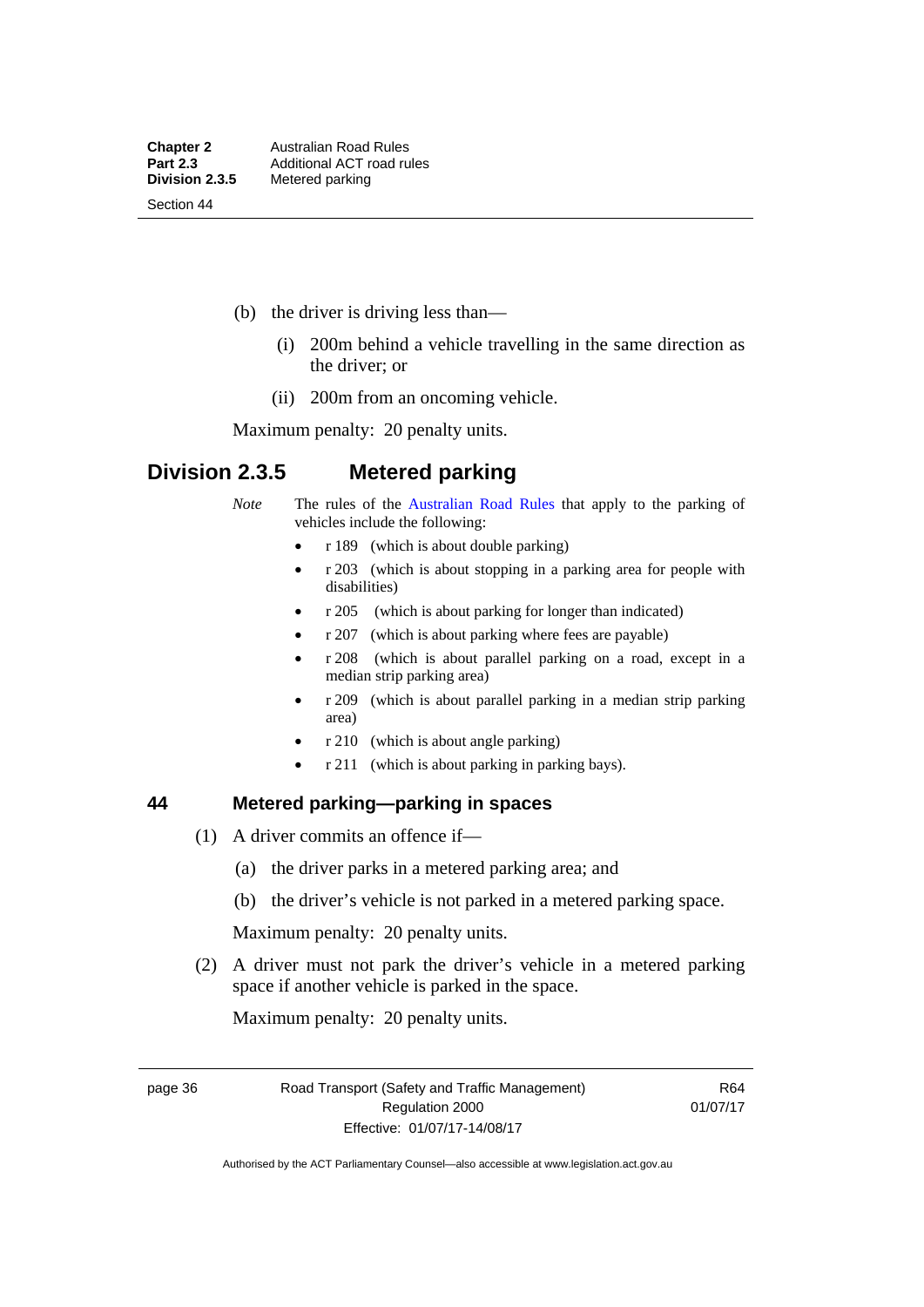- (3) Subsection (2) does not apply to the rider of a motorbike if the other vehicle is also a motorbike.
- (4) A driver who parks in a metered parking space must position the driver's vehicle completely within the space.

Maximum penalty: 20 penalty units.

#### **44AA Metered parking—parking in spaces—motorbikes**

- (1) The rider of a motorbike commits an offence if—
	- (a) the rider parks the motorbike in a metered parking space; and
	- (b) there are more than 2 other motorbikes already parked in the space.

Maximum penalty: 20 penalty units.

- (2) The rider of a motorbike commits an offence if—
	- (a) the rider parks the motorbike in a metered parking space; and
	- (b) another motorbike is already parked in the space; and
	- (c) the rider parks the motorbike in a position that unreasonably obstructs the path of the other motorbike out of the space.

Maximum penalty: 20 penalty units.

#### **44A Metered parking—parking fees**

(1) A driver must not park in a metered parking space without paying the relevant parking fee for the space.

Maximum penalty: 20 penalty units.

- (2) A driver does not commit an offence against subsection (1) if—
	- (a) the relevant parking fee for the metered parking space is paid immediately after the driver parks the driver's vehicle in the metered parking space; or

R64 01/07/17 page 37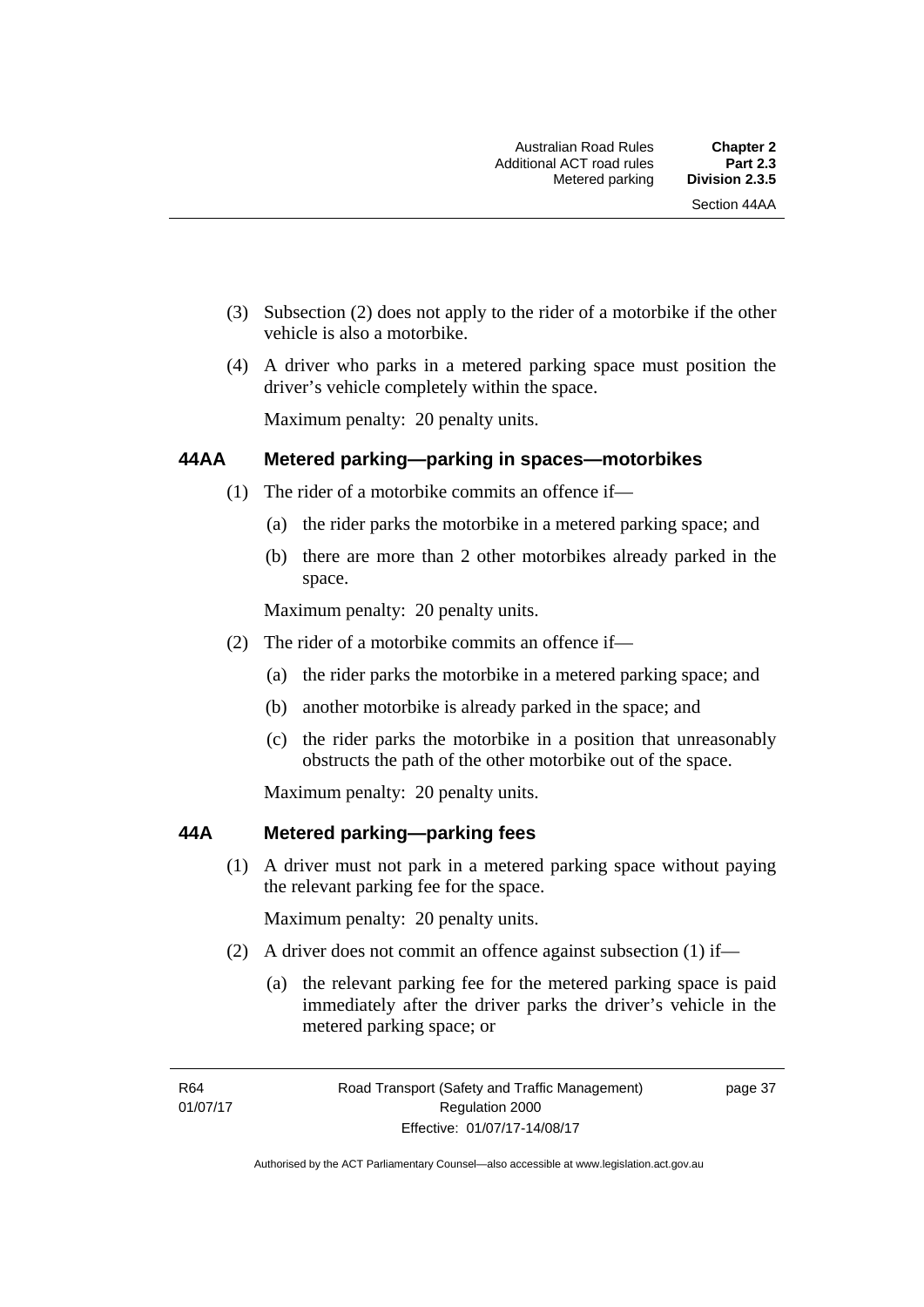Section 44B

- (b) the parking meter for the metered parking space indicates that the period for which parking in the space has been paid for has not expired; or
- (c) the parking meter for the metered parking space—
	- (i) is not working; or
	- (ii) is covered with a parking meter hood bearing the words 'out of order time limit applies'.
- *Note* For other exceptions to s (1), see s 45.

#### **44B Metered parking—maximum length of stay**

 (1) A driver must not allow the driver's vehicle to remain parked in a metered parking space if the parking meter for the space indicates that the period for which parking in the space has been paid for has expired.

Maximum penalty: 20 penalty units.

*Note* For exceptions to s (1), see s 45.

 (2) A driver must not allow the driver's vehicle to remain parked in a metered parking space for longer than the period (if any) indicated on the metered parking signs applying to the space as the maximum period for which a vehicle may be parked in the space.

Maximum penalty: 20 penalty units.

*Note* For exceptions to s (2), see s 45.

## **45 Metered parking—exceptions to s 44A and s 44B**

Section 44A (Metered parking—parking fees) and section 44B (Metered parking—maximum length of stay) do not apply to—

 (a) a driver for any period the driver's vehicle is parked in a metered parking space outside the controlled parking hours for the space; or

page 38 Road Transport (Safety and Traffic Management) Regulation 2000 Effective: 01/07/17-14/08/17

R64 01/07/17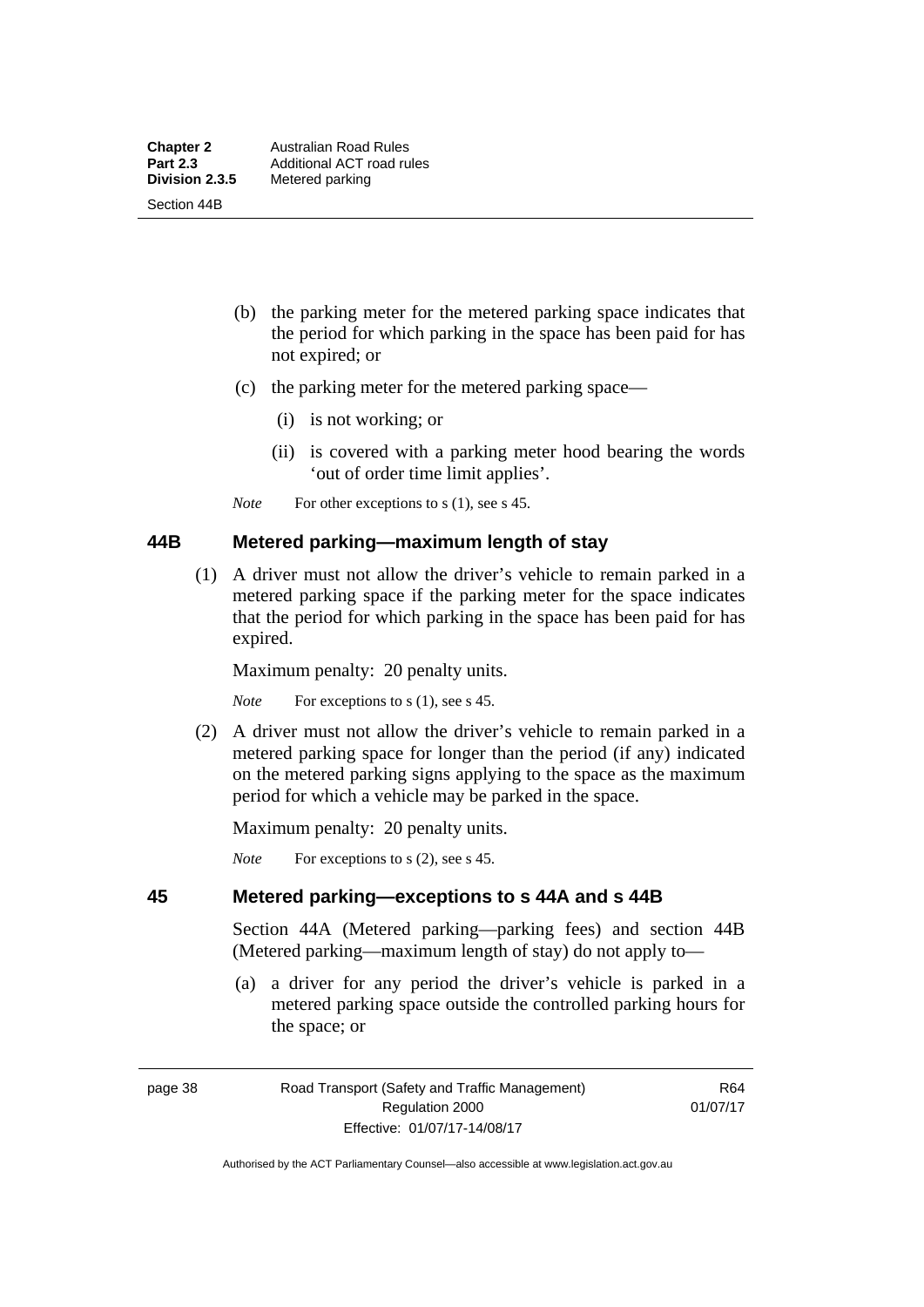- (b) a driver if—
	- (i) the driver's vehicle is parked in a metered parking space; and
	- (ii) the driver displays in or on the vehicle a current mobility parking scheme authority; and
	- (iii) the driver complies with the conditions (if any) of the authority; or
- (c) a driver if—
	- (i) the driver's vehicle is parked in a metered parking space designated by a *permit zone sign* for use by the holder of a stated kind of parking permit; and
	- (ii) the driver displays in or on the vehicle a current parking permit of that kind; and
	- (iii) the driver complies with the conditions (if any) of the permit.

#### **46 Temporary closure of metered parking spaces**

- (1) If the road transport authority decides that the use of a metered parking space should be temporarily discontinued, the authority may close the space by—
	- (a) installing a sign, at or near the space, that displays words to the effect that the space is closed; or
	- (b) covering the parking meter applying to the space with a parking meter hood bearing the words 'no parking'.
- (2) A driver must not park in a metered parking space that has been closed under subsection (1).

Maximum penalty: 20 penalty units.

R64 01/07/17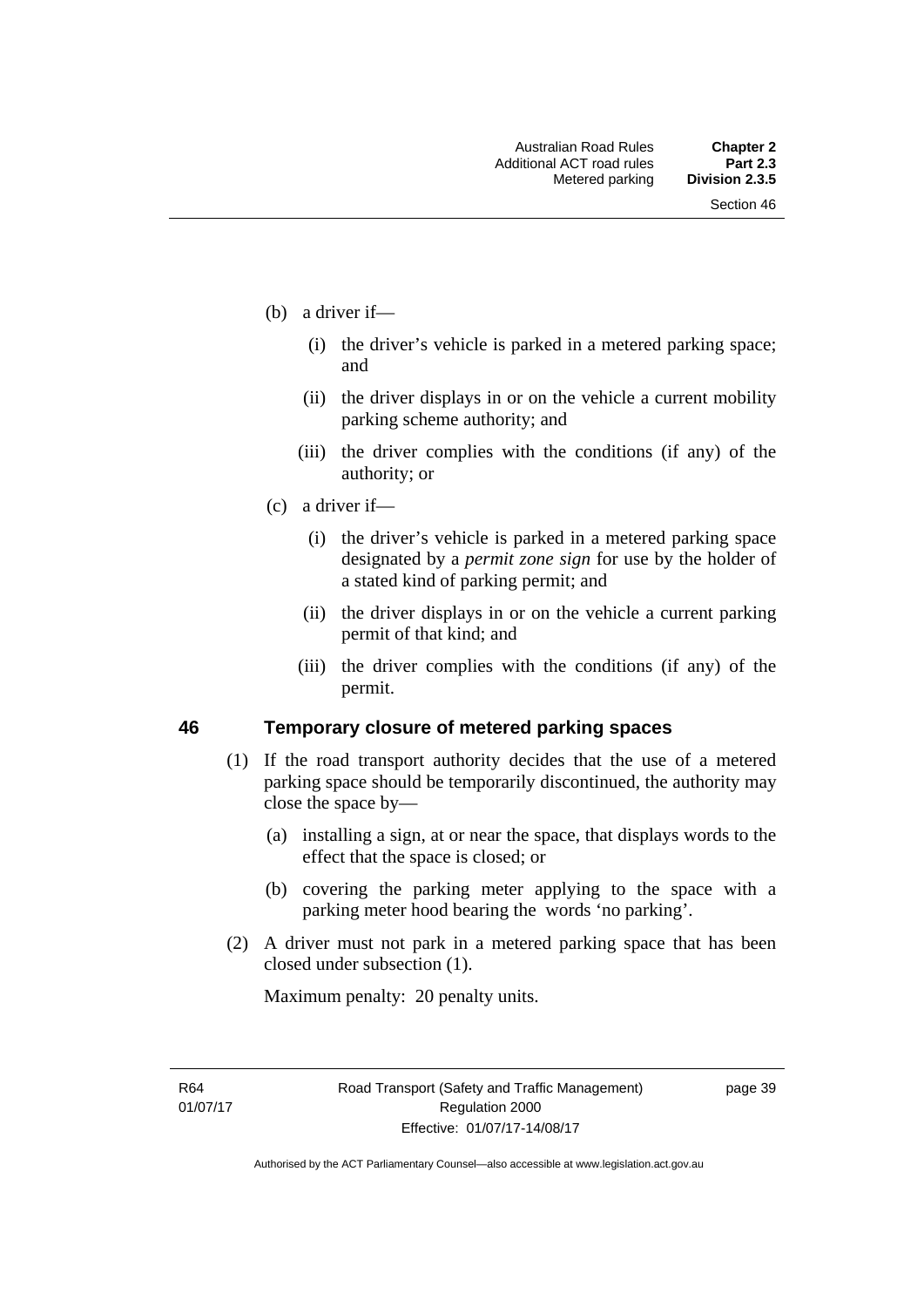(3) In this section:

*sign* includes a board, device, plate, screen, words or anything else, whether or not installed with or on a traffic sign.

#### **47 Misuse of parking meters**

A person must not—

- (a) insert in a parking meter anything other than coins appropriate for the meter; or
- (b) attach anything (for example, advertising material) to a parking meter.

Maximum penalty: 20 penalty units.

*Note* An example is part of the regulation, is not exhaustive and may extend, but does not limit, the meaning of the provision in which it appears (see [Legislation Act,](http://www.legislation.act.gov.au/a/2001-14) s 126 and s 132).

### **48 Interfering with parking meters etc**

A person must not—

- (a) do anything that interferes with (or is likely to interfere with) the proper working of a parking meter; or
- (b) fraudulently operate a parking meter.

Maximum penalty: 20 penalty units.

# **Division 2.3.6 Ticket parking**

## **49 Ticket parking—parking in spaces**

- (1) A driver commits an offence if—
	- (a) the driver parks in a ticket parking area; and

R64 01/07/17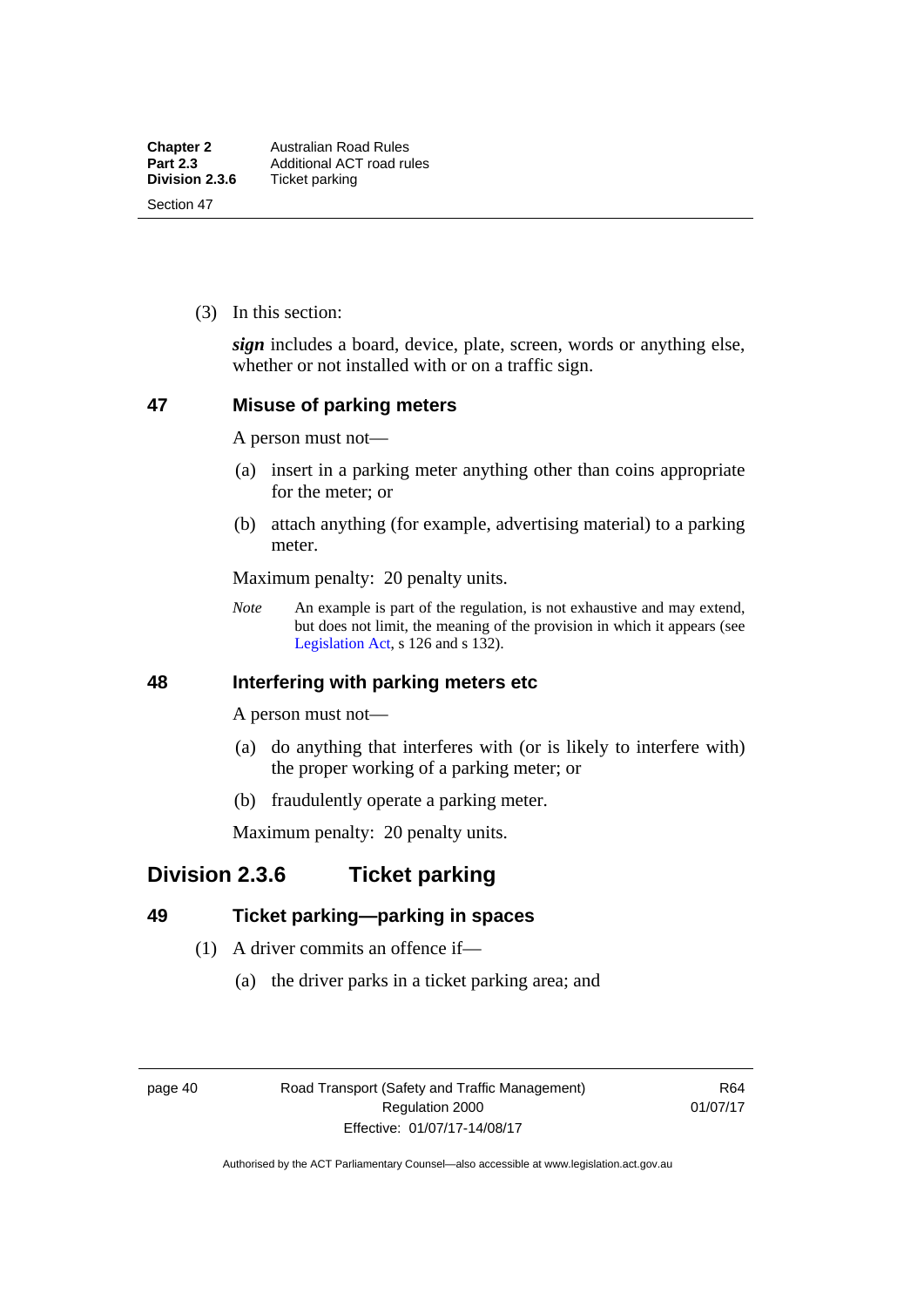(b) the driver's vehicle is not parked in a ticket parking space.

Maximum penalty: 20 penalty units.

- (2) However, the driver does not commit an offence against subsection (1) if the driver parks in a metered parking space within a ticket parking area and the driver complies with the provisions of division 2.3.5 (Metered parking) in relation to parking in the space.
- (3) A driver must not park the driver's vehicle in a ticket parking space if another vehicle is parked in the space.

Maximum penalty: 20 penalty units.

- (4) Subsection (3) does not apply to the rider of a motorbike if the other vehicle is also a motorbike.
- (5) A driver who parks in a ticket parking space must position the driver's vehicle completely within the space.

Maximum penalty: 20 penalty units.

#### **49AAA Ticket parking—parking in spaces—motorbikes**

- (1) The rider of a motorbike commits an offence if—
	- (a) the rider parks the motorbike in a ticket parking space; and
	- (b) there are more than 2 other motorbikes already parked in the space.

Maximum penalty: 20 penalty units.

- (2) The rider of a motorbike commits an offence if—
	- (a) the rider parks the motorbike in a ticket parking space; and
	- (b) another motorbike is already parked in the space; and
	- (c) the rider parks the motorbike in a position that unreasonably obstructs the path of the other motorbike out of the space.

Maximum penalty: 20 penalty units.

R64 01/07/17 page 41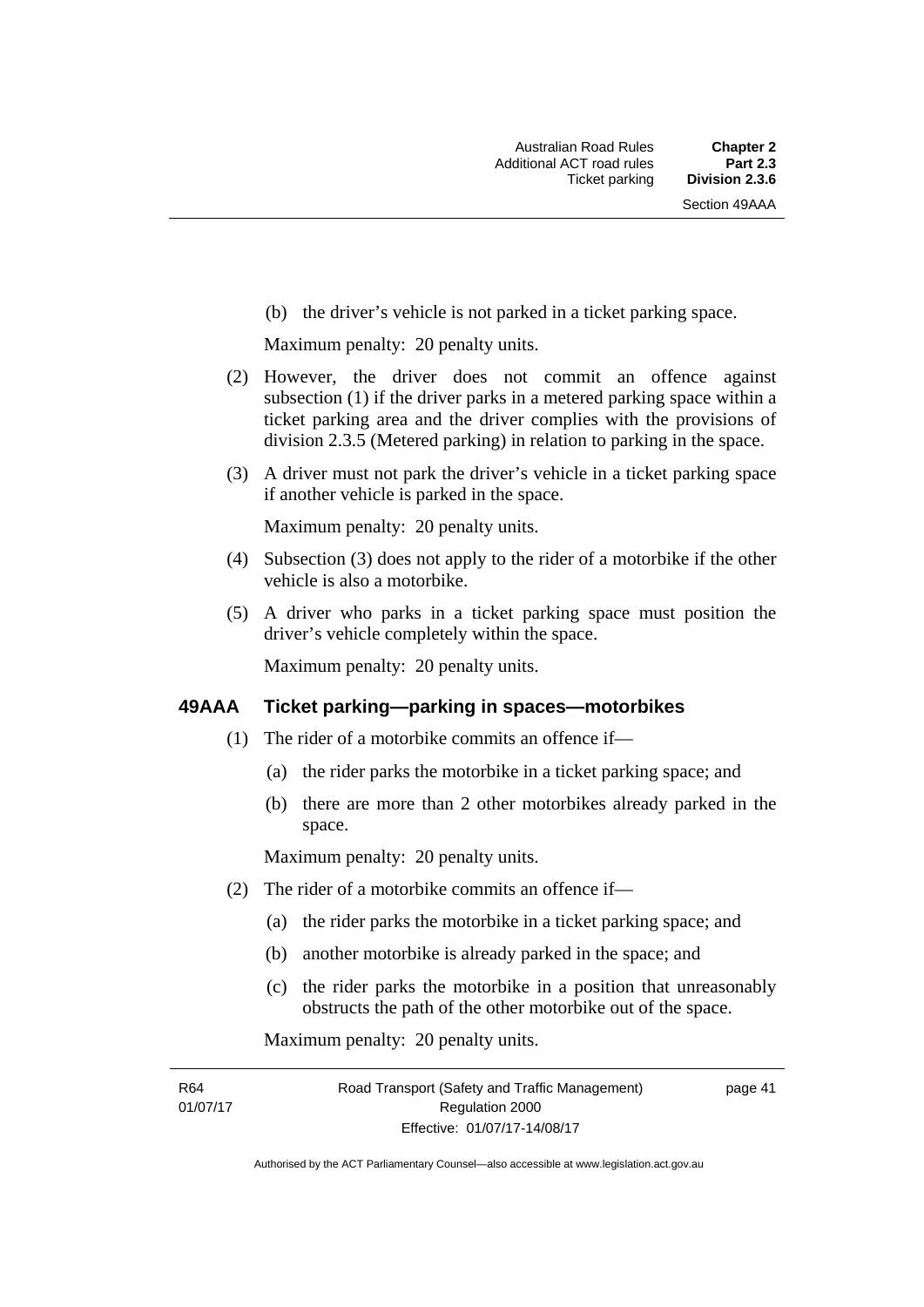#### **49A Ticket parking—display of tickets**

- (1) A driver may park the driver's vehicle in a ticket parking area only if—
	- (a) for an RTA multi-stay ticket parking area—
		- (i) a current parking ticket for the area is correctly displayed in or on the vehicle; or
		- (ii) a current part-day parking ticket for another RTA multi-stay ticket parking area is correctly displayed in or on the vehicle; or
		- (iii) a current equivalent all-day parking ticket for another RTA multi-stay ticket parking area is correctly displayed in or on the vehicle; or
	- (b) for any other ticket parking area—a current parking ticket for the area is correctly displayed in or on the vehicle.

Maximum penalty: 20 penalty units.

#### **Examples of ticket parking areas for par (b)**

- 1 a ticket parking area set up by the road transport authority in which parking up to a maximum of 4 hours is permitted by the ticket parking signs applying to the area
- 2 a ticket parking area set up by a parking authority
- *Note 1* Ticket parking areas may be set up by the road transport authority or a parking authority (see s 75A-s 76A).
- *Note 2* An example is part of the regulation, is not exhaustive and may extend, but does not limit, the meaning of the provision in which it appears (see [Legislation Act,](http://www.legislation.act.gov.au/a/2001-14) s 126 and s 132).
- (2) Subsection (1) (a) does not apply to a driver if, immediately after parking in the ticket parking area, the driver—
	- (a) obtains a parking ticket for the ticket parking area and the ticket is correctly displayed in or on the driver's vehicle; or

page 42 Road Transport (Safety and Traffic Management) Regulation 2000 Effective: 01/07/17-14/08/17

R64 01/07/17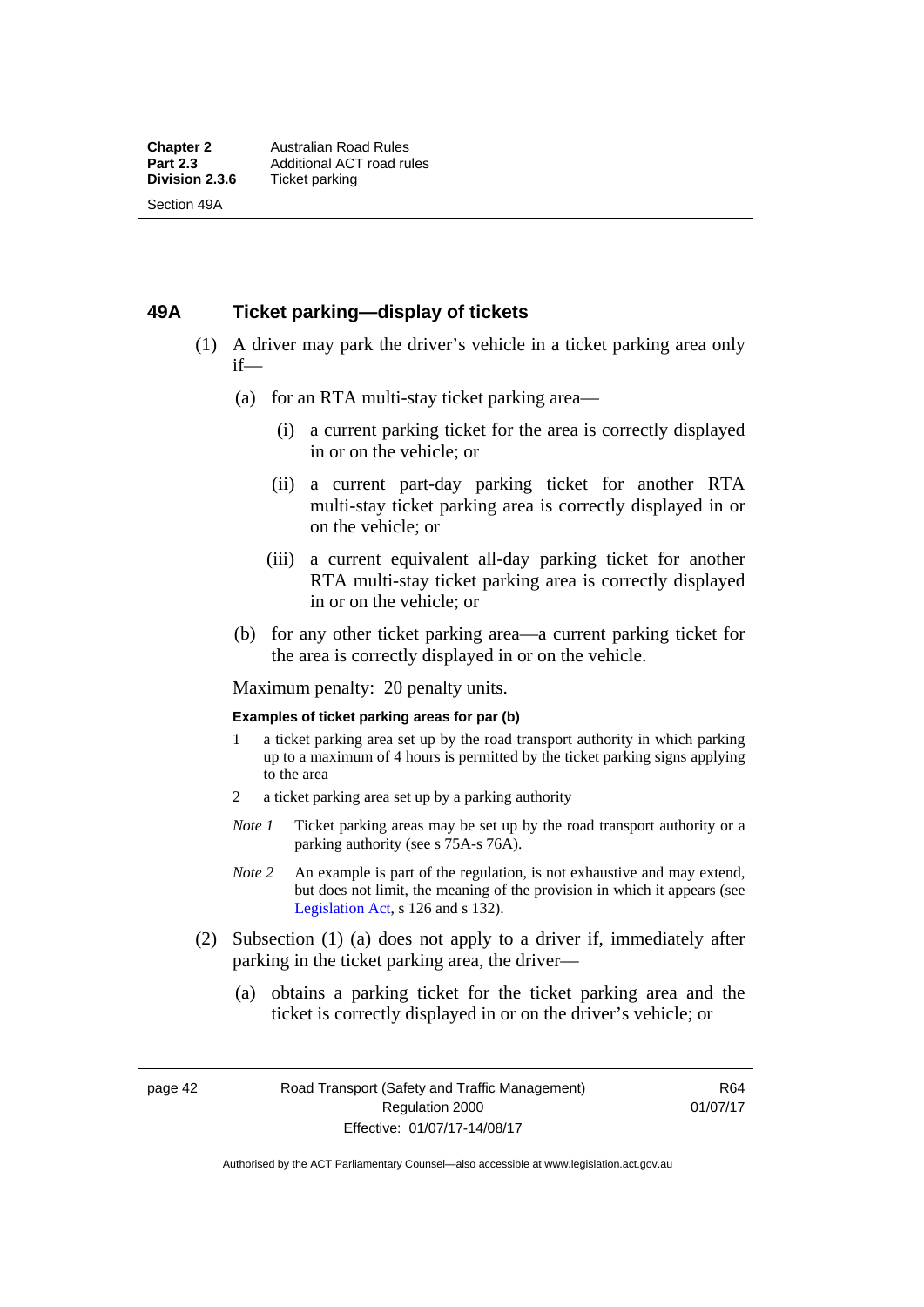- (b) correctly displays in or on the driver's vehicle a parking ticket mentioned in subsection  $(1)$   $(a)$   $(ii)$  or  $(iii)$ .
- (3) Subsection (1) (b) does not apply to a driver if, immediately after parking in the ticket parking area, the driver obtains a parking ticket for the ticket parking area and the ticket is correctly displayed in or on the driver's vehicle.
- (4) It is a defence to the prosecution of a driver for an offence against subsection (1) if the driver proves that—
	- (a) a parking ticket was displayed in accordance with the subsection; and
	- (b) the driver took reasonable steps to ensure that the ticket remained correctly displayed while the driver's vehicle was parked in the ticket parking area.
	- *Note* For other exceptions to s (1), see s 49AA and s 50.
- (5) In this section:

*all-day parking ticket*, for a ticket parking area, means a parking ticket for which the relevant parking fee for parking all-day in the area has been paid.

*correctly displayed*—a parking ticket is *correctly displayed* in or on a vehicle if the ticket is displayed—

- (a) in or on the front left-hand side of the vehicle or, if the ticket requires the driver to display the ticket in or on a part of the vehicle, in or on that part of the vehicle; and
- (b) in a way that its expiry date (and, for a parking ticket other than an all-day parking ticket, its expiry time) and the ticket parking area for which it is issued, are clearly visible from outside the vehicle.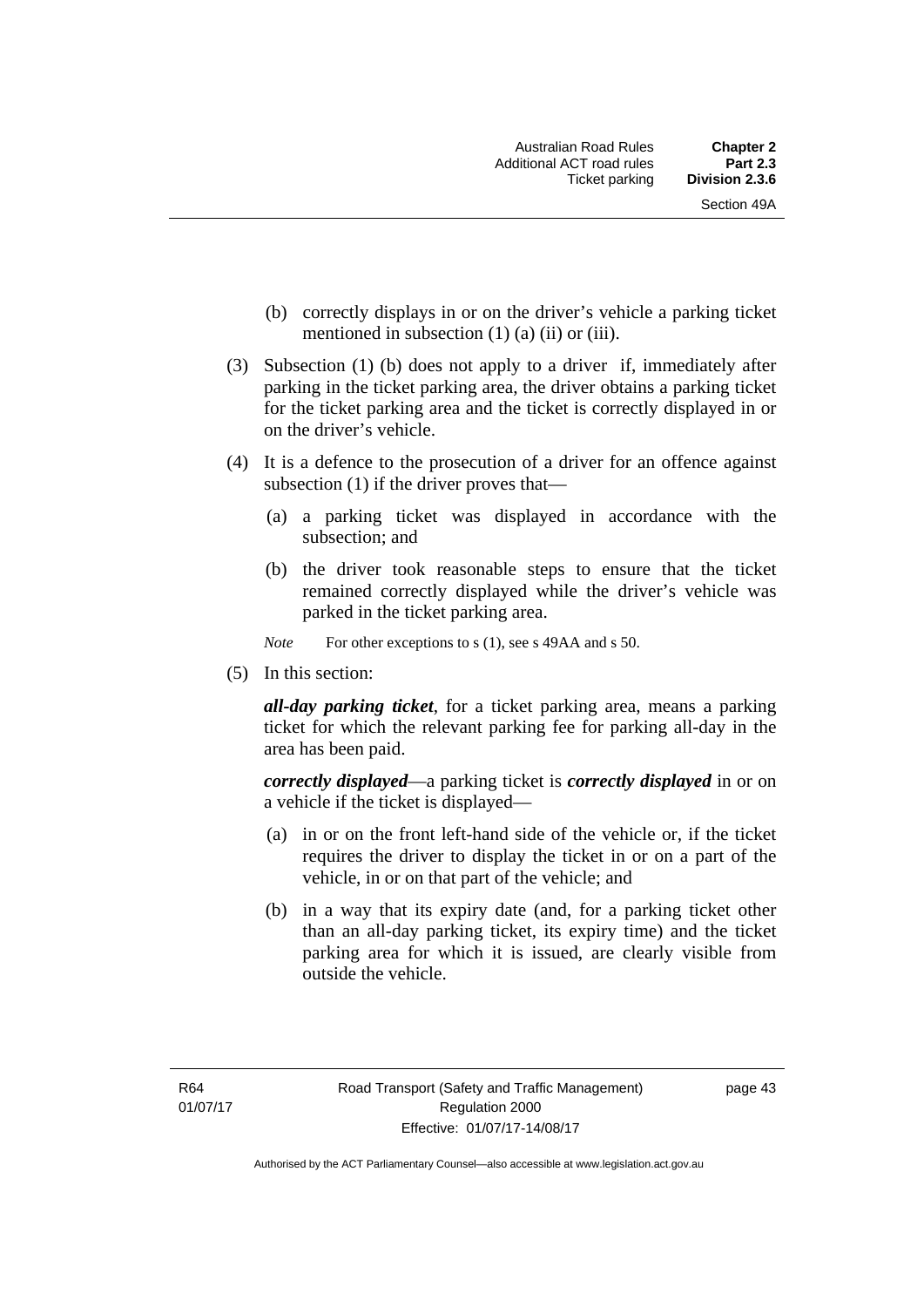**Chapter 2** Australian Road Rules<br>**Part 2.3** Additional ACT road ru **Part 2.3 Additional ACT road rules**<br>**Division 2.3.6** Ticket parking **Ticket parking** 

Section 49AA

*equivalent*, for a multi-stay ticket parking area, means another ticket parking area for which the relevant parking fee for an all-day parking ticket for the area is the same or higher.

*part-day parking ticket* means a parking ticket that is not an all-day parking ticket.

*RTA multi-stay ticket parking area* means a ticket parking area set aside under section 76 (2) (a) (Ticket parking schemes—road transport authority) where all-day parking is permitted by the ticket parking signs applying to the area.

### **49AA Ticket parking—e-payment**

- (1) Section 49A (1) does not apply to a driver if—
	- (a) the driver's vehicle is parked in a parking space in a ticket parking area; and
	- (b) the driver has paid for the parking space using an approved e-payment method.
- (2) In this section:

*approved e-payment method*—see section 76AA.

## **49B Ticket parking—maximum length of stay**

(1) A driver must not allow the driver's vehicle to remain parked in a ticket parking area after the expiry of a parking ticket displayed in or on the vehicle.

Maximum penalty: 20 penalty units.

- *Note 1* For when a parking ticket expires, see s 81 (1).
- *Note* 2 For exceptions to s (1), see s 50.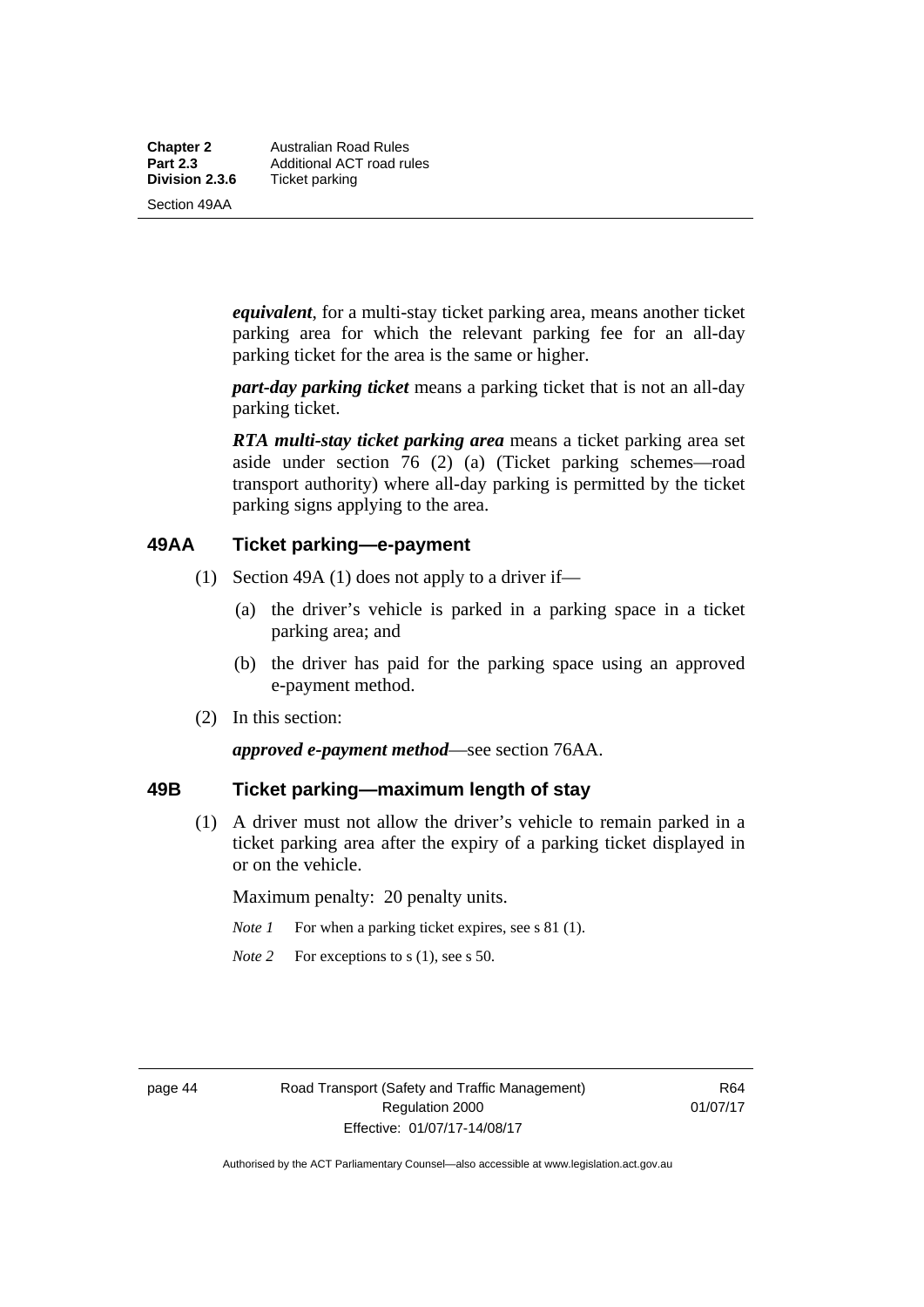(2) A driver who has used an approved e-payment method to pay for a parking space must not allow the driver's vehicle to remain parked in the parking space after the e-payment parking period for which parking in the space has been paid for ends.

Maximum penalty: 20 penalty units.

*Note 1* For when an e-payment ticket parking period ends, see s 81 (2).

*Note* 2 For exceptions to s (2), see s 50.

 (3) A driver must not allow the driver's vehicle to remain parked in a ticket parking area for longer than the period (if any) indicated on the ticket parking signs applying to the area as the maximum period for which a vehicle may be parked in the area.

Maximum penalty: 20 penalty units.

*Note* For exceptions to s (3), see s 50.

**50 Ticket parking—exceptions to s 49A and s 49B** 

Section 49A (Ticket parking—display of tickets) and section 49B (Ticket parking—maximum length of stay) do not apply to—

- (a) a driver if the driver parks the driver's vehicle in a metered parking space within a ticket parking area and the driver complies with the provisions of division 2.3.5 (Metered parking) in relation to parking in the space; or
- (b) a driver for any period the driver's vehicle is parked in a ticket parking space outside the controlled parking hours for the space; or
- (c) a driver if—
	- (i) the driver's vehicle is parked in a ticket parking space; and
	- (ii) the driver displays in or on the vehicle a current mobility parking scheme authority; and

R64 01/07/17 page 45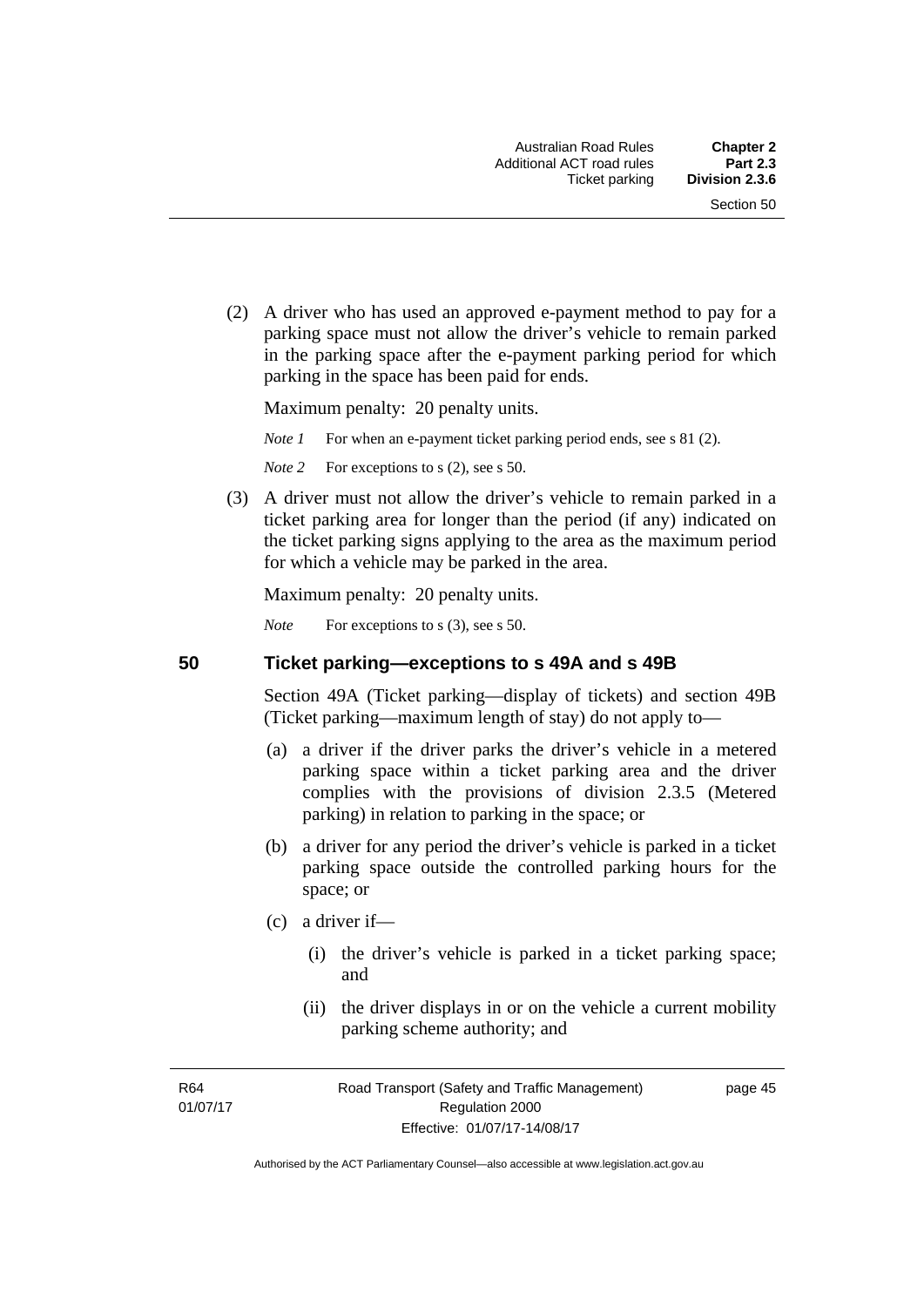Section 51

- (iii) the driver complies with the conditions (if any) of the authority; or
- (d) a driver if—
	- (i) the driver's vehicle is parked in a ticket parking space, or on a length of road in a ticket parking area, designated by a *permit zone sign* for use by the holder of a stated kind of parking permit; and
	- (ii) the driver displays in or on the vehicle a current parking permit of that kind; and
	- (iii) the driver complies with the conditions (if any) of the permit.

#### **51 Temporary closure of ticket parking spaces and areas**

- (1) If the road transport authority decides that the use of a ticket parking area, or ticket parking space, should be temporarily discontinued, the authority may close the area or space by—
	- (a) for the closure of a ticket parking area—installing a sign, at or near each traffic sign applying to the area, that displays words to the effect that the area is closed; or
	- (b) for the closure of a ticket parking space—installing a sign, at or near the space, that displays words to that effect.
- (2) If a parking authority decides that the use of a ticket parking area, or ticket parking space, within its area of operations should be temporarily discontinued, the authority may close the area or space  $by-$ 
	- (a) for the closure of a ticket parking area—installing a sign, at or near each traffic sign applying to the area, that displays words to the effect that the area is closed; or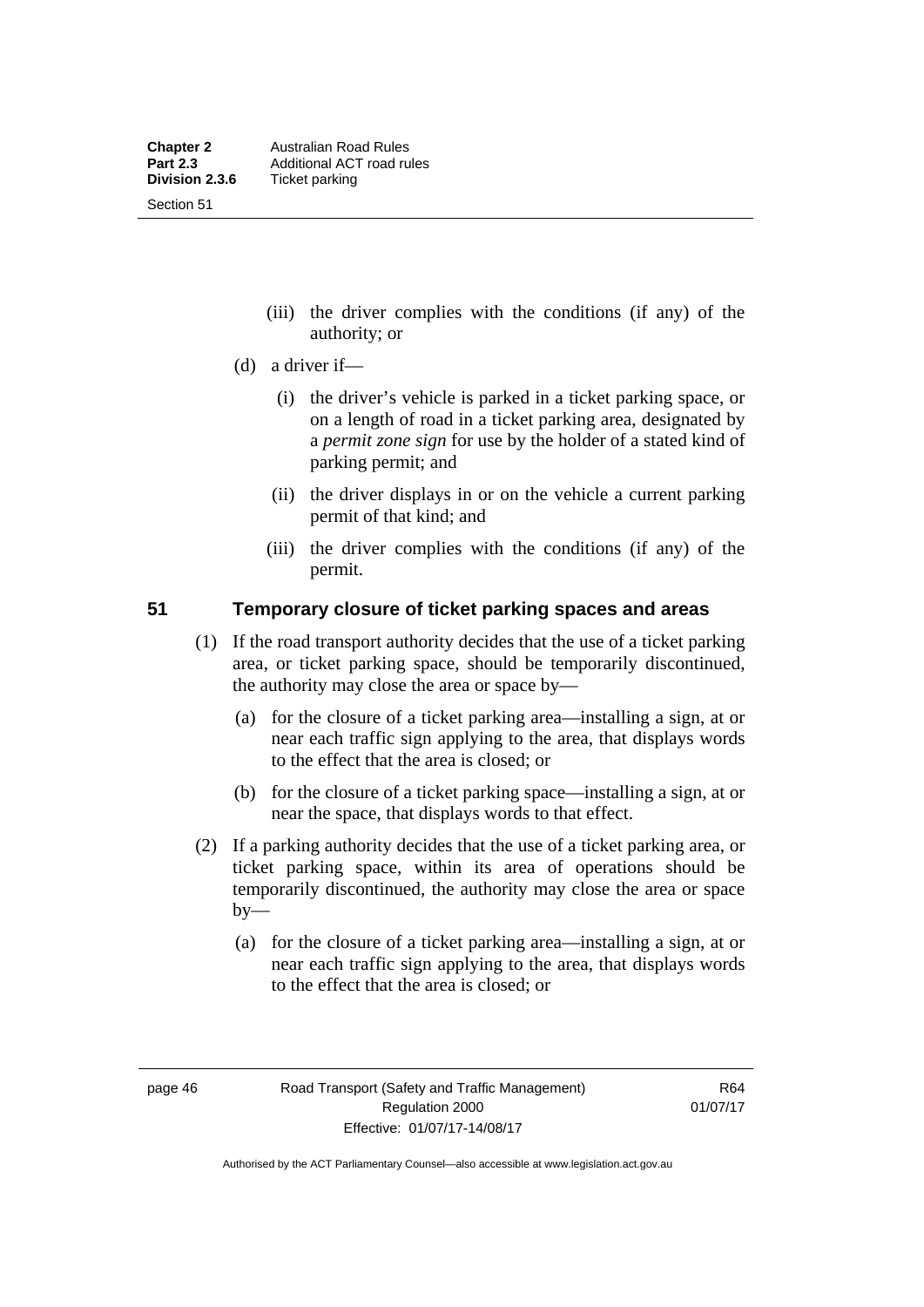- (b) for the closure of a ticket parking space—installing a sign, at or near the space, that displays words to that effect.
- *Note* Section 75A provides for the road transport authority to declare parking authorities and s 76A provides for the operation of ticket parking schemes by parking authorities.
- (3) A driver must not park in a ticket parking area or ticket parking space that has been closed under subsection (1) or (2).

Maximum penalty: 20 penalty units.

(4) In this section:

*sign* includes a board, device, plate, screen, words or anything else, whether or not installed with or on a traffic sign.

### **52 Use of false or damaged parking tickets etc**

- (1) This section applies in relation to a vehicle that is parked in a ticket parking space within a ticket parking area.
- (2) A person must not display in or on the vehicle—
	- (a) anything resembling a parking ticket that falsely suggests that the relevant parking fee for parking in the space has been paid; or
	- (b) a parking ticket that has been changed, damaged or defaced.

Maximum penalty: 20 penalty units.

 (3) Subsection (2) does not apply if the parking ticket was not changed, damaged or defaced in a material particular.

#### **53 Misuse of parking ticket machines**

A person must not—

(a) insert in a parking ticket machine anything other than coins, or another means of payment, appropriate for the machine; or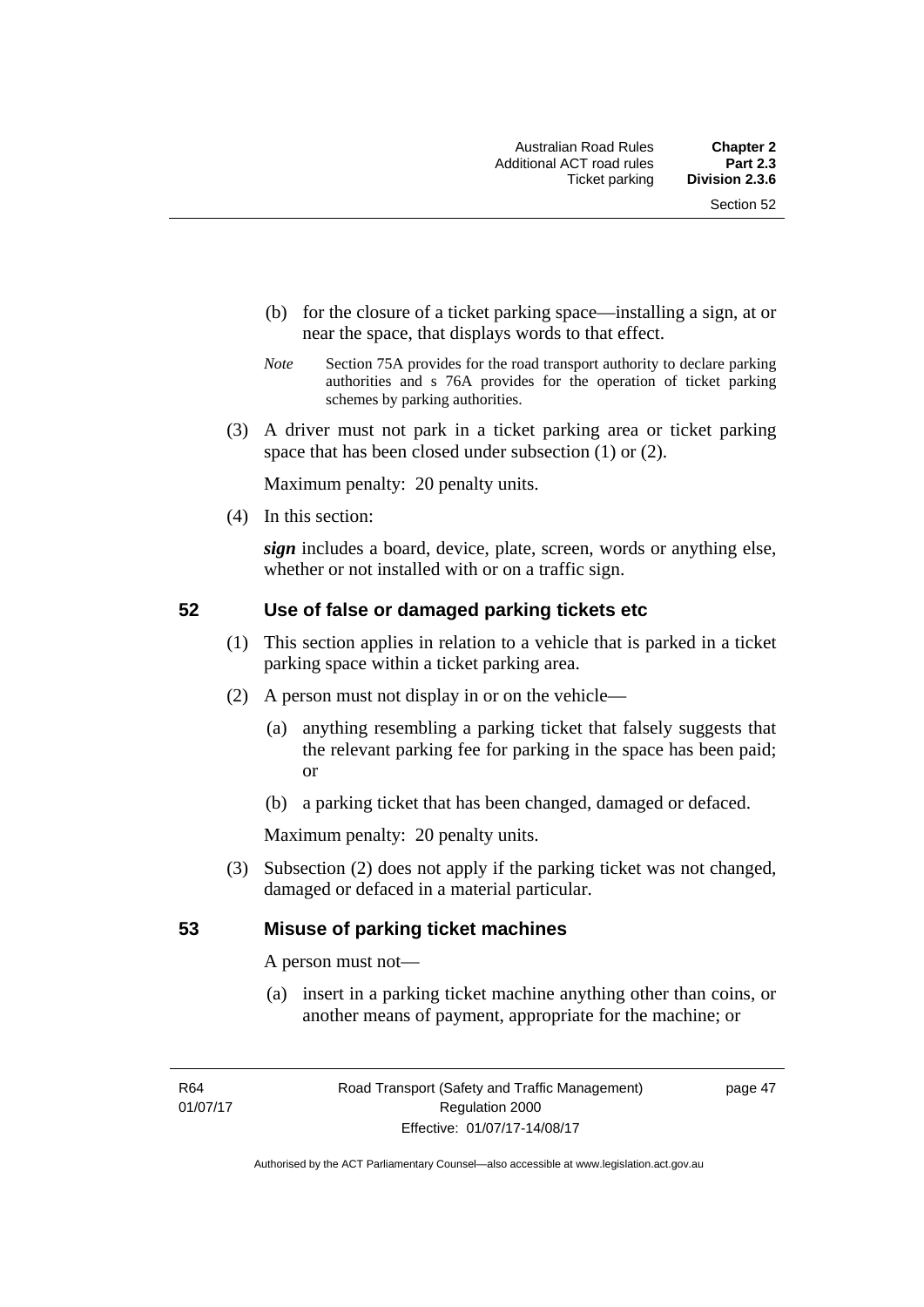Section 54

 (b) attach anything (for example, advertising material) to a parking ticket machine.

Maximum penalty: 20 penalty units.

*Note* An example is part of the regulation, is not exhaustive and may extend, but does not limit, the meaning of the provision in which it appears (see [Legislation Act,](http://www.legislation.act.gov.au/a/2001-14) s 126 and s 132).

#### **54 Interfering with parking ticket machines etc**

A person must not—

- (a) do anything that interferes with (or is likely to interfere with) the proper working of a parking ticket machine; or
- (b) fraudulently operate a parking ticket machine.

Maximum penalty: 20 penalty units.

#### **55 Interfering with parking tickets**

A person commits an offence if—

- (a) the person removes, changes, damages, defaces or otherwise interferes with a parking ticket that is in or on a vehicle; and
- (b) the vehicle is parked in a ticket parking area; and
- (c) the person is not—
	- (i) the driver of the vehicle; or
	- (ii) the responsible person for the vehicle.

Maximum penalty: 20 penalty units.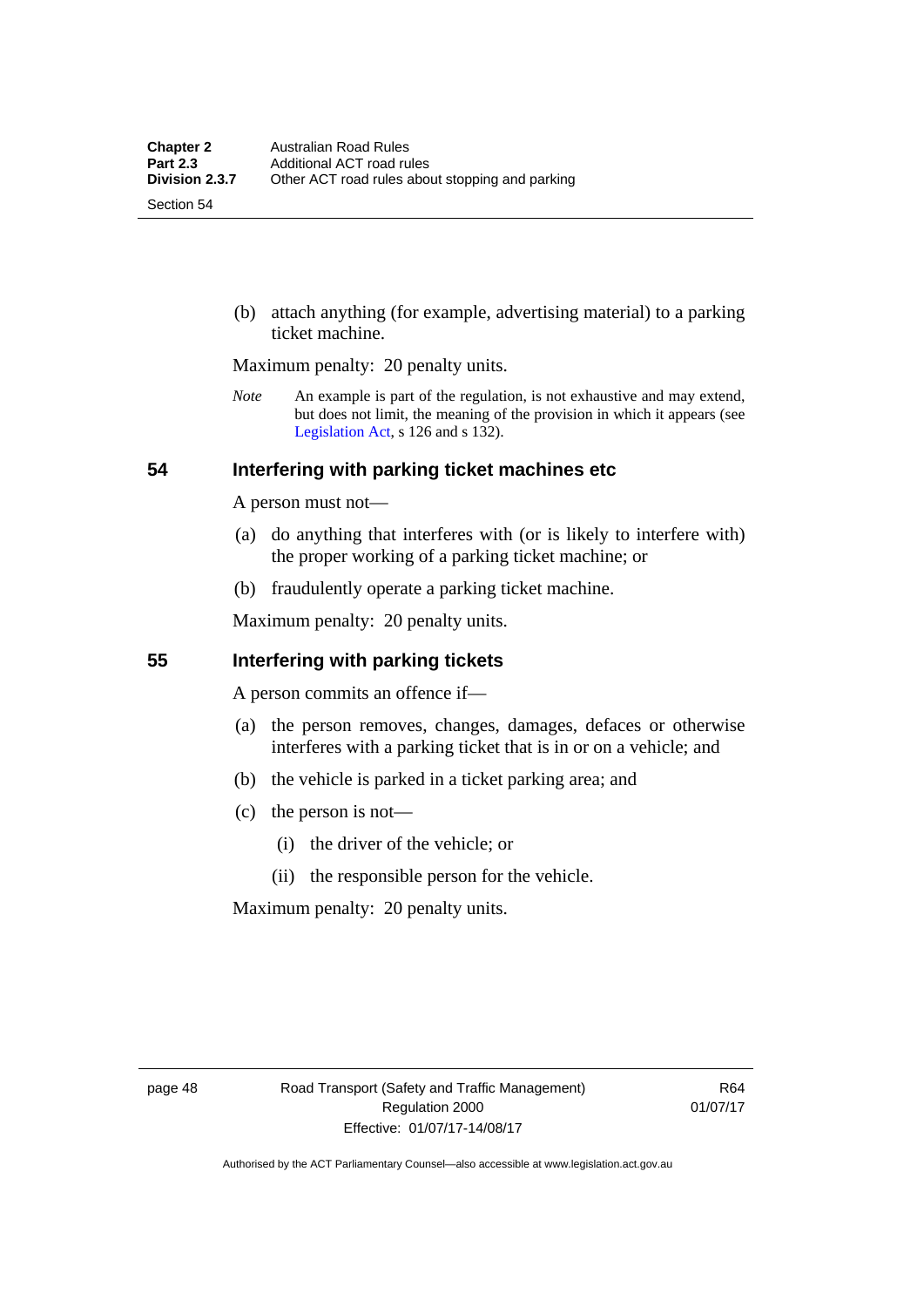# **Division 2.3.7 Other ACT road rules about stopping and parking**

*Note* The [Australian Road Rules](http://www.legislation.act.gov.au//ni/db_37271/default.asp) contains rules about the stopping and parking of vehicles, including the following:

- r 189 (which is about double parking)
- r 203 (which is about stopping in a parking area for people with disabilities)
- r 205 (which is about parking for longer than indicated)
- r 207 (which is about parking where fees are payable)
- r 208 (which is about parallel parking on a road, except in a median strip parking area)
- r 209 (which is about parallel parking in a median strip parking area)
- r 210 (which is about angle parking)
- r 211 (which is about parking in parking bays).

## **56 Unauthorised use of parking permits and mobility parking scheme authorities**

 (1) A driver must not display a parking permit in or on the driver's vehicle if the driver is not entitled to do so under the conditions of the permit.

Maximum penalty: 20 penalty units.

 (2) A driver must not display a mobility parking scheme authority in or on the driver's vehicle if the driver is not entitled to do so under the conditions of the authority.

Maximum penalty: 20 penalty units.

R64 01/07/17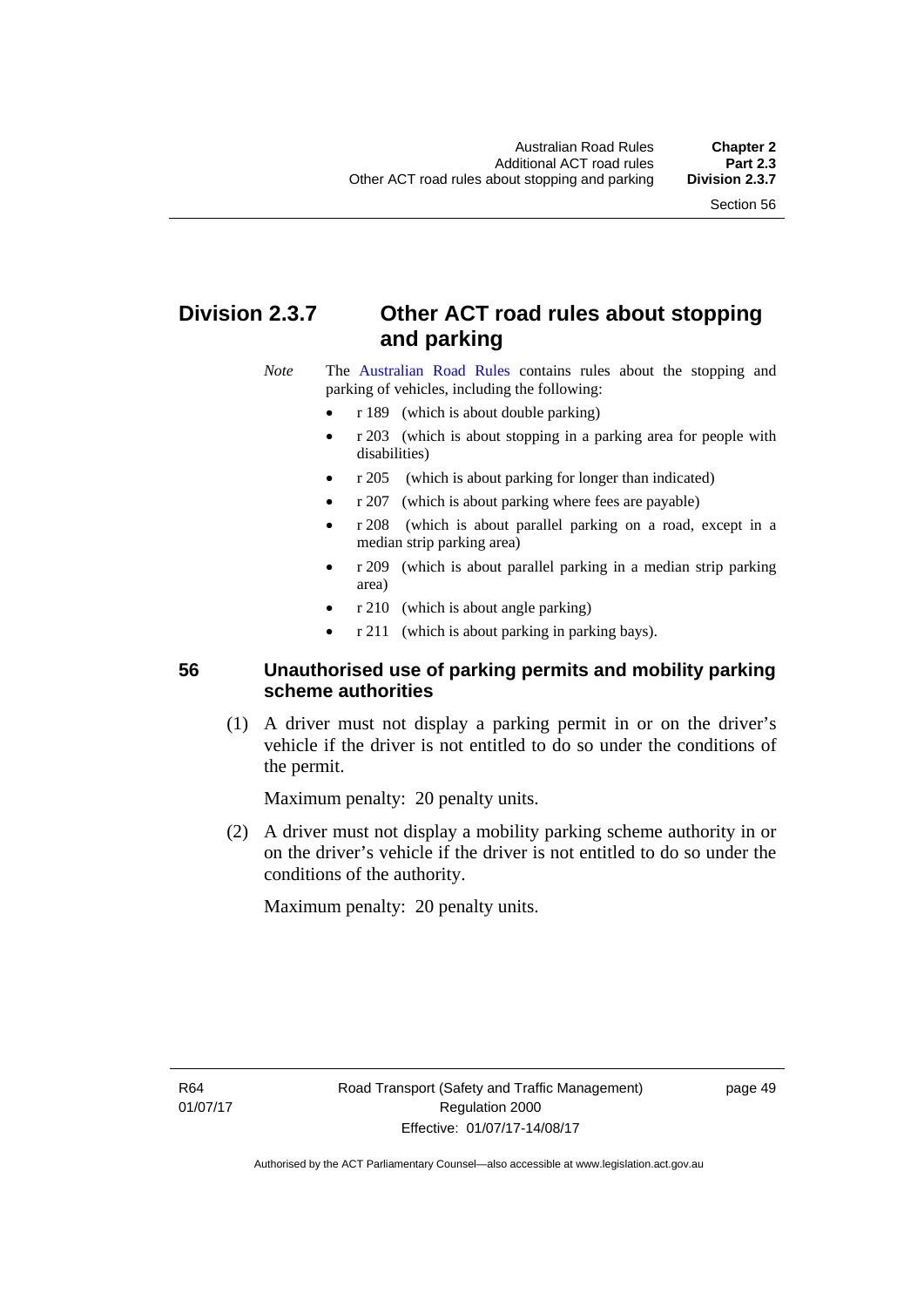Section 56A

## **56A Interfering with parking permits and mobility parking scheme authorities**

A person commits an offence if—

- (a) the person removes, changes, damages, defaces or otherwise interferes with a parking permit or mobility parking scheme authority that is in or on a vehicle; and
- (b) the person is not—
	- (i) the driver of the vehicle; or
	- (ii) the responsible person for the vehicle; or
	- (iii) the person to whom the permit or authority was issued.

Maximum penalty: 20 penalty units.

#### **57A Stopping public buses in bus zones and at bus stops**

- (1) The driver of a public bus must not stop in a bus zone unless the driver—
	- (a) is dropping off, or picking up, passengers; or
	- (b) is stopping for a regular route service.

Maximum penalty: 20 penalty units.

- (2) Subsection (1) does not apply to the driver of a public bus that is not permitted to stop in the bus zone by information on or with the *bus zone sign* applying to the bus zone.
	- *Note* The driver would contravene the [Australian Road Rules,](http://www.legislation.act.gov.au//ni/db_37271/default.asp) r 183.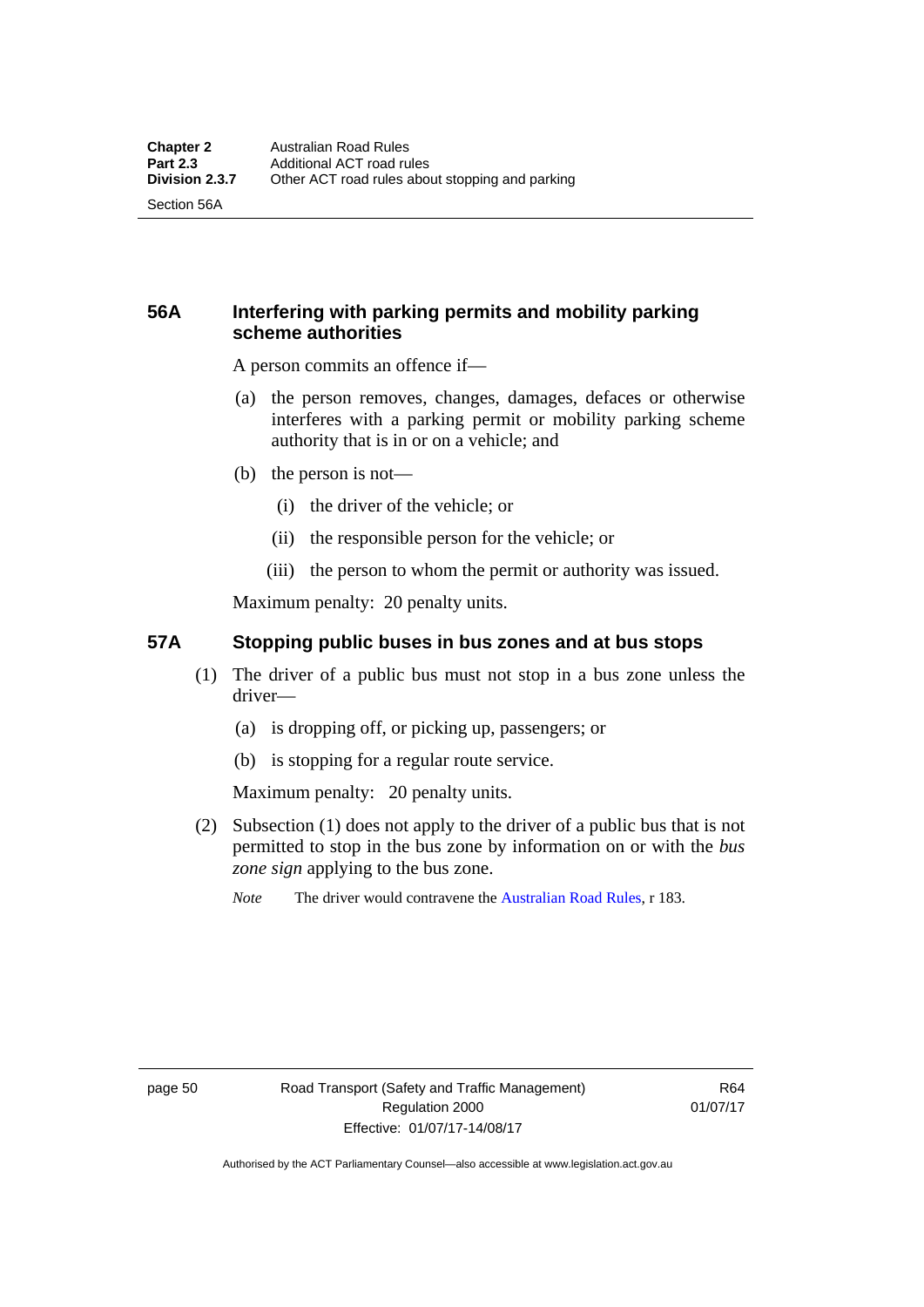- (3) The driver of a public bus must not stop at a bus stop, or on the road, within 20m before a sign on the road that indicates the bus stop, and 10m after the sign, unless the driver—
	- (a) stops at a place on a length of road, or in an area, to which a parking control sign applies and the driver is permitted to stop at that place under the [Australian Road Rules;](http://www.legislation.act.gov.au//ni/db_37271/default.asp) or
	- (b) is dropping off, or picking up, passengers; or
	- (c) is stopping for a regular route service.

Maximum penalty: 20 penalty units.

(4) In this section:

*bus stop***—see the [Australian Road Rules](http://www.legislation.act.gov.au//ni/db_37271/default.asp)**, rule 195.

*bus zone***—see the Australian Road Rules**, rule 183.

*bus zone sign*—see the [Australian Road Rules,](http://www.legislation.act.gov.au//ni/db_37271/default.asp) schedule 2, schedule 3, rule 314, rule 315 and rule 316.

*regular route service*—see the *[Road Transport \(Public Passenger](http://www.legislation.act.gov.au/a/2001-62)  Services*) *Act 2001*, section 12 (What is a regular route service?).

#### **58 Stopping in an emergency etc or to comply with another law**

(1) In this section:

*stopping or parking provision of this chapter* means a provision of the following divisions:

- (a) division 2.3.5 (Metered parking);
- (b) division 2.3.6 (Ticket parking);
- (c) division 2.3.7 (Other ACT road rules about stopping and parking).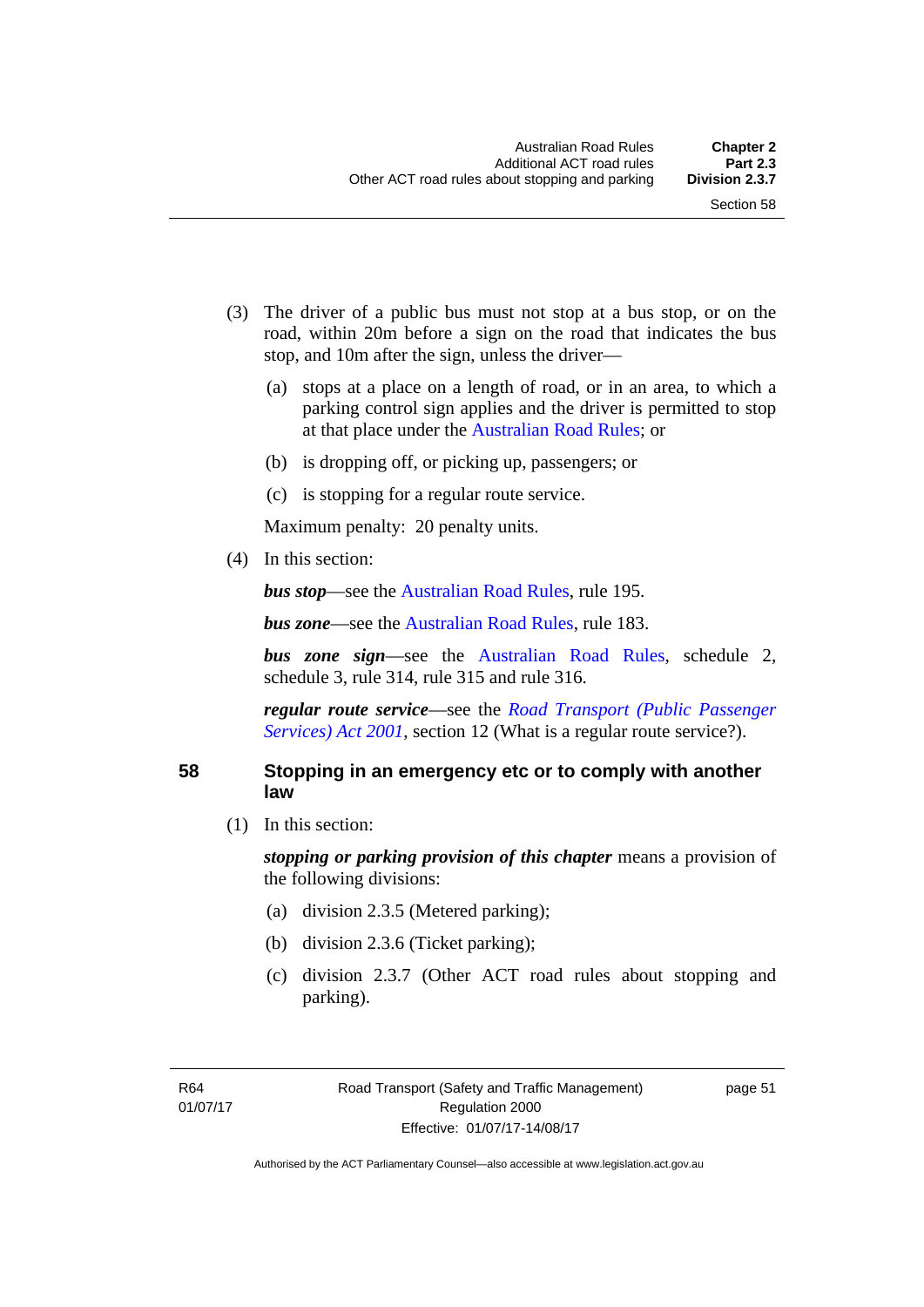- (2) A stopping or parking provision of this chapter does not apply to a driver if—
	- (a) the driver stops at a particular place, or in a particular way, to avoid a collision, and the driver stops for no longer than is necessary to avoid the collision; or
	- (b) the driver stops at a particular place, or in a particular way, because the driver's vehicle is disabled, and the driver stops for no longer than is necessary for the vehicle to be moved safely to a place where the driver is permitted to park the vehicle under the [Australian Road Rules](http://www.legislation.act.gov.au//ni/db_37271/default.asp) and a stopping or parking provision of this chapter; or
	- (c) the driver stops at a particular place, or in a particular way, to deal with a medical or other emergency, and the driver stops for no longer than is necessary in the circumstances; or
	- (d) the driver stops at a particular place, or in a particular way, because the condition of the driver, a passenger, or the driver's vehicle makes it necessary for the driver to stop in the interests of safety, and the driver stops for no longer than is necessary in the circumstances; or
	- (e) the driver stops at a particular place, or in a particular way, to comply with a provision of the [Australian Road Rules](http://www.legislation.act.gov.au//ni/db_37271/default.asp) or a provision of another law, and the driver stops for no longer than is necessary to comply with the provision.

Section 58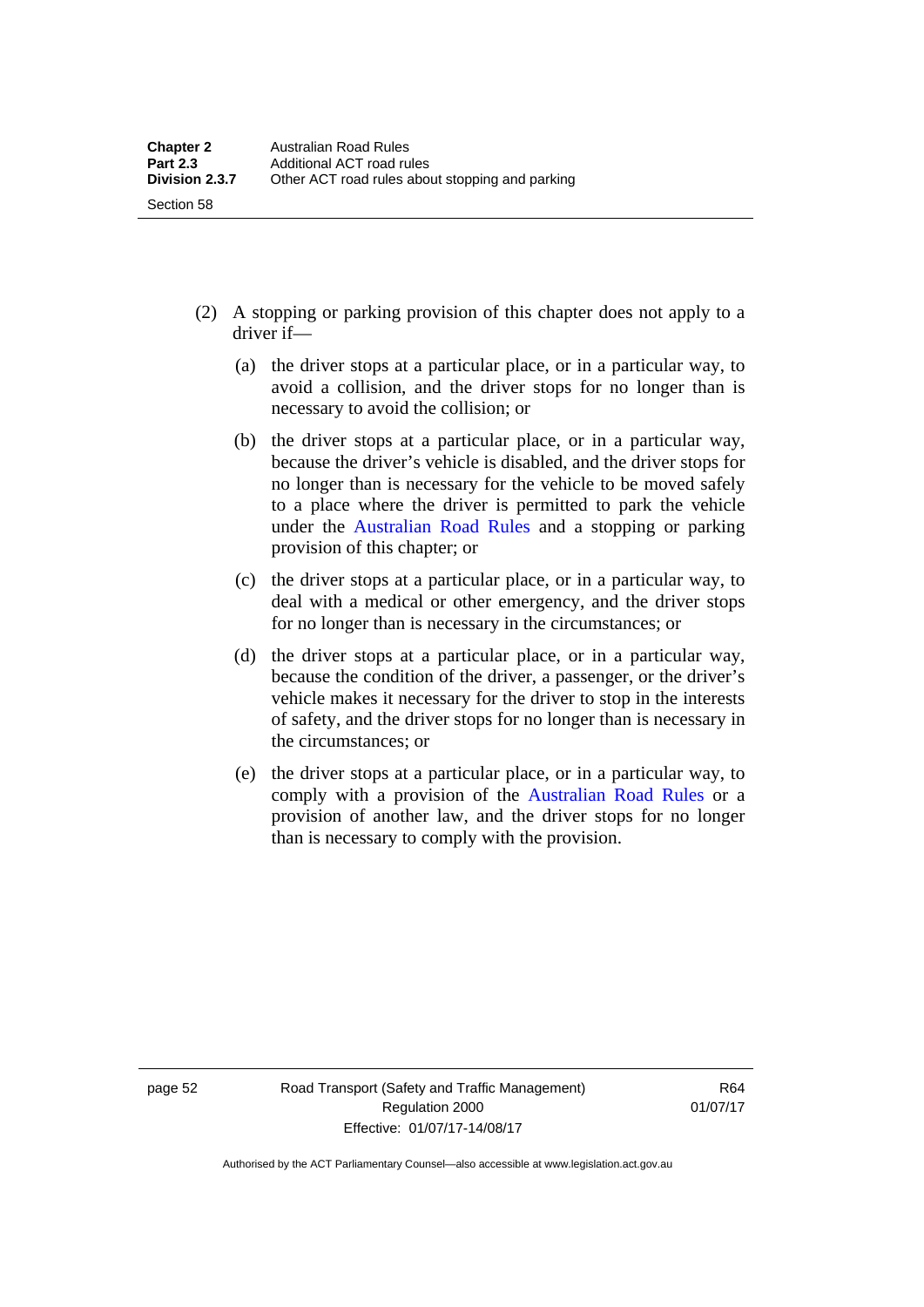# **Division 2.3.8 Other ACT road rules**

#### **60 Interrupting funeral processions etc**

A driver must not interfere with, or interrupt, the free passage of—

- (a) a funeral procession or any other lawful procession; or
- (b) any vehicle or person forming part of a procession mentioned in paragraph (a).

Maximum penalty: 20 penalty units.

#### **61 Driving on roads closed to traffic**

A person must not drive a vehicle on a road that is closed to traffic under the [Act](http://www.legislation.act.gov.au/a/1999-80/default.asp), section 30.

Maximum penalty: 20 penalty units.

#### **62 Use of wheeled recreational devices and wheeled toys on roads**

 (1) A person must not travel in or on a wheeled recreational device or wheeled toy on a road while it is attached to another vehicle.

Maximum penalty: 20 penalty units.

 (2) A person travelling in or on a wheeled recreational device or wheeled toy on a road must not permit it to be drawn by another vehicle.

Maximum penalty: 20 penalty units.

 (3) A person must not travel in or on a wheeled recreational device or wheeled toy on a road if anyone travelling in or on it is completely or partly assisted in propelling it by means other than human power or gravity.

Maximum penalty: 20 penalty units.

R64 01/07/17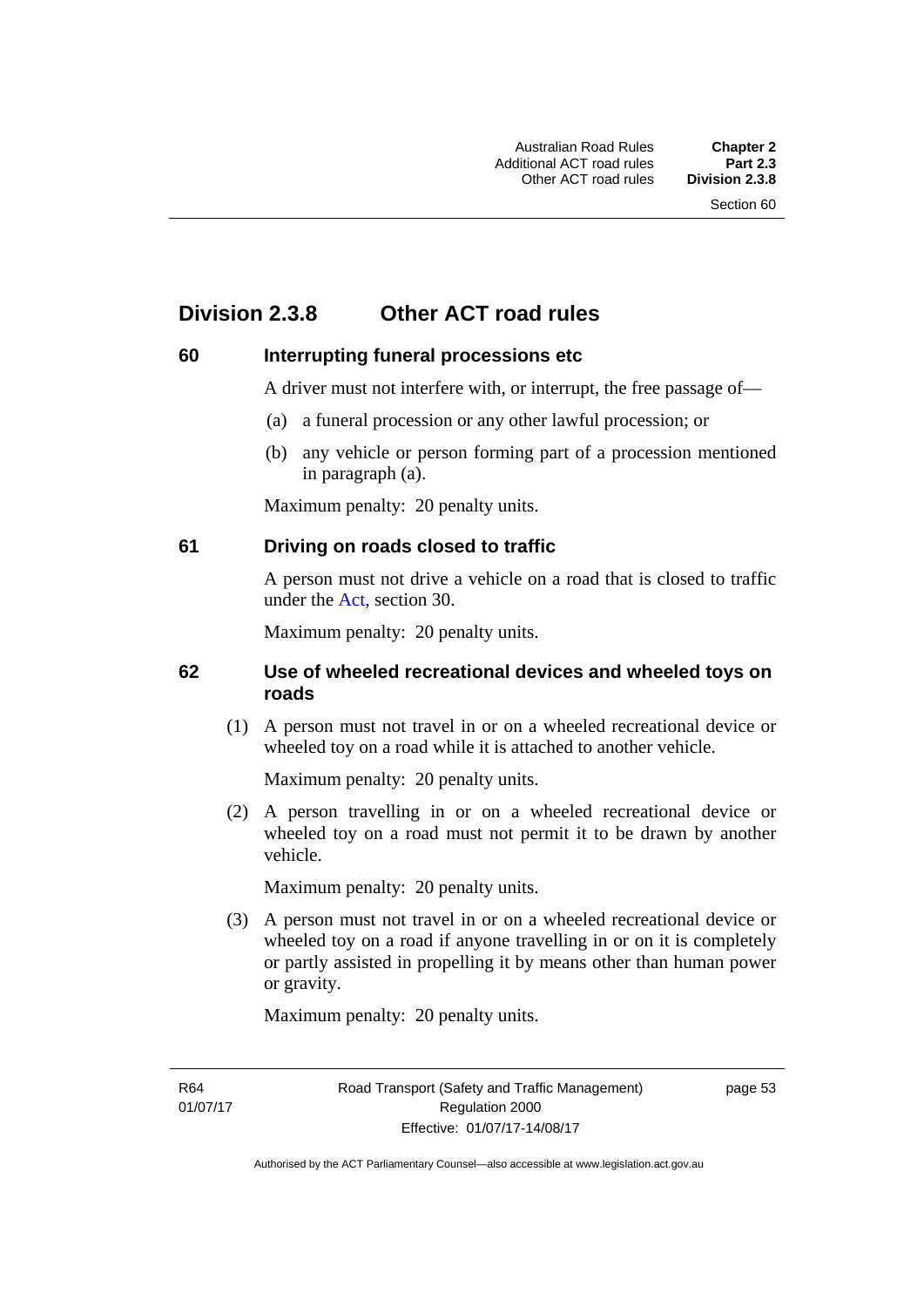# **Part 2.4 Other provisions**

### **63 Devices that are prescribed traffic control devices—Act, dict, def** *prescribed traffic control device*

The following things are prescribed traffic control devices:

- (a) any traffic control device that has effect for the [Australian](http://www.legislation.act.gov.au//ni/db_37271/default.asp)  [Road Rules](http://www.legislation.act.gov.au//ni/db_37271/default.asp) under the [Australian Road Rules](http://www.legislation.act.gov.au//ni/db_37271/default.asp), rule 315;
- (b) any traffic-related item that has effect for the [Australian Road](http://www.legislation.act.gov.au//ni/db_37271/default.asp)  [Rules](http://www.legislation.act.gov.au//ni/db_37271/default.asp) under the [Australian Road Rules,](http://www.legislation.act.gov.au//ni/db_37271/default.asp) rule 319;
- (c) any pay parking device, pay parking sign and parking meter hood;
- (d) any device, plate, screen, words or anything else on or with anything mentioned in paragraph (a), (b) or (c).

#### **64 Preventing prescribed traffic control devices being clearly visible**

 (1) A person must not (except with the approval of the road transport authority) place anything in a position that prevents, or is likely to prevent, a prescribed traffic control device from being clearly visible to the road users to whom it is intended to apply.

Maximum penalty: 20 penalty units.

*Note* The [Act](http://www.legislation.act.gov.au/a/1999-80/default.asp), s 19 (1) also makes it an offence for a person to install or display (or interfere, change or remove) a prescribed traffic control device without appropriate authority.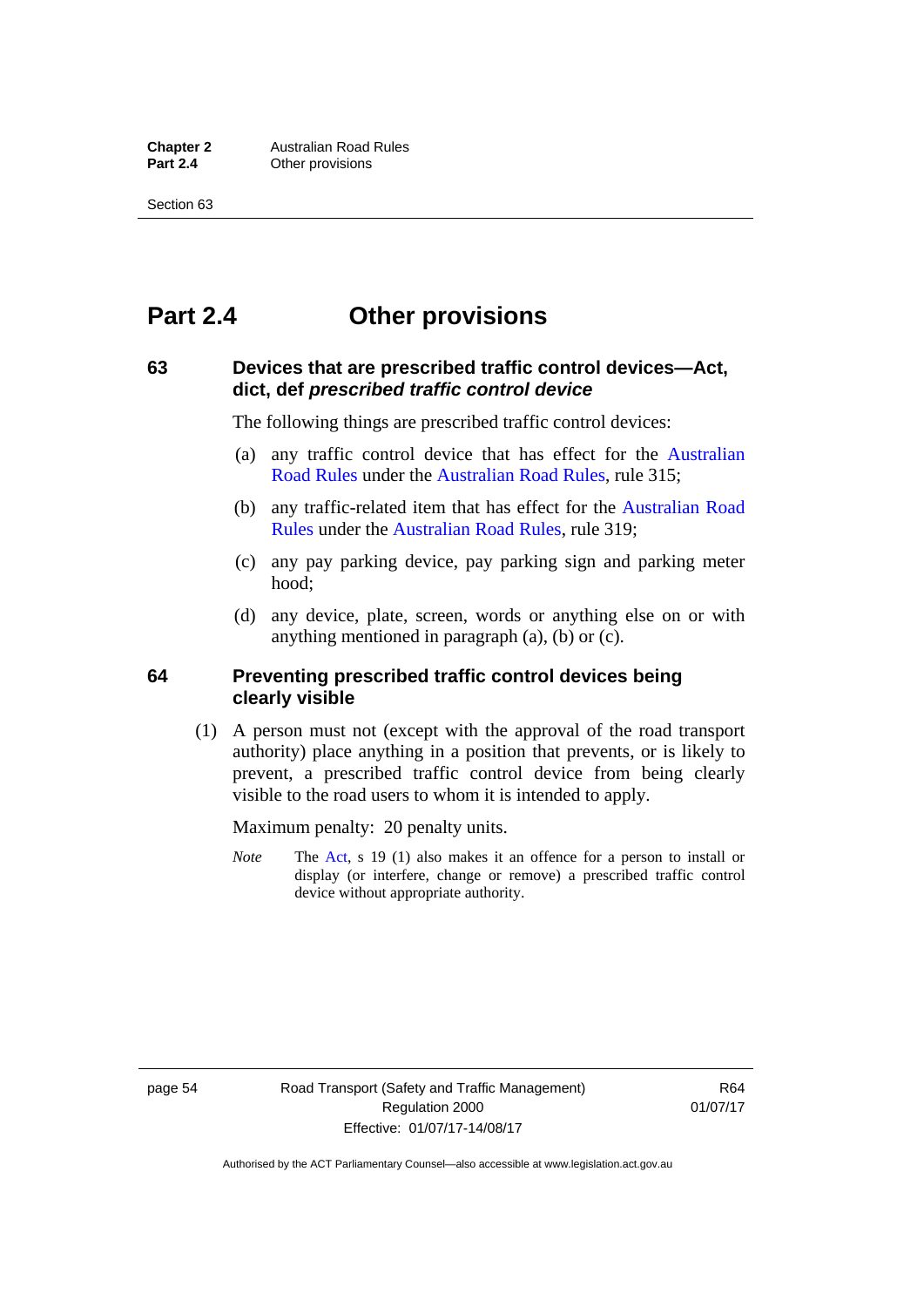- (2) The road transport authority, a police officer or an authorised person—
	- (a) may, orally or in writing, direct a person who has contravened subsection (1) by placing something to remove the thing within a stated reasonable time; or
	- (b) may remove the thing.
- (3) If a person is given a direction under subsection (2) (a), the person must comply with the direction.

Maximum penalty: 20 penalty units.

#### **65 Use of** *do not overtake turning vehicle sign*

A person must not drive a motor vehicle or combination displaying a *do not overtake turning vehicle sign* unless the motor vehicle or combination, together with any load or projection, is at least 7.5m long.

Maximum penalty: 20 penalty units.

#### **66 Approvals etc by road transport authority**

- (1) For the [Australian Road Rules](http://www.legislation.act.gov.au//ni/db_37271/default.asp) and this regulation, the road transport authority may—
	- (a) approve a protective helmet for bicycle riders as an approved bicycle helmet; or
	- (b) approve a booster seat as an approved booster seat; or
	- (c) approve a child restraint as an approved child restraint; or
	- (d) approve a child safety harness as an approved child safety harness; or
	- (e) approve a protective helmet for motorbike riders as an approved motorbike helmet; or

page 55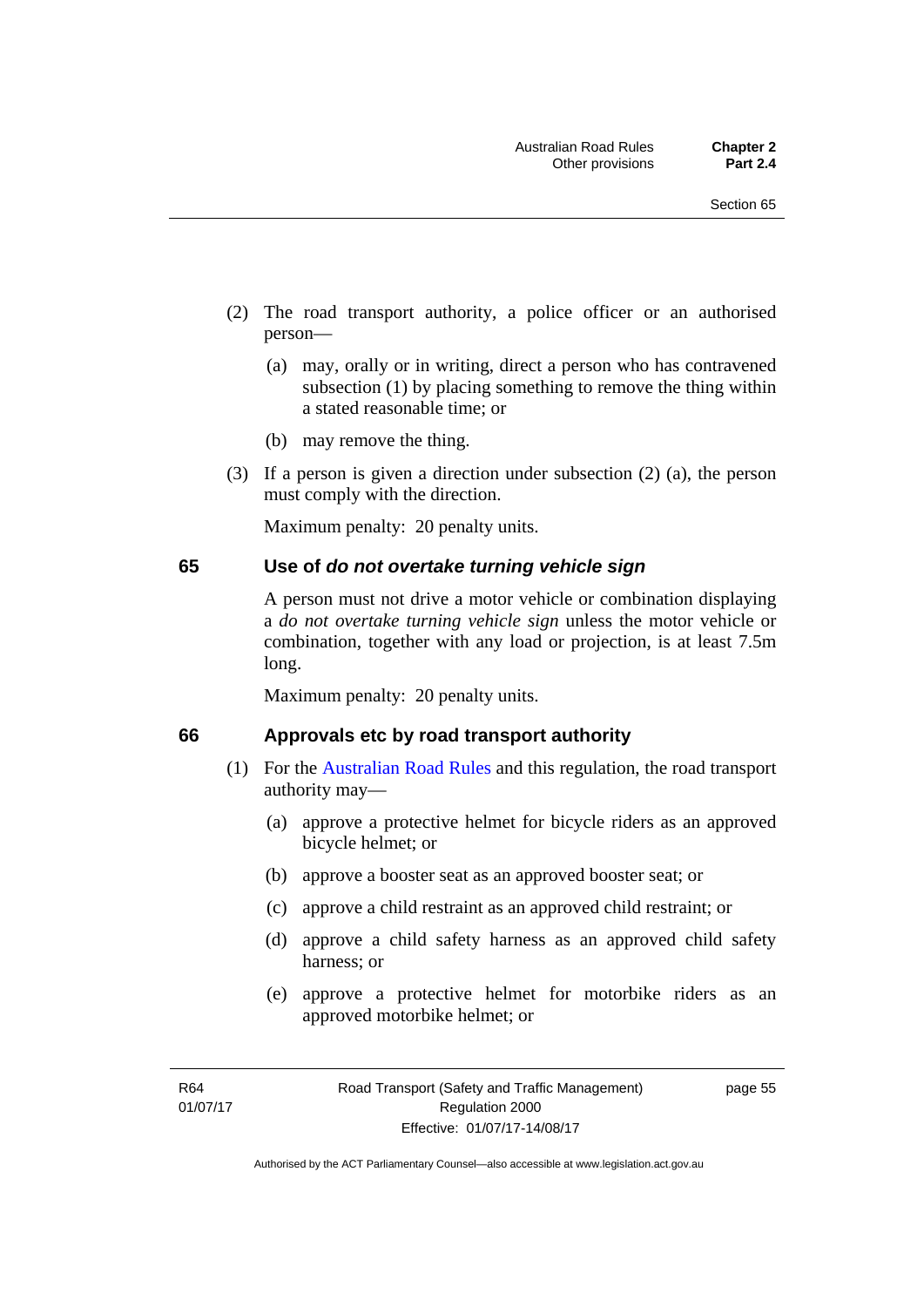- (f) approve a canopy, cage or other device fitted to a vehicle; or
- (g) declare a person to be an emergency worker.
- (2) An approval or declaration is a disallowable instrument.
	- *Note* A disallowable instrument must be notified, and presented to the Legislative Assembly, under the [Legislation Act.](http://www.legislation.act.gov.au/a/2001-14)

### **67 Exemption from requirement about riding on motorbikes**

The road transport authority may, for the purpose of allowing a sporting or similar event to be filmed, exempt a person from the [Australian Road Rules](http://www.legislation.act.gov.au//ni/db_37271/default.asp), rule 271 (2) to the extent that it requires the person to face forward while being carried as a passenger on a motorbike.

### **68 Defence of complying with direction of police officer or authorised person**

- (1) It is a defence to a prosecution of a person for an offence against a provision of this chapter if, at the time of the offence, the person was obeying a direction given to the person under the [Australian](http://www.legislation.act.gov.au//ni/db_37271/default.asp)  [Road Rules,](http://www.legislation.act.gov.au//ni/db_37271/default.asp) rule 304 (1).
- (2) To remove any doubt, it is declared that a person must obey a direction given to the person under the [Australian Road Rules](http://www.legislation.act.gov.au//ni/db_37271/default.asp), rule 304 (1), whether or not the person may contravene a provision of this chapter by obeying the direction.

page 56 Road Transport (Safety and Traffic Management) Regulation 2000 Effective: 01/07/17-14/08/17

R64 01/07/17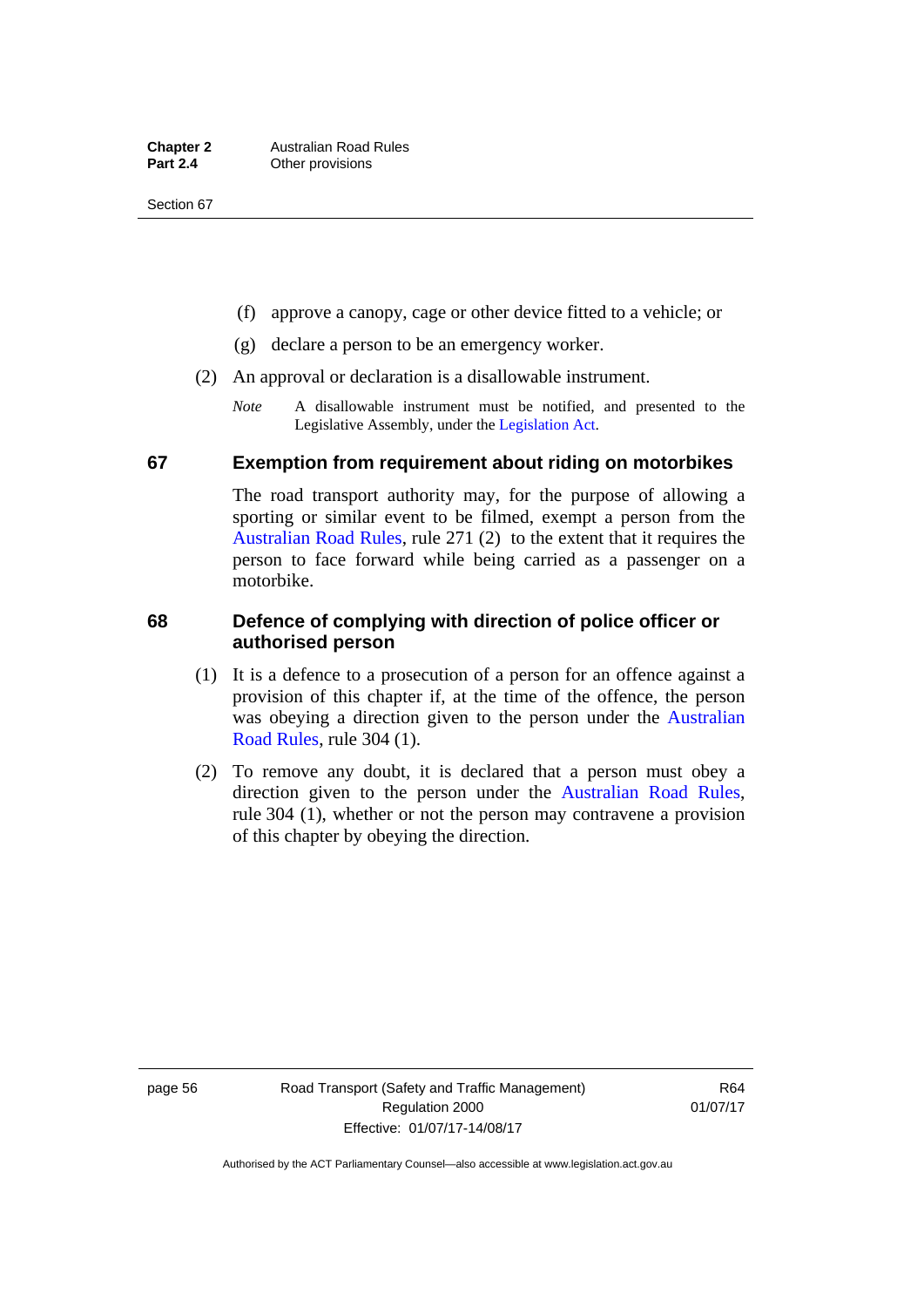### **69 Exemption for driver of police vehicle—generally—Act, s 35**

- (1) An exemption provision does not apply to the driver of a police vehicle if—
	- (a) in the circumstances—
		- (i) the driver is taking reasonable care; and
		- (ii) it is reasonable that the provision should not apply, having regard to the road and traffic conditions at the time; and
	- (b) if the vehicle is a motor vehicle that is moving—the vehicle is displaying a blue or red flashing light or sounding an alarm.
	- *Note* This section also applies to a rider of a police motorbike (see *[Road](http://www.legislation.act.gov.au/a/1999-77)  [Transport \(General\) Act 1999](http://www.legislation.act.gov.au/a/1999-77)*, dict defs *drive*, *driver*, *ride* and *vehicle*).
- (2) Subsection (1) (b) does not apply to the driver if, in the circumstances, it is reasonable—
	- (a) not to display the light or sound the alarm; or
	- (b) for the vehicle not to be fitted or equipped with a blue or red flashing light or an alarm.
- (3) In this section:

*exemption provision* means—

- (a) the [Act](http://www.legislation.act.gov.au/a/1999-80/default.asp), section 5B (Burnouts and other prohibited conduct); or
- (b) the [Act](http://www.legislation.act.gov.au/a/1999-80/default.asp), section 7 (Furious, reckless or dangerous driving), to the extent the section relates to furious or dangerous driving; or
- (c) part 2.1 (Incorporation into ACT law); or
- (d) part 2.2 (How the [Australian Road Rules](http://www.legislation.act.gov.au//ni/db_37271/default.asp) are incorporated); or
- (e) part 2.3 (Additional ACT road rules).

R64 01/07/17 page 57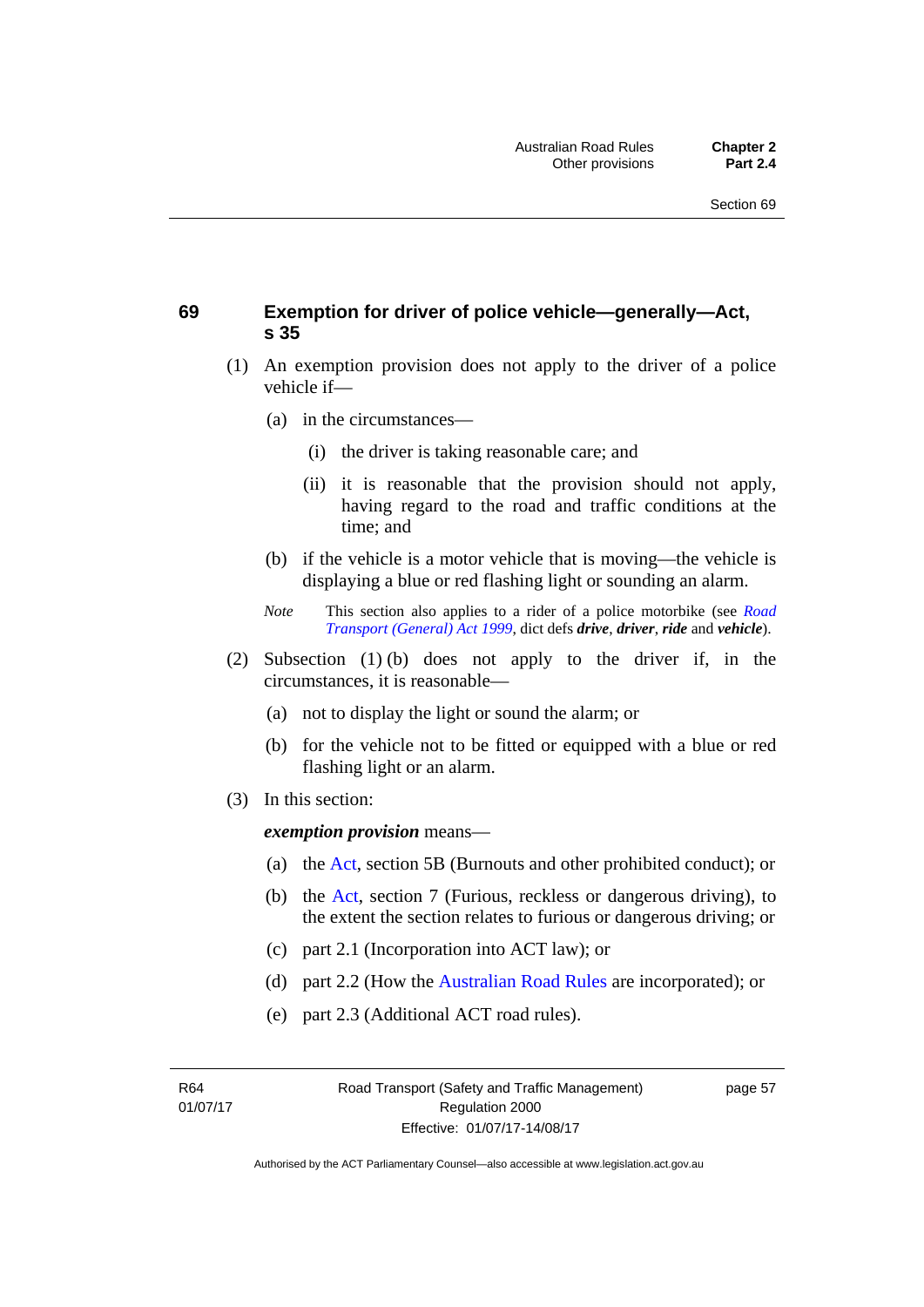### **69A Exemption for driver of police vehicle—training and assessment**

- (1) An exemption provision does not apply to the driver of a police vehicle if—
	- (a) the driver is doing police driver training or police driver assessment; and
	- (b) in the circumstances—
		- (i) the driver is taking reasonable care; and
		- (ii) it is reasonable that the provision should not apply, having regard to the road and traffic conditions at the time; and
	- (c) if the vehicle is a motor vehicle that is moving—the vehicle is displaying a blue or red flashing light or sounding an alarm.
	- *Note* This section also applies to a rider of a police motorbike (see *[Road](http://www.legislation.act.gov.au/a/1999-77)  [Transport \(General\) Act 1999](http://www.legislation.act.gov.au/a/1999-77)*, dict defs *drive*, *driver*, *ride* and *vehicle*).
- (2) Subsection (1) (c) does not apply to the driver if, in the circumstances, it is reasonable—
	- (a) not to display the light or sound the alarm; or
	- (b) for the vehicle not to be fitted or equipped with a blue or red flashing light or an alarm.
- (3) In this section:

*AFP* means the Australian Federal Police.

#### *exemption provision* means—

- (a) the [Act,](http://www.legislation.act.gov.au/a/1999-80/default.asp) section 5B (Burnouts and other prohibited conduct); or
- (b) the [Act](http://www.legislation.act.gov.au/a/1999-80/default.asp), section 7 (Furious, reckless or dangerous driving), to the extent the section relates to furious or dangerous driving; or
- (c) part 2.1 (Incorporation into ACT law); or

page 58 Road Transport (Safety and Traffic Management) Regulation 2000 Effective: 01/07/17-14/08/17

R64 01/07/17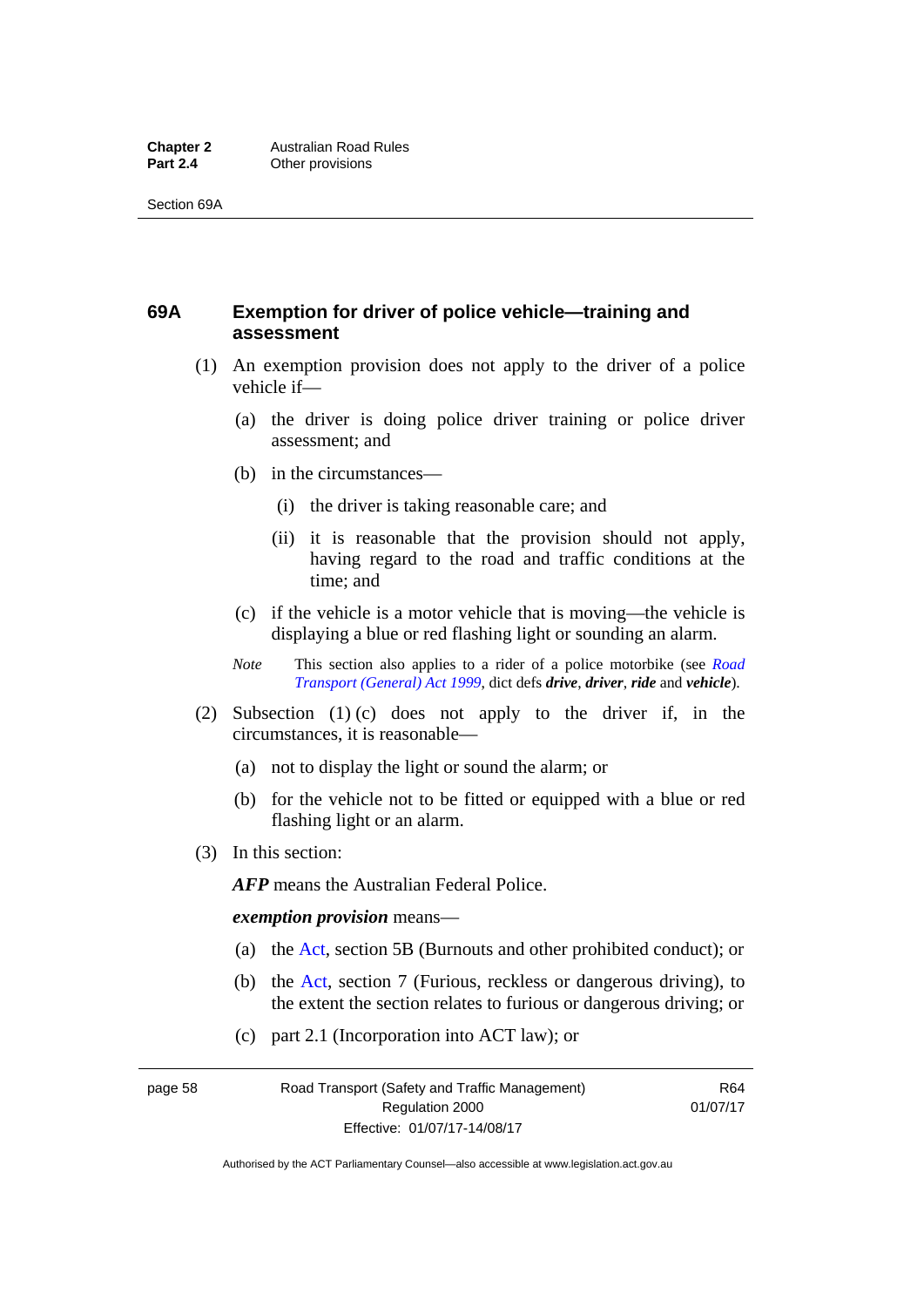- (d) part 2.2 (How the [Australian Road Rules](http://www.legislation.act.gov.au//ni/db_37271/default.asp) are incorporated); or
- (e) part 2.3 (Additional ACT road rules).

*police driver assessment* means an assessment conducted by an AFP employee or contractor of a police officer's ability to drive a police vehicle in the exercise of the police officer's functions as a police officer.

*police driver training* means training provided by the AFP, or an AFP contractor, that teaches a police officer how to drive a police vehicle for the purpose of the exercise of the police officer's functions as a police officer.

*police officer* includes a person who is training to become a police officer.

### **70 Exemption for driver of emergency vehicles**

A provision of this chapter does not apply to the driver of an emergency vehicle if—

- (a) in the circumstances—
	- (i) the driver is taking reasonable care; and
	- (ii) it is reasonable that the provision should not apply; and
- (b) if the vehicle is a motor vehicle that is moving—the vehicle is displaying a blue or red flashing light or sounding an alarm.

### **71 Stopping and parking exemption for police and emergency vehicles and authorised people**

(1) In this section:

*stopping or parking provision of this chapter*—see section 58 (1).

page 59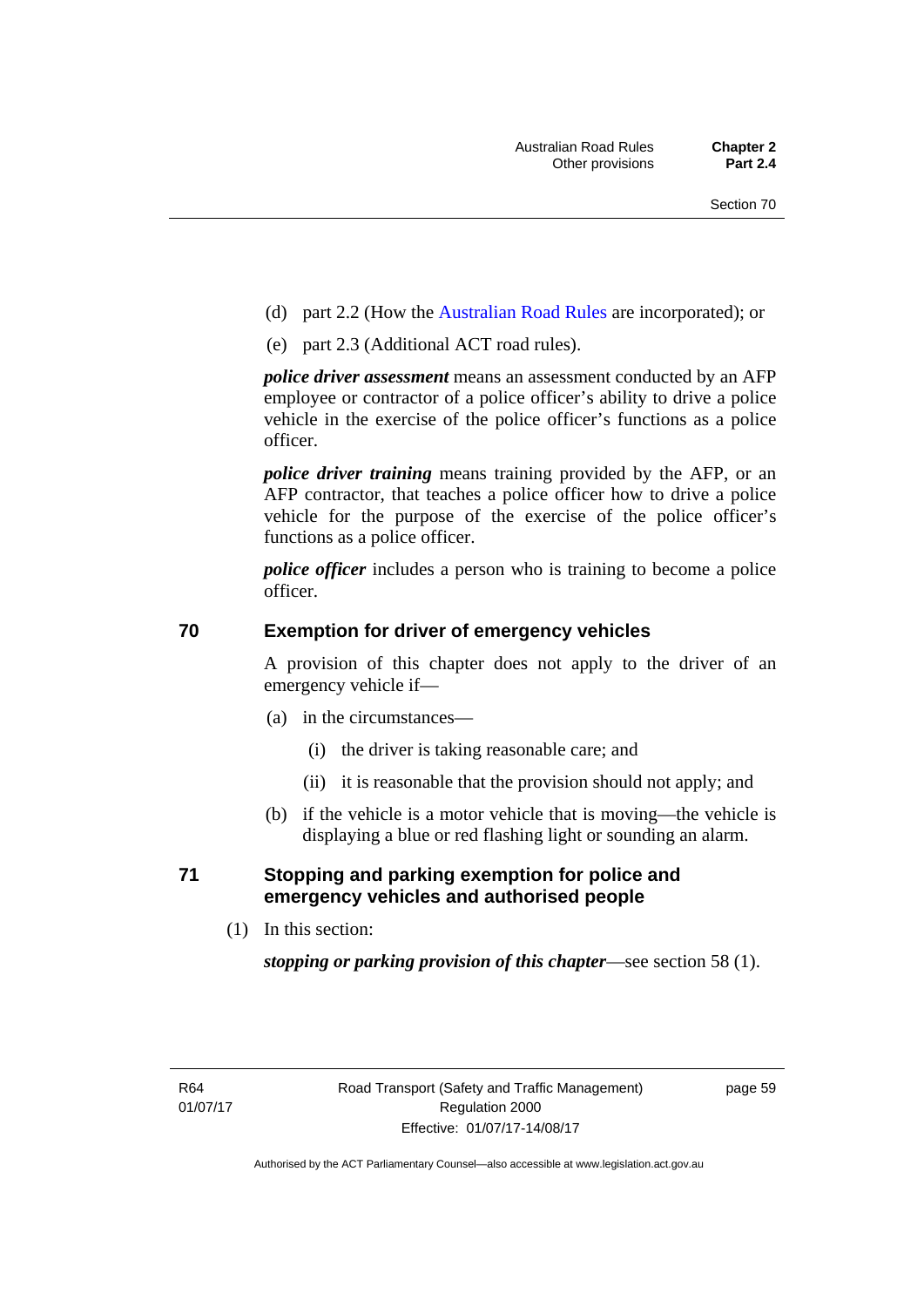- (2) A stopping or parking provision of this chapter does not apply to the driver of a police vehicle or emergency vehicle if, in the circumstances—
	- (a) the driver is taking reasonable care; and
	- (b) it is reasonable that the provision should not apply.
- (3) A stopping or parking provision of this chapter does not apply to an authorised person who is driving a vehicle in the course of the person's duty as an authorised person if, in the circumstances—
	- (a) the person is taking reasonable care; and
	- (b) it is reasonable that the provision should not apply.

page 60 Road Transport (Safety and Traffic Management) Regulation 2000 Effective: 01/07/17-14/08/17

R64 01/07/17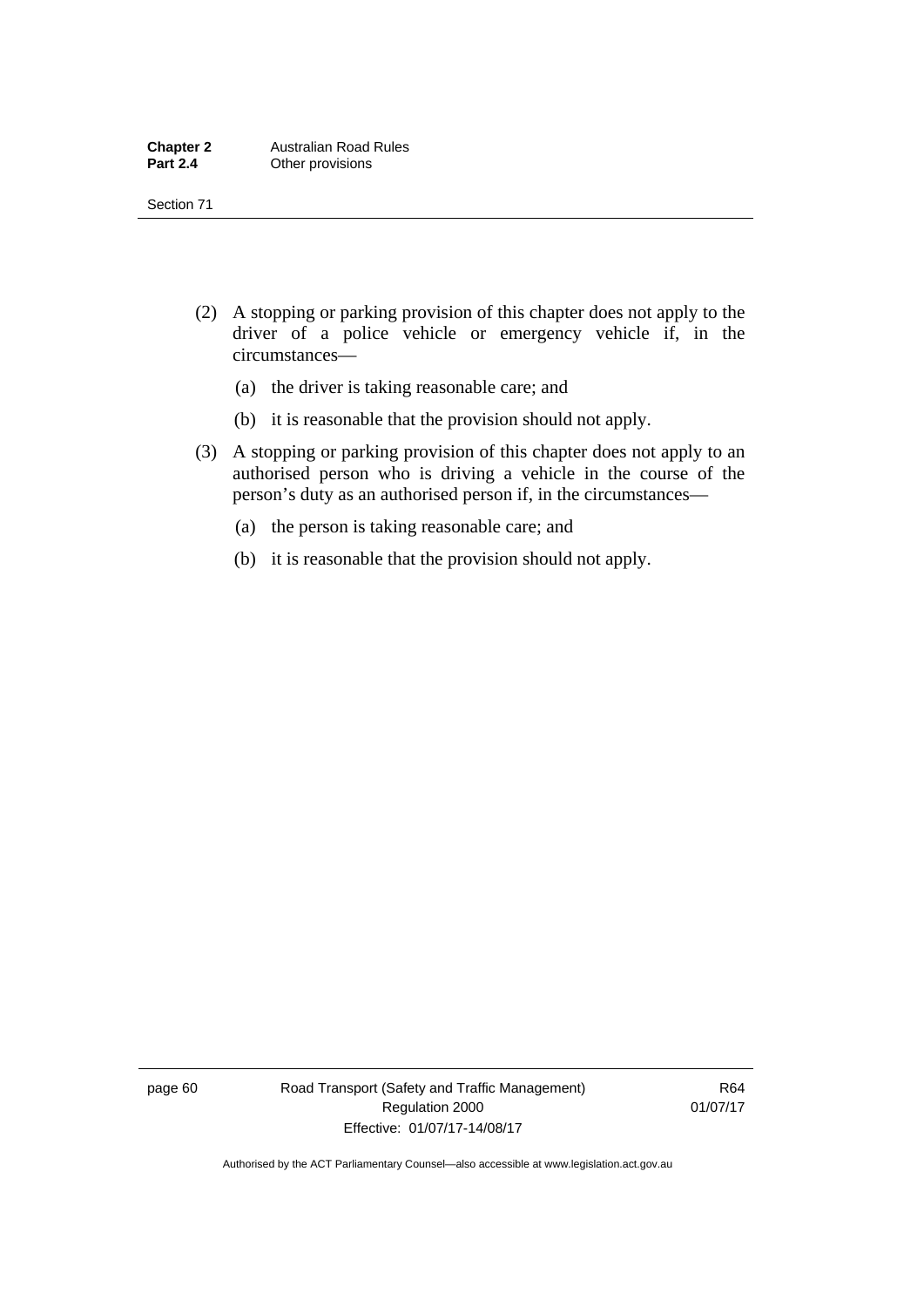# **Chapter 3 Parking**

# **Part 3.1 Parking schemes**

### **Division 3.1.1 Metered parking schemes**

### **72 Metered parking schemes**

- (1) The road transport authority may establish and operate metered parking schemes for any length of road or area.
- (2) For a metered parking scheme, the road transport authority—
	- (a) may set aside metered parking spaces; and
	- (b) may install parking meters for the payment of fees for metered parking spaces.

### **73 Metered parking areas**

- (1) The road transport authority may set aside a length of road or area as a metered parking area.
- (2) A metered parking area must be designated by metered parking signs.

### **74 Parking meters**

- (1) A parking meter must be installed at the space to which it applies or, if a parking meter applies to 2 or more spaces, close to the spaces.
- (2) The parking meter applying to a metered parking space must show or be capable of showing the fees fixed for the space under this division.

page 61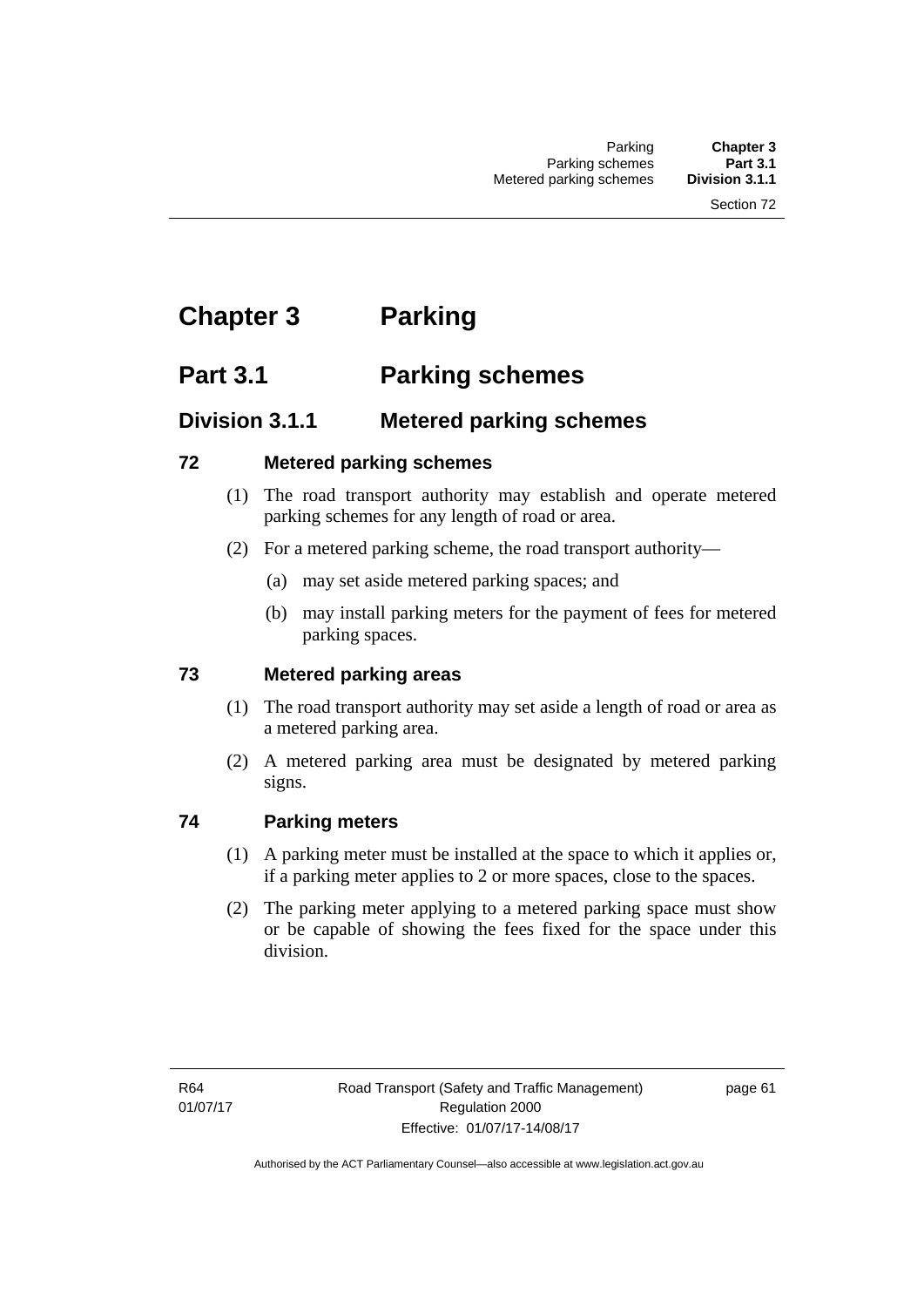- (3) A parking meter must clearly show, or be capable of clearly showing, whether the relevant parking fee for the parking of a vehicle in the metered parking space or spaces to which it applies has been paid.
- (4) A multi-space parking meter must also identify each metered parking space by its number.

### **75 Metered parking spaces**

- (1) A metered parking space must be designated by a road marking.
- (2) For a metered parking space to which a multi-space parking meter applies, the number for the space and an arrow indicating the direction of the meter must be marked in or adjacent to the space.

### **Division 3.1.2 Ticket parking schemes**

*Note* The [Australian Road Rules](http://www.legislation.act.gov.au//ni/db_37271/default.asp), r 207 (2) provides that a driver who parks in a ticket parking area must pay the fee and obey the instructions on the ticket. See also s 16.

### **75A Parking authorities**

- (1) A person may apply to the road transport authority to be a parking authority for a stated area.
- (2) The road transport authority may declare the person to be a parking authority for a stated area (the *area of operations*).
	- *Note* The power to make the declaration includes the power to amend or repeal it (see [Legislation Act,](http://www.legislation.act.gov.au/a/2001-14) s 46).
- (3) The declaration is a disallowable instrument.
	- *Note* A disallowable instrument must be notified, and presented to the Legislative Assembly, under the [Legislation Act.](http://www.legislation.act.gov.au/a/2001-14)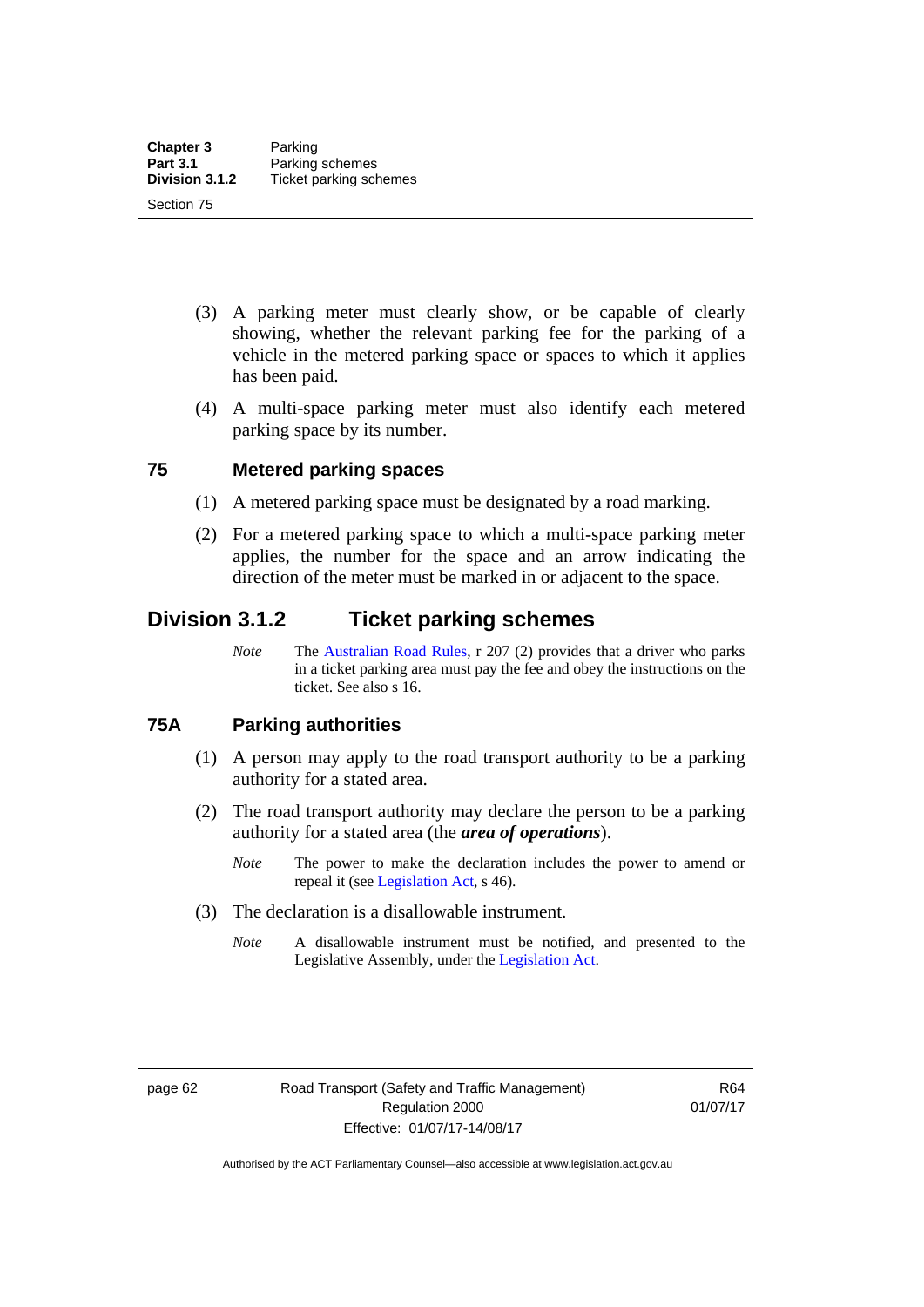### **75B Parking authority guidelines**

- (1) The road transport authority must establish guidelines for section 76A (the *parking authority guidelines*).
- (2) The parking authority guidelines are a disallowable instrument.

- (3) A parking authority is not entitled to provide, or charge for, parking in a ticket parking area if the parking authority does not comply with the parking authority guidelines.
- (4) A parking authority is taken to comply with the parking authority guidelines until the contrary is proved.

### **76 Ticket parking schemes—road transport authority**

- (1) The road transport authority may establish and operate a ticket parking scheme for any length of road or area.
- (2) For a ticket parking scheme, the road transport authority—
	- (a) may set aside a length of road or area as a ticket parking area; and
	- (b) may adopt the ways of, and schemes for, payment of the fees the authority considers appropriate; and
	- (c) may install pay parking devices.

### **76AA Approval of e-payment method**

(1) The road transport authority may approve an e-payment method (an *approved e-payment method*) for a driver of a vehicle to pay for the use of a parking space in a ticket parking area.

page 63

*Note* A disallowable instrument must be notified, and presented to the Legislative Assembly, under the [Legislation Act.](http://www.legislation.act.gov.au/a/2001-14)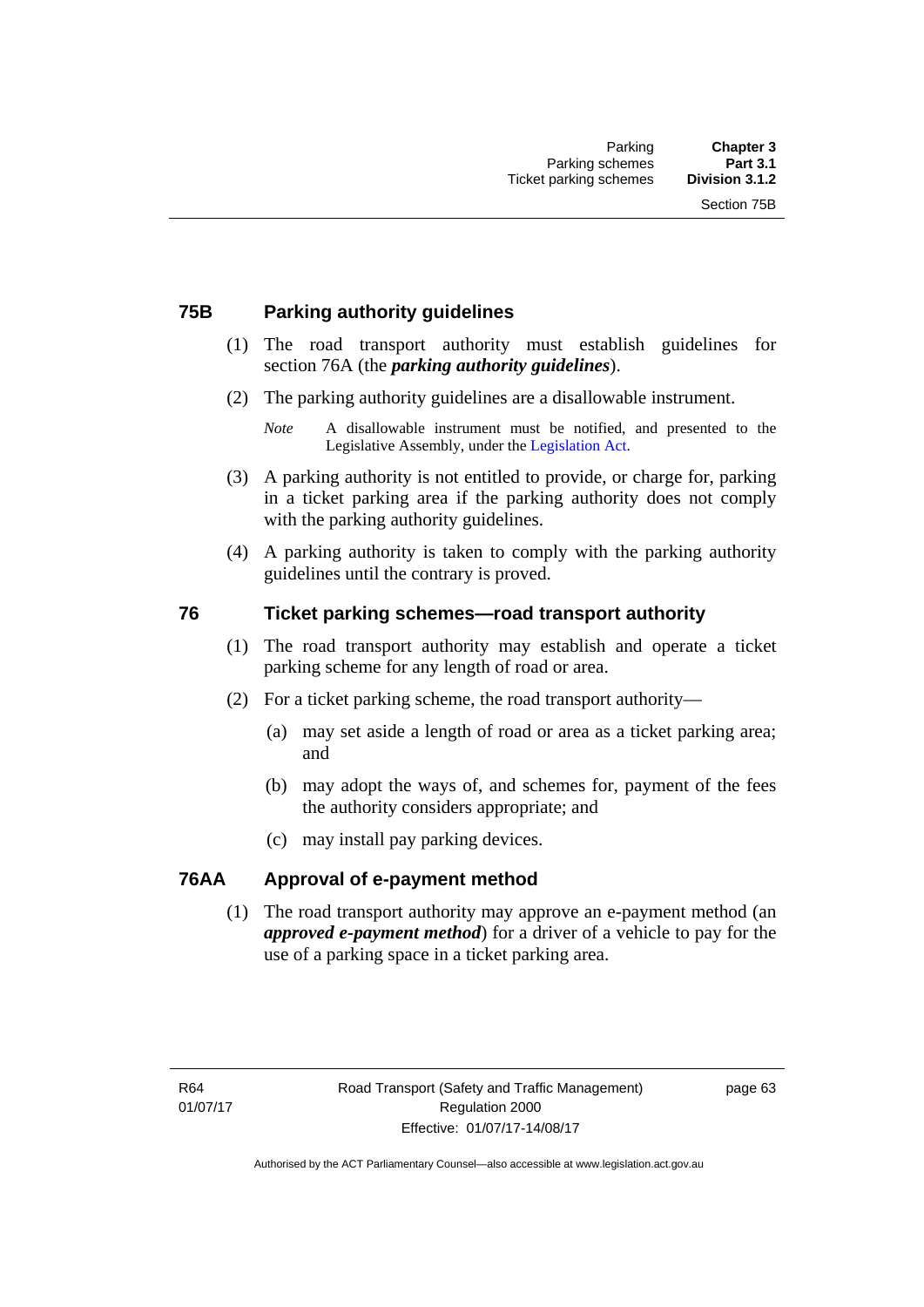- (2) The road transport authority may not approve an e-payment method unless satisfied that the system supporting the method is capable of—
	- (a) giving the road transport authority contemporary information about fees paid for parking spaces in ticket parking areas; and
	- (b) keeping a record of each transaction; and
	- (c) giving a person using the method an electronic receipt for the transaction.
- (3) An approval is a notifiable instrument.

*Note* A notifiable instrument must be notified under the [Legislation Act](http://www.legislation.act.gov.au/a/2001-14).

(4) In this section:

*e-payment method* means a method for payment using an electronic device.

### **76A Ticket parking schemes—parking authorities**

- (1) A parking authority may, in accordance with the parking authority guidelines, establish and operate a ticket parking scheme for any length of road or area within its area of operations.
- (2) For a ticket parking scheme, the parking authority may, in accordance with the parking authority guidelines—
	- (a) set aside a length of road or area within its area of operations as a ticket parking area; and
	- (b) fix fees for the parking of vehicles in the area; and
	- (c) adopt the ways of, and schemes for, payment of the fees the authority considers appropriate; and
	- (d) install pay parking devices.
	- *Note* Section 75A provides for the road transport authority to declare parking authorities and s 75B provides for parking authority guidelines.

page 64 Road Transport (Safety and Traffic Management) Regulation 2000 Effective: 01/07/17-14/08/17

R64 01/07/17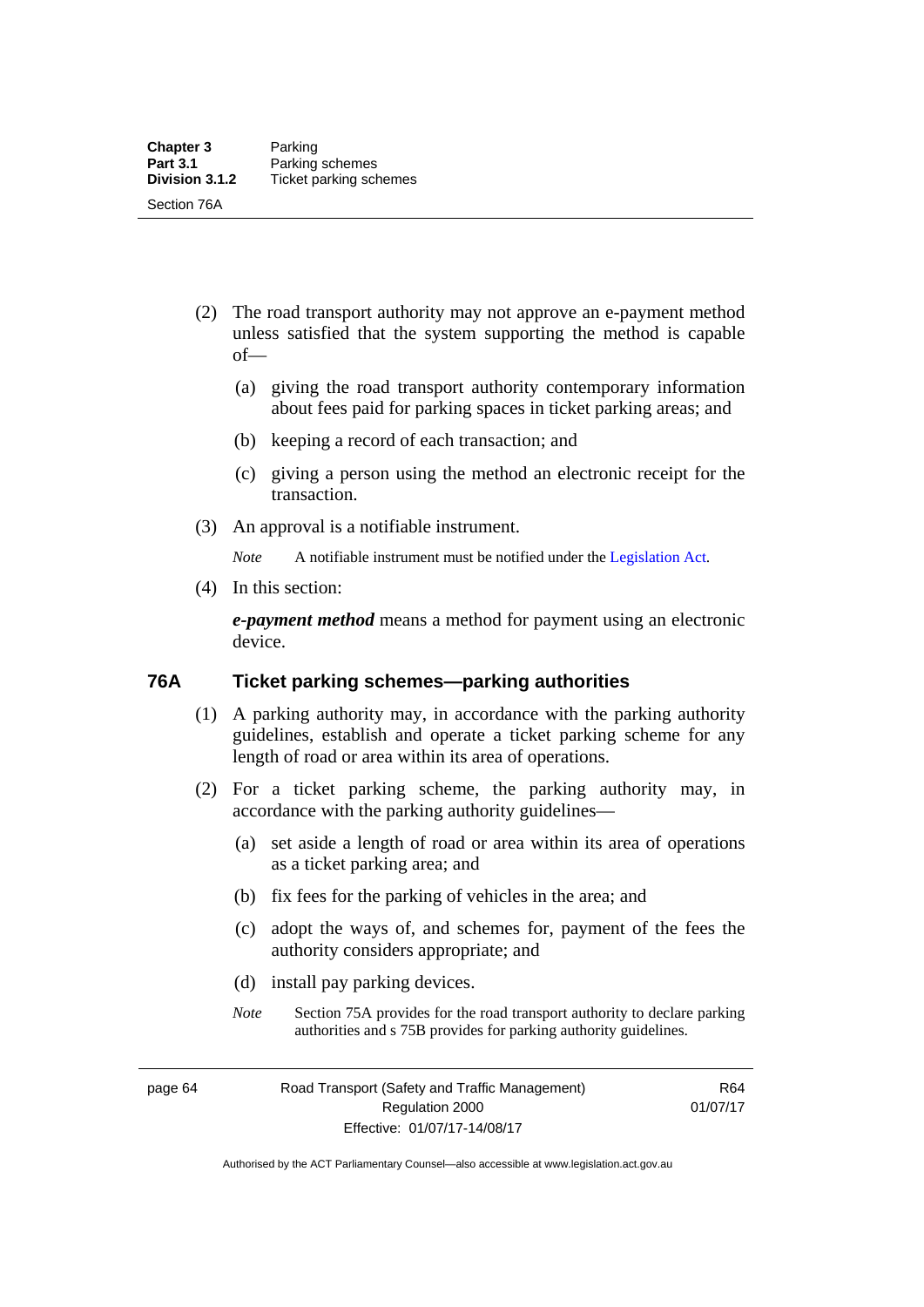### **77 Ticket parking areas**

- (1) A ticket parking area must be designated by ticket parking signs.
- (2) A ticket parking area is taken to include only such lengths of road and areas to which ticket parking signs apply as are lawfully available, apart from this division, for the parking of vehicles.

### **78 Ticket parking spaces**

A ticket parking area may be divided into ticket parking spaces, of a size suitable for parking a single vehicle, by a road marking.

### **79 Ticket machines**

The ticket machine for a ticket parking area must show or be capable of showing the fees fixed for the area under this division.

### **80 Parking tickets**

- (1) The following information must be printed on a parking ticket:
	- (a) the expiry date (expressed as the day of the month, the month and the year);
	- (b) for a parking ticket other than an RTA periodic ticket—the expiry time (expressed in hours and minutes);
	- (c) the name of the authority issuing the ticket;
	- (d) an indication of the ticket parking area where or for which the ticket is issued;
	- (e) the fee paid for the issue of the ticket or, for an RTA periodic ticket (except a ticket issued at a concessional price), the daily value of the ticket;
	- (f) a serial number;

page 65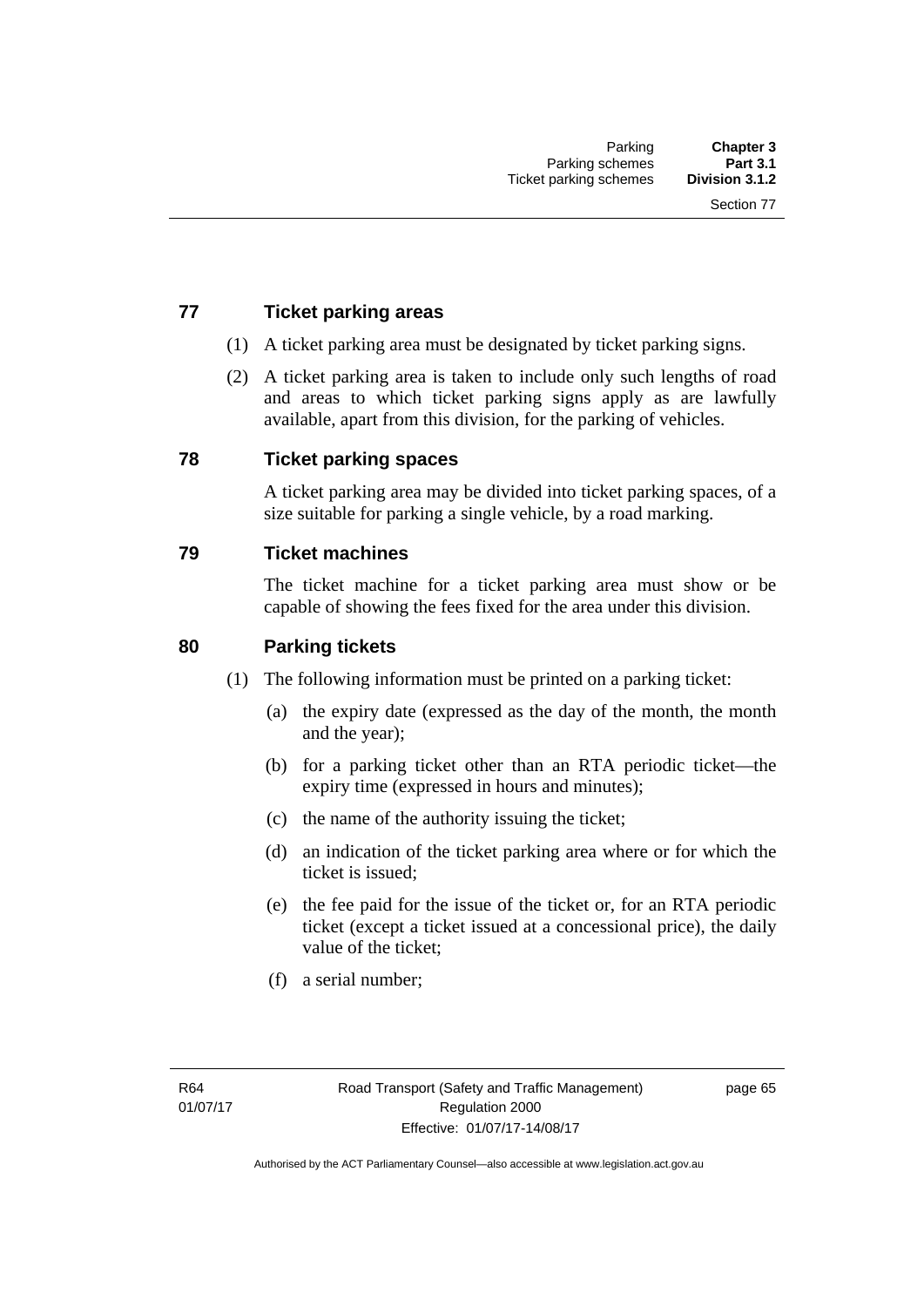Section 81

(g) instructions for use of the ticket.

#### **Examples for par (d)**

- 1 a code for the ticket parking area where the ticket is issued
- 2 the number of the parking ticket machine which issued the ticket
- 3 for an RTA periodic ticket—the daily value of the ticket or the area where the ticket may be used
- *Note* An example is part of the regulation, is not exhaustive and may extend, but does not limit, the meaning of the provision in which it appears (see [Legislation Act,](http://www.legislation.act.gov.au/a/2001-14) s 126 and s 132).
- (2) A parking ticket must be legible and of a size and design that enables it to be easily displayed in or on a vehicle.
- (3) In this section:

*RTA periodic ticket*, for a ticket parking area, means a ticket issued by the road transport authority that is valid for parking in the area for a stated period of not less than 1 week.

### **81 Duration of parking tickets and e-payment parking period**

- (1) A parking ticket takes effect when it is issued and expires at the expiry time stated on the ticket.
- (2) An e-payment parking period begins when the parking period is initiated by a device in accordance with an approved e-payment method and ends when the period for which payment is made in accordance with the approved e-payment method ends.

### **Division 3.1.3 Heavy vehicle parking**

### **82 Definitions—div 3.1.3**

In this division:

*heavy vehicle* means a vehicle, whether loaded or unloaded, that is longer than 7.5m, has a GVM over 4.5t, and is used for commercial purposes.

page 66 Road Transport (Safety and Traffic Management) Regulation 2000 Effective: 01/07/17-14/08/17

R64 01/07/17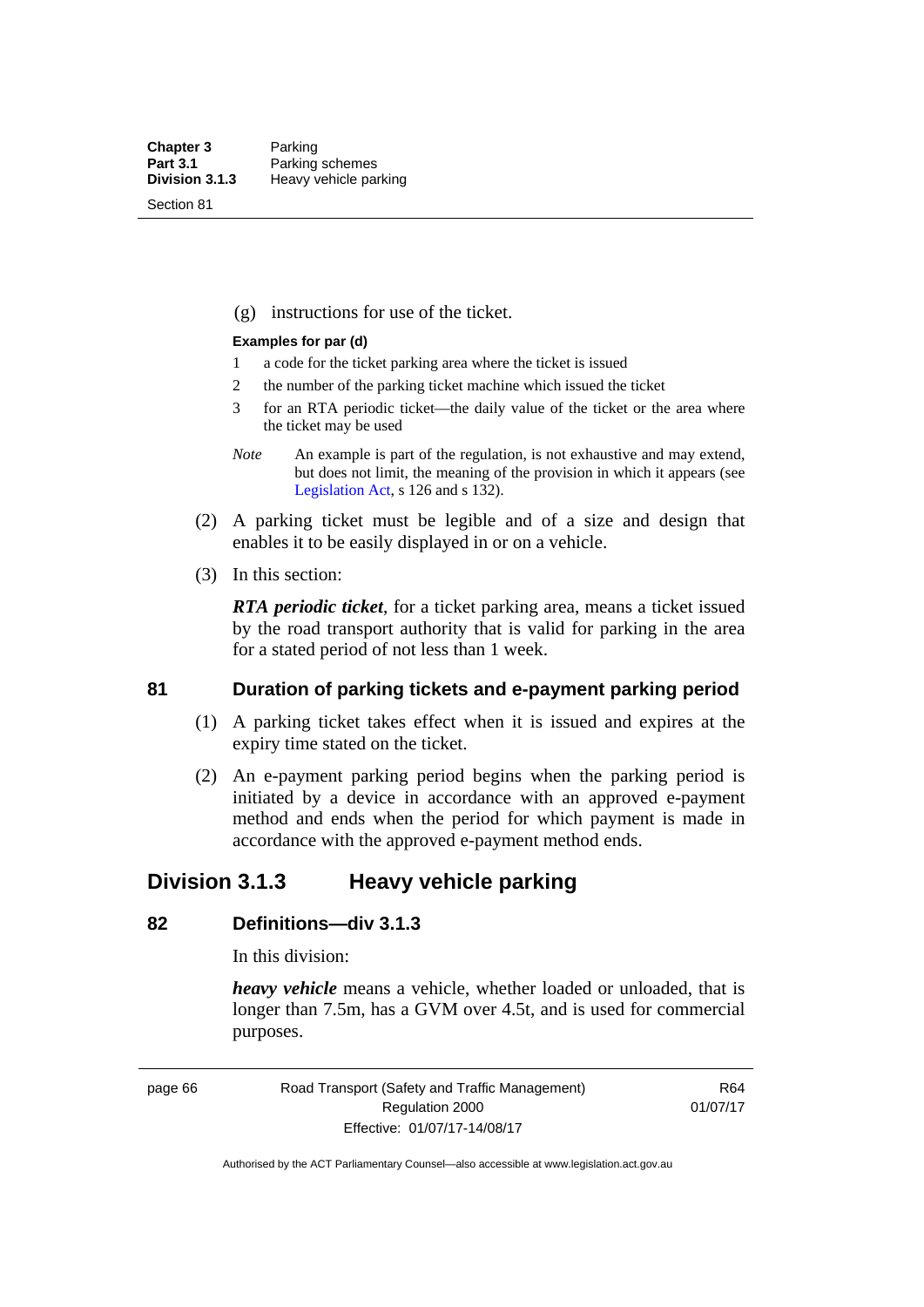### *land adjoining residential land*—see section 83.

*residential land* means land leased for residential purposes.

*stock truck* means a vehicle that has a GVM over 4.5t and is built or used to transport livestock.

### **83 References in div 3.1.3 to land adjoining residential land**

A reference in this division to *land adjoining residential land* includes a reference to land that would, apart from an intervening road, adjoin that land.

### **84 Vehicle parked partly on residential land**

For this division, a vehicle that is parked partly on residential land, and partly on adjoining land that is not residential land, is taken not to be parked on residential land.

### **85 Parking of certain vehicles on residential land prohibited**

- (1) This section applies to a vehicle, whether loaded or unloaded, that is—
	- (a) a stock truck; or
	- (b) a semitrailer with the load space permanently enclosed by rigid construction or with sides enclosed by nonrigid material and a rigid roof; or
	- (c) higher than 3.6m and used for commercial purposes.
- (2) A person must not park a vehicle to which this section applies on residential land.

Maximum penalty: 20 penalty units.

page 67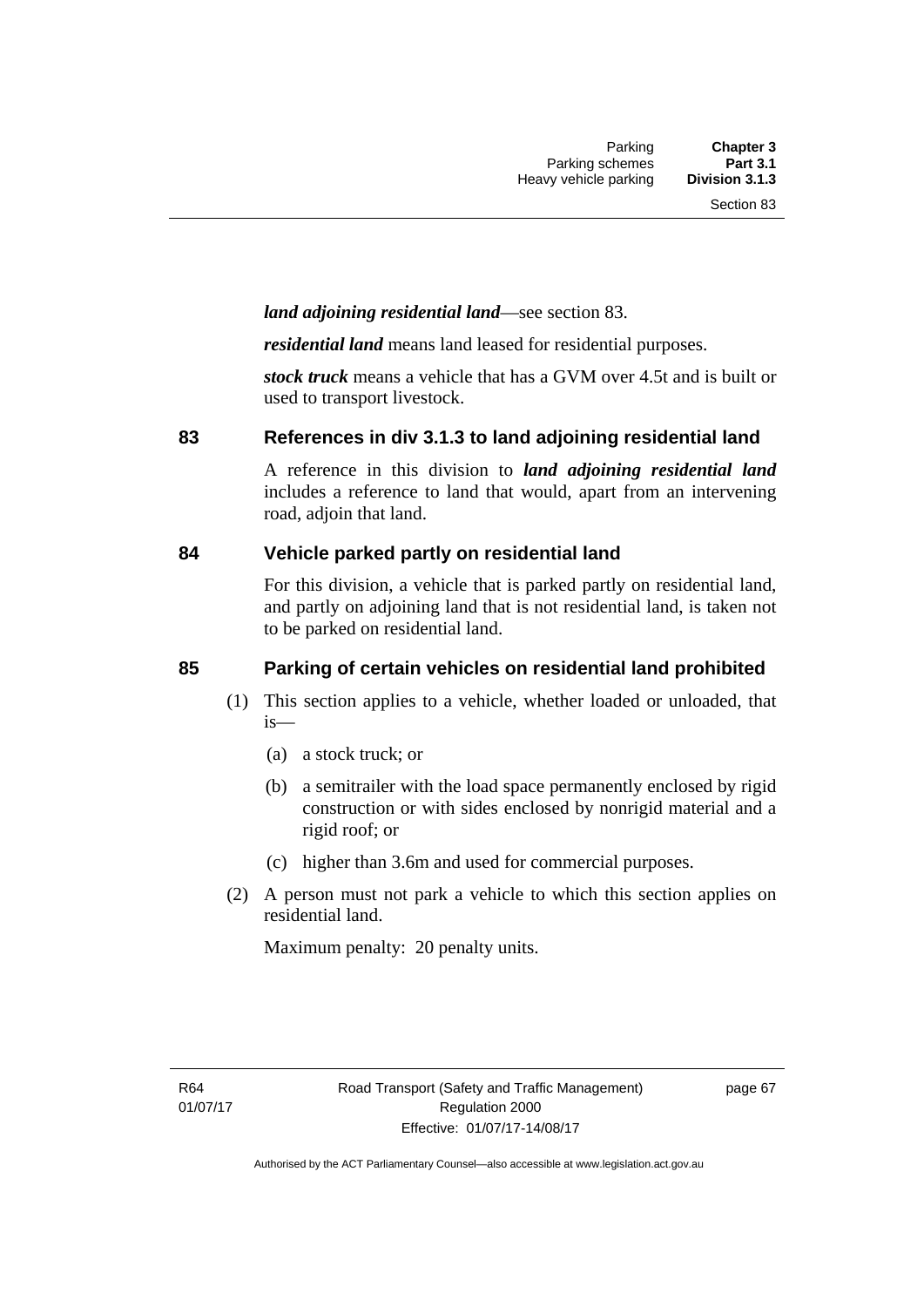### **85A No more than 1 heavy vehicle on residential land**

- (1) A person commits an offence if—
	- (a) the person parks 2 or more heavy vehicles on residential land; or
	- (b) the person parks a heavy vehicle on residential land and there is already another heavy vehicle parked on the land.

Maximum penalty: 20 penalty units.

- (2) Subsection (1) does not apply if—
	- (a) only 2 heavy vehicles are parked on the residential land; and
	- (b) 1 vehicle is plant that is parked on the other vehicle; and
	- (c) no part of either vehicle is higher than 3.6m from the ground.
- (3) In this section:

*plant* means a motor vehicle that consists solely of—

- (a) a machine or implement that cannot carry a load, other than tools and accessories usually carried in or on the vehicle; or
- (b) a crane, forklift truck or bobcat; or
- (c) a bobcat and excavation equipment.

### **85B Heavy vehicles to be parked away from residential land boundaries**

- (1) A person commits an offence if—
	- (a) the person parks a heavy vehicle on residential land; and
	- (b) any part of the vehicle when parked is—
		- (i) in front of the setback line of the front boundary of the land; or

page 68 Road Transport (Safety and Traffic Management) Regulation 2000 Effective: 01/07/17-14/08/17

R64 01/07/17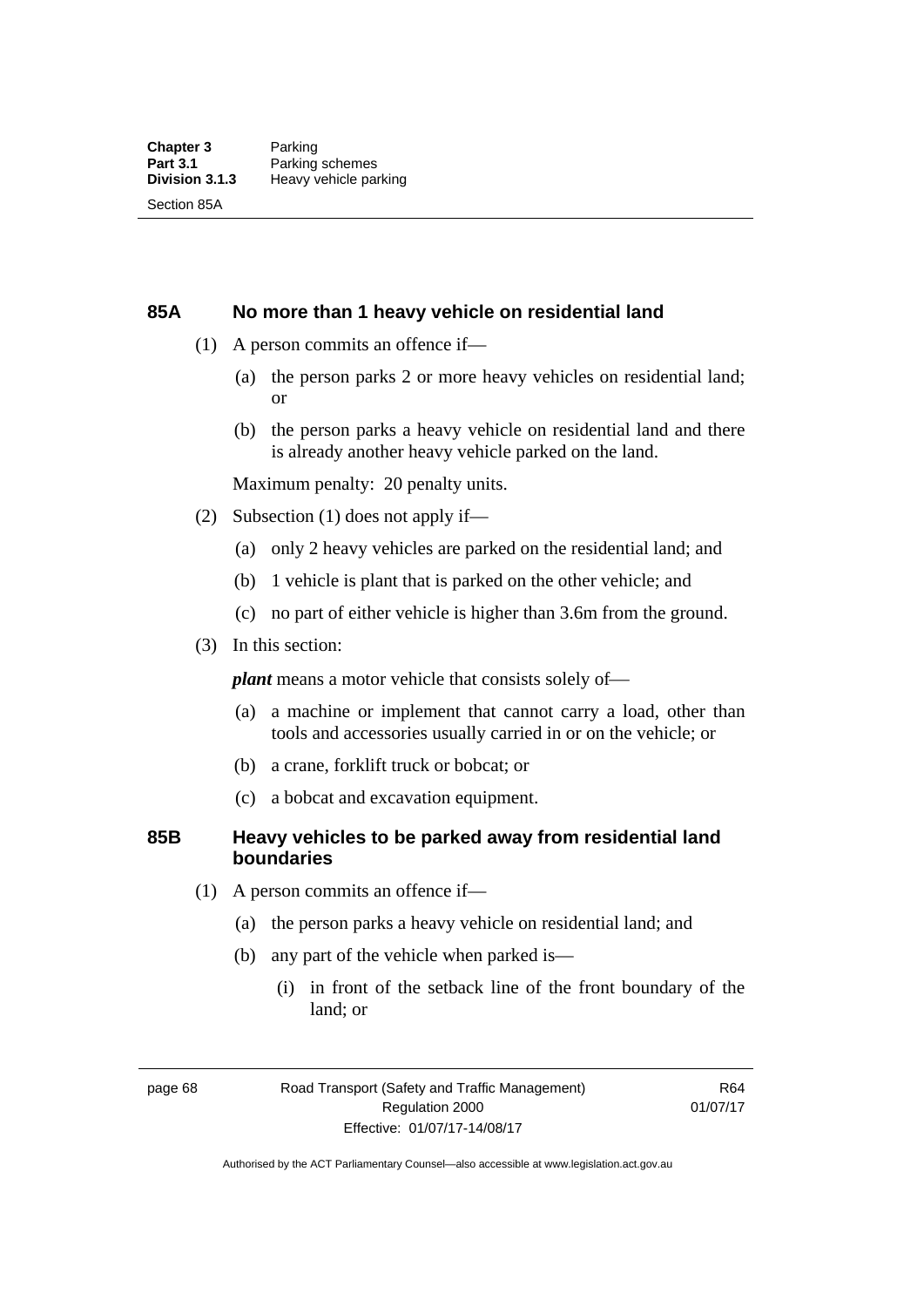(ii) less than 1.5m from any other boundary.

Maximum penalty: 20 penalty units.

(2) In this section:

*setback*, in relation to land—see the territory plan, part 13 (Definitions).

### **86 Parking of certain vehicles on land adjoining residential land prohibited**

- (1) This section applies to—
	- (a) a vehicle or combination, whether loaded or unloaded, that is longer than 7.5m; and
	- (b) a vehicle, whether loaded or unloaded, with a GVM over 4.5t.
- (2) A person must not park a vehicle or combination to which this section applies on land adjoining residential land for more than 1 hour.

Maximum penalty: 20 penalty units.

 (3) Subsection (2) does not apply to the vehicle or combination if the land where it is parked is residential land or land leased for commercial purposes.

### **87 Parking of certain commercial vehicles on land with multi-unit housing**

- (1) This section applies to a vehicle, whether loaded or unloaded, that is used for commercial purposes and is longer than 6m, higher than 2.6m or has a GVM over 3.75t.
- (2) A person must not park a vehicle to which this section applies on residential land with multi-unit housing.

Maximum penalty: 20 penalty units.

R64 01/07/17 page 69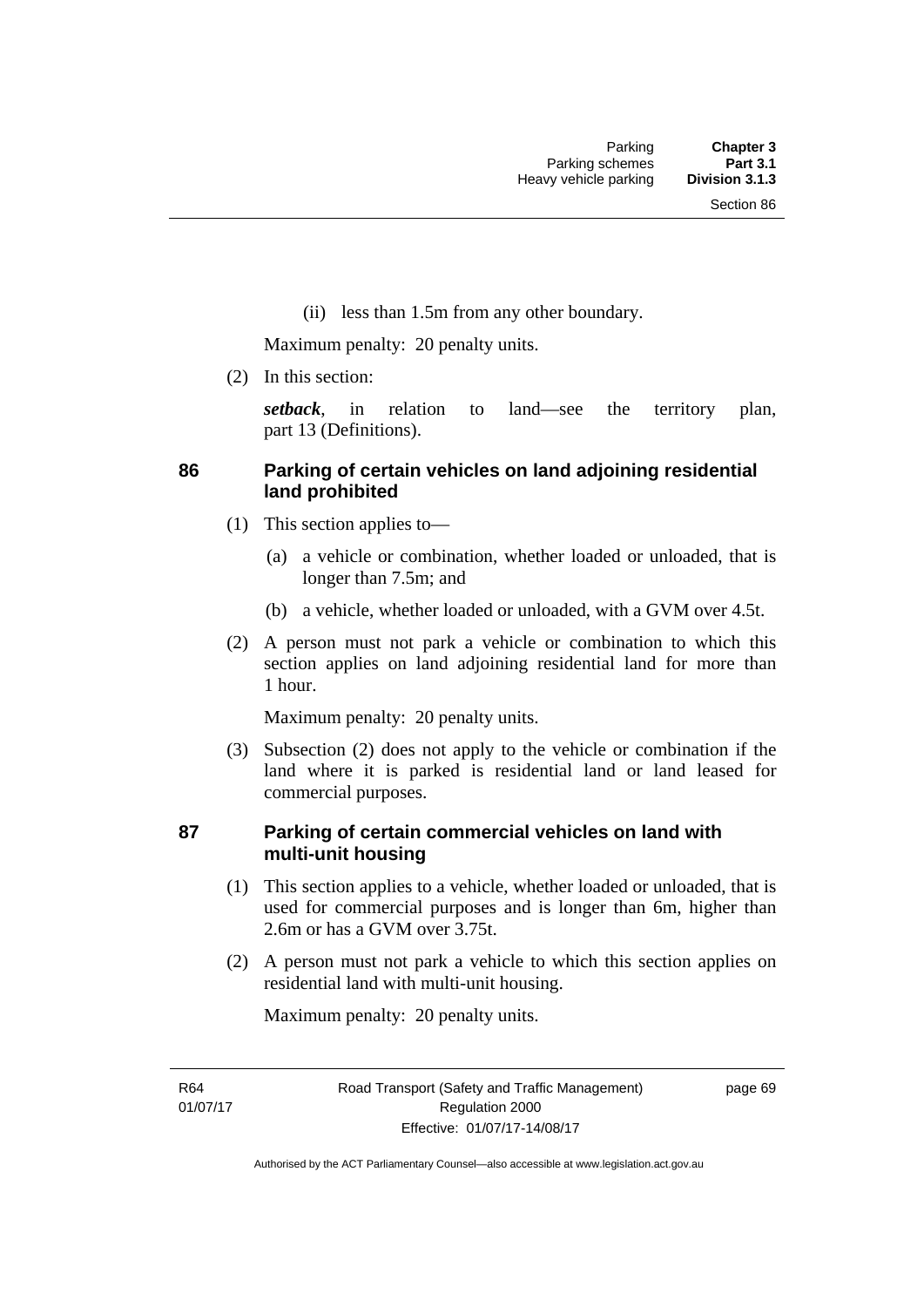- (3) For this section, residential land has multi-unit housing if the land has more than 1 dwelling on it.
- (4) In this section:

*dwelling—*see the territory plan.

*Note* The territory plan defines *dwelling* as meaning 'a building or part of a building used as a self contained residence which must include food preparation facilities, a bath or shower, and a closet pan and wash basin'.

### **87A No offence if reasonable necessity etc**

A person does not commit an offence against section 85, section 85A, section 85B, section 86 or section 87 if—

- (a) either of the following applies:
	- (i) it was reasonably necessary to park the vehicle on the land to avoid contravening the Act or another territory law;
	- (ii) the vehicle was parked on the land to deliver or collect goods or passengers, or to provide services; and
- (b) the vehicle was on the land no longer than was reasonable.

### **87B Heavy vehicle refrigeration units not to be operated on residential land**

A person commits an offence if—

- (a) the person parks a heavy vehicle that has a refrigeration unit on residential land; and
- (b) the refrigeration unit is running at any time while the vehicle is parked on the land.

Maximum penalty: 20 penalty units.

page 70 Road Transport (Safety and Traffic Management) Regulation 2000 Effective: 01/07/17-14/08/17

R64 01/07/17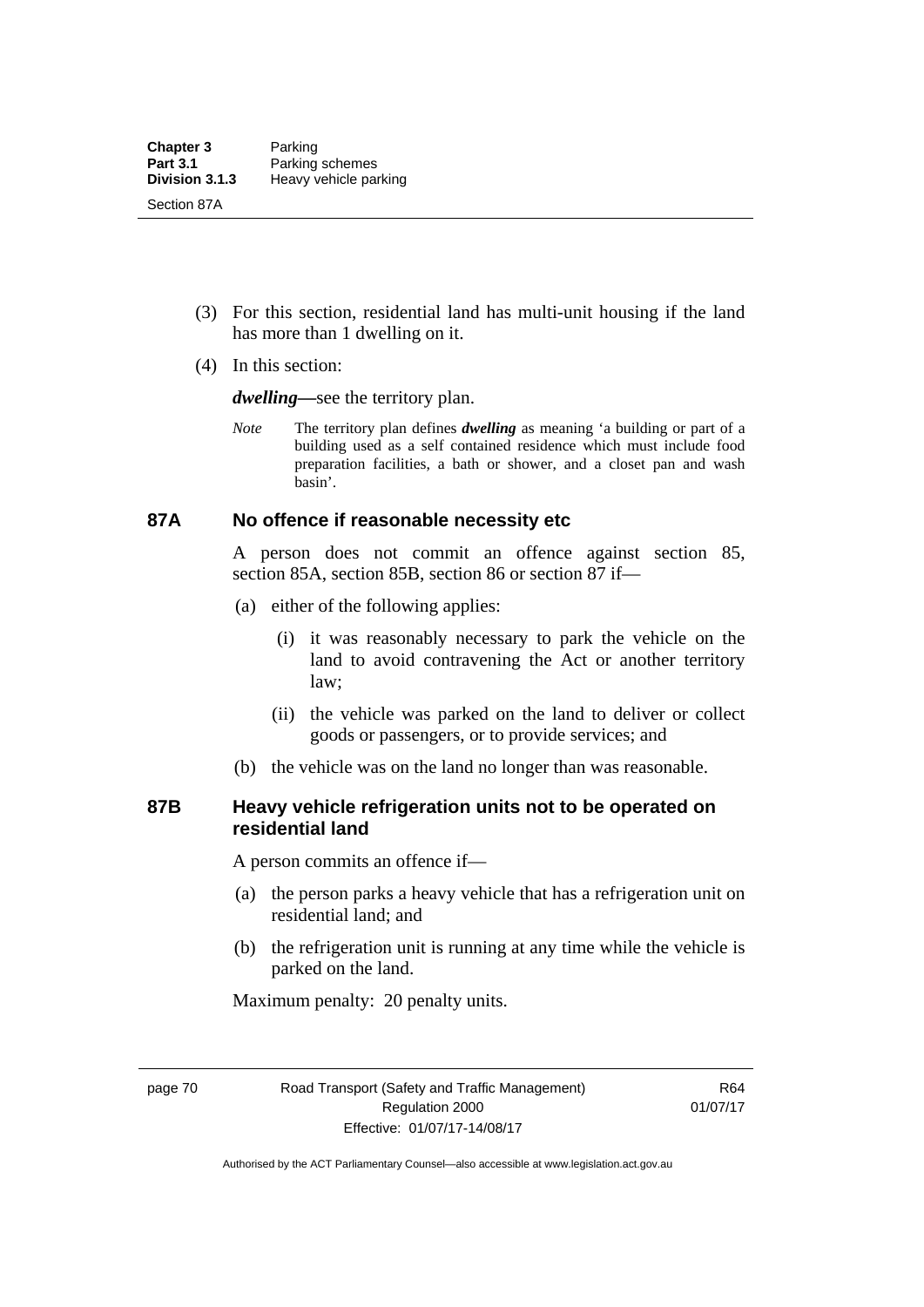### **87C Prohibition on night operation of heavy vehicle**

 (1) A person, other than an existing operator, commits an offence if the person operates a heavy vehicle parked on residential land at any time between 10 pm and 6 am.

Maximum penalty: 20 penalty units.

 (2) An existing operator commits an offence if the operator operates a heavy vehicle parked on residential land at any time between midnight and 5.30 am.

Maximum penalty: 20 penalty units.

(3) In this section:

*existing operator* means the holder of an existing operator's certificate issued under the *[Motor Traffic Act 1936](http://www.legislation.act.gov.au/a/1936-45)*, section 150R that is still in force.

### **88 Daily infringement**

A person who contravenes any of the following sections commits a separate offence for each day during any part of which the contravention continues:

- (a) section 85 (Parking of certain vehicles on residential land prohibited);
- (b) section 85A (No more than 1 heavy vehicle on residential land);
- (c) section 85B (Heavy vehicles to be parked away from residential land boundaries);
- (d) section 86 (Parking of certain vehicles on land adjoining residential land prohibited);

page 71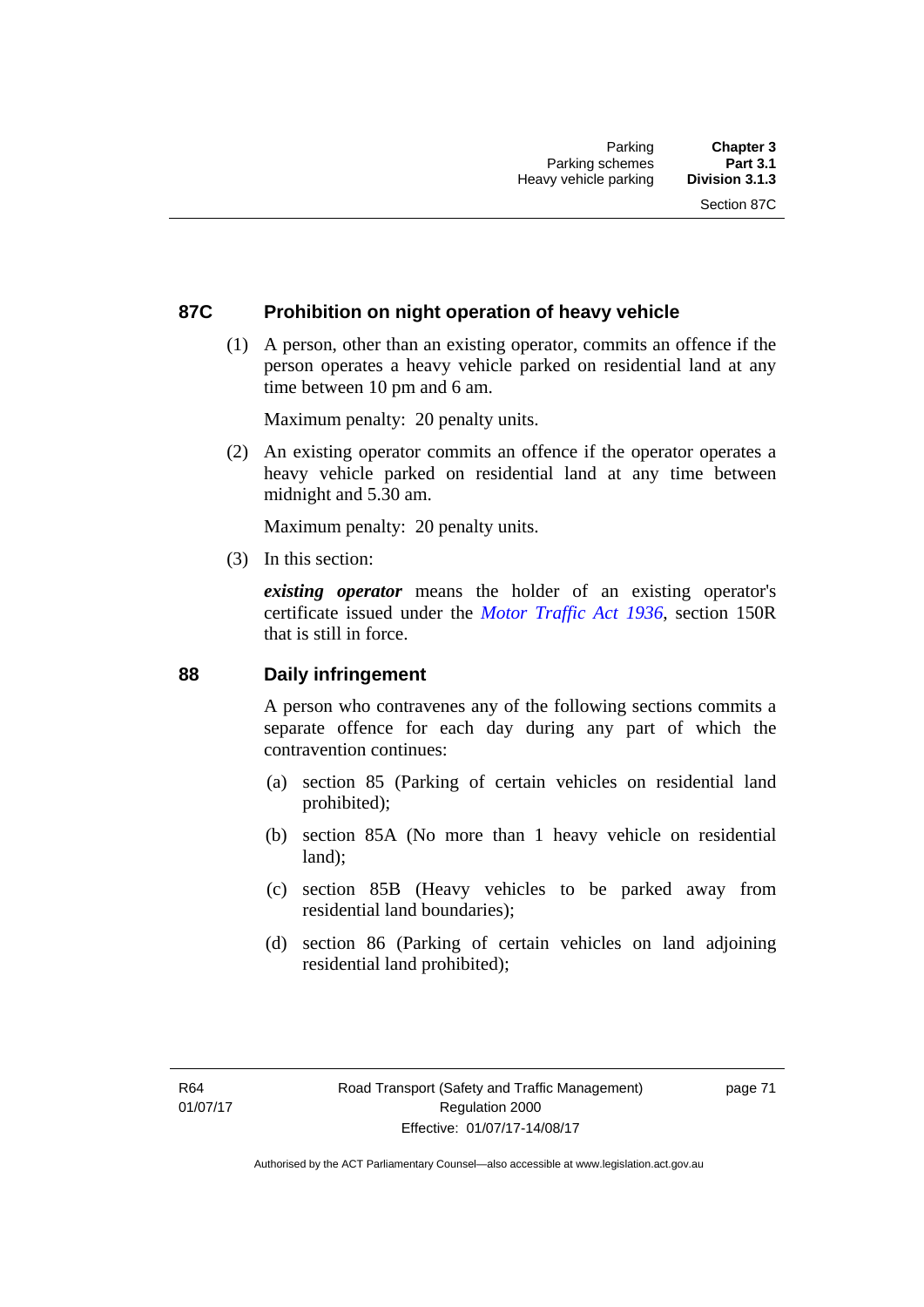- (e) section 87 (Parking of certain commercial vehicles on land with multi-unit housing);
- (f) section 87B (Heavy vehicle refrigeration units not to be operated on residential land).

### **Division 3.1.3A Heavy vehicle parking—enforcement**

### **89 Meaning of** *occupier***—div 3.1.3A**

In this division:

*occupier*, of premises, includes—

- (a) a person believed on reasonable grounds to be an occupier of the premises; and
- (b) a person apparently in charge of the premises.

### **90 Power to enter premises**

- (1) For division 3.1.3 (Heavy vehicle parking), an authorised person may—
	- (a) enter premises with the occupier's consent; or
	- (b) enter premises if the authorised person believes on reasonable grounds that—
		- (i) a heavy vehicle is parked on the premises in contravention of that division; and
		- (ii) it is necessary to enter the premises to inspect, take measurements, or record identification particulars about the vehicle.
- (2) An authorised person may, without the consent of the occupier of premises, enter land around the premises to ask for consent to enter the premises.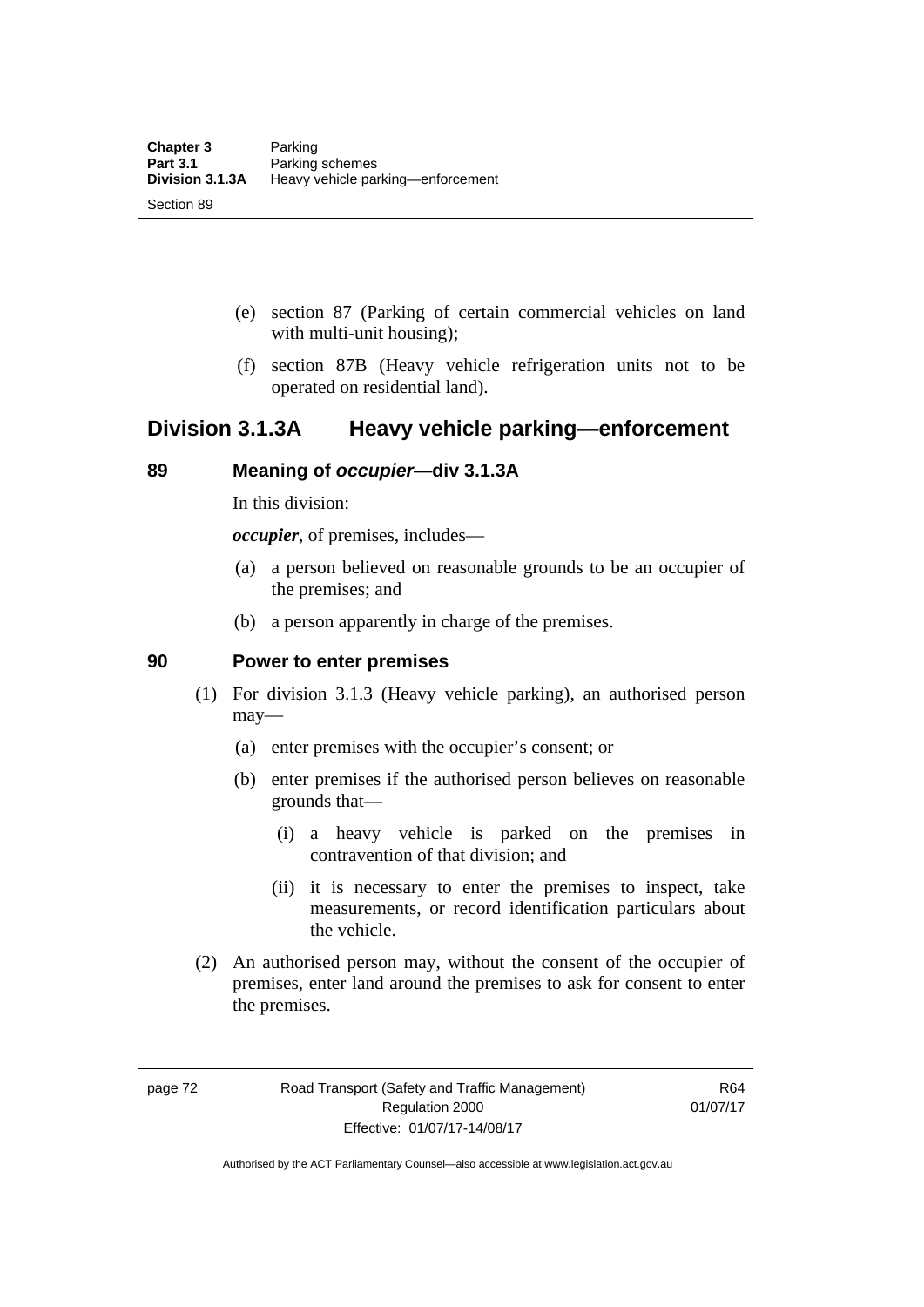- (3) An authorised person may enter premises under this section––
	- (a) for a contravention of section 87B or section 87C––at any time; and
	- (b) in any other case––between 8 am and 8 pm.

#### **91 Production of identity card**

An authorised person must not remain at premises entered under this division if the authorised person does not produce his or her identity card when asked by the occupier.

*Note* Identity cards for authorised people are provided for in the *[Road](http://www.legislation.act.gov.au/a/1999-77)  [Transport \(General\) Act 1999](http://www.legislation.act.gov.au/a/1999-77)*, s 20.

### **92 Consent to entry**

- (1) When seeking the consent of an occupier of premises to enter premises under section 90 (1) (a), an authorised person must—
	- (a) produce his or her identity card; and
	- (b) tell the occupier—
		- (i) the purpose of the entry; and
		- (ii) that consent may be refused.
- (2) If the occupier consents, the authorised person must ask the occupier to sign a written acknowledgment (an *acknowledgment of consent*)—
	- (a) that the occupier was told—
		- (i) the purpose of the entry; and
		- (ii) that consent may be refused; and
	- (b) that the occupier consented to the entry; and
	- (c) stating the time and date when consent was given.

R64 01/07/17 page 73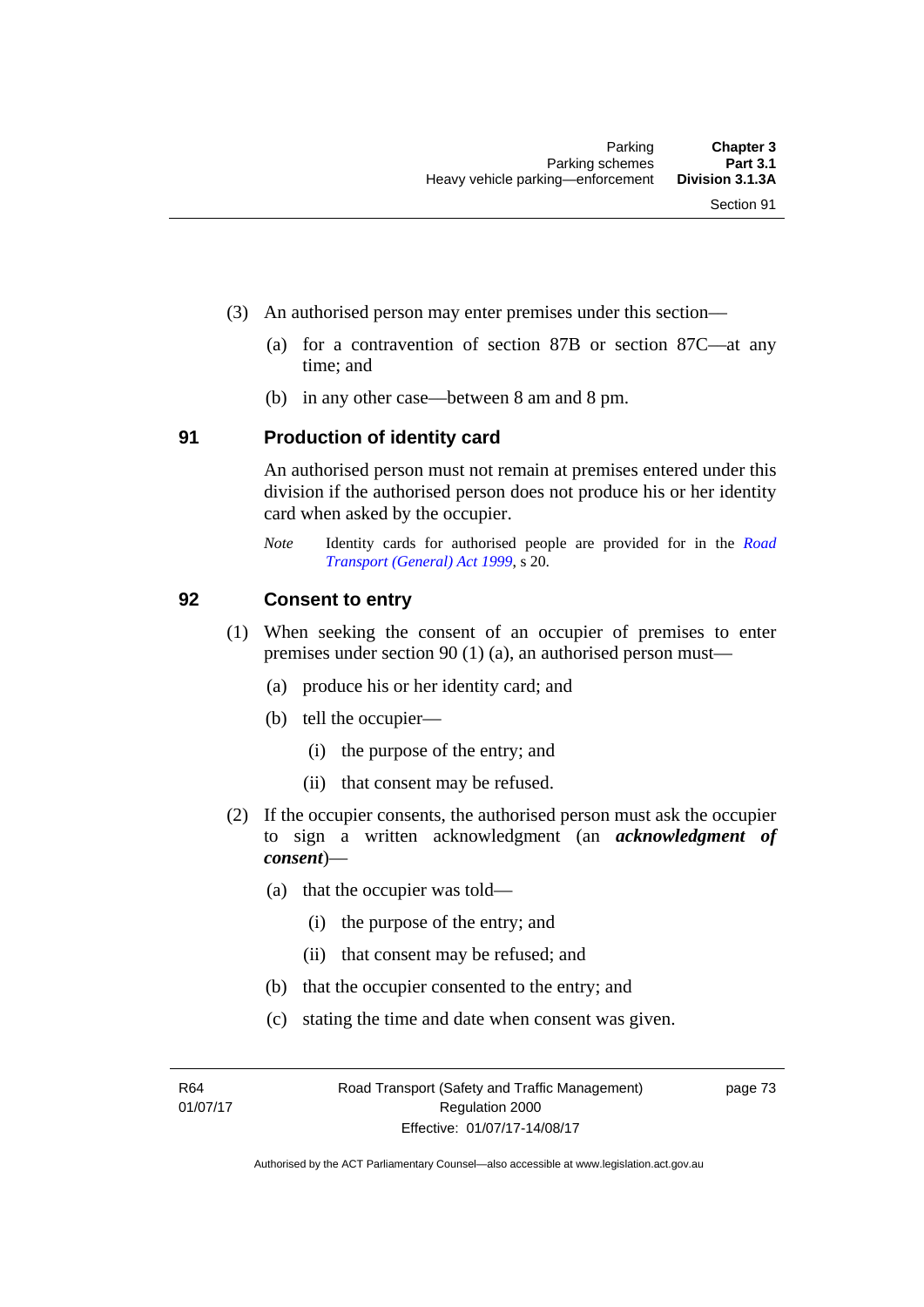- (3) If the occupier signs an acknowledgment of consent, the authorised person must immediately give a copy to the occupier.
- (4) A court must find that the occupier did not consent to entry to the premises by the authorised person under this division if—
	- (a) the question arises in a proceeding in the court whether the occupier consented to the entry; and
	- (b) an acknowledgment of consent is not produced in evidence; and
	- (c) it is not proved that the occupier consented to the entry.

#### **93 General powers on entry to premises**

- (1) An authorised person who enters premises under this division may, for division 3.1.3 (Heavy vehicle parking) and this division, do 1 or more of the following in relation to a heavy vehicle on the premises:
	- (a) inspect the vehicle (including for its identification particulars);
	- (b) take measurements;
	- (c) take photographs, films, or audio, video or other recordings;
	- (d) require the occupier, or anyone at the premises to—
		- (i) give the authorised person information; or
		- (ii) produce documents to the authorised person; or
		- (iii) give the authorised person reasonable help to exercise a power under this division.
	- *Note* The [Legislation Act](http://www.legislation.act.gov.au/a/2001-14), s 170 and s 171 deal with the application of the privilege against self incrimination and client legal privilege.
- (2) A person must take all reasonable steps to comply with a requirement made of the person under subsection (1) (d).

Maximum penalty: 20 penalty units.

page 74 Road Transport (Safety and Traffic Management) Regulation 2000 Effective: 01/07/17-14/08/17

R64 01/07/17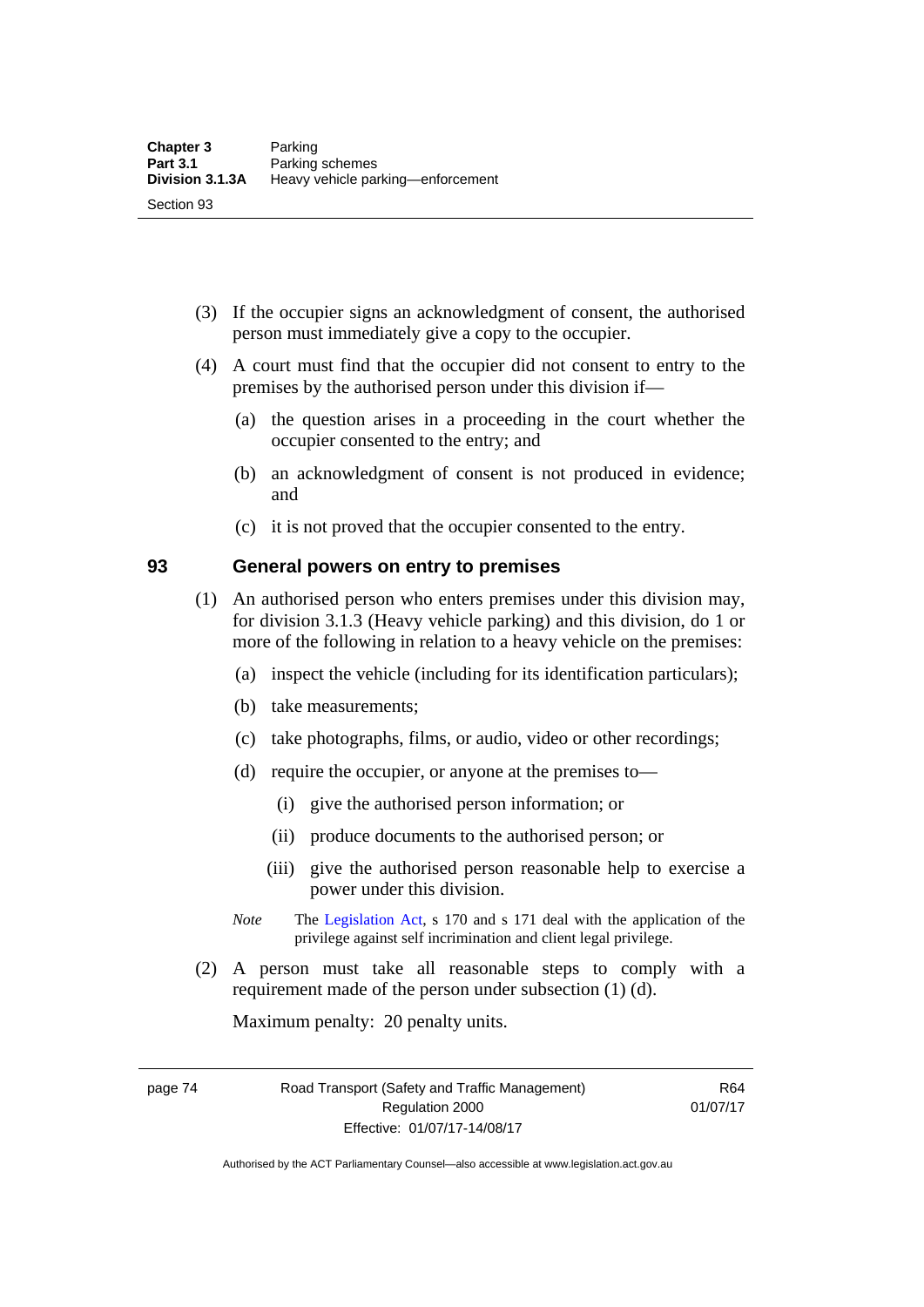### **94 Damage etc to be minimised**

- (1) In the exercise, or purported exercise, of a function under this division, an authorised person must take all reasonable steps to ensure that the authorised person, and any person assisting the authorised person, causes as little inconvenience, detriment and damage as practicable.
- (2) If an authorised person, or a person assisting an authorised person, damages anything in the exercise or purported exercise of a function under this division, the authorised person must give written notice of the particulars of the damage to the person the authorised person believes on reasonable grounds is the owner of the thing.
- (3) If the damage happens at premises entered under this division in the absence of the occupier, the notice may be given by leaving it, secured conspicuously, at the premises.

### **95 Compensation for exercise of enforcement powers**

- (1) A person may claim compensation from the Territory if the person suffers loss or expense because of the exercise, or purported exercise, of a function under this division by an authorised person or a person assisting an authorised person.
- (2) Compensation may be claimed and ordered in a proceeding for—
	- (a) compensation brought in a court of competent jurisdiction; or
	- (b) an offence against this regulation brought against the person making the claim for compensation.
- (3) A court may order the payment of reasonable compensation for the loss or expense only if satisfied that it is just to make the order in the circumstances of the particular case.
- (4) A regulation may prescribe matters that may, must or must not be taken into account by the court in considering whether it is just to make the order.

page 75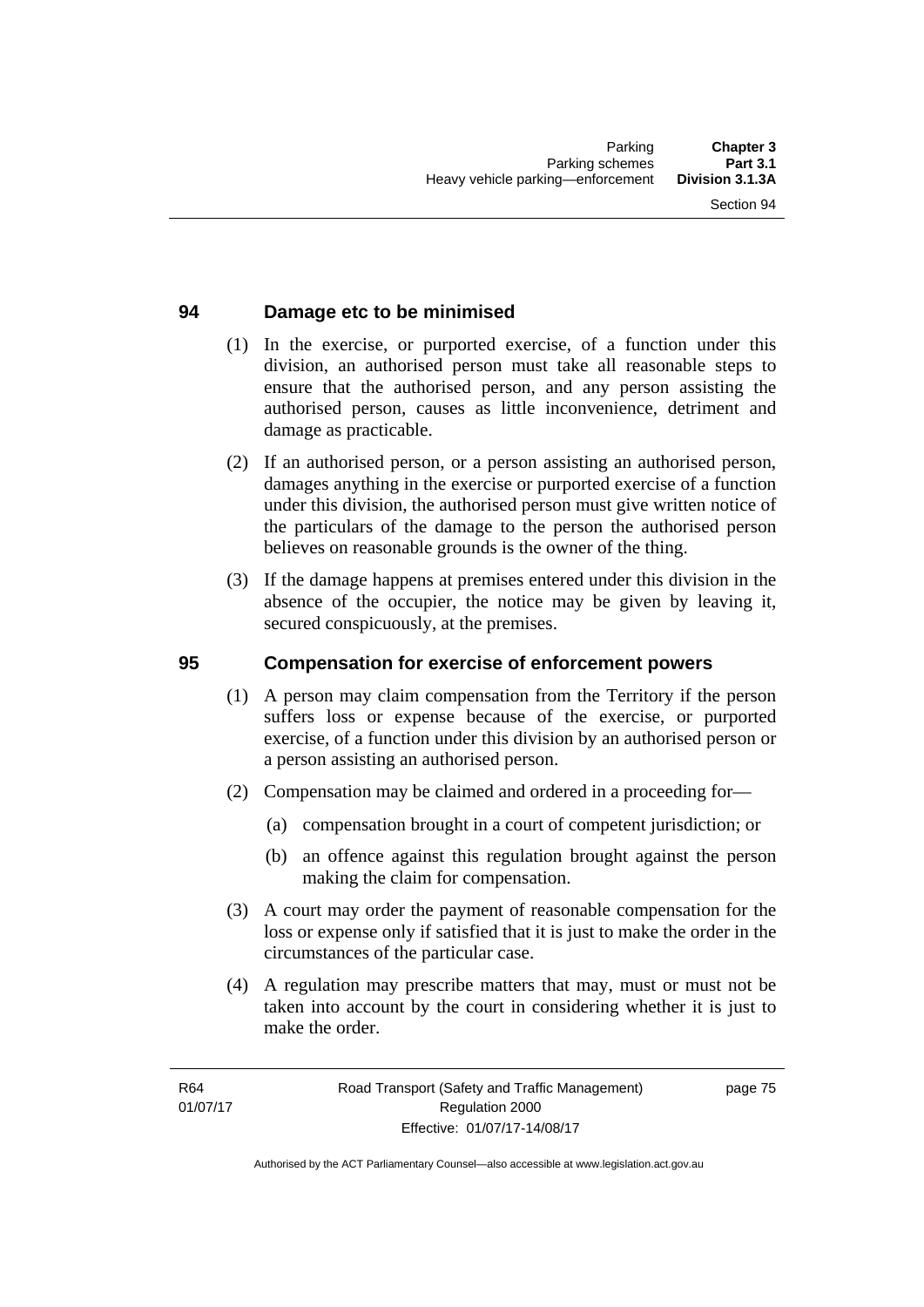## **Division 3.1.4 Miscellaneous**

### **97A Other powers to provide pay parking**

- (1) This part does not affect any other power of a parking authority to provide for parking on land within its area of operations.
- (2) A parking authority may exercise a power under this part in relation to land that it does not own only with the consent of the owner of the land.
- (3) Consent may be given subject to conditions, including conditions about the length and withdrawal of the consent.
- (4) Subject to the conditions of the consent, the consent may be withdrawn only after reasonable notice.
- (5) In this section:

*owner*, of land, includes lessee of land.

#### **98 Overlapping schemes**

- (1) This part does not prevent the road transport authority or a parking authority from establishing and operating a pay parking scheme on the same length of road, or in the same area, where it is operating a different pay parking scheme.
- (2) The road transport authority or a parking authority may not recover the fee fixed for the parking of a vehicle in a metered space or ticket parking area if any other applicable parking fee has been paid for parking the vehicle in the space or area.

### **98A Income from ticket parking scheme**

- (1) All fees collected by a parking authority from the operation of a ticket parking scheme belong to the parking authority.
- (2) Any surplus arising from the operation of a ticket parking scheme may be applied at the discretion of the parking authority.

page 76 Road Transport (Safety and Traffic Management) Regulation 2000 Effective: 01/07/17-14/08/17

R64 01/07/17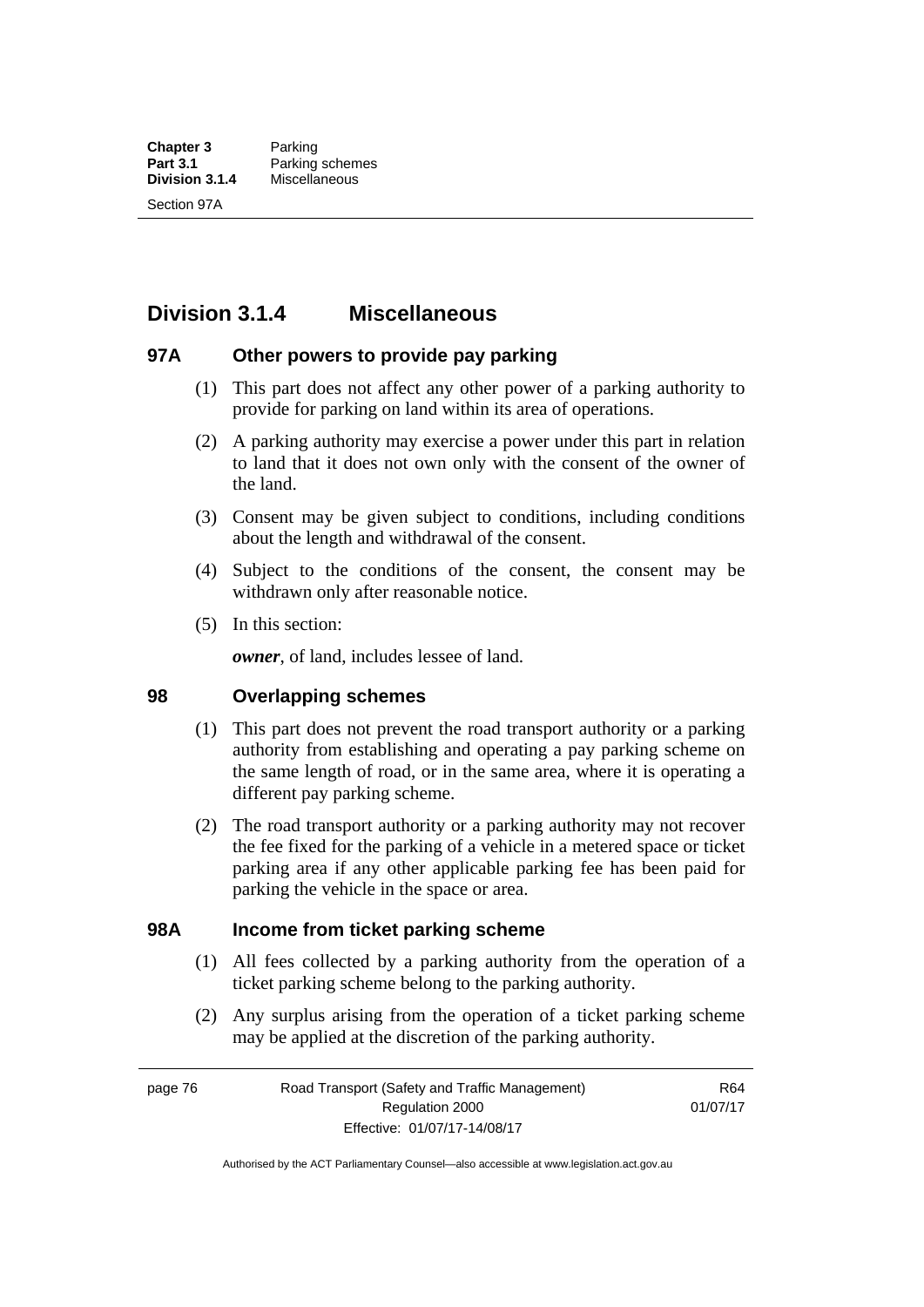### **98B Costs of ticket parking scheme**

The costs of administering a ticket parking scheme operated by a parking authority under section 76A are to be borne by the parking authority.

### **99 Trailers not separately chargeable**

A separate parking fee is not required to be paid for a trailer towed by another vehicle.

R64 01/07/17 Road Transport (Safety and Traffic Management) Regulation 2000 Effective: 01/07/17-14/08/17

page 77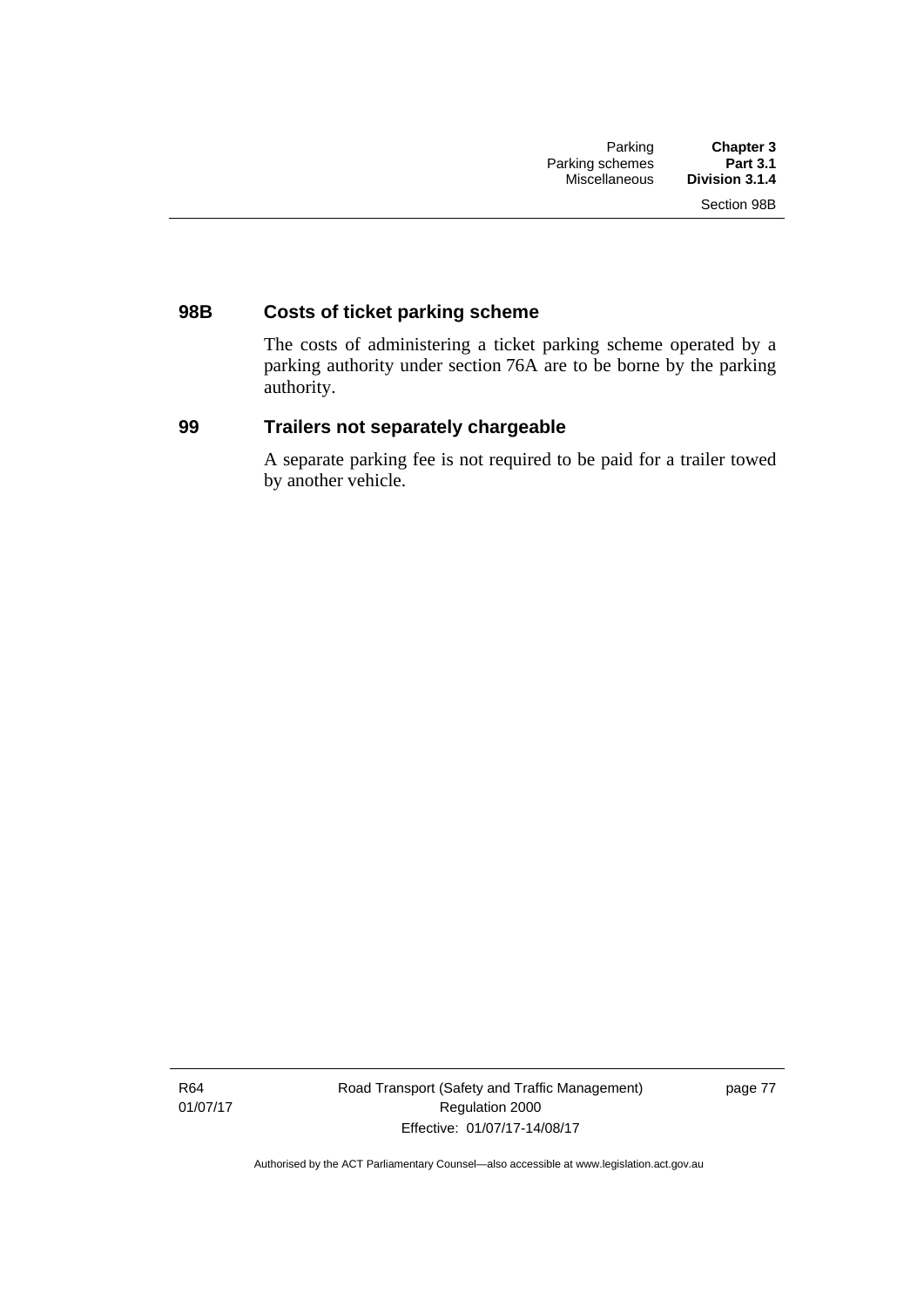# **Part 3.2 Parking permits and mobility parking scheme authorities**

### **100 Parking permits**

- (1) The road transport authority may issue a permit (a *parking permit*) of a kind mentioned in subsection (2) authorising the parking of a vehicle, without charge, on a length of road or in an area designated by a *permit zone sign* for use by holders of that kind of parking permit.
- (2) The parking permit may be of 1 or more of the following kinds:
	- (a) a business parking permit;
	- (b) a commuter parking permit;
	- (c) a loading zone permit;
	- (d) a resident parking permit;
	- (e) a resident's visitor parking permit;
	- (f) a special event parking permit;
	- (g) any other kind declared by the road transport authority for this section.
- (3) The parking permit may be issued subject to conditions.
- (4) The parking permit—
	- (a) must state when it expires; and
	- (b) may state anything else that the road transport authority considers appropriate.

#### **Examples for par (b)**

- 1 the length of road or area to which the permit applies
- 2 any conditions to which the permit is subject

page 78 Road Transport (Safety and Traffic Management) Regulation 2000 Effective: 01/07/17-14/08/17

R64 01/07/17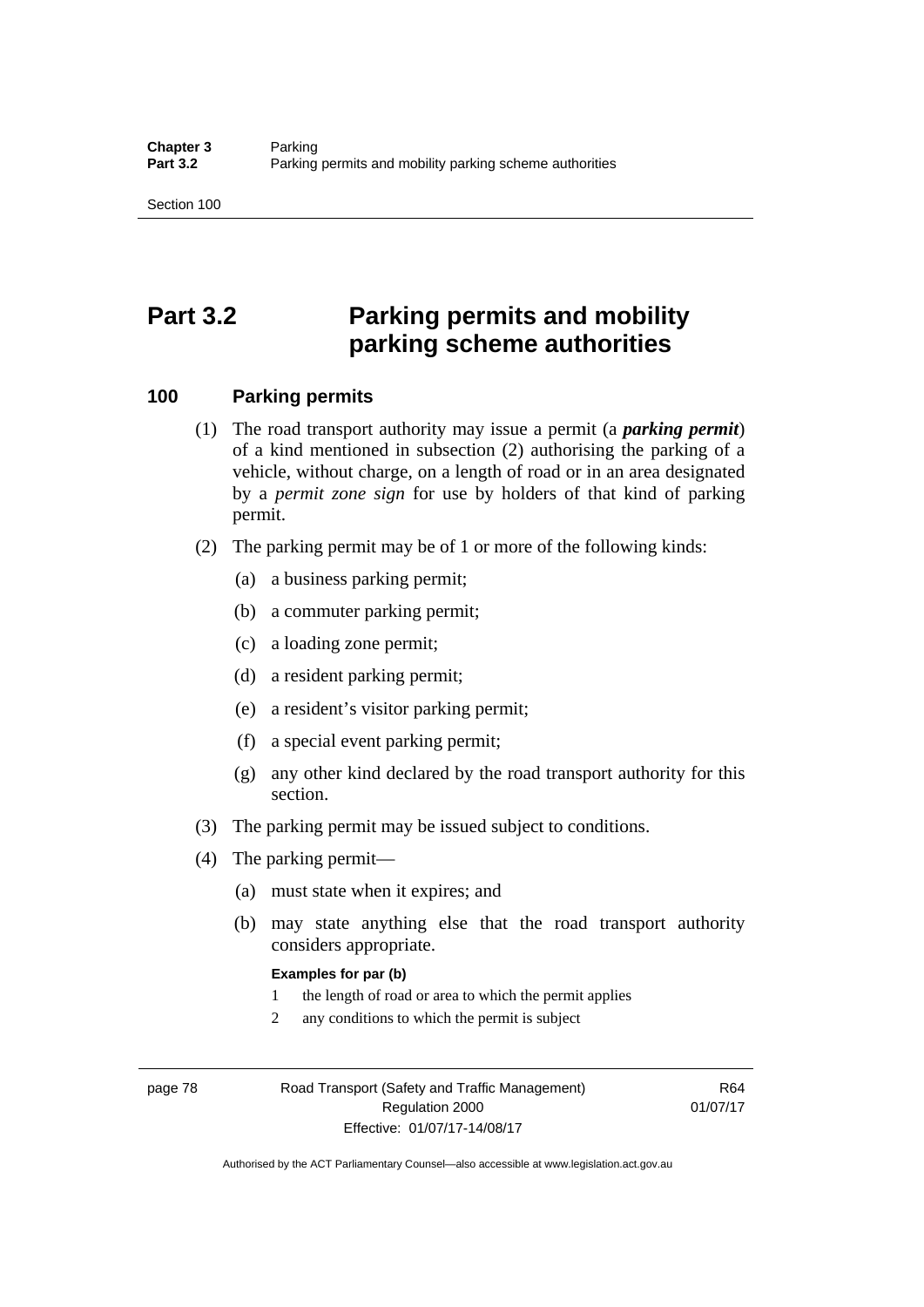- 3 the maximum period which a vehicle may be parked in a designated area under the permit
- 4 the name or address of the person to whom it is issued
- *Note* An example is part of the regulation, is not exhaustive and may extend, but does not limit, the meaning of the provision in which it appears (see [Legislation Act,](http://www.legislation.act.gov.au/a/2001-14) s 126 and s 132).
- (5) The holder of a permit may surrender the permit by returning it to the road transport authority.
- (6) A declaration under subsection  $(2)$  (g) is a notifiable instrument.

*Note* A notifiable instrument must be notified under the [Legislation Act](http://www.legislation.act.gov.au/a/2001-14).

#### **101 Mobility parking scheme authorities**

- (1) The road transport authority may issue a mobility parking scheme authority—
	- (a) for use by a person with a disability; or
	- (b) for use by an entity for the transport of people with disabilities.
- (2) A mobility parking scheme authority may be issued subject to conditions.
- (3) A mobility parking scheme authority—
	- (a) must include a people with disabilities symbol; and
	- (b) must state when it expires; and
	- (c) may state anything else that the road transport authority considers appropriate.
	- *Note 1 People with disabilities symbol* is defined in the [ARR,](http://www.legislation.act.gov.au//ni/db_37271/default.asp) dict.
	- *Note 2* For parking by mobility parking scheme authority holders, see s 15 and [ARR,](http://www.legislation.act.gov.au//ni/db_37271/default.asp) r 206.

page 79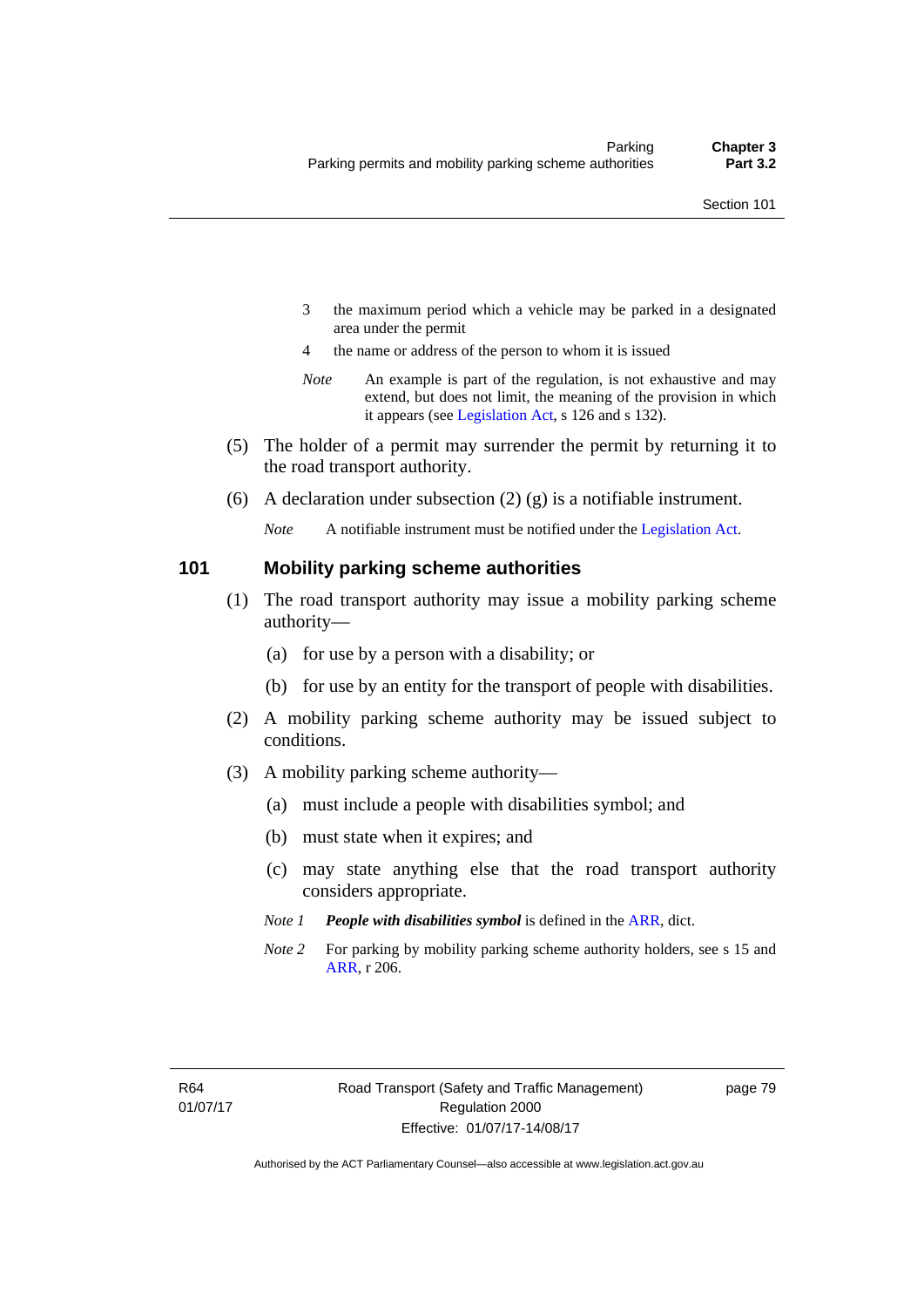### **101A Parking permits and mobility parking scheme authorities—cancellation**

- (1) This section applies if the road transport authority proposes to cancel (the *proposed action*) a parking permit or mobility parking scheme authority.
- (2) The road transport authority must give the person to whom the parking permit or mobility parking scheme authority was issued a written notice stating—
	- (a) the proposed action; and
	- (b) an explanation for the proposed action; and
	- (c) that the person may, within 14 days after the day the person receives the notice, give a written response to the authority about the notice.
- (3) In deciding whether to take the proposed action, the road transport authority must consider any response given to the authority in accordance with the notice.
- (4) The road transport authority must give the person written notice of the authority's decision.
- (5) If the road transport authority decides to take the proposed action, the authority's decision takes effect the day after the day when notice of the decision is given to the person or, if the notice states a later date of effect, that date.

page 80 Road Transport (Safety and Traffic Management) Regulation 2000 Effective: 01/07/17-14/08/17

R64 01/07/17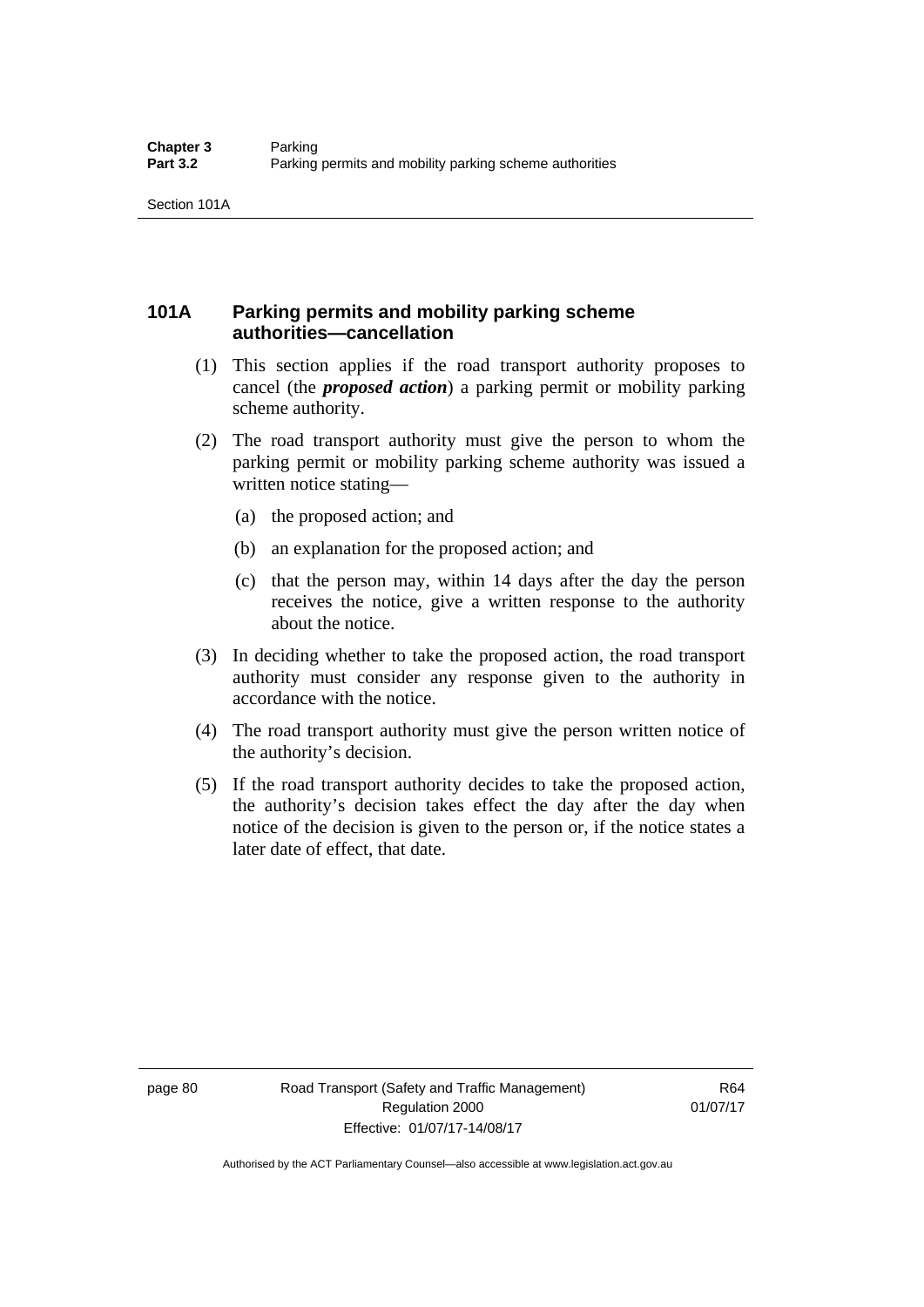### **101B Parking permits and mobility parking scheme authorities—return when cancelled**

If a parking permit or mobility parking scheme authority is cancelled under section 101A, the person to whom the parking permit or mobility parking scheme authority was issued must return the permit or authority to the road transport authority as soon as practicable but no later than 21 days after the date of effect of the cancellation of the permit or authority.

Maximum penalty: 20 penalty units.

R64 01/07/17 Road Transport (Safety and Traffic Management) Regulation 2000 Effective: 01/07/17-14/08/17

page 81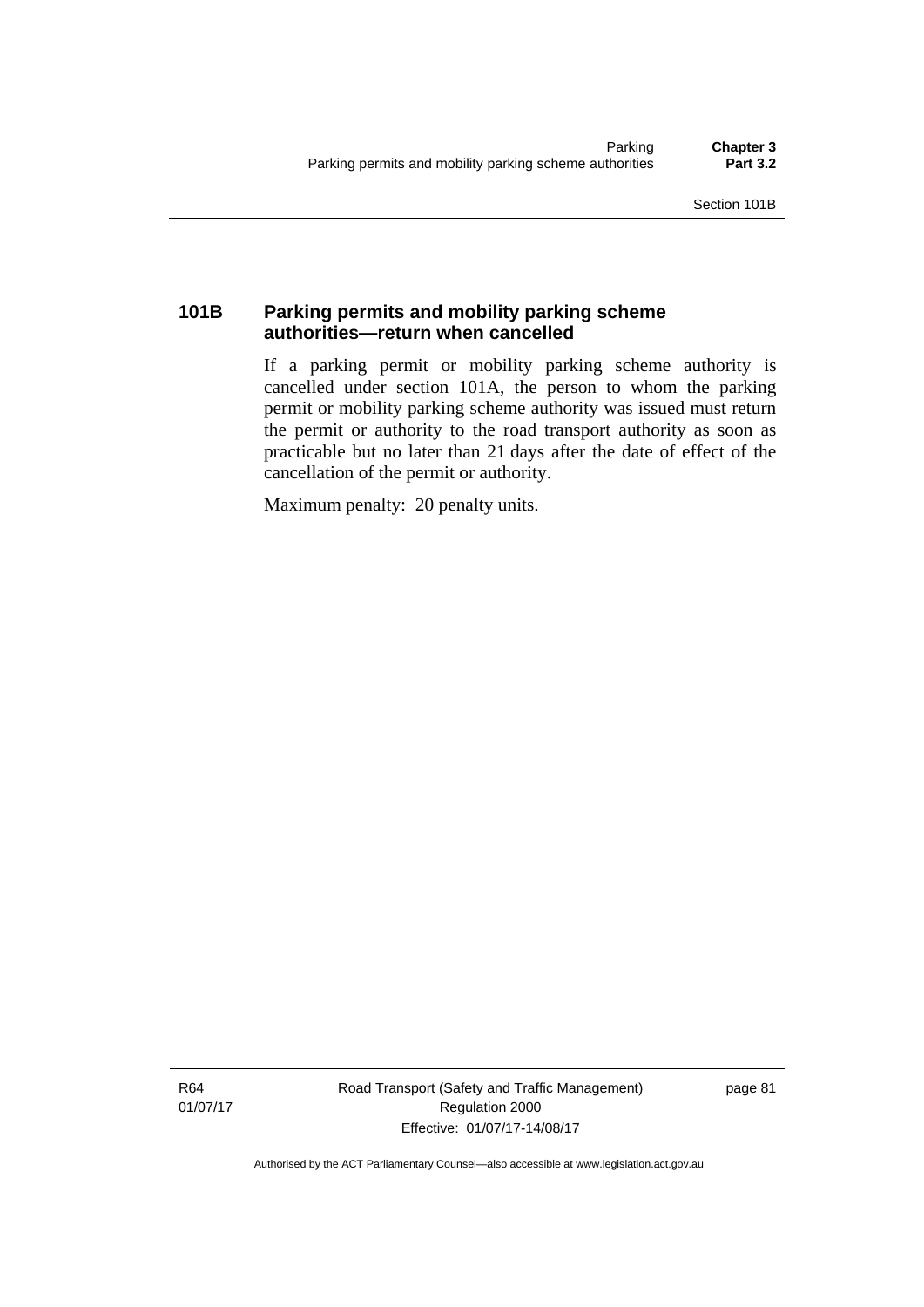**Chapter 3** Parking<br>**Part 3.3** Parking Parking—other provisions

## **Part 3.3 Parking—other provisions**

### **101C Marking tyres by parking inspectors**

A police officer or authorised person may mark the tyres on a vehicle using crayon, chalk or a similar substance as far as is reasonably necessary for the purpose of enforcing a provision of an Act relating to the regulation or prohibition of the parking of vehicles.

page 82 Road Transport (Safety and Traffic Management) Regulation 2000 Effective: 01/07/17-14/08/17

R64 01/07/17

*Note* A reference to an Act includes a reference to the statutory instruments made or in force under the Act, including a regulation (see [Legislation](http://www.legislation.act.gov.au/a/2001-14)  [Act](http://www.legislation.act.gov.au/a/2001-14), s 104).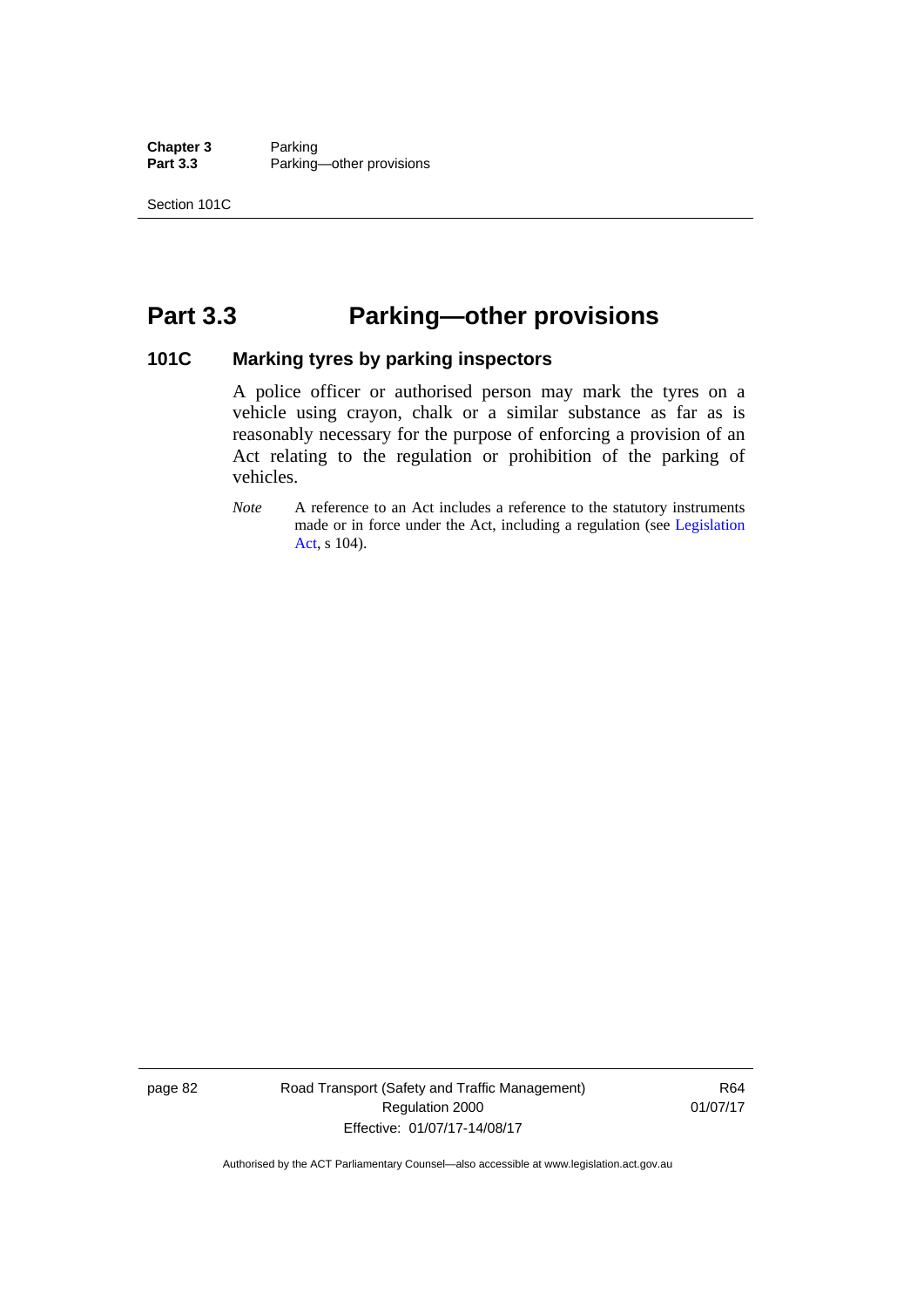# **Chapter 4 Traffic offence detection devices**

#### **102 Definitions—ch 4**

In this chapter:

*approved police speedometer* means a speedometer approved under section 103A (Approval of police vehicle speedometers).

*digital camera detection device* means a camera detection device known as—

- (a) Gatsometer Digital Radar Camera System (DRCS) that includes, as a component, a radar speed measuring device; or
- (b) LaserCam 2000 that includes, as a component, a laser speed measuring device; or
- (c) LaserCam NT that includes, as a component, a laser speed measuring device; or
- (d) VITRONIC PoliScan SPEED M1 HP that includes, as a component, a laser speed measuring device; or
- (e) VITRONIC PoliScan FM1 that includes, as a component, a laser speed measuring device.

*fixed camera detection device* means a camera detection device known as—

- (a) Centaur 2000 that includes, as a component, a piezo strip speed measuring device; or
- (b) Gatsometer Digital Radar Camera System (DRCS) that includes, as a component, a radar speed measuring device; or
- (c) Gatsometer Traffic Camera Digital (GTC-D) that includes, as a component, a loop detector speed measuring device; or

R64 01/07/17 page 83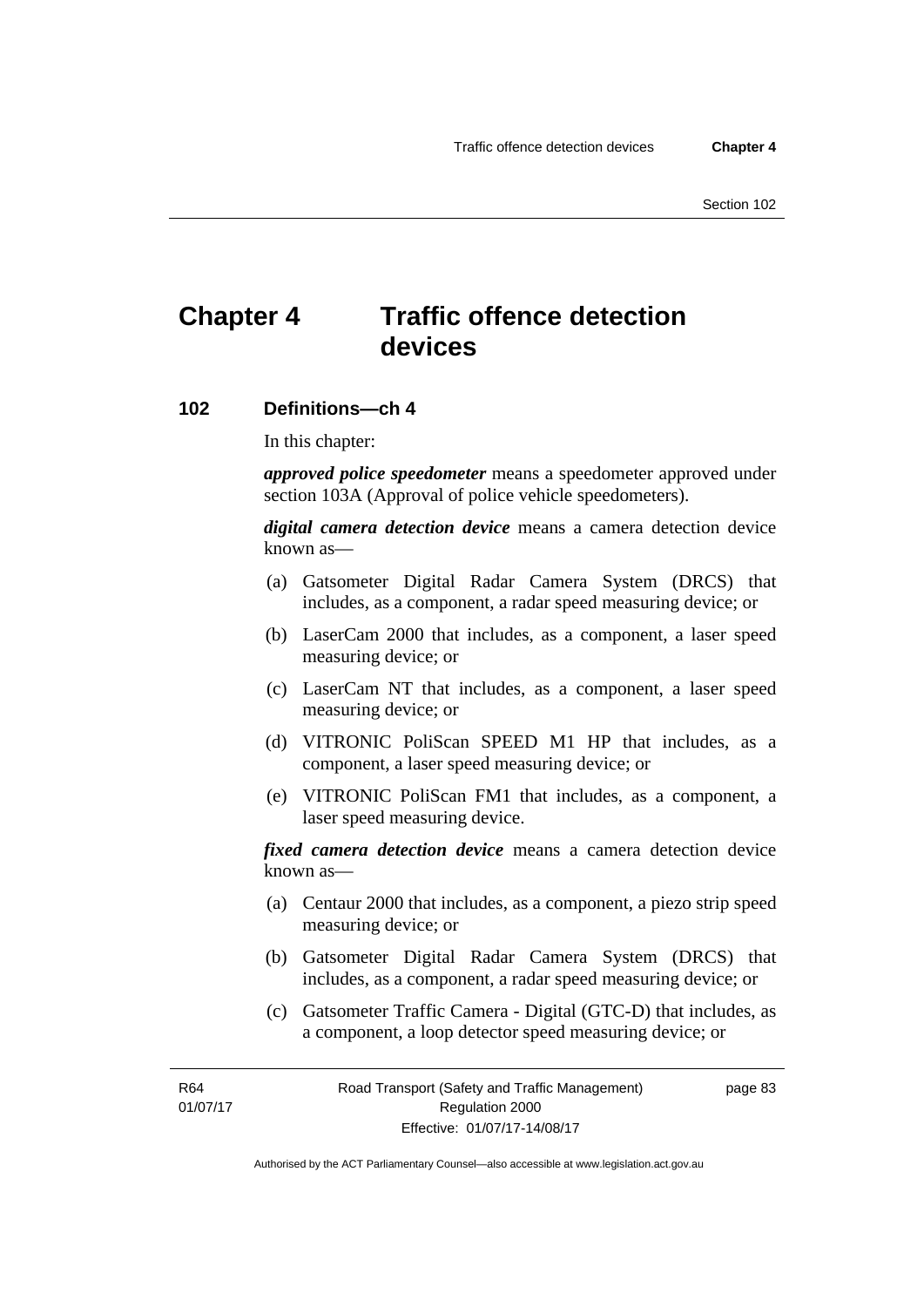- (d) Gatsometer Traffic Camera (GTC-GS11) that includes, as a component, a loop detector speed measuring device; or
- (e) Gatsometer Traffic Camera (T-series) (GT20) that includes, as a component, a radar speed measuring device or a loop detector speed measuring device; or
- (f) Gatsometer Multi Camera System (MCS) that includes, as a component, a loop detector speed measuring device.

*laser speed measuring device* means a speed measuring device known as—

- (a) Laser Technology Inc. LTI 20-20 Marksman (or Laser Technology Inc. LTI 20/20 Marksman); or
- (b) Laser Technology Inc. LTI 20-20 UltraLyte (or Laser Technology Inc. LTI 20/20 UltraLyte); or
- (c) Laser Technology Inc. LTI 20-20 UltraLyte LR (or Laser Technology Inc. LTI 20/20 UltraLyte LR); or
- (d) Laser Technology Inc. LTI 20-20 UltraLyte Compact (or Laser Technology Inc. LTI 20/20 UltraLyte Compact); or
- (e) Laser Technology Inc. LTI 20-20 SE (or Laser Technology Inc LTI 20/20 SE); or
- (f) Laser Technology Inc. LTI 20-20 TruSpeed (or Laser Technology Inc. LTI 20/20 TruSpeed); or
- (g) VITRONIC PoliScan SPEED M1 HP; or
- (h) VITRONIC PoliScan FM1.

*loop detector speed measuring device* means a speed measuring device known as the Gatsometer Loop Detector (GLD4-2S).

*piezo strip speed measuring device* means a speed measuring device known as Truvelo M4 MPC.

page 84 Road Transport (Safety and Traffic Management) Regulation 2000 Effective: 01/07/17-14/08/17

R64 01/07/17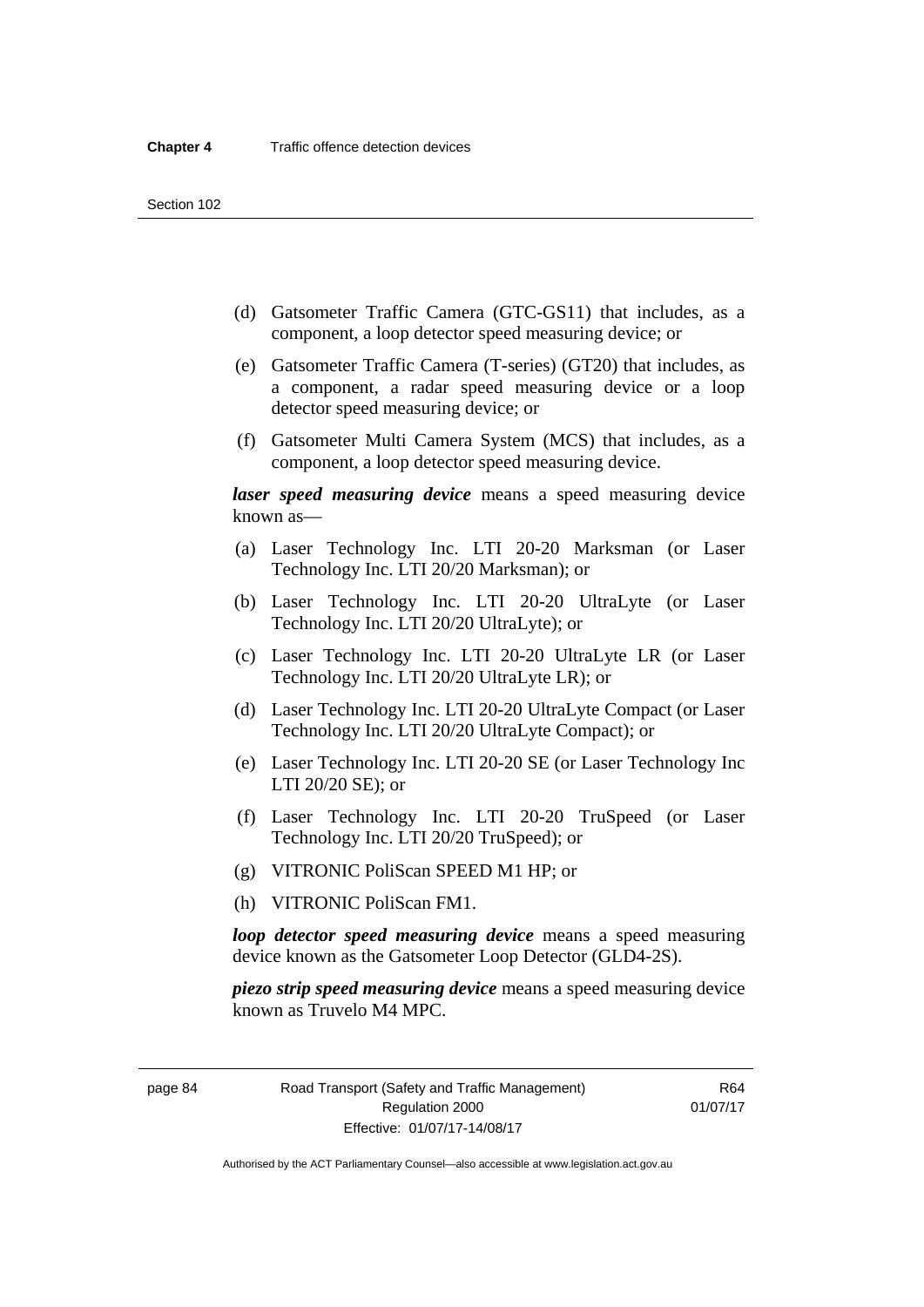*radar speed measuring device* means a speed measuring device known as—

- (a) Applied Concepts Inc. Stalker Dual; or
- (b) Gatsometer RT3 tracking radar; or
- (c) Gatsometer RT4 tracking radar; or
- (d) Gatsometer Radar 24; or
- (e) Kustom Signals, Inc. Silver Eagle; or
- (f) Kustom Signals, Inc. Silver Eagle II; or
- (g) Kustom Signals, Inc. Raptor RP-1.

*security checksum*, for an electronic file, means the number (whether numerals or numerals and letters) produced by the application of an algorithm to the contents of an electronic file or a copy of the file.

#### *testing authority* means—

- (a) a department of electrical or electronic engineering at a university in Australia; or
- (b) the National Measurement Institute under the *[National](http://www.comlaw.gov.au/Series/C2004A07405)  [Measurement Act 1960](http://www.comlaw.gov.au/Series/C2004A07405)* (Cwlth); or
- (c) an entity that is accredited by the National Association of Testing Authorities to test traffic offence detection devices; or
- (d) Technical Services, Australian Federal Police, Canberra; or
- (e) for an approved police speedometer—an entity approved in writing by the chief police officer to test approved police speedometers.
- *Note* An entity includes an individual, see the [Legislation Act,](http://www.legislation.act.gov.au/a/2001-14) dict, pt 1, def of *entity*.

page 85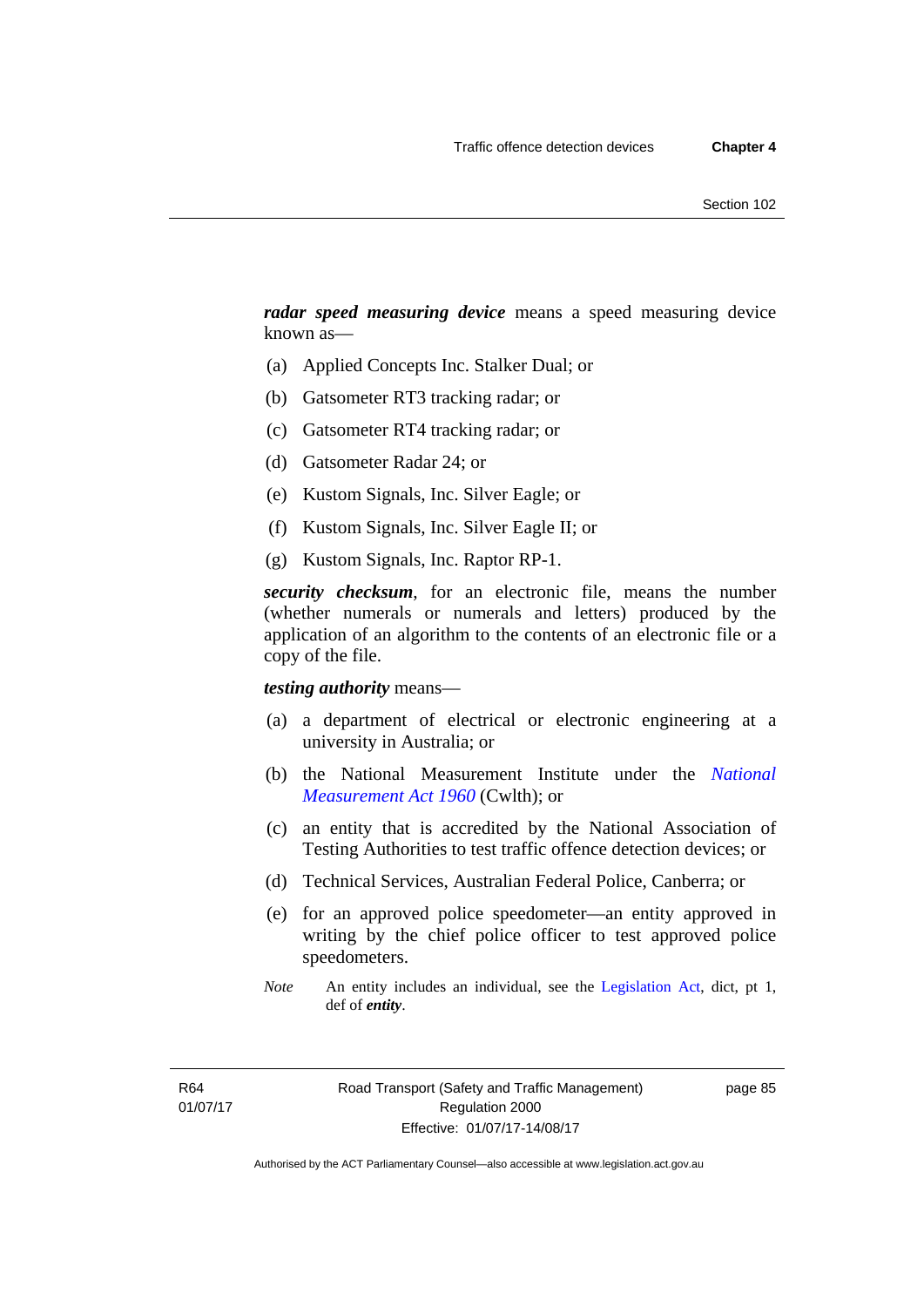### **103 Approved traffic offence detection devices**

- (1) For the [Act](http://www.legislation.act.gov.au/a/1999-80/default.asp), dictionary, definition of *approved camera detection device*, each digital camera detection device and fixed camera detection device is approved.
- (2) For the [Act,](http://www.legislation.act.gov.au/a/1999-80/default.asp) dictionary, definition of *approved speed measuring device*, each laser speed measuring device, loop detector speed measuring device, piezo strip speed measuring device, radar speed measuring device and approved police speedometer is approved.
- (3) For the [Act](http://www.legislation.act.gov.au/a/1999-80/default.asp), dictionary, definition of *approved average speed detection system*, the P482 dual-camera automatic number plate recognition system manufactured by PIPS Technology Ltd, that is used with SpeedPoints matching software, is approved.

### **103A Approval of police vehicle speedometers**

- (1) For section 102, definition of *approved police speedometer*, the chief police officer may approve a kind of speedometer that is fitted to a motor vehicle driven by a police officer for measuring the speed at which vehicles are being driven.
- (2) An approval is a notifiable instrument.

*Note* A notifiable instrument must be notified under the [Legislation Act](http://www.legislation.act.gov.au/a/2001-14).

### **103B Average speed detection systems—Act, s 22AA, s 23B and s 24 (2)**

- (1) For the [Act](http://www.legislation.act.gov.au/a/1999-80/default.asp), section 22AA, definition of *average speed limit*, the average speed limit for the road between 2 detection points mentioned in an item in table 103B, column 2 is the speed mentioned in column 6 for the item.
- (2) For the [Act](http://www.legislation.act.gov.au/a/1999-80/default.asp), section 22AA, definition of *detection point*, the points mentioned in table 103B, column 2 are prescribed.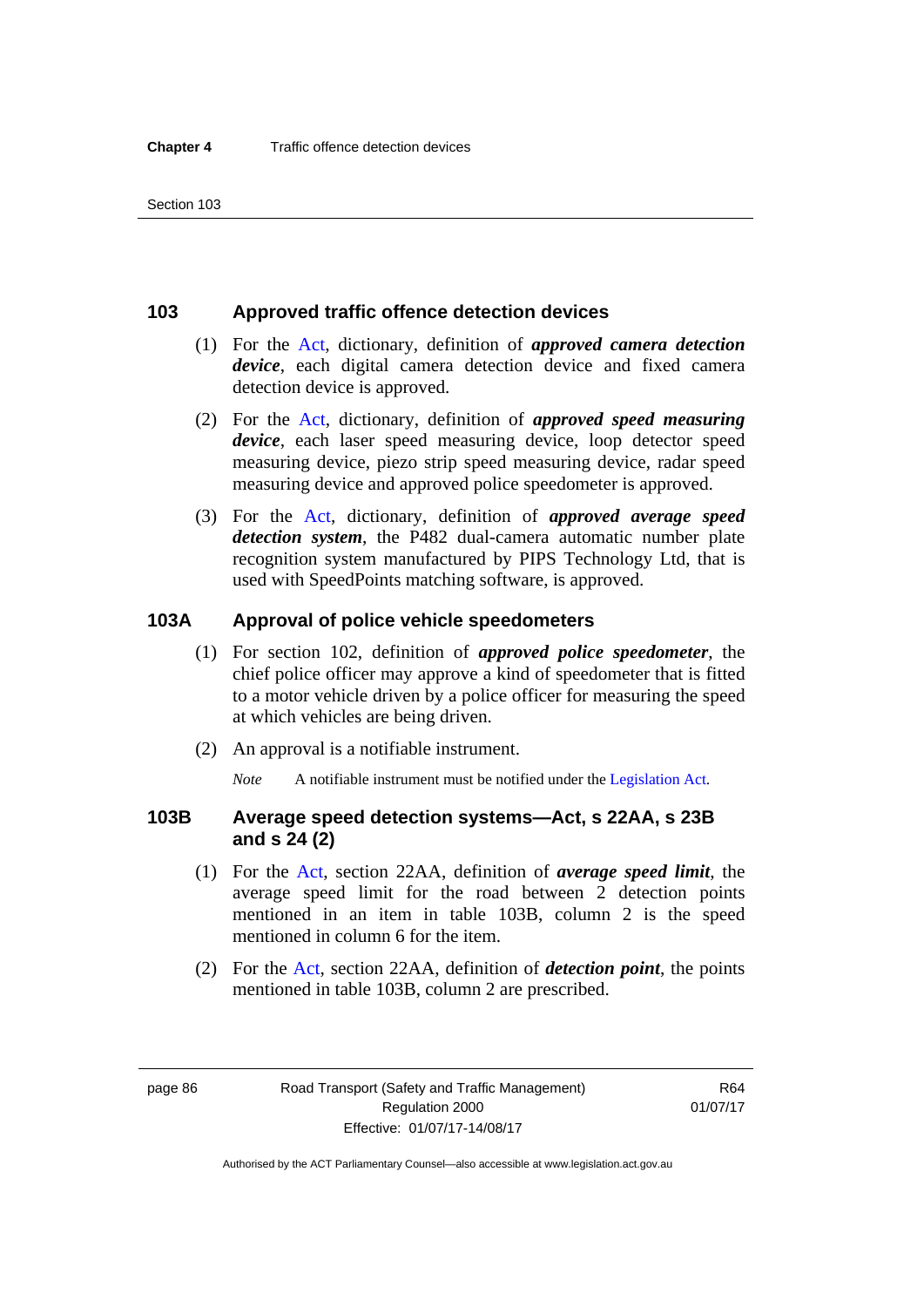- (3) For the [Act](http://www.legislation.act.gov.au/a/1999-80/default.asp), section 22AA, definition of *shortest practicable distance*, the distance mentioned in an item in table 103B, column 3 is the shortest practicable distance between the 2 detection points mentioned in column 2 for the item.
- (4) For the [Act,](http://www.legislation.act.gov.au/a/1999-80/default.asp) section 23B (a), definition of *shortest practicable route*, the route mentioned in an item in table 103B, column 4 is the route used to work out the shortest practicable distance mentioned in column 3 for the item.
- (5) For the [Act](http://www.legislation.act.gov.au/a/1999-80/default.asp), section 23B (b), the minimum time that a vehicle's driver could take to drive the vehicle on the route mentioned in an item in table 103B, column 4 is the time mentioned in column 5 for the item.
- (6) In this section:

*ACT Standard Grid Coordinates*—see the *[Surveyors](http://www.legislation.act.gov.au/di/2010-267/default.asp)  [\(Surveyor-General\) Practice Directions 2010 \(No 2\)](http://www.legislation.act.gov.au/di/2010-267/default.asp)* (DI2010-267), schedule 2.

*AHD*—see the *[Surveyors \(Surveyor-General\) Practice Directions](http://www.legislation.act.gov.au/di/2010-267/default.asp)  [2010 \(No 2\)](http://www.legislation.act.gov.au/di/2010-267/default.asp)* (DI2010-267), direction 5 (Definitions).

R64 01/07/17 page 87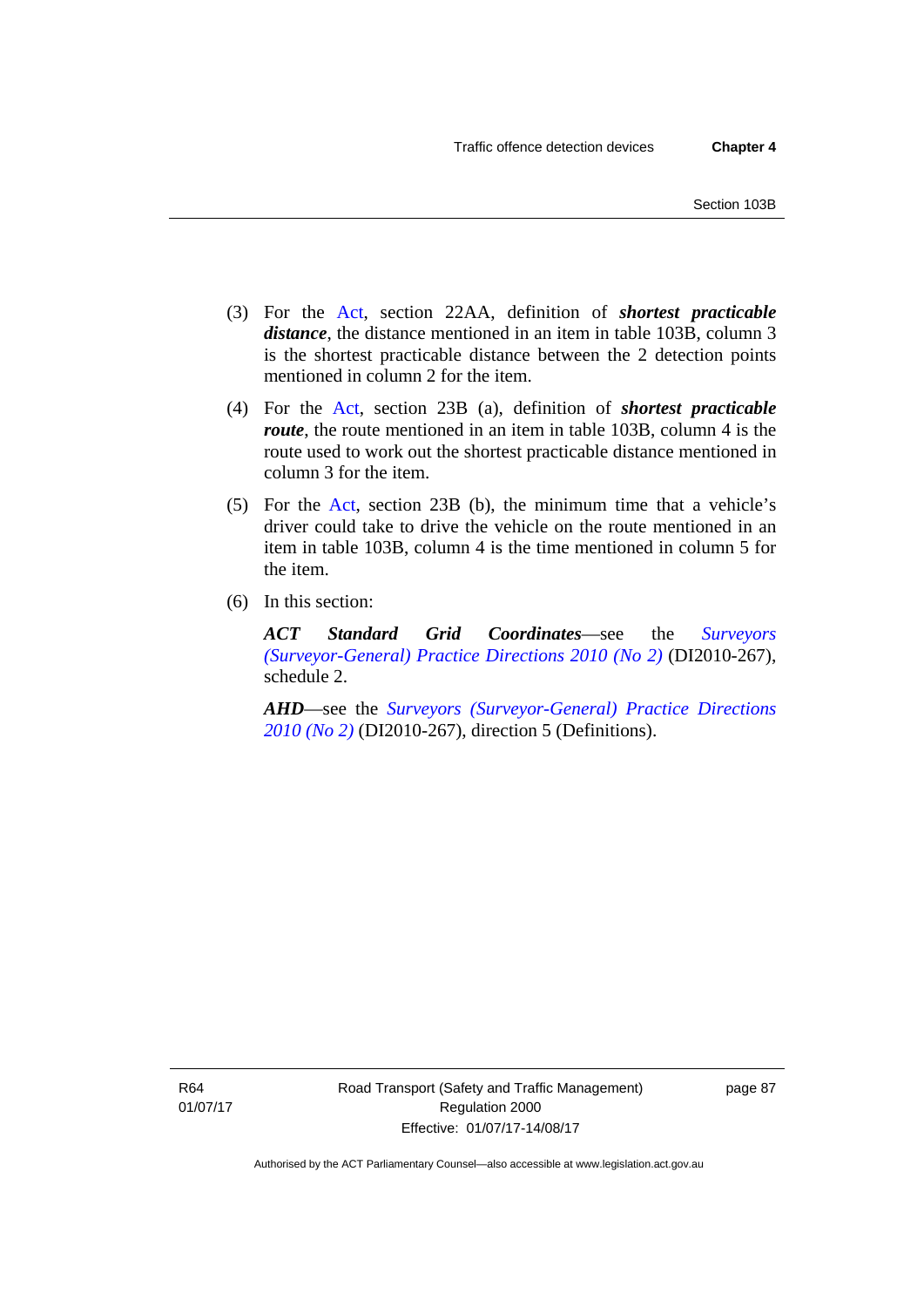#### Section 103B

#### **Table 103B**

| column 1       | column <sub>2</sub>                                                                                                                                                                                                        | column 3                            | column 4                                                                                                                                                                                                    | column 5                     | column 6                  |
|----------------|----------------------------------------------------------------------------------------------------------------------------------------------------------------------------------------------------------------------------|-------------------------------------|-------------------------------------------------------------------------------------------------------------------------------------------------------------------------------------------------------------|------------------------------|---------------------------|
| item           | detection<br>points                                                                                                                                                                                                        | shortest<br>practicable<br>distance | shortest<br>practicable<br>route                                                                                                                                                                            | minimum<br>time<br>(seconds) | average<br>speed<br>limit |
| $\mathbf{1}$   | <b>ACT</b> Standard<br>Grid<br>Coordinates<br>208876.18<br>East,<br>596541.65<br>North, AHD<br>629.88 Level<br><b>ACT</b> Standard<br>Grid<br>Coordinates<br>211361.44<br>East.<br>596864.50<br>North, AHD<br>644.45 Level | 2.7081km<br>(westbound)             | Hindmarsh<br>Drive<br>(westbound),<br>starting west<br>of the<br>intersection of<br>Dalrymple<br>Street and<br>Mugga Lane<br>and ending<br>north-east of<br>Tyagarah<br><b>Street</b>                       | 121.8645<br>(westbound)      | 80km/h                    |
| $\overline{2}$ | <b>ACT</b> Standard<br>Grid<br>Coordinates<br>208912.50<br>East,<br>596591.35<br>North, AHD<br>629.42 Level<br><b>ACT</b> Standard<br>Grid<br>Coordinates<br>211418.53<br>East,<br>596883.22<br>North, AHD<br>641.25 Level | 2.7146km<br>(eastbound)             | Hindmarsh<br>Drive<br>(eastbound),<br>starting<br>north-east of<br><b>Palmer Street</b><br>near Tyagarah<br>Street and<br>ending west of<br>the<br>intersection of<br>Dalrymple<br>Street and<br>Mugga Lane | 122.157<br>(eastbound)       | 80km/h                    |

page 88 Road Transport (Safety and Traffic Management) Regulation 2000 Effective: 01/07/17-14/08/17

R64 01/07/17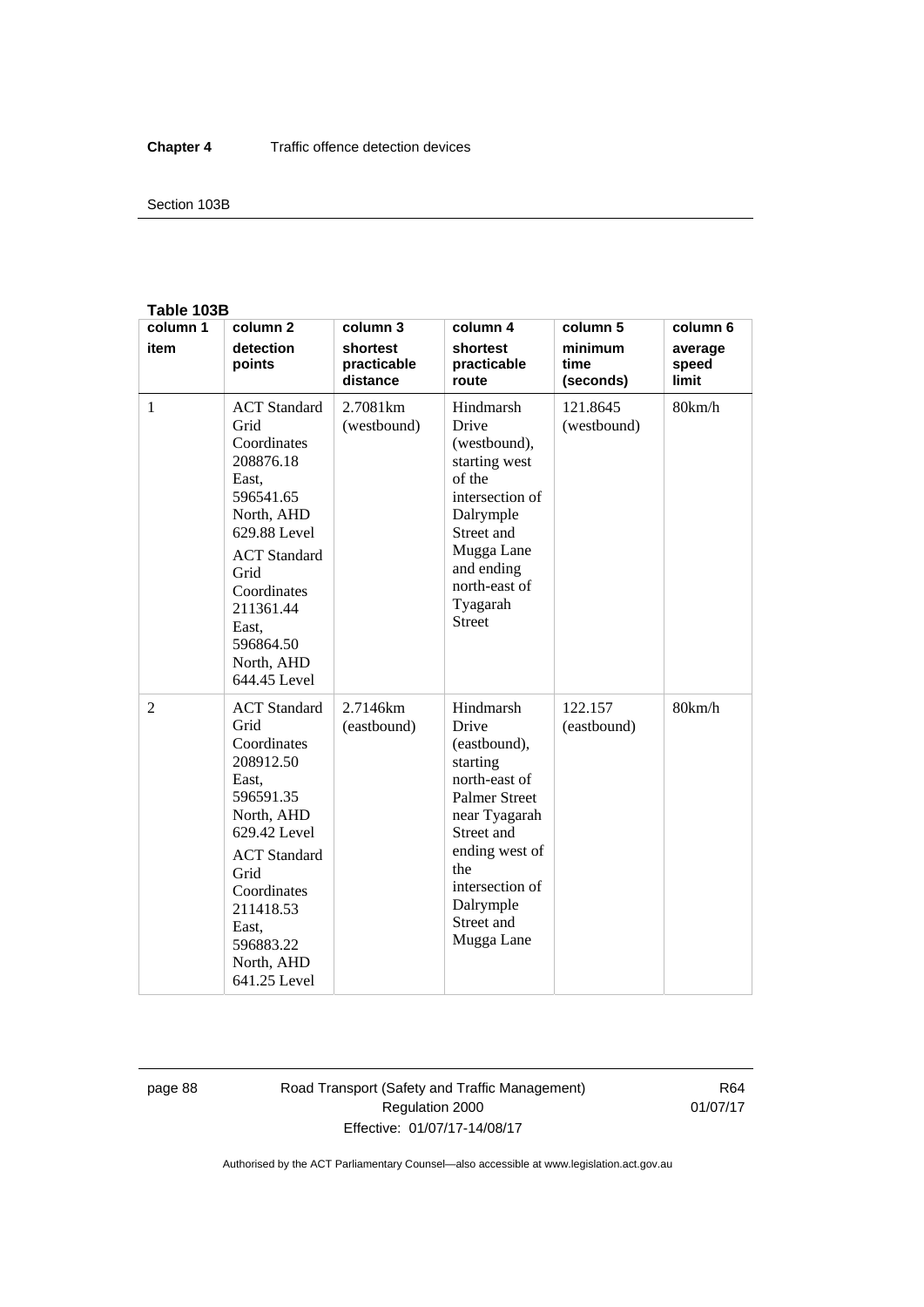| column 1<br>item | column <sub>2</sub><br>detection<br>points                                                                                                                                                                                 | column 3<br>shortest<br>practicable<br>distance | column 4<br>shortest<br>practicable<br>route                                                                                                                                                                                                            | column 5<br>minimum<br>time<br>(seconds) | column 6<br>average<br>speed<br>limit |
|------------------|----------------------------------------------------------------------------------------------------------------------------------------------------------------------------------------------------------------------------|-------------------------------------------------|---------------------------------------------------------------------------------------------------------------------------------------------------------------------------------------------------------------------------------------------------------|------------------------------------------|---------------------------------------|
| 3                | <b>ACT</b> Standard<br>Grid<br>Coordinates<br>207503.18<br>East,<br>593617.84<br>North, AHD<br>629.92 Level<br><b>ACT</b> Standard<br>Grid<br>Coordinates<br>205843.16<br>East,<br>591218.80<br>North, AHD<br>581.95 Level | 3.3226km<br>(southbound)                        | <b>Athllon Drive</b><br>(southbound),<br>starting south<br>of the<br>intersection of<br><b>Beasley Street</b><br>and Athllon<br>Drive and<br>ending<br>north-east of<br>the<br>intersection of<br>Drakeford<br>Drive and<br><b>Athllon Drive</b>        | 149.517<br>(southbound)                  | 80km/h                                |
| $\overline{4}$   | <b>ACT</b> Standard<br>Grid<br>Coordinates<br>205879.90<br>East,<br>591244.94<br>North, AHD<br>582.25 Level<br><b>ACT</b> Standard<br>Grid<br>Coordinates<br>207485.15<br>East,<br>593666.74<br>North, AHD<br>629.42 Level | 3.3022km<br>(northbound)                        | <b>Athllon Drive</b><br>(northbound),<br>starting<br>north-east of<br>the<br>intersection of<br><b>Drakeford</b><br>Drive and<br><b>Athllon Drive</b><br>and ending<br>south of the<br>intersection of<br><b>Beasley Street</b><br>and Athllon<br>Drive | 148.599<br>(northbound)                  | 80km/h                                |

R64 01/07/17 Road Transport (Safety and Traffic Management) Regulation 2000 Effective: 01/07/17-14/08/17

page 89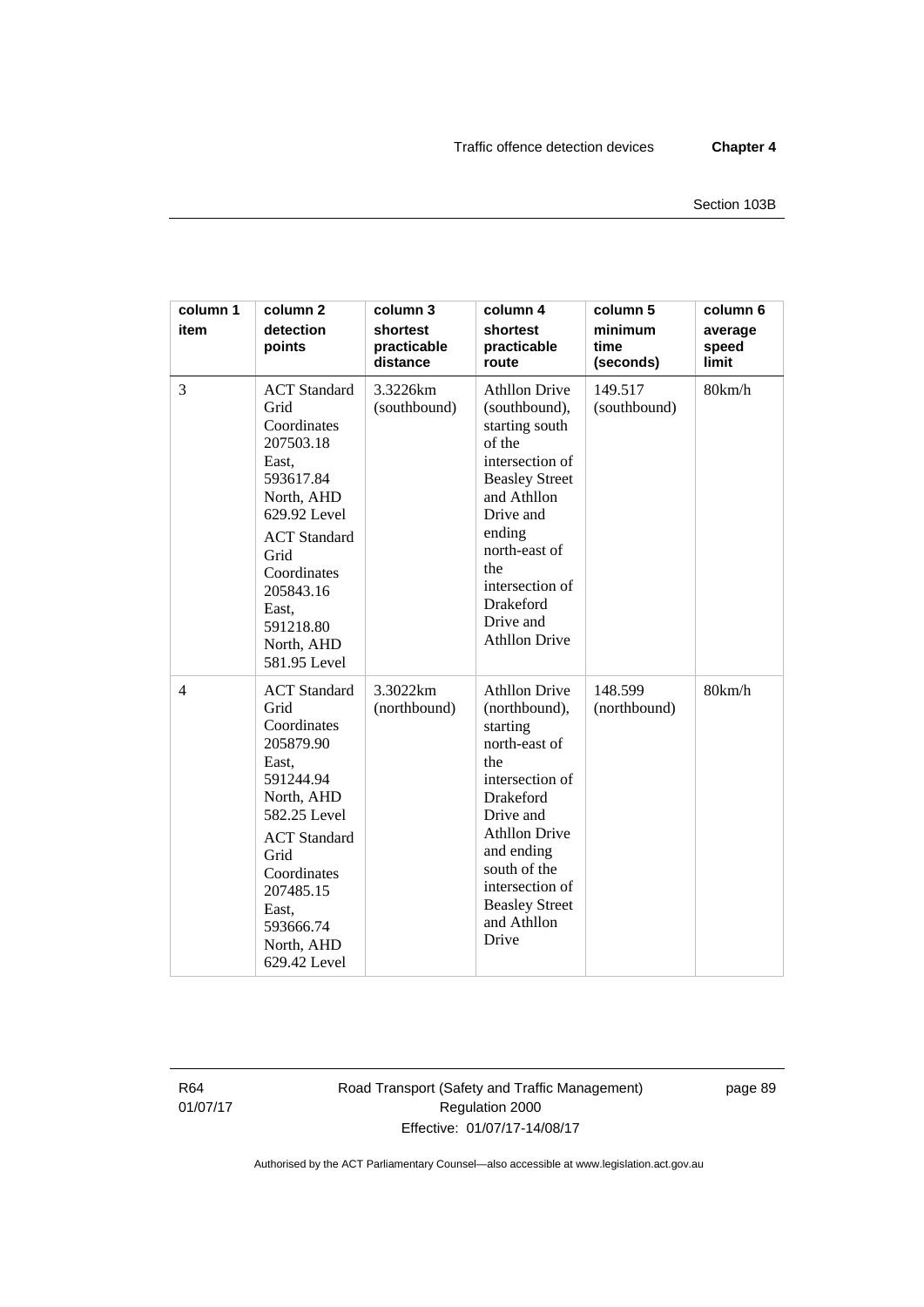### **104 Major testing of laser speed measuring devices**

- (1) The following devices must be tested in accordance with this section at least once every 12 months:
	- (a) a laser speed measuring device;
	- (b) the laser speed measuring device component of a digital camera detection device.
- (2) The test must be carried out—
	- (a) by a person approved under section 106 (Approved people testing and sealing); and
	- (b) in accordance with Australian Standard AS 4691.1-2003, as in force on the commencement of this paragraph.
		- *Note 1* The text of an applied, adopted or incorporated law or instrument, whether applied as in force from time to time or at a particular time, is taken to be a notifiable instrument if the operation of the [Legislation Act,](http://www.legislation.act.gov.au/a/2001-14) s 47 (5) or (6) is not disapplied (see s 47 (7)).
		- *Note 2* A notifiable instrument must be notified under the [Legislation](http://www.legislation.act.gov.au/a/2001-14)  [Act](http://www.legislation.act.gov.au/a/2001-14).
- (3) The [Legislation Act,](http://www.legislation.act.gov.au/a/2001-14) section 47 (5) does not apply in relation to subsection (2) (b).
- (4) The test must show whether the device—
	- (a) is operating in accordance with the manufacturer's specifications; and
	- (b) is accurate within a tolerance of 2km/h.
- (5) For this section, it is sufficient for the laser speed measuring device component of a digital camera detection device to be tested separately from the other components of the device, and it is not necessary for the other components to be tested.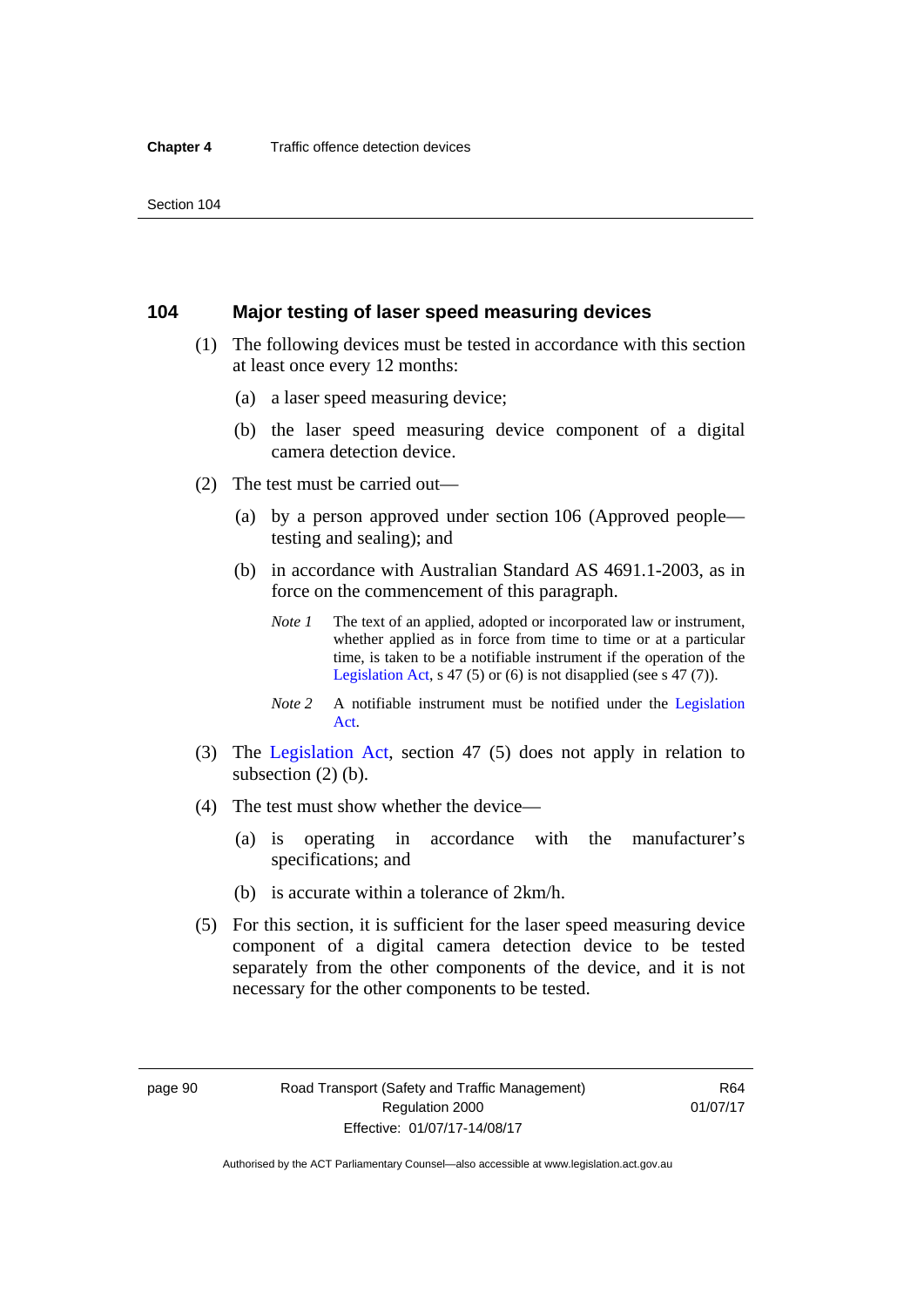### **104A Major testing of other traffic offence detection devices**

- (1) The following devices must be tested in accordance with this section:
	- (a) a radar speed measuring device that is not a component of a fixed camera detection device or a digital camera detection device;
	- (b) a radar speed measuring device component of a fixed camera detection device or a digital camera detection device;
	- (c) an approved police speedometer;
	- (d) the loop detector speed measuring device component of a fixed camera detection device;
	- (e) the piezo strip speed measuring device component of a fixed camera detection device;
	- (f) an approved average speed detection system.
- (2) The devices mentioned in subsection (1) must be tested at least once every 12 months.
- (3) The test must be carried out by a person approved under section 106 (Approved people—testing and sealing).
- (4) The test of a radar speed measuring device that is not a component of a fixed camera detection device, or a digital camera detection device, must show whether the device is operating in accordance with Australian Standard AS 2898.1-2, as in force on the commencement of this subsection.
	- *Note 1* AS 2898.1-2 may be purchased at [www.standards.org.au](http://www.standards.org.au/Pages/default.aspx)*.*
	- *Note* 2 The text of an applied, adopted or incorporated law or instrument, whether applied as in force from time to time or at a particular time, is taken to be a notifiable instrument if the operation of the [Legislation](http://www.legislation.act.gov.au/a/2001-14)  [Act,](http://www.legislation.act.gov.au/a/2001-14) s 47 (5) or (6) is not disapplied (see s 47 (7)).
	- *Note 3* A notifiable instrument must be notified under the [Legislation Act](http://www.legislation.act.gov.au/a/2001-14).

R64 01/07/17 page 91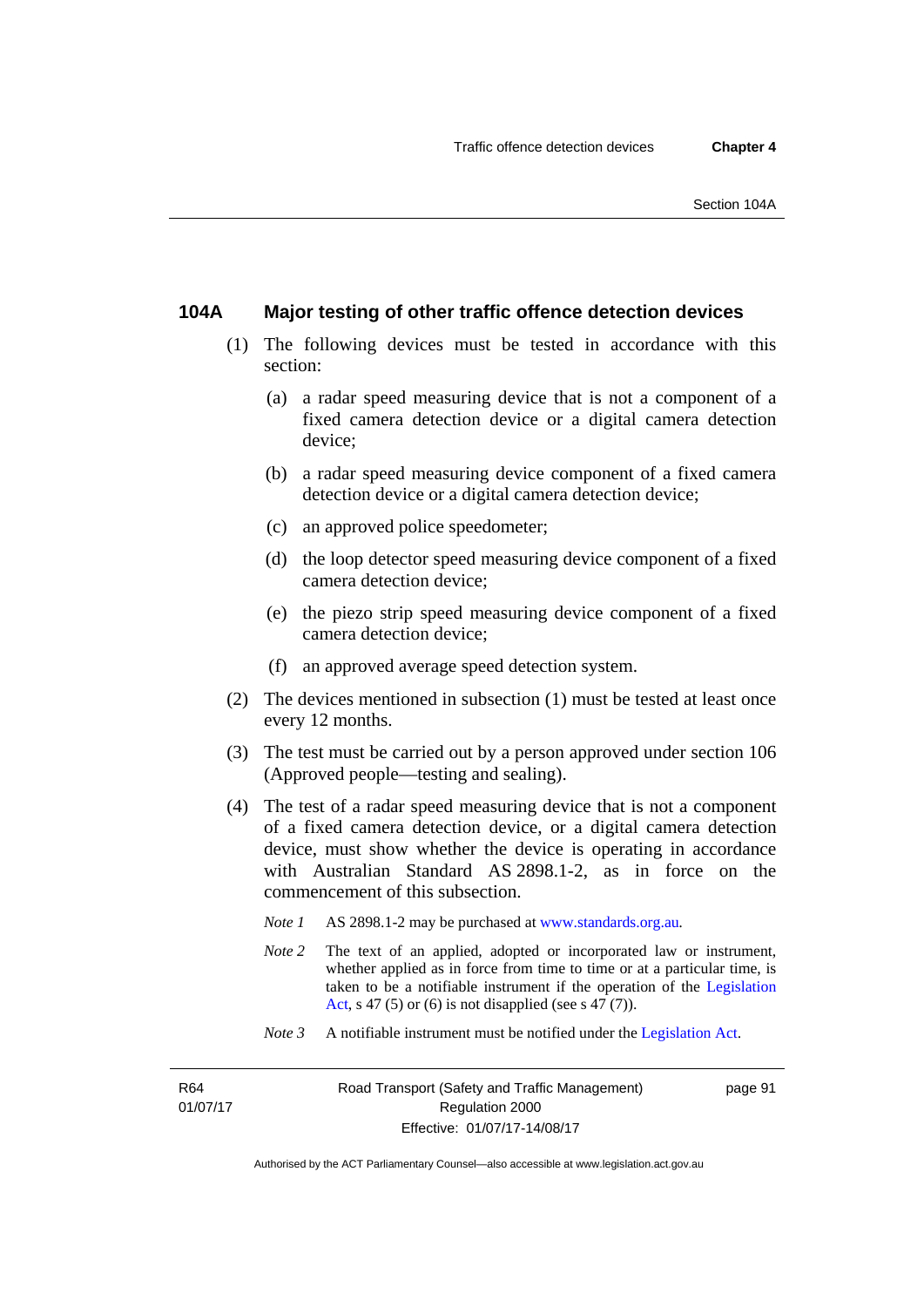- (5) The [Legislation Act,](http://www.legislation.act.gov.au/a/2001-14) section 47 (5) does not apply in relation to AS 2898.1-2 under subsection (4).
- (6) The test of the radar speed measuring device component of a fixed camera detection device, or a digital camera detection device, must show whether the device—
	- (a) is operating in accordance with the manufacturer's specifications; and
	- (b) for speeds of 100km/h and under—is accurate within a tolerance of 2km/h; and
	- (c) for speeds over 100km/h—is accurate within a tolerance of 2%.
- (7) The test of an approved police speedometer must show whether the device is accurate within a tolerance of 2km/h.
- (8) The test of the loop detector speed measuring device component of a fixed camera detection device must show whether the speed measuring device—
	- (a) for speeds of 100km/h and under—is accurate within a tolerance of 2km/h; and
	- (b) for speeds over 100km/h—is accurate within a tolerance of 2%.
- (9) The test of the piezo strip speed measuring device component of a fixed camera detection device must show whether the speed measuring device—
	- (a) is operating in accordance with the manufacturer's specifications; and
	- (b) is accurate within a tolerance of 2km/h.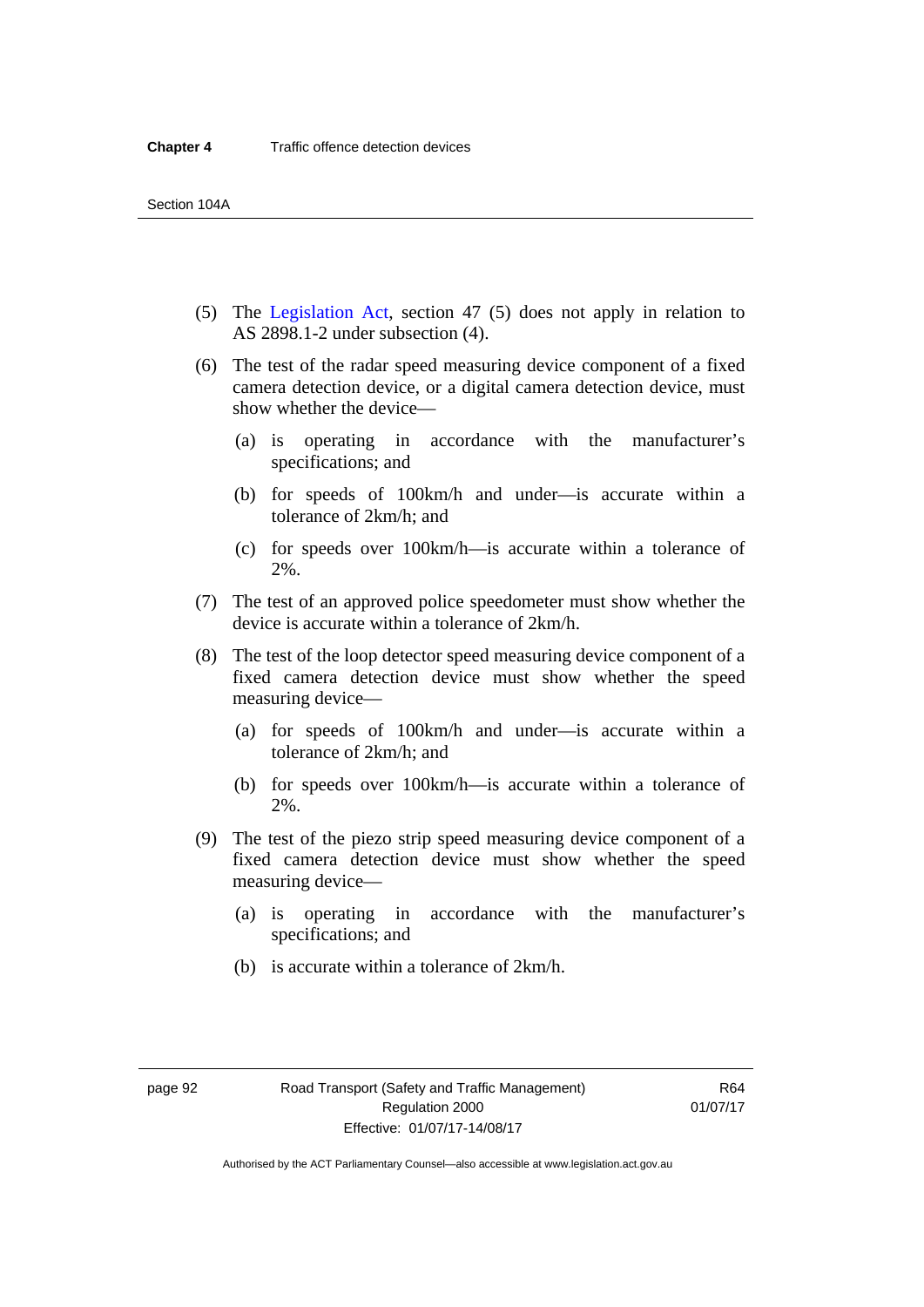- (10) The test of an approved average speed detection system that takes images of vehicles at 2 detection points must show whether the device—
	- (a) is operating in accordance with the manufacturer's specifications; and
	- (b) for the measurement of the time that elapses between vehicles passing the first and second detection points—is accurate within a tolerance of 2%.

# **104B Certification and sealing of traffic offence detection devices**

- (1) This section applies if a test of a traffic offence detection device under section 104 or section 104A establishes—
	- (a) a matter mentioned in section 104A (4) or (7) in relation to the device; or
	- (b) the matters mentioned in section 104 (4) or section 104A (9) in relation to the device.
- (2) The person who carried out the test must—
	- (a) sign a certificate to that effect; and
	- (b) if a seal on the device has been damaged or removed—seal the device.

# **105 Use of certain digital camera detection devices**

(1) This section applies to the operation of a digital camera detection device that is located in a vehicle that can be moved from place to place to detect traffic offences.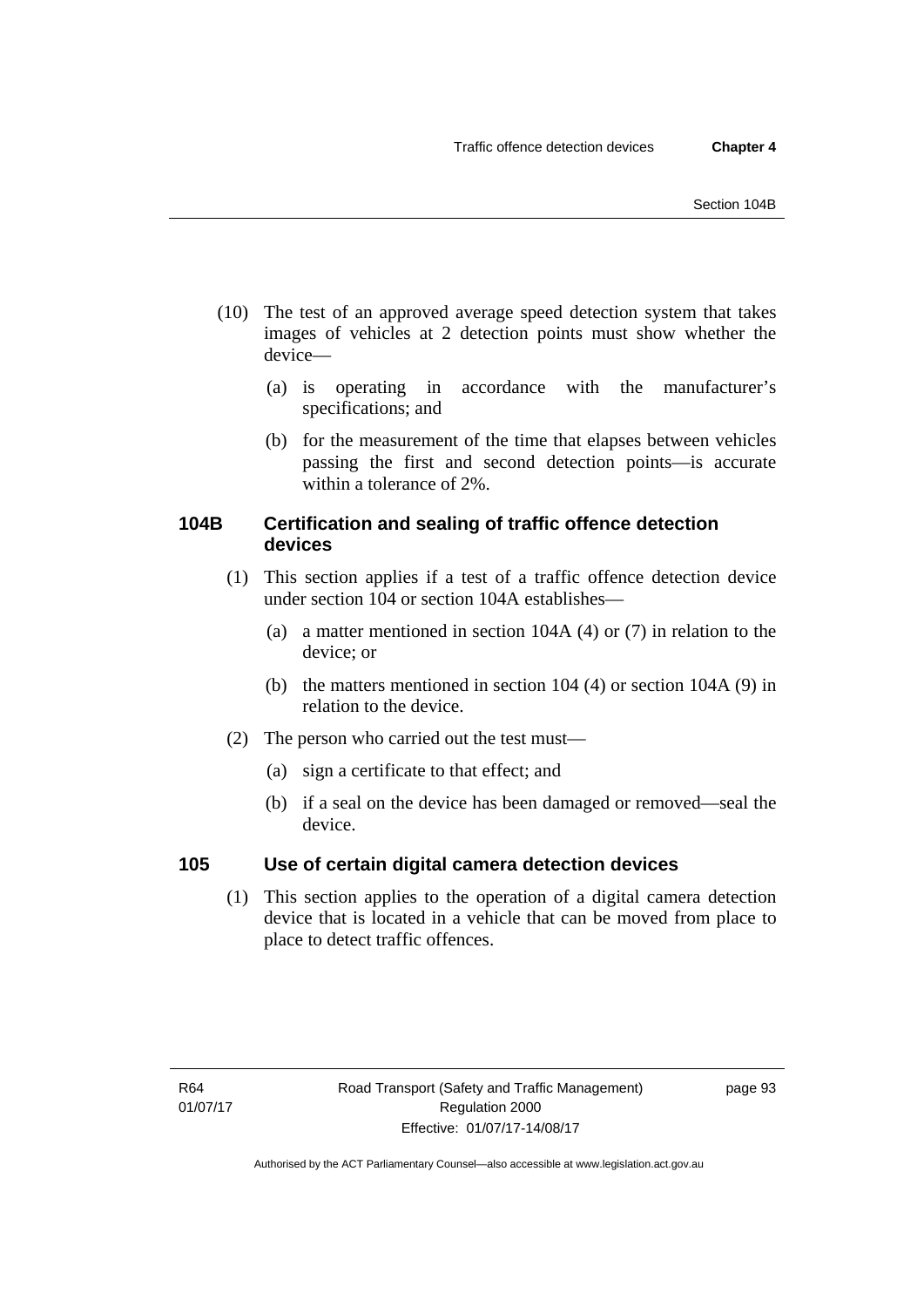- (2) The operator of a digital camera detection device that includes as a component a radar speed measuring device must ensure that the following operations are done in accordance with the manufacturer's instructions for the device:
	- (a) aligning the vehicle in which the device is located with the road;
	- (b) activating the device;
	- (c) operating the device.
- (3) The operator of a digital camera detection device that includes as a component a laser speed measuring device must ensure that the following operations are done in accordance with the manufacturer's instructions for the device:
	- (a) testing the laser speed measuring component of the device at the beginning and end of each shift of the operator by carrying out the following checks:
		- (i) an instrument confidence check;
		- (ii) a calibration verification check;
		- (iii) a scope alignment check;
	- (b) activating the device;
	- (c) operating the device.
- (4) However, subsection (3) (a) (ii) and (iii) do not apply in relation to the operation of—
	- (a) a VITRONIC PoliScan SPEED M1 HP device; or
	- (b) a VITRONIC PoliScan FM1 device.
- (5) To remove any doubt, if a device mentioned in subsection (3) is used at more than 1 place during a shift of the operator, the operator is not required to carry out the checks mentioned in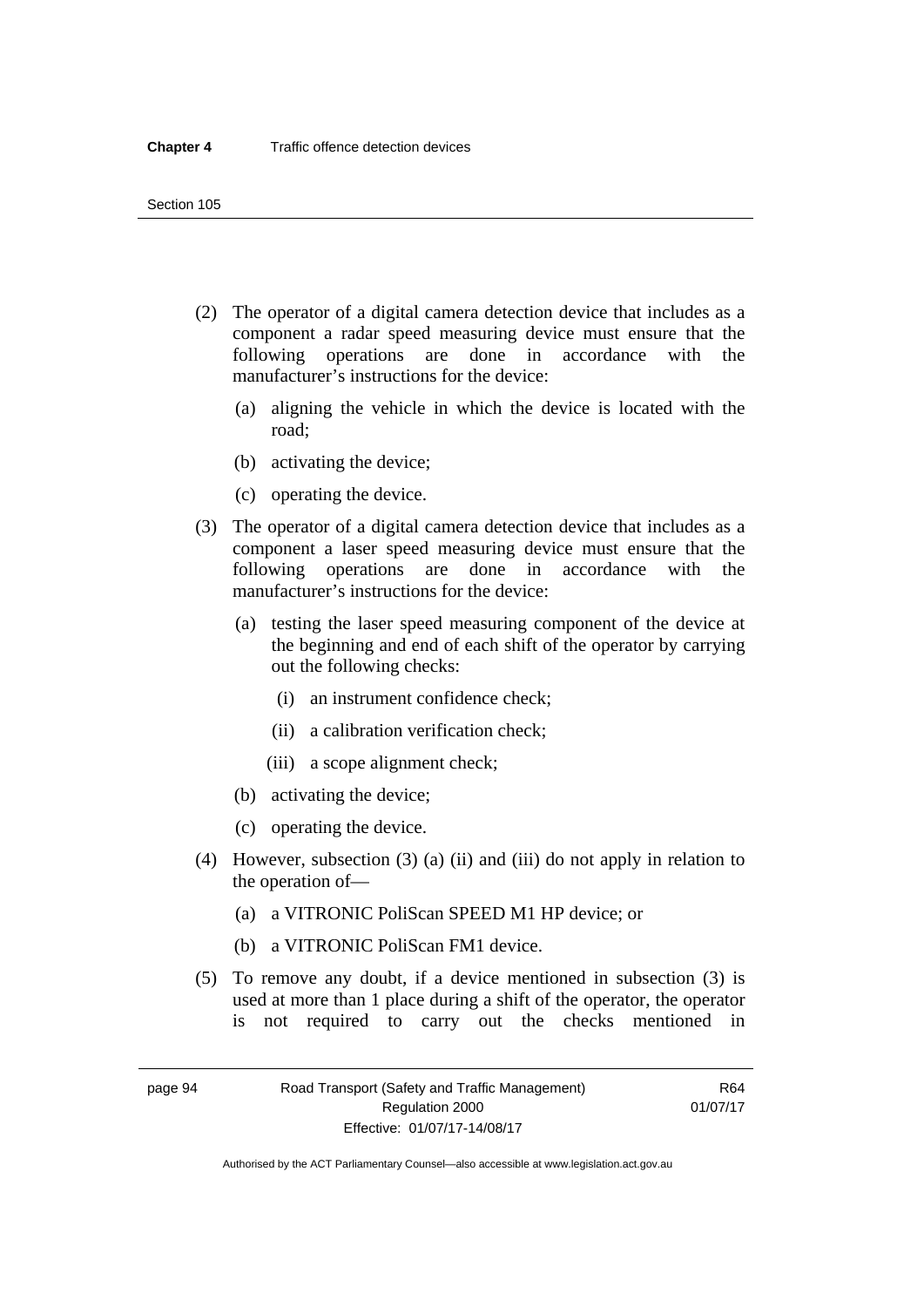subsection (3) (a) each time the device is activated at a different place.

- (6) If the requirements set out in this section are met, the device may operate unattended.
- (7) If a device is used by 2 or more operators, who are working together during a shift, the requirements set out in this section may be carried out by different operators.
- (8) In this section:

*operator* means a person approved to use a traffic offence detection device under section 107 (Approved people—use).

# **105A Use of certain laser speed measuring devices**

- (1) This section applies to a laser speed measuring device, other than a device mentioned in section 105 (Use of certain digital camera detection devices).
- (2) The operator of the laser speed measuring device must ensure that the following operations are done in accordance with the manufacturer's instructions for the device:
	- (a) testing the device at the beginning and end of each shift of the operator by carrying out the following checks:
		- (i) an instrument confidence check;
		- (ii) a calibration verification check;
		- (iii) a scope alignment check;
	- (b) activating the device;
	- (c) operating the device.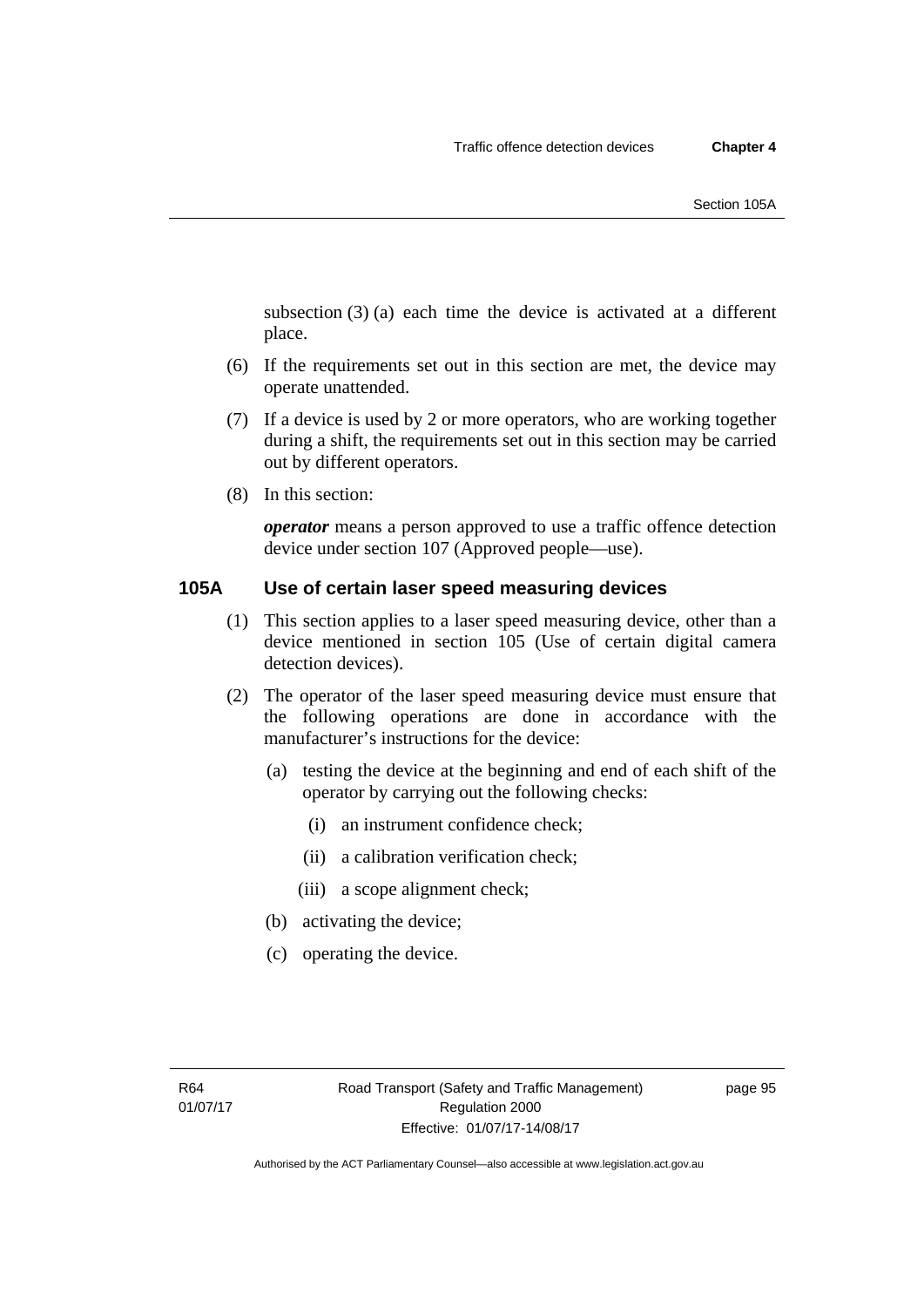- (3) To remove any doubt, if the device is used at more than 1 place during a shift of the operator, the operator is not required to carry out the checks mentioned in subsection (1) (a) each time the device is activated at a different place.
- (4) If the device is used by 2 or more operators who are working together during the shift, the tests mentioned in subsection (1) (a) and (d) may be carried out by different operators.
- (5) In this section:

*operator* means a person approved to use a traffic offence detection device under section 107 (Approved people—use).

# **105B Use of certain radar speed measuring devices**

- (1) This section applies to a radar speed measuring device, other than a device that is a component of—
	- (a) a digital camera detection device; or
	- (b) a fixed camera detection device.
- (2) The radar speed measuring device must be used by an operator in accordance with the manufacturer's instructions for the device.
- (3) The operator must test the device—
	- (a) at the beginning of each shift of the operator against an approved police speedometer; and
	- (b) at the end of each shift of the operator against the speedometer mentioned in paragraph (a); and
	- (c) if the operator's shift is longer than 9 hours—9 hours after the beginning of the shift against the speedometer mentioned in paragraph (a).
- (4) After each test, the device must be found to be accurate within a tolerance of 2 km/h.

page 96 Road Transport (Safety and Traffic Management) Regulation 2000 Effective: 01/07/17-14/08/17

R64 01/07/17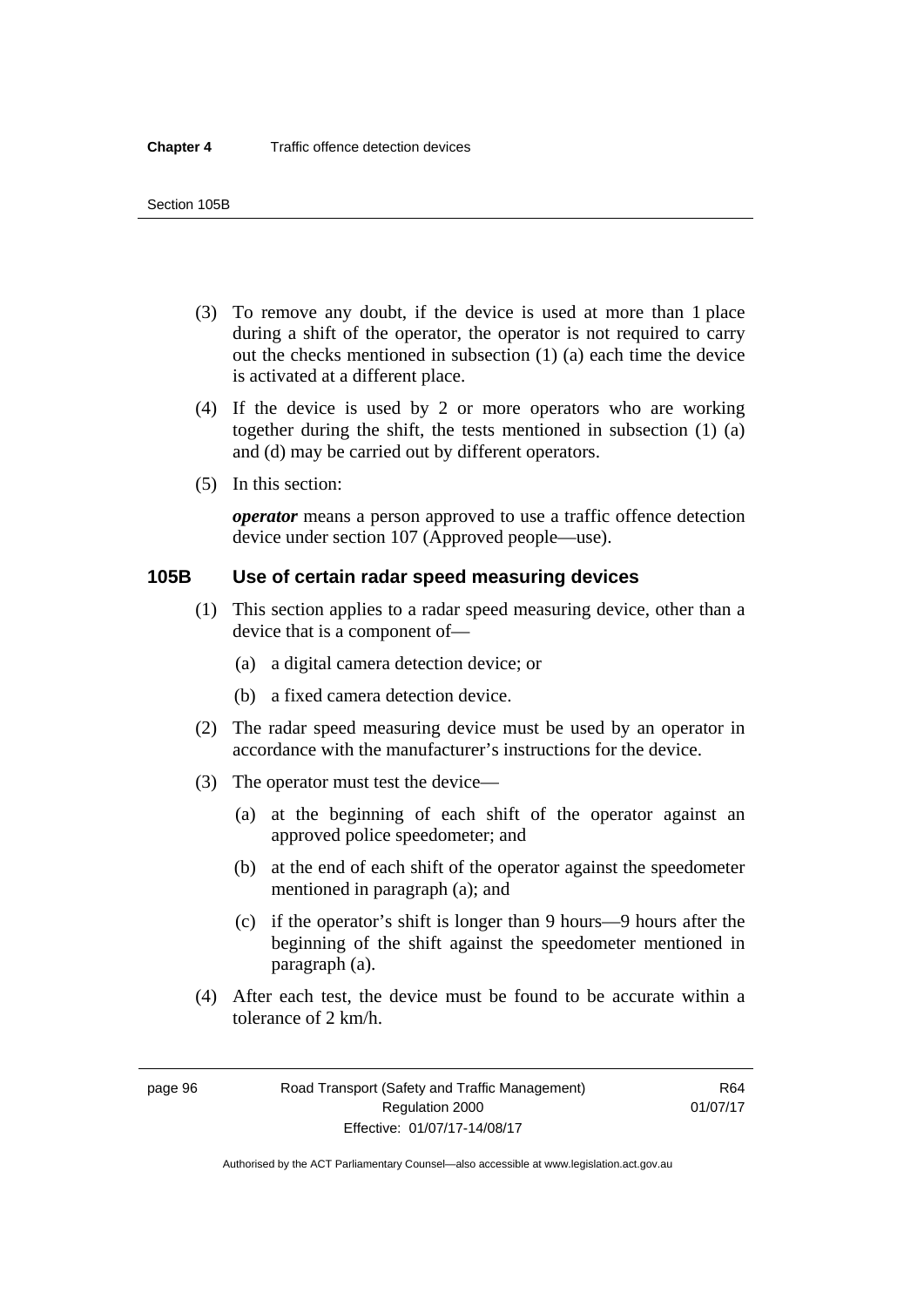- (5) To remove any doubt, if the device is used at more than 1 place during a shift of the operator, the operator is not required to carry out the checks mentioned in subsection (3) (a) each time the device is activated at a different place.
- (6) If the device is used by 2 or more operators who are working together during the shift, the tests mentioned in subsection (3) may be carried out by different operators.
- (7) In this section:

*operator* means a person approved to use a traffic offence detection device under section 107 (Approved people—use).

# **106 Approved people—testing and sealing**

Each person employed by a testing authority to test and seal traffic offence detection devices is approved to test and seal traffic offence detection devices.

# **107 Approved people—use**

- (1) Each police officer is approved to use any traffic offence detection device (other than a fixed camera detection device).
- (2) The road transport authority may approve a person who is not a police officer to use digital camera detection devices.
- (3) The road transport authority may only approve a person under subsection (2) if the authority is satisfied that the person has appropriate qualifications to operate, or experience in the operation of, digital camera detection devices.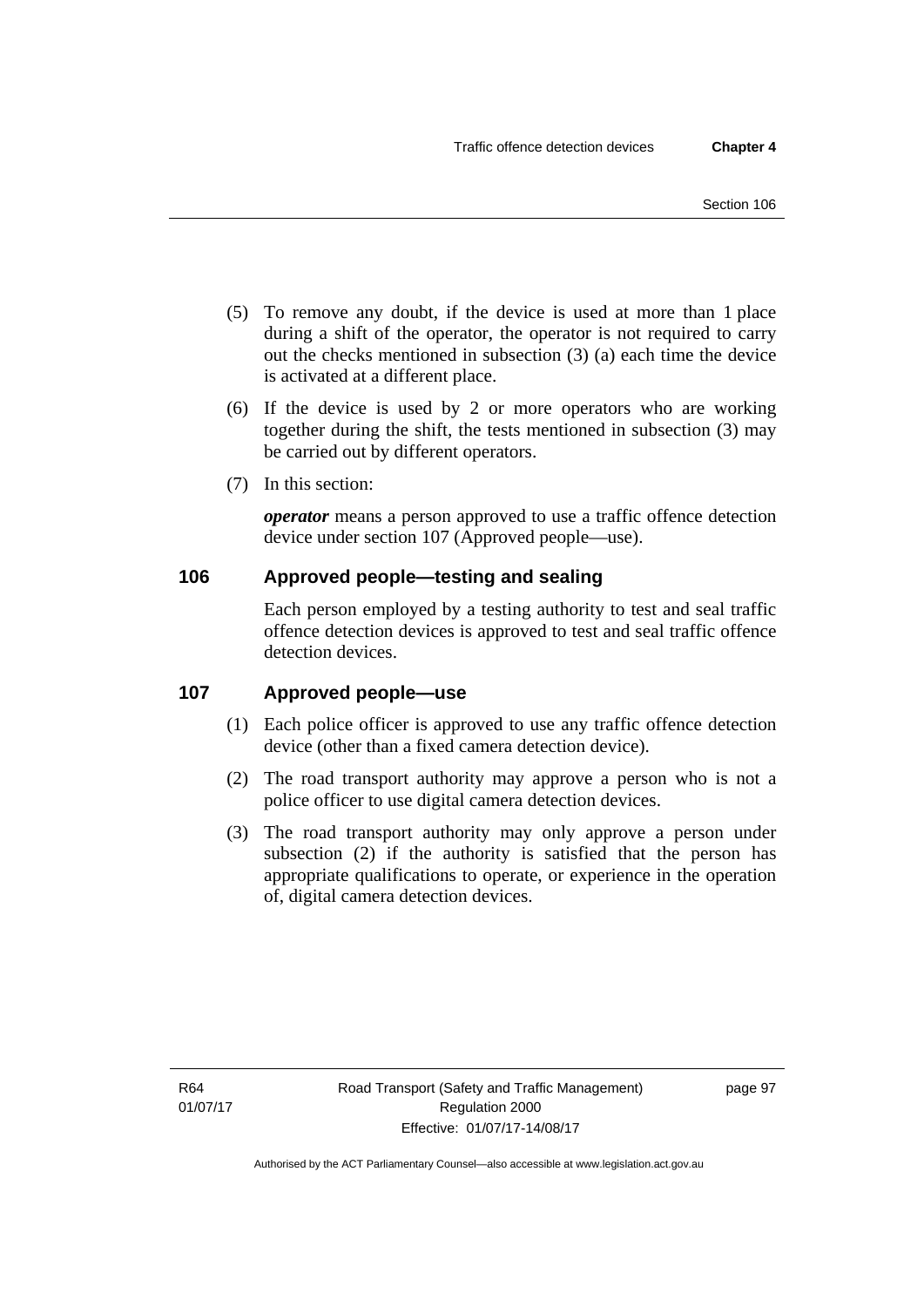# **107A Recording of camera detection device image files—Act, s 23 (2) (c) (ii)**

 (1) An electronic file created by a camera detection device must be recorded on a storage medium for electronic data (the *recording medium*).

*Note Camera detection device*—see the [Act,](http://www.legislation.act.gov.au/a/1999-80/default.asp) s 23.

- (2) The recording medium for a camera detection device may be—
	- (a) attached directly to, or located with, the device; or
	- (b) at a place other than the place where the device is located.

#### **Example—par (b)**

If a motor vehicle goes through a red traffic light and an image of the vehicle is taken by a fixed camera detection device, the electronic file created by the device in relation to the offence is sent along a wire or optical fibre, or across a wireless network, to a recording device in a building in another suburb and is stored at that building on a recording medium.

- *Note* An example is part of the regulation, is not exhaustive and may extend, but does not limit, the meaning of the provision in which it appears (see [Legislation Act,](http://www.legislation.act.gov.au/a/2001-14) s 126 and s 132).
- (3) If the recording medium for a camera detection device is at a place other than the place where the device is located—
	- (a) the device must produce a security checksum for each electronic file created by the device; and
	- (b) the device must encrypt the security checksum and the file; and
	- (c) the security checksum and the encrypted file must be recorded as soon as practicable on a recording medium.
- (4) However, subsection (3) does not prevent other security measures being taken in relation to a security checksum or an electronic file before it is recorded on the recording medium.

page 98 Road Transport (Safety and Traffic Management) Regulation 2000 Effective: 01/07/17-14/08/17

R64 01/07/17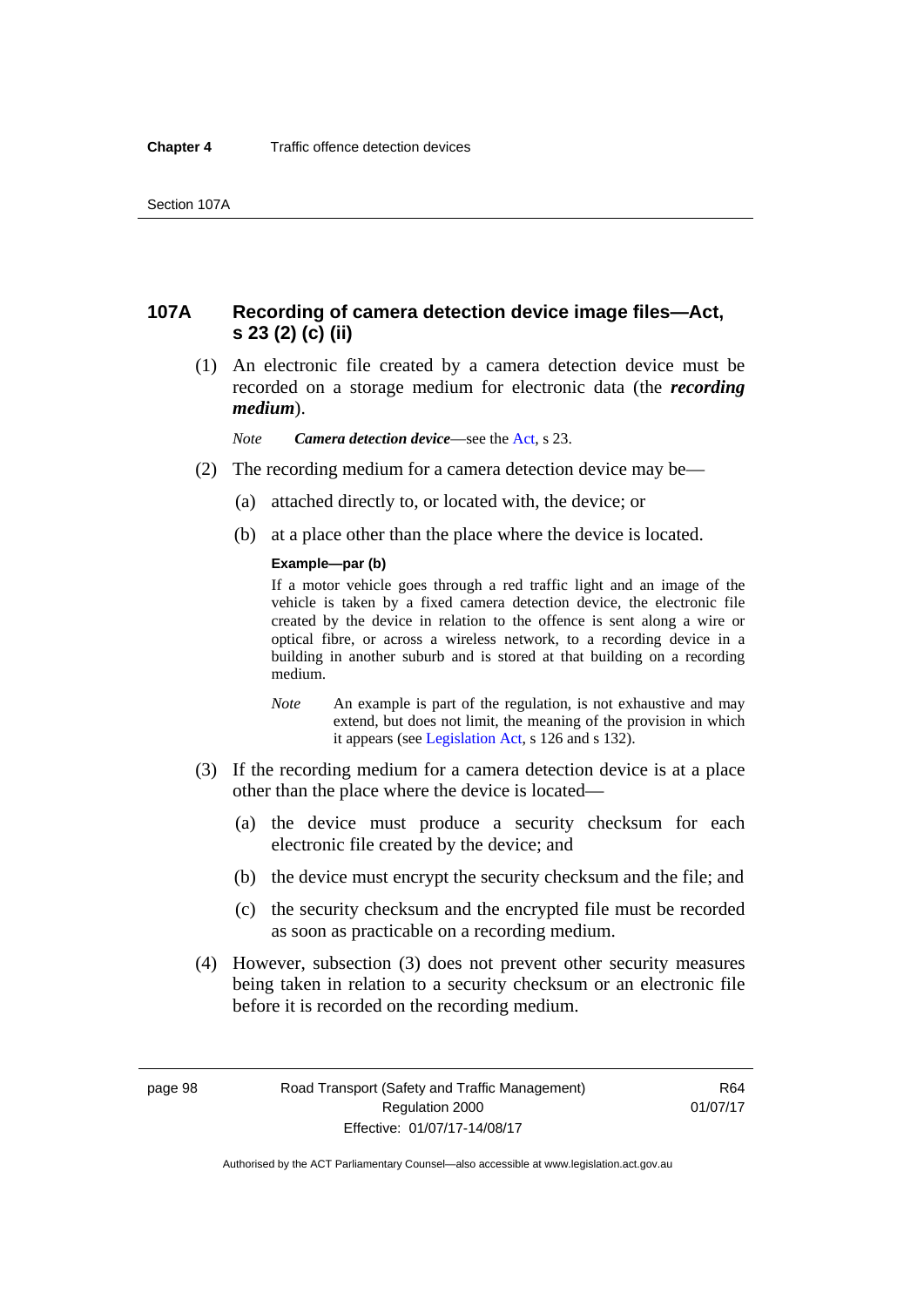# **107B Verification of camera detection device image files—Act, s 23 (2) (c) (iii)**

- (1) This section applies if an electronic file that contains an image of a vehicle taken by a camera detection device is recorded on a recording medium that is at a place other than the place where the device is located.
- (2) Before the image of the vehicle is produced from the file, the accuracy of the file must be verified by using a computer to—
	- (a) recalculate the security checksum for the file; and
	- (b) confirm that the security checksum produced by the recalculation is identical to the checksum produced by the device for the file.

# **108 Meaning of codes etc on image taken by approved camera detection device or approved average speed detection system—Act, s 24 (2) (a)**

- (1) This section defines the meaning of codes and other information indicated on an image of a vehicle taken by an approved camera detection device or approved average speed detection system.
	- *Note* Information etc that is indicated on an image includes information etc accompanying or reasonably associated with the image (see [Act,](http://www.legislation.act.gov.au/a/1999-80/default.asp) dict, def of *indicated on*).
- (2) It is not necessary that all the codes and other information mentioned in this section be indicated on an image but if they do appear they have the meaning given in this section.
- (3) The characters (whether numbers, letters or both) in the field immediately after 'Device' is the code for—
	- (a) the laser speed measuring device component of the digital camera detection device that took the image; or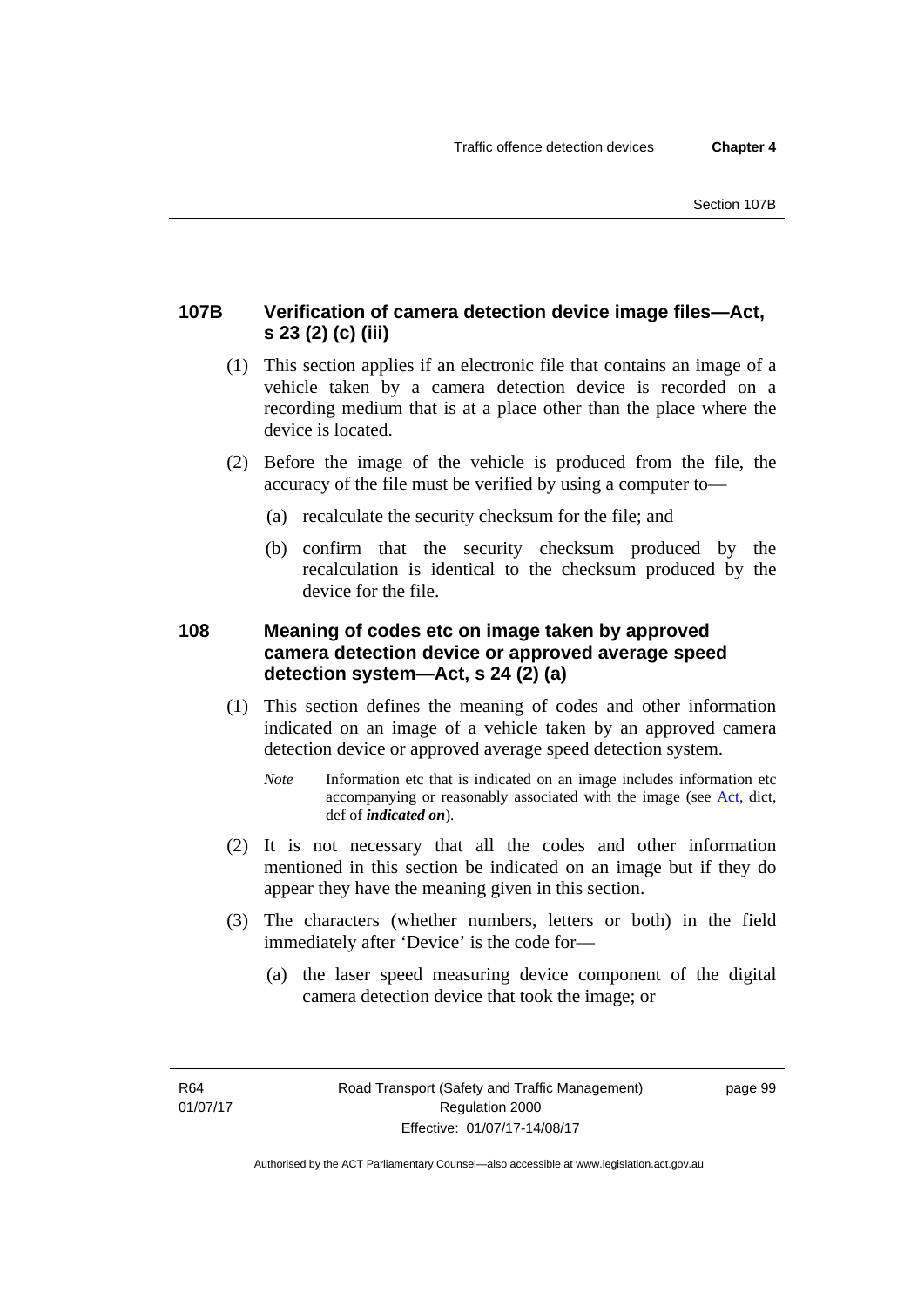- (b) the radar speed measuring device component of the digital camera detection device, or fixed camera detection device, that took the image; or
- (c) the piezo strip speed measuring device component of the fixed camera detection device that took the image; or
- (d) the loop detector speed measuring device component of the fixed camera detection device that took the image; or
- (e) the automatic number plate recognition camera component of the average speed detection system that took the image.

#### **Example**

'Device: 012409' indicates that the code for the laser speed measuring device component of the digital detection device, or piezo strip speed measuring device component of the fixed camera detection device, that took the image, is 012409.

 (4) The characters in the field immediately after 'Date' is the date when the image was taken, with the first 2 numbers indicating the day of the month, followed by an abbreviation for the month and the year.

#### **Example**

'Date: 15/11/00' indicates that the image was taken on 15 November 2000.

 (5) The numbers in the field immediately after 'Time' is the time when the image was taken, stated in the 24-hour clock system.

#### **Examples**

- 1 'Time: 11.07.00.23' indicates that the image was taken at 0.23 seconds after 11.07 am.
- 2 'Time: 13:53:10:07' indicates that the image was taken at 10.07 seconds after 1.53 pm.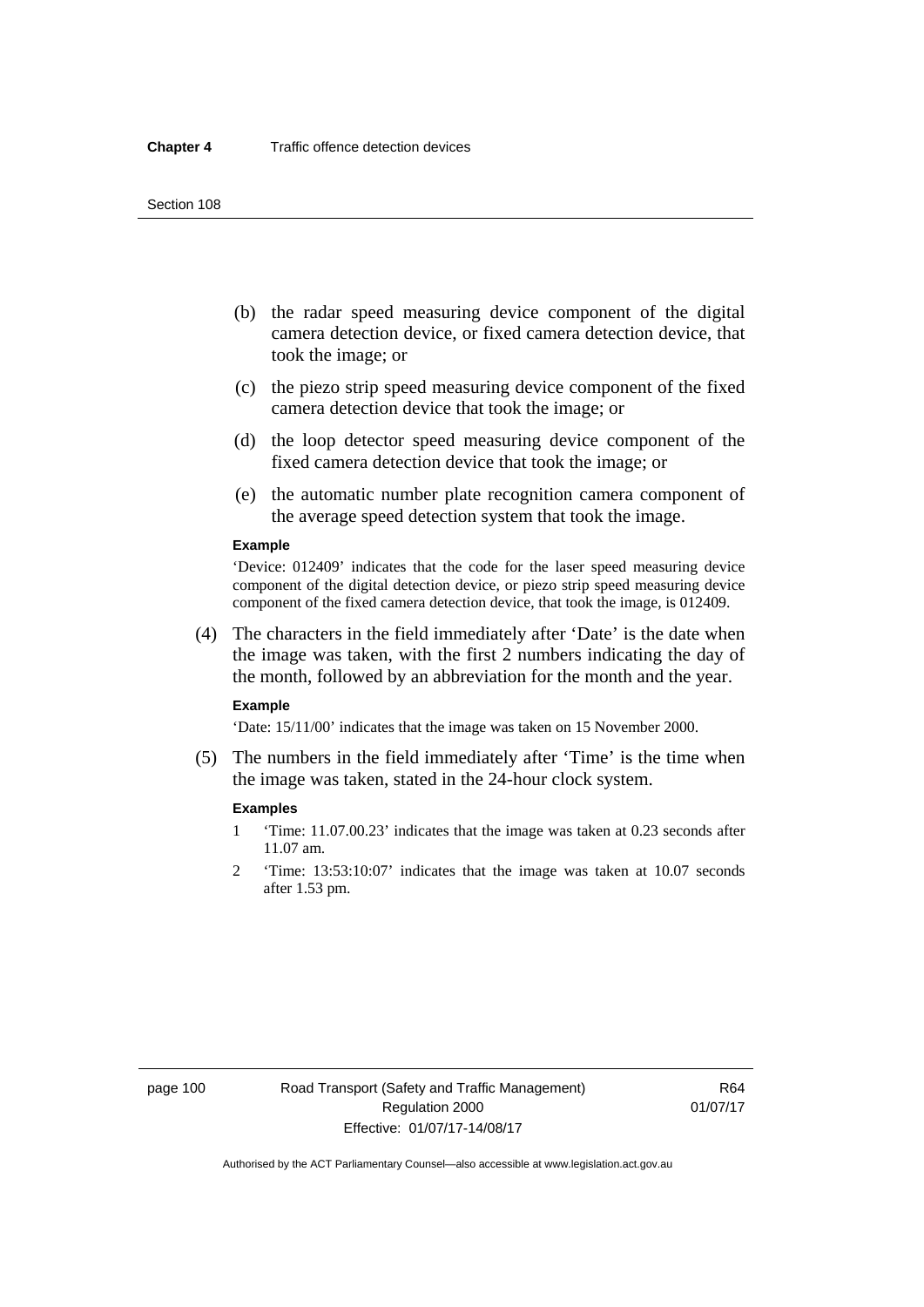- (6) The letter in the field immediately after 'Direction' or 'Dir' indicates—
	- (a) for an image taken by a digital camera detection device whether the general direction in which the vehicle was travelling was away from or towards the device, with 'A' indicating away from the device and 'T' indicating towards the device; or
	- (b) for an image taken by a fixed camera detection device—the general direction in which the vehicle was travelling when the image was taken, with 'N' indicating north, 's' indicating south, 'E' indicating east and 'W' indicating west.

#### **Example for par (a)**

'Direction: A' indicates that when the image was taken the vehicle was generally travelling away from the digital camera detection device that took the image.

#### **Example for par (b)**

'Direction: N' indicates that when the image was taken the vehicle was travelling in the general direction of north.

 (7) The characters in the field immediately after 'Lane' is the code for the lane in which the vehicle was travelling when the image was taken, with the following codes having the stated meaning:

'L1' or '1': means the lane next to the centre of the road

'L2' or '2': means the lane immediately to the left of L1 (or 1)

'L3' or '3': means the lane immediately to the left of L2 (or 2)

'L4' or '4': means the lane immediately to the left of L3 (or 3).

#### **Example**

'Lane: L1' indicates that the vehicle was travelling in the lane next to the centre of the road when the image was taken.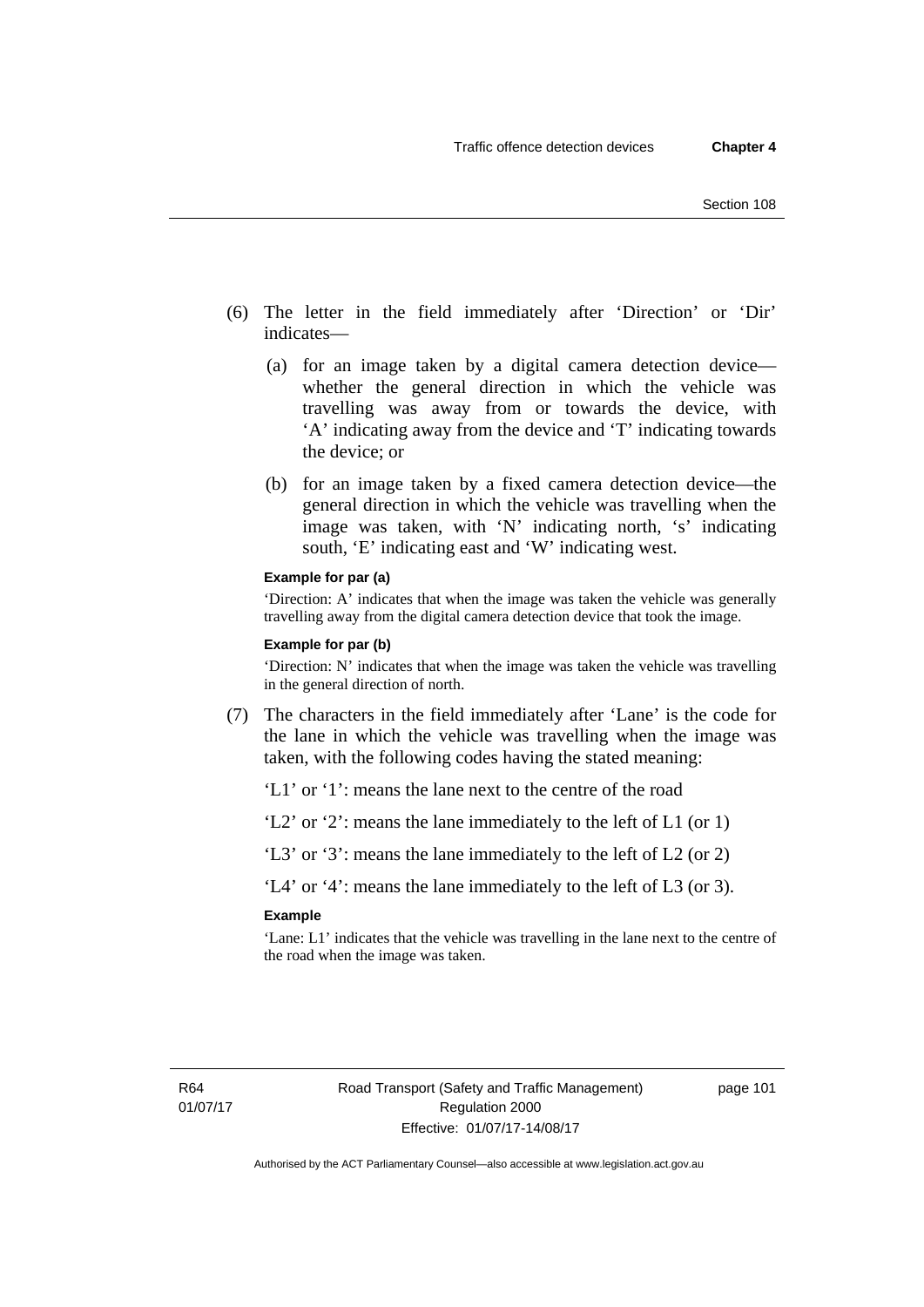(8) The number in the field immediately after 'Red time' is the time in seconds and part seconds (stated as a fraction) that a red traffic light or red traffic arrow facing the driver of the vehicle had been showing before the driver entered the intersection concerned.

#### **Example**

'Red time: 1.50' indicates that the red traffic light or red traffic arrow facing the driver of the vehicle had been showing for 1.5 seconds before the driver entered the intersection concerned.

 (9) The number in the field immediately after 'Speed li', which may be described as 'Speed limit', is the speed limit applying to the driver of the vehicle for the length of road where the driver was driving when the image was taken.

#### **Example**

'Speed li: 60'or 'Speed limit 60' indicates that the speed limit applying to the driver of the vehicle for the length of road where the driver was driving when the image was taken is 60 km/h.

 (10) The number in the field immediately after 'Speed' is the speed in kilometres per hour at which the driver of the vehicle was driving when the image was taken.

#### **Example**

'Speed: 82' indicates that the driver of the vehicle was driving at 82 km/h when the image was taken.

 (11) The characters (whether numbers, letters or both) in the field immediately after 'Operator' is the code for the person responsible for the use of the device when the image was taken.

### **Example**

'Operator: op002' indicates that the code for the person responsible for the device when the image was taken is operator 002.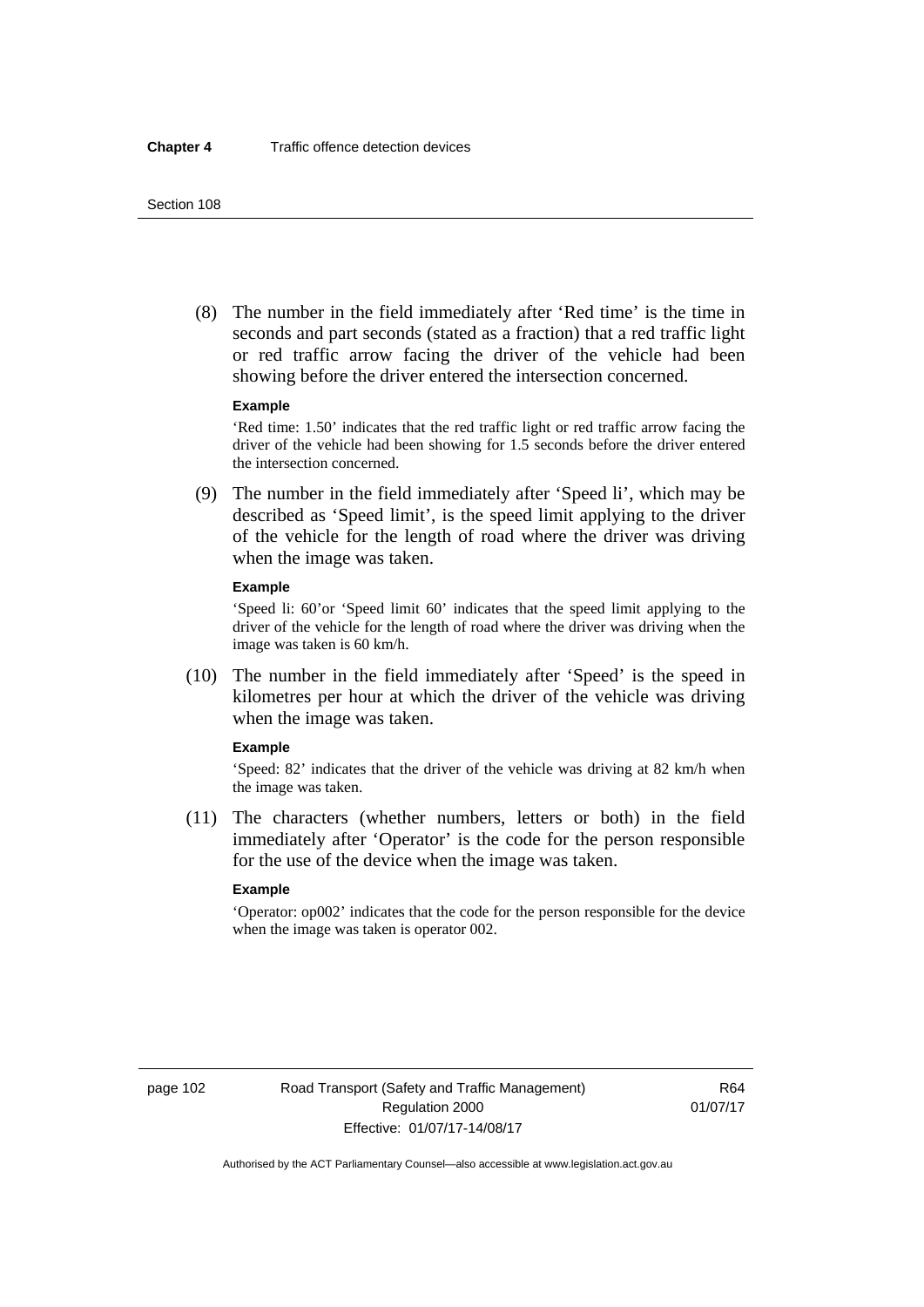(12) The characters (whether numbers, letters or both) in the field immediately after 'Disk' is the code for the recording medium used to record the image of the vehicle.

### **Example**

'Disk: WD0022' indicates that the code for the device used to record the image was WD0022.

*Note* An example is part of the regulation, is not exhaustive and may extend, but does not limit, the meaning of the provision in which it appears (see [Legislation Act,](http://www.legislation.act.gov.au/a/2001-14) s 126 and s 132).

R64 01/07/17 Road Transport (Safety and Traffic Management) Regulation 2000 Effective: 01/07/17-14/08/17

page 103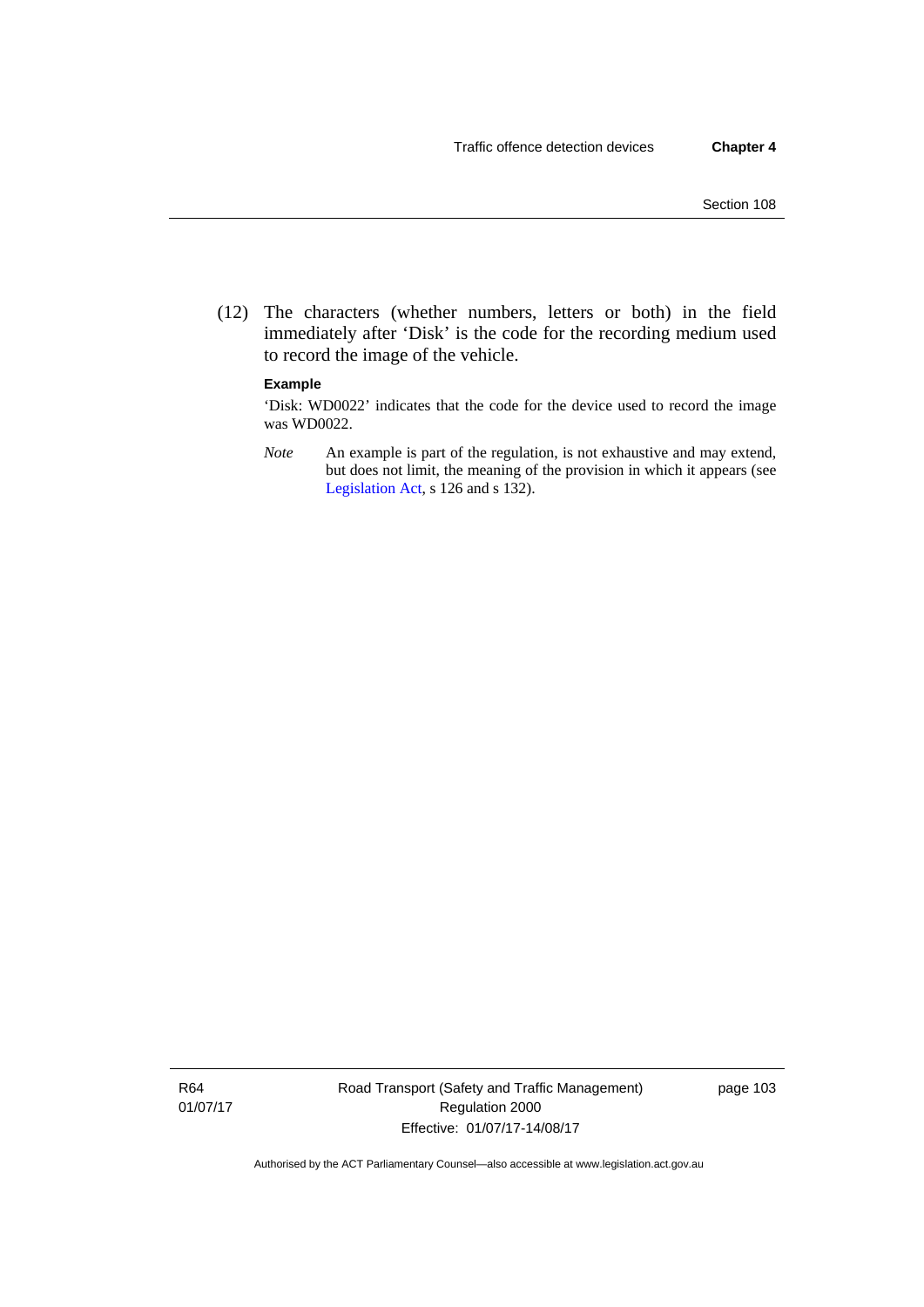# **Chapter 5 Miscellaneous**

# **109 Additional police powers—removing parked cars**

A police officer may, during a temporary obstruction or danger to traffic or in an emergency, direct the responsible person for or driver of a vehicle parked in any part of a pay parking area to remove the vehicle or, if no-one appears to be in charge of the vehicle, remove the vehicle.

# **110 Prohibition on car minding**

- (1) The chief police officer may, by written notice given to a person, prohibit the person from—
	- (a) parking, minding, caring for, or taking charge of any motor vehicle or trailer (other than a motor vehicle or trailer of which the person is the driver) on a road; or
	- (b) offering his or her services for any such purpose.
- (2) A person who is given a notice under subsection (1) must comply with the notice.

Maximum penalty: 20 penalty units.

- (3) This section does not authorise the chief police officer to prohibit the proprietor of a parking station or parking area—
	- (a) from parking, minding, caring for, or taking charge of a motor vehicle or trailer in or on the parking station or parking area; or
	- (b) from offering the proprietor's services for that purpose—
		- (i) whether by the display or publication of an advertisement in relation to the parking station or parking area or otherwise; and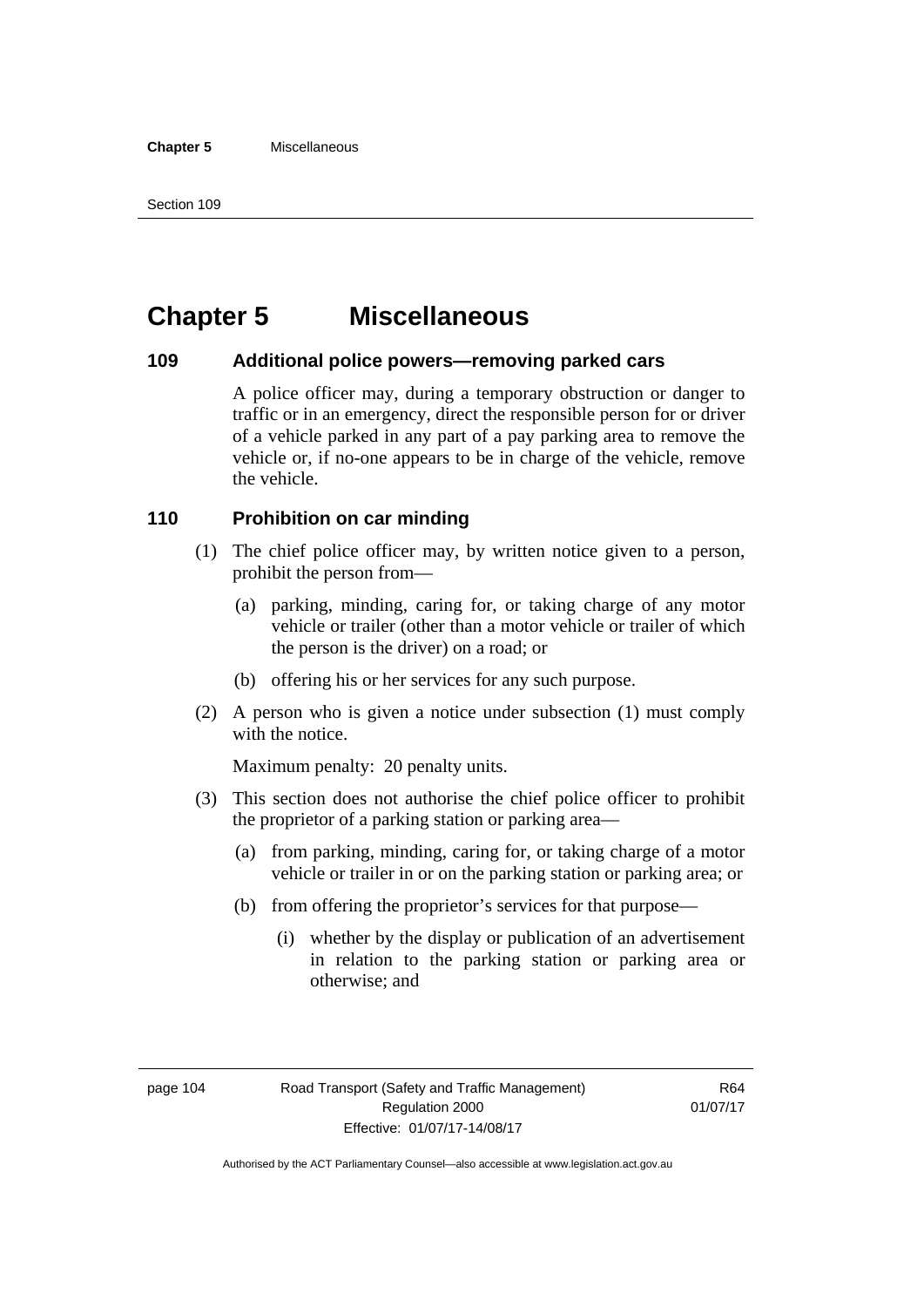(ii) whether the services are performed or offered to be performed by the proprietor or by an employee or agent of the proprietor.

# **111 Removal of unattended vehicles—Act, s 32 (1) (c)**

A police officer or authorised person may move an unattended vehicle from a road or road related area to a retention area if the vehicle is in—

- (a) a bus lane; or
- (b) a length of road to which a *clearway sign* applies; or
- (c) a transit lane.

# **112 Disposal of impounded vehicles—Act, s 10K**

- (1) This section applies to a vehicle impounded under the following provisions of the [Act](http://www.legislation.act.gov.au/a/1999-80/default.asp):
	- (a) section 10A (Impounding of vehicles used for menacing driving on court order before conviction etc);
	- (b) section 10B (Impounding or forfeiture of vehicles on conviction etc for certain offences);
	- (c) section 10C (Powers of police officers to seize and impound vehicles used in committing certain offences).
- (2) If a person has not applied to the chief police officer for the release of the vehicle at the end of the period of impoundment, the chief police officer must, by notice served on the registered operator of the vehicle and every person who has a registered interest in the vehicle, warn them that the vehicle may be offered for sale if the vehicle is not removed from the place of impoundment within 28 days after the day of service of the notice.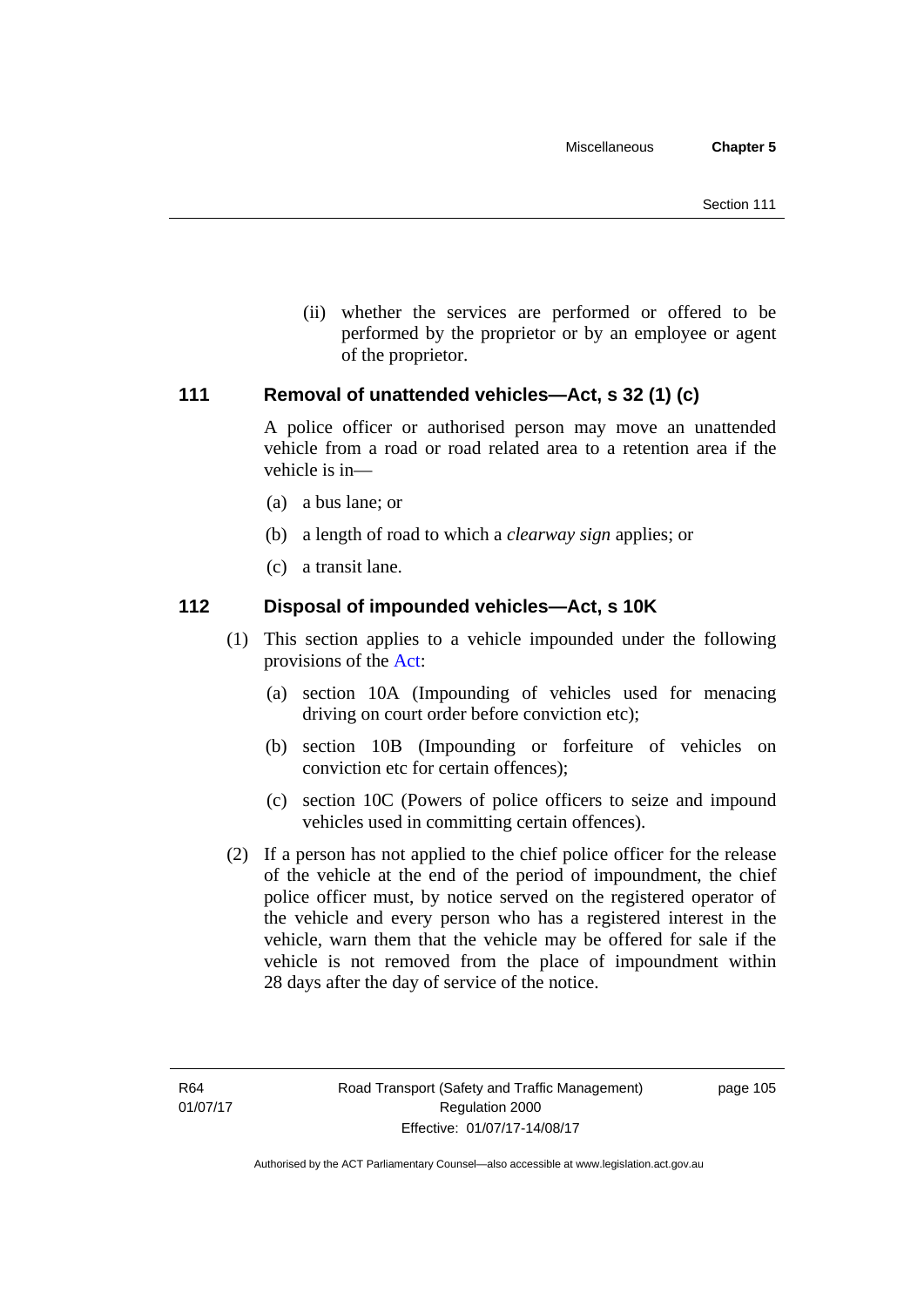- (3) The vehicle may be offered for sale, by public auction or public tender, if the vehicle is not removed within 28 days after service of the notice or, if more than 1 notice is served under subsection (2), the later of the notices.
- (4) A person may apply to the chief police officer for payment to the person of the balance of the proceeds of sale of a vehicle within 1 year after the vehicle is sold in accordance with subsection (3).
- (5) The balance of the proceeds of sale may be paid to the person if the person satisfies the chief police officer that—
	- (a) the person was lawfully entitled to possession of the vehicle immediately before its sale; and
	- (b) there was a reasonable excuse for the person's failure to obtain release of the vehicle before it was sold.
- (6) In this section:

*balance of the proceeds of sale*, of a vehicle, means the proceeds of the sale of the vehicle less—

- (a) any fee or other amount payable under the *[Road Transport](http://www.legislation.act.gov.au/a/1999-77)  [\(General\) Act 1999](http://www.legislation.act.gov.au/a/1999-77)* for the seizure, impounding and storage of the vehicle; and
- (b) the reasonable costs of or incidental to the sale.
- (7) An interest mentioned in subsection (6), definition of *balance of proceeds of sale* paragraph (a) or (b) is a statutory interest of a kind to which the *[Personal Property Securities Act 2009](http://www.comlaw.gov.au/Series/C2009A00130)* (Cwlth), section 73 (2) applies.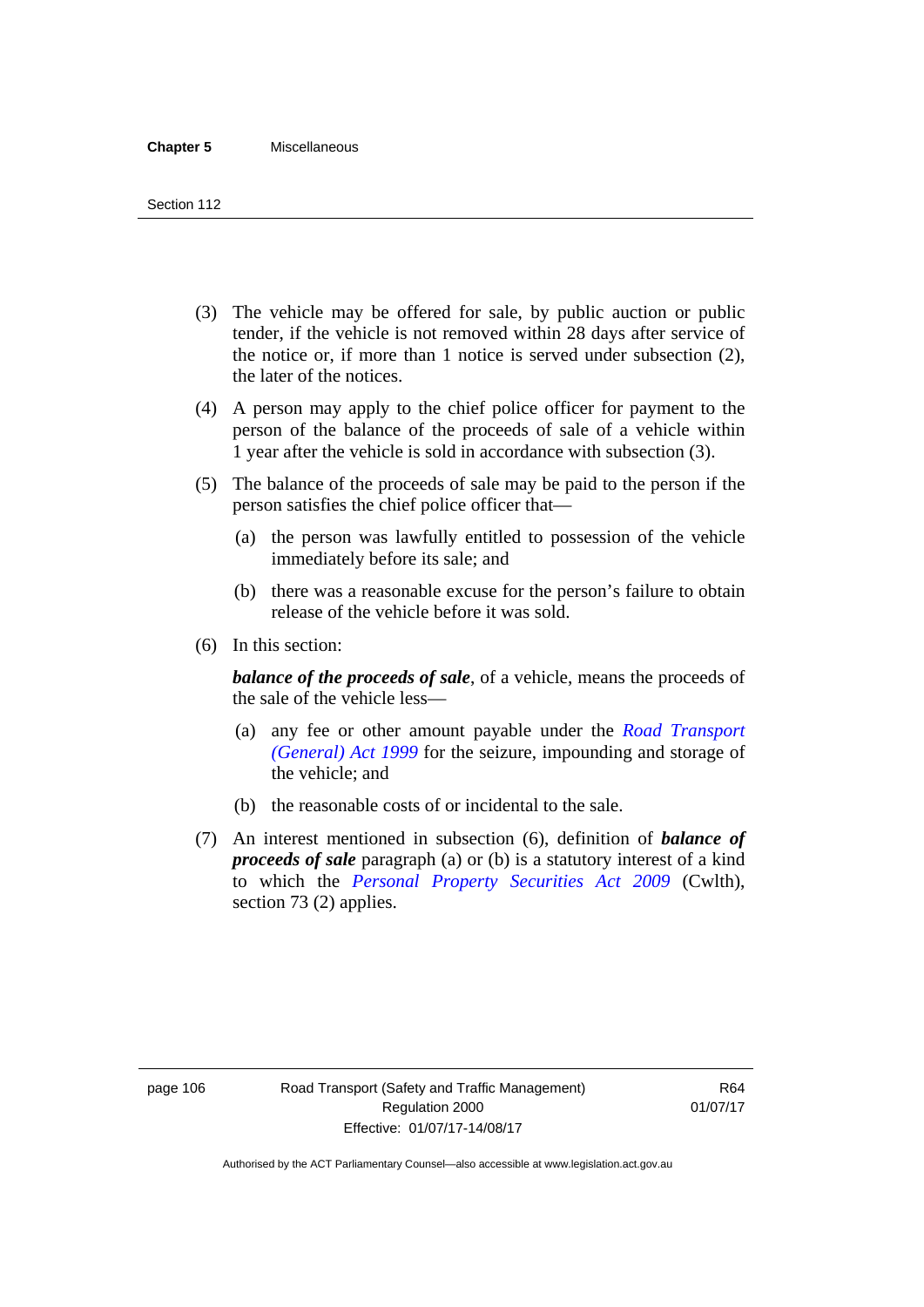# **112A Disposal of forfeited vehicles—Act, s 10K**

A vehicle that has been forfeited to the Territory under the [Act](http://www.legislation.act.gov.au/a/1999-80/default.asp), section 10B (Impounding or forfeiture of vehicles on conviction etc for certain offences) may be offered for sale by public auction or public tender.

# **113 Responsible person to inspect driver licence**

(1) Before permitting someone else to drive a motor vehicle, the responsible person for, or the person in charge of, the vehicle must require the person to produce his or her Australian driver licence or external driver licence and must inspect the licence.

Maximum penalty: 20 penalty units.

 (2) It is a defence to a prosecution of a person for an offence against subsection (1) if the person proves that the person had taken reasonable steps (other than those mentioned in the subsection) to ensure the person permitted to drive the motor vehicle was the holder of a current Australian driver licence or external driver licence.

# **114 Responsible person's consent**

The person in charge of a motor vehicle or trailer on a road must not, without reasonable excuse, permit anyone to use the vehicle without the consent of the responsible person for the vehicle.

Maximum penalty: 20 penalty units.

# **115 Standards for safe carriage of loads—Act, s 14 (2)**

The prescribed standards are the performance standards in the *[Load](http://www.ntc.gov.au/viewpage.aspx?documentid=862)  [Restraint Guide—Guidelines and Performance Standards for the](http://www.ntc.gov.au/viewpage.aspx?documentid=862)  [Safe Carriage of Loads on Road Vehicles](http://www.ntc.gov.au/viewpage.aspx?documentid=862)*, 2nd ed (2004) published by the National Transport Commission.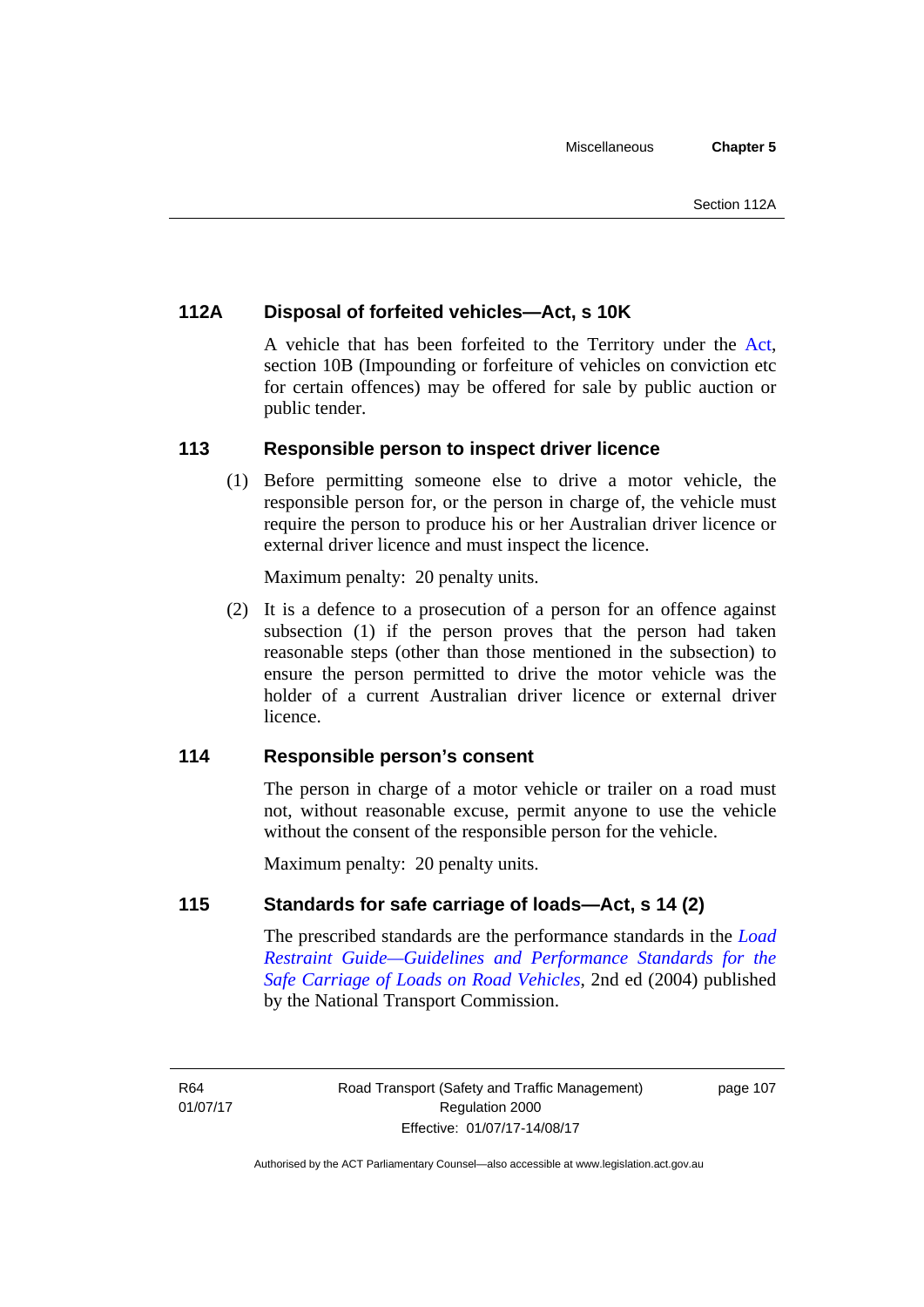# **116 Tracked vehicle—Act, dict, def** *vehicle***, par (b)**

- (1) Any tracked vehicle that is not used exclusively on a railway or tramway is prescribed.
- (2) In this section:

*tracked vehicle* means a vehicle that moves on wheels inside endless tracks.

### **Example—tracked vehicle**

bulldozer

*Note* An example is part of the regulation, is not exhaustive and may extend, but does not limit, the meaning of the provision in which it appears (see [Legislation Act,](http://www.legislation.act.gov.au/a/2001-14) s 126 and s 132).

# **117 Review of div 2.3.1A**

- (1) The Minister must review the operation of division 2.3.1A (Bicycle riders) as soon as practicable after the end of its 2nd year of operation.
- (2) The Minister must present a report of the review to the Legislative Assembly within 3 months after the day the review is started.
- (3) This section expires 2 years after the day it commences.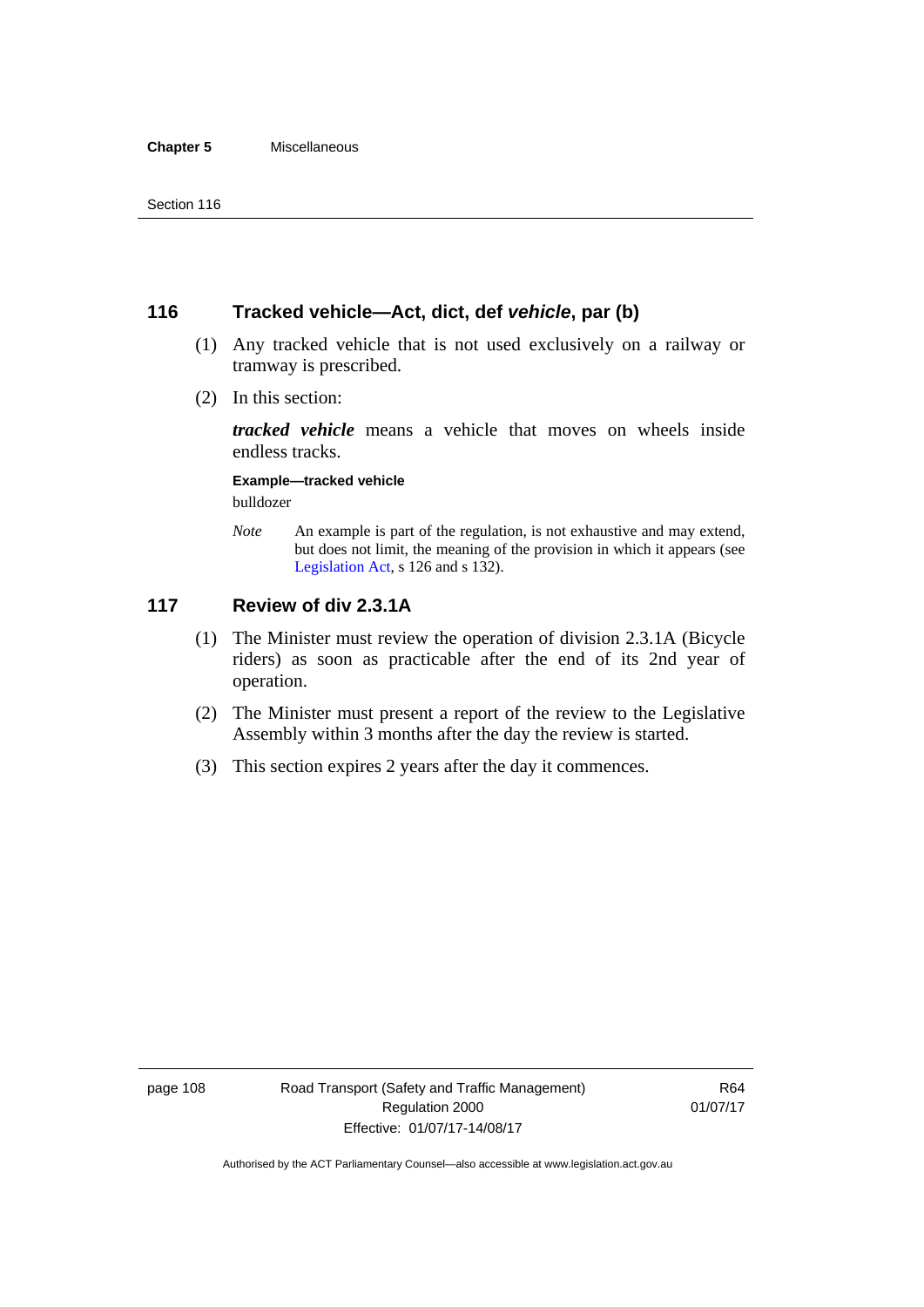# **Dictionary**

(see s 3)

*Note 1* The [Legislation Act](http://www.legislation.act.gov.au/a/2001-14) contains definitions and other provisions relevant to this regulation.

*Note 2* For example, the [Legislation Act,](http://www.legislation.act.gov.au/a/2001-14) dict, pt 1, defines the following terms:

- ambulance service
- chief police officer
- contravene
- exercise
- fire and rescue service
- police officer
- rural fire service
- SES
- territory plan
- the Territory.
- *Note 3* Terms used in this regulation have the same meaning that they have in the *[Road Transport \(Safety and Traffic Management\) Act 1999](http://www.legislation.act.gov.au/a/1999-80)* (see [Legislation Act,](http://www.legislation.act.gov.au/a/2001-14) s 148.) For example, the following terms are defined in the *[Road Transport \(Safety and Traffic Management\) Act 1999](http://www.legislation.act.gov.au/a/1999-80)*, dict:
	- authorised person
	- camera detection device (see s 23)
	- indicated on
	- registered interest
	- road related area
	- speed measuring device
	- traffic offence detection device.

*Note 4* The *[Road Transport \(General\) Act 1999](http://www.legislation.act.gov.au/a/1999-77)* contains definitions relevant to this Regulation. For example, the following terms are defined in the *[Road Transport \(General\) Act 1999](http://www.legislation.act.gov.au/a/1999-77)*, dictionary:

- another jurisdiction
- bicycle
- combination

R64 01/07/17 Road Transport (Safety and Traffic Management) Regulation 2000 Effective: 01/07/17-14/08/17

page 109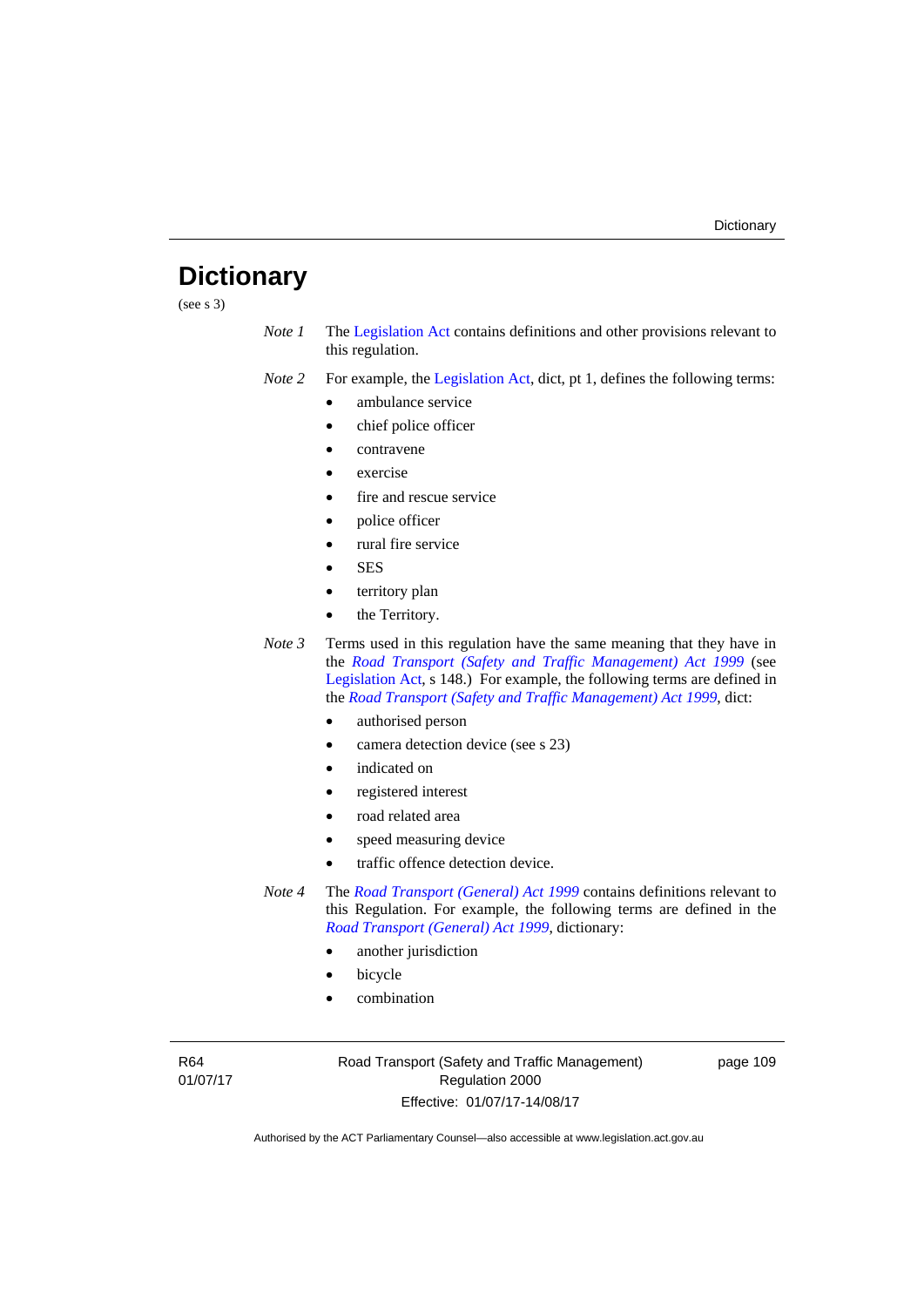- driver
- jurisdiction
- motor vehicle
- National Transport Commission
- ride
- road transport authority (or authority) (see s 16)
- road transport legislation (see s 6)
- taxi
- trailer
- use (in relation to a vehicle).

*approved child restraint* means a child restraint approved by the road transport authority under section 66 (1) (c).

*approved e-payment method*—see section 76AA.

*approved police speedometer*, for chapter 4 (Traffic offence detection devices)—see section 102.

*area*—see the [Australian Road Rules,](http://www.legislation.act.gov.au//ni/db_37271/default.asp) dictionary.

*area of operations*, for a parking authority, means the area of operations declared for the parking authority under section 75A.

*ARR* means [Australian Road Rules](http://www.legislation.act.gov.au//ni/db_37271/default.asp).

*articulated vehicle* means a motor vehicle with—

- (a) 2 rigid sections, each of which has wheels; and
- (b) the rear section pivoted on, and part of the rear section (other than a pole, drawbar or similar device, or an accessory of the motor vehicle) superimposed on, the front section.

*Australian driver licence*—see the *[Road Transport \(Driver](http://www.legislation.act.gov.au/a/1999-78)  [Licensing\) Act 1999](http://www.legislation.act.gov.au/a/1999-78)*, dictionary.

*Australian Road Rules*—see section 5.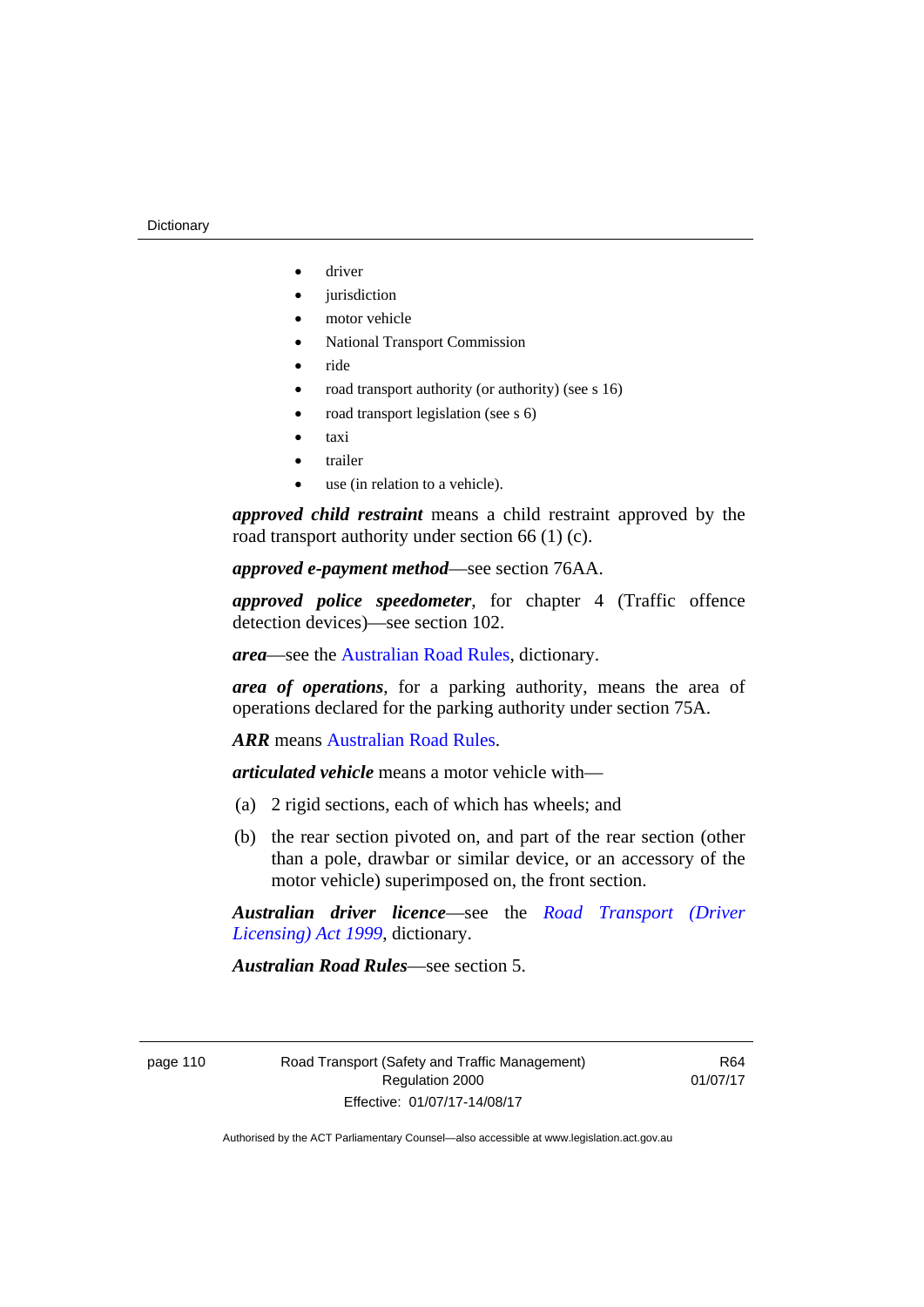*axle group*—see the *[Road Transport \(Vehicle Registration\)](http://www.legislation.act.gov.au/sl/2000-12)  [Regulation 2000](http://www.legislation.act.gov.au/sl/2000-12)*, dictionary.

*B-double*—see the *[Road Transport \(Vehicle Registration\)](http://www.legislation.act.gov.au/sl/2000-12)  [Regulation 2000](http://www.legislation.act.gov.au/sl/2000-12)*, dictionary.

**built-up area**, in relation to a length of road—see the Australian [Road Rules,](http://www.legislation.act.gov.au//ni/db_37271/default.asp) dictionary.

*bus*—see the [Australian Road Rules](http://www.legislation.act.gov.au//ni/db_37271/default.asp), dictionary.

*bus lane*—see the [Australian Road Rules](http://www.legislation.act.gov.au//ni/db_37271/default.asp), rule 154.

*camera detection device*—see the [Act,](http://www.legislation.act.gov.au/a/1999-80/default.asp) section 23 (1) (Use of camera detection devices).

*centre of the road*—see the [Australian Road Rules](http://www.legislation.act.gov.au//ni/db_37271/default.asp), dictionary.

*children's crossing*—see the [Australian Road Rules](http://www.legislation.act.gov.au//ni/db_37271/default.asp), rule 80 (6).

*clearway sign*—see the [Australian Road Rules,](http://www.legislation.act.gov.au//ni/db_37271/default.asp) schedule 2, rule 314, rule 315 and rule 316.

*controlled parking hours*, in relation to a pay parking space, means the periods (as indicated by information on or with traffic signs applying to the space) when a vehicle may not be parked in the space unless the relevant parking fee has been paid.

*converter dolly*—see the *[Road Transport \(Vehicle Registration\)](http://www.legislation.act.gov.au/sl/2000-12)  [Regulation 2000](http://www.legislation.act.gov.au/sl/2000-12)*, dictionary.

*crash*—see the [Australian Road Rules](http://www.legislation.act.gov.au//ni/db_37271/default.asp), dictionary.

*demand responsive service vehicle*—see the *[Road Transport](http://www.legislation.act.gov.au/a/2001-62)  [\(Public Passenger Services\) Act 2001](http://www.legislation.act.gov.au/a/2001-62)*, section 81.

*digital camera detection device*, for chapter 4 (Traffic offence detection devices)—see section 102.

*dog trailer*—see the *[Road Transport \(Vehicle Registration\)](http://www.legislation.act.gov.au/sl/2000-12)  [Regulation 2000](http://www.legislation.act.gov.au/sl/2000-12)*, dictionary.

R64 01/07/17 Road Transport (Safety and Traffic Management) Regulation 2000 Effective: 01/07/17-14/08/17

page 111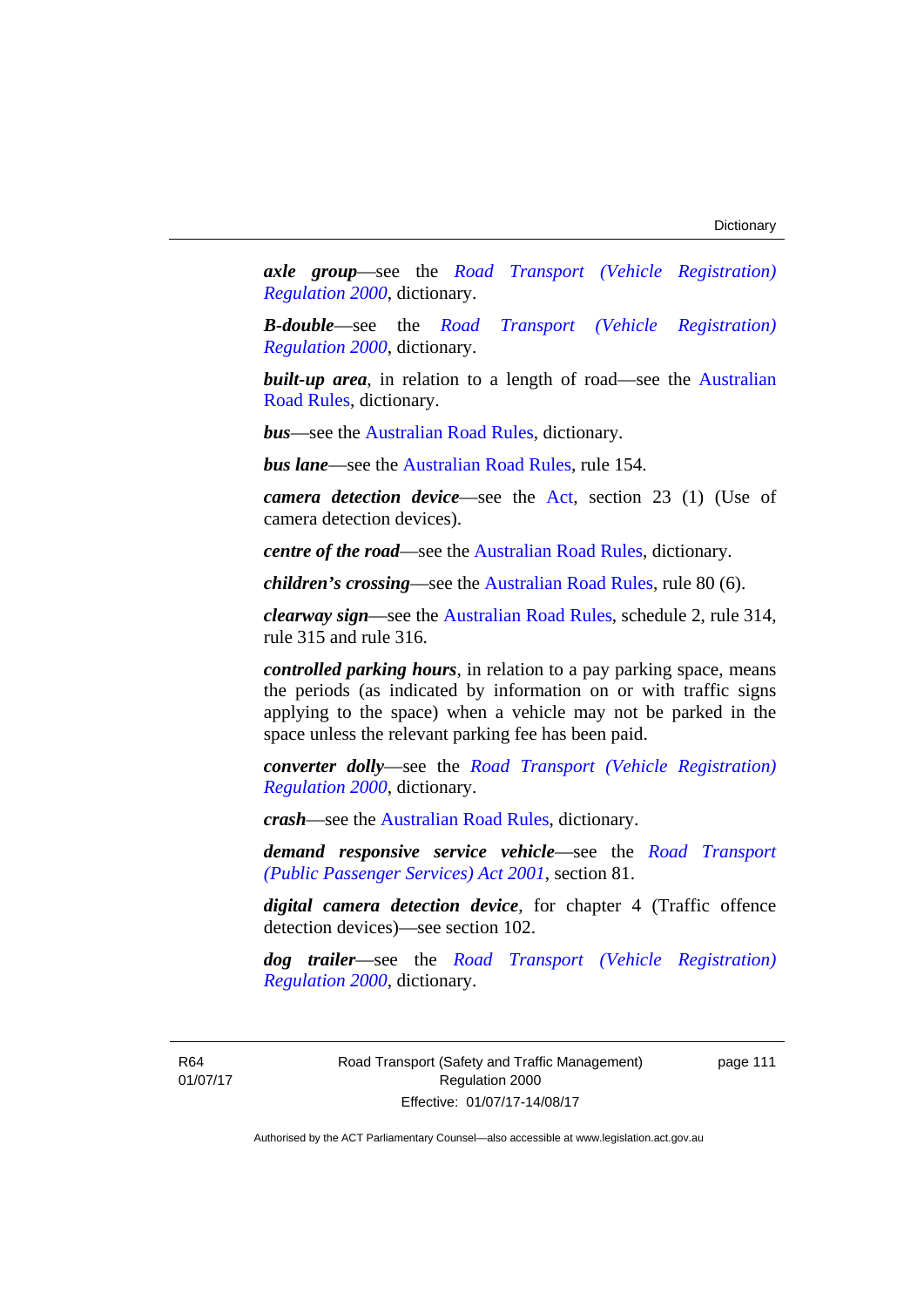*do not overtake turning vehicle sign*—see the [Australian Road](http://www.legislation.act.gov.au//ni/db_37271/default.asp)  [Rules](http://www.legislation.act.gov.au//ni/db_37271/default.asp), schedule 4, rule 319 and rule 320.

*drawbar*—see the *[Road Transport \(Vehicle Registration\)](http://www.legislation.act.gov.au/sl/2000-12)  [Regulation 2000](http://www.legislation.act.gov.au/sl/2000-12)*, dictionary.

*driver's vehicle*, for a driver*—*see the [Australian Road Rules](http://www.legislation.act.gov.au//ni/db_37271/default.asp), dictionary.

*emergency stopping lane*—see the [Australian Road Rules](http://www.legislation.act.gov.au//ni/db_37271/default.asp), rule 95.

*emergency vehicle* means any vehicle driven by a person who is—

- (a) an emergency worker; and
- (b) driving the vehicle in the course of his or her duties as an emergency worker.

*emergency worker*—see section 33 (1).

*external driver licence*—see the *[Road Transport \(Driver Licensing\)](http://www.legislation.act.gov.au/a/1999-78)  [Act 1999](http://www.legislation.act.gov.au/a/1999-78)*, dictionary.

*fixed camera detection device*, for chapter 4 (Traffic offence detection devices)—see section 102.

*footpath*, for division 2.3.1B (People using segways)—see section 38E.

*give way*—see the [Australian Road Rules,](http://www.legislation.act.gov.au//ni/db_37271/default.asp) dictionary.

*GVM*—see the *[Road Transport \(Vehicle Registration\) Act 1999](http://www.legislation.act.gov.au/a/1999-81)*, dictionary.

*heavy vehicle*, for division 3.1.3 (Heavy vehicle parking)—see section 82.

*hire car*—see the *[Road Transport \(Public Passenger Services\)](http://www.legislation.act.gov.au/a/2001-62)  [Act 2001](http://www.legislation.act.gov.au/a/2001-62)*, section 67.

*implement*—see the *[Road Transport \(Vehicle Registration\)](http://www.legislation.act.gov.au/sl/2000-12)  [Regulation 2000](http://www.legislation.act.gov.au/sl/2000-12)*, dictionary.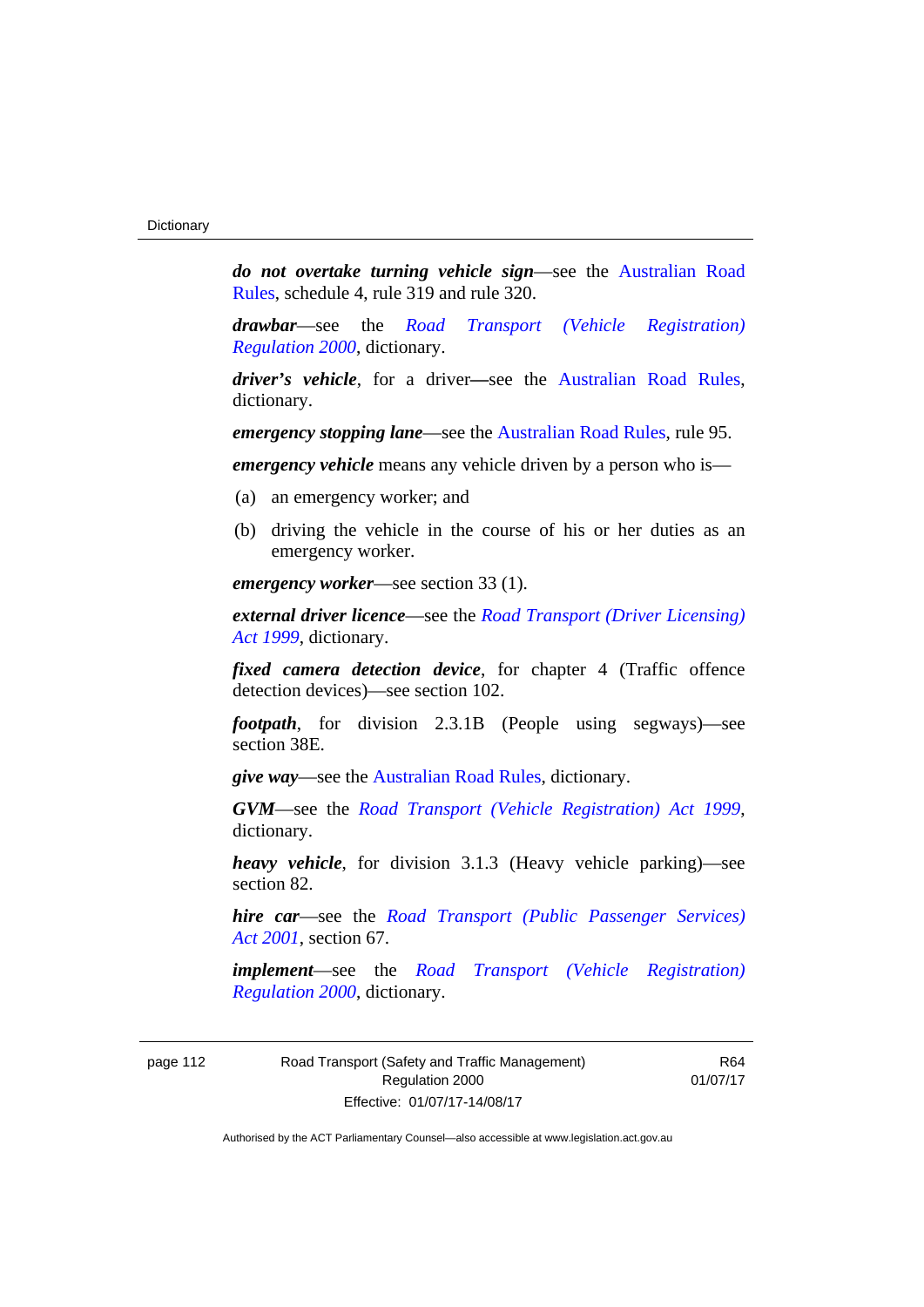*land adjoining residential land*, for division 3.1.3 (Heavy vehicle parking)—see section 82.

*laser speed measuring device*, for chapter 4 (Traffic offence detection devices)—see section 102.

*length*, of road—see the [Australian Road Rules](http://www.legislation.act.gov.au//ni/db_37271/default.asp), dictionary.

*lift and tow trailer* means a trailer consisting of an axle group and a drawbar designed to support 1 axle group of a vehicle under tow.

*loading zone*—see the [Australian Road Rules,](http://www.legislation.act.gov.au//ni/db_37271/default.asp) rule 179.

*marked foot crossing*—see the [Australian Road Rules,](http://www.legislation.act.gov.au//ni/db_37271/default.asp) dictionary.

*metered parking area* means a length of road or area that is set aside as a metered parking area in accordance with section 73.

*metered parking scheme* means a metered parking scheme under division 3.1.1.

*metered parking sign* means a *permissive parking sign* with the word 'meter' on or with the sign.

*metered parking space* means an area that is a metered parking space mentioned in section 75.

*mobility parking scheme authority* means an authority issued under section 101.

*motorbike*—see the [Australian Road Rules,](http://www.legislation.act.gov.au//ni/db_37271/default.asp) dictionary, definition of *motor bike*.

*multi-space parking meter* means a parking meter that applies to 2 or more metered parking spaces.

*nature strip*—see the [Australian Road Rules](http://www.legislation.act.gov.au//ni/db_37271/default.asp), dictionary.

*night*—see the [Australian Road Rules,](http://www.legislation.act.gov.au//ni/db_37271/default.asp) dictionary.

*no parking sign*—see the [Australian Road Rules](http://www.legislation.act.gov.au//ni/db_37271/default.asp), schedule 2, schedule 3, rule 314, rule 315 and rule 316.

R64 01/07/17 Road Transport (Safety and Traffic Management) Regulation 2000 Effective: 01/07/17-14/08/17

page 113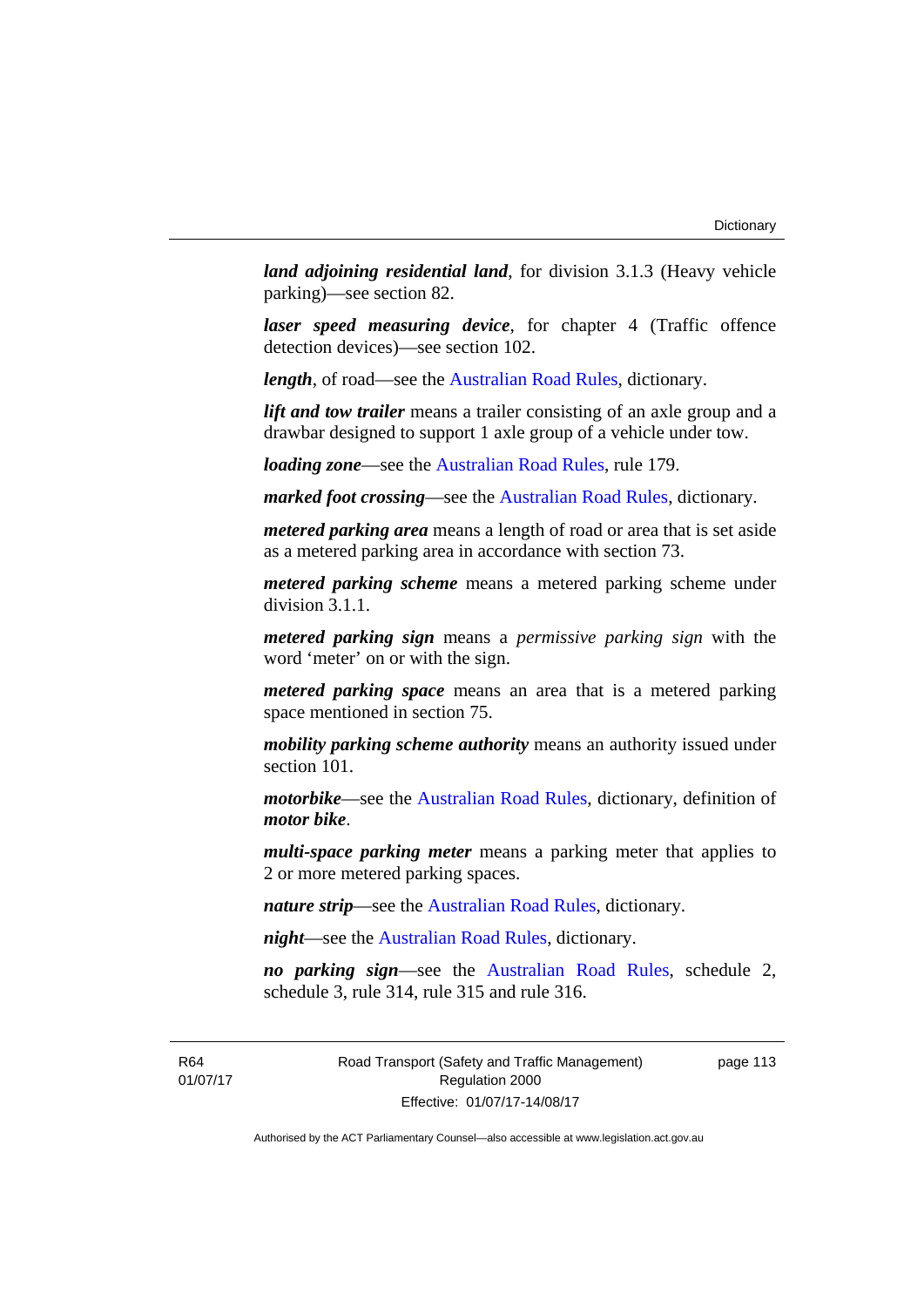*no trucks sign*—see the [Australian Road Rules,](http://www.legislation.act.gov.au//ni/db_37271/default.asp) schedule 2, rule 314, rule 315 and rule 316.

*oncoming vehicle*, for a driver—see the [Australian Road Rules](http://www.legislation.act.gov.au//ni/db_37271/default.asp), dictionary.

*park*—see section 3B.

*parking authority* means a person declared to be a parking authority under section 75A.

*parking authority guidelines*—see section 75B (1).

*parking bay*—see the [Australian Road Rules,](http://www.legislation.act.gov.au//ni/db_37271/default.asp) dictionary.

*parking control sign*—see the [Australian Road Rules](http://www.legislation.act.gov.au//ni/db_37271/default.asp), dictionary.

*parking meter* means a device designed to indicate, or capable of indicating, whether the relevant parking fee for the parking of a vehicle in a metered parking space has been paid, and includes the stand on which the device is erected.

*parking meter hood* means a hood or other cover designed to be fitted to a parking meter and to cover the part of the meter that would normally display a sign with the word 'expired' when the meter is not in operation.

*parking permit* means a parking permit issued under section 100.

*parking ticket* means a ticket issued by the road transport authority or a parking authority (by means of a parking ticket machine) for display in or on a vehicle as evidence of the prepayment of a parking fee.

*parking ticket machine* means a device designed to issue parking tickets, and includes the stand on which the device is erected.

*pay parking area* means a metered parking area or ticket parking area.

*pay parking device* means a parking meter or parking ticket machine.

| page 114 | Road Transport (Safety and Traffic Management) |  |
|----------|------------------------------------------------|--|
|          | Regulation 2000                                |  |
|          | Effective: 01/07/17-14/08/17                   |  |

R64 01/07/17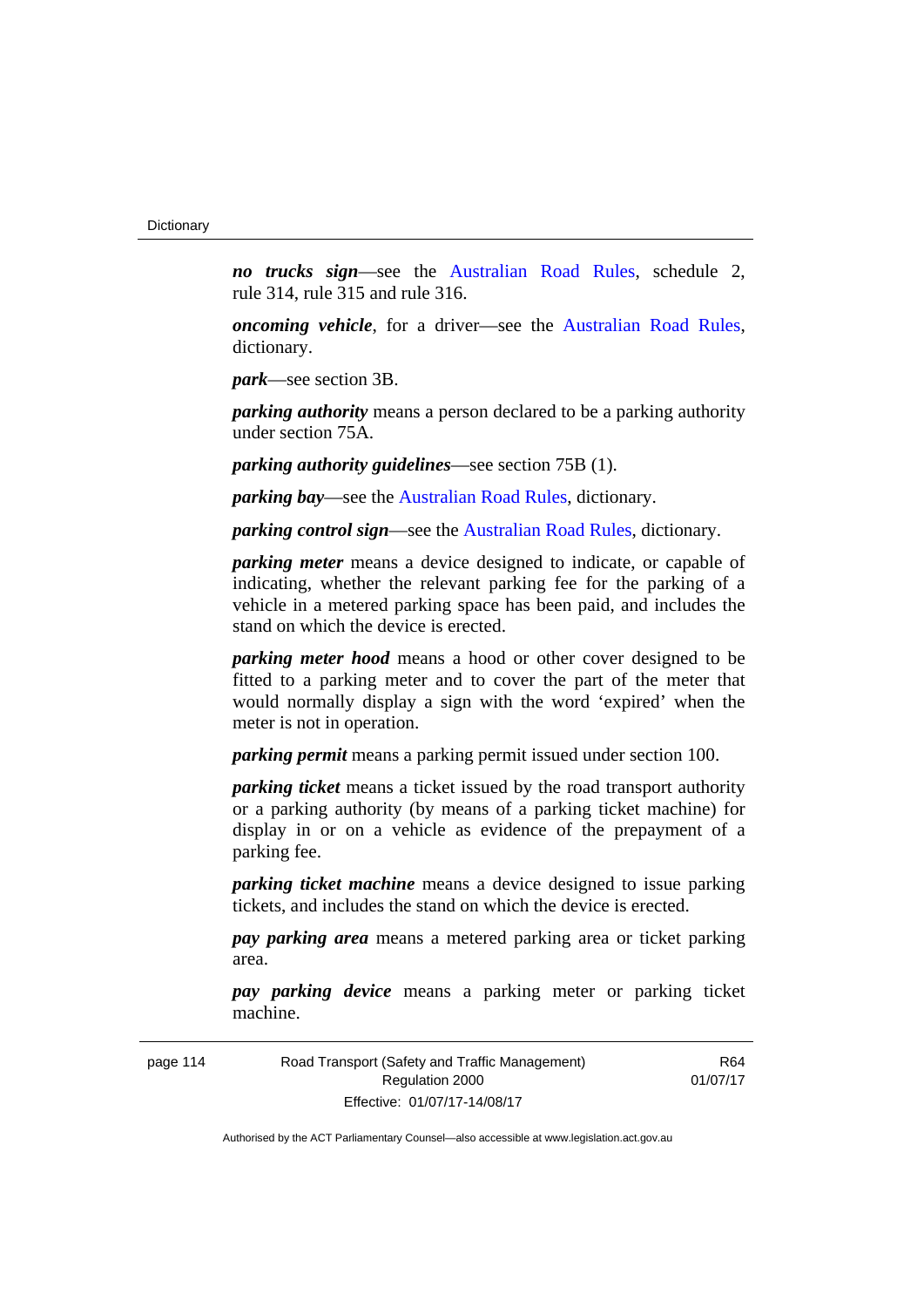*pay parking scheme* means a metered parking scheme or ticket parking scheme.

*pay parking sign* means a metered parking sign or ticket parking sign.

*pay parking space* means a metered parking space or ticket parking space.

*pedestrian*—see section 8A.

*pedestrian crossing*—see the [Australian Road Rules](http://www.legislation.act.gov.au//ni/db_37271/default.asp), rule 81 (3).

*permissive parking sign*—see the [Australian Road Rules](http://www.legislation.act.gov.au//ni/db_37271/default.asp), schedule 2, schedule 3, rule 314, rule 315 and rule 316.

*person with a disability* means a person—

- (a) who cannot walk because of permanent or temporary loss of the use of 1 or both legs or another permanent medical or physical condition; or
- (b) whose physical condition is detrimentally affected by walking 100m; or
- (c) who needs to use a walking frame, crutches, callipers, a scooter, a wheelchair or a similar mobility aid.

*piezo strip speed measuring device*, for chapter 4 (Traffic offence detection devices)—see section 102.

*police vehicle* means any vehicle driven by a person who is—

- (a) a police officer; and
- (b) driving the vehicle in the course of his or her duties as a police officer.

*postal vehicle*—see the [Australian Road Rules,](http://www.legislation.act.gov.au//ni/db_37271/default.asp) dictionary.

*premises* includes land.

R64 01/07/17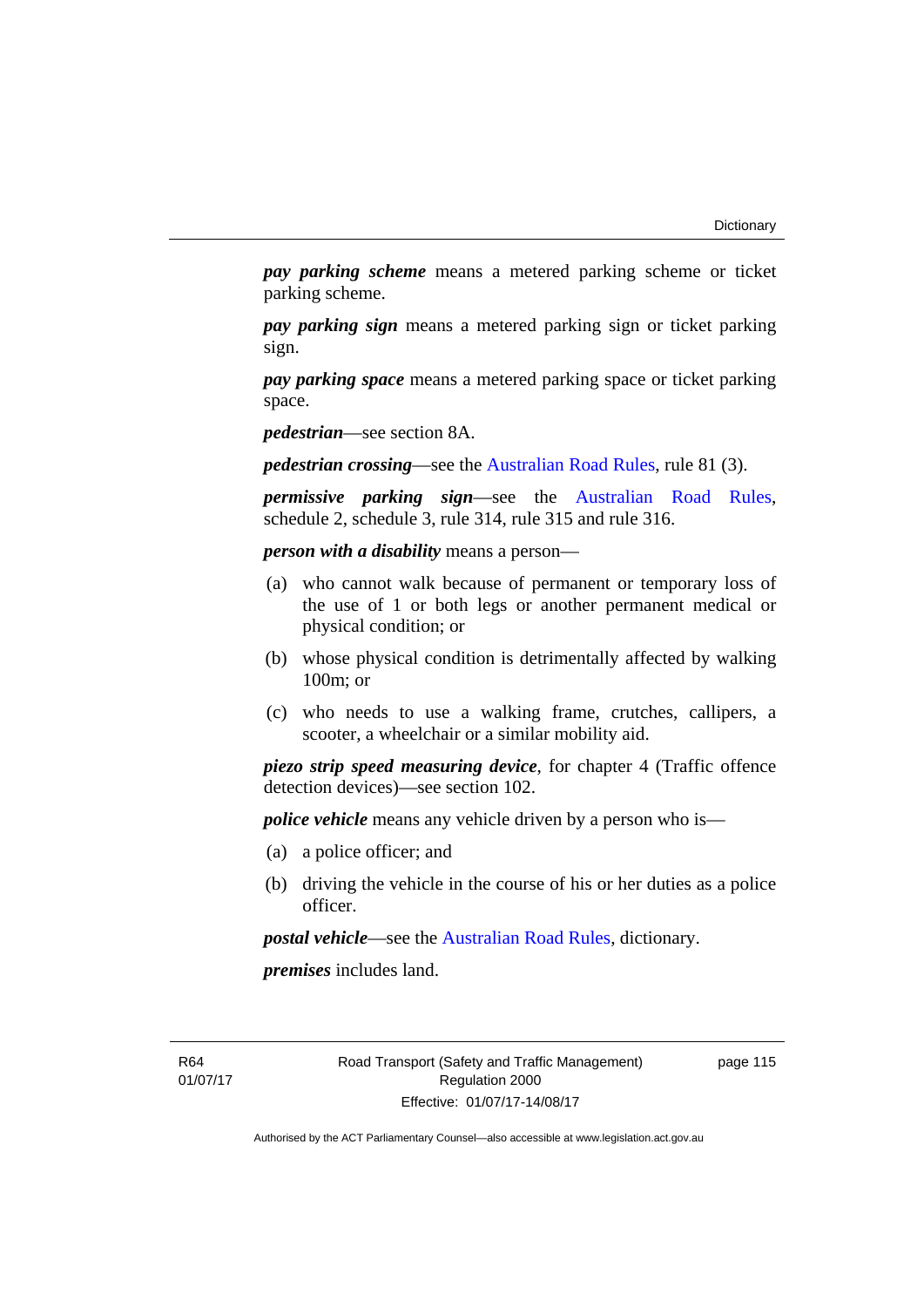*prime mover*—see the *[Road Transport \(Vehicle Registration\)](http://www.legislation.act.gov.au/sl/2000-12)  [Regulation 2000](http://www.legislation.act.gov.au/sl/2000-12)*, dictionary.

*public bus*—see the *[Road Transport \(Public Passenger Services\)](http://www.legislation.act.gov.au/a/2001-62)  [Act 2001](http://www.legislation.act.gov.au/a/2001-62)*, dictionary.

*radar speed measuring device*, for chapter 4 (Traffic offence detection devices)—see section 102.

*recording medium*, for chapter 4 (Traffic offence detection devices)—see section 107B (1).

*red traffic arrow*—see the [Australian Road Rules,](http://www.legislation.act.gov.au//ni/db_37271/default.asp) dictionary.

*red traffic light*—see the [Australian Road Rules,](http://www.legislation.act.gov.au//ni/db_37271/default.asp) dictionary.

*registered operator*—see the *[Road Transport \(Vehicle Registration\)](http://www.legislation.act.gov.au/a/1999-81)  [Act 1999](http://www.legislation.act.gov.au/a/1999-81)*, dictionary.

*relevant parking fee*, for parking a vehicle in a pay parking space, means the fee for parking the vehicle in the space, for the day and time when the vehicle is parked in the space, as indicated on or with the parking meter or parking ticket machine applying to the space.

*residential land*, for division 3.1.3 (Heavy vehicle parking)—see section 82.

*rider*—see the [Australian Road Rules,](http://www.legislation.act.gov.au//ni/db_37271/default.asp) rule 17.

*rideshare vehicle*—see the *[Road Transport \(Public Passenger](http://www.legislation.act.gov.au/a/2001-62)  [Services\) Act 2001](http://www.legislation.act.gov.au/a/2001-62)*, section 60A.

*road*—see section 3A.

*road marking*—see the [Australian Road Rules](http://www.legislation.act.gov.au//ni/db_37271/default.asp), dictionary.

*road train*—see the *[Road Transport \(Vehicle Registration\)](http://www.legislation.act.gov.au/sl/2000-12)  [Regulation 2000](http://www.legislation.act.gov.au/sl/2000-12)*, dictionary.

*road user*—see the [Australian Road Rules,](http://www.legislation.act.gov.au//ni/db_37271/default.asp) rule 14.

*security checksum*, for chapter 4 (Traffic offence detection devices)—see section 102.

| page 116 | Road Transport (Safety and Traffic Management) | R64      |
|----------|------------------------------------------------|----------|
|          | Regulation 2000                                | 01/07/17 |
|          | Effective: 01/07/17-14/08/17                   |          |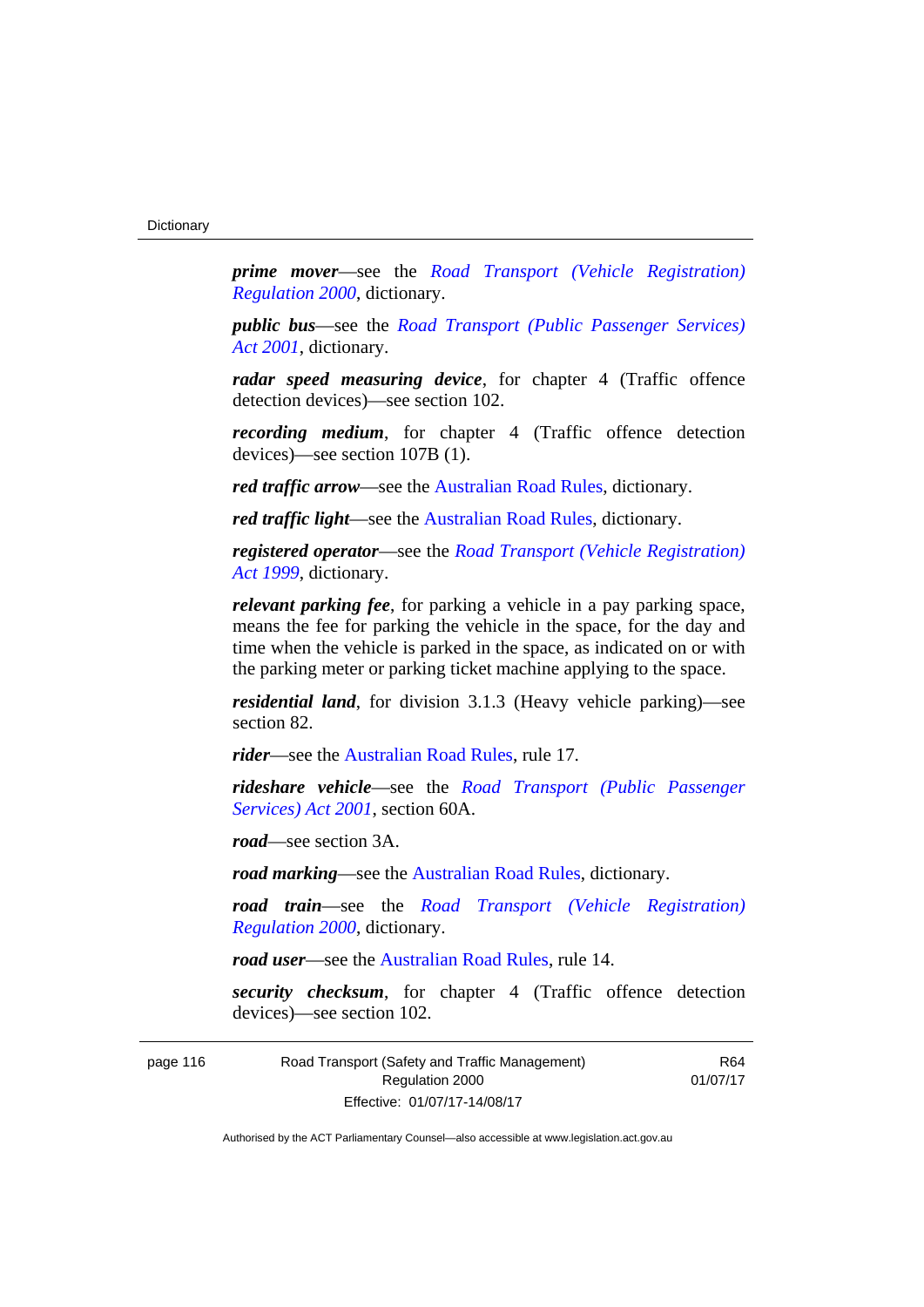*segway* means a vehicle that—

- (a) is designed to be self-balancing while a person travels in or on the vehicle; and
- (b) is propelled by an electric motor; and
- (c) has 2 wheels that operate on a single axis; and
- (d) has a platform anywhere between the 2 wheels for the person's feet; and
- (e) has handles mounted on an upright post.

*semitrailer*—see the *[Road Transport \(Vehicle Registration\)](http://www.legislation.act.gov.au/sl/2000-12)  [Regulation 2000](http://www.legislation.act.gov.au/sl/2000-12)*, dictionary.

*shared path*, for division 2.3.1B (People using segways)—see section 38E.

*stock truck*, for division 3.1.3 (Heavy vehicle parking)—see section 82.

*stop*—see section 3B.

*testing authority*, for chapter 4 (Traffic offence detection devices) see section 102.

# *ticket parking area*—

- (a) means a length of road or area that is set aside as a ticket parking area under section 76 (2) (a) or section 76A (2) (a); but
- (b) does not include a length of road or area that, under section 77 (2), is not taken to be included in the length of road or area set aside.

*ticket parking scheme* means a ticket parking scheme under division 3.1.2.

*ticket parking sign* means a *permissive parking sign* with the word 'ticket' on or with the sign.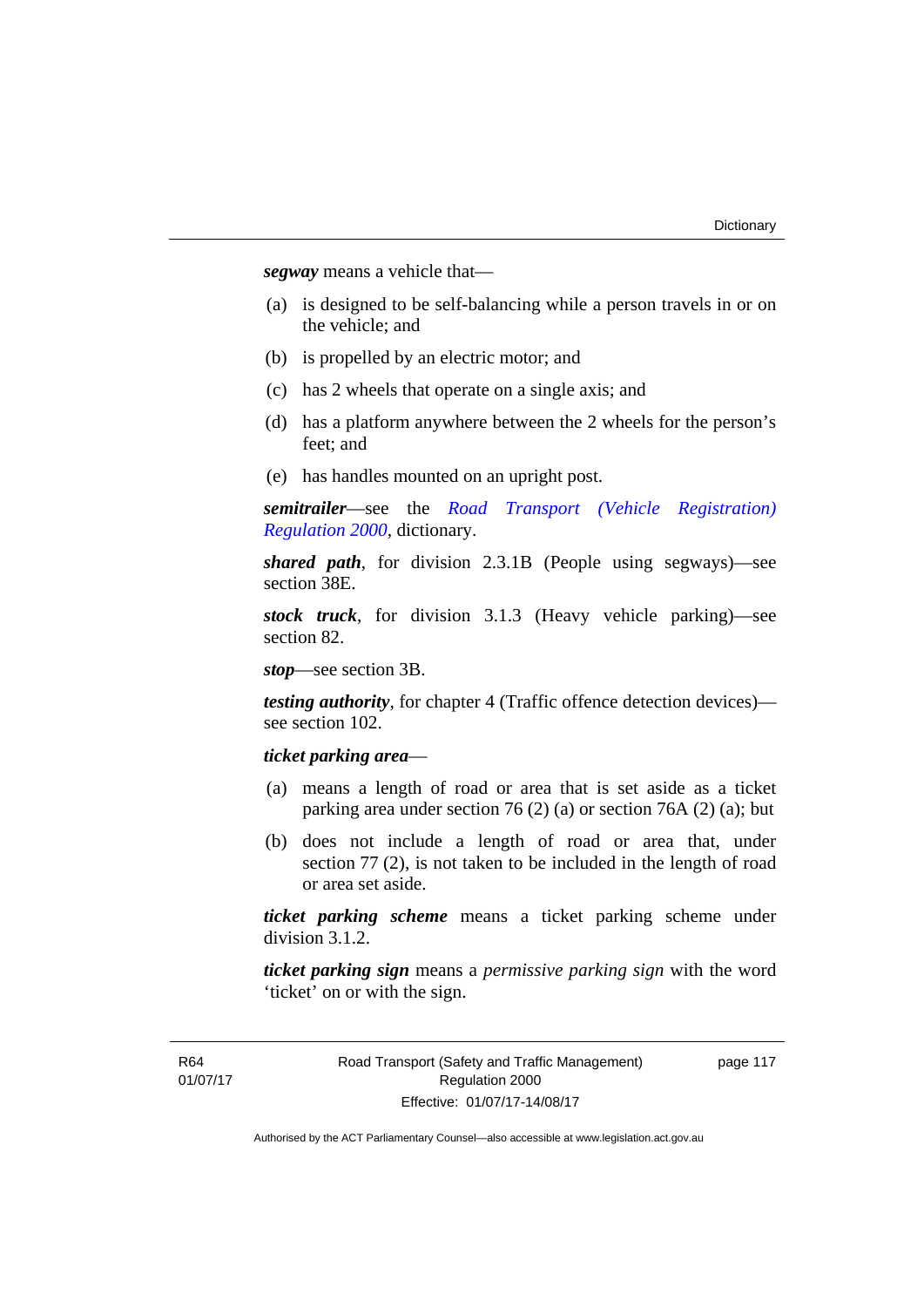*ticket parking space* means a ticket parking space under section 78.

*tow truck*—see the *[Road Transport \(Vehicle Registration\)](http://www.legislation.act.gov.au/sl/2000-12)  [Regulation 2000](http://www.legislation.act.gov.au/sl/2000-12)*, dictionary.

*towing attachment* means a device fitted to a vehicle to which the drawbar of a trailer may be attached.

*tractor*—see the *[Road Transport \(Vehicle Registration\) Regulation](http://www.legislation.act.gov.au/sl/2000-12)  [2000](http://www.legislation.act.gov.au/sl/2000-12)*, dictionary.

*traffic control device*—see the [Australian Road Rules](http://www.legislation.act.gov.au//ni/db_37271/default.asp), dictionary.

*traffic-related item*—see the [Australian Road Rules,](http://www.legislation.act.gov.au//ni/db_37271/default.asp) dictionary.

*traffic sign*—see the [Australian Road Rules](http://www.legislation.act.gov.au//ni/db_37271/default.asp), dictionary.

*traffic signals*—see the [Australian Road Rules](http://www.legislation.act.gov.au//ni/db_37271/default.asp), dictionary.

*transit lane*—see the [Australian Road Rules,](http://www.legislation.act.gov.au//ni/db_37271/default.asp) rule 156.

*truck lane*—see the [Australian Road Rules,](http://www.legislation.act.gov.au//ni/db_37271/default.asp) rule 157.

*use*, of a segway, for division 2.3.1B (People using segways)—see section 38E.

*vehicle*—see the [Australian Road Rules](http://www.legislation.act.gov.au//ni/db_37271/default.asp), rule 15.

*wheeled recreational device*—see section 33 (1).

*wheeled toy*—see the [Australian Road Rules](http://www.legislation.act.gov.au//ni/db_37271/default.asp), dictionary.

*with*, for information about the application of a traffic control device—see the [Australian Road Rules,](http://www.legislation.act.gov.au//ni/db_37271/default.asp) dictionary.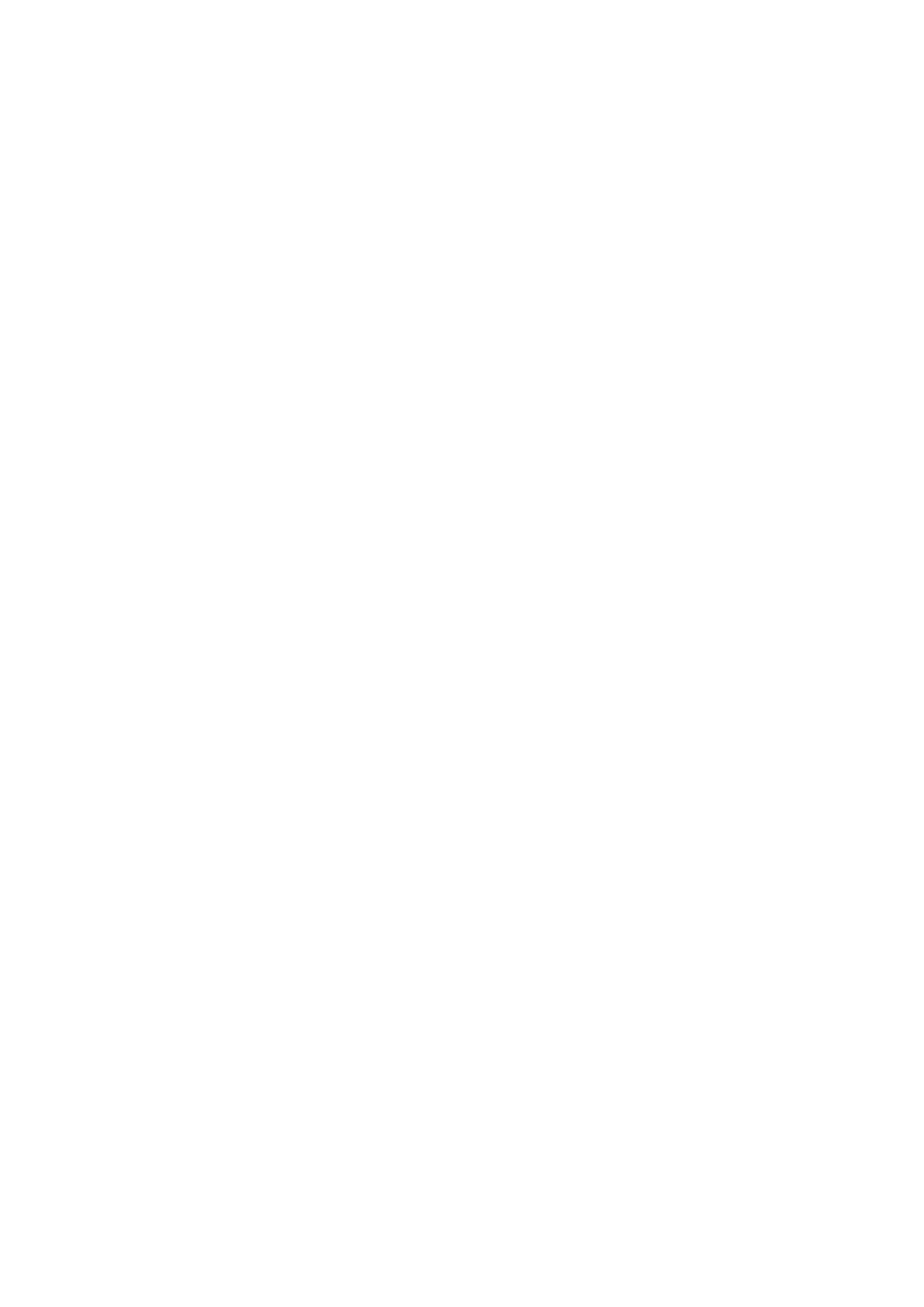# **Endnotes**

# **1 About the endnotes**

Amending and modifying laws are annotated in the legislation history and the amendment history. Current modifications are not included in the republished law but are set out in the endnotes.

Not all editorial amendments made under the *[Legislation Act 2001](http://www.legislation.act.gov.au/a/2001-14)*, part 11.3 are annotated in the amendment history. Full details of any amendments can be obtained from the Parliamentary Counsel's Office.

Uncommenced amending laws are not included in the republished law. The details of these laws are underlined in the legislation history. Uncommenced expiries are underlined in the legislation history and amendment history.

If all the provisions of the law have been renumbered, a table of renumbered provisions gives details of previous and current numbering.

The endnotes also include a table of earlier republications.

| $renum = renumbered$<br>$div = division$<br>$exp = expires/expired$<br>$R[X]$ = Republication No<br>$RI = reissue$<br>$Gaz = gazette$<br>$hdg = heading$<br>$s = section/subsection$<br>$IA = Interpretation Act 1967$<br>$sch = schedule$<br>$ins = inserted/added$<br>$sdiv = subdivision$<br>$SL = Subordinate$ law<br>$LA =$ Legislation Act 2001<br>$LR =$ legislation register<br>$sub =$ substituted<br>$LRA =$ Legislation (Republication) Act 1996<br>underlining = whole or part not commenced<br>$mod = modified/modification$<br>or to be expired |
|---------------------------------------------------------------------------------------------------------------------------------------------------------------------------------------------------------------------------------------------------------------------------------------------------------------------------------------------------------------------------------------------------------------------------------------------------------------------------------------------------------------------------------------------------------------|
|---------------------------------------------------------------------------------------------------------------------------------------------------------------------------------------------------------------------------------------------------------------------------------------------------------------------------------------------------------------------------------------------------------------------------------------------------------------------------------------------------------------------------------------------------------------|

# **2 Abbreviation key**

R64 01/07/17 Road Transport (Safety and Traffic Management) Regulation 2000 Effective: 01/07/17-14/08/17

page 119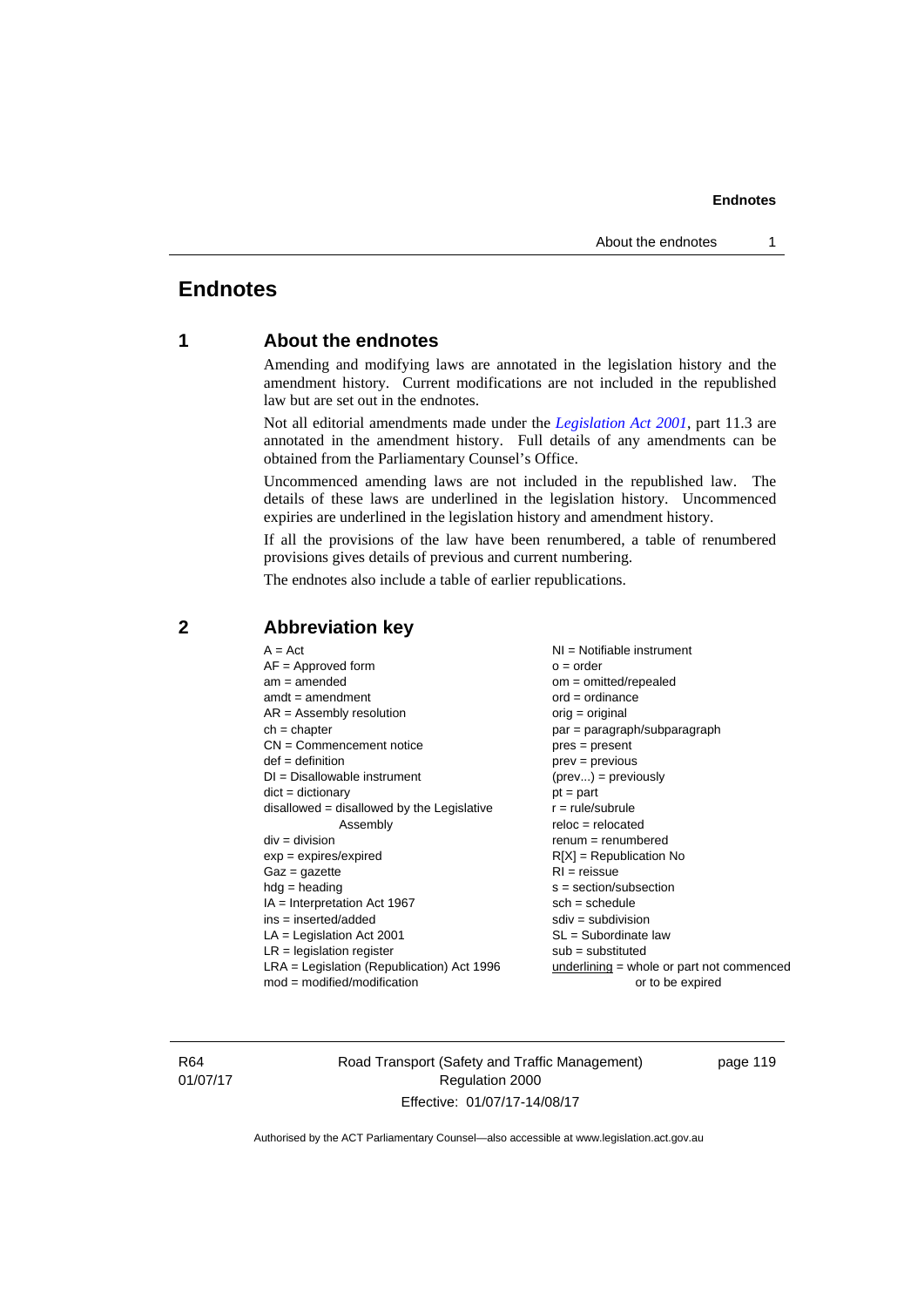3 Legislation history

# **3 Legislation history**

This regulation was originally the *Road Transport (Safety and Traffic Management) Regulations 2000*. It was renamed under the *[Legislation Act 2001](http://www.legislation.act.gov.au/a/2001-14)*.

### **Road Transport (Safety and Traffic Management) Regulation 2000 SL2000-10**

notified 29 February 2000 [\(Gaz 2000 No S6\)](http://www.legislation.act.gov.au/gaz/2000-S6/default.asp) s 1, s 2 commenced 29 February 2000 (IA 10B) remainder commenced 1 March 2000 (s 2 and [Gaz 2000 No S5\)](http://www.legislation.act.gov.au/gaz/2000-S5/default.asp)

#### as amended by

# **Legislative Assembly [AR2000-2](http://www.legislation.act.gov.au/ar/2000-2/default.asp)** notified 18 May 2000 ([Gaz 2000 No 20 p](http://www.legislation.act.gov.au/gaz/2000-20/default.asp) 505) commenced 18 May 2000 (SLA s 6 (13)) **[Road Transport \(Safety and Traffic Management\) Regulations](http://www.legislation.act.gov.au/sl/2000-21/default.asp)  [Amendment](http://www.legislation.act.gov.au/sl/2000-21/default.asp) SL2000-21 pt 2**

notified 18 May 2000 ([Gaz 2000 No 20\)](http://www.legislation.act.gov.au/gaz/2000-20/default.asp) commenced 18 May 2000 (s 1)

## **[Road Transport Legislation Regulations Amendment](http://www.legislation.act.gov.au/sl/2000-33/default.asp) SL2000-33 pt 2**  notified 2 August 2000 ([Gaz 2000 No S41](http://www.legislation.act.gov.au/gaz/2000-S41/default.asp)) commenced 2 August 2000 (s 1)

### **[Road Transport Legislation Regulations Amendment](http://www.legislation.act.gov.au/sl/2000-52/default.asp) SL2000-52 pt 2**  notified 14 December 2000 [\(Gaz 2000 No 50](http://www.legislation.act.gov.au/gaz/2000-50/default.asp)) commenced 14 December 2000 (s 1)

### **[Road Transport Legislation Amendment Act 2001](http://www.legislation.act.gov.au/a/2001-27) A2001-27 sch 4**  notified 24 May 2001 ([Gaz 2001 No 21\)](http://www.legislation.act.gov.au/gaz/2001-21/default.asp) s 1, s 2 commenced 24 May 2001 (IA s 10B)

sch 4 commenced 24 May 2001 (s 2)

# **[Road Transport \(Safety and Traffic Management\) Amendment](http://www.legislation.act.gov.au/a/2001-29)  [Act 2001](http://www.legislation.act.gov.au/a/2001-29) A2001-29 pt 3**

notified 24 May 2001 ([Gaz 2001 No 21\)](http://www.legislation.act.gov.au/gaz/2001-21/default.asp) commenced 24 May 2001 (s 2)

page 120 Road Transport (Safety and Traffic Management) Regulation 2000 Effective: 01/07/17-14/08/17

R64 01/07/17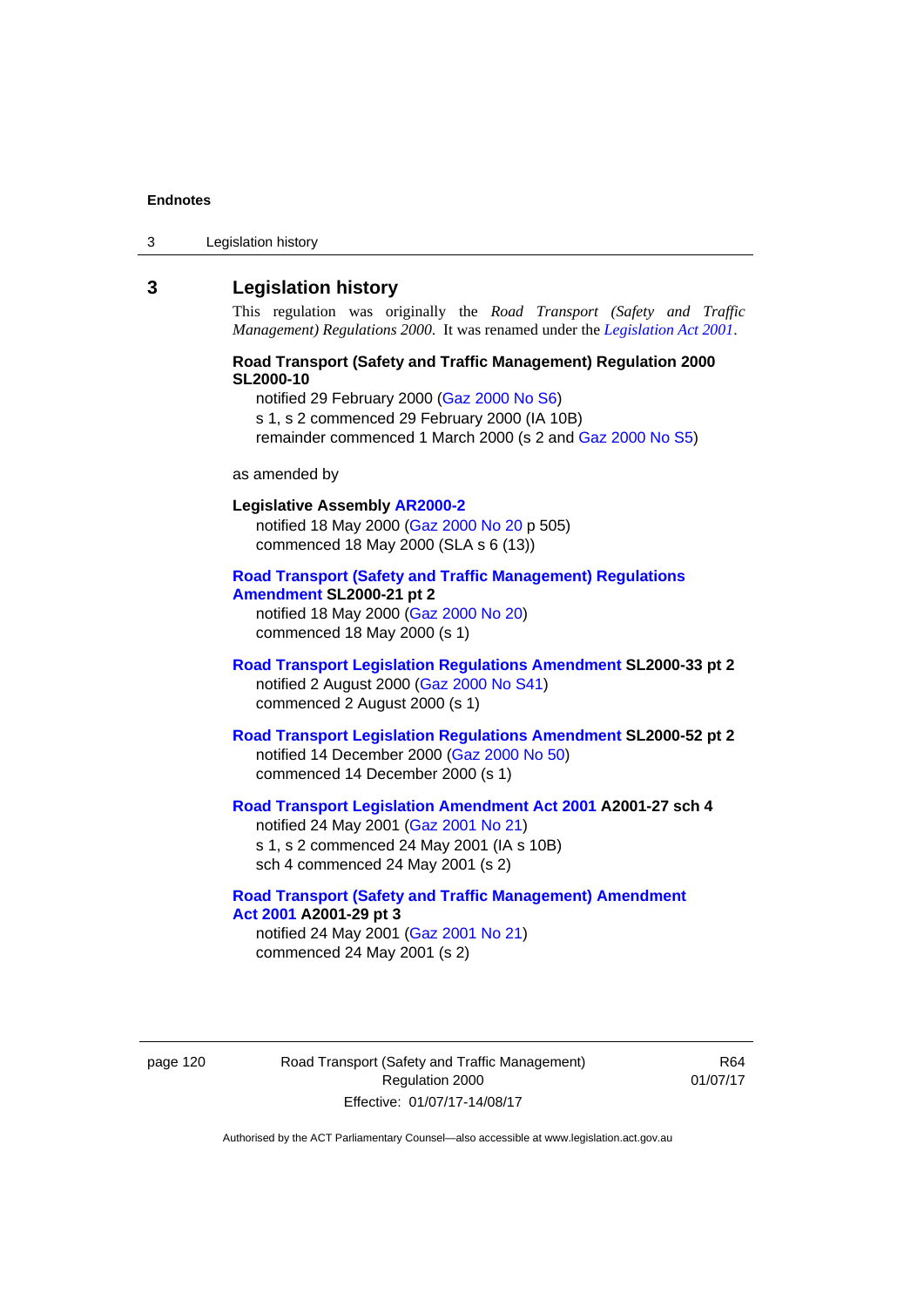# **[Legislation \(Consequential Amendments\) Act 2001](http://www.legislation.act.gov.au/a/2001-44) A2001-44 pt 348**

notified 26 July 2001 ([Gaz 2001 No 30\)](http://www.legislation.act.gov.au/gaz/2001-30/default.asp)

s 1, s 2 commenced 26 July 2001 (IA s 10B) pt 348 commenced 12 September 2001 (s 2 and see [Gaz 2001](http://www.legislation.act.gov.au/gaz/2001-S65/default.asp)  [No S65](http://www.legislation.act.gov.au/gaz/2001-S65/default.asp))

#### **[Statute Law Amendment Act 2001](http://www.legislation.act.gov.au/a/2001-11) A2001-11 pt 3.46**

notified 5 September 2001 [\(Gaz 2001 No S 6](http://www.legislation.act.gov.au/gaz/2001-S/default.asp)5)

s 1, s 2 commenced 5 September 2001 (IA s 10B)

pt 3.46 commenced 12 September 2001 (amdt 3.475)

### **[Road Transport \(Safety and Traffic Management\) Regulations](http://www.legislation.act.gov.au/sl/2001-32)  [Amendment 2001](http://www.legislation.act.gov.au/sl/2001-32) SL2001-32**

notified 11 September 2001 [\(Gaz 2001 No S69\)](http://www.legislation.act.gov.au/gaz/2001-S69/default.asp) commenced 11 September 2001 (s 1)

### **[Road Transport \(Public Passenger Services\) Act 2001](http://www.legislation.act.gov.au/a/2001-62) A2001-62 pt 1.12**

notified 10 September 2001 [\(Gaz 2001 No S66\)](http://www.legislation.act.gov.au/gaz/2001-S66/default.asp)

s 1, s 2 commenced 10 September 2001 (IA s 10B)

pt 1.12 commenced 1 December 2001 (s 2 and [CN2001-2](http://www.legislation.act.gov.au/cn/2001-2/default.asp))

## **[Road Transport Legislation Amendment Regulations 2002](http://www.legislation.act.gov.au/sl/2002-2) SL2002-2 pt 5**

notified LR 27 February 2002 s 1, s 2 commenced 27 February 2002 (LA s 75) pt 5 commenced 1 March 2002 (s 2 and see [CN2002-2](http://www.legislation.act.gov.au/cn/2002-2/default.asp))

**[Road Transport \(Safety and Traffic Management\) Amendment](http://www.legislation.act.gov.au/sl/2002-7)  [Regulations 2002](http://www.legislation.act.gov.au/sl/2002-7) SL2002-7** 

notified LR 15 April 2002 commenced 16 April 2002 (s 2)

### **[Statute Law Amendment Act 2002](http://www.legislation.act.gov.au/a/2002-30) A2002-30 pt 3.73**

notified LR 16 September 2002

s 1, s 2 taken to have commenced 19 May 1997 (LA s 75 (2))

pt 3.73 commenced 17 September 2002 (s 2 (1))

R64 01/07/17 Road Transport (Safety and Traffic Management) Regulation 2000 Effective: 01/07/17-14/08/17

page 121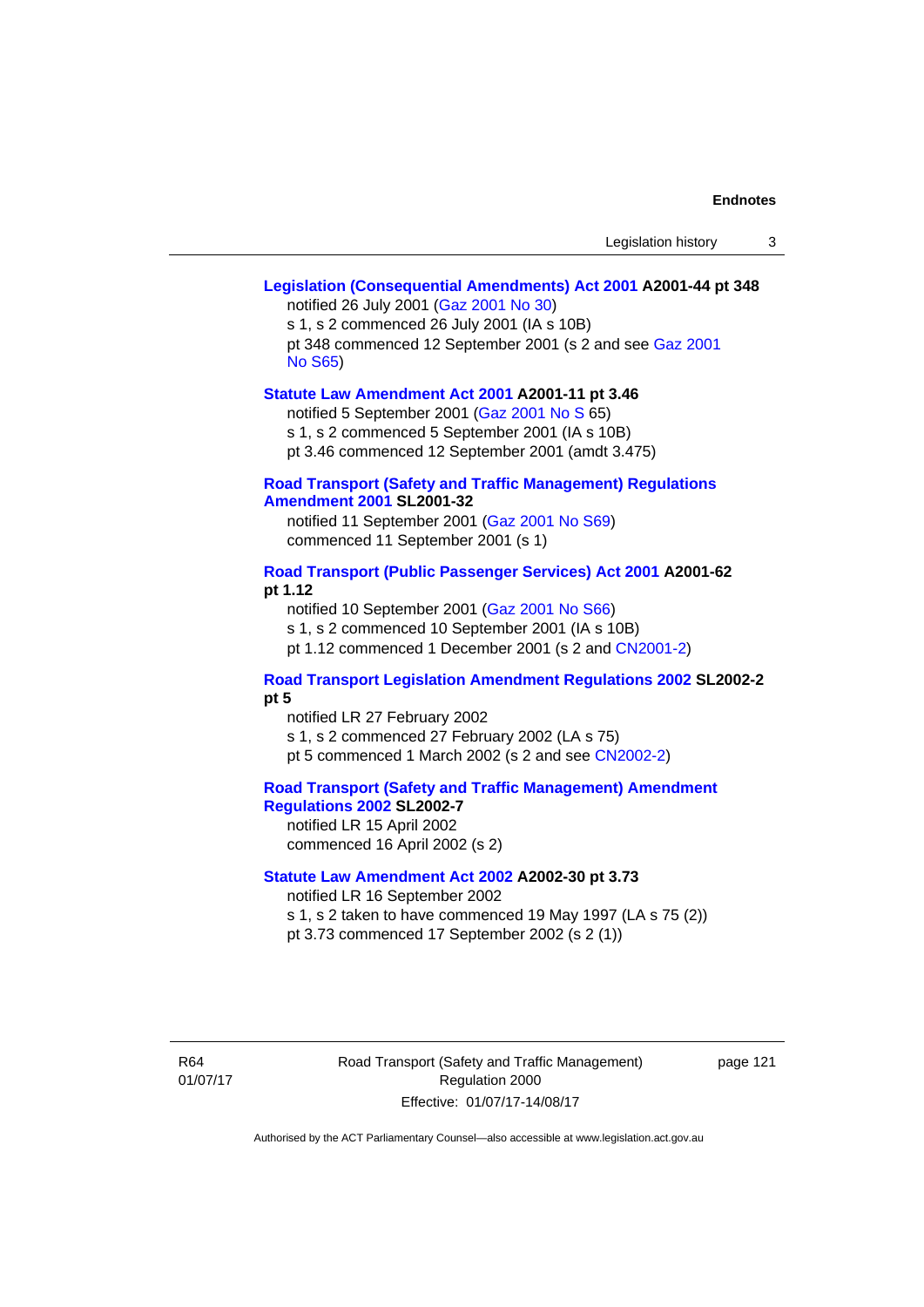3 Legislation history

### **[Road Transport Legislation Amendment Regulations 2002 \(No 2\)](http://www.legislation.act.gov.au/sl/2002-31) SL2002-31 pt 5**

notified LR 31 October 2002 s 1, s 2 commenced 31 October 2002 (LA s 75 (1)) pt 5 commenced 1 November 2002 (s 2 (1))

#### **[Criminal Code 2002](http://www.legislation.act.gov.au/a/2002-51) A2002-51 pt 1.20**

notified LR 20 December 2002 s 1, s 2 commenced 20 December 2002 (LA s 75) pt 1.20 commenced 1 January 2003 (s 2 (1))

### **[Urban Services \(Application of Criminal Code\) Amendment](http://www.legislation.act.gov.au/sl/2003-1)**

# **[Regulations 2002](http://www.legislation.act.gov.au/sl/2003-1) SL2003-1 pt 4**

notified LR 9 January 2003 s 1, s 2 commenced 9 January 2003 (LA s 75 (1)) pt 4 commenced 10 January 2003 (s 2 (3) and see LA s 73 (3) (b))

### **[Road Transport \(Safety and Traffic Management\) Amendment](http://www.legislation.act.gov.au/sl/2003-12)  [Regulations 2003 \(No 1\)](http://www.legislation.act.gov.au/sl/2003-12) SL2003-12**

notified LR 22 May 2003 s 1, s 2 commenced 22 May 2003 (LA s 75 (1)) remainder commenced 1 June 2003 (s 2 and [CN2003-3](http://www.legislation.act.gov.au/cn/2003-3/default.asp))

#### **[Road Transport \(Safety and Traffic Management\) Amendment](http://www.legislation.act.gov.au/sl/2003-14)  [Regulations 2003 \(No 2\)](http://www.legislation.act.gov.au/sl/2003-14) SL2003-14**

notified LR 10 June 2003 s 1, s 2 commenced 10 June 2003 (LA s 75 (1)) remainder commenced 11 June 2003 (s 2)

### **[Dangerous Substances Act 2004](http://www.legislation.act.gov.au/a/2004-7) A2004-7 sch 1 pt 1.8**

notified LR 19 March 2004 s 1, s 2 commenced 19 March 2004 (LA s 75 (1)) sch 1 pt 1.8 commenced 5 April 2004 (s 2 and [CN2004-6](http://www.legislation.act.gov.au/cn/2004-6/default.asp))

page 122 Road Transport (Safety and Traffic Management) Regulation 2000 Effective: 01/07/17-14/08/17

R64 01/07/17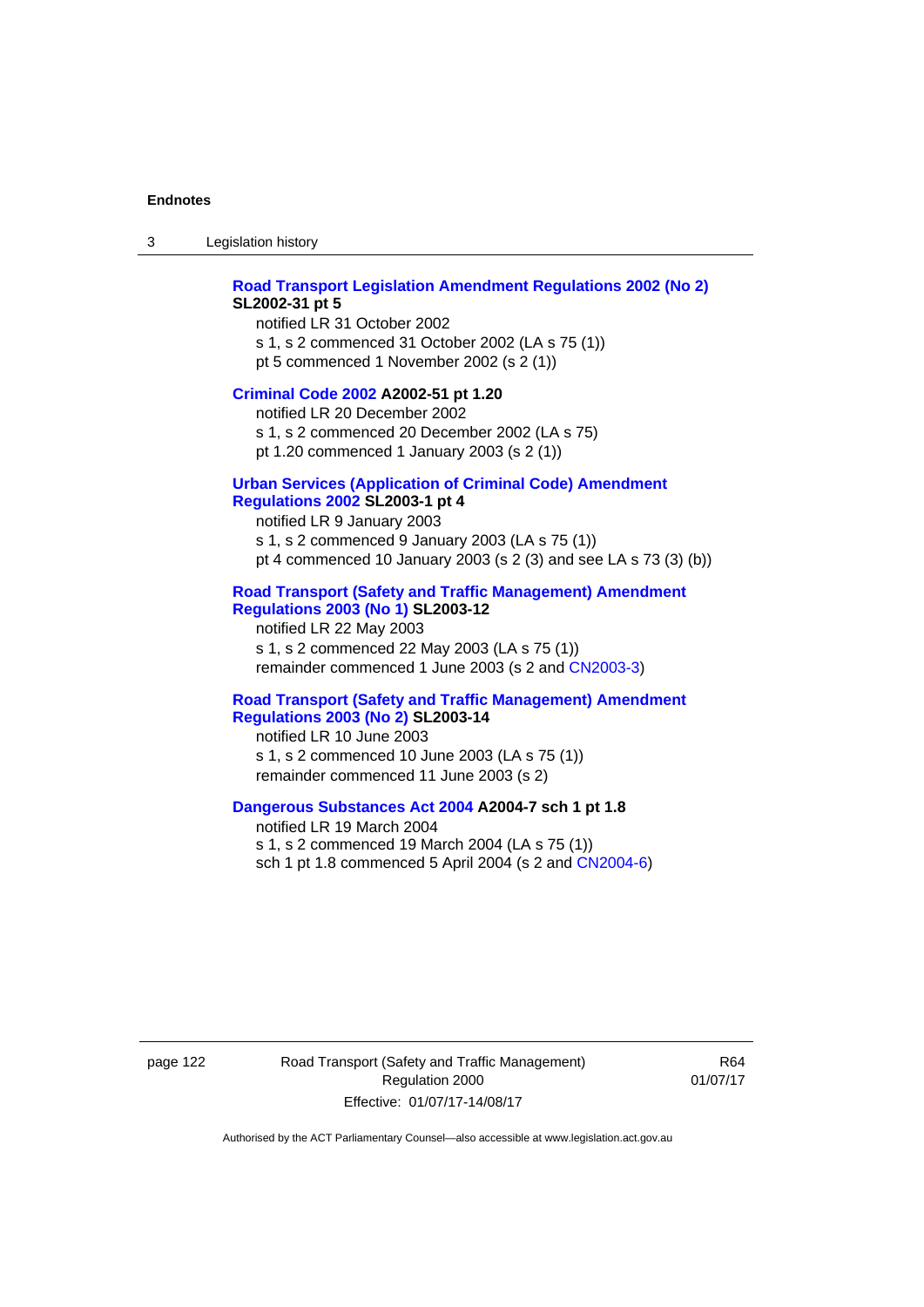# **[Road Transport Legislation \(Australian Road Rules\) Amendment](http://www.legislation.act.gov.au/sl/2004-16)  [Regulations 2004 \(No 1\)](http://www.legislation.act.gov.au/sl/2004-16) SL2004-16 pt 3**

notified LR 24 May 2004

s 1, s 2 commenced 24 May 2004 (LA s 75 (1))

pt 3 commenced 19 July 2004 (s 2 and [CN2004-10](http://www.legislation.act.gov.au/cn/2004-10/default.asp))

### **[Emergencies Act 2004](http://www.legislation.act.gov.au/a/2004-28) A2004-28 sch 3 pt 3.20**

notified LR 29 June 2004

s 1, s 2 commenced 29 June 2004 (LA s 75 (1))

sch 3 pt 3.20 commenced 1 July 2004 (s 2 (1) and [CN2004-11](http://www.legislation.act.gov.au/cn/2004-11/default.asp))

## **[Road Transport Legislation Amendment Regulations 2004 \(No 1\)](http://www.legislation.act.gov.au/sl/2004-47) SL2004-47 pt 5**

notified LR 9 September 2004

s 1, s 2 commenced 9 September 2004 (LA s 75 (1))

pt 5 commenced 10 September 2004 (s 2)

### **[Road Transport Legislation \(Hire Cars\) Amendment Regulation 2005](http://www.legislation.act.gov.au/sl/2005-4)  [\(No 1\)](http://www.legislation.act.gov.au/sl/2005-4) SL2005-4 sch 2 pt 2.4**

notified LR 7 March 2005

s 1, s 2 commenced 7 March 2005 (LA s 75 (1))

sch 2 pt 2.4 commenced 9 March 2005 (s 2 and see [Road Transport](http://www.legislation.act.gov.au/a/2004-69)  [\(Public Passenger Services\) \(Hire Cars\) Amendment Act 2004](http://www.legislation.act.gov.au/a/2004-69) A2004-69, s 2 and LA s 79)

## **[Road Transport \(Safety and Traffic Management\) Amendment](http://www.legislation.act.gov.au/sl/2005-7)  [Regulation 2005 \(No 1\)](http://www.legislation.act.gov.au/sl/2005-7) SL2005-7**

notified LR 8 April 2005 s 1, s 2 commenced 8 April 2005 (LA s 75 (1)) remainder commenced 9 April 2005 (s 2)

# **[Road Transport \(Safety and Traffic Management\) Amendment](http://www.legislation.act.gov.au/sl/2005-22)  [Regulation 2005 \(No 2\)](http://www.legislation.act.gov.au/sl/2005-22) SL2005-22**

notified LR 15 September 2005 s 1, s 2 commenced 15 September 2005 (LA s 75 (1)) remainder commenced 16 September 2005 (s 2)

### **[Statute Law Amendment Act 2005 \(No 2\)](http://www.legislation.act.gov.au/a/2005-62) A2005-62 sch 1 pt 1.4**

notified LR 21 December 2005 s 1, s 2 commenced 21 December 2005 (LA s 75 (1)) sch 1 pt 1.4 commenced 11 January 2006 (s 2 (1))

R64 01/07/17 Road Transport (Safety and Traffic Management) Regulation 2000 Effective: 01/07/17-14/08/17

page 123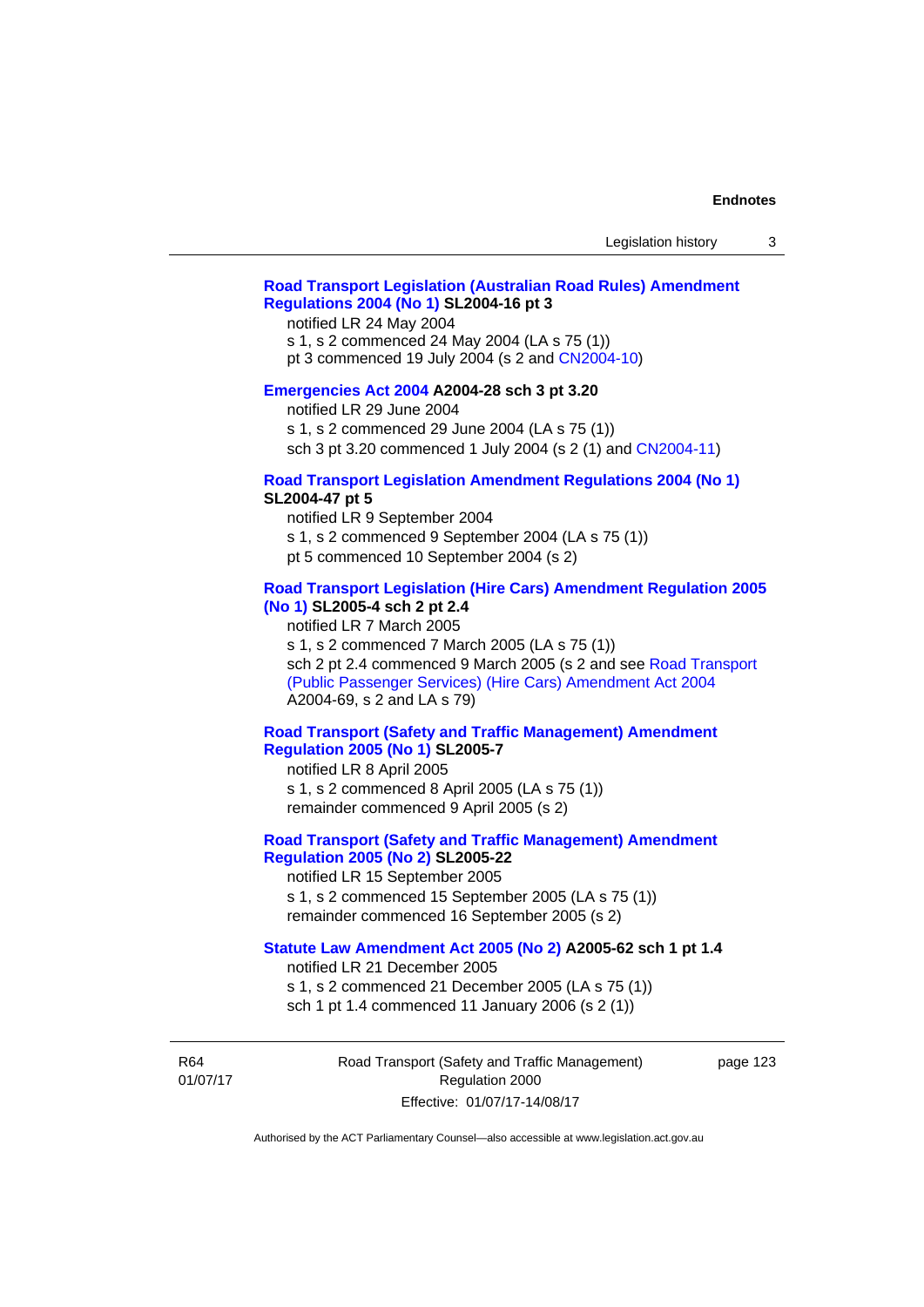| ు | Legislation history |
|---|---------------------|
|---|---------------------|

| <b>Road Transport (Safety and Traffic Management) Amendment</b><br><b>Regulation 2006 (No 1) SL2006-4</b><br>notified LR 16 January 2006<br>s 1, s 2 commenced 16 January 2006 (LA s 75 (1))<br>remainder commenced 17 January 2006 (s 2)                                                                   |  |
|-------------------------------------------------------------------------------------------------------------------------------------------------------------------------------------------------------------------------------------------------------------------------------------------------------------|--|
| <b>Road Transport (Public Passenger Services) Amendment</b><br>Regulation 2006 (No 1) SL2006-32 sch 1 pt 1.5<br>notified LR 26 June 2006<br>s 1, s 2 commenced 26 June 2006 (LA s 75 (1))<br>sch 1 pt 1.5 commenced 3 July 2006 (s 2 (2))                                                                   |  |
| <b>Road Transport (Safety and Traffic Management) Amendment</b><br><b>Regulation 2006 (No 2) SL2006-51</b><br>notified LR 4 December 2006<br>s 1, s 2 commenced 4 December 2006 (LA s 75 (1))<br>remainder commenced 5 December 2006 (s 2)                                                                  |  |
| <b>Road Transport (Safety and Traffic Management) Amendment</b><br><b>Regulation 2007 (No 1) SL2007-20</b><br>notified LR 30 July 2007<br>s 1, s 2 commenced 30 July 2007 (LA s 75 (1))<br>remainder commenced 31 July 2007 (s 2)                                                                           |  |
| <b>Planning and Development (Consequential Amendments) Act 2007</b><br>A2007-25 sch 1 pt 1.29<br>notified LR 13 September 2007<br>s 1, s 2 commenced 13 September 2007 (LA s 75 (1))<br>sch 1 pt 1.29 commenced 31 March 2008 (s 2 and see Planning and<br>Development Act 2007 A2007-24, s 2 and CN2008-1) |  |

### **[Road Transport \(Safety and Traffic Management\) Amendment](http://www.legislation.act.gov.au/sl/2008-40)  [Regulation 2008 \(No 1\)](http://www.legislation.act.gov.au/sl/2008-40) SL2008-40**  notified LR 11 September 2008

s 1, s 2 commenced 11 September 2008 (LA s 75 (1)) remainder commenced 11 March 2009 (s 2 and LA s 79)

page 124 Road Transport (Safety and Traffic Management) Regulation 2000 Effective: 01/07/17-14/08/17

R64 01/07/17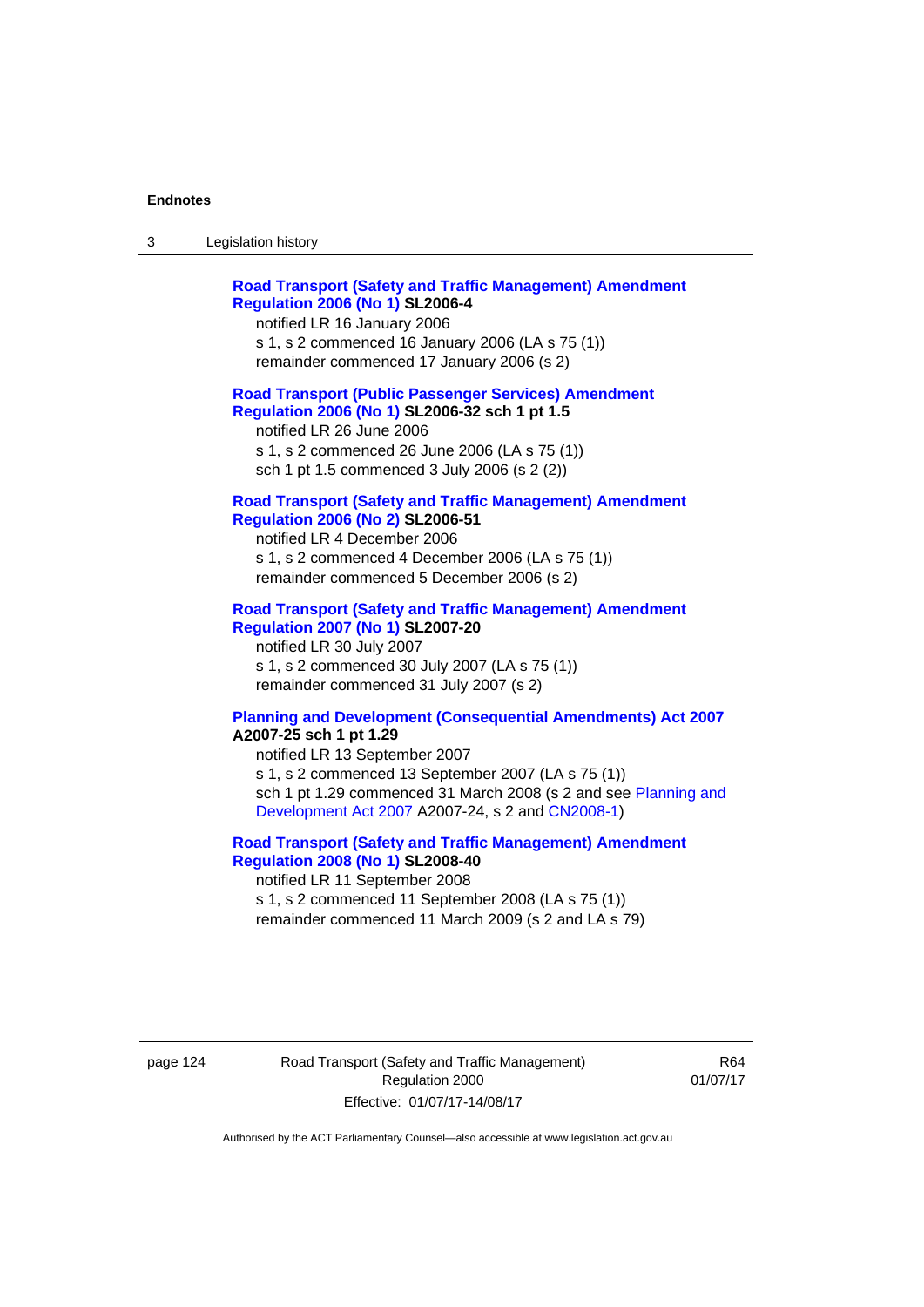#### **[Road Transport Legislation Amendment Regulation 2008 \(No 2\)](http://www.legislation.act.gov.au/sl/2008-47) SL2008-47 sch 1 pt 1.3**

notified LR 1 December 2008 s 1, s 2 commenced 1 December 2008 (LA s 75 (1)) sch 1 pt 1.3 commenced 2 December 2008 (s 2)

### **[Road Transport Legislation Amendment Regulation 2009 \(No 1\)](http://www.legislation.act.gov.au/sl/2009-6) SL2009-6 pt 4**

notified LR 11 March 2009 s 1, s 2 commenced 11 March 2009 (LA s 75 (1)) pt 4 commenced 16 March 2009 (s 2 and [CN2009-7\)](http://www.legislation.act.gov.au/cn/2009-7/default.asp)

### **[Road Transport \(Safety and Traffic Management\) Amendment](http://www.legislation.act.gov.au/sl/2009-7)  [Regulation 2009 \(No 1\)](http://www.legislation.act.gov.au/sl/2009-7) SL2009-7**

notified LR 12 March 2009 s 1, s 2 commenced 12 March 2009 (LA s 75 (1)) remainder commenced 13 March 2009 (s 2)

### **[Road Transport \(Mass, Dimensions and Loading\) Act 2009](http://www.legislation.act.gov.au/a/2009-22/default.asp) A2009-22 sch 1 pt 1.10**

notified LR 3 September 2009 s 1, s 2 commenced 3 September 2009 (LA s 75 (1)) sch 1 pt 1.10 commenced 3 March 2010 (s 2 and LA s 79)

# **[Dangerous Goods \(Road Transport\) Act 2009](http://www.legislation.act.gov.au/a/2009-34) A2009-34 sch 1 pt 1.3**

notified LR 28 September 2009 s 1, s 2 commenced 28 September 2009 (LA s 75 (1)) sch 1 pt 1.3 commenced 2 April 2010 (s 2, [CN2010-5 a](http://www.legislation.act.gov.au/cn/2010-5/default.asp)nd LA s 77 (3))

**[Road Transport Legislation Amendment Regulation 2010 \(No 1\)](http://www.legislation.act.gov.au/sl/2010-5)**

### **SL2010-5 pt 4**

notified LR 1 March 2010 s 1, s 2 commenced 1 March 2010 (LA s 75 (1)) s 55, ss 58-62 commenced 15 March 2011 (s 2 (2)) pt 4 remainder commenced 15 March 2010 (s 2 (1))

# **[Road Transport Legislation Amendment Regulation 2010 \(No 2\)](http://www.legislation.act.gov.au/sl/2010-7) SL2010-7 pt 5**

notified LR 16 March 2010 s 1, s 2 commenced 16 March 2010 (LA s 75 (1)) pt 5 commenced 17 March 2010 (s 2 (1))

R64 01/07/17 Road Transport (Safety and Traffic Management) Regulation 2000 Effective: 01/07/17-14/08/17

page 125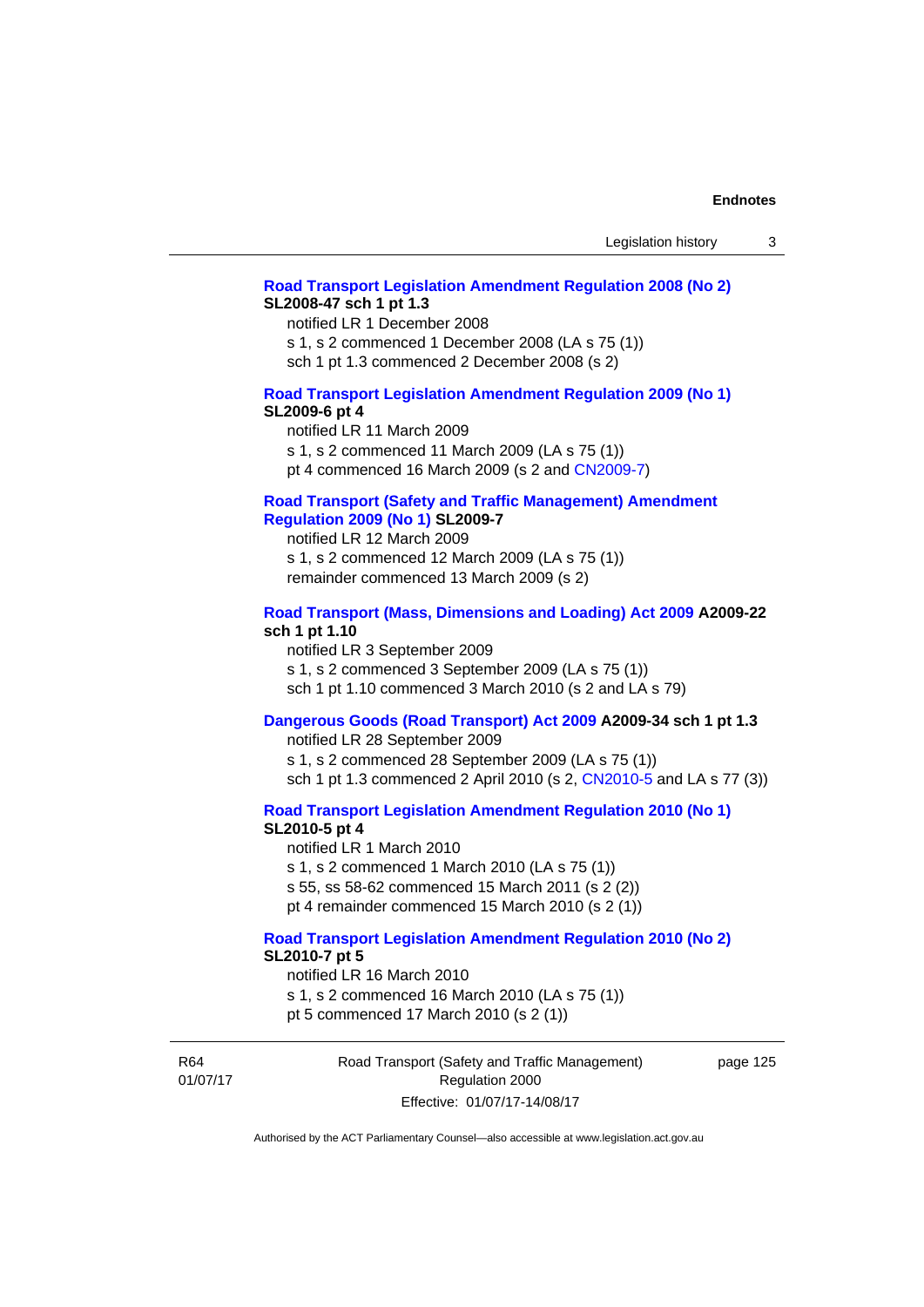3 Legislation history

#### **[Personal Property Securities Act 2010](http://www.legislation.act.gov.au/a/2010-15) A2010-15 sch 2 pt 2.5**

notified LR 1 April 2010 s 1, s 2 commenced 1 April 2010 (LA s 75 (1)) sch 2 pt 2.5 commenced 30 January 2012 (s 2 (2) (b))

#### **[Statute Law Amendment Act 2010](http://www.legislation.act.gov.au/a/2010-18) A2010-18 sch 3 pt 3.21**

notified LR 13 May 2010 s 1, s 2 commenced 13 May 2010 (LA s 75 (1)) sch 3 pt 3.21 commenced 3 June 2010 (s 2)

#### **[Road Transport Legislation Amendment Regulation 2010 \(No 4\)](http://www.legislation.act.gov.au/sl/2010-33) SL2010-33 pt 3**

notified LR 5 August 2010 s 1, s 2 commenced 5 August 2010 (LA s 75 (1)) pt 3 commenced 6 August 2010 (s 2)

### **[Road Transport \(Safety and Traffic Management\) Amendment](http://www.legislation.act.gov.au/sl/2010-38)  [Regulation 2010 \(No 1\)](http://www.legislation.act.gov.au/sl/2010-38) SL2010-38**

notified LR 16 September 2010 s 1, s 2 commenced 16 September 2010 (LA s 75 (1)) remainder commenced 17 September 2010 (s 2)

### **[Road Transport Legislation Amendment Regulation 2011 \(No 1\)](http://www.legislation.act.gov.au/sl/2011-2) SL2011-2 pt 3**

notified LR 27 January 2011 s 1, s 2 commenced 27 January 2011 (LA s 75 (1)) pt 3 commenced 28 January 2011 (s 2)

# **[Statute Law Amendment Act 2011 \(No 3\)](http://www.legislation.act.gov.au/a/2011-52) A2011-52 sch 3 pt 3.49**

notified LR 28 November 2011 s 1, s 2 commenced 28 November 2011 (LA s 75 (1)) sch 3 pt 3.49 commenced 12 December 2011 (s 2)

page 126 Road Transport (Safety and Traffic Management) Regulation 2000 Effective: 01/07/17-14/08/17

R64 01/07/17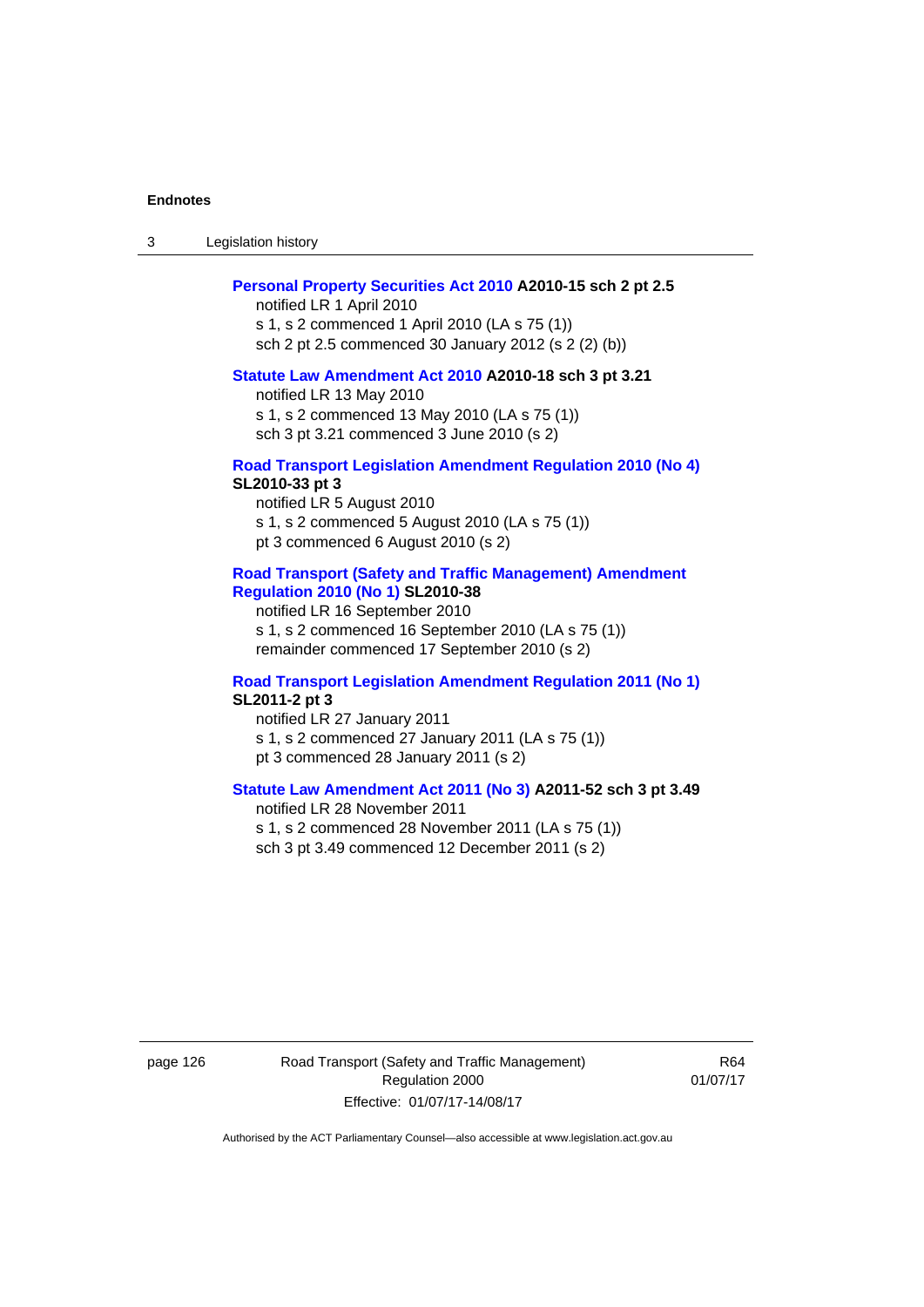### **[Road Transport \(Safety and Traffic Management\) Amendment](http://www.legislation.act.gov.au/sl/2011-35)  [Regulation 2011 \(No 1\)](http://www.legislation.act.gov.au/sl/2011-35) SL2011-35**

notified LR 19 December 2011

s 1, s 2 commenced 19 December 2011 (LA s 75 (1)) remainder commenced 15 January 2012 (s 2 and see [Road Transport](http://www.legislation.act.gov.au/a/2011-38)  [\(Safety and Traffic Management\) Amendment Act 2011](http://www.legislation.act.gov.au/a/2011-38) A2011-38, s 2 and [CN2011-15\)](http://www.legislation.act.gov.au/cn/2011-15/default.asp)

**[Road Transport Legislation Amendment Regulation 2012 \(No 1\)](http://www.legislation.act.gov.au/sl/2012-44/default.asp) SL2012-44 pt 6** 

notified LR 19 December 2012

s 1, s 2 commenced 19 December 2012 (LA s 75 (1))

pt 6 commenced 20 December 2012 (s 2)

#### **[Road Transport \(Police Driver and Rider Exemptions\) Amendment](http://www.legislation.act.gov.au/sl/2013-9/default.asp)  [Regulation 2013 \(No 1\)](http://www.legislation.act.gov.au/sl/2013-9/default.asp) SL2013-9 pt 3**

notified LR 6 May 2013

s 1, s 2 commenced 6 May 2013 (LA s 75 (1))

pt 3 commenced 7 May 2013 (s 2)

## **[Road Transport Legislation Amendment Regulation 2013 \(No 3\)](http://www.legislation.act.gov.au/sl/2013-20) SL2013-20 pt 3**

notified LR 29 July 2013 s 1, s 2 commenced 29 July 2013 (LA s 75 (1)) pt 3 commenced 1 August 2013 (s 2)

### **[Road Transport \(Safety and Traffic Management\) Amendment](http://www.legislation.act.gov.au/sl/2013-25)  [Regulation 2013 \(No 1\)](http://www.legislation.act.gov.au/sl/2013-25) SL2013-25**

notified LR 5 September 2013 s 1, s 2 commenced 5 September 2013 (LA s 75 (1)) remainder commenced 6 September 2013 (s 2)

### **[Heavy Vehicle National Law \(Consequential Amendments\) Act 2013](http://www.legislation.act.gov.au/a/2013-52) A2013-52 pt 13**

notified LR 9 December 2013

s 1, s 2 commenced 9 December 2013 (LA s 75 (1))

pt 13 commenced 10 February 2014 (s 2 and see [Heavy Vehicle](http://www.legislation.act.gov.au/a/2013-51/default.asp)  [National Law \(ACT\) Act 2013](http://www.legislation.act.gov.au/a/2013-51/default.asp) A2013-51, s 2 (1) and [CN2014-2](http://www.legislation.act.gov.au/cn/2014-2/default.asp))

R64 01/07/17 page 127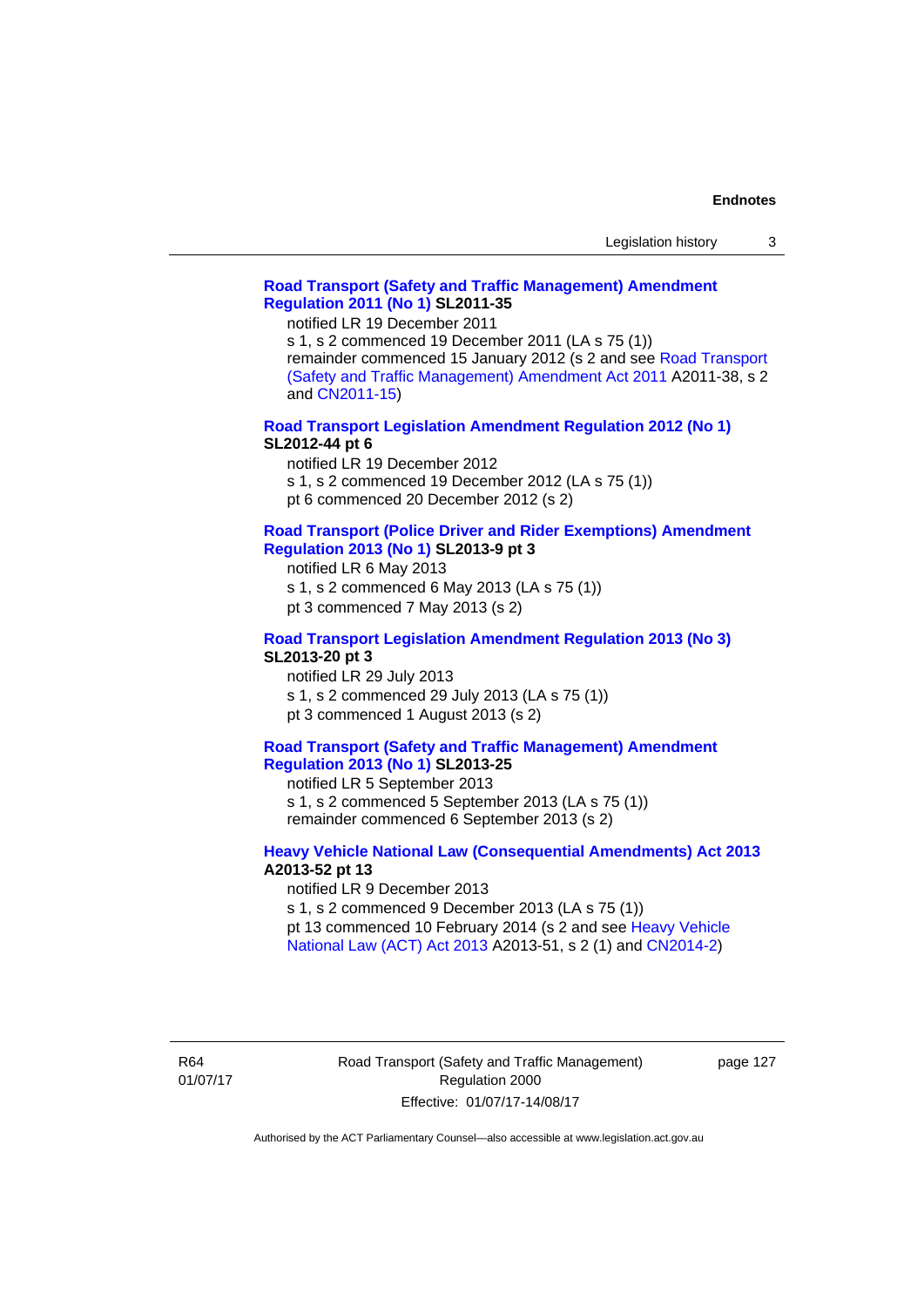| Legislation history<br>-3 |
|---------------------------|
|---------------------------|

| <b>Road Transport (Safety and Traffic Management) Amendment</b> |  |  |
|-----------------------------------------------------------------|--|--|
| <b>Regulation 2014 (No 1) SL2014-5</b>                          |  |  |
| notified LR 27 March 2014                                       |  |  |
|                                                                 |  |  |

s 1, s 2 commenced 27 March 2014 (LA s 75 (1)) remainder commenced 28 March 2014 (s 2)

### **[Road Transport \(Safety and Traffic Management\) Amendment](http://www.legislation.act.gov.au/sl/2014-11)  [Regulation 2014 \(No 2\)](http://www.legislation.act.gov.au/sl/2014-11) SL2014-11**

notified LR 26 June 2014 s 1, s 2 commenced 26 June 2014 (LA s 75 (1)) remainder commenced 27 June 2014 (s 2)

### **[Road Transport Legislation Amendment Act 2015](http://www.legislation.act.gov.au/a/2015-30/default.asp) A2015-30 pt 8**

notified LR 21 August 2015 s 1, s 2 commenced 21 August 2015 (LA s 75 (1)) pt 8 commenced 22 August 2015 (s 2)

### **[Road Transport \(Safety and Traffic Management\) Amendment](http://www.legislation.act.gov.au/sl/2015-29)  [Regulation 2015 \(No 1\)](http://www.legislation.act.gov.au/sl/2015-29) SL2015-29**

notified LR 28 August 2015 s 1, s 2 commenced 28 August 2015 (LA s 75 (1)) remainder commenced 29 August 2015 (s 2)

# **[Road Transport Legislation Amendment Regulation 2015 \(No 1\)](http://www.legislation.act.gov.au/sl/2015-33) SL2015-33 pt 3**

notified LR 29 October 2015 s 1, s 2 commenced 29 October 2015 (LA s 75 (1)) pt 3 commenced 1 November 2015 (s 2)

# **[Road Transport \(Safety and Traffic Management\) Amendment](http://www.legislation.act.gov.au/sl/2015-35)  [Regulation 2015 \(No 2\)](http://www.legislation.act.gov.au/sl/2015-35) SL2015-35**

notified LR 18 November 2015 s 1, s 2 commenced 18 November 2015 (LA s 75 (1)) remainder commenced 19 November 2015 (s 2)

### **[Statute Law Amendment Act 2015 \(No 2\)](http://www.legislation.act.gov.au/a/2015-50) A2015-50 sch 3 pt 3.30**

notified LR 25 November 2015 s 1, s 2 commenced 25 November 2015 (LA s 75 (1)) sch 3 pt 3.30 commenced 9 December 2015 (s 2)

page 128 Road Transport (Safety and Traffic Management) Regulation 2000 Effective: 01/07/17-14/08/17

R64 01/07/17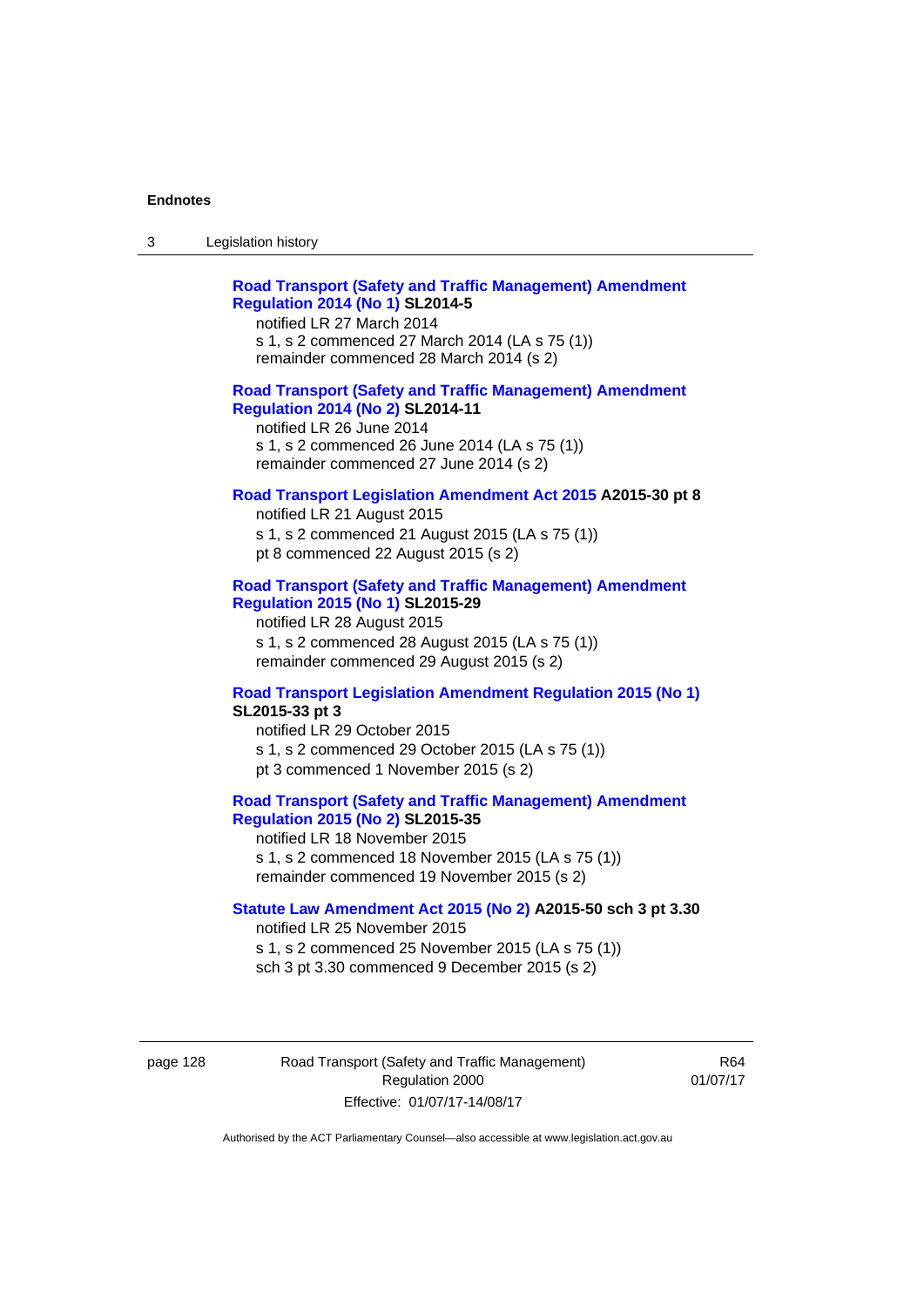## **[Road Transport Legislation Amendment Act 2016 \(No 2\)](http://www.legislation.act.gov.au/a/2016-14) A2016-14 pt 5**

notified LR 17 March 2016 s 1, s 2 commenced 17 March 2016 (LA s 75 (1)) pt 5 commenced 18 March 2016 (s 2)

#### **[Emergencies Amendment Act 2016](http://www.legislation.act.gov.au/a/2016-33) A2016-33 sch 1 pt 1.17**

notified LR 20 June 2016 s 1, s 2 commenced 20 June 2016 (LA s 75 (1)) sch 1 pt 1.17 commenced 21 June 2016 (s 2)

### **[Road Transport \(Safety and Traffic Management\) Amendment](http://www.legislation.act.gov.au/sl/2016-15)  [Regulation 2016 \(No 1\)](http://www.legislation.act.gov.au/sl/2016-15) SL2016-15**

notified LR 29 June 2016 s 1, s 2 commenced 29 June 2016 (LA s 75 (1)) remainder commenced 1 July 2016 (s 2)

### **[Road Transport \(Taxi Industry Innovation\) Legislation Amendment](http://www.legislation.act.gov.au/sl/2016-20/default.asp)  [Regulation 2016 \(No 1\)](http://www.legislation.act.gov.au/sl/2016-20/default.asp) SL2016-20 sch 1 pt 1.4**

notified LR 26 July 2016 s 1, s 2 commenced 26 July 2016 (LA s 75 (1)) sch 1 pt 1.4 commenced 1 August 2016 (s 2 (1))

### **[Road Transport \(Safety and Traffic Management\) Amendment](http://www.legislation.act.gov.au/sl/2016-21/default.asp)  [Regulation 2016 \(No 2\)](http://www.legislation.act.gov.au/sl/2016-21/default.asp) SL2016-21**

notified LR 18 August 2016 s 1, s 2 commenced 18 August 2016 (LA s 75 (1)) remainder commenced 1 September 2016 (s 2)

# **[Road Transport \(Safety and Traffic Management\) Amendment](http://www.legislation.act.gov.au/sl/2016-35/default.asp)  [Regulation 2016 \(No 3\)](http://www.legislation.act.gov.au/sl/2016-35/default.asp) SL2016-35**

notified LR 22 December 2016 s 1, s 2 commenced 22 December 2016 (LA s 75 (1)) remainder commenced 23 December 2016 (s 2)

R64 01/07/17 Road Transport (Safety and Traffic Management) Regulation 2000 Effective: 01/07/17-14/08/17

page 129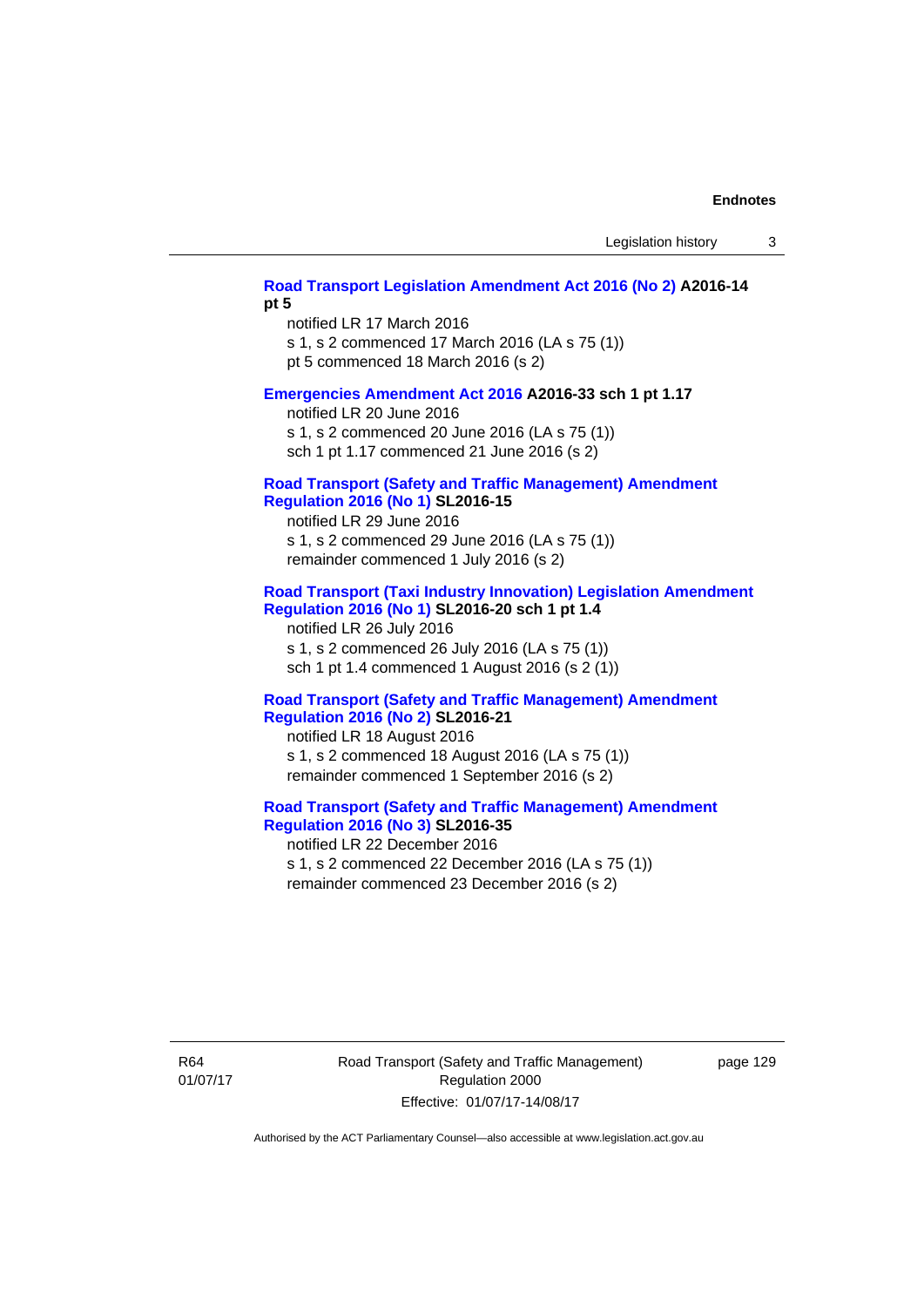3 Legislation history

# **[Road Transport Legislation Amendment Regulation 2017 \(No 1\)](http://www.legislation.act.gov.au/sl/2017-14/default.asp) SL2017-14 pt 3**

notified LR 13 June 2017 s 1, s 2 commenced 13 June 2017 (LA s 75 (1)) s 11, s 15 commence on the commencement of the Road Transport Reform (Light Rail) Legislation Amendment Act 2017, s 3 (s 2 (2)) pt 3 remainder commenced 1 July 2017 (s 2 (1))

### **[Road Transport \(Safety and Traffic Management\) Amendment](http://www.legislation.act.gov.au/sl/2017-16/default.asp)  [Regulation 2017 \(No 1\)](http://www.legislation.act.gov.au/sl/2017-16/default.asp) SL2017-16**

notified LR 26 June 2017 s 1, s 2 commenced 26 June 2017 (LA s 75 (1)) remainder commenced 27 June 2017 (s 2)

page 130 Road Transport (Safety and Traffic Management) Regulation 2000 Effective: 01/07/17-14/08/17

R64 01/07/17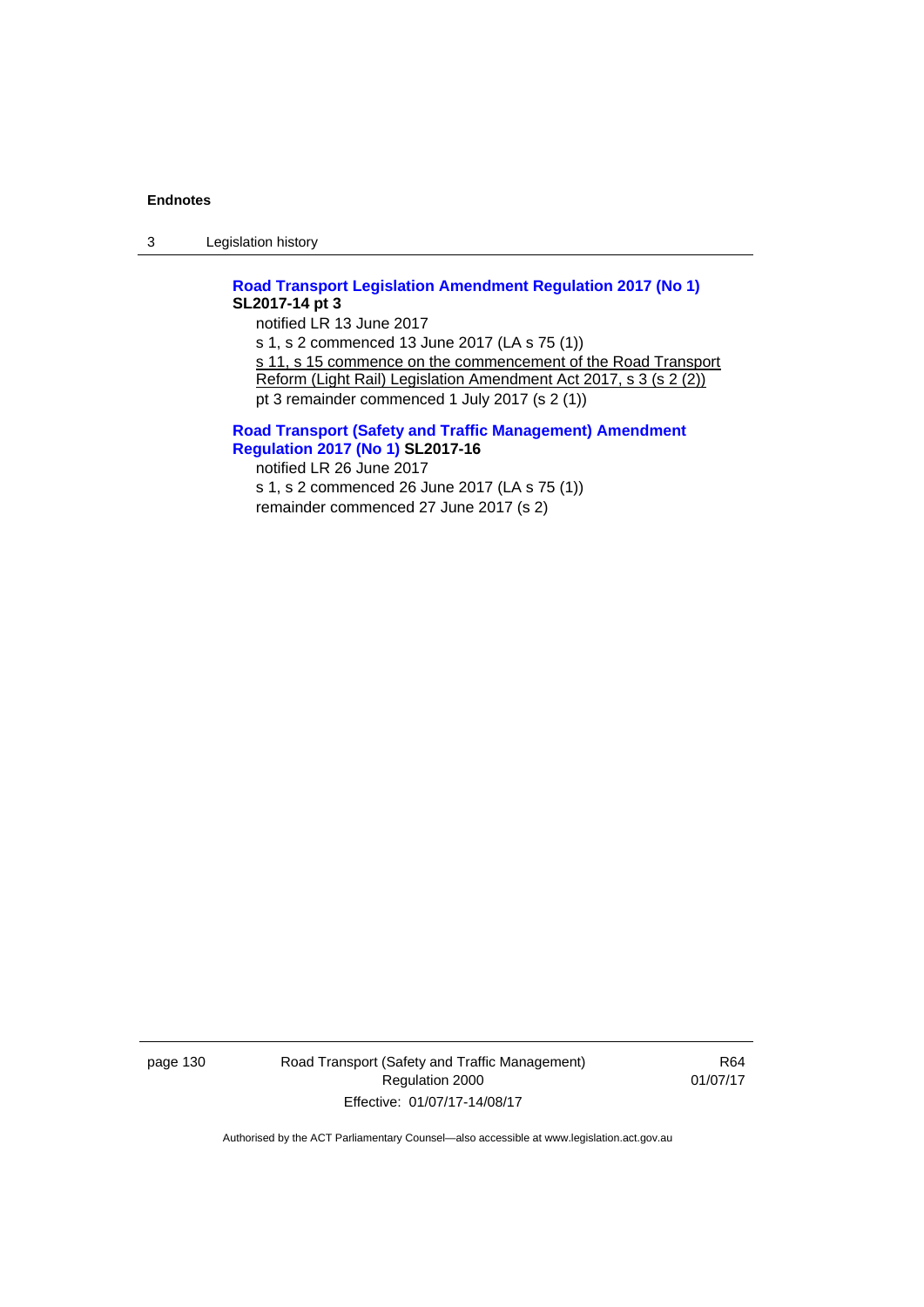# 01/07/17 Road Transport (Safety and Traffic Management) Regulation 2000 **4 Amendment history Name of regulation**  s 1 am R18 LA **Dictionary**  s 2 om [A2001-27](http://www.legislation.act.gov.au/a/2001-27) amdt 4.24 ins [SL2005-22](http://www.legislation.act.gov.au/sl/2005-22) amdt 1.1 **Dictionary—application to Australian Road Rules**  s 3 hdg bracketed note exp 17 September 2002 (s 4 (3)) s 3 am [A2001-44](http://www.legislation.act.gov.au/a/2001-44) amdt 1.3793 sub [SL2005-22](http://www.legislation.act.gov.au/sl/2005-22) amdt 1.1 *Road* **includes road related area**  s 3A **ins SL2005-22** amdt 1.1 **Meaning of** *park* **and** *stop* s 3B ins [SL2005-22](http://www.legislation.act.gov.au/sl/2005-22) amdt 1.1 **Notes**  s 4 hdg bracketed note exp 17 September 2002 (s 4 (3))<br>s 4 am A2001-44 amdt 1.3794: A2002-30 amdt 3.76 am [A2001-44](http://www.legislation.act.gov.au/a/2001-44) amdt 1.3794; [A2002-30](http://www.legislation.act.gov.au/a/2002-30) amdt 3.769 (2), (3) exp 17 September 2002 (s (4 (3)) **Offences against regulation—application of Criminal Code etc**  s 4A ins [SL2003-1](http://www.legislation.act.gov.au/sl/2003-1) s 16 **Offences against regulation are strict liability offences**  s 4B ins [SL2003-1](http://www.legislation.act.gov.au/sl/2003-1) s 16 **General defence of accident or reasonable effort**  s 4C ins [SL2003-1](http://www.legislation.act.gov.au/sl/2003-1) s 16 **Meaning of** *Australian Road Rules* s 5 hdg bracketed note exp 17 September 2002 (s 4 (3)) s 5 sub [SL2004-16](http://www.legislation.act.gov.au/sl/2004-16) s 25 am [SL2005-22](http://www.legislation.act.gov.au/sl/2005-22) amdt 1.2 sub [SL2010-5](http://www.legislation.act.gov.au/sl/2010-5) s 51 am [SL2013–20](http://www.legislation.act.gov.au/sl/2013-20) s 24 **Incorporation of Australian Road Rules into ACT law**  s 6 hdg bracketed note exp 17 September 2002 (s 4 (3)) **Transitional—ARR r 266 and r 267**  s 6A ins [SL2010-5](http://www.legislation.act.gov.au/sl/2010-5) s 52 exp 14 March 2011 (s 6A (2)) **Substitution—ARR r 300**  s 6B ins [SL2010-38](http://www.legislation.act.gov.au/sl/2010-38) s 4 om [SL2013–20](http://www.legislation.act.gov.au/sl/2013-20) s 25

page 131

Authorised by the ACT Parliamentary Counsel—also accessible at www.legislation.act.gov.au

Effective: 01/07/17-14/08/17

R64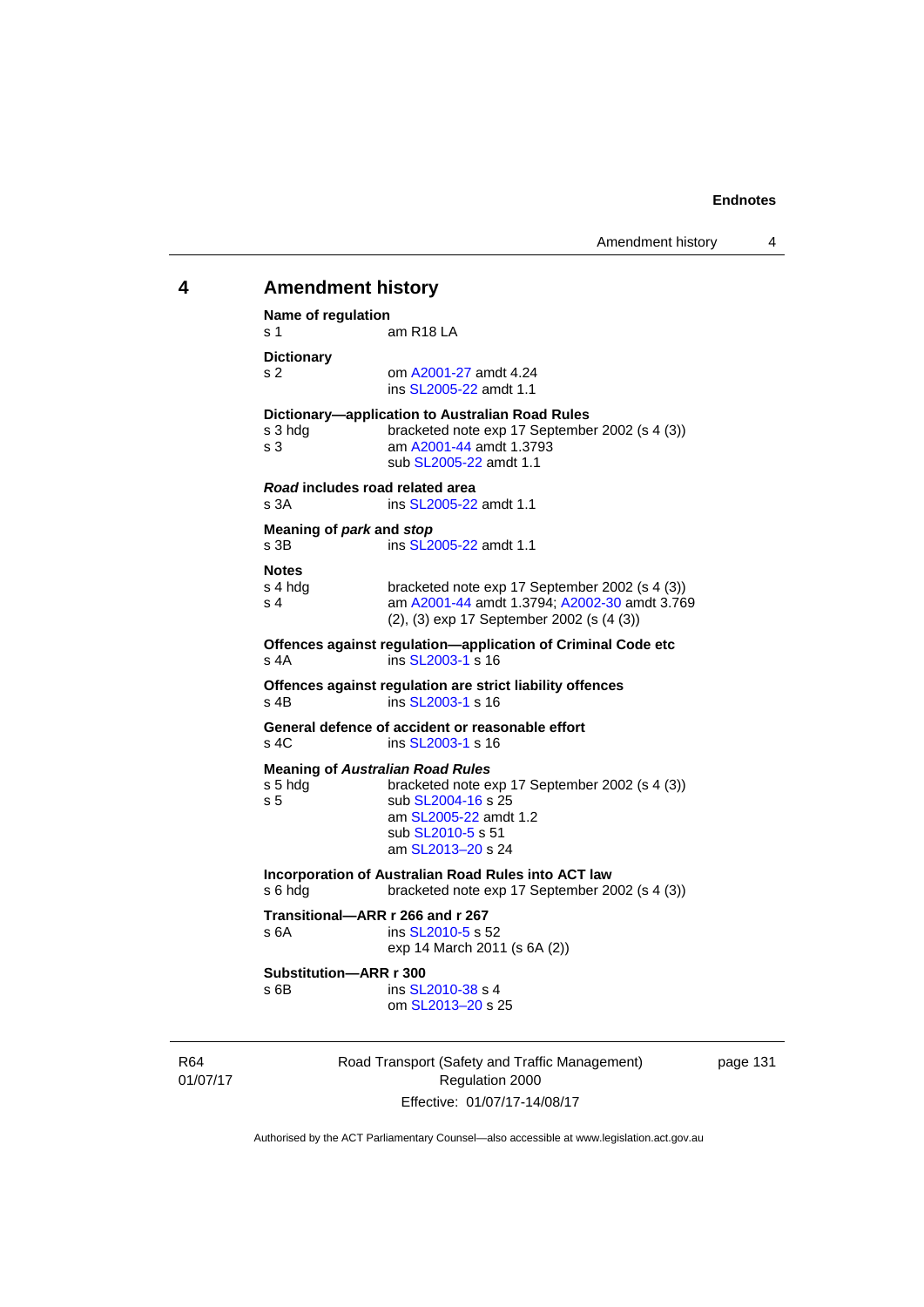4 Amendment history

| General<br>div 2.2.1 hdg         |                                                                                                                                                                                                                    |
|----------------------------------|--------------------------------------------------------------------------------------------------------------------------------------------------------------------------------------------------------------------|
| note 2                           | am SL2000-52 s 3; SL2001-32 s 3; SL2002-31 s 22;<br>SL2003-12 s 4; SL2004-16 ss 26-30<br>sub SL2005-22 s 4                                                                                                         |
|                                  | am SL2006-32 amdt 1.92; items renum R24 LA; SL2010-5<br>s 53, s 54; items renum R34 LA; SL2010-5 s 55; SL2013-20<br>ss 26-28; items renum R47 LA; SL2015-35 s 4; items renum<br><b>R55 LA</b><br>sub SL2017-14 s 5 |
| div 2.2.1 hdg<br>note 3          | sub SL2005-22 s 4                                                                                                                                                                                                  |
|                                  | am A2009-22 amdt 1.25; SL2010-33 s 5; items renum R38 LA;<br>A2013-52 s 65; A2015-30 s 42; SL2015-33 s 5, s 6; items<br>renum R54 LA                                                                               |
|                                  | References to another law of this jurisdiction etc                                                                                                                                                                 |
| s 7 hda<br>s 7                   | bracketed note exp 17 September 2002 (s 4 (3))<br>am A2001-44 amdt 1.3795, amdt 1.3796                                                                                                                             |
| s 8 hda                          | ARR r 10 (2)-penalties for offences<br>bracketed note exp 17 September 2002 (s 4 (3))                                                                                                                              |
| ARR r 18-who is a pedestrian     |                                                                                                                                                                                                                    |
| s 8A                             | ins SL2003-12 s 5<br>om SL2004-16 s 31                                                                                                                                                                             |
|                                  | ins SL2017-14 s 6                                                                                                                                                                                                  |
|                                  | ARR r 95-emergency stopping lane only signs                                                                                                                                                                        |
| s 9 hdg<br>s 9                   | bracketed note exp 17 September 2002 (s 4 (3))<br>am SL2005-22 amdt 1.3                                                                                                                                            |
| ARR r 104-no truck signs         |                                                                                                                                                                                                                    |
| s 10 hdg<br>s 10                 | bracketed note exp 17 September 2002 (s 4 (3))<br>am SL2005-22 amdt 1.4                                                                                                                                            |
| s 11A                            | ARR r 158 (2) (c)-other vehicles permitted to travel in bicycle lanes<br>ins SL2016-20 amdt 1.39                                                                                                                   |
|                                  | ARR r 158 (2) (c)-other vehicles permitted to travel in bus lanes                                                                                                                                                  |
| $s$ 12 hdg                       | bracketed note exp 17 September 2002 (s 4 (3))                                                                                                                                                                     |
| s 12                             | sub SL2002-31 s 23; SL2005-4 amdt 2.38<br>am SL2006-32 amdt 1.93                                                                                                                                                   |
| ARR r 176-stopping on a clearway |                                                                                                                                                                                                                    |
| s 12A                            | ins SL2004-16 s 32<br>om SL2010-5 s 56                                                                                                                                                                             |
|                                  | ins SL2016-20 amdt 1.40                                                                                                                                                                                            |
|                                  |                                                                                                                                                                                                                    |

| page | 132 |
|------|-----|
|      |     |

Road Transport (Safety and Traffic Management) Regulation 2000 Effective: 01/07/17-14/08/17

R64 01/07/17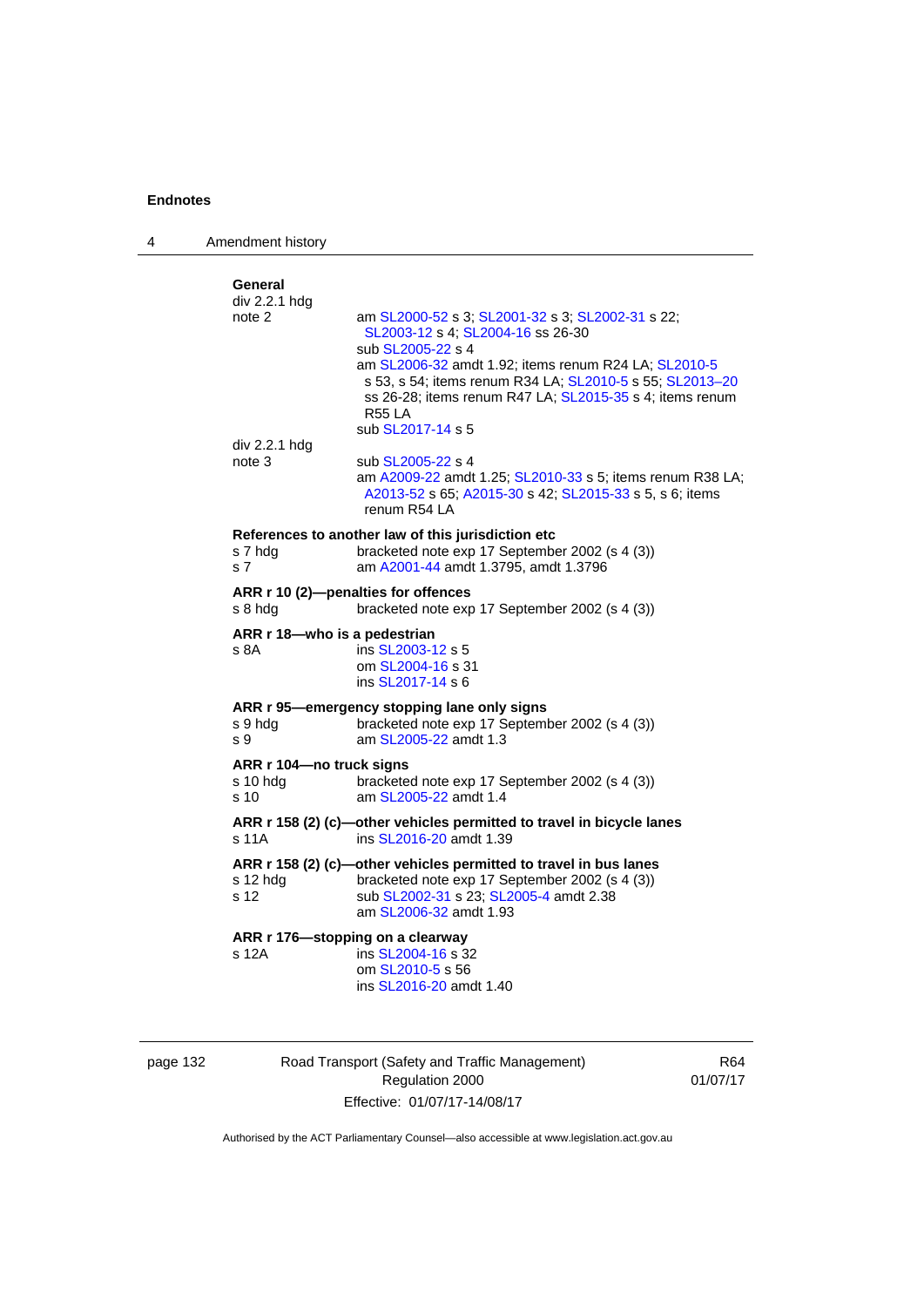**ARR r 179 (1) (c)—stopping in a loading zone—goods and permit vehicles**  s 13 hdg bracketed note exp 17 September 2002 (s 4 (3)) s 13 sub [SL2005-22](http://www.legislation.act.gov.au/sl/2005-22) s 5 **ARR r 179 (1) (c) and (2) (c)—stopping in loading zone—bookable vehicles**  s 13A ins [SL2005-22](http://www.legislation.act.gov.au/sl/2005-22) s 5 sub [SL2016-20](http://www.legislation.act.gov.au/sl/2016-20) amdt 1.41 **ARR r 183—stopping in a bus zone**  s 13B ins [SL2006-32](http://www.legislation.act.gov.au/sl/2006-32) amdt 1.94 **ARR r 189—double parking—motorbikes**  s 13BA ins [SL2016-15](http://www.legislation.act.gov.au/sl/2016-15) s 4 **ARR r 195—stopping at or near a bus stop**  s 13C ins [SL2006-32](http://www.legislation.act.gov.au/sl/2006-32) amdt 1.94 **ARR r 199 (2)—stopping near postbox**  s 14 hdg bracketed note exp 17 September 2002 (s 4 (3)) **ARR r 206 (2) (b), (c)—time extension for people with disabilities permit**  s 15 hdg bracketed note exp 17 September 2002 (s 4 (3)) sub [SL2005-22](http://www.legislation.act.gov.au/sl/2005-22) amdt 1.5 **ARR r 207 (2) (a)—fees for parking in pay parking spaces**  s 16 hdg bracketed note exp 17 September 2002 (s 4 (3)) **ARR r 213 (5)—making a motor vehicle secure—exception**  s 16A ins Legislative Assembly [AR2000-2](http://www.legislation.act.gov.au/ar/2000-2/default.asp) (see Gaz [SL2000-20\)](http://www.legislation.act.gov.au/sl/2000-20) am [SL2004-16](http://www.legislation.act.gov.au/sl/2004-16) s 33 sub [SL2005-22](http://www.legislation.act.gov.au/sl/2005-22) amdt 1.6 **ARR r 216 (3)—towing a vehicle at night or in hazardous weather conditions**  s 18 hdg bracketed note exp 17 September 2002 (s 4 (3)) s 18 sub [A2009-34](http://www.legislation.act.gov.au/a/2009-34) amdt 1.6 **ARR r 225—use of radar detectors**  s 22 hdg bracketed note exp 17 September 2002 (s 4 (3)) **ARR r 236 (6)—hitchhiking, roadside commerce etc permitted**  s 22A **ins [SL2004-16](http://www.legislation.act.gov.au/sl/2004-16) s 34**  am [SL2017-14](http://www.legislation.act.gov.au/sl/2017-14/default.asp) s 7 **ARR r 238—pedestrians travelling along a road (except in or on a wheeled recreational device or toy)**  s 22B ins [SL2017-14](http://www.legislation.act.gov.au/sl/2017-14/default.asp) s 8 **ARR r 244C—motorised scooters not to be used**  s 23 hdg bracketed note exp 17 September 2002 (s 4 (3)) s 23 sub [SL2010-5](http://www.legislation.act.gov.au/sl/2010-5) s 57

R64 01/07/17 Road Transport (Safety and Traffic Management) Regulation 2000 Effective: 01/07/17-14/08/17

page 133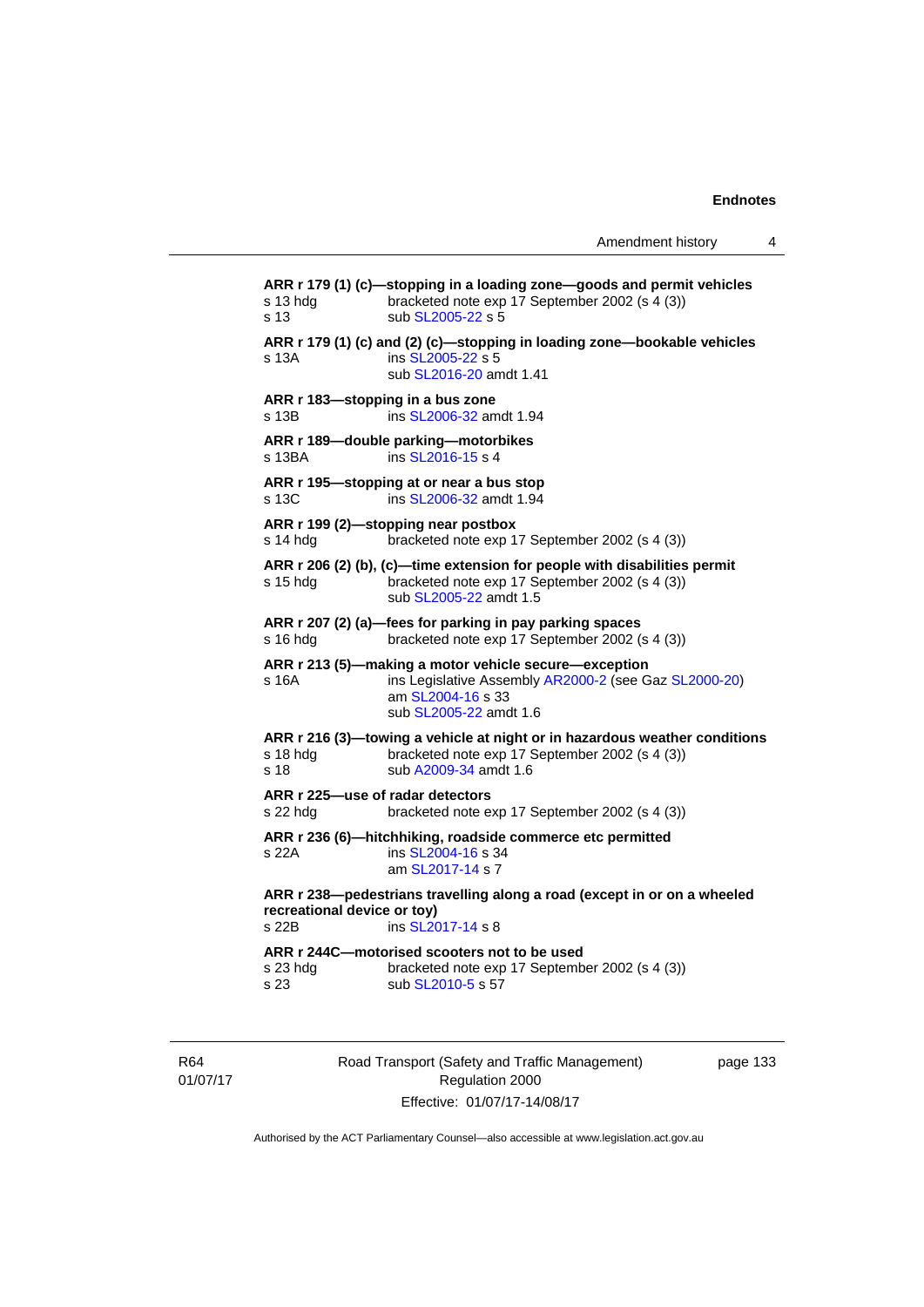4 Amendment history

| s 23A            | ins SL2000-21 s 3<br>om SL2004-16 s 35<br>ins SL2010-5 s 58<br>om SL2013-20 s 29                                                                                                                                       |
|------------------|------------------------------------------------------------------------------------------------------------------------------------------------------------------------------------------------------------------------|
| s 23B            | ARR r 266 (2B)-children travelling in goods compartments<br>ins SL2001-32 s 4<br>am SL2002-2 s 28; A2002-51 amdt 1.38; SL2005-4 amdt 2.39,<br>amdt 2.40; SL2006-32 amdt 1.95<br>sub SL2010-5 s 58<br>om SL2013-20 s 29 |
| s 24 hdg<br>s 24 | ARR r 266 (7)-wearing of seatbelts by passengers under 16 years old<br>bracketed note exp 17 September 2002 (s 4 (3))<br>am SL2010-5 s 59                                                                              |
| s 25 hdg<br>s 25 | ARR r 267 (3)-certificates of exemption from wearing seatbelts<br>bracketed note exp 17 September 2002 (s 4 (3))<br>om SL2010-5 s 60                                                                                   |
| s 26 hdg         | ARR r 270 (3)-wearing motorbike helmets<br>bracketed note exp 17 September 2002 (s 4 (3))                                                                                                                              |
| s 27 hdg         | ARR r 271 (6)-riding on motorbikes<br>bracketed note exp 17 September 2002 (s 4 (3))                                                                                                                                   |
| s 27A            | ARR r 280 (2) (a)-other vehicles to which B light rules apply<br>ins SL2002-31 s 24<br>sub SL2005-4 amdt 2.41; SL2006-32 amdt 1.96                                                                                     |
| s 28 hdg<br>s 28 | ARR r 287 (3), (4)-duties of participants in crashes<br>bracketed note exp 17 September 2002 (s 4 (3))<br>sub SL2008-40 s 4                                                                                            |
| s 29 hdg<br>s 29 | ARR r 289 (1) (g)-driving on nature strip<br>bracketed note exp 17 September 2002 (s 4 (3))<br>am SL2004-16 s 36; pars renum R16 LA (see SL2004-16<br>s 37); SL2005-22 amdt 1.7                                        |
| s 30             | ARR r 298-driving with a person in or on trailer<br>am SL2005-22 amdt 1.8                                                                                                                                              |
| s 30A            | ARR r 299-television receivers and visual display units in motor vehicles<br>ins SL2015-35 s 5                                                                                                                         |
| s 30B            | ARR r 300 (1) (c)-use of mobile phone<br>ins SL2015-35 s 5<br>am SL2016-21 s 4, s 5                                                                                                                                    |

page 134 Road Transport (Safety and Traffic Management) Regulation 2000 Effective: 01/07/17-14/08/17

R64 01/07/17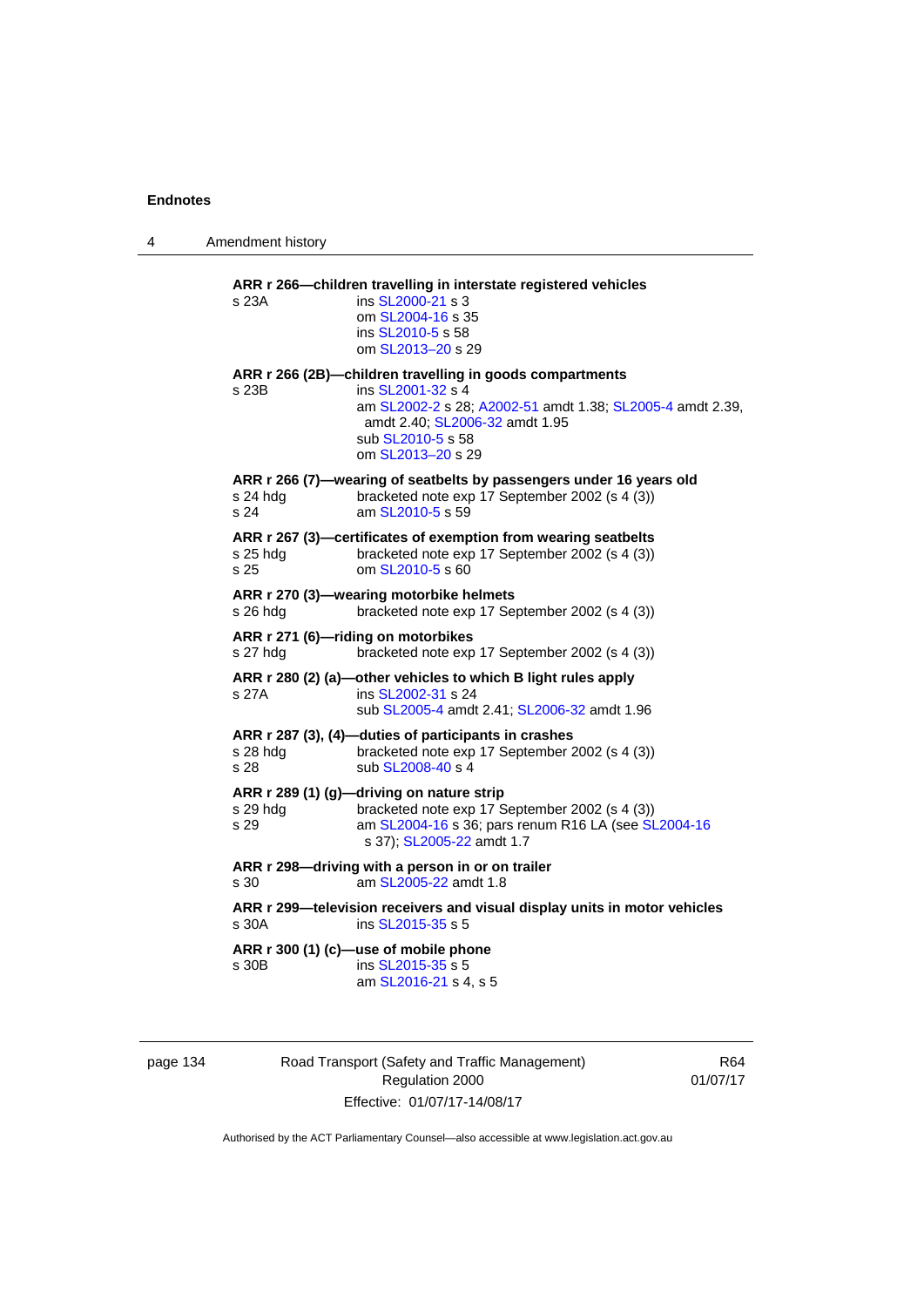## Road Transport (Safety and Traffic Management) page 135 **ARR r 313—postal workers**  s 32 hdg bracketed note exp 17 September 2002 (s 4 (3)) **ARR dict—definitions for dictionary**  s 33 hdg bracketed note exp 17 September 2002 (s 4 (3)) s 33 **am [SL2005-22](http://www.legislation.act.gov.au/sl/2005-22)** amdt 1.9; SL2013-20 s 31 def *approved seatbelt* ins [SL2013–20](http://www.legislation.act.gov.au/sl/2013-20) s 30 def *authorised person* am [SL2010-33](http://www.legislation.act.gov.au/sl/2010-33) s 6 def *emergency worker* am [A2004-28](http://www.legislation.act.gov.au/a/2004-28) amdt 3.61; [A2015-50](http://www.legislation.act.gov.au/a/2015-50) amdt 3.144; [A2016-33](http://www.legislation.act.gov.au/a/2016-33/default.asp) amdt 1.40 def *hire car* ins [SL2005-4](http://www.legislation.act.gov.au/sl/2005-4) amdt 2.43 def *oversize vehicle* sub [A2009-22](http://www.legislation.act.gov.au/a/2009-22) amdt 1.26 am [A2013-52](http://www.legislation.act.gov.au/a/2013-52) s 66 def *police officer* sub [A2001-56](http://www.legislation.act.gov.au/a/2001-56) amdt 3.475 def *private hire car* om [SL2005-4](http://www.legislation.act.gov.au/sl/2005-4) amdt 2.44 def *public bus* sub [A2001-62](http://www.legislation.act.gov.au/a/2001-62) amdt 1.38 def *restricted hire vehicle* om [SL2005-4](http://www.legislation.act.gov.au/sl/2005-4) amdt 2.44 def *taxi* sub [SL2002-2](http://www.legislation.act.gov.au/sl/2002-2) s 29 am [SL2005-4](http://www.legislation.act.gov.au/sl/2005-4) amdt 2.42 def *wheeled recreational device* ins [SL2017-14](http://www.legislation.act.gov.au/sl/2017-14/default.asp) s 9 **Offences against the Australian Road Rules**  div 2.2.3 hdg om [SL2003-1](http://www.legislation.act.gov.au/sl/2003-1) s 17 **Application of Criminal Code**  s 34 hdg bracketed note exp 17 September 2002 (s 4 (3)) s 34 sub [A2002-51](http://www.legislation.act.gov.au/a/2002-51) amdt 1.39 om [SL2003-1](http://www.legislation.act.gov.au/sl/2003-1) s 17 **Offences are strict liability offences**  s 35 hdg bracketed note exp 17 September 2002 (s 4 (3))<br>s 35 am A2002-51 amdt 1.40 am [A2002-51](http://www.legislation.act.gov.au/a/2002-51) amdt 1.40 om [SL2003-1](http://www.legislation.act.gov.au/sl/2003-1) s 17 **General defence of accident or reasonable effort**  s 36 hdg bracketed note exp 17 September 2002 (s 4 (3))<br>s 36 **by** am A2002-51 amdt 1.41 am [A2002-51](http://www.legislation.act.gov.au/a/2002-51) amdt 1.41 om [SL2003-1](http://www.legislation.act.gov.au/sl/2003-1) s 17 **Making unnecessary engine noise**  s 37 hdg bracketed note exp 17 September 2002 (s 4 (3)) **Emission of waste oil or grease**  bracketed note exp 17 September 2002 (s 4 (3)) **Bicycle riders**  div 2.3.1A hdg ins [SL2015-33](http://www.legislation.act.gov.au/sl/2015-33) s 7 **Keeping safe lateral distance when passing bicycle rider**  ins [SL2015-33](http://www.legislation.act.gov.au/sl/2015-33) s 7

R64 01/07/17

Regulation 2000 Effective: 01/07/17-14/08/17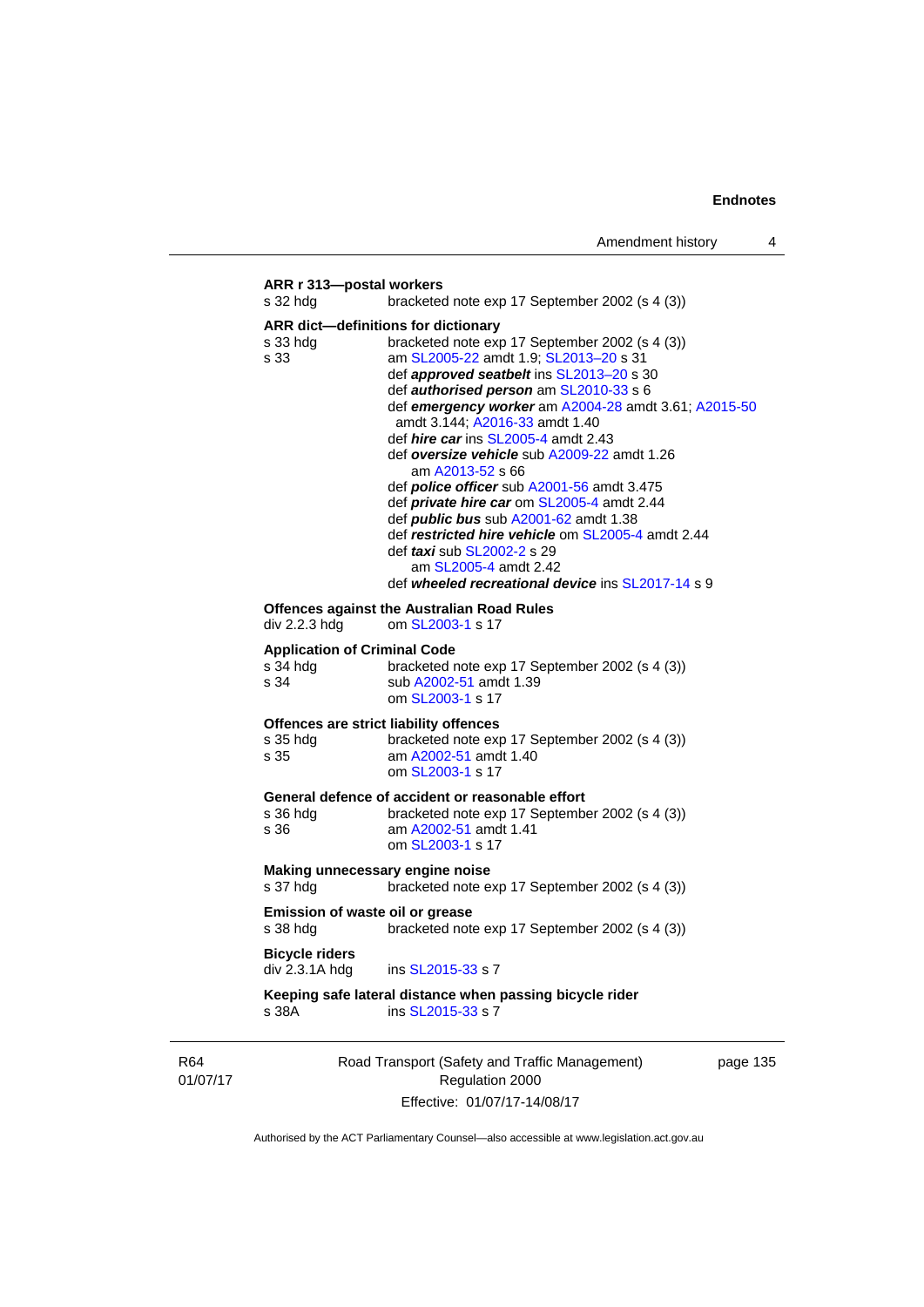4 Amendment history

**Exceptions for passing bicycle rider**  s 38B ins [SL2015-33](http://www.legislation.act.gov.au/sl/2015-33) s 7 **Riding across road on crossing**  ins [SL2015-33](http://www.legislation.act.gov.au/sl/2015-33) s 7 **Application of ARRs to riders crossing road on crossing**  s 38D ins [SL2015-33](http://www.legislation.act.gov.au/sl/2015-33) s 7 **People using segways**  div 2.3.1B hdg ins [SL2017-14](http://www.legislation.act.gov.au/sl/2017-14/default.asp) s 10 **Definitions—div 2.3.1B**  ins [SL2017-14](http://www.legislation.act.gov.au/sl/2017-14/default.asp) s 10 def *footpath* ins [SL2017-14](http://www.legislation.act.gov.au/sl/2017-14/default.asp) s 10 def *shared path* ins [SL2017-14](http://www.legislation.act.gov.au/sl/2017-14/default.asp) s 10 def *use* ins [SL2017-14](http://www.legislation.act.gov.au/sl/2017-14/default.asp) s 10 **Person using segway must wear bicycle helmet**  s 38F ins [SL2017-14](http://www.legislation.act.gov.au/sl/2017-14/default.asp) s 10 **Warning device on segway**  s 38G ins [SL2017-14](http://www.legislation.act.gov.au/sl/2017-14/default.asp) s 10 **Segway use at night**  s 38H ins [SL2017-14](http://www.legislation.act.gov.au/sl/2017-14/default.asp) s 10 **Segway use on footpaths or shared paths**  s 38I ins [SL2017-14](http://www.legislation.act.gov.au/sl/2017-14/default.asp) s 10 **Segway not to be used in bicycle lane on a road**  s 38K ins [SL2017-14](http://www.legislation.act.gov.au/sl/2017-14/default.asp) s 10 **Segway used to cross road on crossing**  s 38L ins [SL2017-14](http://www.legislation.act.gov.au/sl/2017-14/default.asp) s 10 **Segway use alongside more than 1 other person using segway**  s 38M ins [SL2017-14](http://www.legislation.act.gov.au/sl/2017-14/default.asp) s 10 **Safety of persons on trailers**  s 39 hdg bracketed note exp 17 September 2002 (s 4 (3)) s 39 am [SL2005-22](http://www.legislation.act.gov.au/sl/2005-22) amdt 1.10, amdt 1.11 **Passengers in sidecars to be seated**  s 40 hdg bracketed note exp 17 September 2002 (s 4 (3)) **Number of vehicles that may be drawn**  s 41 hdg bracketed note exp 17 September 2002 (s 4 (3)) **Towing by vehicles under 4.5t** s 42 hdg bracketed no bracketed note exp 17 September 2002 (s 4 (3))

page 136 Road Transport (Safety and Traffic Management) Regulation 2000 Effective: 01/07/17-14/08/17

R64 01/07/17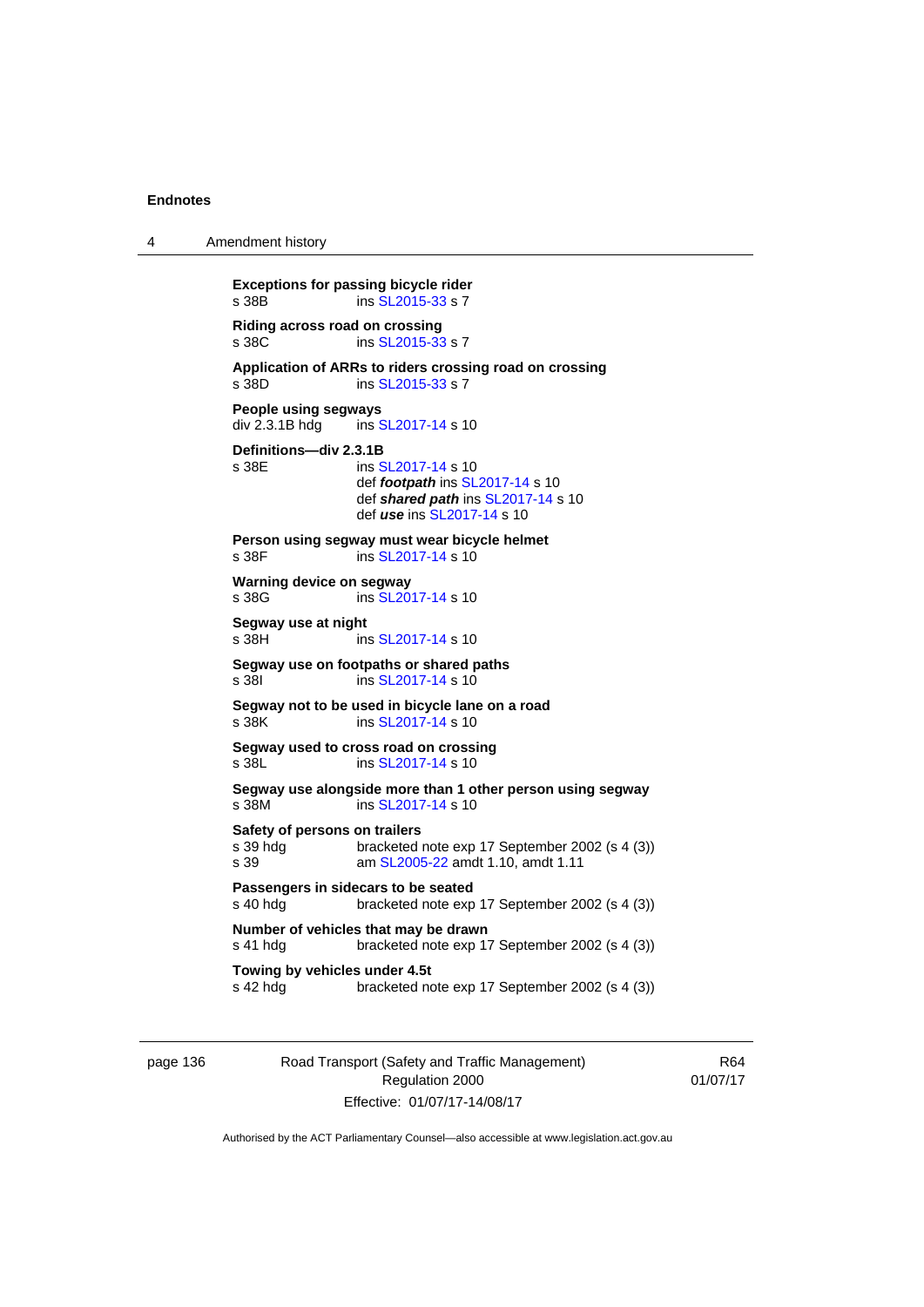**Lights on motor vehicles generally**  s 43 hdg bracketed note exp 17 September 2002 (s 4 (3)) **Metered parking**   $div 2.3.5$  hdg sub  $SL2005-22$  s 6 **Metered parking—parking in spaces**<br>s 44 hdg bracketed note exp bracketed note exp 17 September 2002 (s 4 (3)) s 44 sub [SL2005-22](http://www.legislation.act.gov.au/sl/2005-22) s 7 am [SL2016-15](http://www.legislation.act.gov.au/sl/2016-15) s 5; ss renum R59 LA **Metered parking—parking in spaces—motorbikes**  s 44AA ins [SL2016-15](http://www.legislation.act.gov.au/sl/2016-15) s 6 **Metered parking—parking fees**<br>s 44A **ins SL2005-2** ins [SL2005-22](http://www.legislation.act.gov.au/sl/2005-22) s 7 **Metered parking—maximum length of stay**  s 44B ins [SL2005-22](http://www.legislation.act.gov.au/sl/2005-22) s 7 **Metered parking—exceptions to s 44A and s 44B**  s 45 hdg bracketed note exp 17 September 2002 (s 4 (3))<br>s 45 sub SL2005-22 s 7 sub [SL2005-22](http://www.legislation.act.gov.au/sl/2005-22) s 7 **Temporary closure of metered parking spaces**  s 46 hdg bracketed note exp 17 September 2002 (s 4 (3)) **Misuse of parking meters**  s 47 hdg bracketed note exp 17 September 2002 (s 4 (3)) **Interfering with parking meters etc**  s 48 hdg bracketed note exp 17 September 2002 (s 4 (3)) **Ticket parking**  div 2.3.6 hdg orig div 2.3.6 hdg renum as div 2.3.8 hdg ins by [SL2005-22](http://www.legislation.act.gov.au/sl/2005-22) s 8 **Ticket parking—parking in spaces**  s 49 hdg bracketed note exp 17 September 2002 (s 4 (3)) s 49 sub [SL2005-22](http://www.legislation.act.gov.au/sl/2005-22) s 8 am [SL2016-15](http://www.legislation.act.gov.au/sl/2016-15) s 7; ss renum R59 LA **Ticket parking—parking in spaces—motorbikes**<br>s 49AAA ins SL2016-15 s 8  $ins$  [SL2016-15](http://www.legislation.act.gov.au/sl/2016-15) s 8 **Ticket parking—display of tickets**  s 49A ins [SL2005-22](http://www.legislation.act.gov.au/sl/2005-22) s 8 am [SL2010-7](http://www.legislation.act.gov.au/sl/2010-7) s 42; [SL2014-11](http://www.legislation.act.gov.au/sl/2014-11) s 4

R64 01/07/17 Road Transport (Safety and Traffic Management) Regulation 2000 Effective: 01/07/17-14/08/17

page 137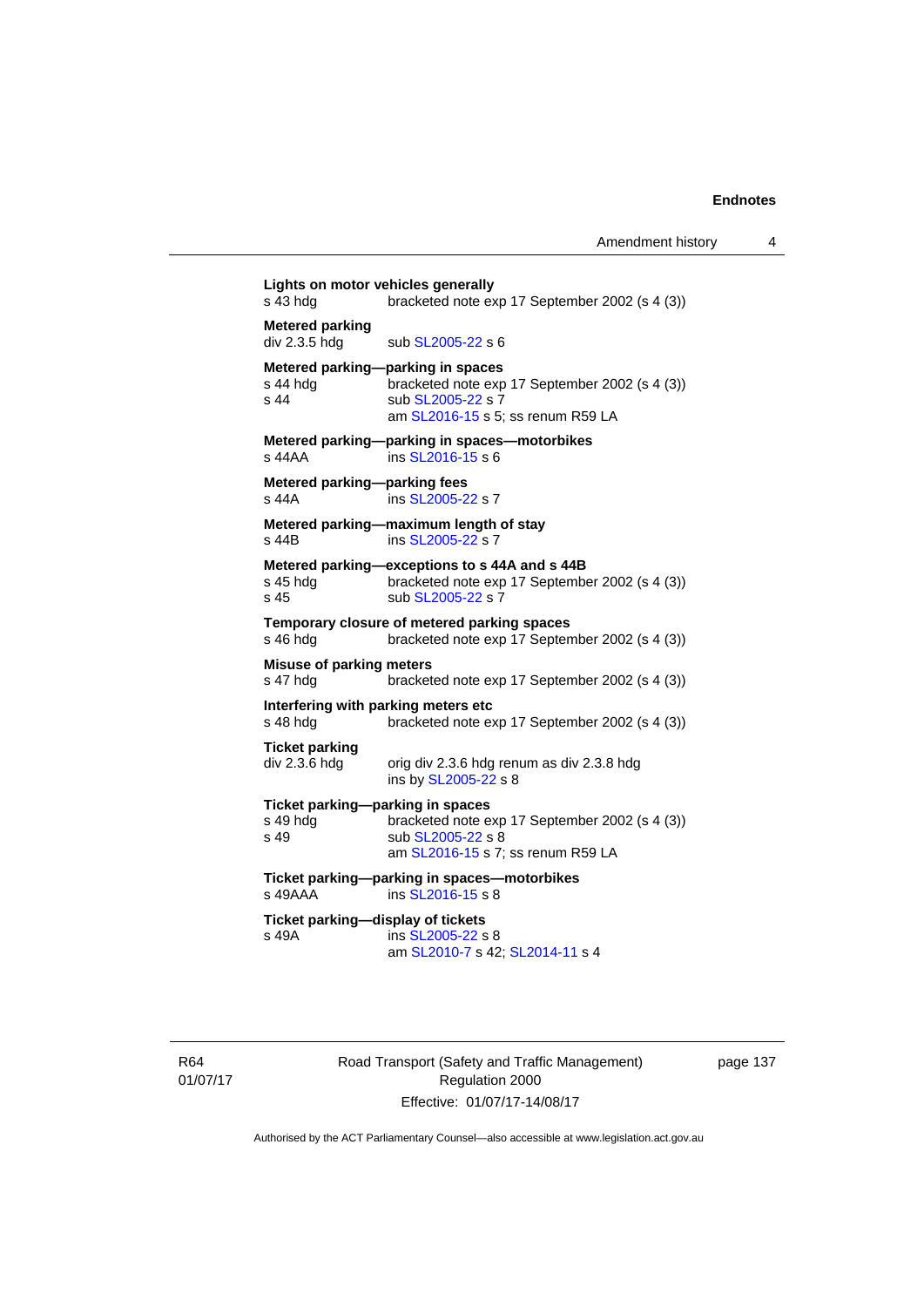4 Amendment history

|          | Ticket parking-e-payment<br>s 49AA                                                                          | ins SL2014-11 s 5                                                                                                                                               |                 |  |  |
|----------|-------------------------------------------------------------------------------------------------------------|-----------------------------------------------------------------------------------------------------------------------------------------------------------------|-----------------|--|--|
|          | s 49B                                                                                                       | Ticket parking-maximum length of stay<br>ins SL2005-22 s 8<br>am SL2014-11 s 6, s 7; ss renum R51 LA                                                            |                 |  |  |
|          | s 50 hdg<br>s 50                                                                                            | Ticket parking-exceptions to s 49A and s 49B<br>bracketed note exp 17 September 2002 (s 4 (3))<br>sub SL2005-22 s 8                                             |                 |  |  |
|          | $s51$ hdg                                                                                                   | Temporary closure of ticket parking spaces and areas<br>bracketed note exp 17 September 2002 (s 4 (3))<br>sub SL2005-22 amdt 1.12                               |                 |  |  |
|          | s 51                                                                                                        | am SL2002-7 s 4, s 5; regs renum R6 LA (see SL2002-7 s 6)                                                                                                       |                 |  |  |
|          | $s52$ hdg<br>s 52                                                                                           | Use of false or damaged parking tickets etc<br>bracketed note exp 17 September 2002 (s 4 (3))<br>sub SL2005-22 s 9                                              |                 |  |  |
|          | Misuse of parking ticket machines<br>$s53$ hdg<br>s 53                                                      | bracketed note exp 17 September 2002 (s 4 (3))<br>sub SL2005-22 s 9                                                                                             |                 |  |  |
|          | Interfering with parking ticket machines etc<br>$s54$ hdg<br>bracketed note exp 17 September 2002 (s 4 (3)) |                                                                                                                                                                 |                 |  |  |
|          | Interfering with parking tickets<br>s 55 hdg<br>s 55                                                        | bracketed note exp 17 September 2002 (s 4 (3))<br>sub SL2005-22 s 10                                                                                            |                 |  |  |
|          | div 2.3.7 hdg                                                                                               | Other ACT road rules about stopping and parking<br>ins SL2005-22 s 10                                                                                           |                 |  |  |
|          | authorities                                                                                                 | Unauthorised use of parking permits and mobility parking scheme                                                                                                 |                 |  |  |
|          | $s$ 56 hdg<br>s 56                                                                                          | bracketed note exp 17 September 2002 (s 4 (3))<br>am A2002-30 amdt 3.770<br>sub SL2005-22 s 10                                                                  |                 |  |  |
|          | s 56A                                                                                                       | Interfering with parking permits and mobility parking scheme authorities<br>ins SL2005-22 s 10                                                                  |                 |  |  |
|          | No stopping on a road with a red kerb<br>am SL2001-32 s 5<br>s 57<br>exp 1 December 2002 (s 57 (2))         |                                                                                                                                                                 |                 |  |  |
|          | s 57A hdg<br>s 57A                                                                                          | Stopping public buses in bus zones and at bus stops<br>bracketed note exp 17 September 2002 (s 4 (3))<br>ins SL2000-33 s 3<br>am 2001 Act No 62 amdts 1.39-1.41 |                 |  |  |
| page 138 |                                                                                                             | Road Transport (Safety and Traffic Management)<br>Regulation 2000                                                                                               | R64<br>01/07/17 |  |  |

Authorised by the ACT Parliamentary Counsel—also accessible at www.legislation.act.gov.au

Effective: 01/07/17-14/08/17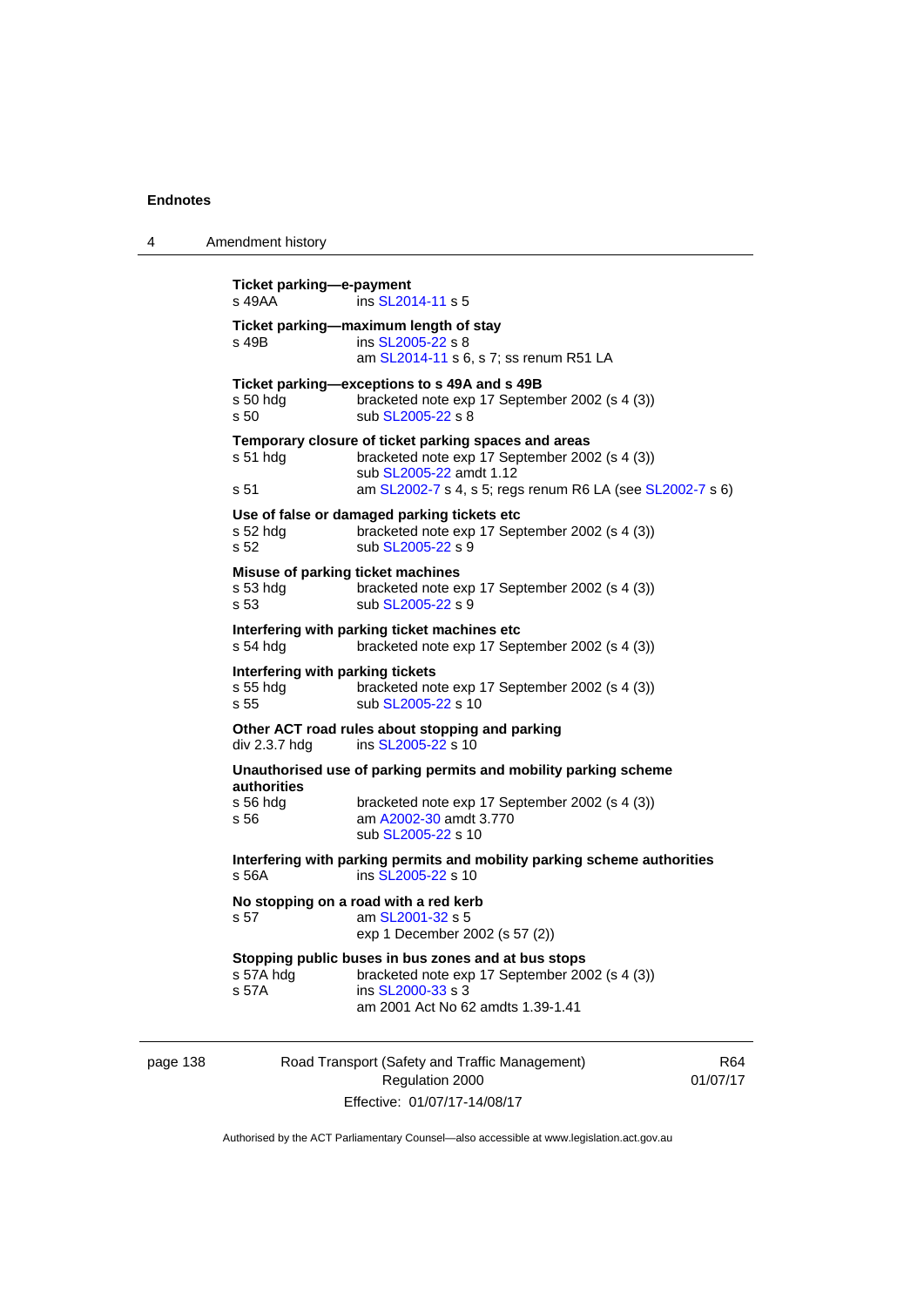**Stopping in an emergency etc or to comply with another law**  s 58 hdg bracketed note exp 17 September 2002 (s 4 (3)) s 58 am [SL2005-22](http://www.legislation.act.gov.au/sl/2005-22) s 11, s 12 **Other ACT road rules**  div 2.3.8 hdg (prev div 2.3.6 hdg) ins [SL2005-22](http://www.legislation.act.gov.au/sl/2005-22) s 13 **Carrying dangerous substances**  s 59 hdg bracketed note exp 17 September 2002 (s 4 (3)) sub [A2004-7](http://www.legislation.act.gov.au/a/2004-7) amdt 1.14<br>s 59 am A2004-7 amdt 1.15. am [A2004-7](http://www.legislation.act.gov.au/a/2004-7) amdt 1.15, amdt 1.16 om [A2009-34](http://www.legislation.act.gov.au/a/2009-34) amdt 1.7 **Interrupting funeral processions etc**  s 60 hdg bracketed note exp 17 September 2002 (s 4 (3)) **Driving on roads closed to traffic**  s 61 hdg bracketed note exp 17 September 2002 (s 4 (3)) **Use of wheeled recreational devices and wheeled toys on roads**  s 62 hdg bracketed note exp 17 September 2002 (s 4 (3)) **Devices that are prescribed traffic control devices—Act, dict, def** *prescribed traffic control device* s 63 hdg bracketed note exp 17 September 2002 (s 4 (3)) s 63 sub [SL2005-22](http://www.legislation.act.gov.au/sl/2005-22) s 14 **Preventing prescribed traffic control devices being clearly visible**  s 64 hdg bracketed note exp 17 September 2002 (s 4 (3)) **Use of** *do not overtake turning vehicle sign*  s 65 hdg bracketed note exp 17 September 2002 (s 4 (3)) **Approvals etc by road transport authority**  s 66 **am [A2001-44](http://www.legislation.act.gov.au/a/2001-44) amdt 1.3797, amdt 1.3798; [SL2010-5](http://www.legislation.act.gov.au/sl/2010-5) s 61, s 62;** pars renum R41 LA; [A2011-52](http://www.legislation.act.gov.au/a/2011-52) amdt 3.184 **Defence of complying with direction of police officer or authorised person**  s 68 hdg bracketed note exp 17 September 2002 (s 4 (3)) **Exemption for driver of police vehicle—generally—Act, s 35**  s 69 hdg bracketed note exp 17 September 2002 (s 4 (3)) s 69 sub [SL2013-9](http://www.legislation.act.gov.au/sl/2013-9/default.asp) s 8 **Exemption for driver of police vehicle—training and assessment**  s 69A ins [SL2013-9](http://www.legislation.act.gov.au/sl/2013-9/default.asp) s 9 am [A2015-30](http://www.legislation.act.gov.au/a/2015-30) s 43 **Exemption for driver of emergency vehicles**  s 70 hdg bracketed note exp 17 September 2002 (s 4 (3))

R64 01/07/17 Road Transport (Safety and Traffic Management) Regulation 2000 Effective: 01/07/17-14/08/17

page 139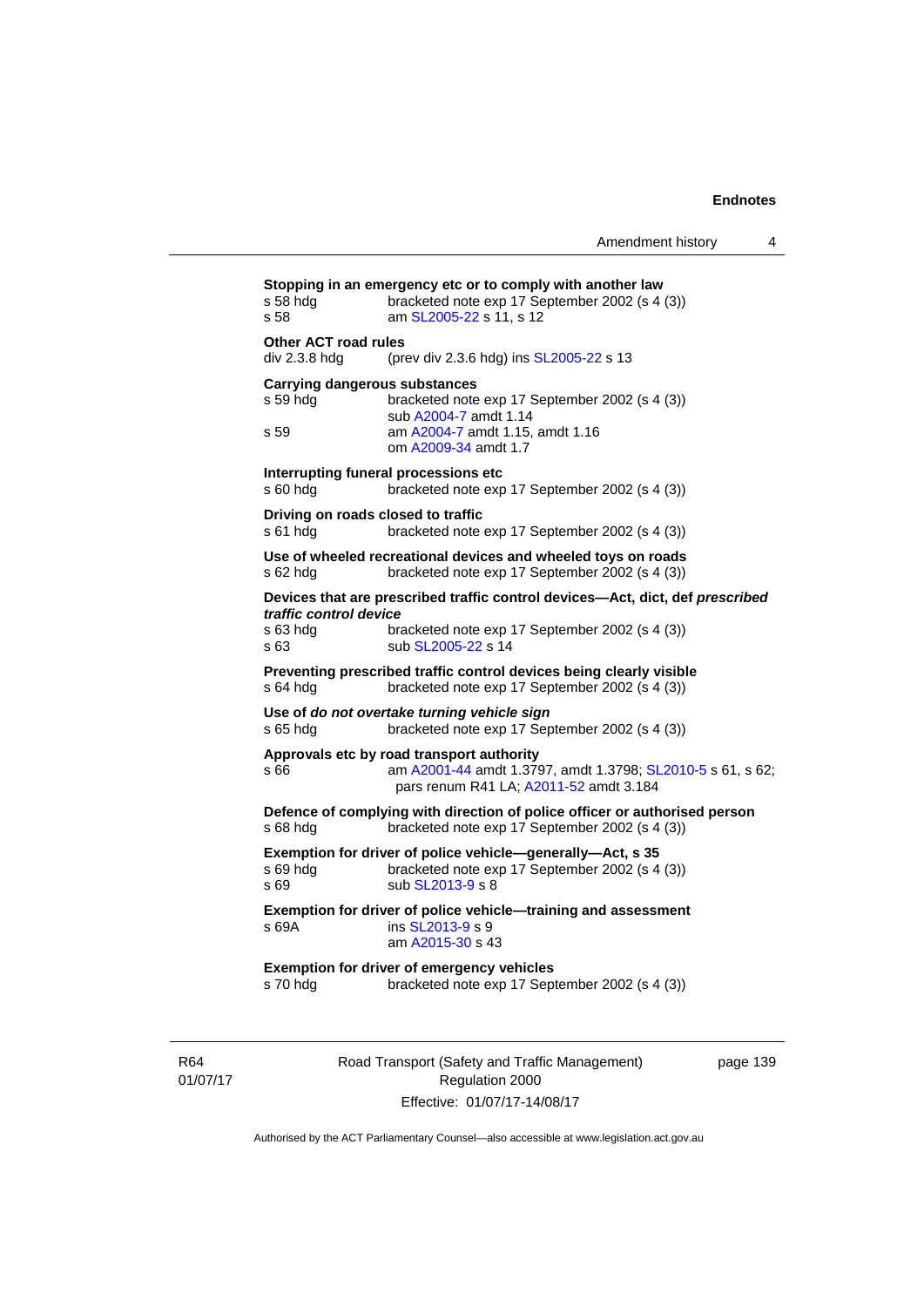page 140

4 Amendment history

| authorised people                                         | Stopping and parking exemption for police and emergency vehicles and                                                                       |      |
|-----------------------------------------------------------|--------------------------------------------------------------------------------------------------------------------------------------------|------|
| s 71 hdg<br>s 71                                          | bracketed note exp 17 September 2002 (s 4 (3))<br>sub SL2002-7 s 7; SL2005-22 s 15                                                         |      |
| <b>Parking</b><br>ch 3 hdg                                | ins SL2001-32 s 6                                                                                                                          |      |
| <b>Metered parking schemes</b><br>s 72 hdg                | bracketed note exp 17 September 2002 (s 4 (3))                                                                                             |      |
| <b>Metered parking areas</b><br>s 73 hdg<br>s 73          | bracketed note exp 17 September 2002 (s 4 (3))<br>am SL2005-22 amdt 1.13                                                                   |      |
| <b>Parking meters</b><br>s 74 hdg                         | bracketed note exp 17 September 2002 (s 4 (3))                                                                                             |      |
| <b>Metered parking spaces</b><br>s 75 hdg<br>s 74         | bracketed note exp 17 September 2002 (s 4 (3))<br>am SL2005-22 s 16                                                                        |      |
| <b>Parking authorities</b><br>s 75A                       | ins SL2002-7 s 8<br>am A2011-52 amdt 3.185                                                                                                 |      |
| <b>Parking authority guidelines</b><br>s 75B hdg<br>s 75B | bracketed note exp 17 September 2002 (s 4 (3))<br>ins SL2002-7 s 8<br>am A2011-52 amdt 3.186                                               |      |
| s 76 hdg<br>s 76                                          | Ticket parking schemes-road transport authority<br>sub SL2002-7 s 9<br>bracketed note exp 17 September 2002 (s 4 (3))<br>am SL2005-22 s 17 |      |
| Approval of e-payment method<br>s 76AA                    | ins SL2014-11 s 8                                                                                                                          |      |
| s 76A hdg                                                 | Ticket parking schemes-parking authorities<br>bracketed note exp 17 September 2002 (s 4 (3))<br>sub SL2005-22 amdt 1.14                    |      |
| s 76A<br><b>Ticket parking areas</b>                      | ins SL2002-7 s 10                                                                                                                          |      |
| s 77 hdg<br>s 77                                          | bracketed note exp 17 September 2002 (s 4 (3))<br>am SL2005-22 amdt 1.15, amdt 1.16<br>(3), (4) exp 1 December 2006 (s 77 (4))             |      |
| <b>Ticket parking spaces</b><br>s 78 hdg                  | bracketed note exp 17 September 2002 (s 4 (3))                                                                                             |      |
|                                                           | Road Transport (Safety and Traffic Management)<br>Regulation 2000                                                                          | 01/0 |

Effective: 01/07/17-14/08/17

R64 01/07/17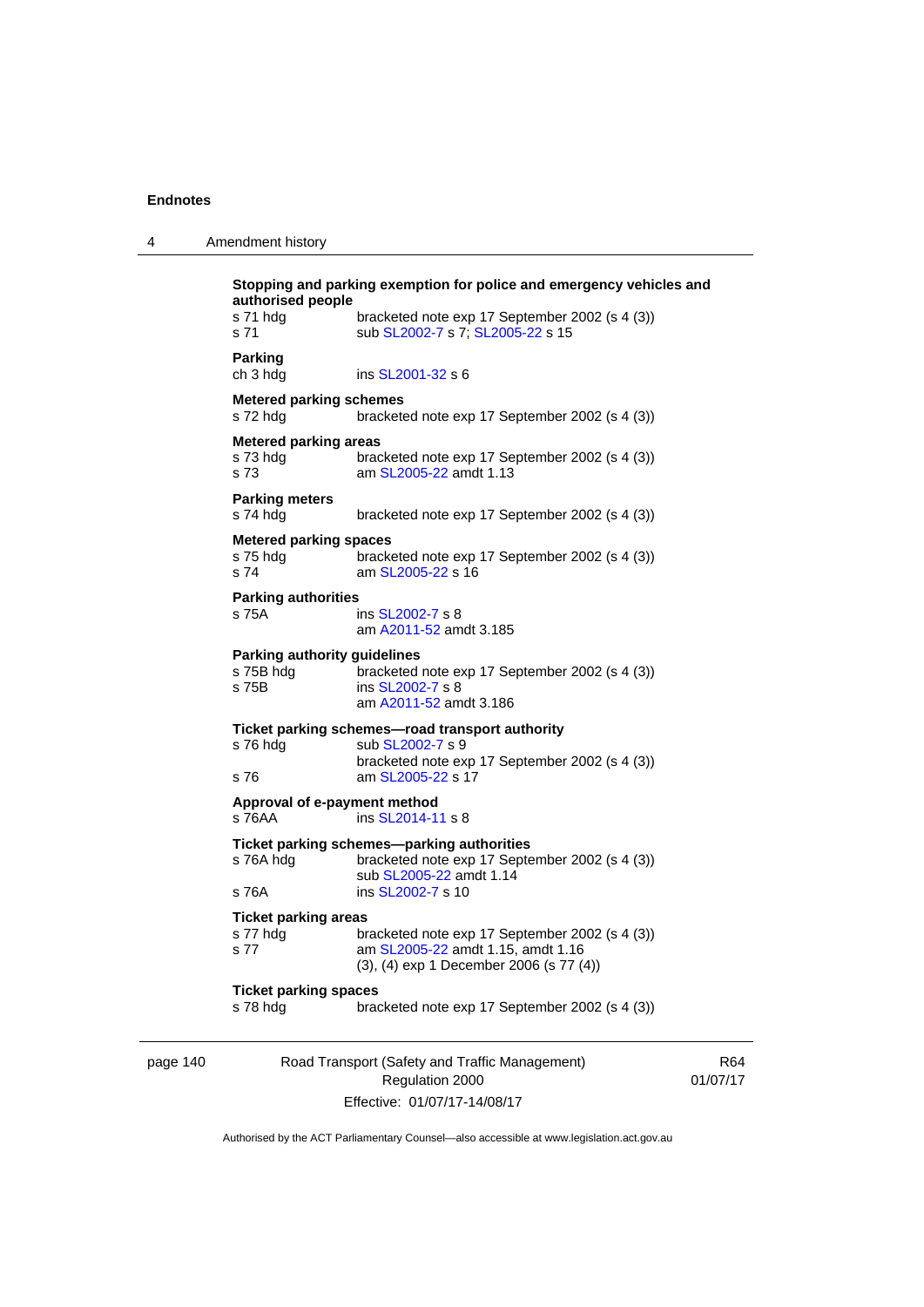| s 79 hdg                                   | bracketed note exp 17 September 2002 (s 4 (3))                                                                                                                                                                                                  |
|--------------------------------------------|-------------------------------------------------------------------------------------------------------------------------------------------------------------------------------------------------------------------------------------------------|
| <b>Parking tickets</b><br>s 80 hda<br>s 80 | bracketed note exp 17 September 2002 (s 4 (3))<br>am SL2002-7 s 11: SL2005-22 ss 18-20: SL2010-7 ss 43-46                                                                                                                                       |
| s 81 hdg<br>s 81                           | Duration of parking tickets and e-payment parking period<br>bracketed note exp 17 September 2002 (s 4 (3))<br>sub SL2014-11 s 9                                                                                                                 |
| Definitions-div 3.1.3<br>s 82 hdg<br>s 82  | bracketed note exp 17 September 2002 (s 4 (3))<br>def code of practice om SL2008-47 amdt 1.4<br>def exemption om SL2008-47 amdt 1.4<br>def existing operator om SL2008-47 amdt 1.4<br>def existing operator's certificate om SL2008-47 amdt 1.4 |
| s 83 hdg                                   | References in div 3.1.3 to land adjoining residential land<br>bracketed note exp 17 September 2002 (s 4 (3))                                                                                                                                    |
| s 84 hdg                                   | Vehicle parked partly on residential land<br>bracketed note exp 17 September 2002 (s 4 (3))                                                                                                                                                     |
| s 85 hda<br>s 85                           | Parking of certain vehicles on residential land prohibited<br>bracketed note exp 17 September 2002 (s 4 (3))<br>am SL2005-22 amdt 1.17; SL2008-47 amdt 1.5                                                                                      |
| s 85A                                      | No more than 1 heavy vehicle on residential land<br>ins SL2008-47 amdt 1.6                                                                                                                                                                      |
| s 85B                                      | Heavy vehicles to be parked away from residential land boundaries<br>ins SL2008-47 amdt 1.6                                                                                                                                                     |
| s 86 hdg<br>s 86                           | Parking of certain vehicles on land adjoining residential land prohibited<br>bracketed note exp 17 September 2002 (s 4 (3))<br>am SL2005-22 amdt 1.17; SL2008-47 amdt 1.7, amdt 1.8;<br>ss renum R29 LA                                         |
| s 87 hdg                                   | Parking of certain commercial vehicles on land with multi-unit housing<br>bracketed note exp 17 September 2002 (s 4 (3))<br>sub A2007-25 amdt 1.165                                                                                             |
| s 87                                       | am A2002-30 amdt 3.771; SL2005-22 amdt 1.17; A2007-25<br>amdt 1.166, amdt 1.167; SL2008-47 amdt 1.9; ss renum R29<br>LA                                                                                                                         |
|                                            | No offence if reasonable necessity etc<br>ins SL2008-47 amdt 1.10                                                                                                                                                                               |
| s 87A                                      |                                                                                                                                                                                                                                                 |

R64 01/07/17 Road Transport (Safety and Traffic Management) Regulation 2000 Effective: 01/07/17-14/08/17

page 141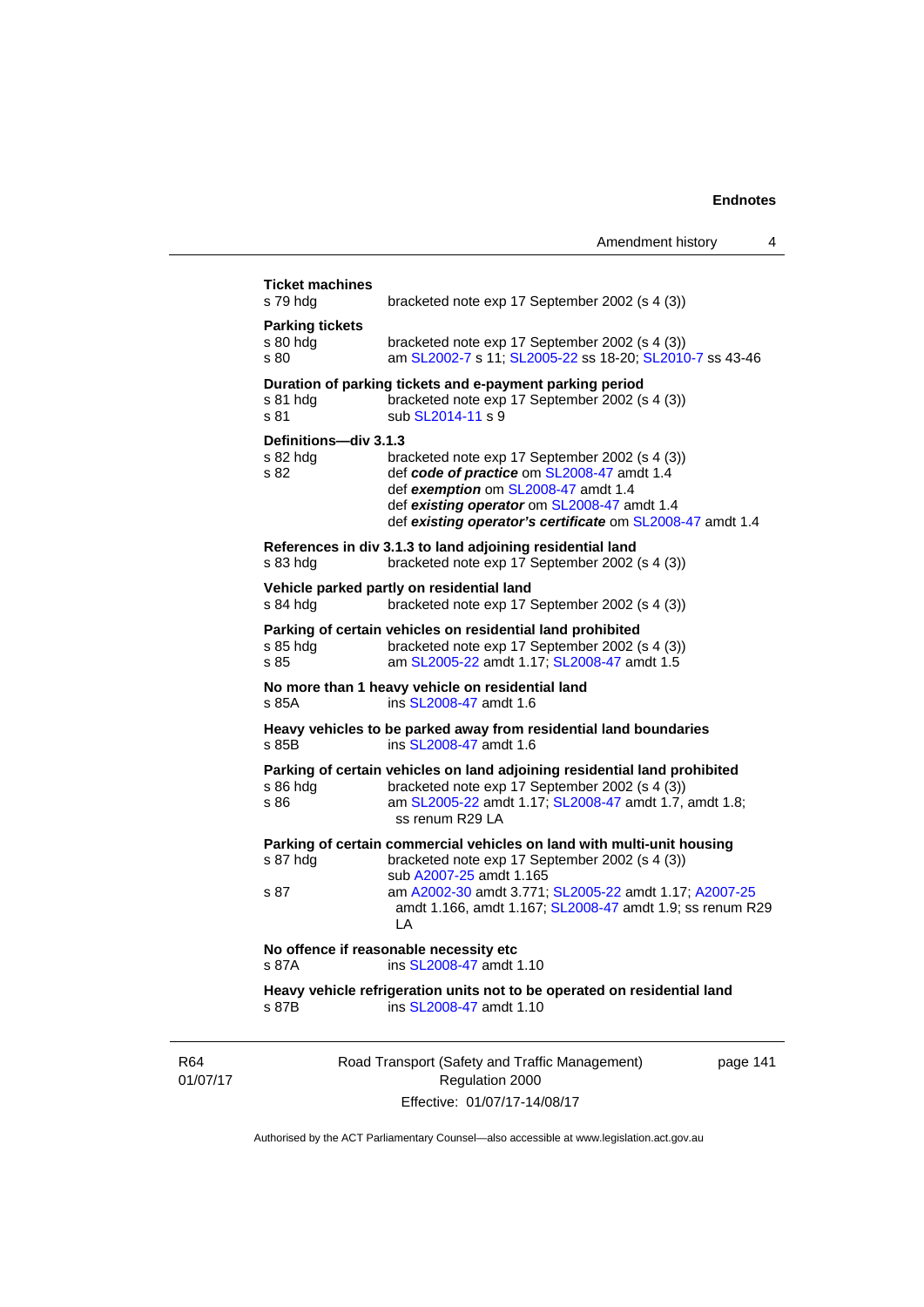| 4           | Amendment history                                                                   |                                                                                                                                                                                            |  |  |  |
|-------------|-------------------------------------------------------------------------------------|--------------------------------------------------------------------------------------------------------------------------------------------------------------------------------------------|--|--|--|
|             | Prohibition on night operation of heavy vehicle<br>s 87C<br>ins SL2008-47 amdt 1.10 |                                                                                                                                                                                            |  |  |  |
|             | Daily infringement<br>s 88 hdg<br>s 88                                              | bracketed note exp 17 September 2002 (s 4 (3))<br>am A2007-25 amdt 1.168<br>sub SL2008-47 amdt 1.11                                                                                        |  |  |  |
|             | $div$ 3.1.3A hdg                                                                    | Heavy vehicle parking-enforcement<br>ins SL2008-47 amdt 1.13                                                                                                                               |  |  |  |
|             | Meaning of occupier-div 3.1.3A<br>s 89 hdg<br>s 89                                  | bracketed note exp 17 September 2002 (s 4 (3))<br>am A2001-44 amdt 1.3799, amdt 1.3800<br>om SL2008-47 amdt 1.12<br>ins SL2008-47 amdt 1.13                                                |  |  |  |
|             | Power to enter premises<br>s 90 hdg<br>s 90                                         | bracketed note exp 17 September 2002 (s 4 (3))<br>am A2001-44 amdts 1.3801-1.3803<br>def the code of practice om A2001-44 amdt 1.3803<br>om SL2008-47 amdt 1.12<br>ins SL2008-47 amdt 1.13 |  |  |  |
|             | <b>Production of identity card</b><br>s 91 hdg<br>s 91                              | bracketed note exp 17 September 2002 (s 4 (3))<br>om SL2008-47 amdt 1.12<br>ins SL2008-47 amdt 1.13                                                                                        |  |  |  |
|             | <b>Consent to entry</b><br>s 92 hdg<br>s 92                                         | bracketed note exp 17 September 2002 (s 4 (3))<br>am SL2005-22 s 21<br>om SL2008-47 amdt 1.12<br>ins SL2008-47 amdt 1.13<br>am A2010-18 amdt 3.93                                          |  |  |  |
|             | s 93 hdg<br>s 93                                                                    | General powers on entry to premises<br>bracketed note exp 17 September 2002 (s 4 (3))<br>om SL2008-47 amdt 1.12<br>ins SL2008-47 amdt 1.13                                                 |  |  |  |
|             | Damage etc to be minimised<br>s 94 hdg<br>s 94                                      | bracketed note exp 17 September 2002 (s 4 (3))<br>om SL2008-47 amdt 1.12<br>ins SL2008-47 amdt 1.13                                                                                        |  |  |  |
|             | s 95 hdg<br>s 95                                                                    | Compensation for exercise of enforcement powers<br>bracketed note exp 17 September 2002 (s 4 (3))<br>om SL2008-47 amdt 1.12<br>ins SL2008-47 amdt 1.13                                     |  |  |  |
| $n$ ane 142 |                                                                                     | Road Transport (Safety and Traffic Management)                                                                                                                                             |  |  |  |

page 142 Road Transport (Safety and Traffic Management) Regulation 2000 Effective: 01/07/17-14/08/17

R64 01/07/17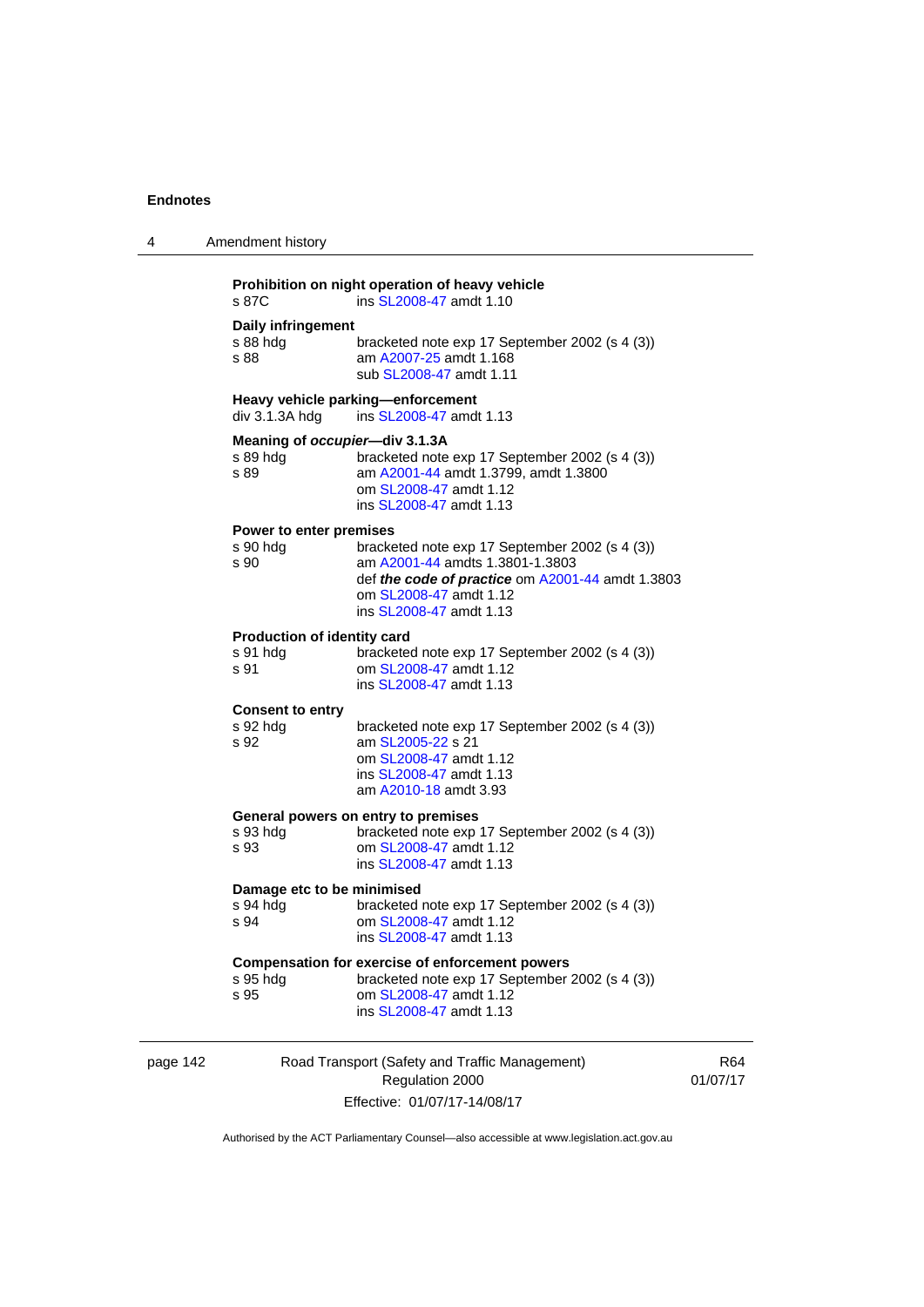| s 96 hda<br>s 96                               | bracketed note exp 17 September 2002 (s 4 (3))<br>om SL2008-47 amdt 1.12                                                                                  |
|------------------------------------------------|-----------------------------------------------------------------------------------------------------------------------------------------------------------|
| s 97 hda<br>s 97                               | Cancellation of existing operator's certificate etc<br>bracketed note exp 17 September 2002 (s 4 (3))<br>am A2002-30 amdt 3.772<br>om SL2008-47 amdt 1.12 |
| s 97A hda<br>s 97A                             | Other powers to provide pay parking<br>bracketed note exp 17 September 2002 (s 4 (3))<br>ins SL2002-7 s 12                                                |
| <b>Overlapping schemes</b><br>s 98 hda<br>s 98 | bracketed note exp 17 September 2002 (s 4 (3))<br>am SL2002-7 s 13                                                                                        |
| s 98A hdg<br>s 98A                             | Income from ticket parking scheme<br>bracketed note exp 17 September 2002 (s 4 (3))<br>ins SL2002-7 s 14                                                  |
| s 98B hdq<br>s 98B                             | Costs of ticket parking scheme<br>bracketed note exp 17 September 2002 (s 4 (3))<br>ins SL2002-7 s 14                                                     |
| s 99 hda                                       | Trailers not separately chargeable<br>bracketed note exp 17 September 2002 (s 4 (3))                                                                      |
| <b>Parking permits</b><br>s 100 hdq<br>s 100   | bracketed note exp 17 September 2002 (s 4 (3))<br>sub SL2005-22 s 22                                                                                      |
| s 101 hdg<br>$s$ 101                           | <b>Mobility parking scheme authorities</b><br>bracketed note exp 17 September 2002 (s 4 (3))<br>sub SL2005-22 s 22                                        |
| $s$ 101 $A$                                    | Parking permits and mobility parking scheme authorities-cancellation<br>ins SL2005-22 s 22                                                                |
| cancelled<br>s 101B                            | Parking permits and mobility parking scheme authorities-return when<br>ins SL2005-22 s 22                                                                 |
| Parking-other provisions<br>pt $3.3$ hdg       | ins SL2006-51 s 4                                                                                                                                         |
| s 101C                                         | Marking tyres by parking inspectors<br>ins SL2006-51 s 4                                                                                                  |

R64 01/07/17 Road Transport (Safety and Traffic Management) Regulation 2000 Effective: 01/07/17-14/08/17

page 143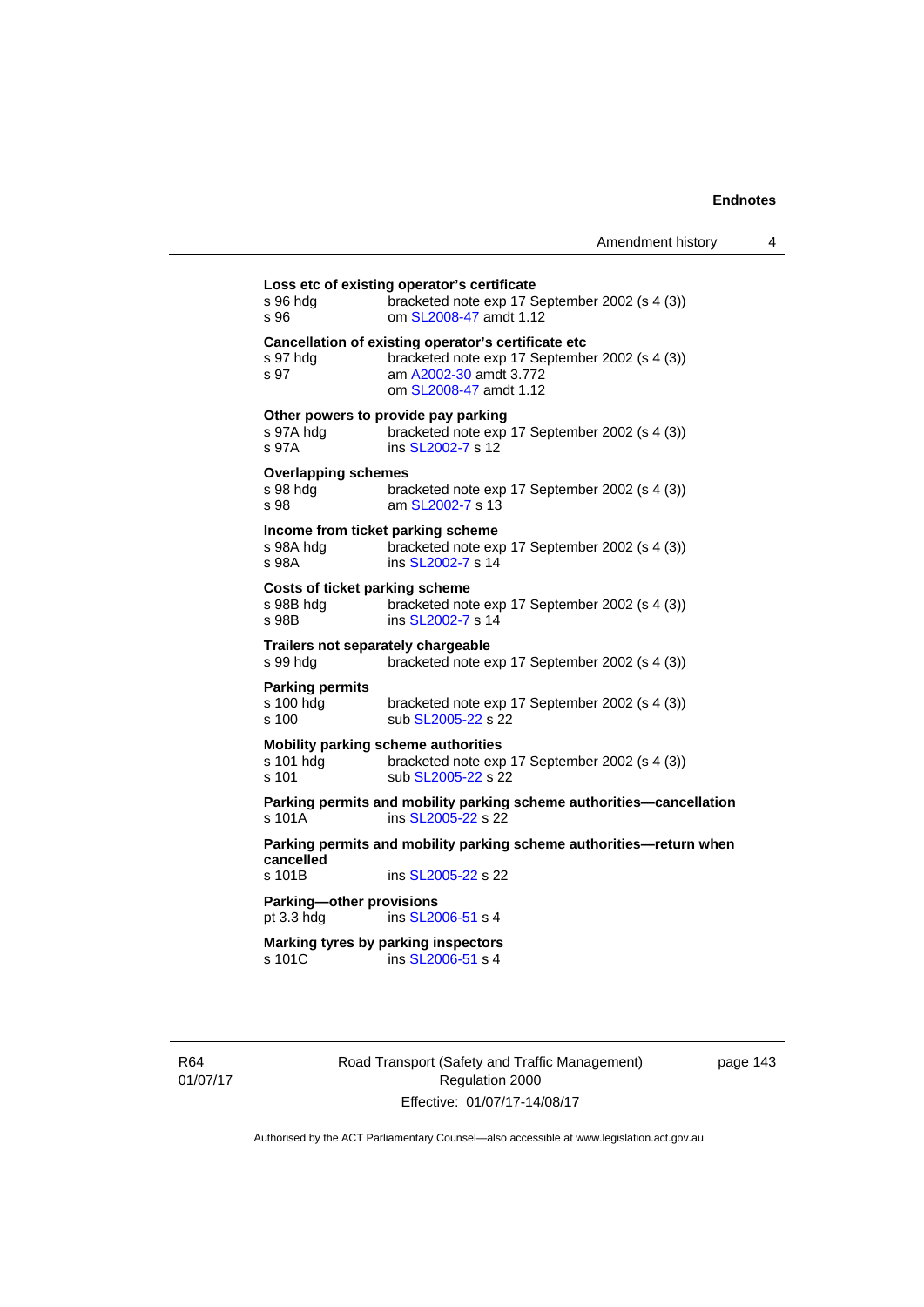| 4 | Amendment history                      |                                                                                                                                                                                                                                                                                                                                                                                                                                                                                                                                                                                                                                                                                                                                                                                                                                                                                                                                                                                                                                                                        |
|---|----------------------------------------|------------------------------------------------------------------------------------------------------------------------------------------------------------------------------------------------------------------------------------------------------------------------------------------------------------------------------------------------------------------------------------------------------------------------------------------------------------------------------------------------------------------------------------------------------------------------------------------------------------------------------------------------------------------------------------------------------------------------------------------------------------------------------------------------------------------------------------------------------------------------------------------------------------------------------------------------------------------------------------------------------------------------------------------------------------------------|
|   | Definitions-ch 4<br>s 102 hdg<br>s 102 | bracketed note exp 17 September 2002 (s 4 (3))<br>am SL2000-33 s 4; SL2000-52 s 4<br>def approved police speedometer ins SL2001-32 s 7<br>def digital camera detection device sub SL2001-32 s 8;<br>SL2007-20 s 4<br>am SL2014-11 s 10; SL2016-35 s 4<br>def <i>fixed camera detection device</i> ins SL2007-20 s 5<br>am SL2014-11 s 11; pars renum R51 LA; SL2017-16 s 4<br>def laser speed measuring device sub SL2004-47 s 40<br>am SL2009-7 s 4; SL2014-11 s 12; SL2016-35 s 5<br>def loop detector speed measuring device ins SL2006-51<br>s 5<br>def piezo strip speed measuring device sub SL2006-51 s 6<br>def radar speed measuring device sub SL2004-47 s 41;<br>SL2007-20 s 6<br>am SL2009-7 s 5; SL2014-11 s 13; pars renum R51 LA;<br>SL2017-16 s 5; pars renum R63 LA<br>def security checksum ins SL2001-32 s 9<br>def testing authority am SL2001-32 s 10; SL2004-47 s 42;<br>SL2009-6 s 33<br>def traffic lights camera detection device am SL2006-51 s 7<br>om SL2007-20 s 7<br>def <b>WORM disk</b> ins <b>SL2004-47</b> s 43<br>om SL2014-11 s 14 |
|   | s 103 hdg<br>s 103                     | Approved traffic offence detection devices<br>bracketed note exp 17 September 2002 (s 4 (3))<br>sub SL2000-52 s 5<br>am SL2001-32 s 11; SL2006-51 s 8; SL2007-20 s 8;<br>SL2011-35 s 4                                                                                                                                                                                                                                                                                                                                                                                                                                                                                                                                                                                                                                                                                                                                                                                                                                                                                 |
|   | s 103A                                 | Approval of police vehicle speedometers<br>ins SL2001-32 s 12<br>am A2011-52 amdt 3.187                                                                                                                                                                                                                                                                                                                                                                                                                                                                                                                                                                                                                                                                                                                                                                                                                                                                                                                                                                                |
|   | s 103B                                 | Average speed detection systems-Act, s 22AA, s 23B and s 24 (2)<br>ins SL2011-35 s 5<br>table am SL2013-25 s 4                                                                                                                                                                                                                                                                                                                                                                                                                                                                                                                                                                                                                                                                                                                                                                                                                                                                                                                                                         |
|   | s 104 hdg<br>s 104                     | Major testing of laser speed measuring devices<br>bracketed note exp 17 September 2002 (s 4 (3))<br>am SL2000-33 s 5<br>sub SL2000-52 s 5<br>am SL2001-32 regs 13-17<br>sub SL2004-47 s 44                                                                                                                                                                                                                                                                                                                                                                                                                                                                                                                                                                                                                                                                                                                                                                                                                                                                             |

| page 144 |  |  |
|----------|--|--|
|          |  |  |

Road Transport (Safety and Traffic Management) Regulation 2000 Effective: 01/07/17-14/08/17

R64 01/07/17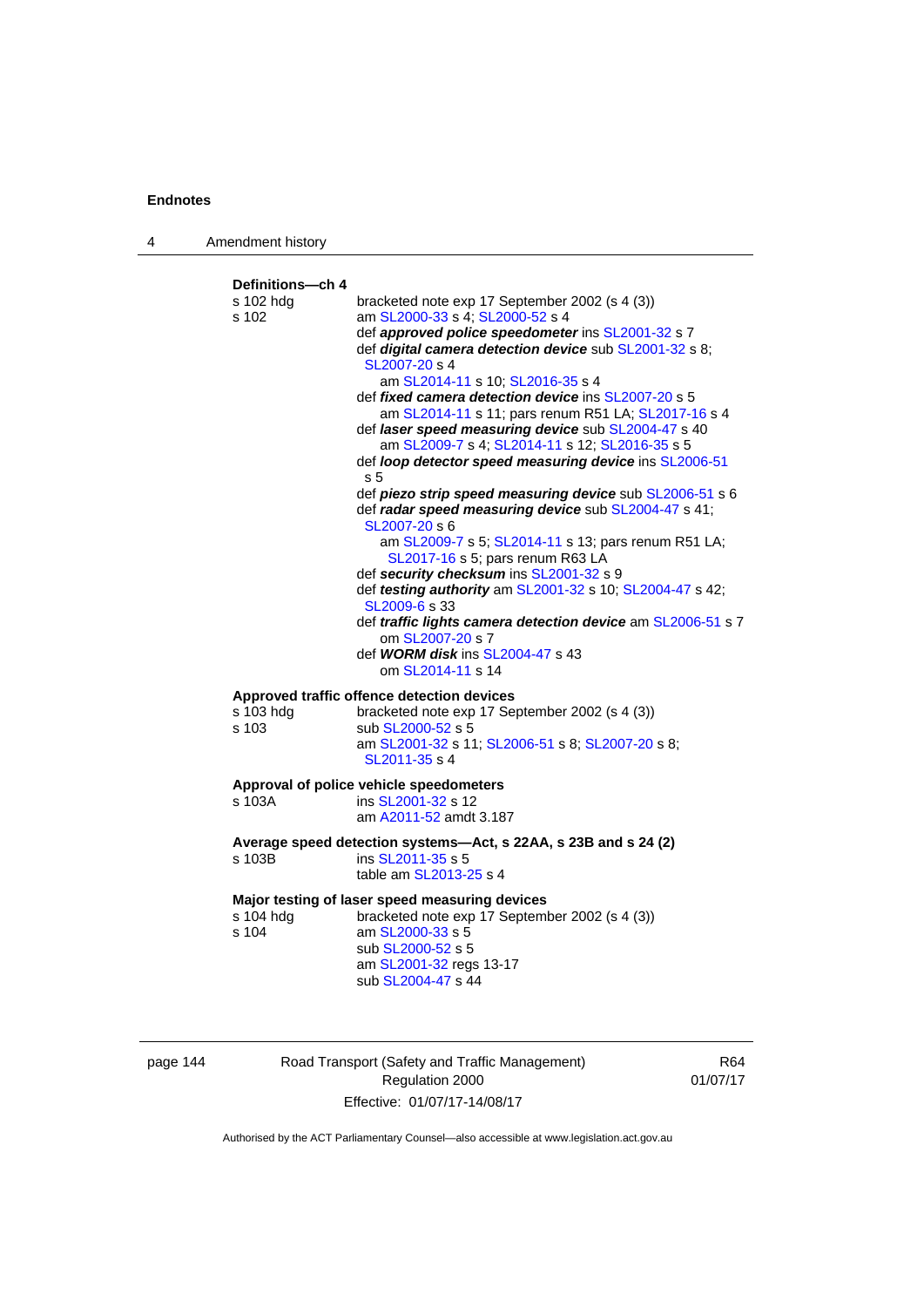# **Major testing of other traffic offence detection devices**  s 104A ins [SL2004-47](http://www.legislation.act.gov.au/sl/2004-47) s 44 am [SL2006-51](http://www.legislation.act.gov.au/sl/2006-51) ss 9-11; ss renum R26 LA sub [SL2007-20](http://www.legislation.act.gov.au/sl/2007-20) s 9 am [SL2011-35](http://www.legislation.act.gov.au/sl/2011-35) s 6, s 7; [SL2014-11](http://www.legislation.act.gov.au/sl/2014-11) s 15 **Certification and sealing of traffic offence detection devices**  s 104B ins [SL2004-47](http://www.legislation.act.gov.au/sl/2004-47) s 44 am [SL2011-35](http://www.legislation.act.gov.au/sl/2011-35) s 8 **Use of certain digital camera detection devices**  s 105 hdg bracketed note exp 17 September 2002 (s 4 (3))<br>s 105 sub SL2001-32 s 18; SL2007-20 s 10 sub [SL2001-32](http://www.legislation.act.gov.au/sl/2001-32) s 18; [SL2007-20](http://www.legislation.act.gov.au/sl/2007-20) s 10 am [SL2014-11](http://www.legislation.act.gov.au/sl/2014-11) s 16; ss renum R51 LA; [SL2016-35](http://www.legislation.act.gov.au/sl/2016-35/default.asp) s 6 **Use of certain laser speed measuring devices**  s 105A hdg bracketed note exp 17 September 2002 (s 4 (3)) sub [SL2007-20](http://www.legislation.act.gov.au/sl/2007-20) s<sup>11</sup><br>s 105A ins SL2001-32 s 18 ins [SL2001-32](http://www.legislation.act.gov.au/sl/2001-32) s 18 am [SL2007-20](http://www.legislation.act.gov.au/sl/2007-20) s 11; ss renum R27 LA **Use of certain radar speed measuring devices**  s 105B hdg bracketed note exp 17 September 2002 (s 4 (3)) sub [SL2007-20](http://www.legislation.act.gov.au/sl/2007-20) s 12 s 105B ins [SL2001-32](http://www.legislation.act.gov.au/sl/2001-32) s 18 am [SL2007-20](http://www.legislation.act.gov.au/sl/2007-20) s 12; ss renum R27 LA **Approved people—testing and sealing**  s 106 hdg bracketed note exp 17 September 2002 (s 4 (3)) **Approved people—use**  s 107 hdg bracketed note exp 17 September 2002 (s 4 (3))<br>s 107 am SL2000-52 s 6: SL2007-20 s 13 am [SL2000-52](http://www.legislation.act.gov.au/sl/2000-52) s 6; [SL2007-20](http://www.legislation.act.gov.au/sl/2007-20) s 13 **Recording of camera detection device image files—Act, s 23 (2) (c) (ii)**  s 107A ins [SL2001-32](http://www.legislation.act.gov.au/sl/2001-32) s 19 am [SL2004-47](http://www.legislation.act.gov.au/sl/2004-47) s 45 sub [SL2007-20](http://www.legislation.act.gov.au/sl/2007-20) s 14 am [SL2014-11](http://www.legislation.act.gov.au/sl/2014-11) s 17 **Verification of camera detection device image files—Act, s 23 (2) (c) (iii)**  s 107B ins [SL2001-32](http://www.legislation.act.gov.au/sl/2001-32) s 19 sub [SL2007-20](http://www.legislation.act.gov.au/sl/2007-20) s 14 **Verification of traffic lights camera detection device image files—Act, s 23 (2) (c) (iii)**  ins [SL2001-32](http://www.legislation.act.gov.au/sl/2001-32) s 19 om [SL2007-20](http://www.legislation.act.gov.au/sl/2007-20) s 14

R64 01/07/17 Road Transport (Safety and Traffic Management) Regulation 2000 Effective: 01/07/17-14/08/17

page 145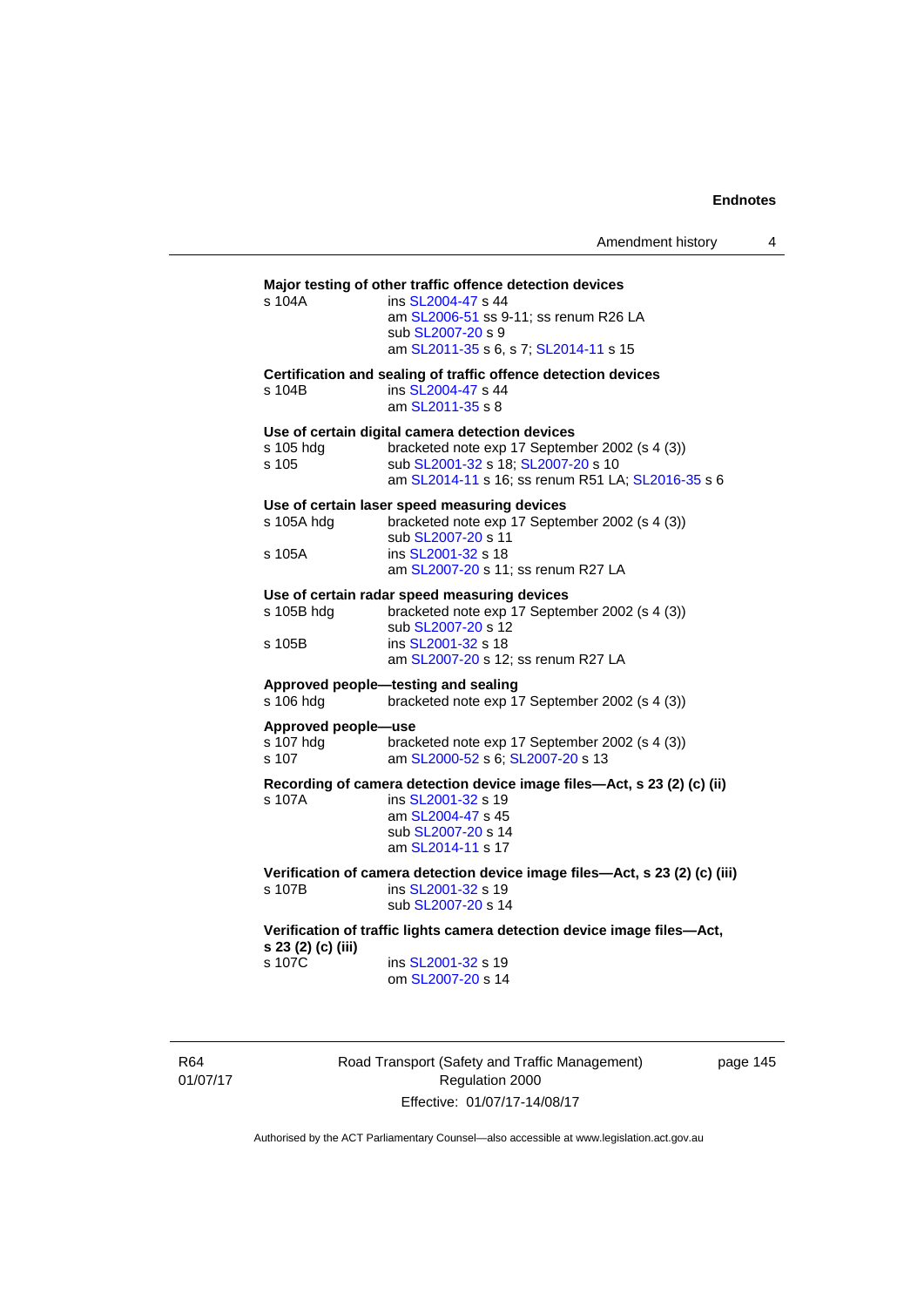4 Amendment history

| s 108 hdg<br>s 108                        | Meaning of codes etc on image taken by approved camera detection device<br>or approved average speed detection system-Act, s 24 (2) (a)<br>bracketed note exp 17 September 2002 (s 4 (3))<br>sub SL2011-35 s 9<br>sub SL2000-33 s 6; SL2000-52 s 7<br>am SL2001-32 regs 20-22; SL2005-7 ss 4-6; SL2006-51 s 12;<br>SL2007-20 s 15, s 16; SL2011-35 s 10, s 11; SL2014-11 |
|-------------------------------------------|--------------------------------------------------------------------------------------------------------------------------------------------------------------------------------------------------------------------------------------------------------------------------------------------------------------------------------------------------------------------------|
|                                           | ss 18-21; A2015-29 s 4; ss renum R53 LA                                                                                                                                                                                                                                                                                                                                  |
| s 109 hdg                                 | Additional police powers-removing parked cars<br>bracketed note exp 17 September 2002 (s 4 (3))<br>sub A2016-14 s 36                                                                                                                                                                                                                                                     |
| s 109                                     | am A2016-14 s 37                                                                                                                                                                                                                                                                                                                                                         |
| Prohibition on car minding<br>s 110 hdg   | bracketed note exp 17 September 2002 (s 4 (3))                                                                                                                                                                                                                                                                                                                           |
| s 111 hdg<br>s 111                        | Removal of unattended vehicles-Act, s 32 (1) (c)<br>bracketed note exp 17 September 2002 (s 4 (3))<br>sub SL2005-22 amdt 1.18                                                                                                                                                                                                                                            |
| s 112 hdg<br>s 112                        | Disposal of impounded or forfeited vehicles<br>bracketed note exp 17 September 2002 (s 4 (3))<br>am A2001-29 s 14<br>sub SL2001-32 s 23<br>am A2010-15 amdt 2.5                                                                                                                                                                                                          |
| s 112A hdg<br>s 112A                      | Disposal of forfeited vehicles-Act, s 10J<br>bracketed note exp 17 September 2002 (s 4 (3))<br>ins SL2001-32 s 23                                                                                                                                                                                                                                                        |
| s 113 hdg                                 | Responsible person to inspect driver licence<br>bracketed note exp 17 September 2002 (s 4 (3))                                                                                                                                                                                                                                                                           |
| Responsible person's consent<br>s 114 hdg | bracketed note exp 17 September 2002 (s 4 (3))                                                                                                                                                                                                                                                                                                                           |
| s 115 hdg<br>s 115                        | Standards for safe carriage of loads-Act, s 14 (2)<br>bracketed note exp 17 September 2002 (s 4 (3))<br>sub A2002-51 amdt 1.42<br>om SL2003-1 s 18<br>ins A2005-62 amdt 1.6                                                                                                                                                                                              |
| s 116 hdg<br>s 116                        | Tracked vehicle-Act, dict, def vehicle, par (b)<br>bracketed note exp 17 September 2002 (s 4 (3))<br>am A2002-51 amdt 1.43<br>om SL2003-1 s 18<br>ins SL2012-44 s 8                                                                                                                                                                                                      |
|                                           |                                                                                                                                                                                                                                                                                                                                                                          |

| page 146 |  |  |
|----------|--|--|
|          |  |  |

page 146 **Road Transport (Safety and Traffic Management)** Regulation 2000 Effective: 01/07/17-14/08/17

R64 01/07/17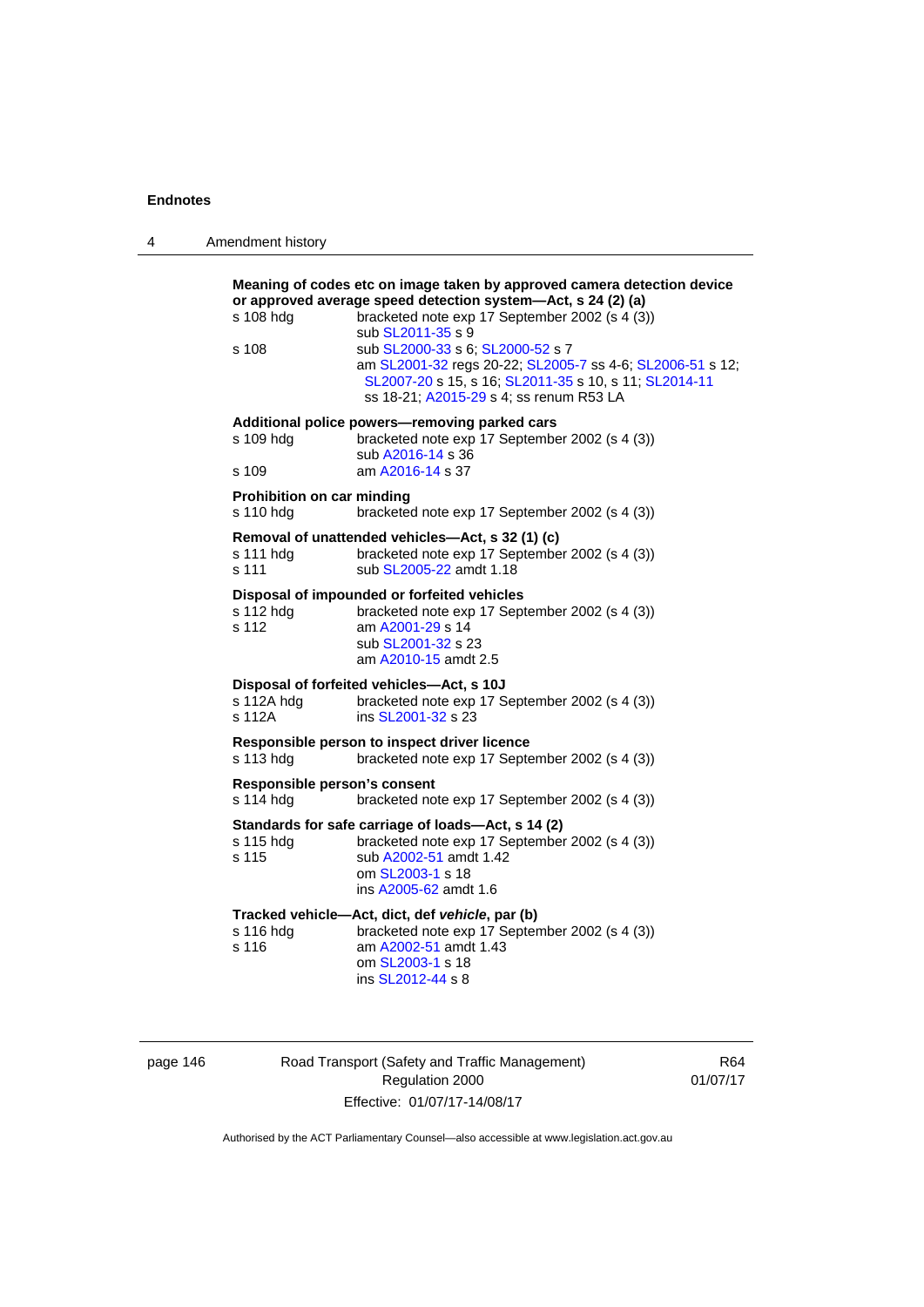Amendment history 4

```
Review of div 2.3.1A 
                bracketed note exp 17 September 2002 (s 4 (3))
s 117 am A2002-51 amdt 1.44
                 om SL2003-1 s 18 
                 ins SL2015-33 s 8 
                exp 1 November 2017 (s 117 (3))
Transitional 
ch 6 hdg exp 1 March 2002 (s 128) 
Parking 
pt 6.1 hdg exp 1 March 2002 (s 128) 
Existing Class A and Class B parking spaces 
s 118 exp 1 March 2002 (s 128) 
Existing parking labels 
s 119 exp 1 March 2002 (s 128) 
Existing disability labels 
s 120 exp 1 June 2000 (s 120) 
Existing codes of practice 
s 121 exp 1 March 2002 (s 128) 
Existing exemptions 
s 122 exp 1 March 2002 (s 128) 
Existing applications for exemptions and variation of conditions 
s 123 exp 1 March 2002 (s 128) 
Existing notices to show cause 
s 124 exp 1 March 2002 (s 128) 
Traffic offence detection devices 
pt 6.2 hdg exp 1 March 2002 (s 128) 
Existing tests and certificates 
s 125 am SL2001-32 s 24 
                exp 1 March 2002 (s 128) 
Existing approved people—use 
s 126 exp 1 March 2002 (s 128) 
Other transitional provisions 
pt 6.3 hdg exp 1 March 2002 (s 128) 
Existing medical certificate about seatbelts 
s 127 exp 1 March 2002 (s 128)
```
R64 01/07/17 Road Transport (Safety and Traffic Management) Regulation 2000 Effective: 01/07/17-14/08/17

page 147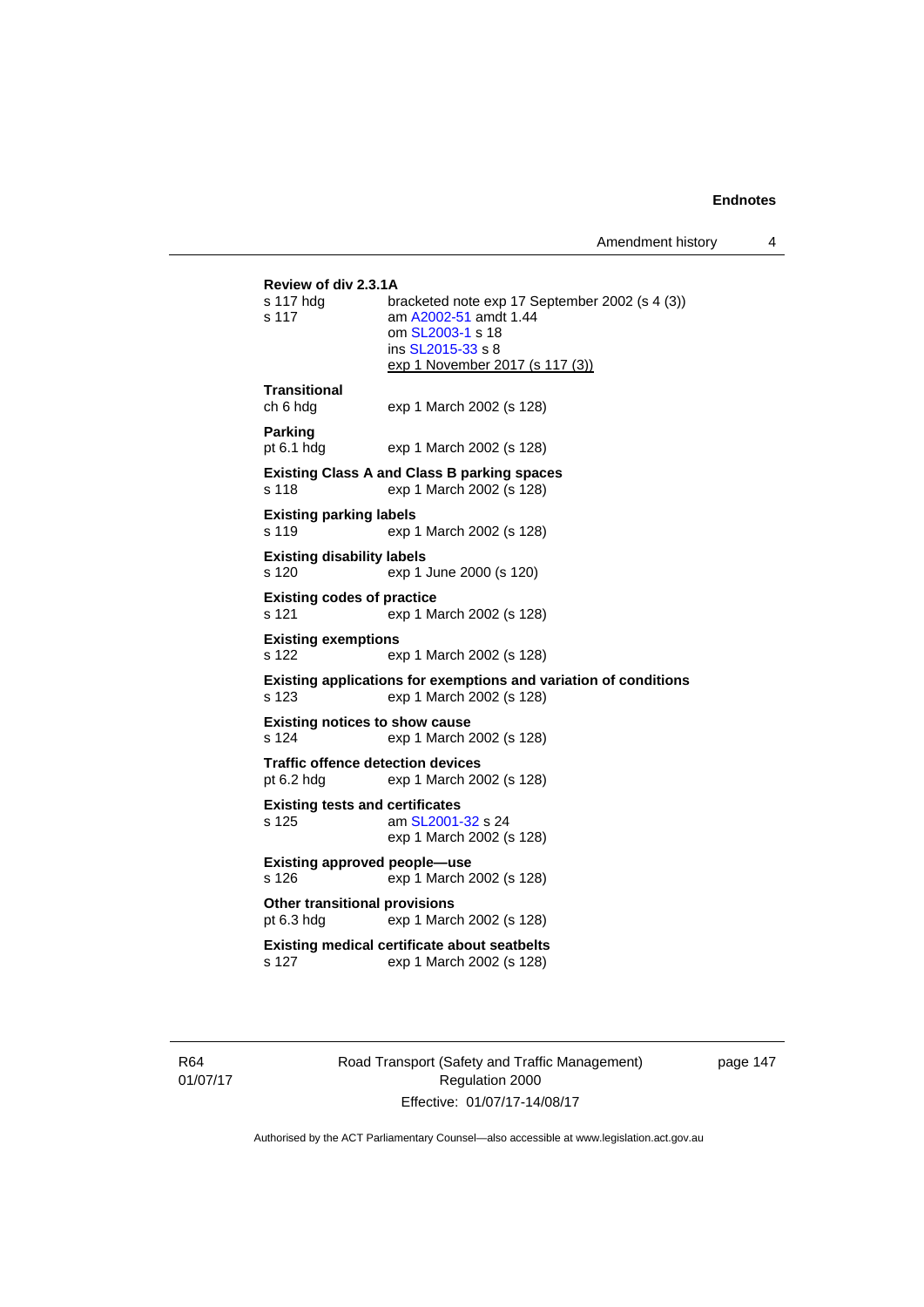| 4 | Amendment history                                                           |                                                                                                                                                                                                                                                                                                                                                                                                                                                                                                                                                                                                                                                                                                                                                                                        |
|---|-----------------------------------------------------------------------------|----------------------------------------------------------------------------------------------------------------------------------------------------------------------------------------------------------------------------------------------------------------------------------------------------------------------------------------------------------------------------------------------------------------------------------------------------------------------------------------------------------------------------------------------------------------------------------------------------------------------------------------------------------------------------------------------------------------------------------------------------------------------------------------|
|   | Expiry of ch 6<br>s 128                                                     | am A2001-27 amdt 4.25<br>am A2001-44 amdt 1.3804<br>exp 1 March 2002 (s 128)                                                                                                                                                                                                                                                                                                                                                                                                                                                                                                                                                                                                                                                                                                           |
|   | sch 1                                                                       | Meaning of location codes on images<br>sub SL2000-33 s 8<br>om A2015-29 s 5                                                                                                                                                                                                                                                                                                                                                                                                                                                                                                                                                                                                                                                                                                            |
|   | <b>Digital camera detection devices</b><br>sch 1 pt 1.1 hdg<br>sch 1 pt 1.1 | (prev sch 1 pt 1 hdg) ins SL2000-52 s 8<br>renum R4 LA<br>am SL2000-52 s 8; SL2005-7 s 7; SL2006-4 s 4; SL2006-51<br>ss 13-15; SL2011-2 ss 6-10; SL2014-5 s 4<br>om A2015-29 s 5                                                                                                                                                                                                                                                                                                                                                                                                                                                                                                                                                                                                       |
|   | <b>Fixed camera detection devices</b><br>sch 1 pt 1.2 hdg                   | (prev sch 1 pt 2 hdg) ins SL2000-52 s 8<br>renum R4 LA                                                                                                                                                                                                                                                                                                                                                                                                                                                                                                                                                                                                                                                                                                                                 |
|   | sch 1 pt 1.2                                                                | sub SL2007-20 s 17<br>ins SL2000-52 s 8<br>am SL2003-14 s 4; items renum SL2005-7 s 8; SL2006-51<br>s 16; SL2007-20 s 18<br>om A2015-29 s 5                                                                                                                                                                                                                                                                                                                                                                                                                                                                                                                                                                                                                                            |
|   | Average speed detection system<br>sch 1 pt 1.3                              | ins SL2011-35 s 12<br>am SL2013-25 s 5<br>om A2015-29 s 5                                                                                                                                                                                                                                                                                                                                                                                                                                                                                                                                                                                                                                                                                                                              |
|   | <b>Dictionary</b><br>dict                                                   | am A2004-28 amdt 3.62; SL2007-20 s 19; A2007-25<br>amdt 1.169; SL2008-47 amdt 1.14; A2010-18 amdt 3.94;<br>SL2013-9 s 10; A2015-50 amdt 3.145; A2016-33 amdt 1.41<br>def approved e-payment method ins SL2014-11 s 22<br>def approved police speedometer ins SL2001-32 s 26<br>def area of operations ins SL2002-7 s 15<br>def ARR ins SL2003-12 s 6<br>def bicycle om A2010-18 amdt 3.95<br>def camera detection device ins SL2000-52 s 9<br>sub SL2001-32 s 25<br>def centre of the road ins SL2000-52 s 9<br>def children's crossing ins SL2017-14 s 12<br>def code of practice om SL2008-47 amdt 1.15<br>def combination om A2010-18 amdt 3.96<br>def <b>demand responsive service vehicle</b> ins SL2006-32<br>amdt 1.97<br>def digital camera detection device ins SL2000-52 s 9 |

page 148 Road Transport (Safety and Traffic Management) Regulation 2000 Effective: 01/07/17-14/08/17

R64 01/07/17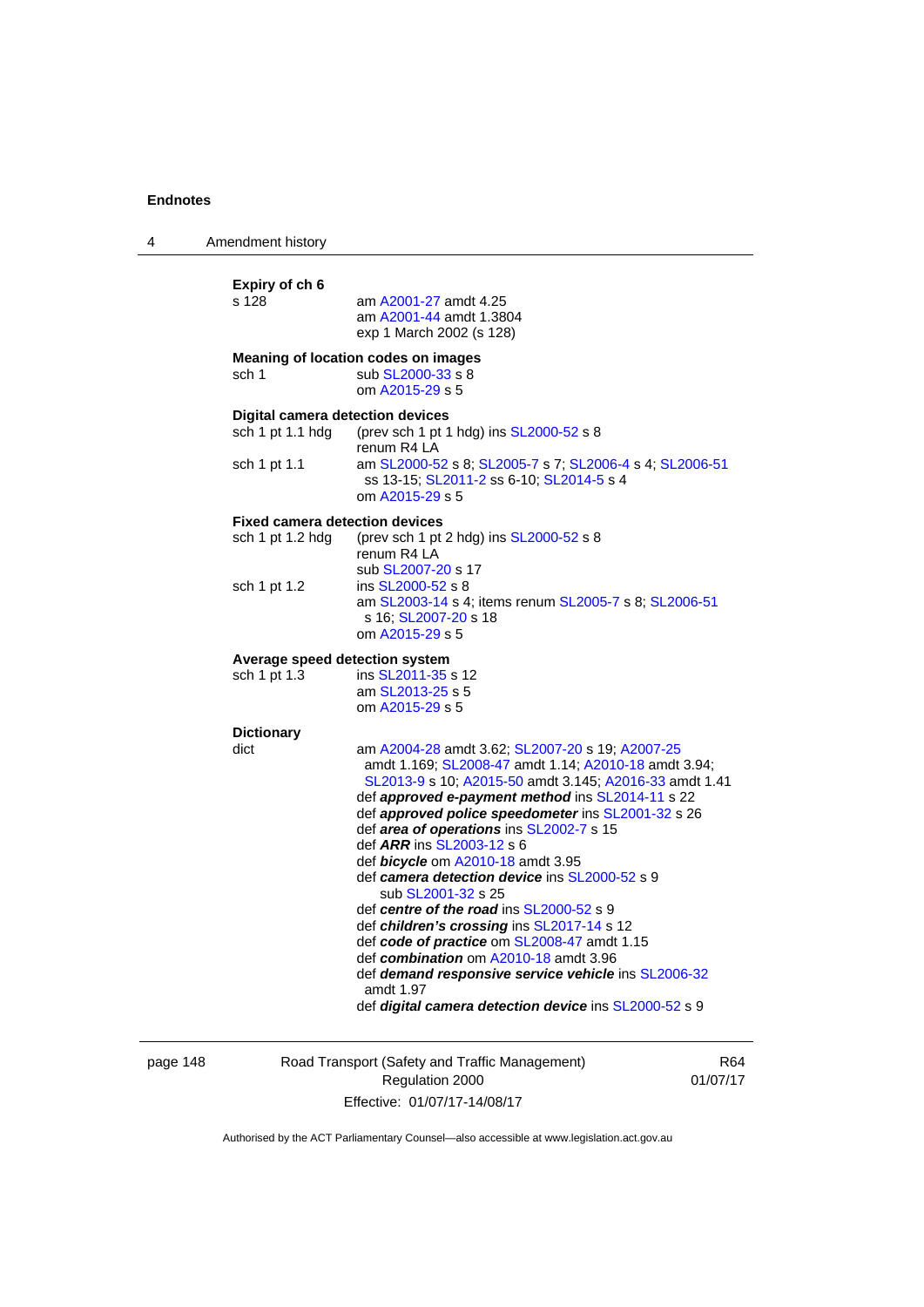def *emergency worker* om [SL2004-16](http://www.legislation.act.gov.au/sl/2004-16) s 38 ins [SL2005-22](http://www.legislation.act.gov.au/sl/2005-22) amdt 1.19 def *exemption* om [SL2008-47](http://www.legislation.act.gov.au/sl/2008-47) amdt 1.15 def *existing operator's certificate* om [SL2008-47](http://www.legislation.act.gov.au/sl/2008-47) amdt 1.15 def *fixed camera detection device* ins [SL2007-20](http://www.legislation.act.gov.au/sl/2007-20) s 20 def *footpath* sub [SL2017-14](http://www.legislation.act.gov.au/sl/2017-14/default.asp) s 12 def *give way* ins [SL2000-21](http://www.legislation.act.gov.au/sl/2000-21) s 4 def *hire car* ins [SL2005-4](http://www.legislation.act.gov.au/sl/2005-4) amdt 2.43 def *indicated on* ins [SL2001-32](http://www.legislation.act.gov.au/sl/2001-32) s 26 om R18 LA def *laser speed measuring device* ins [SL2000-52](http://www.legislation.act.gov.au/sl/2000-52) s 9 def *length* ins [SL2000-52](http://www.legislation.act.gov.au/sl/2000-52) s 9 def *length of road* om [SL2000-52](http://www.legislation.act.gov.au/sl/2000-52) s 9 def *loading zone permit* om [SL2005-22](http://www.legislation.act.gov.au/sl/2005-22) s 23 def *marked foot crossing* ins [SL2000-21](http://www.legislation.act.gov.au/sl/2000-21) s 4 def *motor vehicle* ins [SL2000-52](http://www.legislation.act.gov.au/sl/2000-52) s 9 om [A2010-18](http://www.legislation.act.gov.au/a/2010-18) amdt 3.97 def *park* sub [SL2005-22](http://www.legislation.act.gov.au/sl/2005-22) amdt 1.10 def *parking authority* ins [SL2002-7](http://www.legislation.act.gov.au/sl/2002-7) s 15 def *parking authority guidelines* ins [SL2002-7](http://www.legislation.act.gov.au/sl/2002-7) s 15 def *parking meter* am [SL2005-22](http://www.legislation.act.gov.au/sl/2005-22) s 24 def *parking permit* sub [SL2005-22](http://www.legislation.act.gov.au/sl/2005-22) s 25 def *parking ticket* am [SL2002-7](http://www.legislation.act.gov.au/sl/2002-7) s 16 def *pay parking device* sub [SL2005-22](http://www.legislation.act.gov.au/sl/2005-22) s 25 def *pay parking sign* ins [SL2005-22](http://www.legislation.act.gov.au/sl/2005-22) s 26 def *pedestrian* ins [SL2000-21](http://www.legislation.act.gov.au/sl/2000-21) s 4; sub [SL2017-14](http://www.legislation.act.gov.au/sl/2017-14/default.asp) s 13 def *pedestrian crossing* ins [SL2017-14](http://www.legislation.act.gov.au/sl/2017-14/default.asp) s 14 def *piezo strip speed measuring device* ins [SL2000-52](http://www.legislation.act.gov.au/sl/2000-52) s 9 def *postal vehicle* am [SL2004-16](http://www.legislation.act.gov.au/sl/2004-16) s 39 def *premises* ins [SL2008-47](http://www.legislation.act.gov.au/sl/2008-47) amdt 1.16 def *private hire car* om [SL2005-4](http://www.legislation.act.gov.au/sl/2005-4) amdt 2.44 def *public bus* sub [A2001-62](http://www.legislation.act.gov.au/a/2001-62) amdt 1.42 def *radar speed measuring device* ins [SL2000-52](http://www.legislation.act.gov.au/sl/2000-52) s 9 def *recording medium* ins [SL2001-32](http://www.legislation.act.gov.au/sl/2001-32) s 26 def *red traffic arrow* ins [SL2000-52](http://www.legislation.act.gov.au/sl/2000-52) s 9 def *red traffic light* ins [SL2000-52](http://www.legislation.act.gov.au/sl/2000-52) s 9 def *registered interest* om R18 LA def *relevant parking fee* sub [SL2005-22](http://www.legislation.act.gov.au/sl/2005-22) s 27 def *restricted hire vehicle* om [SL2005-4](http://www.legislation.act.gov.au/sl/2005-4) amdt 2.44 def *restricted taxi* om [SL2002-2](http://www.legislation.act.gov.au/sl/2002-2) s 30 def *ride* ins [SL2000-21](http://www.legislation.act.gov.au/sl/2000-21) s 4 om [A2010-18](http://www.legislation.act.gov.au/a/2010-18) amdt 3.97 def *rider* ins [SL2000-21](http://www.legislation.act.gov.au/sl/2000-21) s 4 def *rideshare vehicle* ins [SL2016-20](http://www.legislation.act.gov.au/sl/2016-20) amdt 1.42 def *road* sub [A2002-30](http://www.legislation.act.gov.au/a/2002-30) amdt 3.773; [SL2005-22](http://www.legislation.act.gov.au/sl/2005-22) amdt 1.20

R64 01/07/17 Road Transport (Safety and Traffic Management) Regulation 2000 Effective: 01/07/17-14/08/17

page 149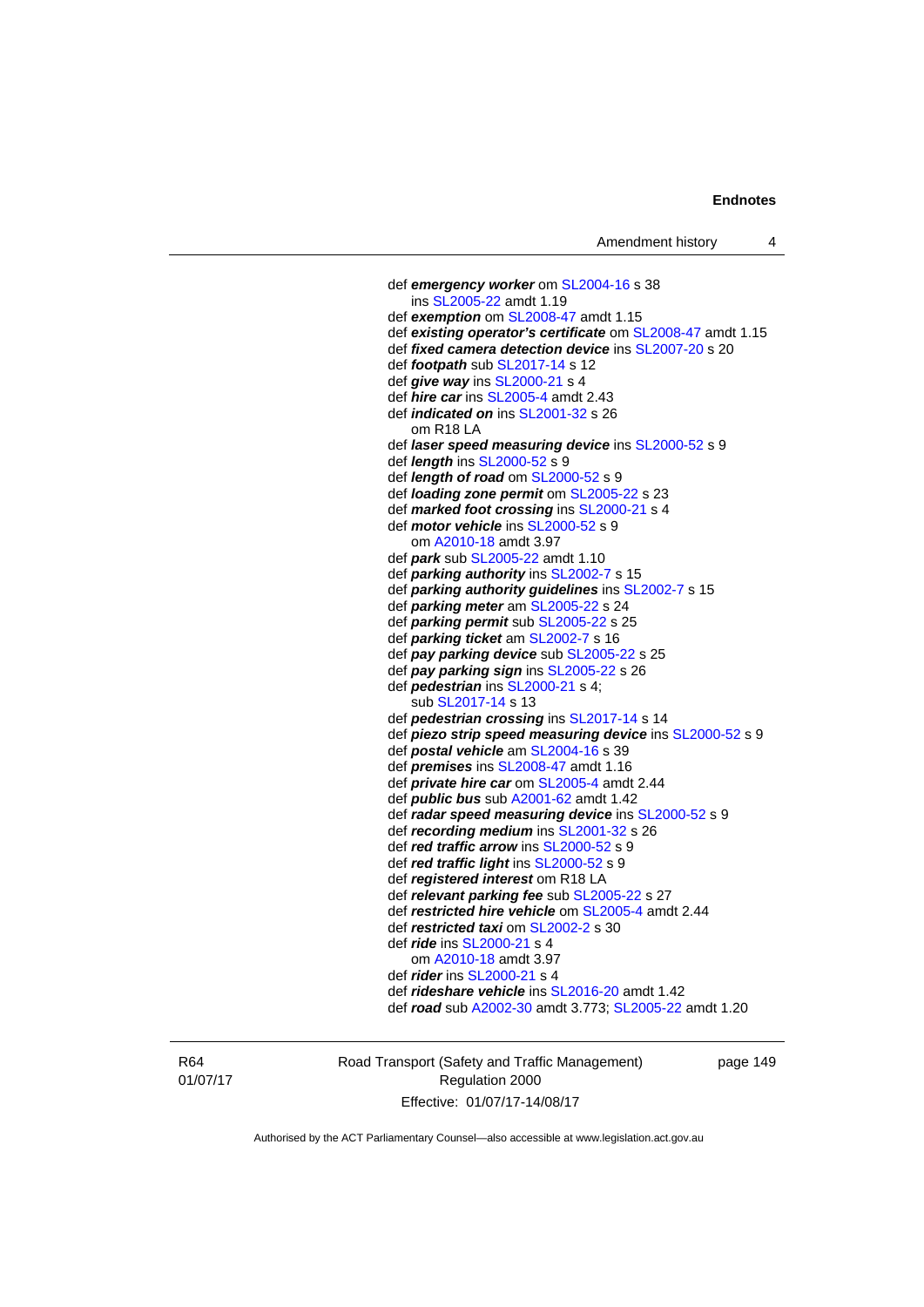| 4 | Amendment history |                                                                     |
|---|-------------------|---------------------------------------------------------------------|
|   |                   |                                                                     |
|   |                   | def road related area ins A2002-30 amdt 3.774                       |
|   |                   | om R18 LA                                                           |
|   |                   | def security checksum ins SL2001-32 s 26                            |
|   |                   | def segway ins SL2017-14 s 14                                       |
|   |                   | def shared path ins SL2017-14 s 16                                  |
|   |                   | def speed measuring device ins SL2000-52 s 9                        |
|   |                   | $om$ R <sub>18</sub> LA                                             |
|   |                   | def stop sub SL2005-22 amdt 1.20                                    |
|   |                   | def <i>taxi</i> sub SL2002-2 s 31                                   |
|   |                   | om A2010-18 amdt 3.97                                               |
|   |                   | def <i>testing authority</i> ins SL2000-52 s 9                      |
|   |                   | def <i>the Act</i> om A2001-44 amdt 1.3805                          |
|   |                   | def <i>ticket parking area</i> sub SL2005-22 s 27                   |
|   |                   | def ticket parking space sub SL2005-22 s 27                         |
|   |                   | def <i>traffic lights camera detection device</i> ins SL2000-52 s 9 |
|   |                   | om SL2007-20 s 21                                                   |
|   |                   | def <i>trailer</i> ins $SL2000-52$ s 9                              |
|   |                   | om A2010-18 amdt 3.97                                               |
|   |                   | def use om A2010-18 amdt 3.97                                       |
|   |                   | ins SL2017-14 s 16                                                  |
|   |                   | def vehicle ins $SL2000-52$ s 9                                     |
|   |                   | def wheeled recreational device sub SL2017-14 s 17                  |
|   |                   | def <b>WORM disk</b> ins <b>SL2001-32</b> s 26                      |
|   |                   | sub SL2004-47 s 46                                                  |
|   |                   | om SL2014-11 s 23                                                   |

page 150 Road Transport (Safety and Traffic Management) Regulation 2000 Effective: 01/07/17-14/08/17

R64 01/07/17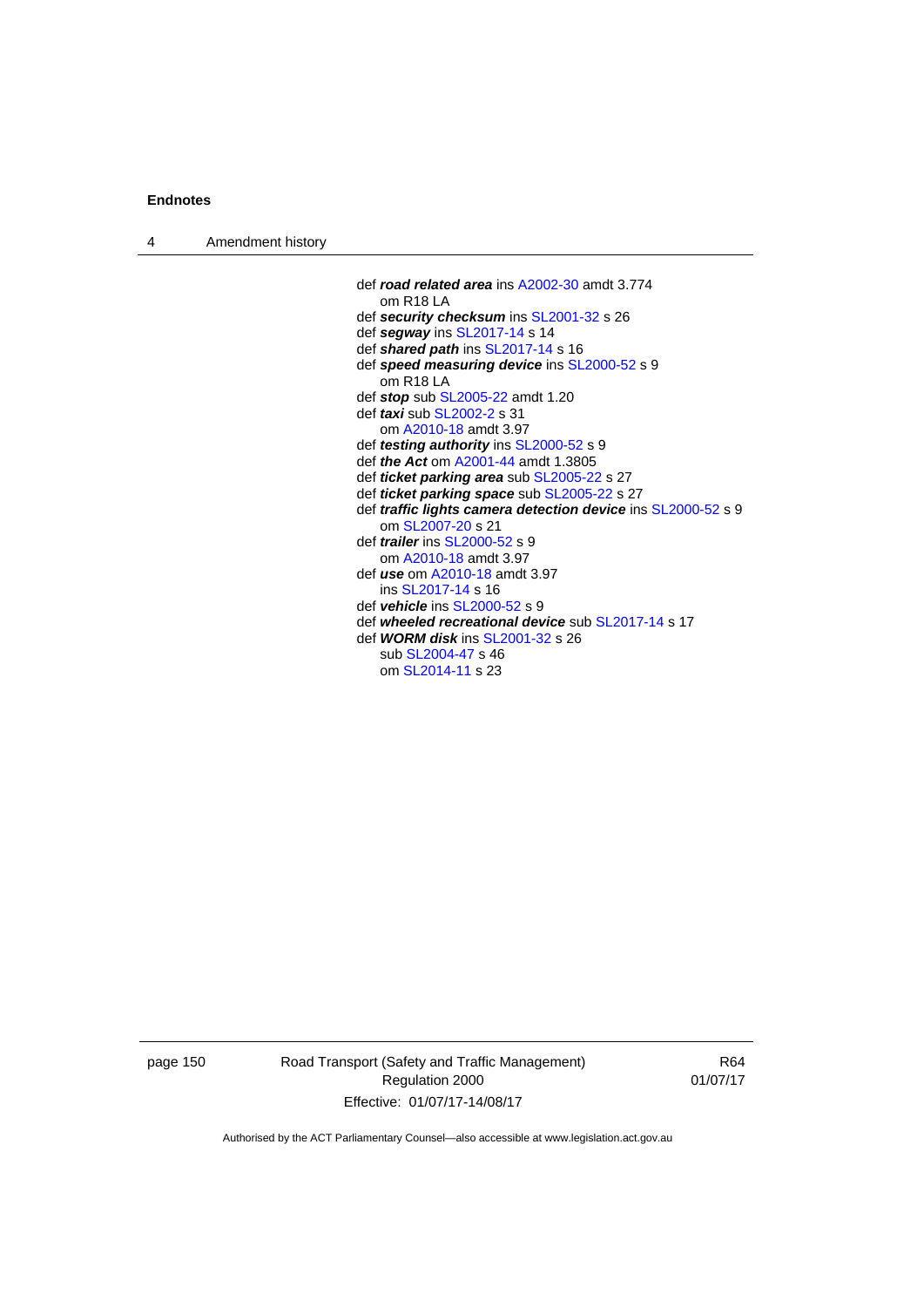# **5 Earlier republications**

Some earlier republications were not numbered. The number in column 1 refers to the publication order.

Since 12 September 2001 every authorised republication has been published in electronic pdf format on the ACT legislation register. A selection of authorised republications have also been published in printed format. These republications are marked with an asterisk (\*) in column 1. Electronic and printed versions of an authorised republication are identical.

| <b>Republication No</b> | <b>Amendments to</b> | <b>Republication date</b> |
|-------------------------|----------------------|---------------------------|
| 1                       | not amended          | 1 March 2000              |
| $\overline{2}$          | A2001-56             | 12 September 2001         |
| 3                       | A2001-62             | 3 December 2001           |
| $\overline{4}$          | <b>SL2002-2</b>      | 1 March 2002              |
| $5*$                    | SL2002-2             | 2 March 2002              |
| 6                       | SL2002-7             | 16 April 2002             |
| $\overline{7}$          | A2002-30             | 10 October 2002           |
| 8                       | SL2002-31            | 1 November 2002           |
| 9                       | SL2002-31            | 2 December 2002           |
| 10                      | A2002-51             | 1 January 2003            |
| 11                      | SL2003-1             | 10 January 2003           |
| $12*$                   | SL2003-12            | 1 June 2003               |
| 13                      | SL2003-14            | 11 June 2003              |
| 14                      | A2004-7              | 5 April 2004              |
| 15                      | A2004-28             | 1 July 2004               |
| 16                      | A2004-28             | 19 July 2004              |
| 17                      | SL2004-47            | 10 September 2004         |
| 18                      | SL2004-47            | 2 November 2004           |
| 19                      | <b>SL2005-4</b>      | 9 March 2005              |
| 20                      | <b>SL2005-7</b>      | 9 April 2005              |
| $21*$                   | SL2005-22            | 16 September 2005         |
|                         |                      |                           |

R64 01/07/17 Road Transport (Safety and Traffic Management) Regulation 2000 Effective: 01/07/17-14/08/17

page 151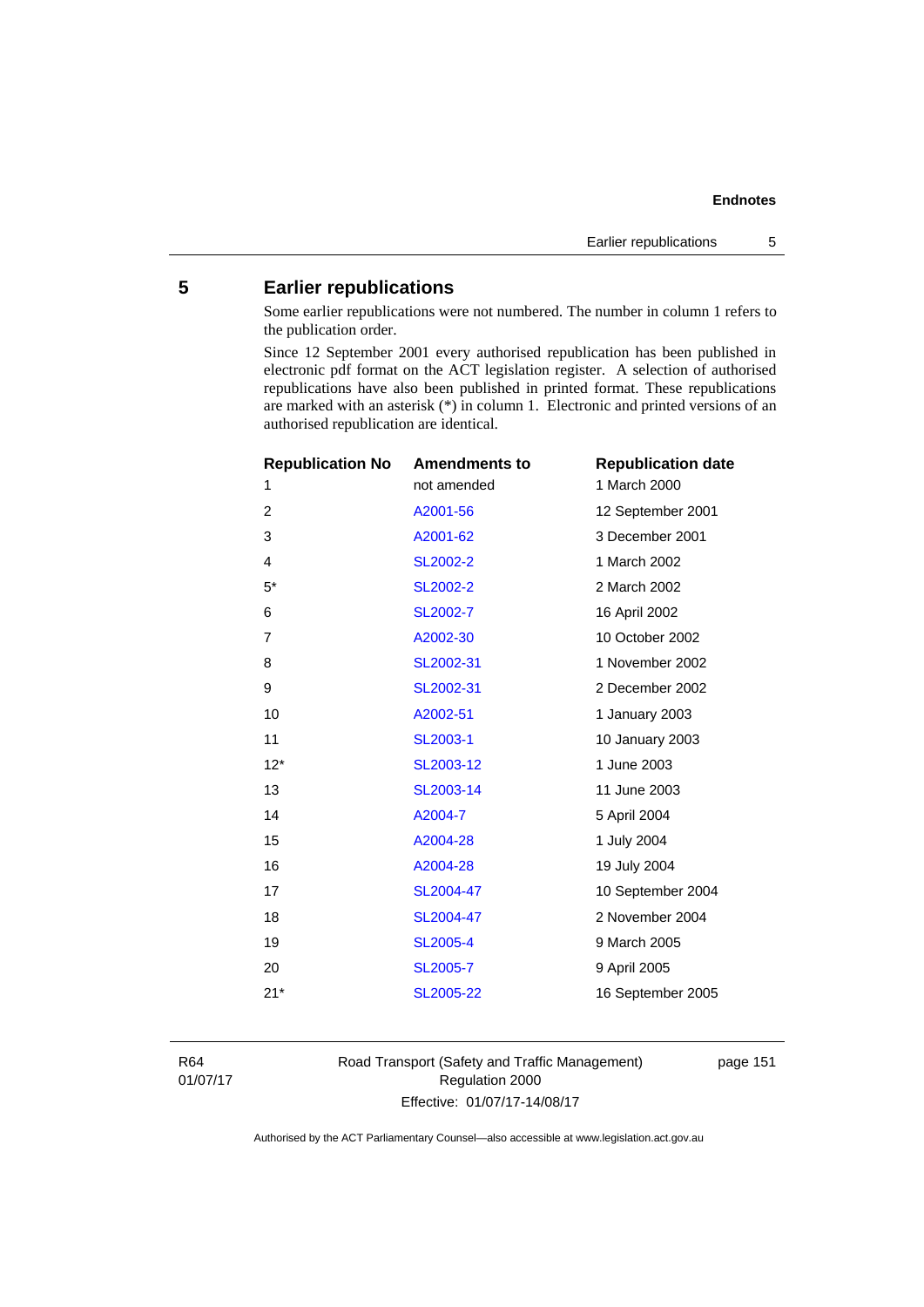| <b>Republication No</b> | <b>Amendments to</b> | <b>Republication date</b> |
|-------------------------|----------------------|---------------------------|
| 22                      | A2005-62             | 11 January 2006           |
| 23                      | <b>SL2006-4</b>      | 17 January 2006           |
| 24                      | SL2006-32            | 3 July 2006               |
| 25                      | SL2006-32            | 2 December 2006           |
| 26                      | SL2006-51            | 5 December 2006           |
| 27                      | <b>SL2007-20</b>     | 31 July 2007              |
| 28                      | A2007-25             | 31 March 2008             |
| 29                      | SL2008-47            | 2 December 2008           |
| 30                      | SL2008-47            | 11 March 2009             |
| 31                      | SL2009-7             | 13 March 2009             |
| 32                      | SL2009-7             | 16 March 2009             |
| 33                      | SL2010-5             | 3 March 2010              |
| 34                      | SL2010-5             | 15 March 2010             |
| 35                      | SL2010-7             | 17 March 2010             |
| 36 (RI)                 | A2010-15             | 6 April 2010              |
| 37                      | A2010-18             | 3 June 2010               |
| 38                      | SL2010-33            | 6 August 2010             |
| 39                      | SL2010-38            | 17 September 2010         |
| 40                      | SL2011-2             | 28 January 2011           |
| 41                      | SL2011-2             | 15 March 2011             |
| 42                      | A2011-52             | 12 December 2011          |
| 43                      | SL2011-35            | 15 January 2012           |
| $44*$                   | SL2011-35            | 30 January 2012           |
| 45                      | SL2012-44            | 20 December 2012          |
| 46                      | SL2013-9             | 7 May 2013                |
| 47                      | SL2013-20            | 1 August 2013             |
| 48                      | SL2013-25            | 6 September 2013          |

| 5 | Earlier republications |
|---|------------------------|
|---|------------------------|

page 152 Road Transport (Safety and Traffic Management) Regulation 2000 Effective: 01/07/17-14/08/17

R64 01/07/17